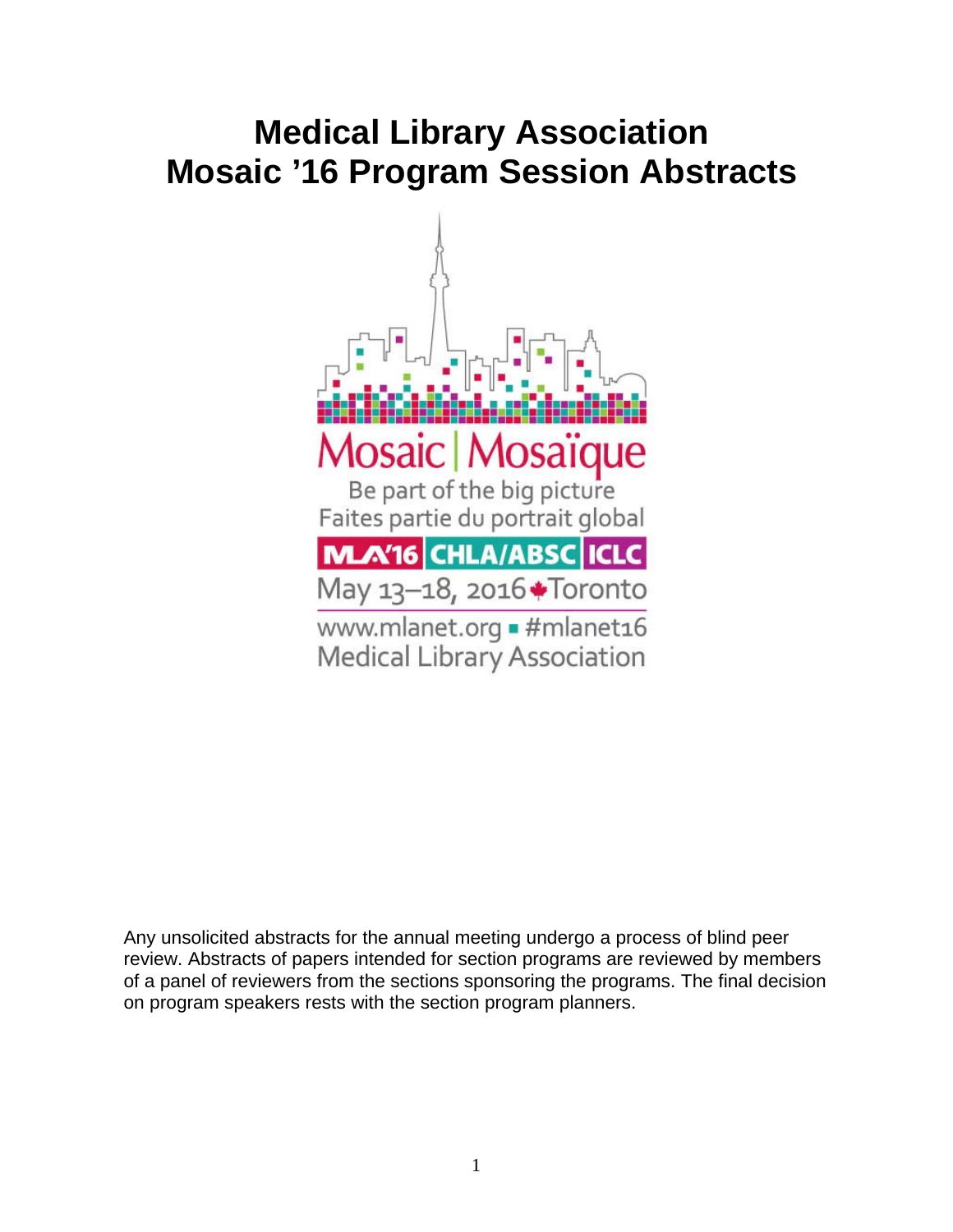# **Session: Lightning Talks #1**

# **Around the World in Sixty Minutes: Launching an English Language Learners Conversation Group**

**Emily Couvillon** 

Liaison Librarian, TMC Library, Houston, Texas

# **Rachel R. Helbing, AHIP**

Liaison Librarian, Client Relationship Management Department, Houston, Texas

**Objectives:** Our goal for the English language learners conversation group is to provide international students and staff within our medical center the opportunity to practice English for free in a low-stress environment. We also aim to facilitate networking and cross-institutional collaboration among our international patrons by offering them an informal space in which they can discuss their research interests.

**Methods:** We identified a need in our medical center for programming that supports practice of conversational English. By attending several sessions of a successful ESL conversation group at a nearby organization, we received advice and resources to help us prepare conversation topics and marketing materials for the launch of our own group. We contacted international student services departments at our patron institutions to spread the word and received enthusiastic responses. We launched the program in the fall semester. English language learners meet for one hour every week in a library conference room. At least one librarian facilitator attends each session to lead students through a variety of conversation topics and ice-breaker activities. Facilitators also answer questions about pronunciation, vocabulary, and idioms. We provide additional information about ESL classes available through local universities for those interested in more formal training.

**Results:** Although growth in attendance has been slower than expected, retention for patrons who attend is very good. The group has shed light on questions international patrons have about language as well as job seeking, etiquette, and American customs. Each discussion reveals information gaps the library can work to fill for future patrons. The group has also opened opportunities for closer collaboration with international services departments in our governing institutions.

**Conclusions:** Hosting a conversation group in the library provides international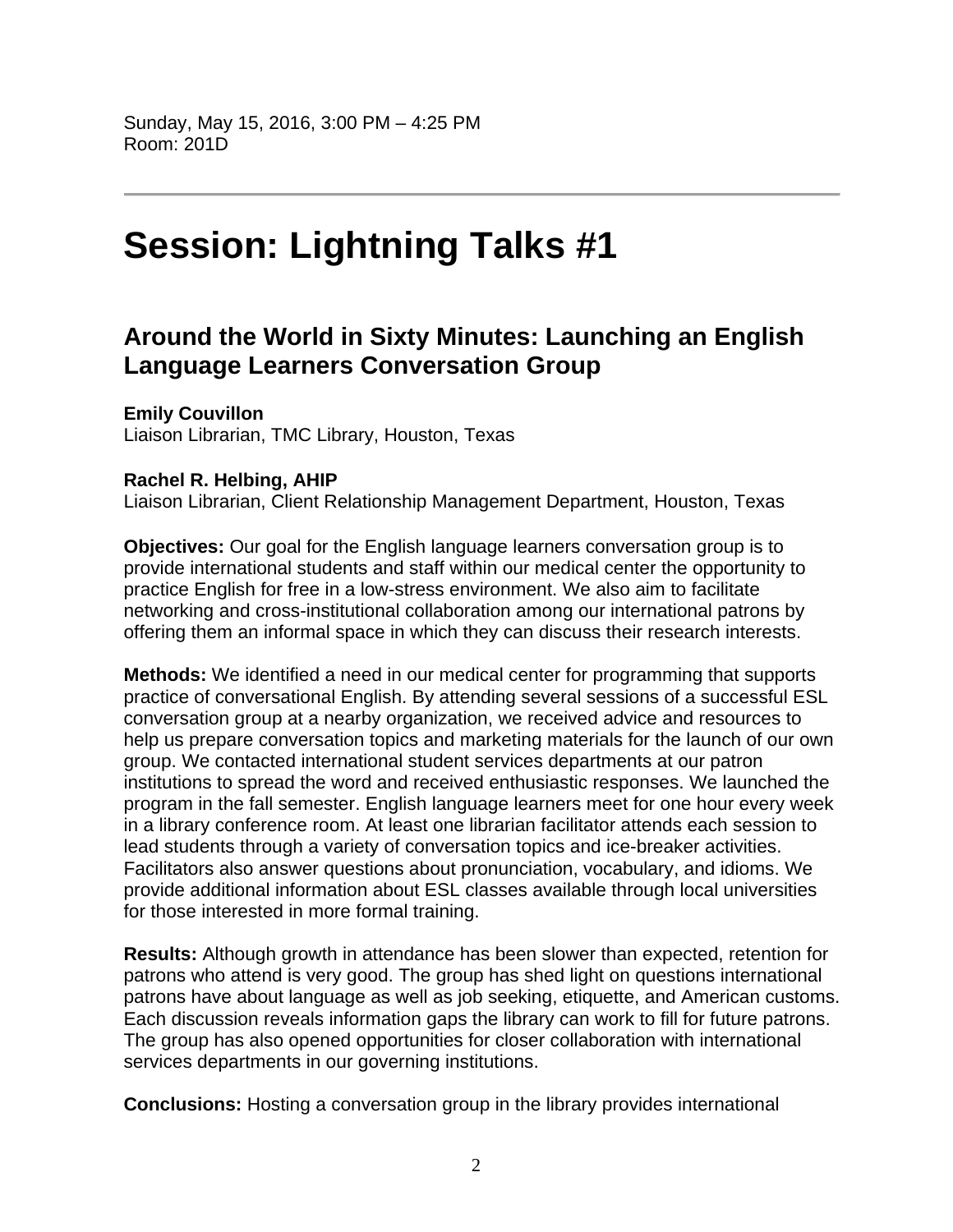patrons with a relaxed and supportive environment for improving their English language skills. It also reveals ways to better support the information needs of this population and improves their perception of library services.

# **Crafting a Mosaic: Partnerships Between Health Sciences Libraries, Postdocs, and More**

### **Karen Gau, AHIP**

Research and Education Librarian, Tompkins-McCaw Library for the Health Sciences, Richmond, Virginia

## **Pamela M. Dillon**

Research Liaison, Center for Clinical and Translational Research, Richmond, Virginia

## **Teraya Donaldson**

Assistant Director of Educational Programs, Center for Clinical and Translational Research, Richmond, Virginia

### **Carrie L. Iwema, AHIP**

Information Specialist in Molecular Biology, University of Pittsburgh, Pittsburgh, Pennsylvania

**Objective:** To describe the benefits of a How-to Talks by Postdocs series that was launched at two health sciences libraries to support their academic research communities.

**Methods:** Libraries at two public research universities implemented a recurrent workshop series, How-to Talks by Postdocs, for which postdocs were invited to submit talk proposals and present on "how to do" something related to the health sciences. Past talks include "How to detect and isolate stem cells," "How to use 3D printing for tissue engineering," and "Ethical considerations for scientific image manipulation." Through this series, libraries are able to offer their health sciences campuses specialized education on important tools, and a space for researchers to engage in interdisciplinary discussion and networking. Additionally, postdocs are able to add formal teaching experience to their CVs, an opportunity that is not often available due to time primarily spent on lab work. This talk will focus on the benefits of this program for postdocs, other researchers, and the library.

# **Microaggression in Medical Libraries RESEARCH**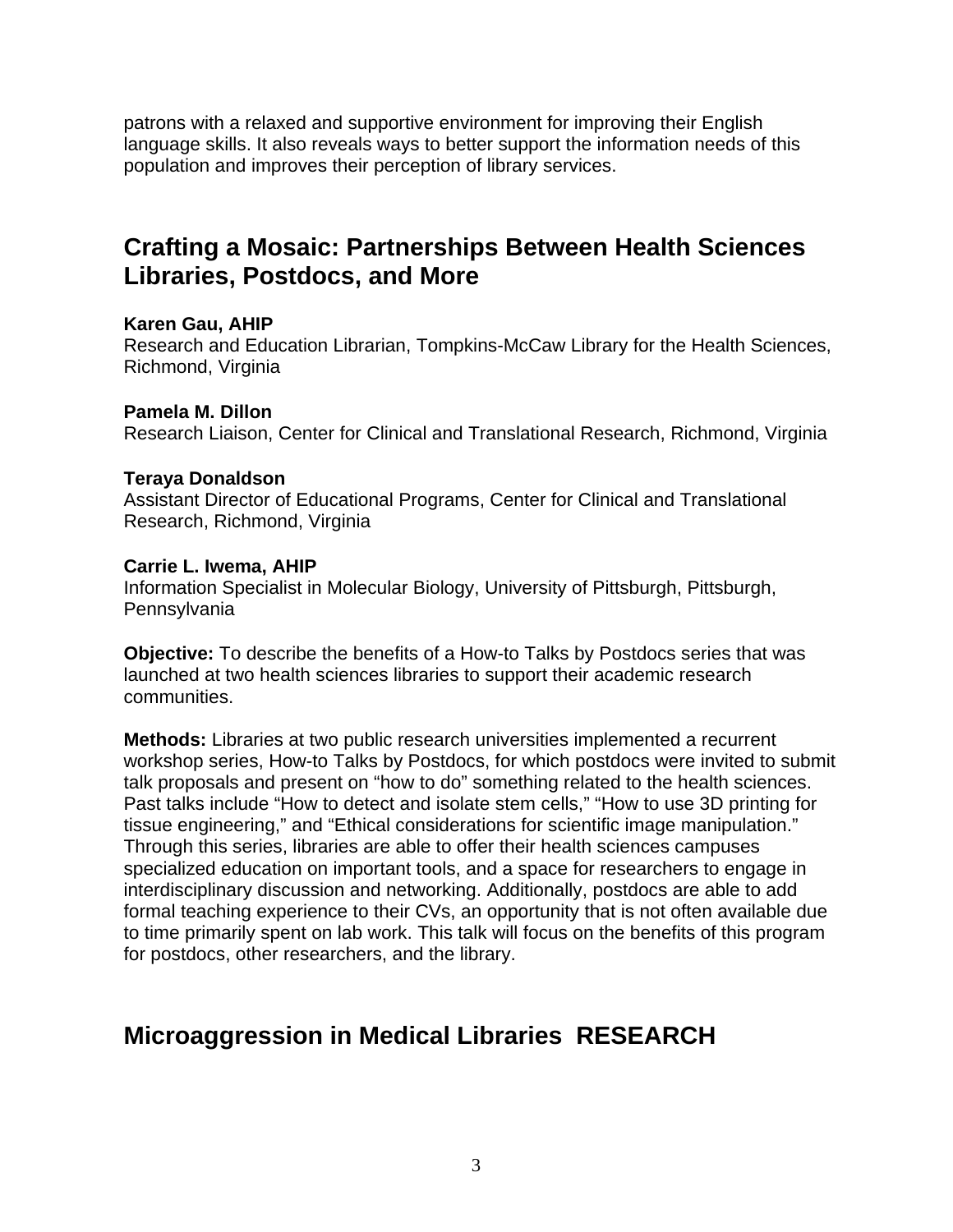### **Lynn Kysh**

Clinical & Research Librarian, Children's Hospital Los Angeles, Los Angeles, California

### **Nancy Olmos**

Head, Metadata and Content Management, Norris Medical Library, Los Angeles, California

### **Annie M. Thompson**

Director, Wilson Dental Library, Los Angeles, California

## **Rebecca O. Davis**

Information Services Librarian, Wilson Dental Library, University of Southern California/ Jennifer Ann Wilson Dental Library, Los Angeles, California

The amount of academic literature published on racial microaggressions has increased drastically since the early 2000s. However, the majority of the literature published is in the psychology field. There is a gap in the current library literature regarding racial microaggressions in the medical library community. A recent study in the Journal of Academic Librarianship measures racial microaggression experiences in the academic library setting, however, the study does not include medical librarians as part of the population. The speakers will share information about what microaggressions are, the group's research process, and their work towards developing a good tool to measure racial microaggressions among medical librarians and library staff from colleagues and the library's community of users. The speakers will also share their future plans for the project which include an outreach plan for the tool and a call for participation in the study.

# **On the Right Foot: Development of an Onboarding Program for New Staff**

### **Jeff D. Williams, AHIP**

Associate Director, NYU Health Sciences Library, New York, New York

# **Aileen M. McCrillis, AHIP**

Head, Information Services and User Experience, NYU Health Sciences Library, New York, New York

**Objectives**: To promote rapid, thorough, and successful training and acculturation of new staff, the NYU Health Sciences Library developed a required onboarding program. New staff follow a customized, multi-month program designed to help them quickly become comfortable and productive in their roles. Responsibility for success is shared between the new employee, supervisor, team and/or unit colleagues, and the entire library staff.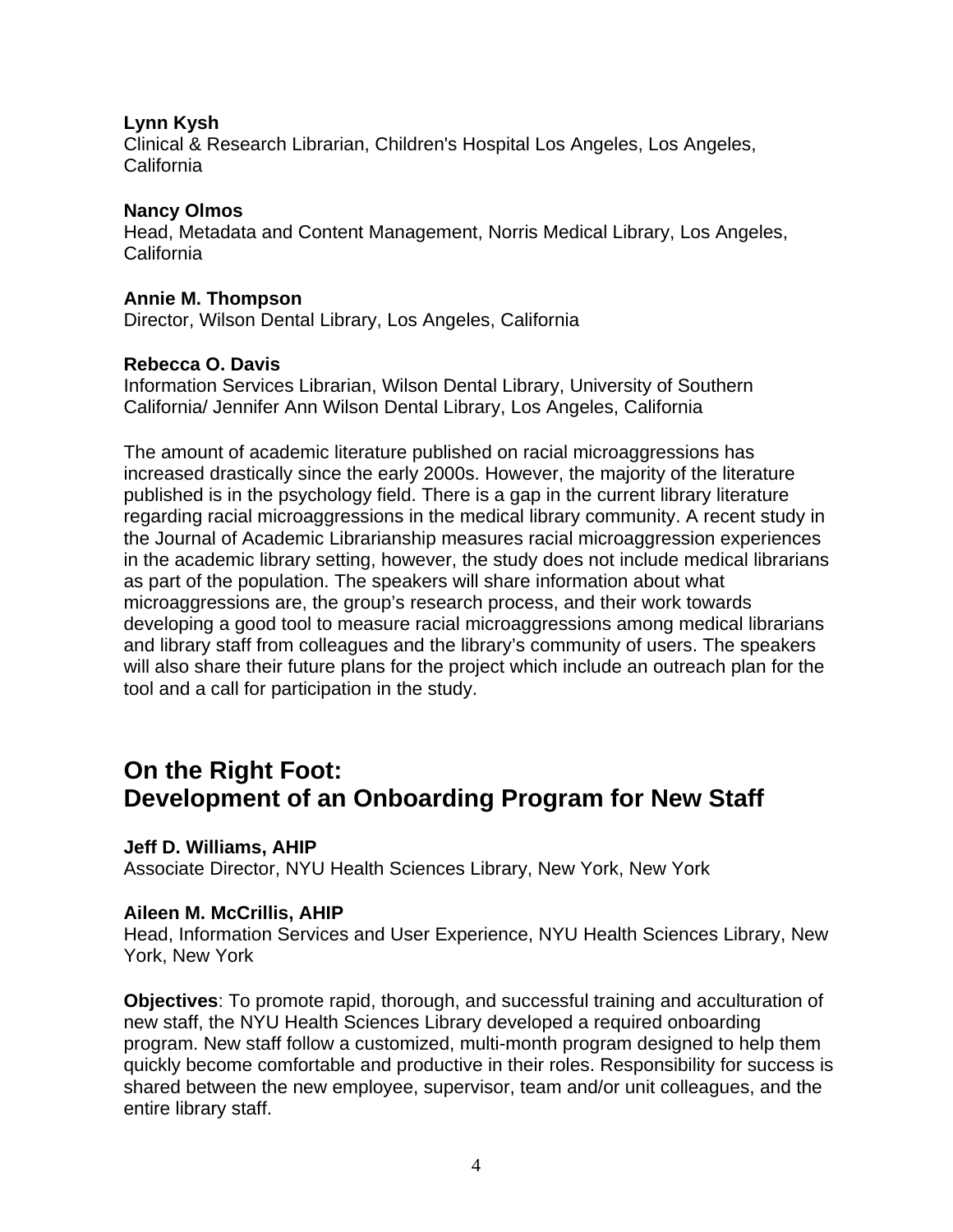**Methods**: Supervisors develop the onboarding plan in advance of the new employee's arrival. The plan sequences training and orientation, as well as promotes social interaction with colleagues and development of overall familiarity with the Library. As the staff member becomes comfortable in the new environment, the plan's focus moves to new staff meeting with units across the Library to understand their diverse responsibilities. They then meet with the director to learn about the overall medical center, and how the Library fits within the organization. Formal training for the new staff member runs in parallel with the onboarding process, with emphasis placed on learning tasks and responsibilities through exposure and mentoring from colleagues. The supervisor is responsible for ensuring the new staff member maintains progress on the plan, and supports their success through collaborative refinement of the program.

**Results**: As of early 2016, five staff have progressed through this onboarding program. In each case the supervisor has worked closely with the new staff member to adjust the program's pace and content based on individual needs and preferences. Feedback was solicited from staff that underwent the onboarding program to determine elements perceived as most useful and gather suggestions for improvement.

**Conclusions**: From the perspective of the supervisors, this required onboarding program has helped new staff become comfortable and productive in their roles more quickly than former ad hoc methods. The emphasis on balancing social interactions with training and orientations has diminished the typical stress of a new position, and this allowed new staff to absorb and retain more from their training. Another benefit is supervisors have objective measures for progress and development, and the process of working with new staff to adjust the plan helps build trust and comfort in the supervisor/supervisee relationship.

# **Mentoring: Making a Difference**

# **Tami A. Hartzell**

Senior Librarian, Werner Medical Library, Rochester, New York

### **Michelle L. Burda**

Network and Advocacy Coordinator, Health Sciences Library System, University of Pittsburgh, Pittsburgh, Pennsylvania

**Objectives:** The Hospital Library Special Advisory Group of NN/LM MAR wanted to provide a mentoring program for hospital librarians within the Middle Atlantic Region. This presentation will highlight the development process for the program which includes:

• Identifying and recruiting mentors/mentees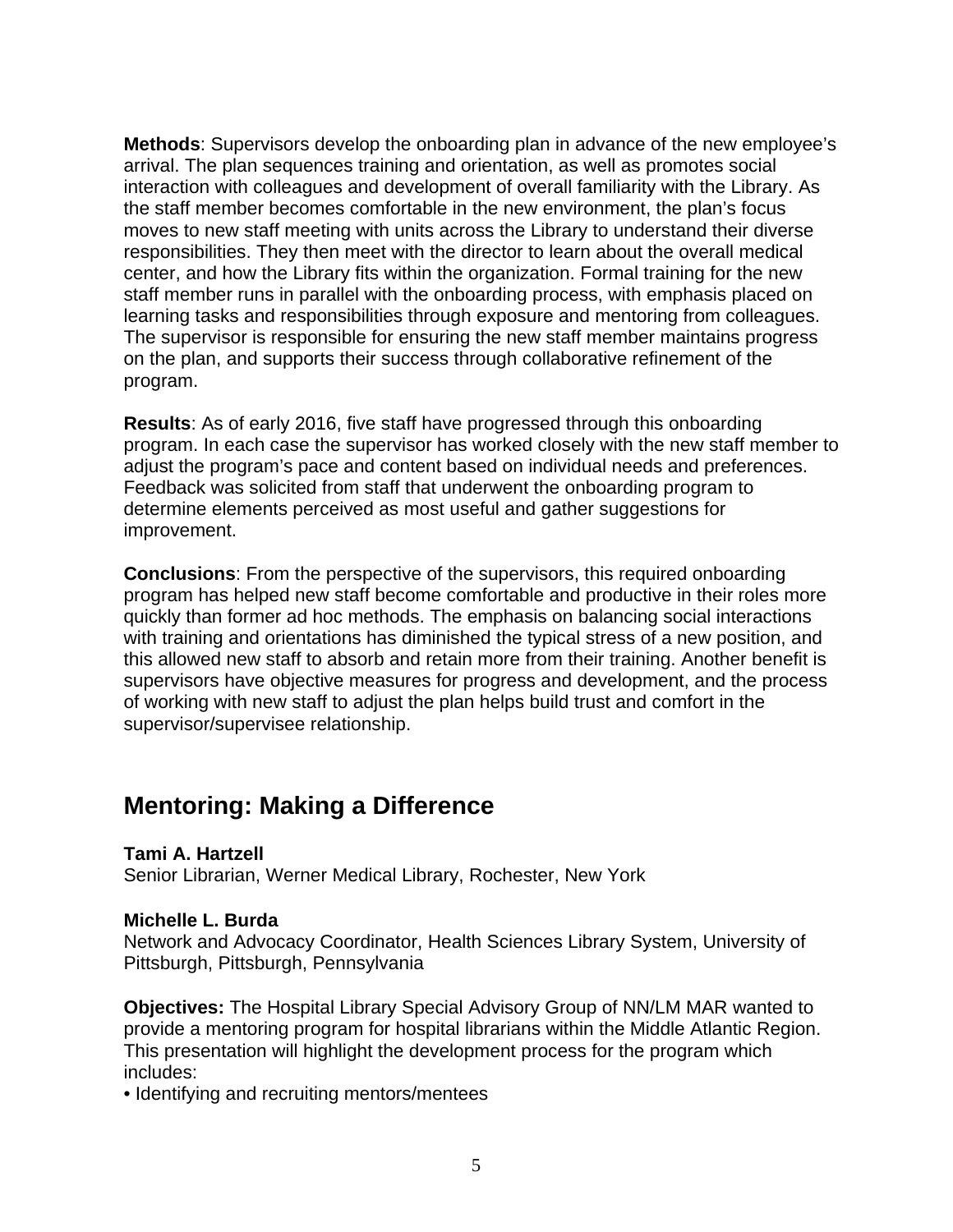- Thoughtful matching of mentors with mentees
- Establishing roles, expectations and goals of the participants
- Project evaluation

**Methods:** A variety of methods were employed to develop the mentoring program. A call went out to National Network of Libraries of Medicine, Middle Atlantic Region (NN/LM MAR) members to recruit both mentors and individuals seeking the experience and expertise of a mentor. Once mentors and mentees were identified, surveyed and matched, an agreement was drafted and signed by participants. Each team met virtually to identify goals and to establish an action plan that addressed the mentee's goals. The goals and expectations for both the mentor and mentee were shared among the group. Monthly progress reports provided by each pair helped to monitor the progress of each team with a final post-expectation survey to be distributed at the end of the first year.

**Results:** My results are not complete yet. If selected, I will come back into the system and enter my results after February 1, 2016 at 6:00 pm

**Conclusions:** My results are not complete yet. If selected, I will come back into the system and enter my results after February 1, 2016 at 6:00 pm

# **Student Awareness of the Big Picture: Teaching and Promoting Skills for Identifying Funding Opportunities**

### **Judith Smith**

Informationist, Taubman Health Sciences Library, Ann Arbor, Michigan

### **Kate Saylor**

Health Sciences Informationist, Taubman Health Sciences Library, Ann Arbor, Michigan

**Objectives:** To introduce Public Health students to resources and information-seeking techniques for finding funding for summer internships through a class session and research guide. The goals were to:1) help students with their immediate funding needs; 2) prepare students as future researchers; 3) partner closely with the School of Public Health's internship coordinators

**Methods:** Internship coordinators at the University of Michigan's School of Public Health (SPH) reached out to health sciences informationists at the Taubman Health sciences Library for assistance with their students' funding needs. A SPH survey of students indicated that many were having trouble finding funding for their summer internships. The informationists took a multi-pronged approach to meeting these needs. The informationists began by teaching a grant-seeking workshop to raise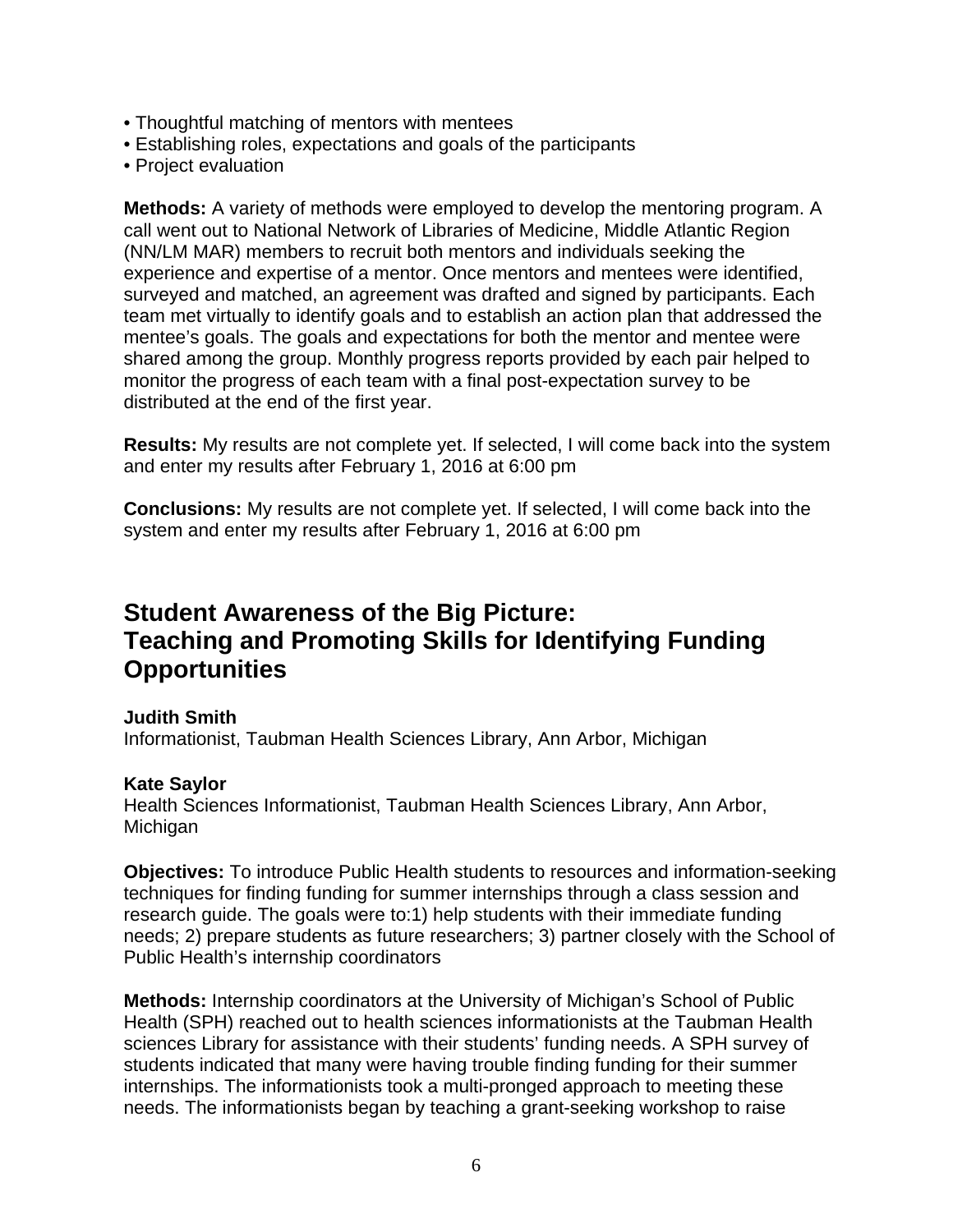resource awareness and teach specific techniques for searching funding databases and taking advantage of university services. The informationists also revamped a student funding guide to clearly direct students to resources and strategies covered in the workshop. Finally, to reinforce learning and meet students at their point of need, informationists offered a "Library on the Road" office hour at SPH focused on funding.

**Results**Anecdotal evidence from internship coordinators indicated that a strengthened partnership between the coordinators at SPH and the informationists has vastly increased visibility of these services. Coordinators actively promote funding databases such as COS PIVOT, the tailored office hours, and refer students to the guide several times a week.

**Conclusions:** While the heightened awareness of the funding consultation services is a great first step in working with students on their funding needs, more information about the impact of the guide and associated instruction and consultations is needed. Informationists were encouraged by the anecdotal feedback from SPH, but must continue to partner closely with SPH internship coordinators to understand whether students secured funding as a direct result of what they learned from informationists. Informationists are also interested in better assessing student perceptions of how the skills learned will help them with future funding and research needs.

# **Writing Together: An Interprofessional Boot Camp to Support Scholarly Writing**

### **Megan von Isenburg, AHIP**

Associate Director, Research and Education, Duke Medical Center Library, Durham, North Carolina

**Objectives:** Writing for publication is an integral skill for both sharing research findings and career advancement, yet many faculty lack expertise, support, and time to author scholarly publications. Health professions educators identified writing as an area in which a new educators' academy could offer support.

**Methods:** To address this need, a writing task force consisting of a School of Medicine faculty member, a School of Nursing faculty member, and a librarian was formed. The task force launched an initiative to motivate and support faculty writing and publication by offering a "jump start" panel followed by a structured Boot Camp designed to motivate writing through a sequenced, modularized approach to manuscript completion. Nineteen faculty and one student enlisted in the Boot Camp. The task force members broke the participants into small groups based on topic and served as both guide and cheerleader to their groups. The Boot Camp schedule included regular deadlines and small group meetings over a four-month period. Participants received feedback from both peers in their group and from their group guide.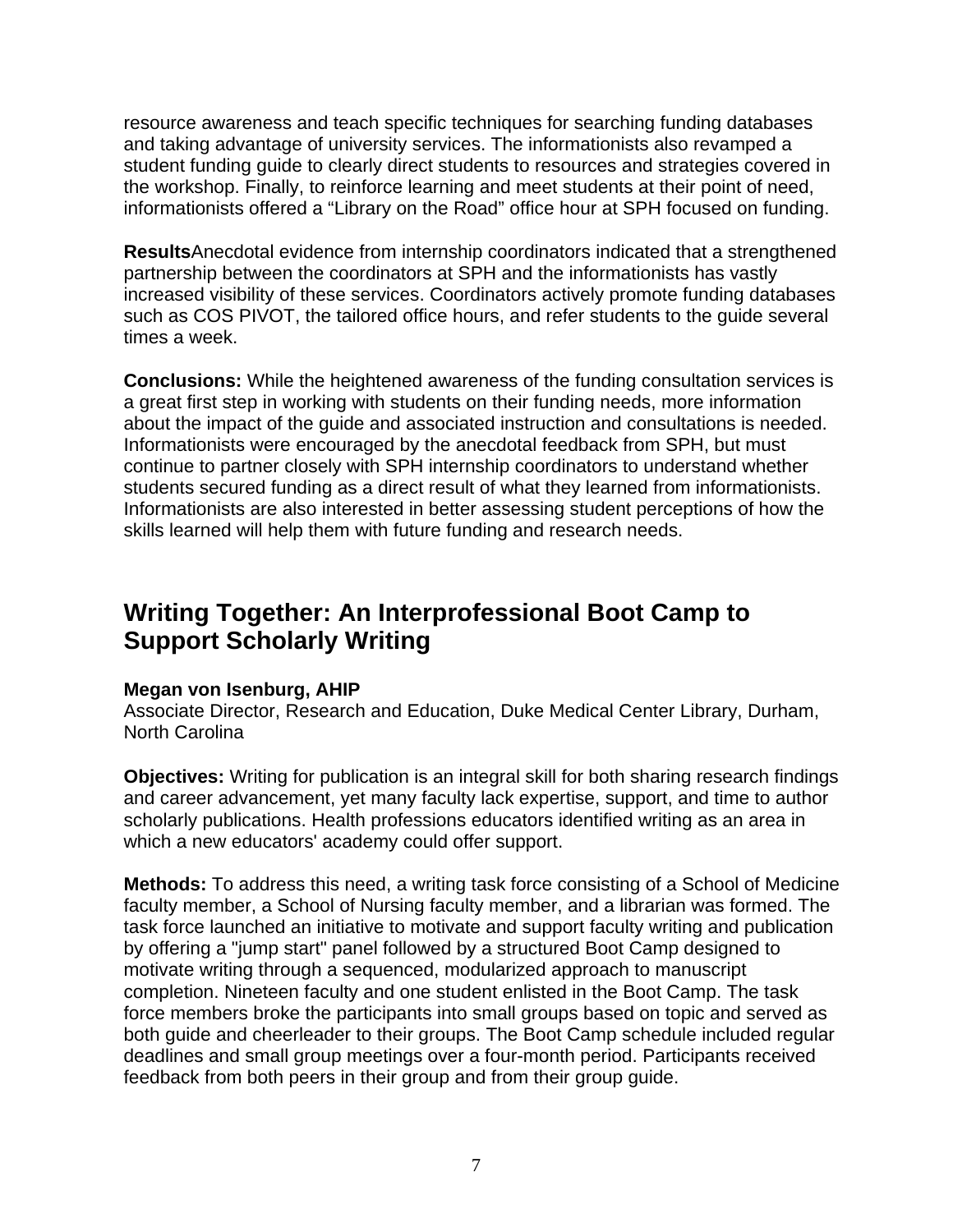**Results:** Nine of the original 20 Boot Camp members completed a manuscript for submission by the end of the Boot Camp. Qualitative feedback was collected on the experience, and new plans are under development to address them, including creating an online community and "shut up and write" space, and incentivizing participation by offering professional editorial assistance to those that participate.

# **Librarian Involvement at Biomedical Informatics Journal Club: A Case Study**

### **Darell Schmick**

Research Librarian, Spencer S. Eccles Health Sciences Library, Salt Lake City, Utah

### **Melissa L. Rethlefsen, AHIP**

Deputy Director / Associate Librarian, Spencer S Eccles Health Sciences Library, Salt Lake City, Utah

**Objectives**: To describe librarian involvement with a unique problem-oriented, creditbased journal club for biomedical informatics graduate students.

**Methods**: In Spring of 2015, the Department of Biomedical Informatics hosted a unique, problem-oriented journal club credit course for graduate students and interested faculty. The Chair approached the Library with the intention of creating a partnership that would enhance students' searching ability, while using journal literature to answer questions that faculty, clinicians, and staff were asking. The cohort met weekly and invited hospital and health system professionals to discuss challenges and request the cohort research and present findings on these questions. During class, the librarian shaped the topic into an answerable question and recommended key literature sources. Questions were assigned to students to research and meet individually with the librarian to develop a literature search on their topic. All students then shared in reading and reporting the selected key articles from the librarian consultation, which were shared at the following meeting.

**Results**: The librarians met with one student per week, whichever student had the literature review assignment for that week. Consults occurred every week of the semester and provided learning opportunities for the students as they learned how to locate quality literature of relevance to the topic discussed. Inquisitors were diverse, ranging from faculty within the department to hospital executives, and were impressed with the level of information provided by the student teams in each presentation. Collected student remarks were positive, and credited librarians for allowing them to find "valuable information [that] helps a lot" in the literature search process.

**Conclusions**: The journal club partnership was a successful way for librarians to develop individual time with graduate biomedical informatics students with research and literature searching obligations and improve on their previous search abilities. The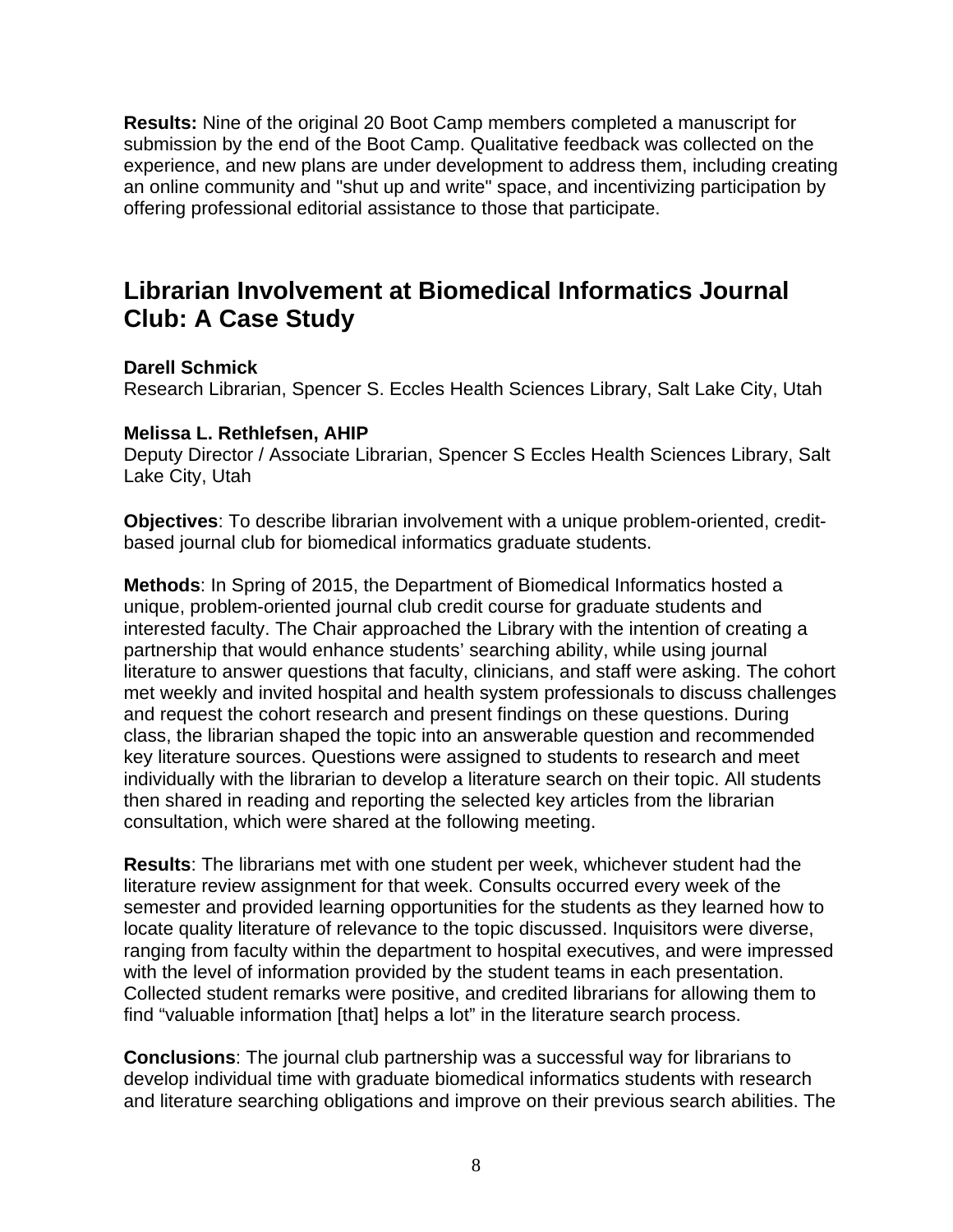class was executed in a way that would be easily replicable for subsequent semesters in which the biomedical informatics journal club class will be offered.

# **A Part-Time Business Informationist on the Staff of an Academic Medical Library: Successes and Near-Successes**

### **Alan Zuckerman**

Librarian III/Academic Liaison Librarian for Business, Sheridan Libraries/Reference Services, Havre De Grace, Maryland

## **Objectives:**

• Improve quality of medical library informationists' work on behalf of patrons when business/management aspects are involved

- Increase informationists' facility with business-oriented library resources
- Shoulder share of the workload faced by medical library informationists

• Improve business librarian's medical/science information literacy skills to better serve business constituencies

- Serve as go-between to Increase communication, mutual awareness, and coordination among librarians across the university
- Contribute to Johns Hopkins University's "One University" strategic goal

### **Methods:**

- Direct report to Basic Sciences and Public Health informationist supervisor
- Participate in medical library informationist meetings, visits from and to outside entities, celebratory events
- Volunteer to participate in various informationist initiatives
- Proactively seek and develop relationships with targeted medical campus faculty and students
- Develop and present classes, orientations, and information sessions to medical campus groups as part of informationists' outreach activities
- Participate in classes as part of informationist team

# **Results:**

• Improved business informationist academic research skills, including facility with Systematic Reviews

• Improved business informationist knowledge of the medical campus faculty, student, and staff populations—their capabilities, needs, expectations, and work flows

• Improved business research capabilities of medical, basic science, and public health informationists

• Improved reference assistance for some medical campus patrons

• Better information literacy instruction and reference services to business-oriented programs and classes on the medical campus, such as the Masters of Health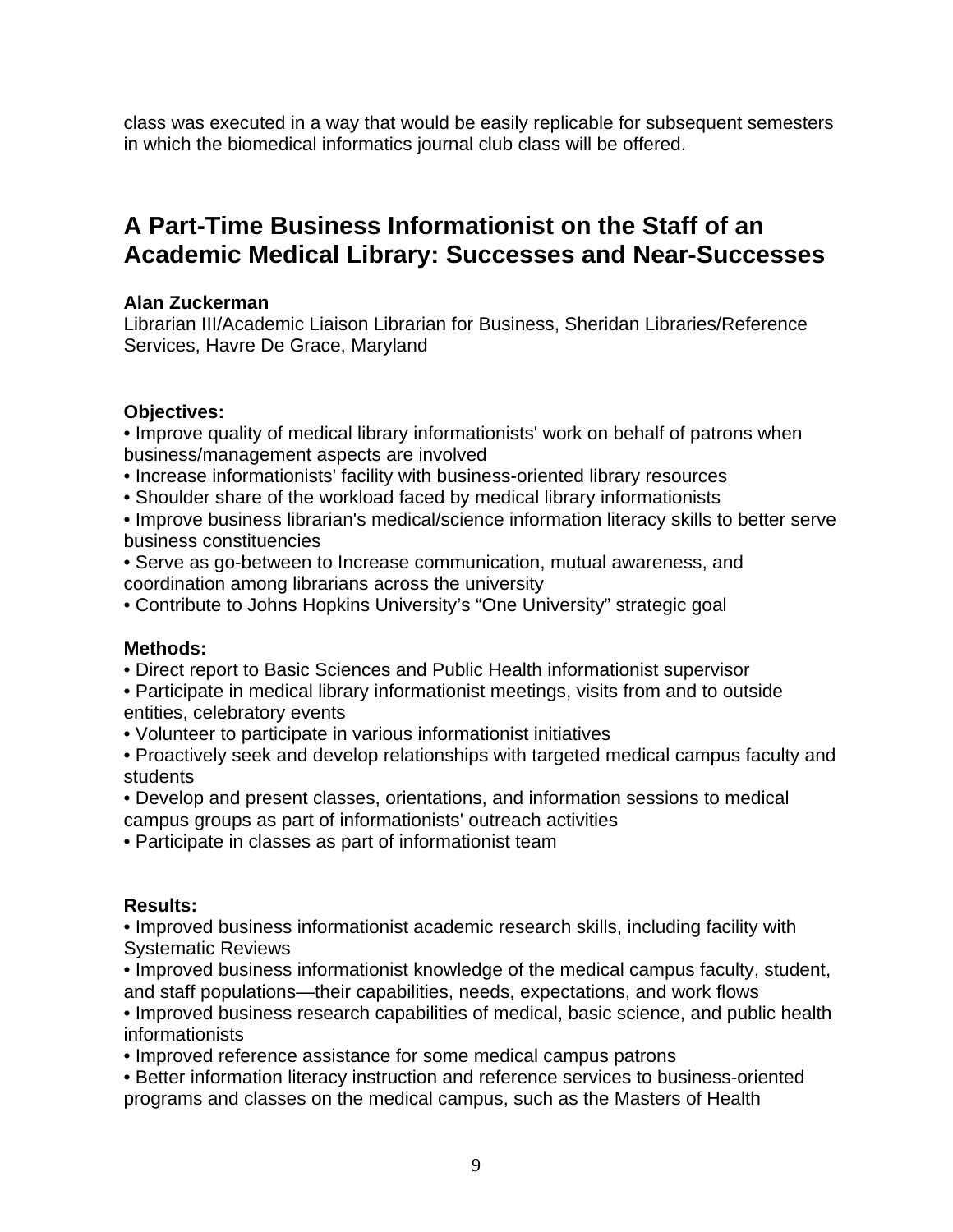Administration program, various strategic planning courses, and several medical economics courses

• Higher level of cross-university librarian awareness of activities and capabilities of colleagues

• Better quality research support by the business informationist for business school faculty researchers coordinating projects with medical campus faculty

• Some difficulty stretching business librarian time and attention between business program and medical campus constituencies' needs

**Conclusions:**• By sharing the salary and time of the business librarian, the medical campus especially, and the main university campus to some degree, benefited in a number of ways, as outlined in the "Results" section.

• Johns Hopkins University's "One University" goal, focused on comprehensively knitting together the various campuses and programs of the university for the sake of greater synergies and achievement, was furthered by this initiative.

• This collaboration was made possible by a set of somewhat unusual circumstances:

• The business informationist has extensive health care management and consulting experience, which was beneficial for working with medical campus students and researchers.

• The two Johns Hopkins library ecosystems (the Welch Medical Library and the Sheridan Libraries) were comfortable sharing salary and FTEs.

# **Embedding an Informationist in Departmental Curriculum: Building Blocks for Successful Publication in a School of Public Health Environmental Health Sciences Program**

# **Lori Rosman, AHIP**

Public Health Informationist, Welch Medical Library, Baltimore, Maryland

### **Ellen Silbergeld**

Professor, Department of Environmental Health Sciences, Baltimore, Maryland

**Objectives:** Successful publication in high quality peer reviewed journals is a skill that can take many years of trial and error to master. Curriculum was developed to give PhD students enrolled in a year-long Environmental Health Sciences writing seminar experience in advanced information search and management skills as one of the core foundations to developing successful publications and grant proposals.

**Methods:** First year PhD students in the Department of Environmental Health Sciences (EHS) participate in a four quarter, four credit writing seminar to develop critical skills for successful publication and grant proposals. The seminar consists of (1) Searching and Information Management, (2) Submitting for Publication, (3) Grant Writing, and (4) Hands-on Practicum. An informationist and an EHS faculty member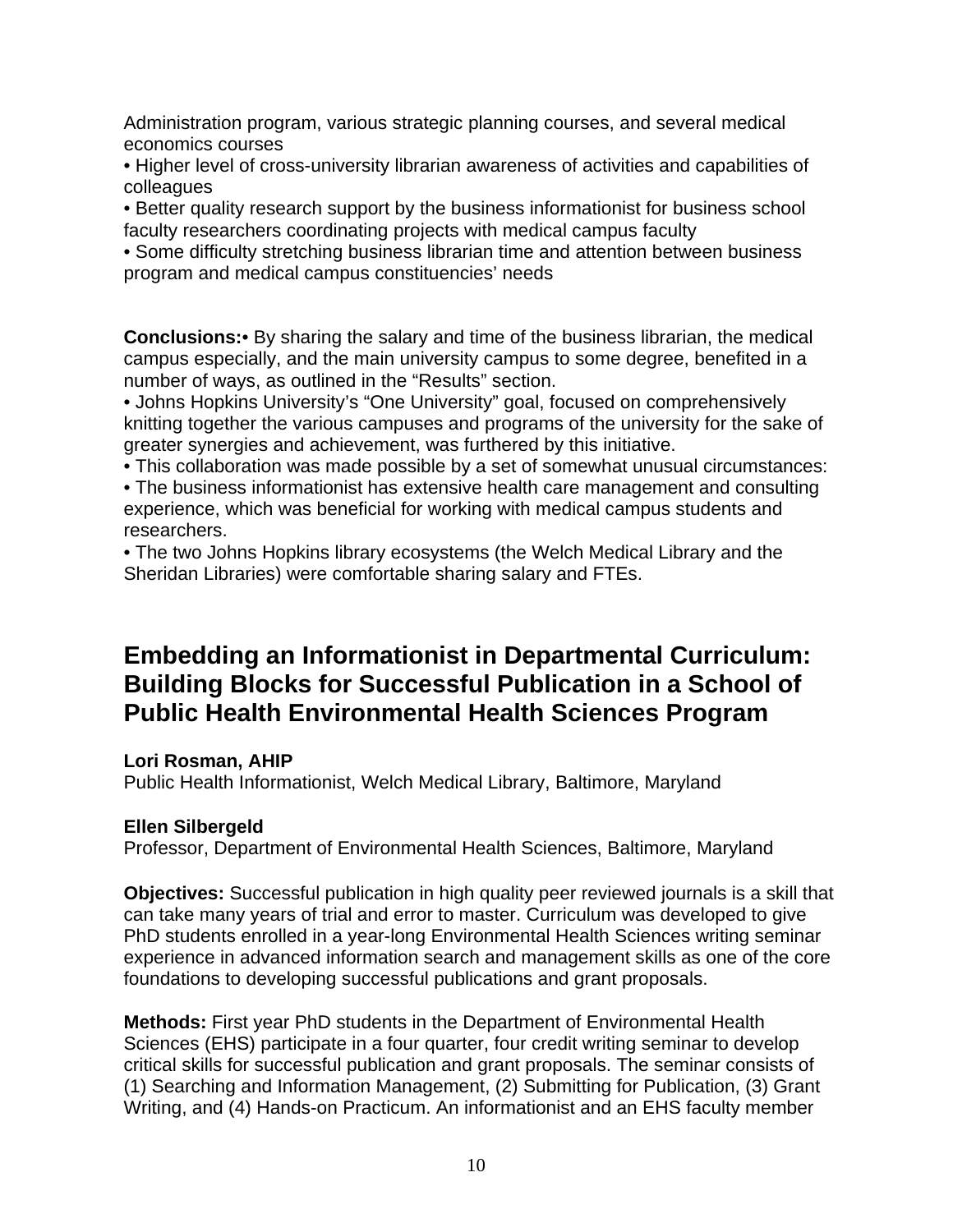co-teach the first two quarters. Through problem-based learning and hands-on assignments, students learn to identify core resources; produce syntactically correct, reproducible search strategies in multiple databases; manage search results; apply best practices in data management; and identify the elements of successful scientific papers, including formats, data presentation, citations, and acknowledgements. Students' publications will be tracked over time. Interest in the course has grown over its three year history. An indirect result of the seminar has been increased informationist participation in departmental research.

**Results:** My results are not complete yet. If selected, I will come back into the system and enter my results after February 1, 2016 at 6:00 pm

**Conclusions:** My results are not complete yet. If selected, I will come back into the system and enter my results after February 1, 2016 at 6:00 pm

# **Embracing the Big Picture: Librarians Supporting Clinical InQuERI for Patient- and Family-Centered Care**

## **Michelle Lieggi Henley**

Clinical Research Librarian, UCSF Medical Center, Fishbon Library, San Francisco, California

# **Daphne Stannard**

Director & Chief Nurse Researcher, Institute for Nursing Excellence (INEx), San Francisco, California

**Objectives:** In 2011, the Nursing Research and Innovation Council developed Clinical InQuERI, a model highlighting different approaches to problem solving in clinical practice. Quality improvement, evidence-based practice, research, and innovation activities are integral components, contributing to patient and family centered care. The author's objectives are to describe the model and to demonstrate how librarians are participating in these activities.

**Methods:** The authors searched PubMed, CINAHL and LISTA, for articles on librarian support for Clinical InQuERI activities within clinical practice. Articles from the last 10 years that noted quality improvement, evidence-based practice, research, or innovation, were selected for review. Articles primarily on medical or nursing students, graduate medical education, residency programs or continuing medical education were excluded. The authors also surveyed librarians on the MEDLIB-L listserv to understand other ways they support Clinical InQuERI. After examining the literature and survey results, the authors categorized the librarian activities and summarized how they contribute to Clinical InQuERI and patient and family centered care.

# **Results:**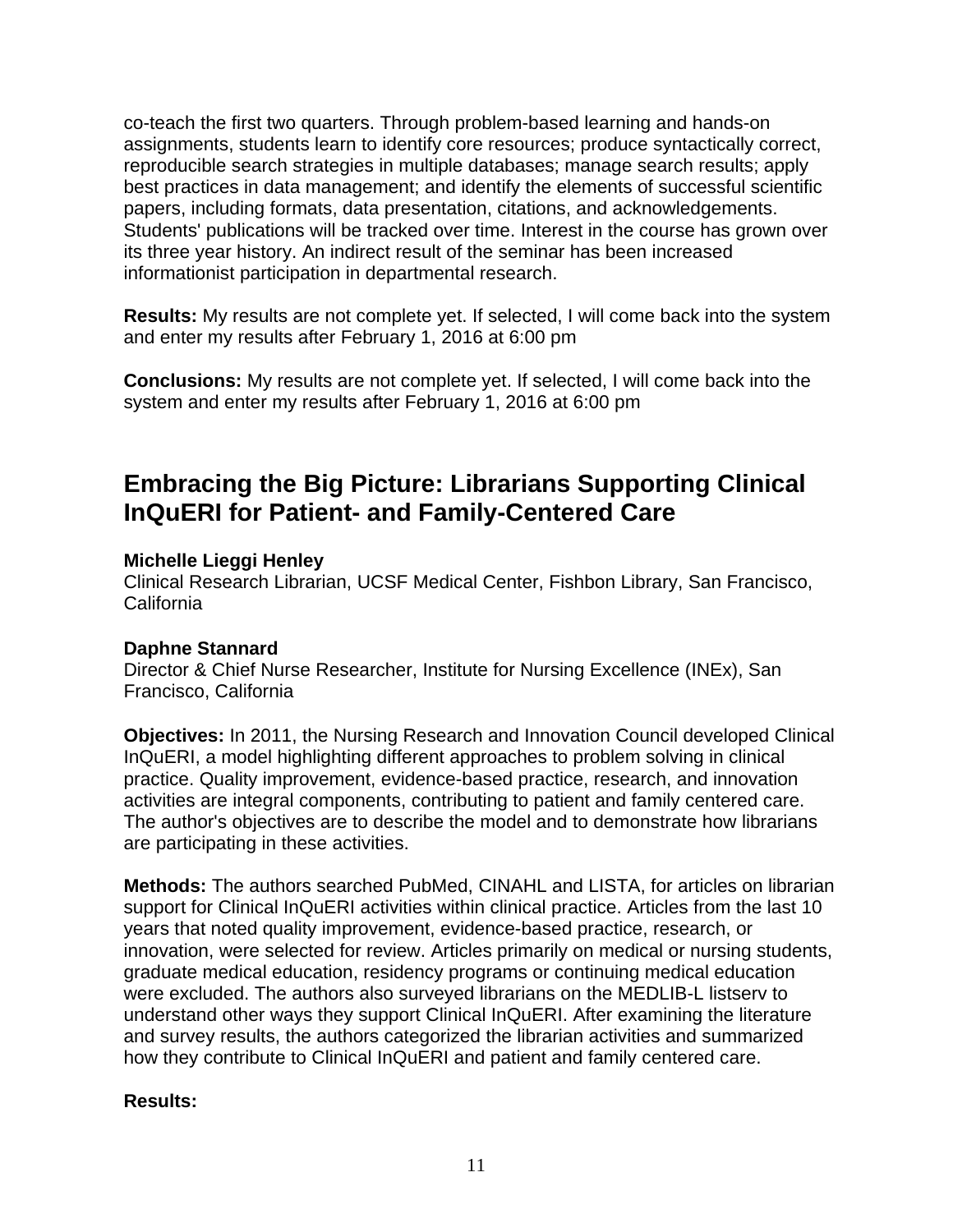Results indicate that almost all librarians are involved in activities related to evidencebased practice (EBP). A significant number also support research, quality improvement or innovation. Of the 47 respondents to the survey, 98% support EBP, 83% support research, 80% support quality improvement, and 73% support innovation. Main EBP activities include literature searching for and teaching about EBP, followed by support for systematic reviews and guideline development. Main research activities include working with researcher profiling/collaboration tools and assisting with authorship issues, while quality improvement activities are mainly literature searching for quality improvement initiatives or participating in quality improvement committees. Although innovation is supported, librarians primarily provide literature searching on innovative practices. The literature from the last 10 years also indicates that librarians are heavily involved in EBP, but there is only marginal reporting on quality improvement, research, or innovation activities.

**Conclusions:** Based on the research, it is clear librarians are continuing to support EBP, and branching out to contribute to other activities in the Clinical InQuERI model. Research and quality improvement appear to be well supported by librarians in clinical settings, but there is room for more involvement in innovation. Literature searching in support of all these activities is still the most significant role for librarians in clinical settings. But involvement in quality improvement, research or innovation activities, although growing, is still fairly limited.

# **Zombies Ate My Evidence: The Evidence-Based Medicine Diagnostic Challenge to Save the World**

# **Amy Blevins**

Associate Director for Public Services, Ruth Lilly Medical Library, Indianapolis, Indiana

### **Elizabeth Kiscaden, AHIP**

Head, Hardin Library Services, Hardin Library for the Health Sciences, Iowa City, Iowa

### **Jason Bengtson**

Innovation Architect, Computing, Houston, Texas

**Objectives**: Medical/physician assistant students have been utilizing an evidencebased clinical practice (EBCP) curriculum for several years. Two of the librarians decided to create a proof of concept module on diagnostic principles using an interactive online zombie game. The ultimate goal of this project is to create a fun and engaging game that reinforces and assesses knowledge of EBCP concepts.

**Methods:** Two librarians hired an artist and application developer to help with the development of an EBCP zombie game using funds from an Innovation Award provided by local library system. They also enlisted the help of a clinical EBCP expert to critique the accuracy of the scenarios and EBCP activities. A storyline and two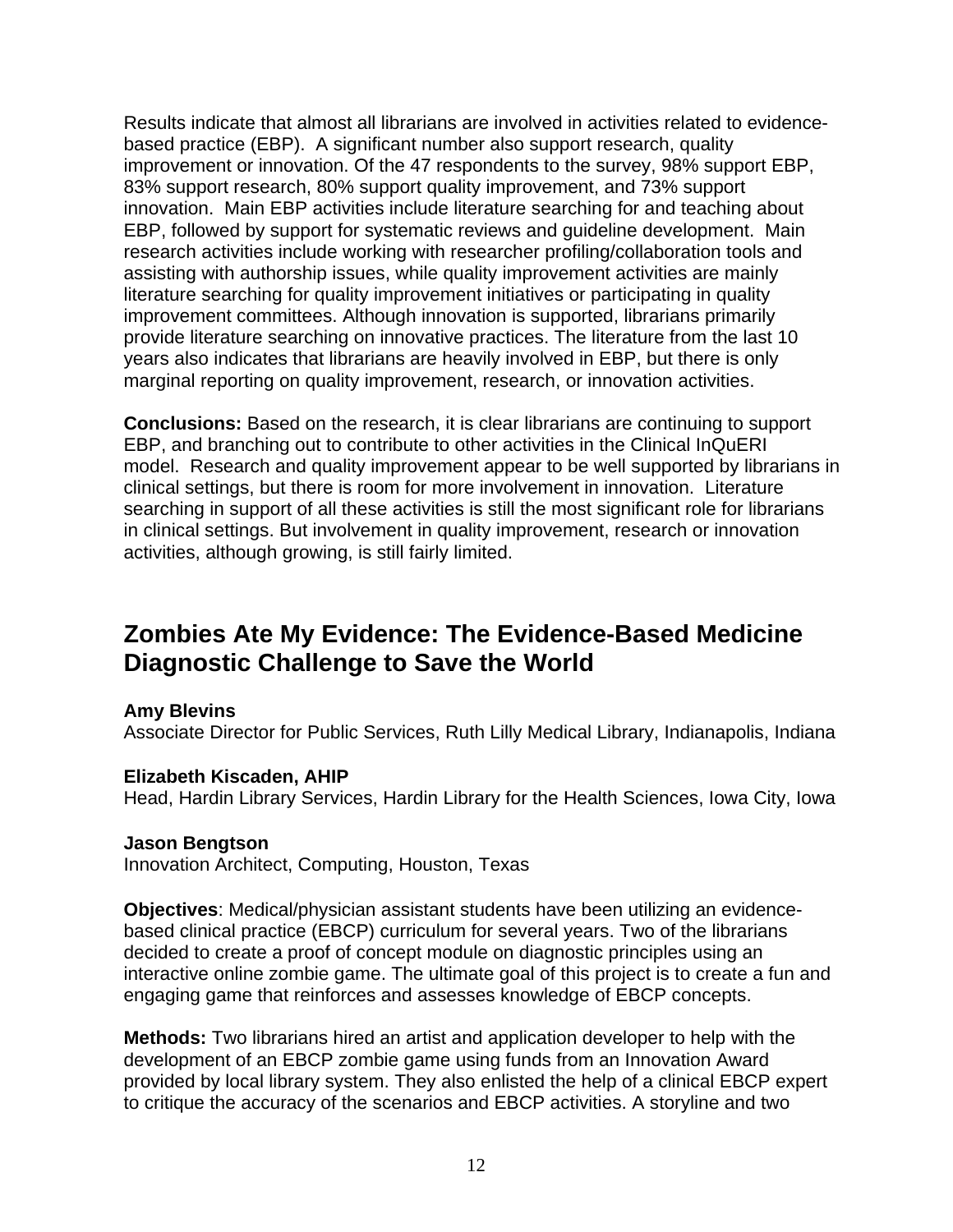activities based on diagnostic principles were created. The game takes place during a zombie epidemic, and the main character is a resident at an academic hospital who is tasked with selecting a screening tool and a diagnostic tool based on sensitivity, specificity, and likelihood ratios. The game will be presented to students in a pediatrics clerkship, and those students will be asked to fill out an anonymous survey with questions regarding the entertainment value, difficulty of activities, and overall effectiveness of the game as a learning tool.

**Results:** The game has been hosted on the University of Iowa's web server. Preliminary feedback from teaching faculty has been positive, and plans are underway to gather anonymous feedback from students on clinical rotations.

**Conclusion:** The game developers are pleased with results so far and are planning to create additional modules in the future.

# **Supporting Knowledge Synthesis Methods Training: Review of the Evidence for Online Systematic Review Instruction RESEARCH**

### **Robin M. N Parker**

Evidence Synthesis and Information Services Librarian, WK Kellogg Health Sciences Library, Halifax, Nova Scotia, Canada

### **Sarah M. Visintini**

Evidence Synthesis Coordinator, Maritimes SPOR Support Unit and Nova Scotia Site of Cochrane Canada, Halifax, Nova Scotia, Canada

### **Leah M. N Boulos**

MLIS Candidate and Student Intern, WK Kellogg Health Sciences Library, Halifax, Nova Scotia, Canada

# **Krista Ritchie**

Assistant Professor, Educational Psychology, Faculty of Education, Halifax, Nova Scotia, Canada

### **Jill A. Hayden**

Associate Professor, Dept. of Community Health & Epidemiology, Dalhousie University, Halifax, Nova Scotia, Canada

**Objectives:** Health librarians' support for systematic reviews includes directing reviewers to high-quality educational resources. Extensive research into online learning exists, but is it used to guide online delivery of systematic review training? In order to recommend high-quality training this project addresses the question: Are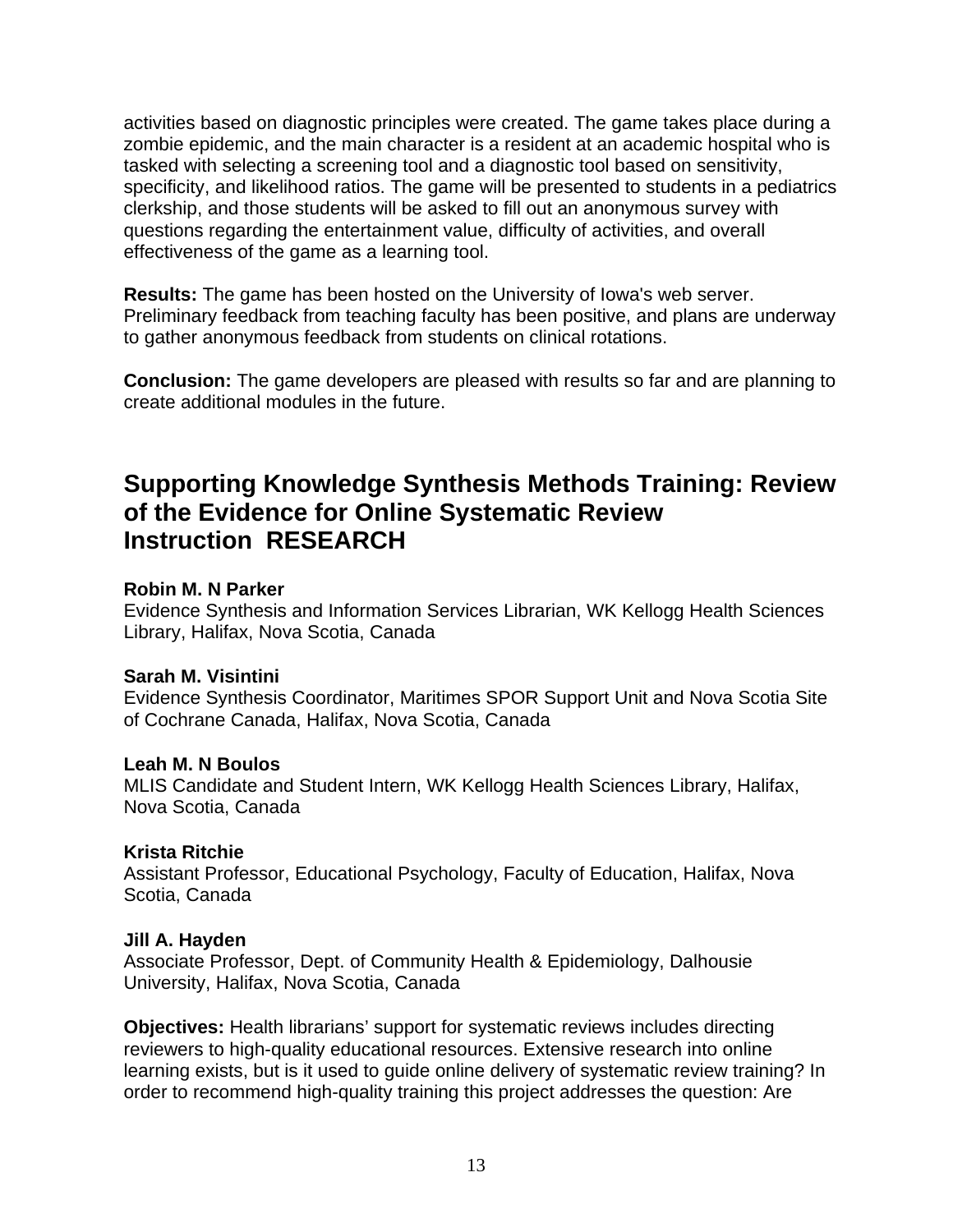online approaches for teaching systematic review methodology based on best practices for online instruction?

**Methods:** We conducted a comprehensive review of published educational and biomedical literature to identify reports of online instruction in systematic review methods. The paucity of academic literature precipitated an environmental scan to inventory existing web-based approaches. Online training resources were located using strategic web searches. We included instructional material for which we could access the course content freely online or by contacting the creators. After screening to ensure relevance to systematic review methods we extracted data on course characteristics. Using a detailed evaluation rubric developed by Foster et al. (2014) for online evidence-based practice instruction, two reviewers assessed the included courses and tools using the following criteria: 1) design; 2) format; 3) content; 4) degree and type of interactivity; 5) general usability. This evaluation revealed the extent to which the training resources followed accepted best practices in online instruction.

**Results:** We present the results of our evaluation of online courses, modules, and videos that provide instruction on some or all of the steps of conducting systematic reviews. Resources assessed varied in means of delivery, type of access (free or forfee), and intended audience. The content was similarly diverse, with some courses or series of modules covering all steps of the systematic review process, while others, particularly video tutorials, frequently addressing only a portion of the stages of conducting a review and having minimal interactivity.

**Conclusions:** There is a range of resources available those learning how to conduct systematic reviews or other knowledge synthesis projects. The most appropriate training will depend on the needs and resources of the individual researcher: freely available videos and training modules may give a helpful overview of the process or a reminder of common challenges while online systematic review courses offered by research or academic institutions provide more in-depth and interactive coverage of each step and will help reviewers complete a systematic review in real-time, however they are frequently costly or require a more significant commitment of time.

# **Systematic Reviews: Evidence-Based Searching to Improve Recall and Precision RESEARCH**

### **Susan A. Fowler**

Medical Librarian, Washington University in St. Louis School of Medicine, St. Louis, Missouri

### **Lauren H. Yaeger**

Medical Librarian, School of Medicine, Washington University in St. Louis, Saint Louis, Missouri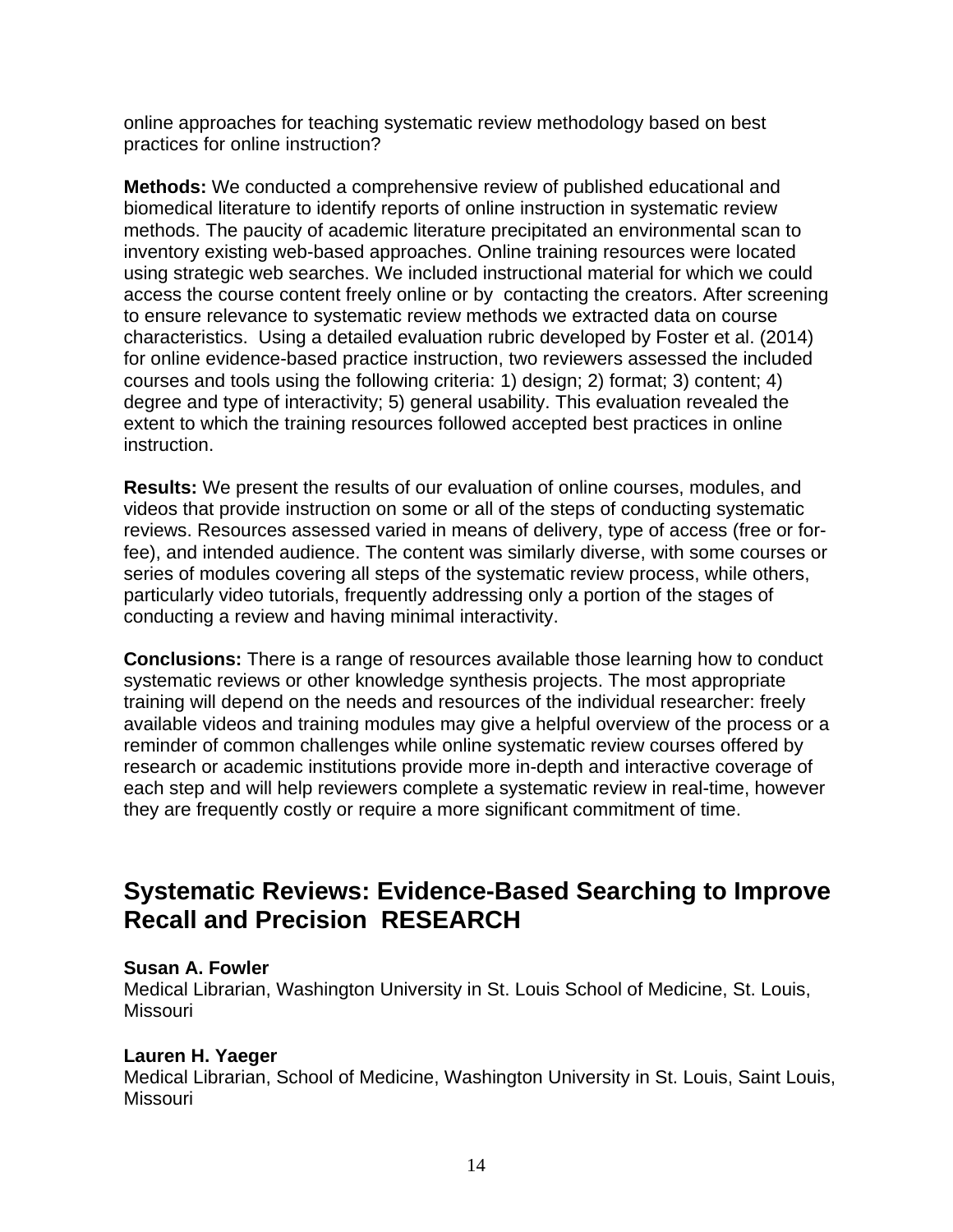#### **Angela C. Hardi**

Clinical Resources Librarian, Bernard Becker Medical Library, Saint Louis, Missouri

#### **Laura E. Simon**

Clinical Librarian, Bernard Becker Medical Library / Health Information Services, Fenton, Missouri

#### **Michelle Doering**

Clinical Librarian, Bernard Becker Medical Library, St. Louis, Missouri

**Objectives:** Systematic review research often involves combing through many irrelevant citations. We propose that using adjacency instead of phrase searching will increase the recall and precision of search strategies, thus reducing irrelevant citations. Our objective is to test this hypothesis by measuring the difference in precision and recall between a search using adjacencies and one using phrases.

**Methods:** Search results will be measured against all articles published in top medical journals within the past few years to show results. Top medical journals will be chosen based on impact factors reported in InCites Journal Citation Reports and overall subject applicability to our search topic. We will read each title and abstract in the pool and code each article as "on topic" or "off topic". Two search strategies will be executed in Medline; one using phrase searching and one using adjacency searching. Search results will be measured for recall and precision using the likelihood ratios for positive and negative results. Results will provide evidence regarding the effectiveness of adjacency versus phrase searching. These findings may aid searchers with evidence and applicable methods to produce search results with high levels of recall and precision for their systematic reviewers.

**Results:** My results are not complete yet. If selected, I will come back into the system and enter my results after February 1, 2016 at 6:00 pm

**Conclusions:** My results are not complete yet. If selected, I will come back into the system and enter my results after February 1, 2016 at 6:00 pm

# **Locating Systematic Reviews Comprehensively and Efficiently RESEARCH**

### **Robert W. Sandieson**

Professor, Faculty of Education, London, Ontario, Canada

#### **Rachel M. Sandieson**

Senior Library Assistant, Science Allyn and Betty Taylor Library, London, Ontario, Canada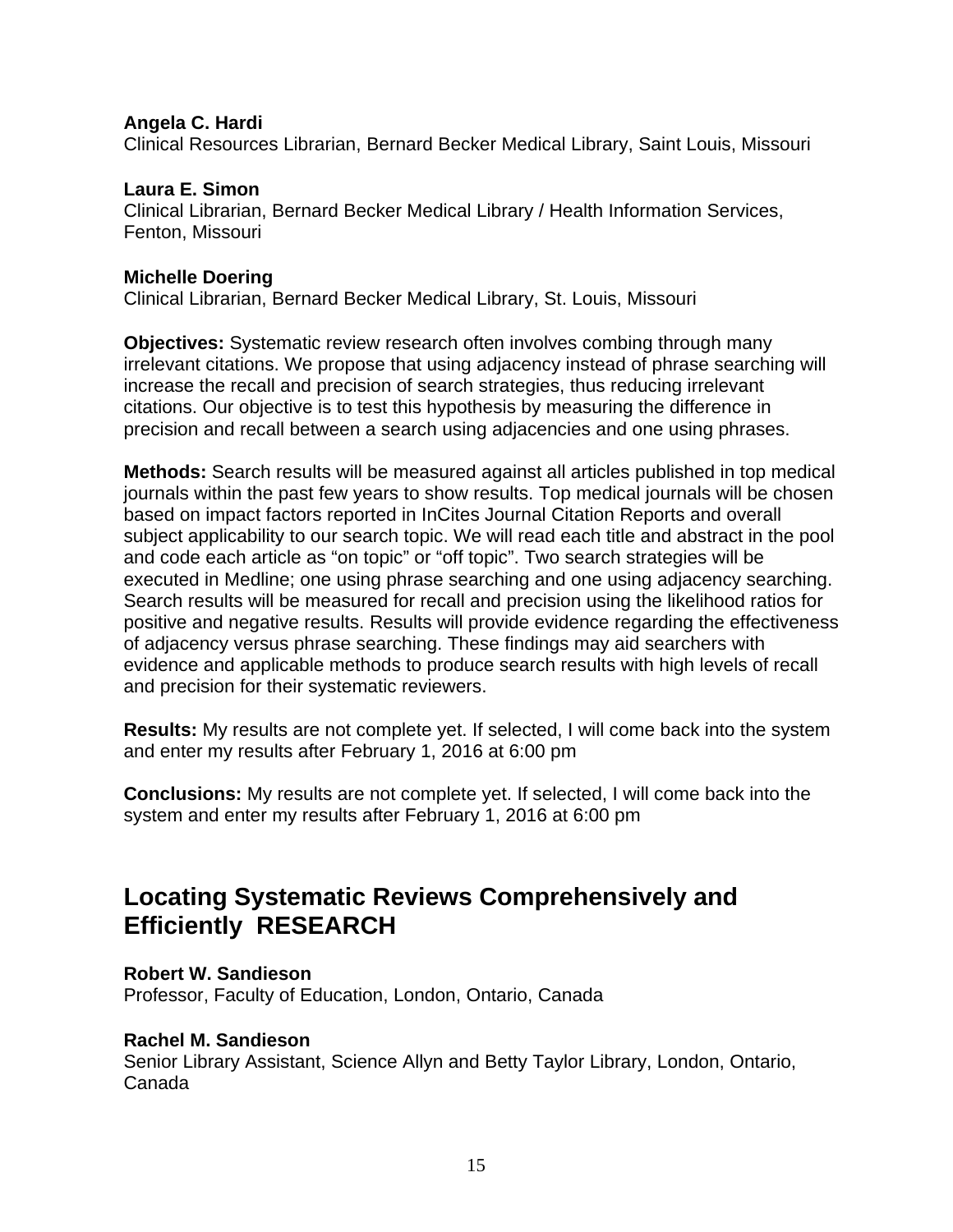**Objectives:** Systematic reviews have proliferated and evolved recently to include many types of research methods. Difficulties result locating reviews due to indexing, terminology, methods or textual context. The present investigation tested a search filter development theory, known as Pearl Harvesting, in order to find all of the unique linguistic markers related to systematic reviews in order to create comprehensive searching.

**Method:** Two texts on systematic reviews, one quantitative and one qualitative, were analyzed for linguistic content pertinent to systematic reviews. Some terms were noted for the lack of precision, e.g., "review" so were disambiguated to create a specific rich text filter. The terms were validated as necessary to the filter by searching each term separately and subtracting citations produced by all the other terms to see if any remaining were unique and relevant.

Existing search strategies for systematic review use low precision polysemic terms, such as "review". Precision is measured at the level of individual term not as used in real world searches that contain a number of search filters. Therefore, a further analysis was done to create the complete set of polysemic terms for systematic review as a second, equivalent filter. The question was how extensive was the loss of precision at the real world search level where population and intervention filters were included.

**Results:** There were 110 specific linguistic markers found for a specific, rich text filter. Another filter contained three polysemic terms, i.e., review\*, synthesi\*, systemat\*, plus search\*, and variations of meta-analysis. Studies that developed search strategies for systematic reviews vary considerably and do not contain all of these terms; either the specific or polysemic. The two filters here were equivalent in finding systematic reviews. An analysis of real world searches found a minimal loss of precision using the polysemic filter in some cases, but not in others if the number of citations found was extensive. Further, an analysis of a Cochrane review of reviews demonstrated that the filters developed here could locate its 78 primary systematic reviews.

**Conclusions:** The Pearl Harvesting Information Retrieval Theory was valuable in developing two equivalent search filters for systematic reviews. The polysemic filter has an ease of use. The rich text filter is more precise and of value if the search yields a high volume of citations. This study indicated that search precision is a relative phenomena depending on context.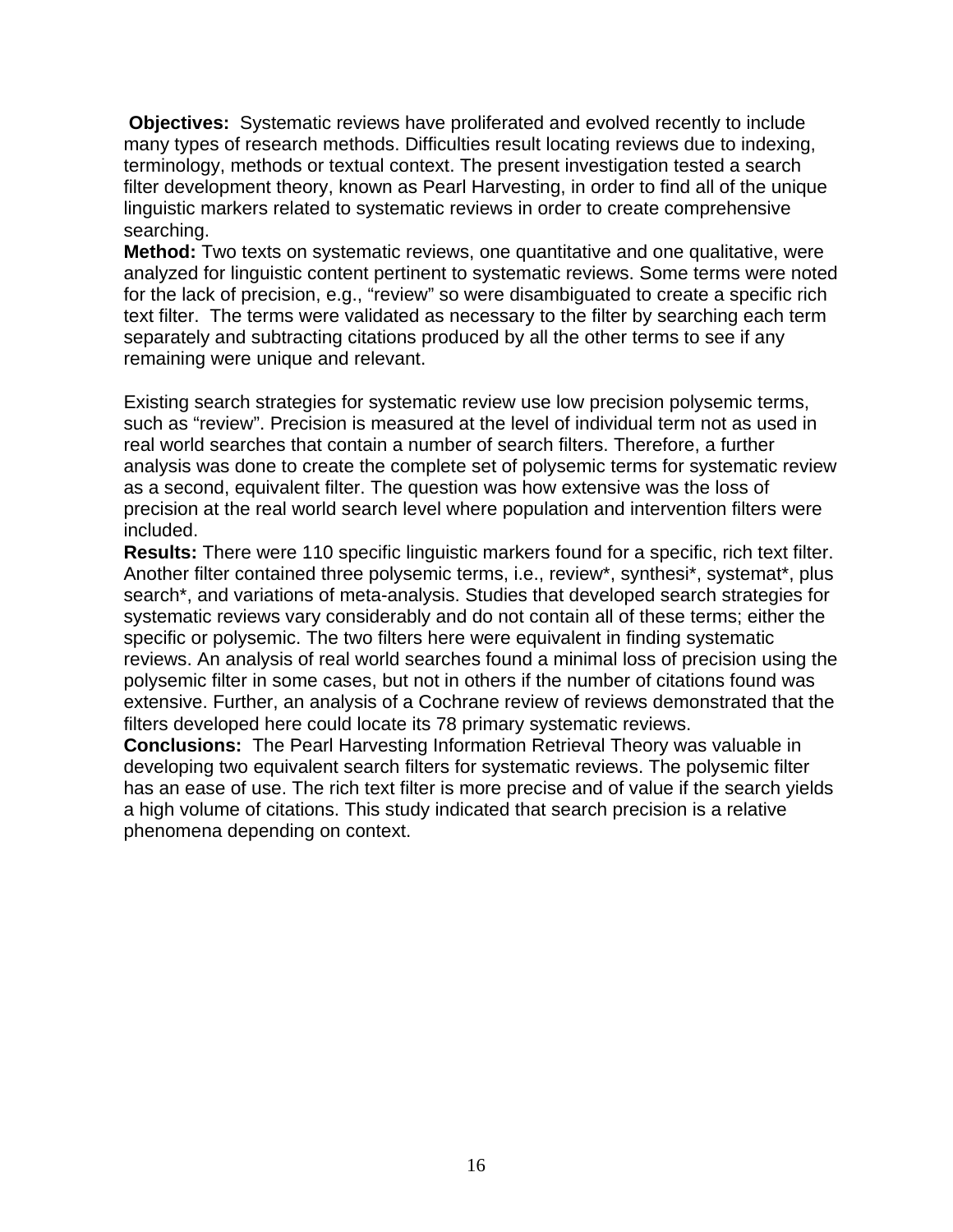# **Session: Hospital & Health Care System Libraries**

# **Bibliotherapy in a Hospital Setting: Promoting Health and Well-Being to Health Care Providers**

# **Natalia Tukhareli**

Librarian, Health Sciences Library, Rouge Valley Health System, Oakville, Ontario, Canada

**Objectives:** Within a context of benefits of a healthy workplace, bibliotherapy is seen as an effective way of promoting health and wellness to hospital employees. The objective of this study is to present a detailed description of an innovative informational and recreational bibliotherapy-based service for healthcare providers developed and implemented by a medical library, in collaboration with the Occupational Health department.

**Methods:** Methodology included an extensive literature review to explore current applications of bibliotherapy that address the needs of diverse client groups in a wide variety of settings. The analysis of bibliotherapy-based schemes successfully implemented in medical and public libraries in North America and the UK helped to identify the ways bibliotherapy could be used to promote health and well-being to healthcare providers. A case study was included to describe the Rouge Valley Hospital library's experience in developing, implementing, and evaluating an innovative informational and recreational service for staff and affiliated physicians. The mechanics, benefits, and challenges of the program will be discussed. The program evaluation included an internal survey to the hospital employees and semi-structured interviews with staff members. Feedback from participants will be considered as valuable information in view of future topics that could be addressed through the program.

**Results:** The data collected through an internal survey and interviews with the hospital staff indicates a wide interest in the program from both clinical and non-clinical hospital groups. The participants have acknowledged the recreational value of literary materials (particularly poetry) included into thematic compilations of readings as well as highlighted the importance of the informational component of the program. They suggested specific topics to be addressed in the future. Overall, the evaluation results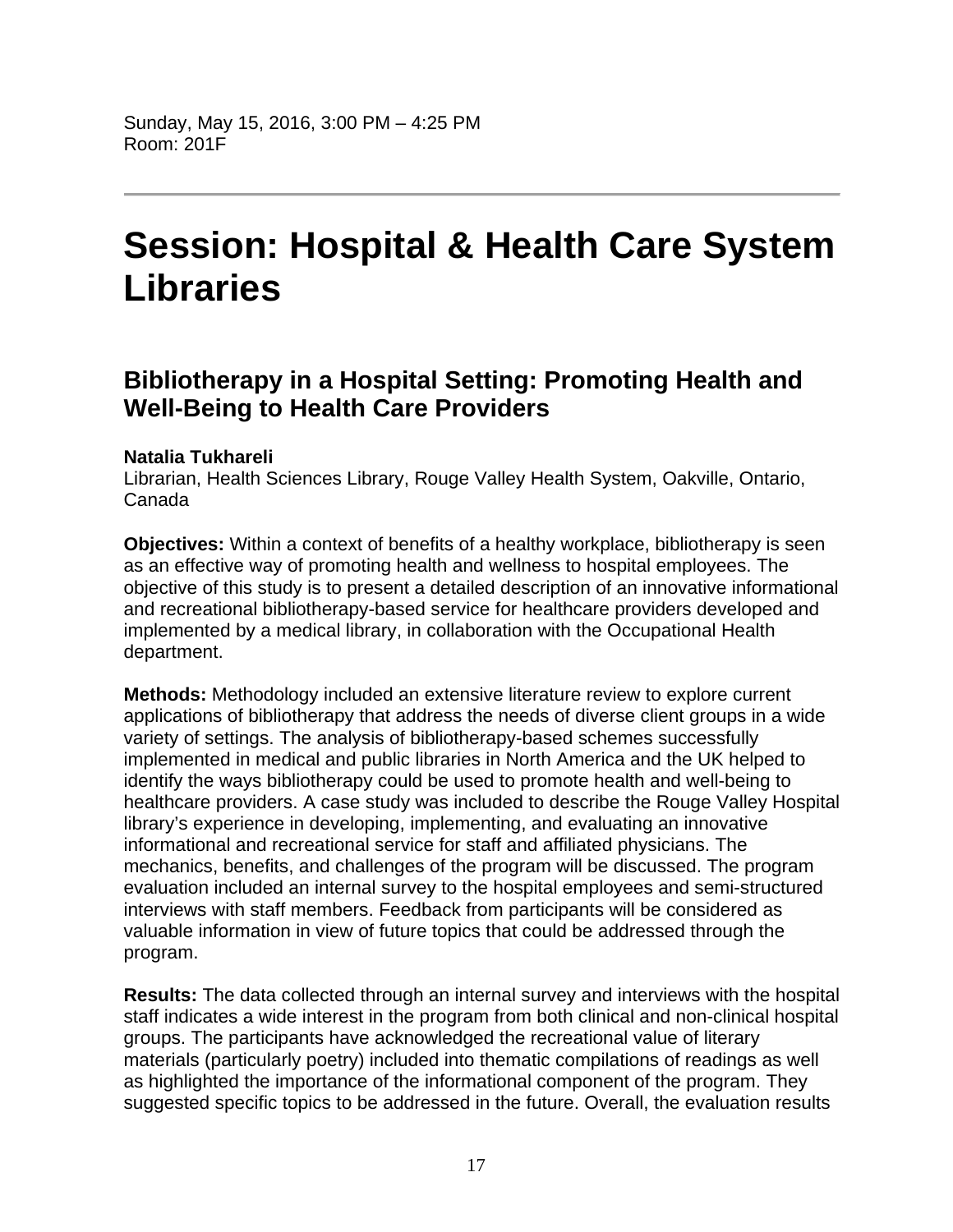show that the bibliotherapy program has provided a new venue to address wellness and healthy workplace topics within the organization.

**Conclusions:** The case study shows that bibliotherapy can fill a unique niche within the context of services and programs traditionally offered in a hospital setting to address healthy workplace. It is considered to be an effective, simple, and costeffective way of addressing recreational and informational needs of healthcare providers, managing work-related stress, and promoting healthy lifestyle. Finally, the bibliotherapy service helps expand opportunities for collaborative projects and partnerships for the library as well as increase visibility of the library within the organization.

# **The Library's Role in Patient Portal Implementation in an Urban, Academic Safety Net Hospital**

**Stephen Kiyoi, AHIP** 

Library Director, UCSF at ZSFG, San Francisco, California

**Courtney Lyles** 

Assistant Professor, General Internal Medicine, San Francisco, California

### **Shobha Sadasivaiah**

Assistant Clinical Professor, Internal Medicine, San Francisco, California

**Objectives:** This project evaluates whether a library-run program can successfully engage underserved patients with patient portal systems. This work is significant because 1) Meaningful Use has accelerated patient portal uptake nationally 2) Limited literacy patients are less likely to use patient portals, and 3) Hospital and public libraries are a well situated, yet underutilized resource to lead patient portal engagement efforts.

**Methods:** The Library Director led an interdisciplinary hospital workgroup responsible for patient engagement planning, including: 1) development of patient education materials, 2) creation of patient portal test account, 3) development of data collection strategies and structure, 3) integration of enrollment activities into clinical workflows, and 4) calculations of necessary staffing levels.

After the planning and pilot period, the library assumed primary operational responsibility for patient engagement operations. The library's "User Services Coordinator" recruited, trained, and coordinated a group of "Volunteer Health Technology Patient Educators," who visited hospitalized patients to: 1) Provide individualized health and computer literacy training 2) Assist with patient portal account creation, and 3) Collect data to track implementation metrics. Metrics included: account creation status, patient age and gender, English reading ability, and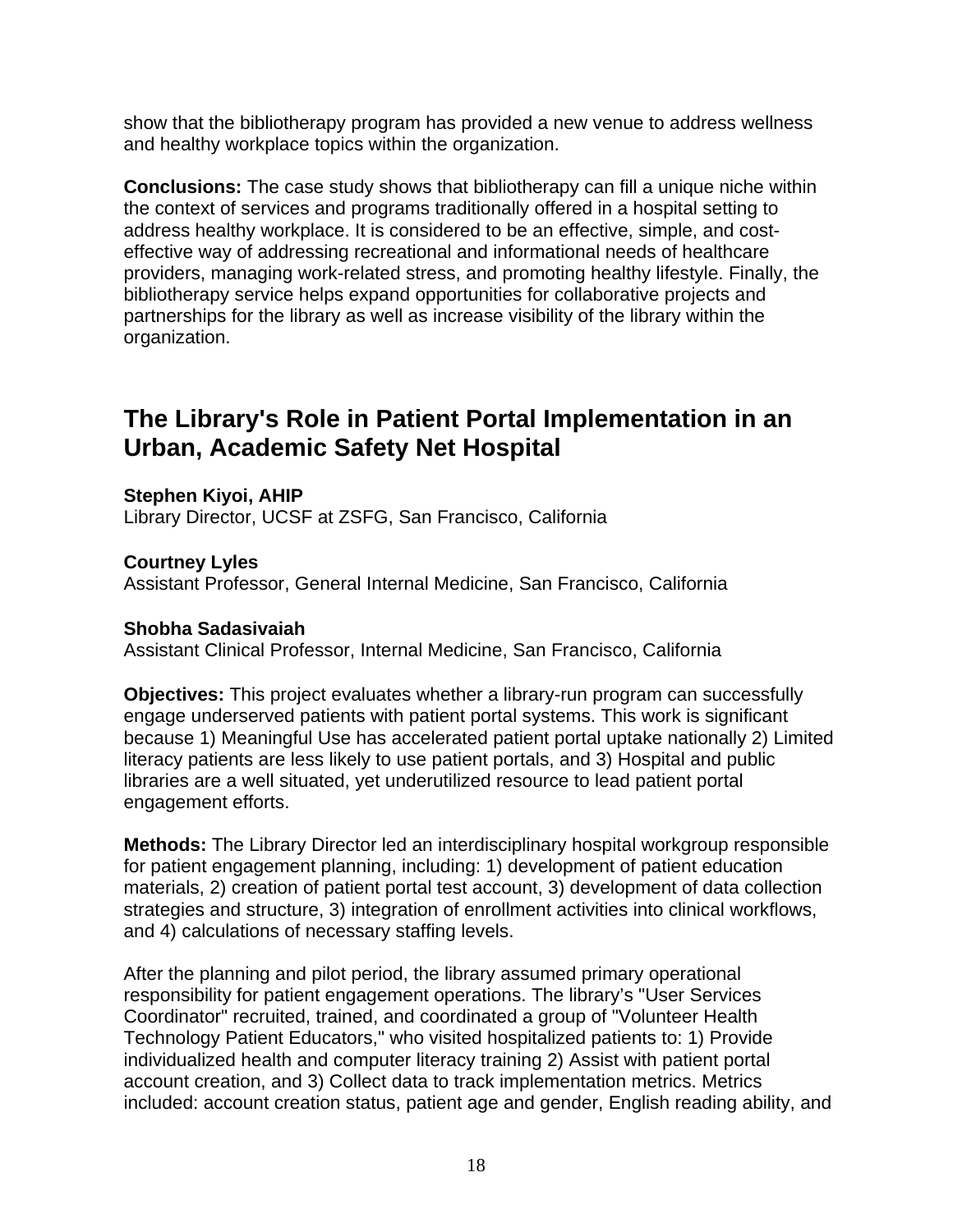reasons for portal decline.

**Results:** Between January 2015 and August 2015, approximately 8,500 eligible patients were discharged. Of these, 1,676 patients (20%) were visited by a patient portal volunteer. Of the patients who were visited, 1213 (72%) declined, and 463 (28%) agreed to create an account. Primary reasons for patient portal decline included limited computer access and ability (26%), limited English language ability (19%), preference of in person healthcare communication (11%), lack of time (9%) and concerns about privacy or security (5%).

Volunteers did not approach 80% of eligible patients. Reasons include lack of evening and weekend coverage, clinical interruptions, and limited volunteer availability.

**Conclusions:** Patient Portal systems present a unique opportunity for hospital and public libraries to better integrate in healthcare systems to facilitate increased patient access to their personal health information.

However, challenges in volunteer recruitment and retention, staff training, and targeted curriculum development must still be addressed. The Library has received a 3 year G08 grant from the National Library of Medicine, which will facilitate the development, delivery, and evaluation of an online patient portal curriculum for low literacy learners, in partnership with the city's Public Library System.

# **Implementing an Evidence-Based Decision-Making Model in a Health Care System**

#### **Jim Bulger**

Manager, LIbrary Services/ Allina Health, Minneapolis, Minnesota

### **Anna Kleckner**

Evidence-Based Practice Consultant, Allina Health Library Services, Minneapolis, Minnesota

# **Pamela Barnard**

Knowledge Consultant, Library Services, Minneapolis, Minnesota

### **Andrew Crow**

Knowledge Consultant, Library Services, Minneapolis, Minnesota

#### **Anita von Geldern**

Knowledge Consultant, Library Services, Minneapolis, Minnesota

**Objectives:** Hospital libraries are an essential part of the "big picture" of evidencebased decision-making. This paper describes the creation and implementation by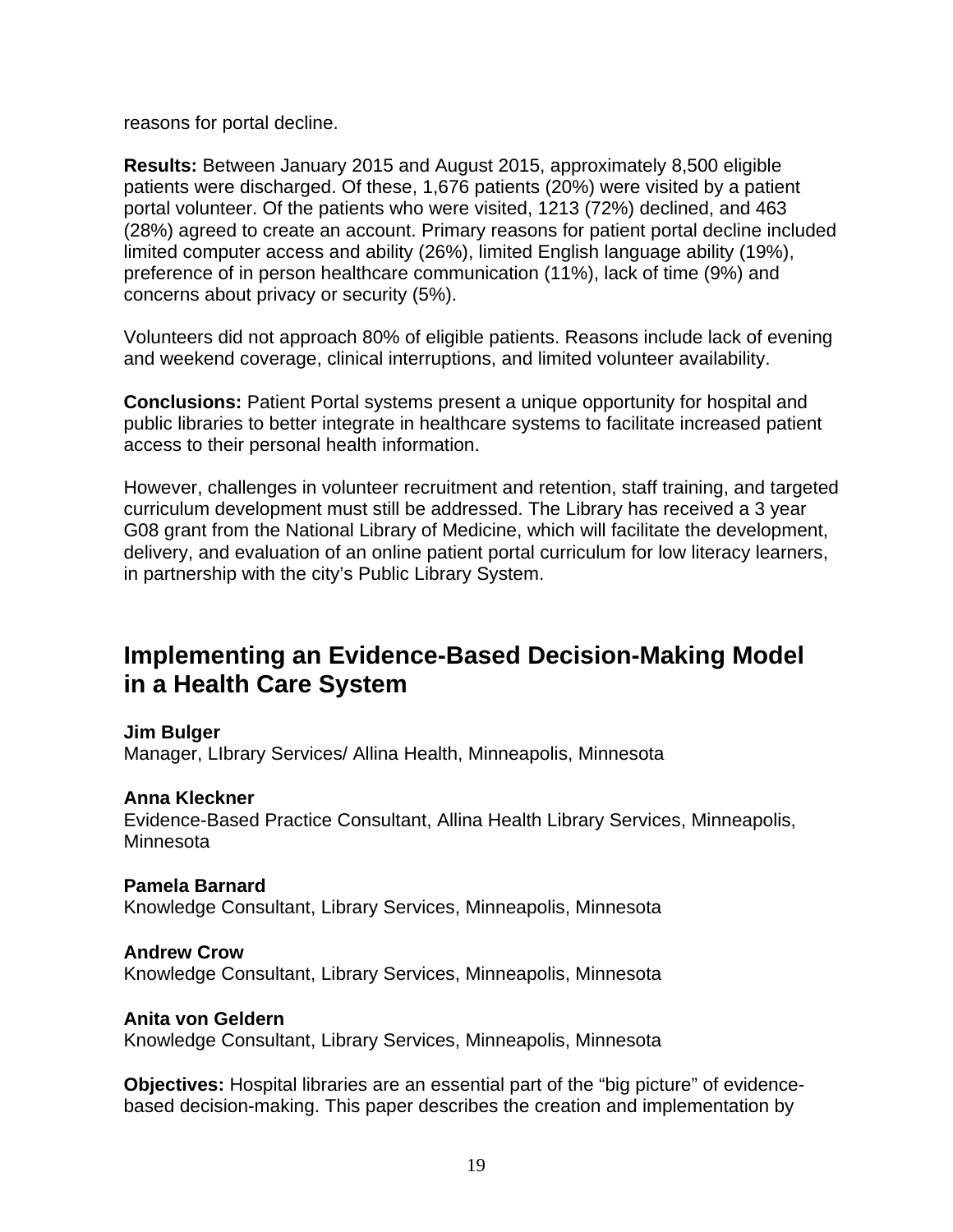library staff of an evidence-based decision-making process to be used in establishing clinical guidelines for a 13-hospital healthcare system.

**Methods:** The process of evidence-based decision-making (EBDM) is key to the creation of valid clinical guidelines. The need was identified within the Allina Health system for a consistent, rigorous process to search and appraise the evidence, formalize the clinical guideline, and put the guideline into practice. The objectives were to 1) create a reproducible and measurable decision-making model; and ultimately to 2) reduce clinical variation and improve the care provided to patients. This process was supported by a system-wide policy on guidelines and implementation of a checklist system for guideline peer review and approval. Library staff has been instrumental in creating and implementing the EBDM model, working with clinical service lines to produce literature reviews and facilitate the development and implementation of the clinical guidelines.

## **Results:**

• Development and implementation of an evidence-based decision-making model for guideline creation

• In 2015 a total of 19 guidelines were completed and implemented following this model

• Development and approval of a system-wide policy to promote compliance with the model

**Conclusions:** Allina has created and adopted an effective, system-wide EBDM model that facilitates collaborative guideline creation, resulting in an overall increase in understanding of, and appreciation for, systematic approaches to EBDM.

# **Did You Remember to Wipe? An Exploration of the Attitudes of Clinical Staff and Patients Toward Library-Supported, Shared Mobile Devices in Hospitals**

# **Katie D. McLean, AHIP**

Librarian Educator BA, LIT, MLIS, Nova Scotia Health Authority, Halifax, Nova Scotia, Canada

# **Lara Killian, AHIP**

Librarian Educator, Patient Pamphlets, MA, MLIS, Nova Scotia Health Authority, Dartmouth, Nova Scotia, Canada

# **Katie Quinn**

Library Technician, Hospital Library Services, Halifax, Nova Scotia, Canada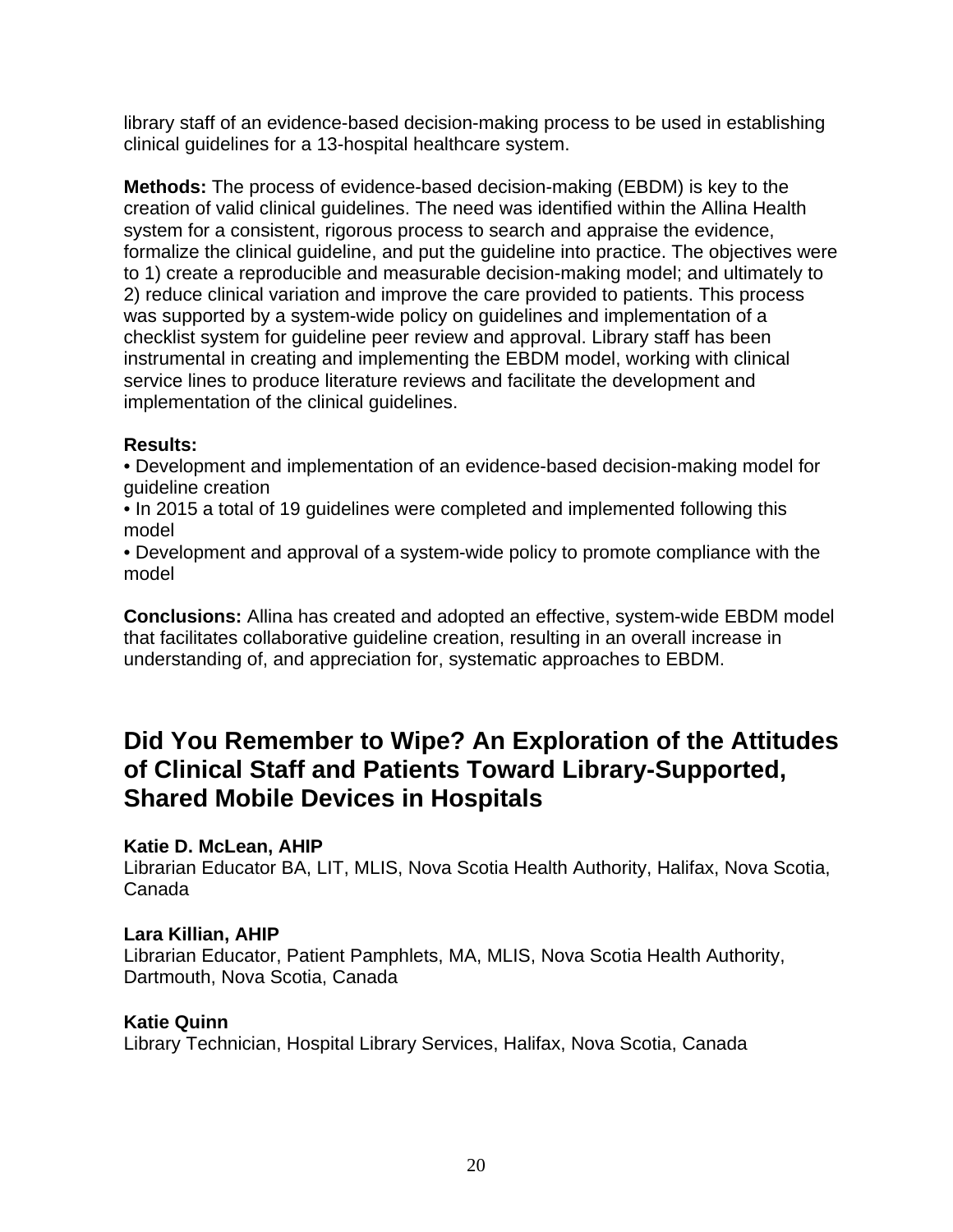**Objectives:** The library's role in coordination, setup and maintenance of mobile devices is on the rise. In some situations mobile devices are set up for shared use by staff and patients. What are the privacy and usage implications of staff and patients sharing access to mobile devices? How should these devices be maintained, from both infection prevention and personal privacy perspectives?

**Methods:** Library staff coordinated with clinical or administrative team leads on two shared-access projects to develop iPad use procedures and policies, including the initial setup of iPads with selected apps and the ability to sync and manage content. Two surveys were developed to explore staff and patient attitudes towards sharing mobile devices and privacy. A scan of the literature on mobile device use and attitudes was carried out to inform survey questions. The survey was distributed on paper with the assistance of clinical staff.

**Results:** Results will be presented from surveys administered in two clinical locations: Nova Scotia Rehabilitation Centre (Musculoskeletal & Physical Medicine) and Nova Scotia Hospital (Mental Health & Addictions services). Authors will discuss the major content types that both patients and care-providers are seeking and accessing from shared iPads. Issues emerging from questions focused on privacy and hygiene, including appropriate use, will be discussed.

**Conclusions:** Overall patients and clinical staff have positive associations with the shared iPads and have made useful suggestions for content additions and usage guidelines. Grey areas remain present around issues of privacy, with training staff to maintain "digitally clean" devices being a continuous concern. To further investigate the physical cleanliness additional research is needed.

# **Merger Mosaic: The Impact of Mergers Among Health Care Institutions on Their Medical Libraries:**

# **Best Case: Multiple Libraries Meld into Single Mosaic**

**Susan M. Robishaw, AHIP** 

Director, Health Sciences Libraries, Danville, Pennsylvania

# **Patricia Ulmer, AHIP**

E-Systems Management Librarian, Health Sciences Libraries, Danville, Pennsylvania

# **Mary Jo Devereaux**

Health Sciences Librarian, Health Sciences Libraries, Scranton, Pennsylvania

# **Edith Asbury, AHIP**

Health Sciences Librarian, Holy Spirit Hospital-A Geisinger Affiliate, Camp Hill, **Pennsylvania**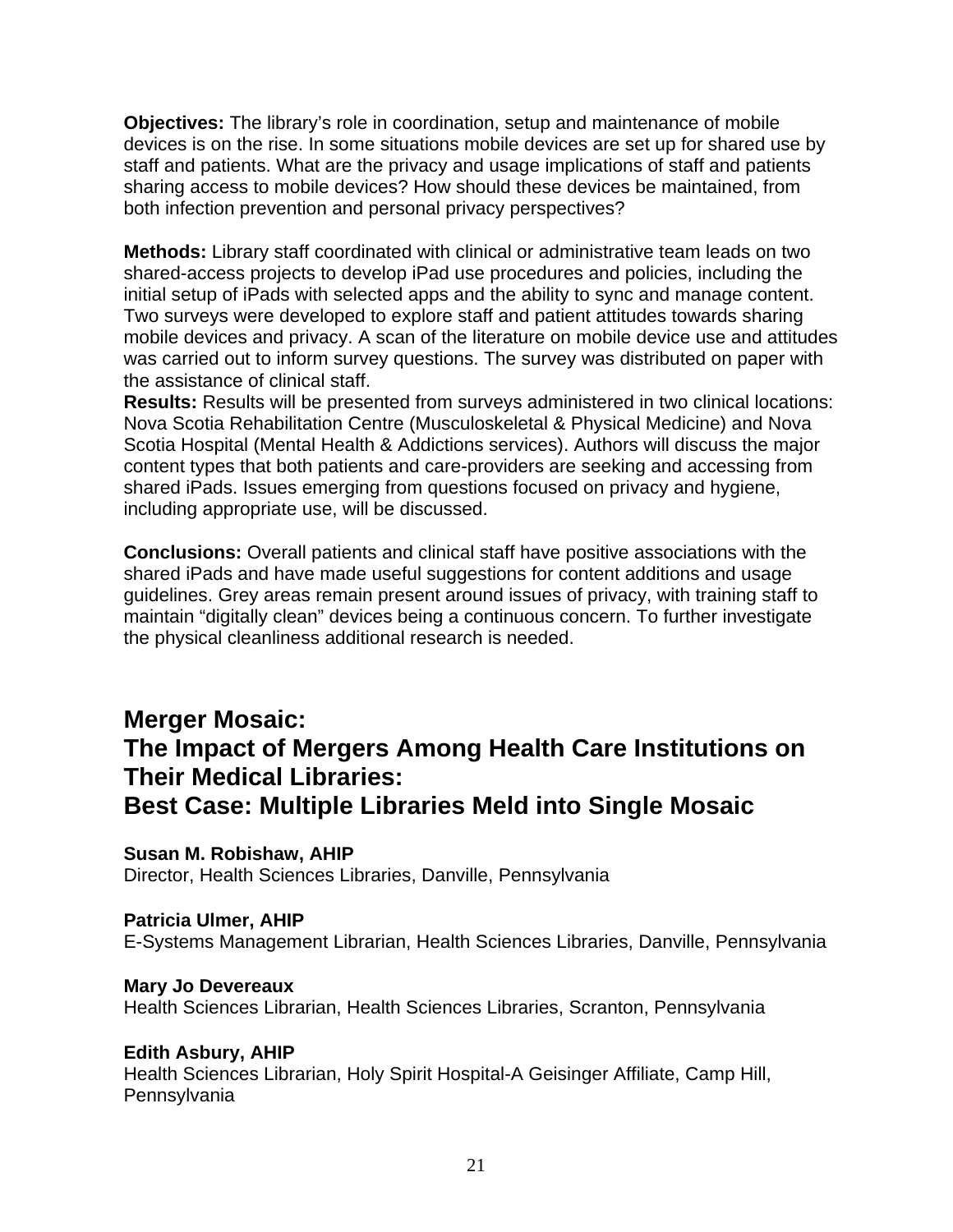**Objectives:** To share best practices and processes for integrating the resources and services of libraries affected by health care system mergers. The perspectives of both the merging and merged libraries will be presented.

**Methods:** Health care institutions continue to merge. Mergers have an impact on the institutions' libraries as well as on institutions where no library exists. Worst case: Some libraries may be closed; displacing library employees and dispersing collections. Best case: Some libraries come together to consolidate their resources, services, and collections, forging an integrated mosaic that is more robust and stronger than the individual pieces. In doing so, they must overcome logistical, operational, and philosophical barriers, while managing organizational, financial, and cultural changes. Concurrently, they must continue to serve existing customers, expand services and products, and plan for the future. In this paper, the authors describe and document the planning, practices, and processes of mosaic building they developed through practical experience. Seven institutions with six libraries have merged since 2007. Another merger is well underway for fall 2015, with more to follow.

**Results :**The successful outcome of merged institutional libraries is an enhanced network of library services and resources, beneficial to all parties. ;">Achieving a successful outcome requires hard work, negotiating skills, and open and effective communication. This complicated and time consuming venture can be made easier by utilizing a checklist for pre-merger planning (primary library) and post-merger integration (both libraries). Networked library services and resources are extended to institutions in the system that don't have libraries. Education and training for all potential users is paramount.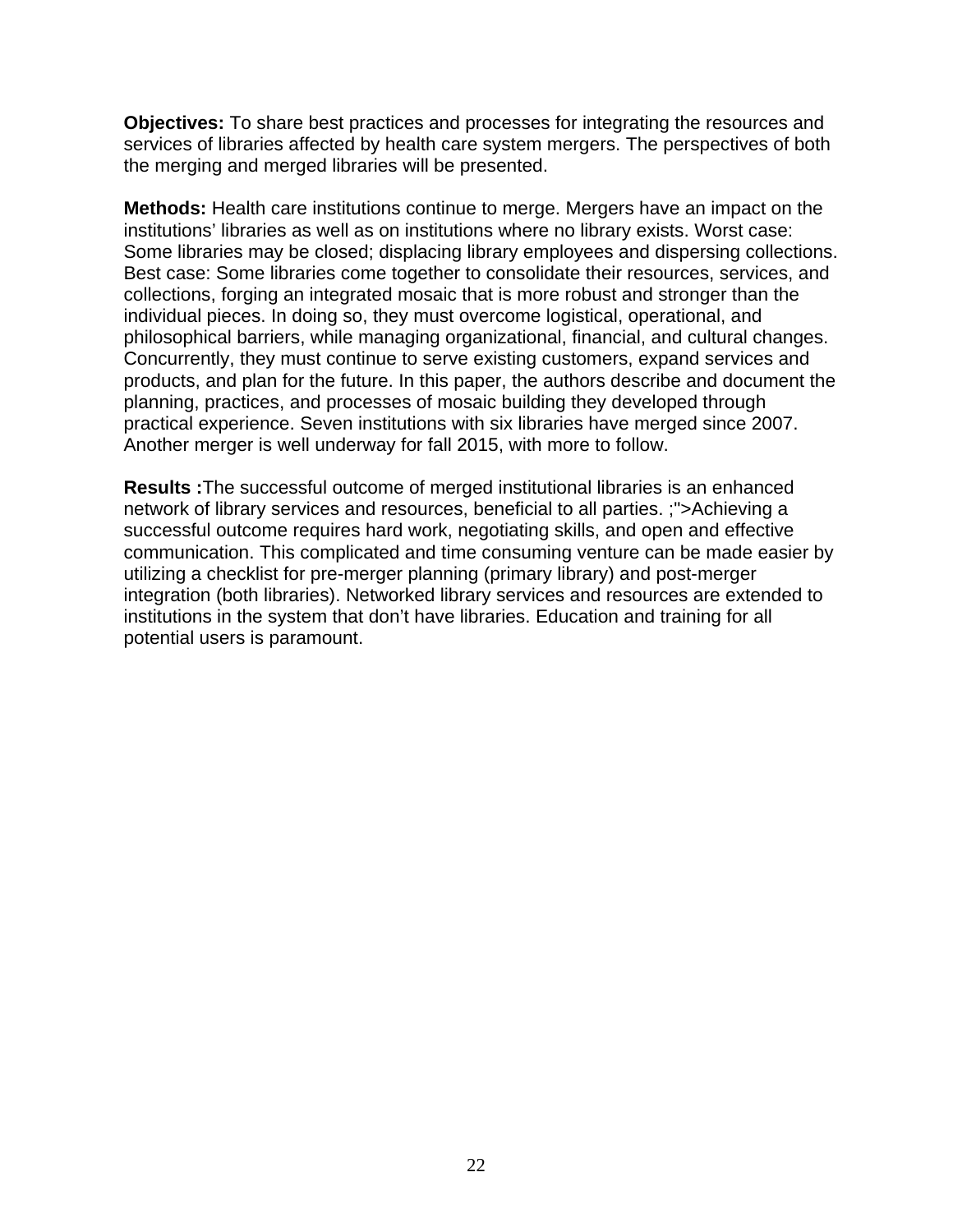# **Session: Systematic Review Services**

# **Moderator: Rachel Pinotti**

# **Evaluation of Systematic Review Knowledge and Training Needs: Supporting Systematic Review Research Capacity Development RESEARCH**

## **Catherine Boden**

Liaison Librarian, Leslie and Irene Dube Health Sciences Library, Saskatoon, Saskatchewan, Canada

## **Laurie Hellsten**

Associate Professor, College of Education, Saskatoon, Saskatchewan, Canada

**Objectives:** Infrastructure and support to develop systematic review research capacity is available. However, few studies have explored researchers' training needs. The aim of this study is to examine the learning experiences, barriers and facilitators, and preferred mechanisms for teaching librarians and subject experts to conduct systematic reviews. This data will contribute to improved researcher development.

**Methods:** Experts in conducting systematic reviews will be identified purposively and through snowball sampling and electronically invited to participate in a series of focus groups. Experts will have, at minimum, 5 years of systematic review experience resulting in at least 2 published systematic reviews. Digitally-recorded, semi-structured 60-minute online synchronous focus groups (supported through conferencing software) will be conducted. Each group will consist of 5-8 individuals and will be held separately with subject experts and librarians. Resulting data will be transcribed and analyzed using thematic analysis following the recommendations of Braun and Clark (2006). Data will be organized and analyzed using NVivo software (QSR International). An inductive approach to theme identification will be employed at a semantic level within a realist paradigm.

**Results:** Five librarians and 7 researchers in non-librarian positions participated in the focus groups from across Canada (British Columbia, Saskatchewan, Ontario). Participants represented a spectrum of workplace contexts, levels of experience and roles in systematic reviews. Initial analysis reveals divergent and convergent themes for librarians and researchers. Further thematic analysis is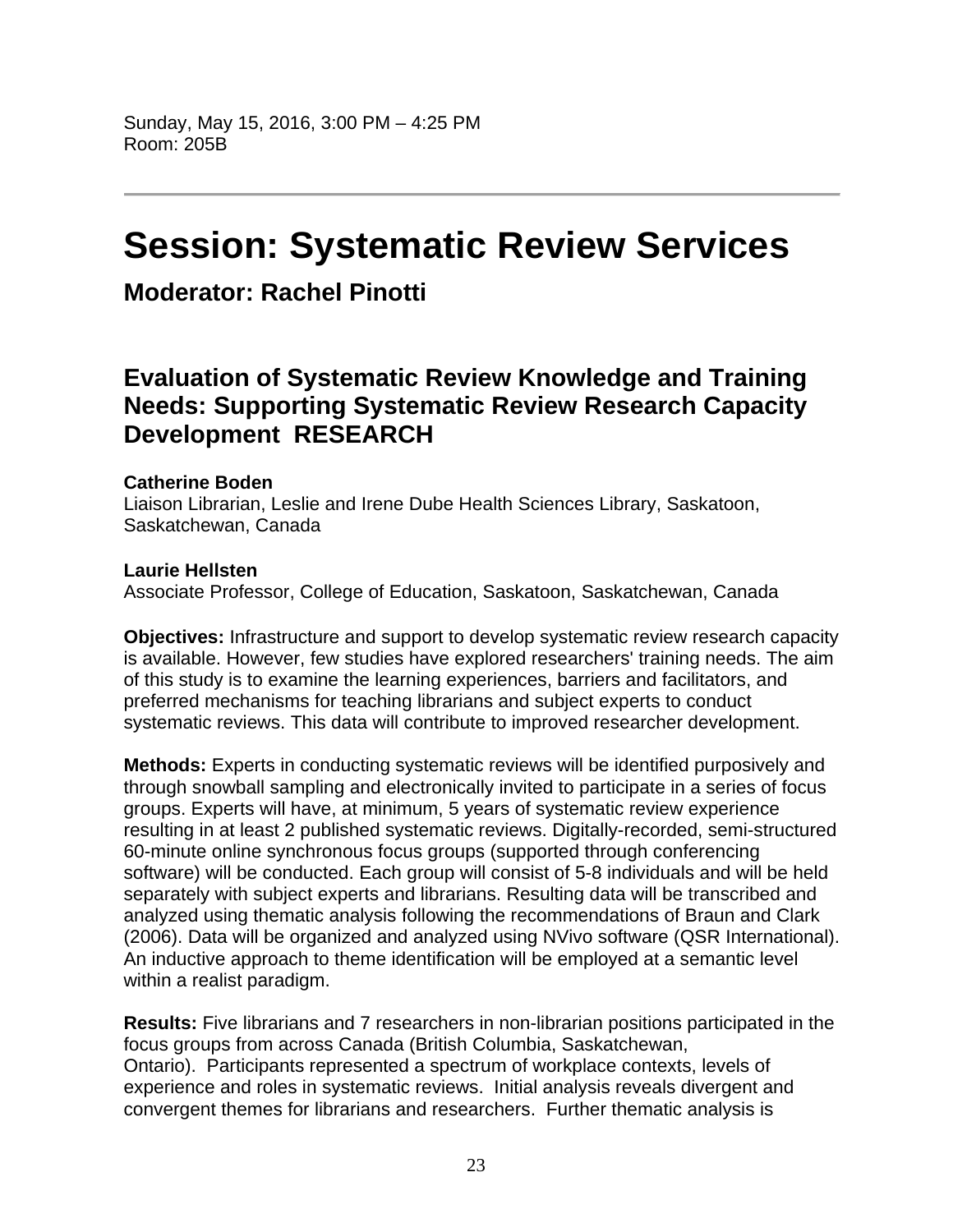underway.

**Conclusions:** This data will contribute to improved researcher development for researchers and librarians interested in using systematic review methodology. It will inform our understanding of librarian and researcher barriers to acquiring systematic review expertise, and identify training mechanisms and supports that will enable librarians and researchers to transition successfully from receiving training to conducting systematic reviews.

# **The Value of Scoping Reviews: Mapping the Literature to Inform**

# **Clinical Practice and Future Research RESEARCH**

## **Sarah M. Visintini**

Evidence Synthesis Coordinator, Maritimes SPOR Support Unit and Nova Scotia Site of Cochrane Canada, Halifax, Nova Scotia, Canada

## **Andrea Smith**

Project Coordinator, Department of Community Health and Epidemiology, Halifax, Nova Scotia, Canada

# **Jordan Edwards**

MSc Candidate, Research Assistant, Community Health and Epidemiology, Halifax, Nova Scotia, Canada

# **Jennifer L. Cartwright**

Research Coordinator, Department of Community Health & Epidemiology, Dalhousie University, Halifax, Nova Scotia, Victoria, British Columbia, Canada

# **Rachel L. Ogilvie**

Research Coordinator, Community Health & Epidemiology, Halifax, Nova Scotia, Canada

# **Jill A. Hayden**

Associate Professor, Dept. of Community Health & Epidemiology, Dalhousie University, Halifax, Nova Scotia, Canada

**Objectives:** Scoping reviews are a relatively new evidence synthesis method. They have rapidly been gaining popularity, but may not always be used effectively. We discuss Arksey & O'Malley's (2005) framework for conducting scoping reviews and describe methods and results of an exemplar scoping review that incorporated all six steps to the benefit of clinical decision making and research planning.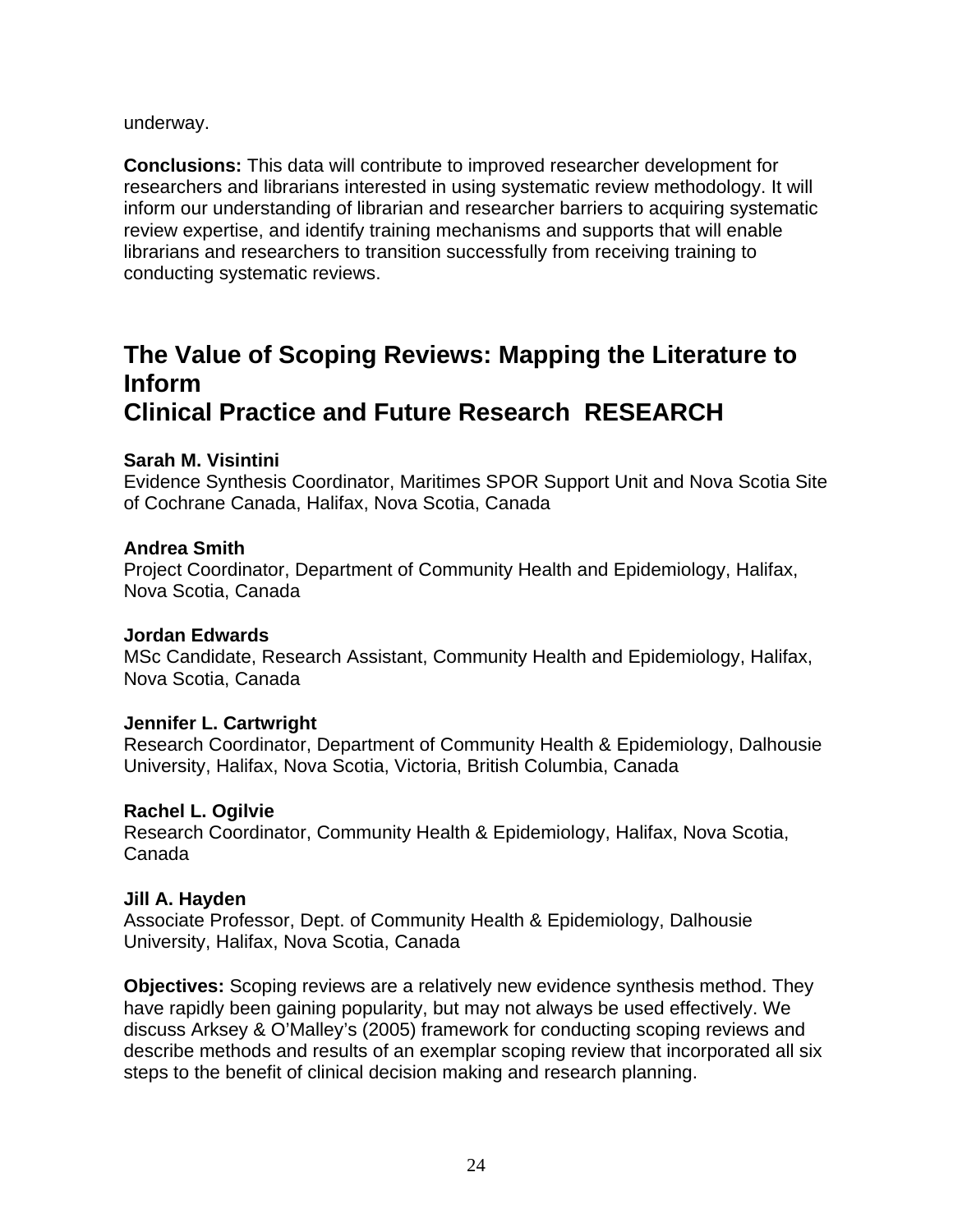**Methods:** We conducted a scoping review on the management of low back pain (LBP) in the emergency department (ED). Scoping review was identified as the most appropriate evidence synthesis method because little had been done to synthesize the field and it facilitated mapping the literature on the topic. We searched bibliographic databases and grey literature trial registries. Studies meeting inclusion criteria were grouped according to pre-established categories related to patient flow and decisionmaking. Drawing on evidence mapping and Cochrane prioritization methodologies, we built preliminary evidence maps describing the depth of the research for each subcategory. We will compare our team's assessment of the research to that of our Low Back Pain Advisory Group consisting of ED healthcare providers, administrators, and patients. Through engagement of the Advisory Group we intend to validate our evidence map and identify opportunities for future locally relevant research.

**Results:** Our search identified 1746 results after duplicates were eliminated. Title/abstract and full-text screening excluded all but 117 studies. Studies were categorized by patient flow in the ED – presentation, diagnosis, treatment, and prognosis – and further subcategorized based on clusters of research objectives in the included studies. Next, we generated a question that summarized the types of research evidence that each category contained. Advisory Group members will be asked to rate how comfortable they are in answering each of the questions, based on their current education, training, and personal health experience. Their responses will be compared against our evaluation of how well developed the research field was for each subcategory. We will engage our Advisory Group to discuss and compare our assessment to theirs, and to identify opportunities for future primary and synthesis research

**Conclusions:** Incorporating evidence mapping techniques enabled us to synthesize the literature in a clear and interpretable way and helped shape and focus discussion with our Advisory Group. Stakeholder consultation is expected to add value to our scoping review by externally validating and interpreting our results as they are relevant to our local context.

# **Systematic Reviews: The Evolution of a New Library Service**

### **Kate Krause, AHIP**

Research Specialist, UT MD Anderson Cancer Center Research Medical Library, Houston, Texas

### **Beatriz G. Varman, AHIP**

Manager, Client Relationship Management Deparment, Houston, Texas

### **Marianne Galati**

Liaison Librarian, Client Relationship Management Department, Houston, Texas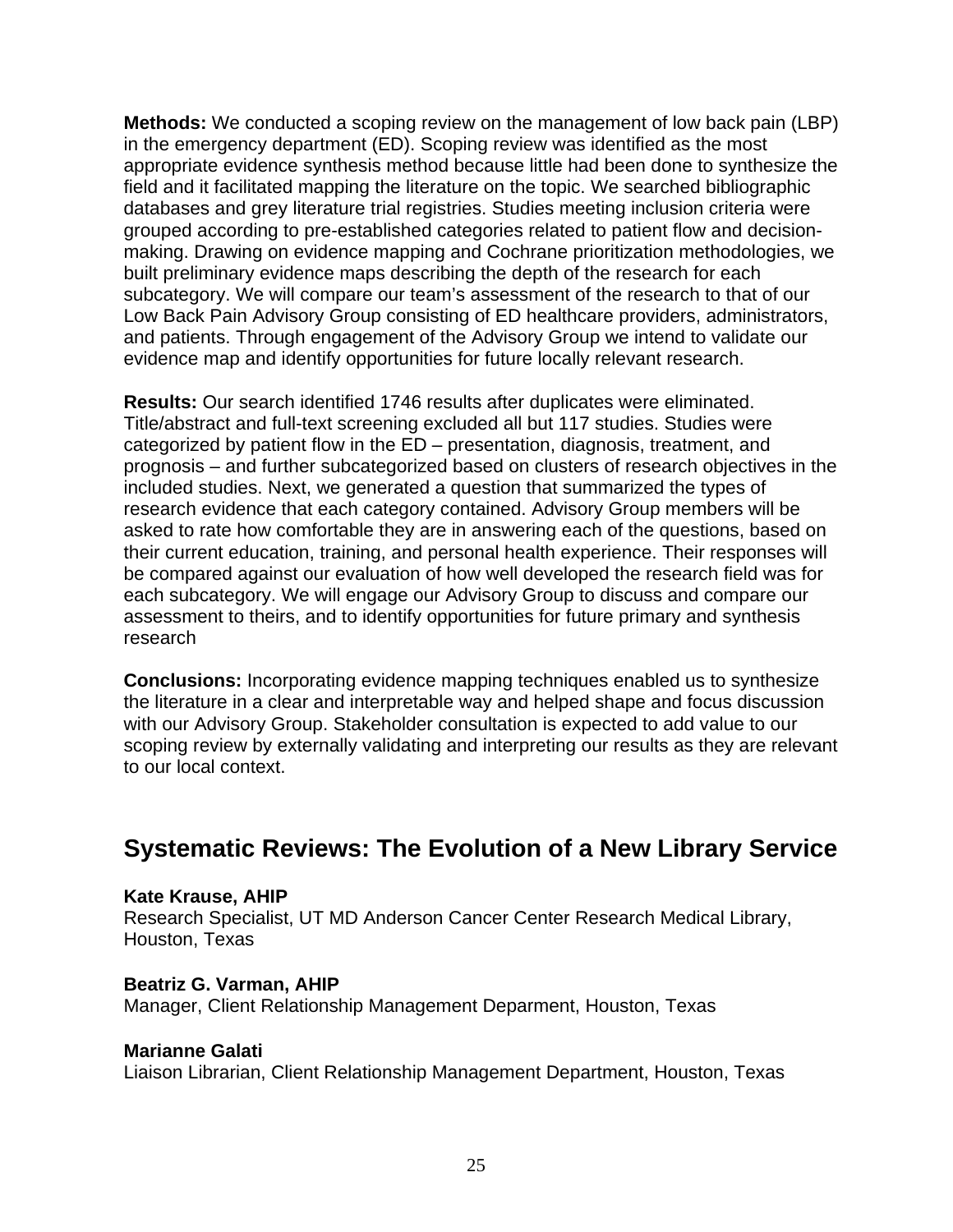### **Nha Huynh**

Liaison Librarian, Client Relationship Management Department, Houston, Texas

**Objectives:** Two years ago our library began offering a free systematic review service. Since then, we realized that many of our researchers don't fully understand what systematic reviews are and underestimate the amount of work and time they take. Many of the systematic reviews we worked on were never finished or published by the researchers. Our current goal is to create policies to increase the number of completed and published systematic reviews with librarians listed as authors.

**Methods:** We implemented new guidelines to streamline our service and our ability to handle the high number of requests. We developed more stringent policies and are more discerning about whom we provide the service to. We require more face-to-face meetings with researchers and spend more time in our initial meetings to make sure they understand what a systematic review is, the amount of work and time they take, and what exactly they can expect from us – and what we expect from them. We implemented a two-tiered system offering different levels of service. For full service, we require researchers to sign a Memorandum of Understanding and include librarians as authors. We teach monthly classes on systematic reviews to give researchers, faculty, and students an overview of the process.

**Results:** We are still developing new work flows and policies but are well on our way to creating a service that works better for both researchers and librarians. Systematic Reviews take a long time to be published, so we are waiting to see if our next few years' statistics show an increased number of published systematic reviews.

**Conclusions:** Systematic Reviews require a great deal of librarians' time to complete. Educating researchers on the process and requiring them to sign a Memorandum of Understanding saves us from investing time and effort in systematic reviews that will never be published.

# **Blinded Ambition: Misperceptions and Misconceptions About Systematic Reviews from Teachers to Learners**

### **Robert E. Johnson**

Clinical Services Librarian, Norris Medical Library, Los Angeles, California

# **Lynn Kysh**

Clinical & Research Librarian, Children's Hospital Los Angeles, Los Angeles, California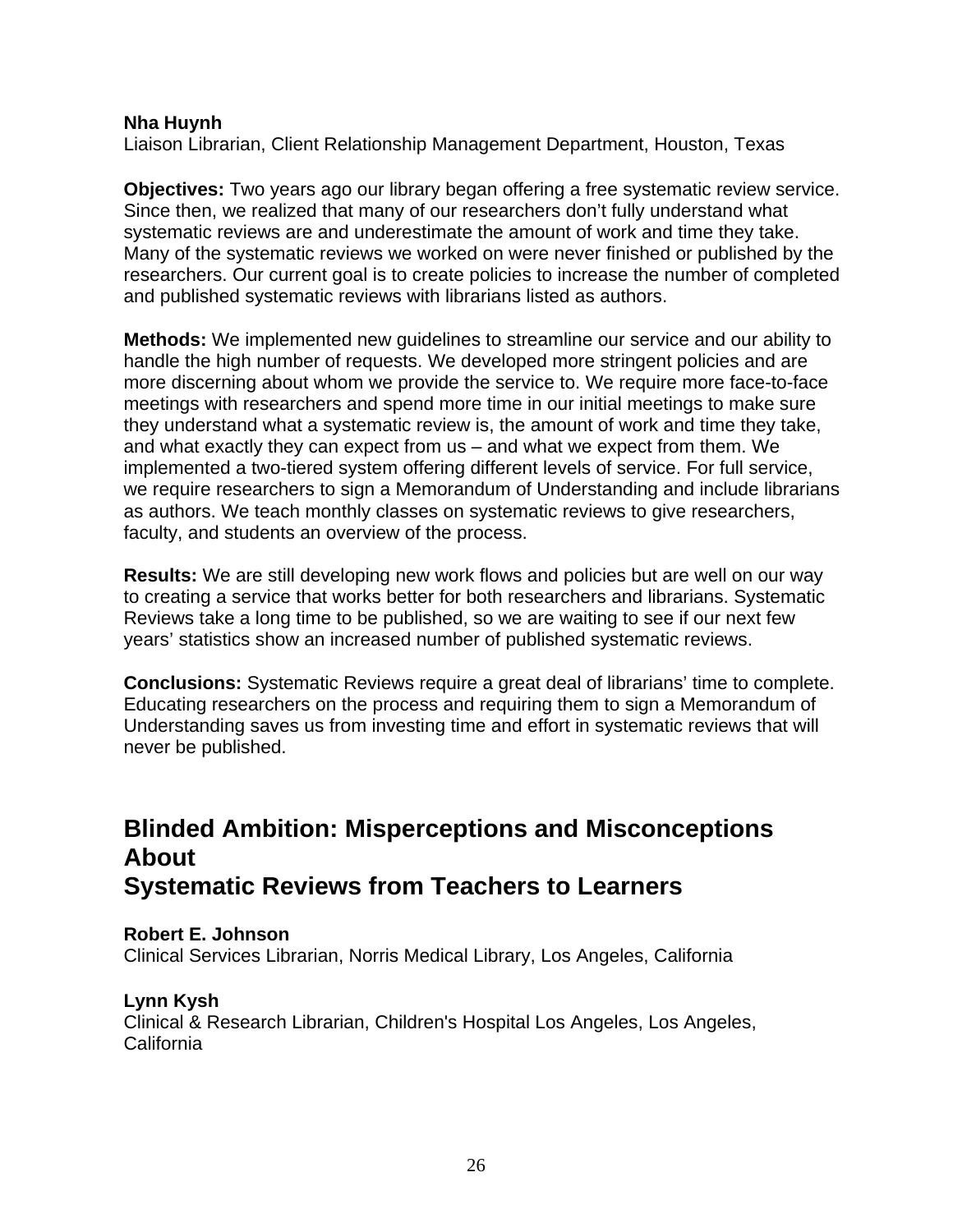**Objectives:** A team of four librarians share the process of formalizing a systematic review service for an academic health science community and survey user perceptions about the service. A case series format highlights the successes and struggles of the process to educate and support systematic review research efforts.

**Methods:** The process includes a preliminary request form, an in-person worksheet establishing a working agreement between librarians and researchers, and a follow-up survey examining researcher perceptions. Formalizing a systematic review service exposed librarians to deficiencies needing attention; describing the differences between systematic reviews and literature reviews, working with teaching faculty to set realistic research goals within their curriculum, generating a comprehensive search for researchers, establishing a fee-based service model to access Embase, and effectively communicating with researchers. A survey sent to researches highlighted misconceptions about the systematic review process from the user perspective.

**Results:** My results are not complete yet. If selected, I will come back into the system and enter my results after February 1, 2016 at 6:00 pm

**Conclusions:** My results are not complete yet. If selected, I will come back into the system and enter my results after February 1, 2016 at 6:00 pm

# **The Librarian's Participatory Role in Rapid Reviews as Compared to Systematic Reviews: A Pilot Project**

### **Maylene (Kefeng) Qiu**

Systematic Review Coodinator and Evidence-Based Healthcare and Clinical Liaison Librarian, Biomedical Library, University of Pennsylvania, Philadelphia, Pennsylvania

### **Sherry Morgan**

School of Nursing and Graduate Study Librarian, Biomedical Library, Philadelphia, Pennsylvania

### **Barbara Bernoff Cavanaugh**

Associate Director of Health Sciences Libraries and Director of Biomedical Library, Health Sciences Libraries, Philadelphia, Pennsylvania

**Objectives:** This paper will describe a pilot project in which librarians were invited to participate in generating Rapid Reviews (RRs) with analysts at a center for evidencebased practice. Comparison and contrast of the librarian's role in the RRs process with that of Systematic Reviews (SRs) will be presented.

**Methods:** Biomedical Library has a longtime partnership with a center for evidencebased practice which supports healthcare quality and safety through the summarizing of scientific evidence for decision-making. While SRs are the gold standard in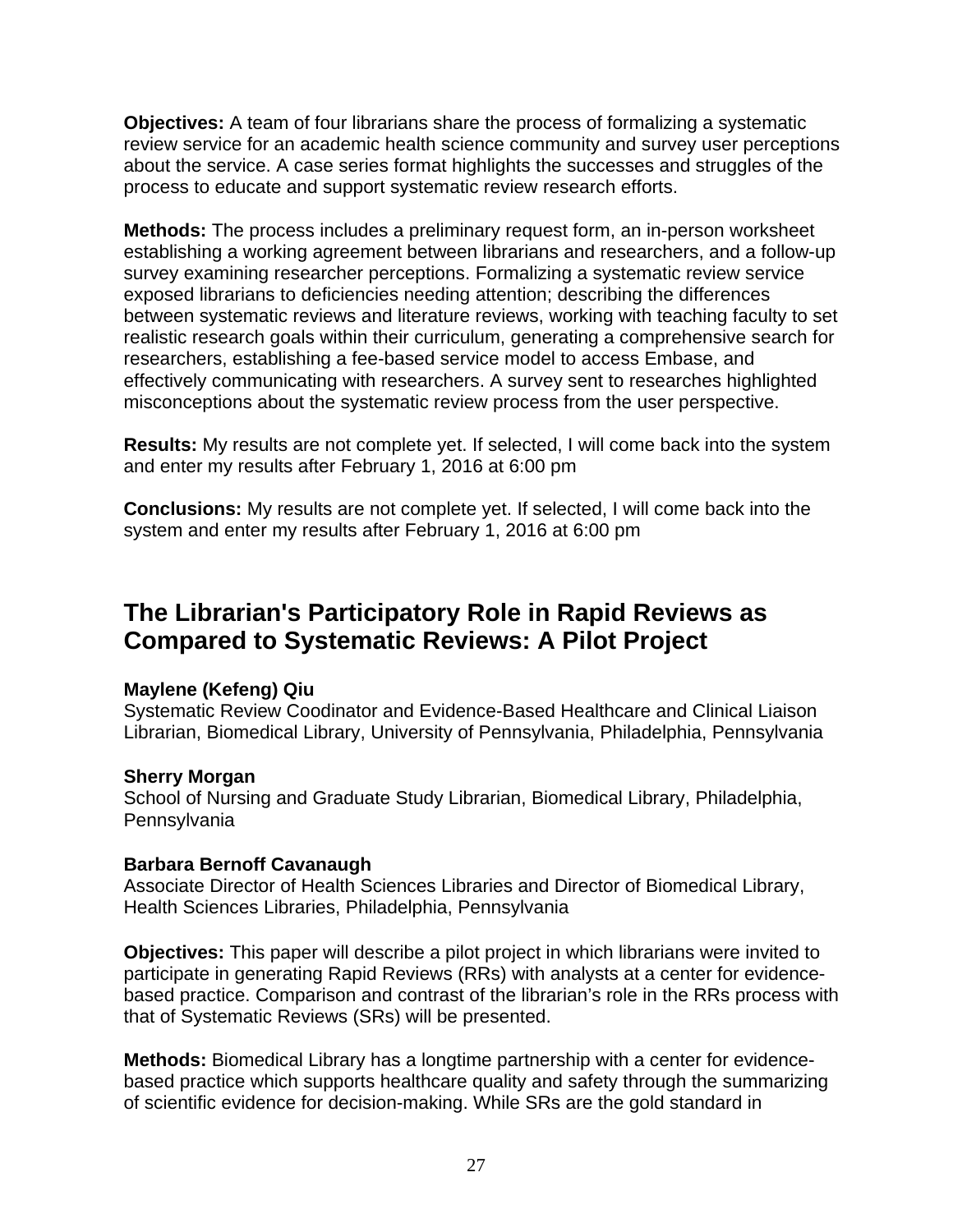knowledge synthesis, they are considerably time-consuming and often focus on narrow clinical questions. Decision-makers often require access to contextualized resources that succinctly summarize a broader scope of scientific evidence quickly. The RR is an emerging methodology to addresses this need. The center's analysts are facing an increase in RR requests with shorter turn-around time. To address this problem, librarians were invited to work with the center's analysts in a new way, using RR guidelines to conduct literature searches, data screening, and the generation of annotated bibliography reports, which would then be either distributed to decisionmakers or serve as an intermediary product for the analysts to further develop.

## **Results/Conclusions:**

A collaborative project with CEP was conducted on the topic of Geriatric Consultations in Acute Care Hospitals. In contrast to working on SRs projects where librarians were required to search a broad range of resources to reach maximized sensitivity in retrieval within a lengthy timeframe, in the RR project, on the other hand, the librarians searched on targeted resources, retrieved results with the best balance between sensitivity and specificity, performed data screening and selection, and generated a report in a short time turnaround. The project yielded a positive result. Suggestions for the librarians who intend to participate in RRs were provided.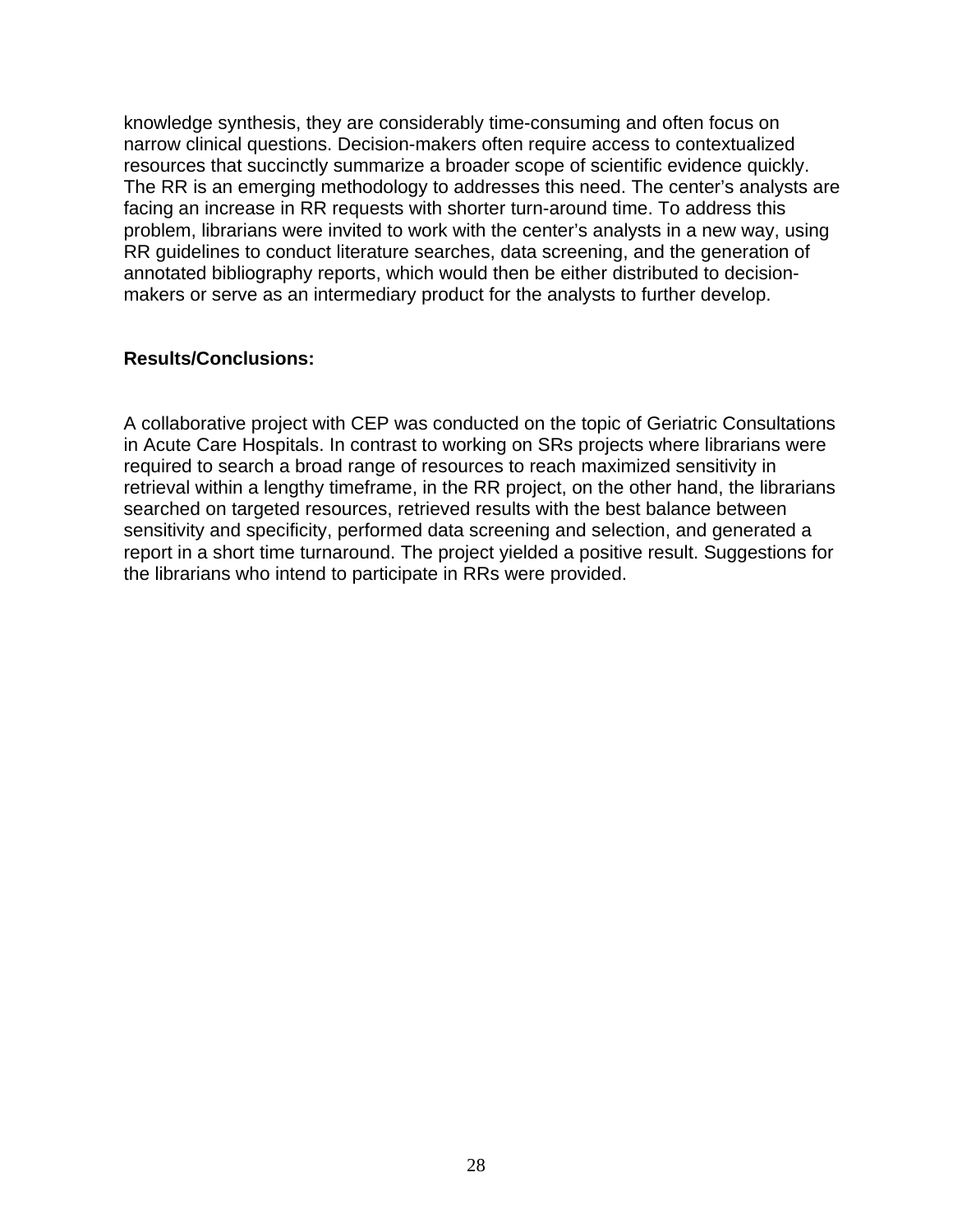# **Session: Open & Public Access**

# **Can They Find the Evidence? Accessibility of the Veterinary Medical Research to Unaffiliated Practitioners RESEARCH**

#### **Jessica R. Page, AHIP**

Head, Hodesson Veterinary Medicine Library, Ohio State University Libraries, Columbus, Ohio

**Objectives:** This study aims to determine: (1) The open access (OA) and author's rights retention policies of the core veterinary journals; (2) What percentage of articles published by researchers at US colleges of veterinary medicine from 2000-2014 are freely available online to unaffiliated practitioners. Sources (e.g., institutional repositories, publisher websites) and trends in article availability over time will also be evaluated.

**Methods:** This study uses three existing sets of data. The titles on the core list of veterinary serials (http://www.ncbi.nlm.nih.gov/pubmed/20936066) will be crossreferenced with their entries in the Sherpa/RoMEO database to determine the OA and author archiving policies for this set of journals. The set of journal articles indexed in Web of Science that were published by researchers at 28 US colleges of veterinary medicine from 2000-2014 (N=54,391) will be cross-referenced with the corresponding journal or publisher data from Sherpa/RoMEO to determine the potential percentage of veterinary articles that could be made available to unaffiliated readers via open access or author archiving. A random sample of 5763 articles across 15 year-groups from the Web of Science dataset will be searched in Google Scholar from an off-campus location to determine availability to unaffiliated users and the source of available articles.

**Results:** Among core veterinary journals for which there is a title-level policy in Sherpa/RoMEO, 61% can be archived by the authors in their final manuscript form. The same percentage applies the full set of journals in which CVM researchers publish.

57% of articles published by CVM researchers are available online for free to unaffiliated users. 58% of those available articles are found on the publishers' websites. ResearchGate and PubMed Central are the next most common sources.The online availability of articles in this field increased steadily between 2000 and 2013. Fewer articles from 2014 are currently available online, possibly due to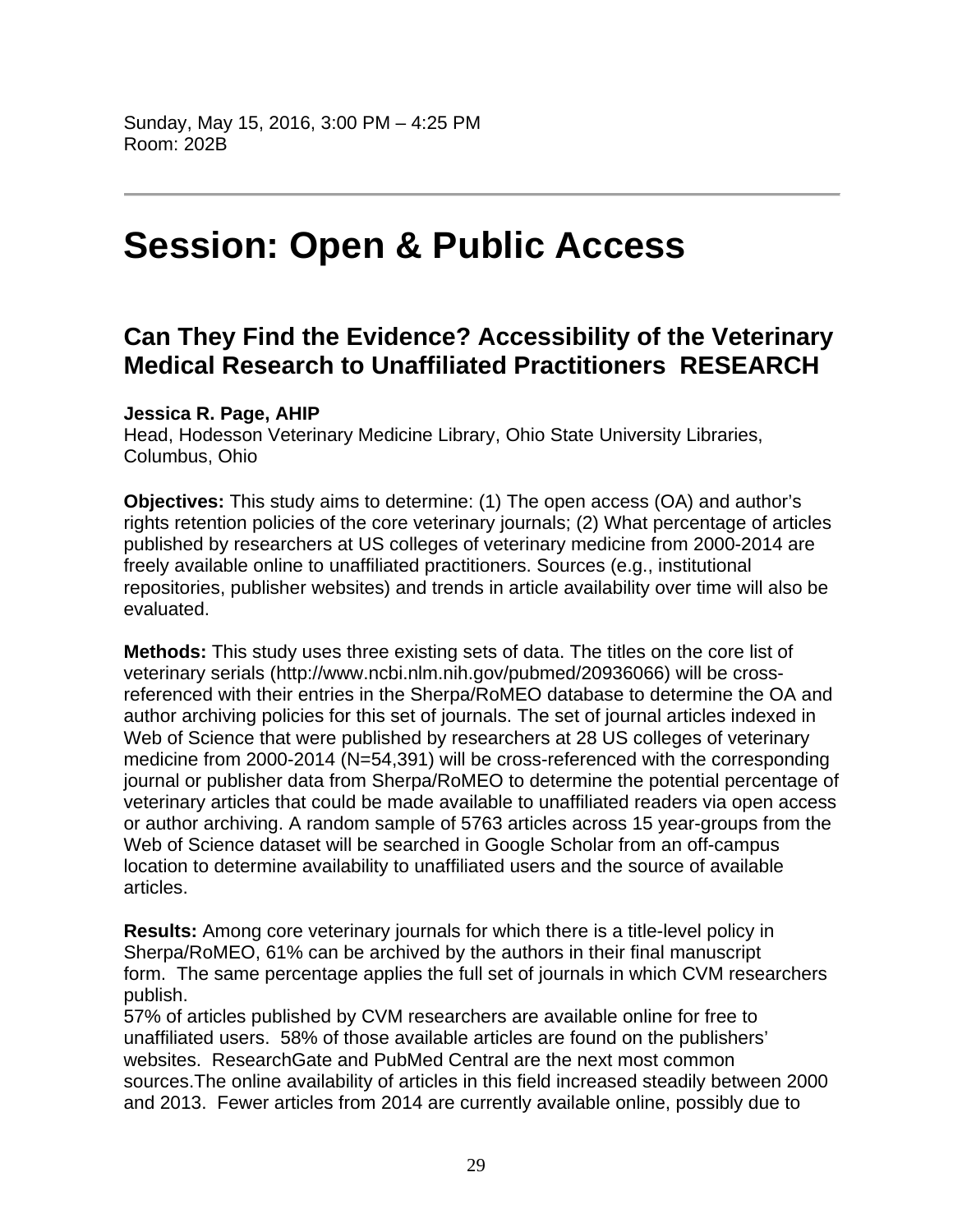publisher and archiving embargoes.

**Conclusions:** There are many articles freely available online, but opportunity exists to make more older articles freely available within the strictures of existing copyright agreements.

Articles in journals that narrowly cover veterinary medicine are less likely to be freely available online than those in auxillary fields. Larger publishers with broader coverage often make backfiles free at no cost.New requirements for federally funded research will likely lead to greater availability of articles, though much CVM research is not federally funded.

# **Using Process Mapping to Simplify a Complex Task**

### **Merle Rosenzweig**

Informationist, Taubman Health Sciences Library, Ann Arbor, Michigan

#### **Nandita S. Mani, AHIP**

Assistant Director, Academic & Clinical Engagement, Taubman Health Sciences Library, Ann Arbor, Michigan

#### **Chase Masters**

Enabling Technologies Informationist, Taubman Health Sciences Library, Ann Arbor, Michigan

**Objectives:** The National Institutes of Health (NIH) is the largest sponsor of researchers at our institution and the continuance of that funding is dependent on compliance with the NIH Public Access Policy (NIHPAP). Our objective was to investigate a solution to aid researchers in navigating the complex processes associated with the NIH Public Access Policy (NIHPAP).

**Methods:** Utilizing the Six Boxes™ model for performance improvement, we held conversations with key stakeholders to determine at what point and why there was confusion around the NIHPAP. Through our analysis, we determined that the best solution to addressing the complexity around the NIHPAP was to use process mapping. With a solution in mind, we broke down each component step, visualized the flow of information, tested the process map with key stakeholders, and developed process maps that could be provided in both multiple environments; online, printed handout, etc.

**Results:** We have shared the Process Map (PM) with various units at our institution involved in the NIH grant process including enabling and safeguarding the conduct of sponsored activities; the committee that provides oversight and information to staff who prepare and route NIH grant proposals; and the office which as the primary responsibility for research policy, oversight of administration and support of research by our faculty. These units have reported that the PM has helped in addressing the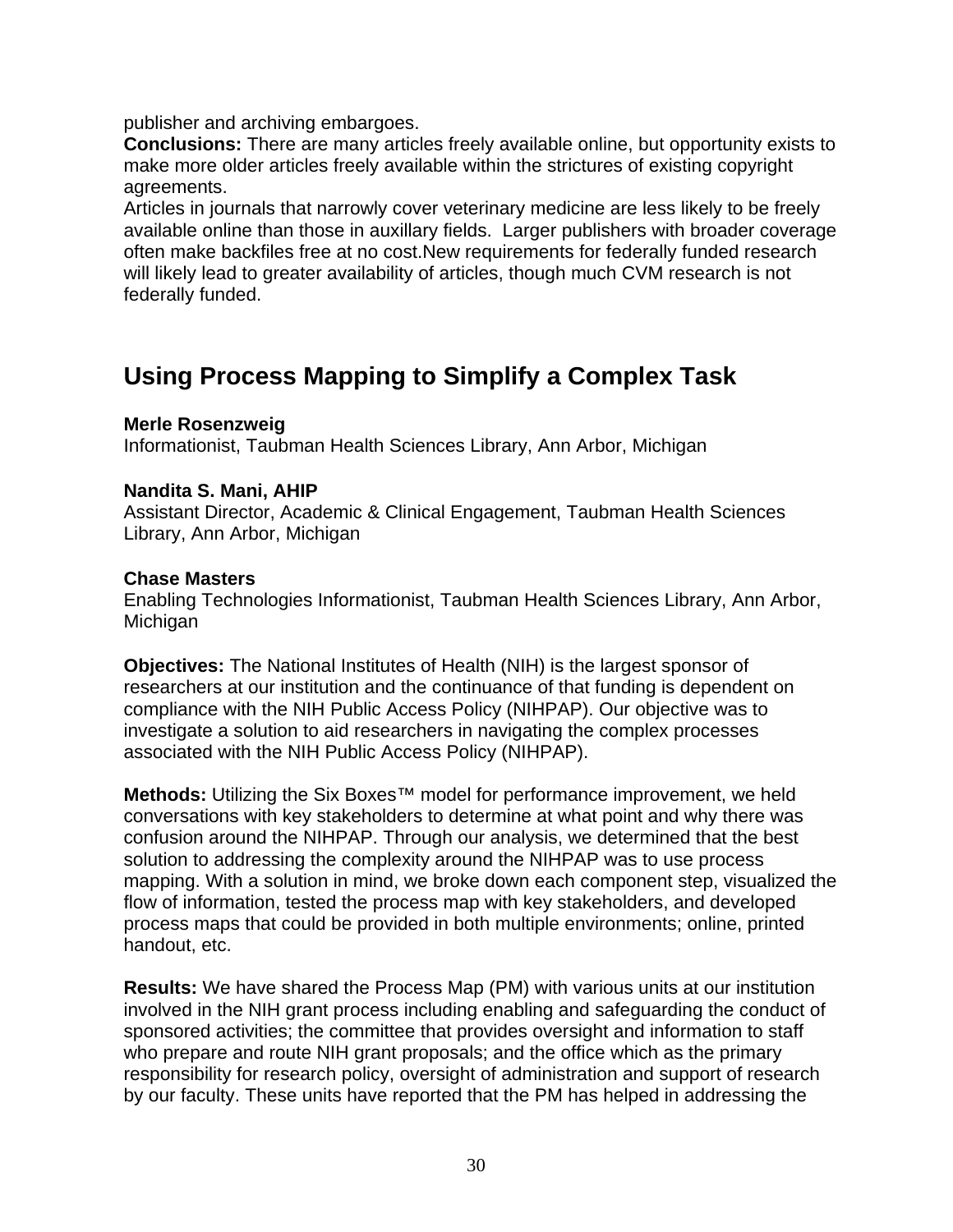NIHPAP compliance issues and they have incorporated it into their NIH grant processing and compliance workflow.

**Conclusions:** The development of the PM as a tool for simplifying the complex task of complying with the NIHPAP has established and highlighted a non-traditional role for librarians and can serve as a model for others. We are exploring the possibility of applying it to other complex tasks to assist our researchers.

# **Partnership in the Big Picture: Librarian Involvement in the Development and Publication of a New Interdisciplinary Open Access Journal**

### **Elizabeth V. Weinfurter**

Liaison Librarian, Bio-Medical Library, Minneapolis, Minnesota

**Objectives**: To describe the role of a health sciences librarian in the development and launch of a highly interdisciplinary open access journal. This paper offers a model for librarian involvement on interdisciplinary publishing teams, and provides practical examples and lessons related to publishing an open access journal on both a standalone website and through an institutional publishing platform.

**Methods**: In 2013, a nursing librarian was approached by a faculty member to discuss developing an open access journal to advance the scholarship and practice of the new interdisciplinary field of Partnership Studies. This paper follows the role of the librarian in a multi-institution publishing collaboration: from the conception and development of the journal, to hosting the first issue on a standalone website in 2014, to the migration to an institutional publishing platform in 2015, to the current ongoing publication of the journal. This paper outlines a mechanism for facilitating the free flow of knowledge to anyone across the world, which has immediate practical and ideological implications for health sciences librarians.

**Results**: The journal is in its third volume of publication, and lessons continue to be learned about sustainability and optimal publishing practice for an open-access journal staffed entirely by volunteers. The librarian continues to serve an important role in ensuring scholarly integrity of the publication, and in making connections between content and process experts.

**Conclusions**: Librarians are well-positioned to advise on and facilitate the development of open-access journals. Expertise and corresponding roles within the publishing team should be clearly defined to make the process run as smoothly as possible.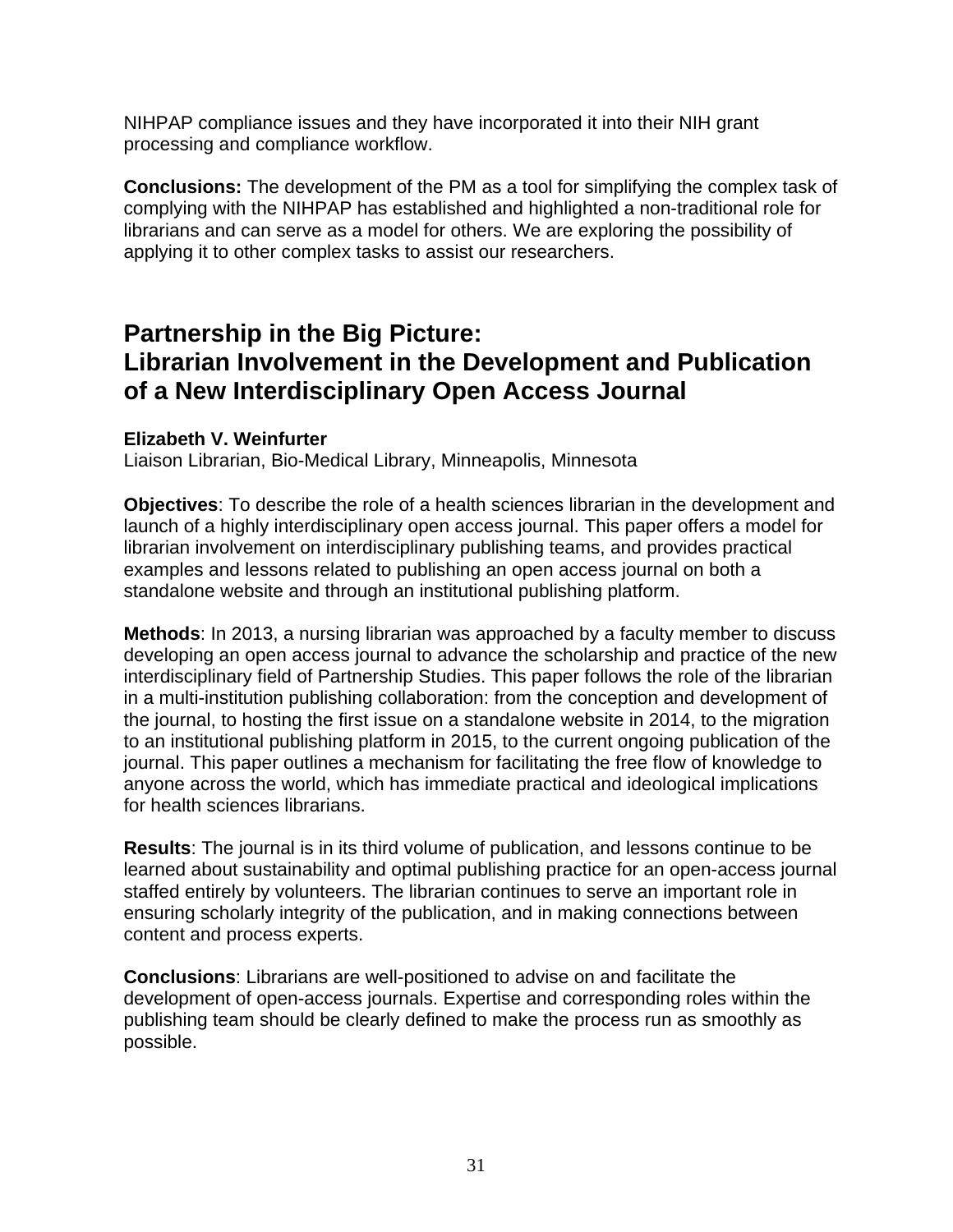# **Using a Campus-Wide Open Access Policy to Increase Public Access Policy Compliance**

### **Elizabeth Whipple, AHIP**

Research Informationist, Ruth Lilly Medical Library, IU School of Medicine, Indianapolis, Indiana

### **Jere Odell**

Scholarly Communications Librarian, University Library, Indianapolis, Indiana

### **Kacy Allgood, AHIP**

Research and Community Engagement Librarian, Ruth LIlly Medical Library, Indianapolis, Indiana

### **Caitlin Pike, AHIP**

Nursing and Medical Humanities Liaison Librarian, IUPUI University Library, Indianapolis, Indiana

**Objectives:** One Midwestern institution successfully passed a campus-wide Open Access (OA) Policy. The policy was adopted, in part, to enhance compliance with the NIH and other public access policies. Furthermore, library-led outreach to faculty about the OA policy provides another opportunity to assist with public access compliance. We seek to measure the impact of the OA policy on public access compliance.

**Methods:** A large portion of our campus scholarly output is the result of NIH-funded research, requiring many of our faculty to comply with the NIH Public Access Policy (PAP). Nevertheless, some authors continue to struggle with the compliance process. To see if the OA policy (OAP) increased public access compliance, we conducted a longitudinal analysis of NIH PAP compliance. After identifying a cohort of faculty articles published in journals that require author participation to complete the PA compliance process (NIH PAP Method D), we compared the NIH PAP compliancerates prior to and following the adoption of the OAP. As a qualitative supplement to this study, we requested feedback from faculty that received library-led assistance with both the PAP and OAP. Responses will help to identify barriers to PAP compliance and may be incorporated into future implementations of the OAP service.

**Results:** My results are not complete yet. If selected, I will come back into the system and enter my results after February 1, 2016 at 6:00 pm

**Conclusions:** My results are not complete yet. If selected, I will come back into the system and enter my results after February 1, 2016 at 6:00 pm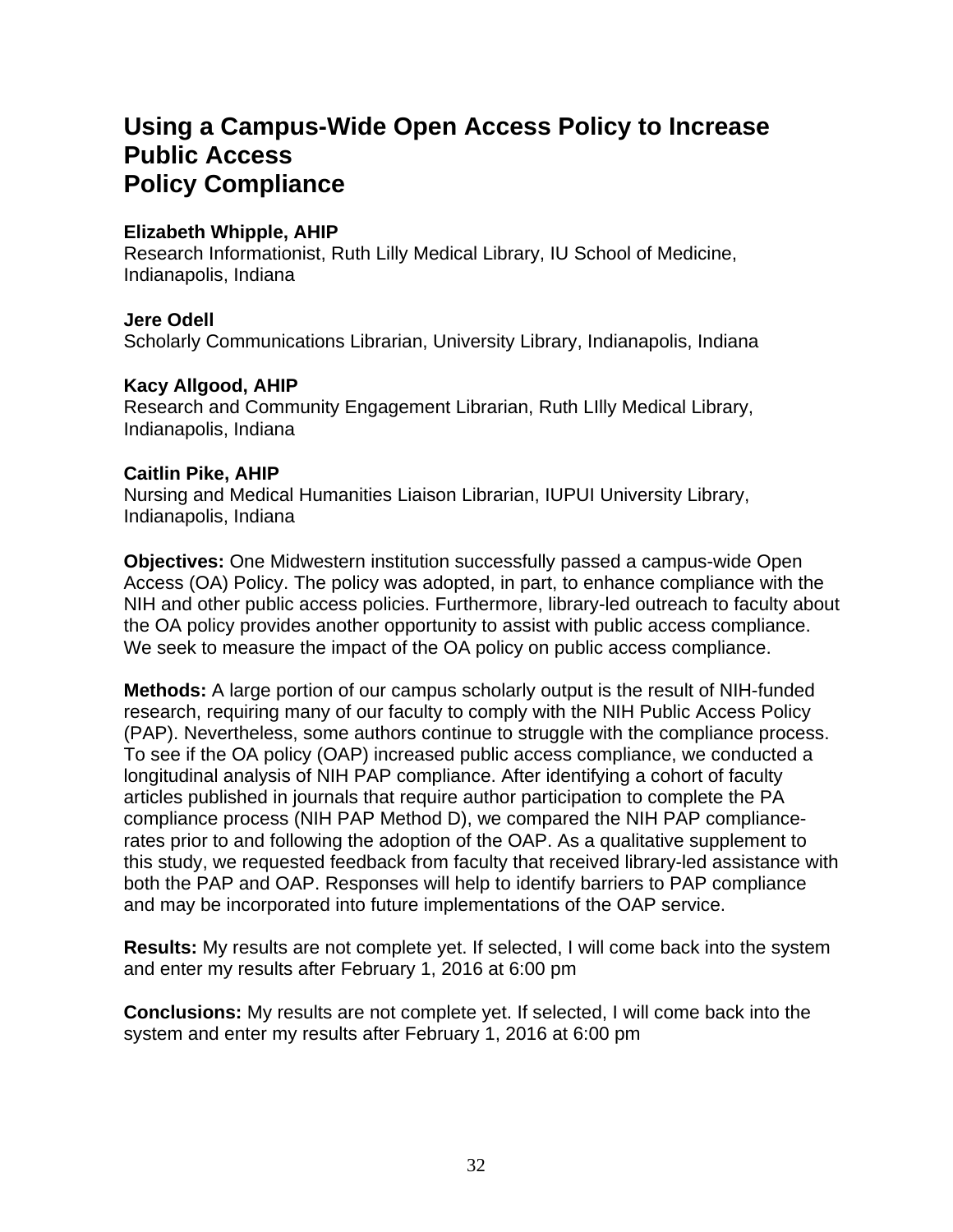# **It's the Law: Impact and Response to an Unfunded Open Access Act at a Small Public University RESEARCH**

### **Paul M. Blobaum**

Full Professor and Health and Human Services Librarian, Governors State University, Park Forest, Illinois

**Objectives:** This paper addresses the unanswered question: Do state mandates, especially without funding support, result in more access to faculty research output at public universities in Illinois? This paper will discuss the impact of the 2013 Open Access to Research Articles Act, which impacts the dissemination of faculty research at Illinois state universities during an era of intense competition for declining financial resources.

**Methods:** The Illinois Open Access to Research Articles Act of 2013 (Public Act 098- 0295) mandates that public university boards appoint an Open Access Task Force to recommend and implement local and statewide policies to promote open access to research articles produced by their faculty by January 2015.

**Results:** At Governors State University (GSU), and other universities, Task Forces were appointed, Open Access policies were developed, and reports to the General Assembly were filed. The GSU Faculty Senate approved a policy that mandates Open Access rights to faculty work except under an "Opt Out" option, effective January 2015. The GSU Task Force recommended additional funding be appropriated specifically to support an institutional repository, or a consortial repository be adopted. A Scholarly Communications librarian was designated in March 2014, and Digital Commons, hosted by Bepress, Berkeley, California was implemented as the new institutional repository platform.

**Conclusions:** For the short term, the answer to the unanswered question is "no" at Governors State University. Implementation of open access policies have been hampered by larger funding and structural issues at our local University and statewide. At GSU, an Open Access committee has yet to be appointed and charge developed. The Faculty are largely unaware of the policy despite outreach efforts throughout 2015, but the Library is ready to work with Faculty on supporting Open Access articles and other materials in its digital repository, OPUS (Open Portal to University Scholarship) at opus.govst.edu . In fiscal year 2015-16, state Universities have been operating (through February 2016) with no state funding, resulting in threatened closures, furloughs, and workforce reductions for the short term. More research is needed to learn of the impact of Open Access on all state campuses in Illinois.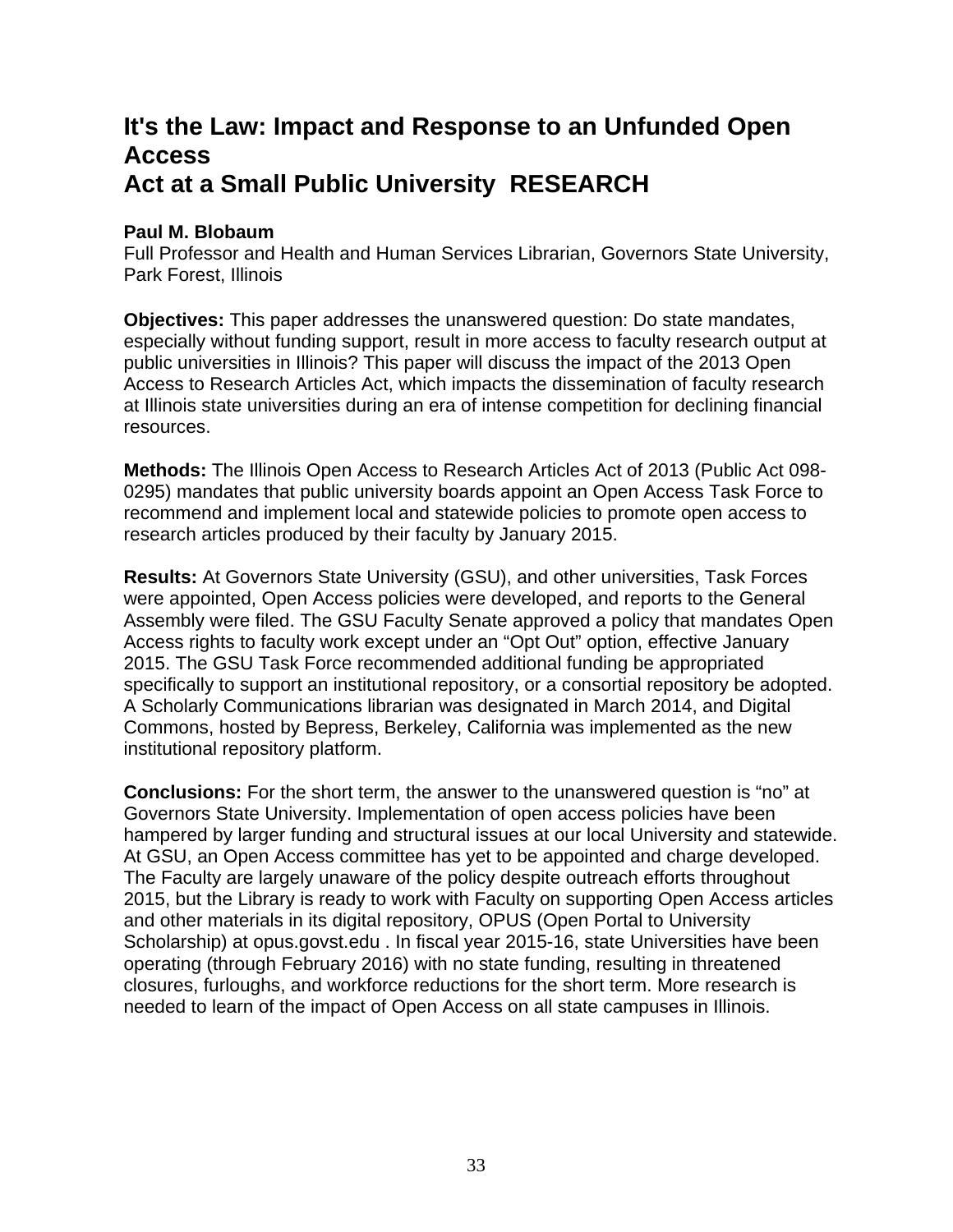Sunday, May 15, 2016, 3:00 PM – 4:25 PM Room: 104C

# **Session: Developing the Mosaic: Translating Education from Theory to Practice**

# **Session: Developing the Mosaic: Translating Education from Theory to Practice**

### **Mary E. Edwards, AHIP**

Assistant University Librarian, Reference and Liaison Librarian, University of Florida Health Science Center Library, Biomedical Health and Information Services Department, Gainesville, Florida

Librarians, in support of the educational missions of their institutions, need to be efficient and effective in the design and delivery of instructional sessions. Utilizing an instructional design approach with sound pedagogical principles will bolsters a librarians' ability to create and deliver instruction that more effectively meets the needs of learners. However, translating instructional theories into practice can be challenging. The purpose of this program is to demonstrate how librarians can bridge the gap between instructional theory and practice. A panel of librarians will present instructional techniques they have found to be successful alongside an expert in human learning and instructional design that will unpack how and why the instruction was effective. The panel will conclude with a "stump the instructional designer" question and answer session.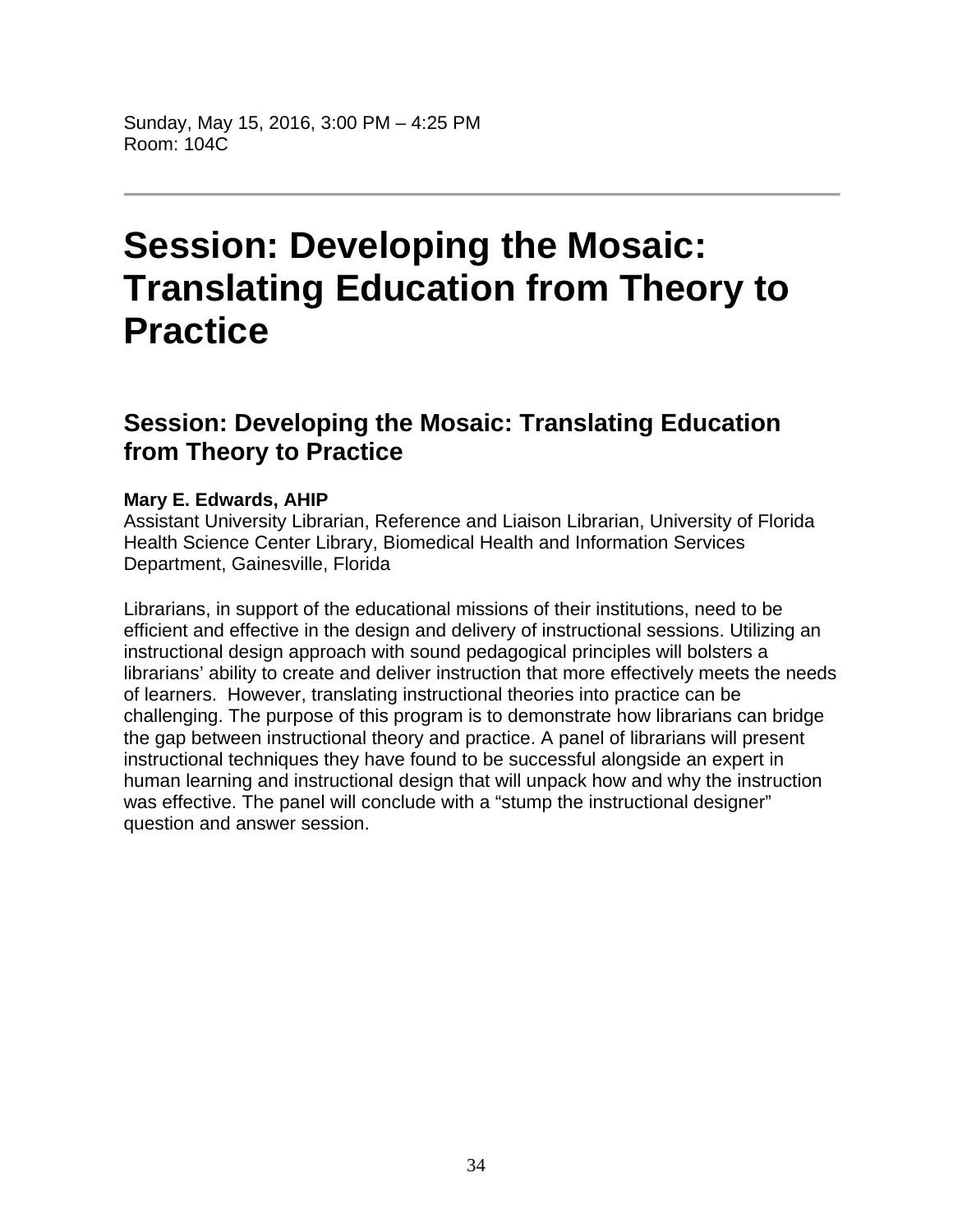# **Session: Beyond the Library Walls: Informationists and Pop-Ups**

**Moderator: Jennifer Lyon, AHIP**

# **An Evolving Biomedical Research Informationist Program: Current Value, Future Development RESEARCH**

# **Victoria G. Riese, AHIP**

Chief, Education Services Branch, National Institutes of Health Library, Bethesda, Maryland

**Kathleen B. Oliver**  Program Manager, National Institutes of Health Library, Bethesda, Maryland

### **Keith W. Cogdill, AHIP**

Director, National Institutes of Health Library, Bethesda, Maryland

**Objectives:** A biomedical library undertook an assessment of services, particularly its established Informationist program characterized by long-term, embedded collaboration or problem solving of limited duration. The study sought answers to the questions: 1) Why do investigators chose to work, or not to work, with the Library, and, specifically, Informationists; 2) What do they value; and, 3) Are there unmet information needs?

**Methods:** The study's methodology combined both qualitative and quantitative data collection from research leaders and investigators. It consisted of 30-minute interviews of scientific research and science policy leaders, and, a short, online questionnaire completed by principal investigators and research fellows at a major U.S. research institution. The target population was asked about library services, and more specifically, the expert information services in the context of their research.

**Results:** More than half the survey respondents had used the Informationist program for a year or more. Time is reported as the biggest obstacle to getting work-related information. Questions arise most frequently while working in their office. Answers are sought most frequently from their office. However, a significant number identified questions or sought answers during times of transition, while mobile, particularly when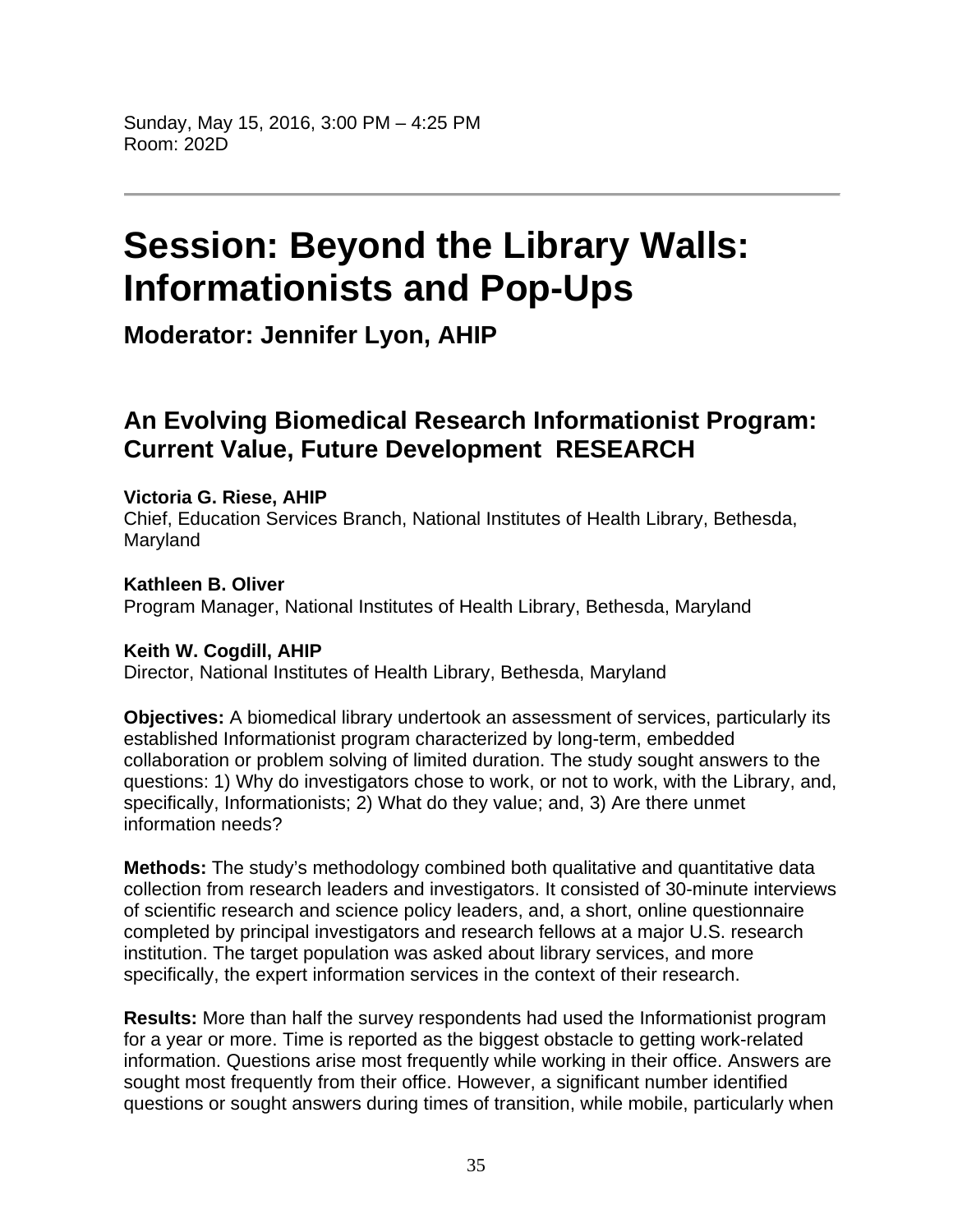in a clinical setting. Respondents value search expertise and training most. While leadership interviews indicate a lack of awareness of the program at higher levels, all end-users report strong levels of satisfaction, would use Informationist services again and would recommend them to colleagues. Productivity, quality, and speed are seen as key benefits of the program.

**Conclusions:** Among respondents, informationist services are highly used and valued, increasing productivity, satisfaction, and confidence. Results indicating some information seeking during times of transition have implications for developing and planning technical support for mobile applications. Results will be shared with NIH leadership to heighten awareness.

# **Assessing the National Library of Medicine's Informationist Awards RESEARCH**

### **Ariel Deardorff**

Assessment and Data Management Librarian, NLM Associate Fellow, UCSF Library, San Francisco, California

**Objectives:** To assess whether NLM-funded informationists enhanced NIH-funded biomedical research and evaluated their contributions to the research team, and to understand the overall experience of informationists and researchers who worked together.

**Methods:** Research methods consisted of a survey of principal investigators (PIs) on the funded research teams, and a focus group of informationist awardees. The survey, which was directed only at the PIs from the 2012 awards, focused on the impact of the informationist on the team's research, and specifically asked about the informationist's effect on the data management areas outlined in the funding announcement. The focus group, which was held at the 2015 MLA conference, invited informationist recipients of the 2012 and 2014 rounds of the award to share their contribution to biomedical research, state whether or not they were able to evaluate their role's value, and share their overall experience.

**Results:** Informationists had a positive impact on their team's research, especially in the areas of data storage, data management planning, data organization and literature searching. In addition, many informationists felt that their involvement had increased their research skills and made them more effective research partners. Assessment of the impact of the informationists on the research was a challenge for the award recipients and questions remain about the best evaluation methods. The overall experience of the informationists and researchers was mixed but largely positive.

**Conclusions:** The NLM-funded Informationist Supplement Awards were a successful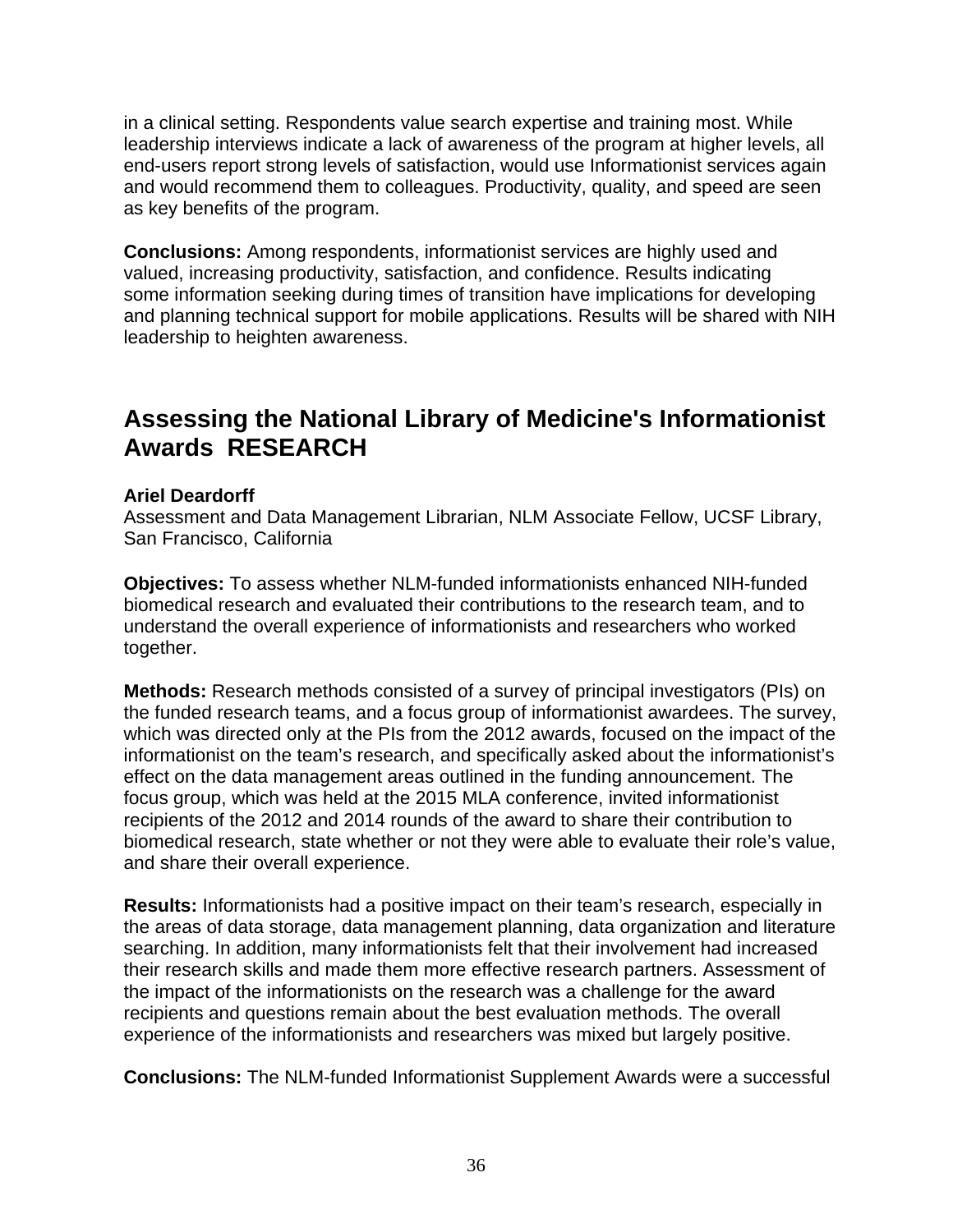mechanism for immersing informationists into research teams and building data management skills in the projects supported.

## **Informationist Integration in Health Professions Education**

### **Nancy J. Allee, AHIP**

Deputy Director, Taubman Health Sciences Library, Ann Arbor, Michigan

### **Deborah Lauseng**

Assistant Director, Academic & Clinical Engagement, Taubman Health Sciences Library, Ann Arbor, Michigan

### **Carol Shannon**

Informationist, Taubman Health Sciences Library, Ann Arbor, Michigan

### **Barbara L. Shipman**

Informationist, Taubman Health Sciences Library, Ann Arbor, Michigan

### **Zachary Wickline**

Administrative Research Assistant, Taubman Health Sciences Library, Ann Arbor, Michigan

**Objectives:** Libraries are engaging as collaborative partners in many ways to promote learning. This project describes an innovative approach to help evaluate the integration of informationists into a new, competency-based master's in health professions education program. The process includes examining aspects relevant to the role of the informationist, information/communication flow between informationists and the learner community, and library skills and competencies.

**Methods:** In the new master's program, learners are paired with faculty mentors and work to complete 20 competencies, or earned professional activities. Informationists form part of the learning community, helping to facilitate the learners' educational experience. To evaluate informationist integration and to address the question: how can informationists better serve learners' information needs?, informationists partnered with a group of graduate information science and health informatics students. Working together, the informationists and graduate students designed an evaluation plan, utilizing a contextual inquiry method to conduct a series of interviews with program administrators, mentors, learners, and informationists. Interview data was analyzed to identify challenges for the learners in researching their written activity reports and to identify gaps in understanding of the ways in which informationists could contribute to the learning process. Findings from this project will benefit libraries engaged in collaborative learning initiatives.

**Results:** We found that there was confusion among learners and faculty about the role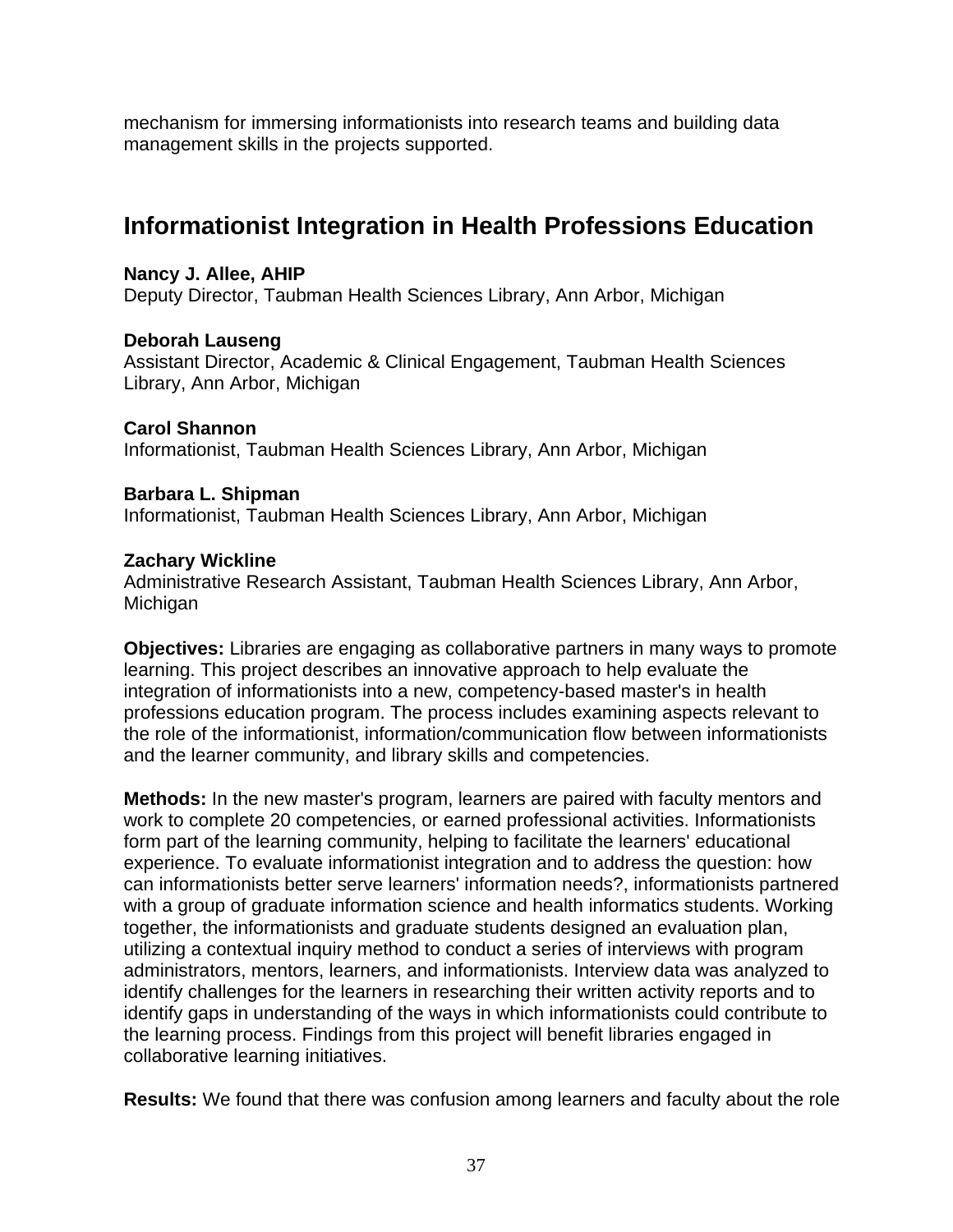of the informationist in the program and that there were communication gaps in reaching learners. There was a need for an improved research guide for faculty and learners to more easily navigate to library and informationist resources and services. Additionally, more comprehensive collaboration with the new degree program required expanding the number of informationists linked to learners.

**Conclusions:** Learners would benefit from connections to informationists at an earlier point in beginning their studies in the new competency-based program. The contextual inquiry method proved very useful in revealing information for rethinking and redesigning informationist services.

### **Effectiveness of New, Informationist-Led Curriculum Changes at the College of Pharmacy**

### **Carol Shannon**

Informationist, Taubman Health Sciences Library, Ann Arbor, Michigan

**Objectives:** To improve students' knowledge of locating evidence-based literature through revised integrated library instruction within the College of Pharmacy and to document the change in student knowledge using a formal assessment process across classes.

**Methods:** When my Pharmacy faculty partners and I reviewed student performance searching databases for evidence-based literature in January 2014, it was clear that the students did not have enough time to learn skills and, importantly, apply their new knowledge. To remedy the situation, we decided to pilot a new class: in February, we added an active learning session as an option in a new class. Based on that success, in May I proposed a new curriculum, with active and engaged learning experiences plus assessment throughout. Both the content and method of instruction were changed: 1) increasing the number of classes and deliberately scaffolding the sessions; 2) including clinical scenarios that paralleled their work in their therapeutics classes; and 3) using a flipped-classroom model, providing online instruction before class and using team-based problem solving and peer-to-peer teaching to reinforce learning in class.

**Results:** The pretest confirmed that students had at most a basic understanding of PubMed, and few had any knowledge of Embase or of indexing terms. After completing the pre-work for the first class, 70% of students demonstrated a knowledge of the basics of searching, and they retained this knowledge into the winter term. In the second class, which did not use any pre-work assignments, only about half of the students had a firm understanding of the class material.

**Conclusions:** These results clearly demonstrate that adding active learning components to classes increased students' skills in literature searching. The difference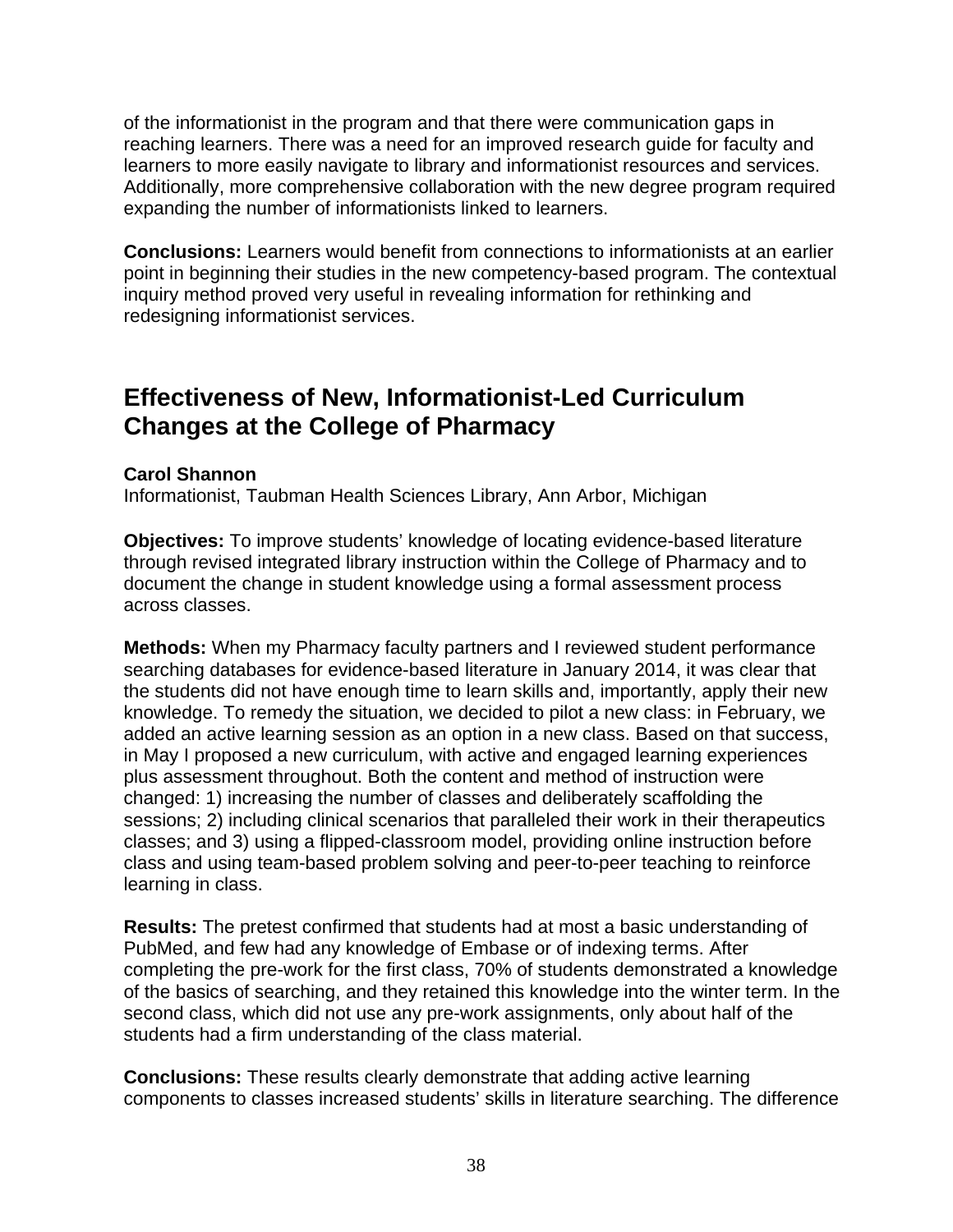in the acquisition of knowledge in the 2 classes also confirmed that pre-work is an essential component of the curriculum.

# **Pop-Ups!: Extending Consultation Services Beyond the Primary Library**

### **Julia K. Kochi**

Director, Collections, Education, and Research Services, Library and Center for Knowledge Management/University of California, San Francisco, San Francisco, **California** 

### **Kemi Amin**

Communications Manager, Library and Center for Knowledge Management/University of California, San Francisco, San Francisco, California

### **Ariel Deardorff**

Assessment and Data Management Librarian, NLM Associate Fellow, UCSF Library, San Francisco, California

### **Anneliese S. Taylor**

Assistant Director, Scholarly Communications & Collections, Library and Center for Knowledge Management/University of California, San Francisco, San Francisco, California

### **Evans Whitaker**

Education and Information Consultant for Medicine, Library and Center for Knowledge Management/University of California, San Francisco, San Francisco, California

**Objectives:** The purpose of the program is to provide regular in-person, in-depth consultation services to students, faculty, and staff at the University's rapidly growing second campus and to increase the Library's presence at an otherwise underserved location.

**Methods:** In Fall 2014, an unstaffed Library space was opened at the University's second campus to augment a small, minimally staffed location. Pop-ups were originally conceived as a way to meet with librarians normally located on the main campus about specific topics and tools on a drop-in basis and were scheduled to occur once or twice a week for a 3-hour period. Topics included EndNote for collaboration, open access, and assistance with PubMed searches. The program has evolved throughout the past year, and the presentation will describe marketing strategies (both successful and not), lessons learned as well as challenges faced in extending service without increasing staff. The presentation will also feature the results of an evaluation based on program data and user feedback that will establish the impact of the program on perceived Library services at the second campus.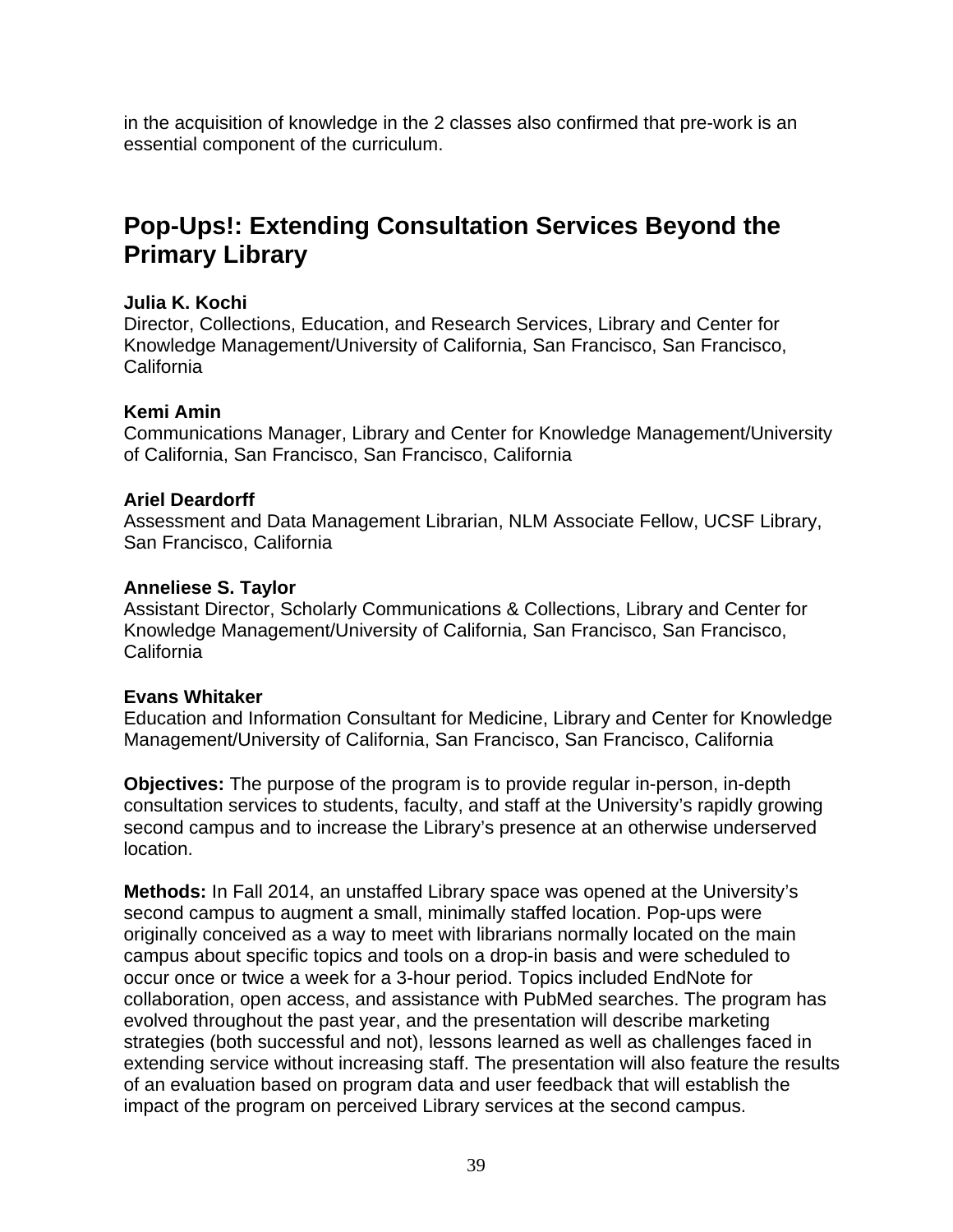**Results:** My results are not complete yet. If selected, I will come back into the system and enter my results after February 1, 2016 at 6:00 pm

**Conclusions:**My results are not complete yet. If selected, I will come back into the system and enter my results after February 1, 2016 at 6:00 pm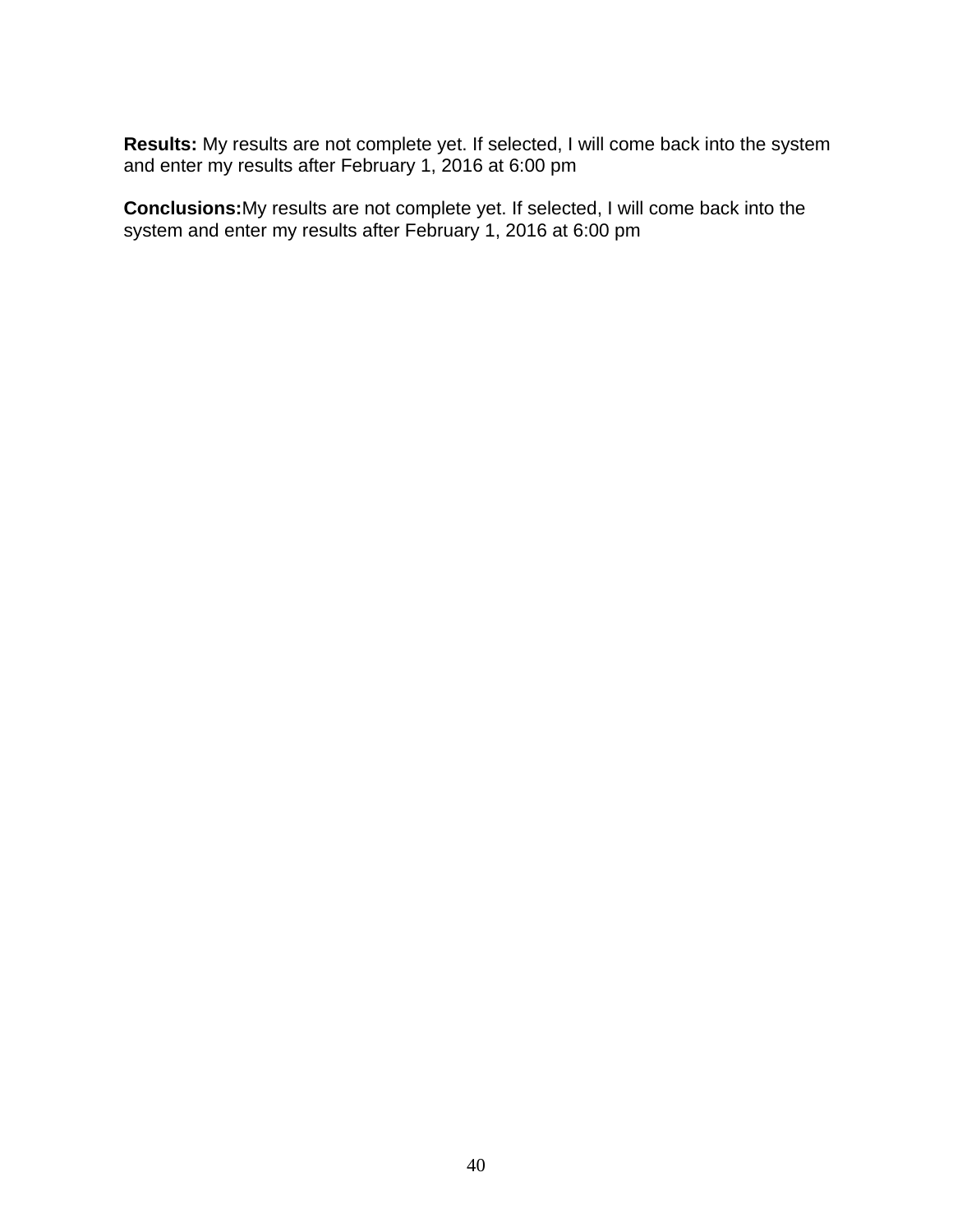# **Session: Research Support**

**Moderator: Rebecca Raworth**

# **Librarian Use and Advocacy of Author Tools to Determine Research Impact RESEARCH**

**Tara Brigham** 

Medical Librarian, Winn-Dixie Foundation Medical Library, Jacksonville, Florida

**Leah Osterhaus Trzasko** 

Librarian, Plummer Library / Public Services, Rochester, Minnesota

**Ann Farrell**  Librarian V, Plummer Library, Rochester, Minnesota

### **Melissa L. Rethlefsen, AHIP**

Deputy Director / Associate Librarian, Spencer S Eccles Health Sciences Library, Salt Lake City, Utah

**Objectives**: To determine personal Librarian use of institutional repositories, citation tracking, citation alerts and author digital identifiers (eg. ORCID, ResearcherID, Google Scholar Citations profile).

**Methods**: Proactive authorship involves an individual exercising the right to post their work in an institutional repository and tracking their research impact. Using tools such as ORCID, ResearcherID, and Google Scholar Citations, help Librarians track their own research impact and familiarize them with the resources so they can more easily educate their patrons on using these tools. We conducted a web-based survey to investigate whether health science librarians are using tools for tracking authorship and research impact.

**Results**: My results are not complete yet. If selected, I will come back into the system and enter my results after February 1, 2016 at 6:00 pm

**Conclusions**: My results are not complete yet. If selected, I will come back into the system and enter my results after February 1, 2016 at 6:00 pm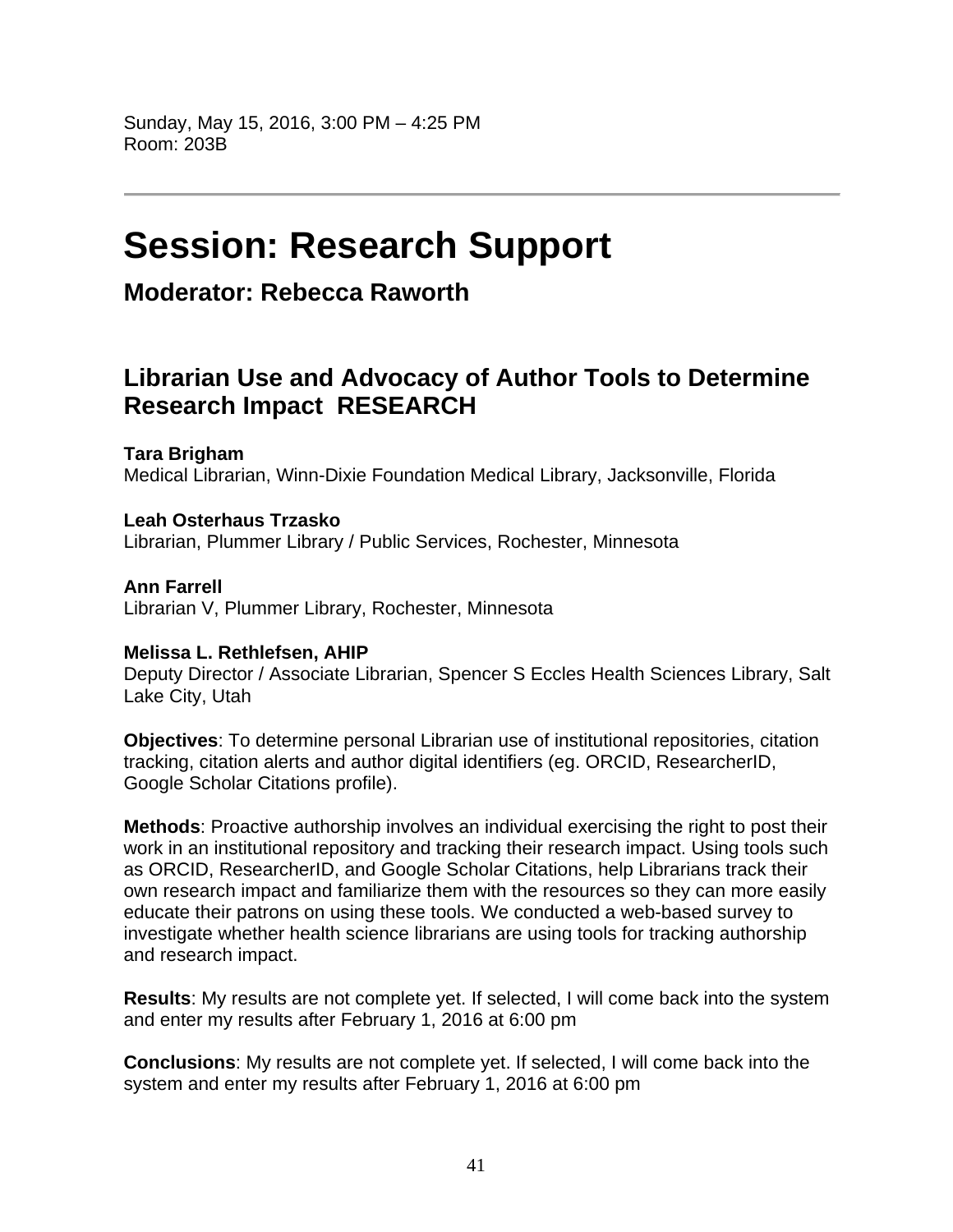# **Mining for Gems: Gathering Research Impact Metrics with a DIY Approach**

### **Karen E. Gutzman**

Impact and Evaluation Librarian, Galter Health Sciences Library, Chicago, Illinois

### **Pamela L. Shaw**

Biosciences & Bioinformatics Librarian, Galter Health Sciences Library, Chicago, **Illinois** 

### **Stacy Konkiel**

Outreach & Engagement Manager, Altmetric, London, United Kingdom

**Objective:** Researchers are increasingly curious about the ways in which their scholarly outputs are represented in scholarly, social and mass media platforms. While many databases track citations and other scholarly metrics of impact (though their coverage differs), the options for tracking public consumption is often fragmented, and gaining a clear picture can be difficult.

**Methods:** In this study we compare and contrast the metrics available to researchers, and how librarians can help them utilize specific resources in tracking these metrics. We discuss the complexity of gathering and maintaining these metrics. Additionally, to provide a deeper understanding of these metrics, we describe the processes by which free and subscription-based resources capture data. Lastly, we comment on strengths and common uses of these metrics, and the gaps in coverage.

**Results:** We found the availability and quality of scholarly and alternative metrics varies depending on the resources available. Elsevier's Scopus, Thomson Reuter's Web of Science, and Google Scholar are major sources of scholarly metrics, while alternative metrics are available through Altmetric, PlumX, ImpactStory, and various scholarly social networking platforms. Each resource has different methods for aggregating data and making it available for librarians and researchers to use. Additionally, each metric has common uses and strengths that should be considered when determining metrics for specific contexts.

**Conclusions:** Scholarly and alternative metrics are increasingly being used as a proxy to measure scientific quality, collaboration, innovation and impact. Librarians can help researchers find these metrics, and understand their common uses, while creating an awareness of how this data is captured, and made available for use. A solid understanding of the strengths, challenges and availability helps librarians and researchers be better consumers and users of these metrics.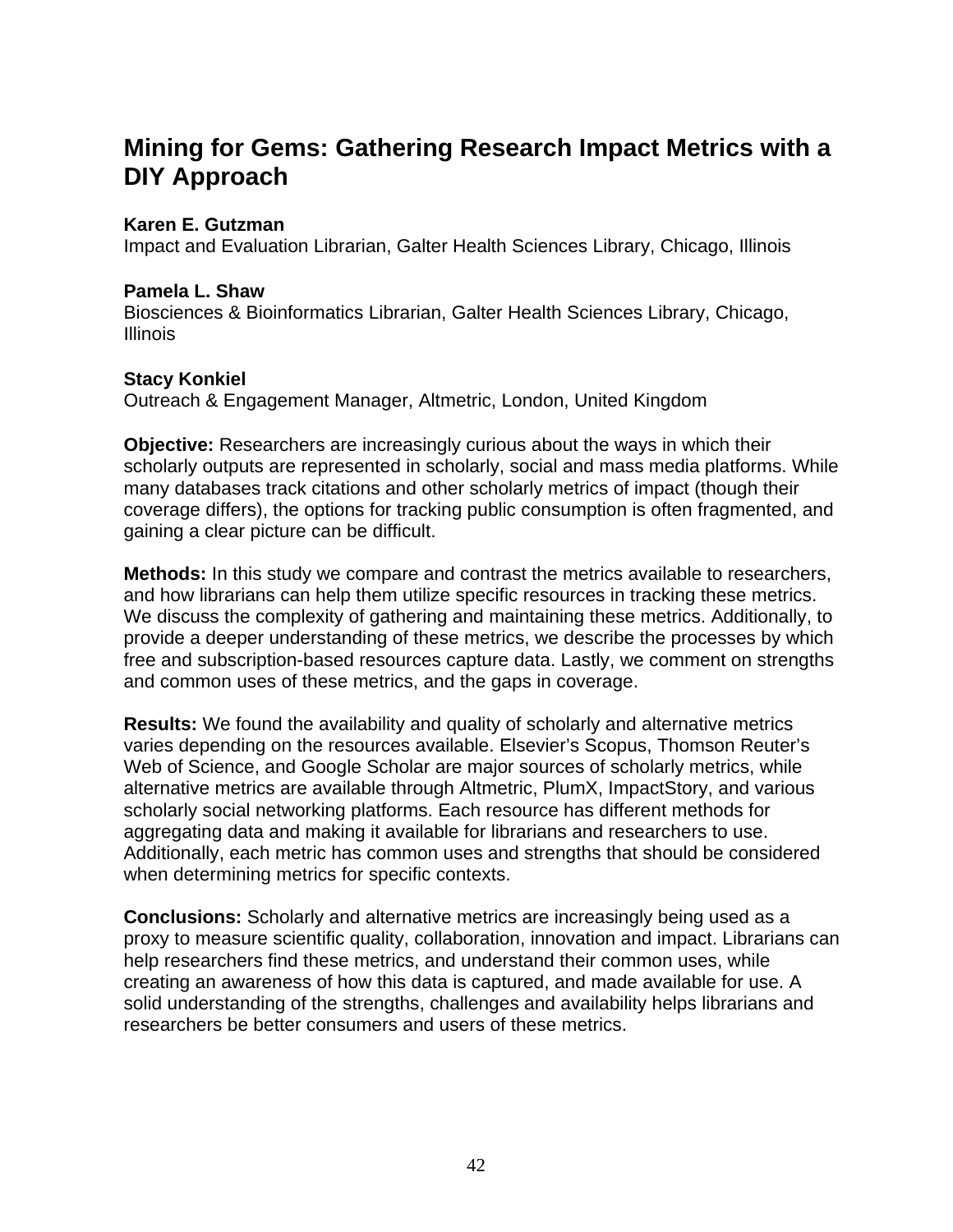## **Medical Student Publications: A Forgotten Piece of the Scholarly Communications Mosaic**

### **Patricia L. Thibodeau, AHIP, FMLA**

Associate Dean for Library Services & Archives, Medical Center Library & Archives, Durham, North Carolina

### **Megan G. Van Noord**

Research & Education Librarian, Duke Medical Center Library & Archives, Durham, North Carolina

### **Emma Heet**

Associate Director Collection Services, Medical Center Library & Archives, Durham, North Carolina

### **Virginia M. Carden, AHIP**

Administrative Research Librarian, Medical Center Library, Durham, North Carolina

### **Beverly Murphy, AHIP, FMLA**

Assistant Director, Communications and Web Content Management; Hosptial Nursing Liaison, Medical Center Library & Archives, Durham, North Carolina

**Objectives:** Medical students often have the opportunity to be involved in research projects or experiences. Students want to generate a published manuscript to assist them in their future career, including applying for residency. However, this group is not always targeted as potential authors by the library. The question arose as to whether and where medical students publish.

**Methods:**The Library maintains a database of institutional publications containing unique institutional identifiers for all affiliated authors. By matching that database against a list of medical student identifiers we created a database of student publications over five years. The library was then able to study the database for average number of publications per year and per student, trends in the number of publications per year, subject areas, and journals selected for publication. The library will also explore citation rates, journal impact factors, and open access publications. This data will provide feedback to the school of medicine about its research experiences, but also inform library services and training for medical students in the areas of selecting publications, open access, and related scholarly communication issues.

**Results/Conclusions:** The rate of papers appears to be increasing from year to year with a large number of students having 2 or more 5 papers across their years in medical school. This may reflect the importance some fields are placing on publications for residency applications. While one might expect that students enrolled in the longer Medical Scientist Training Program (dual MD-PhD) would have the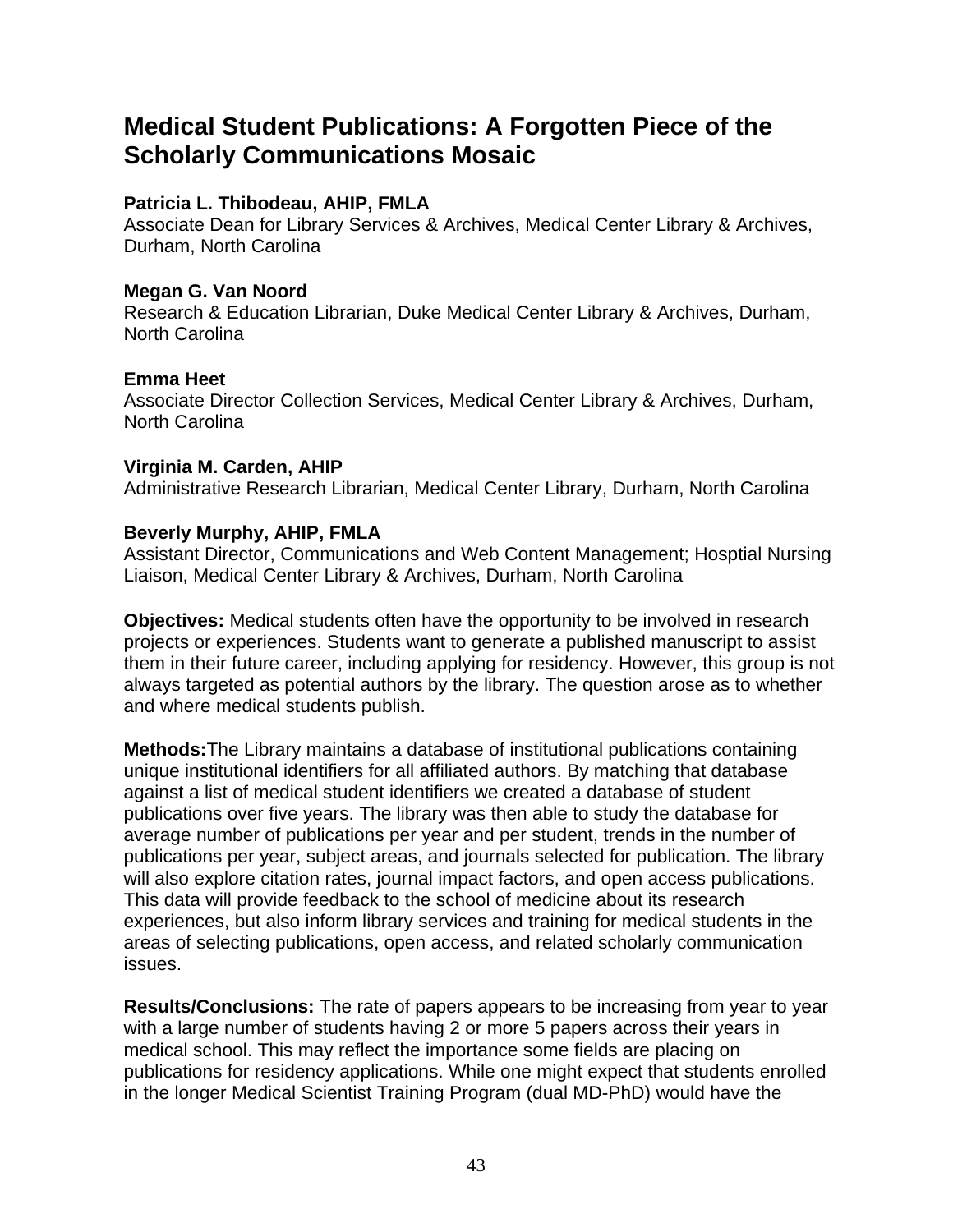highest number of citations this is not the case. Because students are publishing with their research mentors they are also able to have manuscripts accepted in major journal titles. Given the importance of publishing for career tracks and the high volume of papers, the Library will explore how students are currently seeking support in writing manuscripts and identify gaps that the Library can fill.

# **Assessing the Impact of Individualized Research Consultations on Students' Search Techniques and Confidence Levels RESEARCH**

### **Lindsey Sikora**

Acting Head, GSG and Social Sciences Library, University of Ottawa Library, Ottawa, Ontario, Canada

### **Karine Fournier**

Head, Reference Services, Health Sciences Library, Ottawa, Ontario, Canada

**Objectives:** Studies dedicated to the assessment of individualized research consultations (IRCs) are scarce, with few using pre- and post-test methodologies. Our study's primary goal is to evaluate the impact of IRCs on health science students' search techniques and confidence levels, before and after meeting with a librarian. Secondary objectives include identifying factors influencing students' self-perceived search techniques' proficiency and confidence levels.

**Methods:** Our study's population included students completing an undergraduate or graduate degree, undertaking a research or thesis project. In order to assess the impact of IRCs on students' search techniques, a mixed methods approach was selected. Pre- and post-testing were used, as well as interviews. Participants were invited to complete two questionnaires, before and after meeting with a librarian. The questionnaires consisted of both open-ended and self-reflective questions. The openended questions assessed students' search techniques (keywords, subject headings, Boolean operators). The self-reflective questions were used to assess students' selfperceived search techniques proficiency, their confidence level, and lastly, their expectations (before) and their satisfaction (after) of the IRC. A rubric was used to score students' open-ended questions, and a statistical test was used to demonstrate the impact of the intervention. Self-reflective questions were coded and analysed for content.

### **Results:**

With a small sample size (n=9) generated from our first round of data collection, we decided to conduct a second round of data collection (January to June 2016). Preliminary results from Round 1 indicated a slight increase in the mean score (comparing pre- and post-tests), demonstrating an improvement in the student's appropriate use of keywords and search string structure. Several of the students,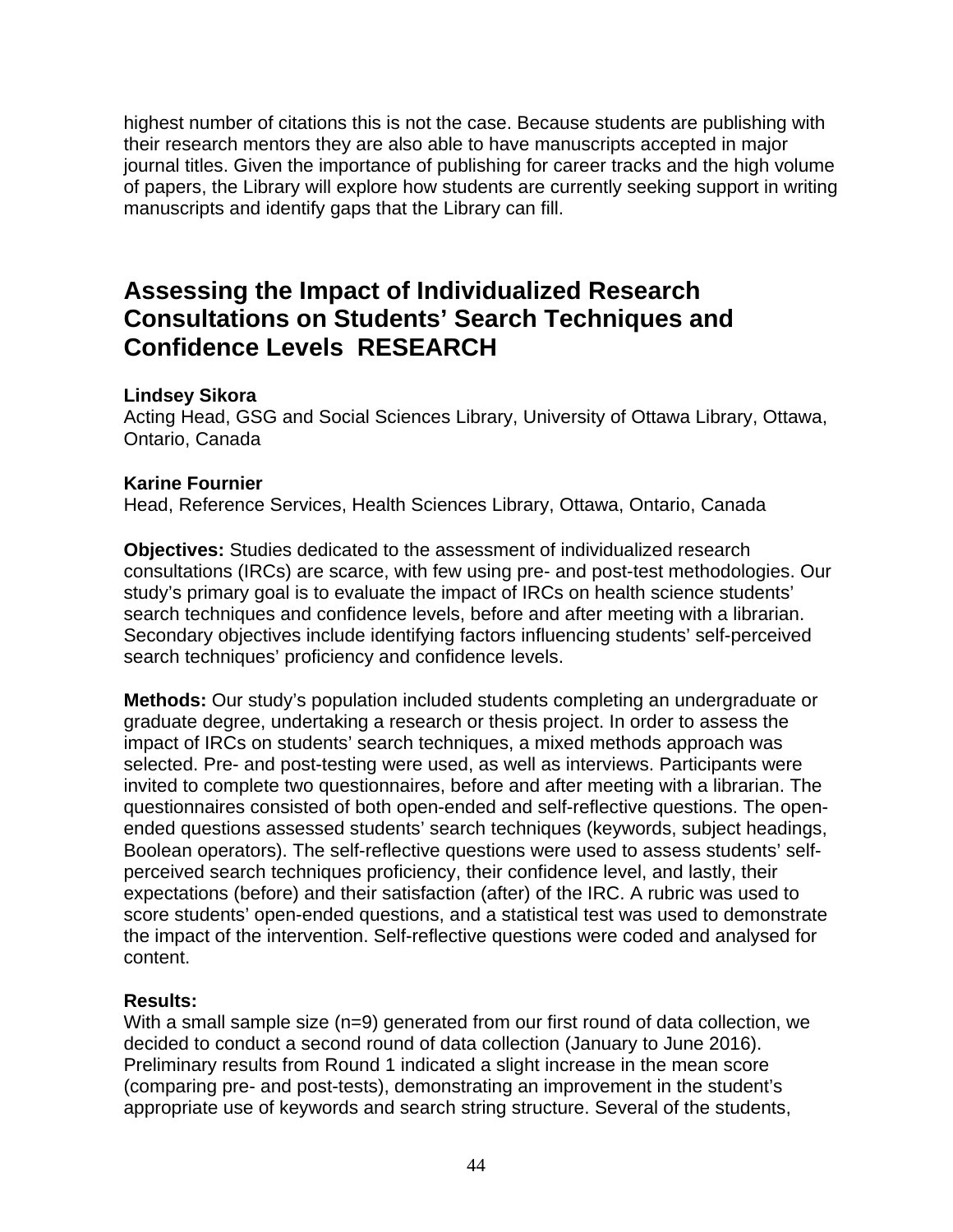however, did not provide their keywords and search string; therefore, our results are extremely skewed.

Self-reflective questions indicated that students had mixed views on their confidence level before meeting with a librarian, especially regarding locating relevant sources. However, once they met with a librarian, and were able to have a better understanding of their question, their confidence levels improved.

**Conclusions:** We believe that we will be better able to quantify our results with our second round of data collection. That being said, while our results are preliminary, this is a start at quantifying individual research consultations' impact on students' search techniques, in order to better understand how to help students select appropriate keywords (and subject headings) and build a more accurate search string. Further research into disciplines beyond health sciences and medicine should be explored, as the resources to search are vastly different.

# **Medical Librarians in Practice: Research-Related Activities and Resource Use RESEARCH**

**Carol L. Perryman** 

Assistant Professor, Texas Woman's University, Denton, Texas

### **Ted Babin**

Doctoral Student, Dept. of Sociology & Social Work, Denton, Texas

**Objectives:** 1. To better understand medical librarians' research-related activities (RRAs) and 2. to learn about resources consulted, including published and unpublished information.

**Methods:** An IRB approved, open- and closed-ended survey conducted on Psychdata.com was distributed through national and regional medical library electronic mailing lists, with questions including institutional affiliation, roles, types of support provided, RRAs over the last 2 years, and resources consulted. Cross-tabular analysis was used to identify significance and strength of associations between RRAs, resources, and institutional affiliations.

**Results:** After cleaning, 219 responses were analyzed. Respondents' affiliations were self-identified as academic (36%), hospital (43%), and 'other' (21%), a catchall that included government, public, corporate, and mixed (e.g., both academic and hospital). Most were employed full time (89%) were classified as staff (43%), and had worked more than 11 years in libraries (66.4%).

In descending order, librarians reported involvement over the past two years in RRAs identified as supporting library projects or project planning; planning for library (or other) programs (e.g. workshops, seminars); evaluating outcomes or effectiveness of library programs, collections, or services; measuring needs/surveying library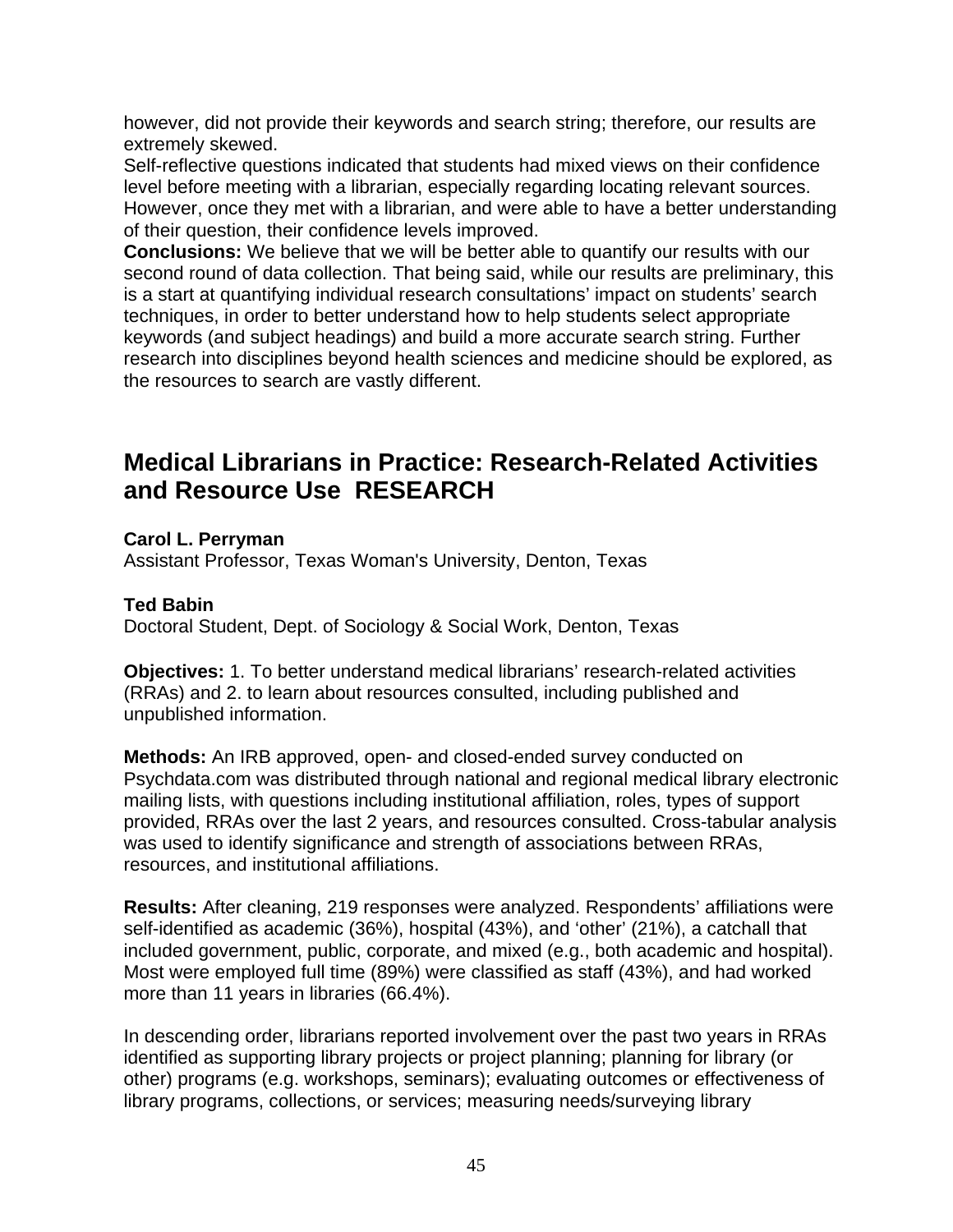stakeholders or users; strategic planning for a library; and library association planning, projects, or research.

Descriptive statistics were generated to describe connections between institutional affiliation and RRAs, resulting in associations between affiliation and project planning, needs assessment, outcomes analysis, and program planning.

Across all affiliations and RRAs, the most frequently consulted resources were librarians' own experiences and information from peers, followed by peer reviewed literature, listservs and listserv archives, information found online, visits to other locations, and the use of consultants. Associations were found between institutional affiliation and the use of peer- and non-peer reviewed literature, personal experience, and peer consultation.

**Conclusions:** This study, part one of two, attempts to approach a more granular understanding of medical librarians' involvement in research by examining activities performed and resources used. Findings add to and expand upon prior research, helping to support education and practice in a rapidly-changing environment. Responses about resources used indicate clearly that librarians are not only using research literature, but also a wide variety of traditional and nontraditional resources to support their work.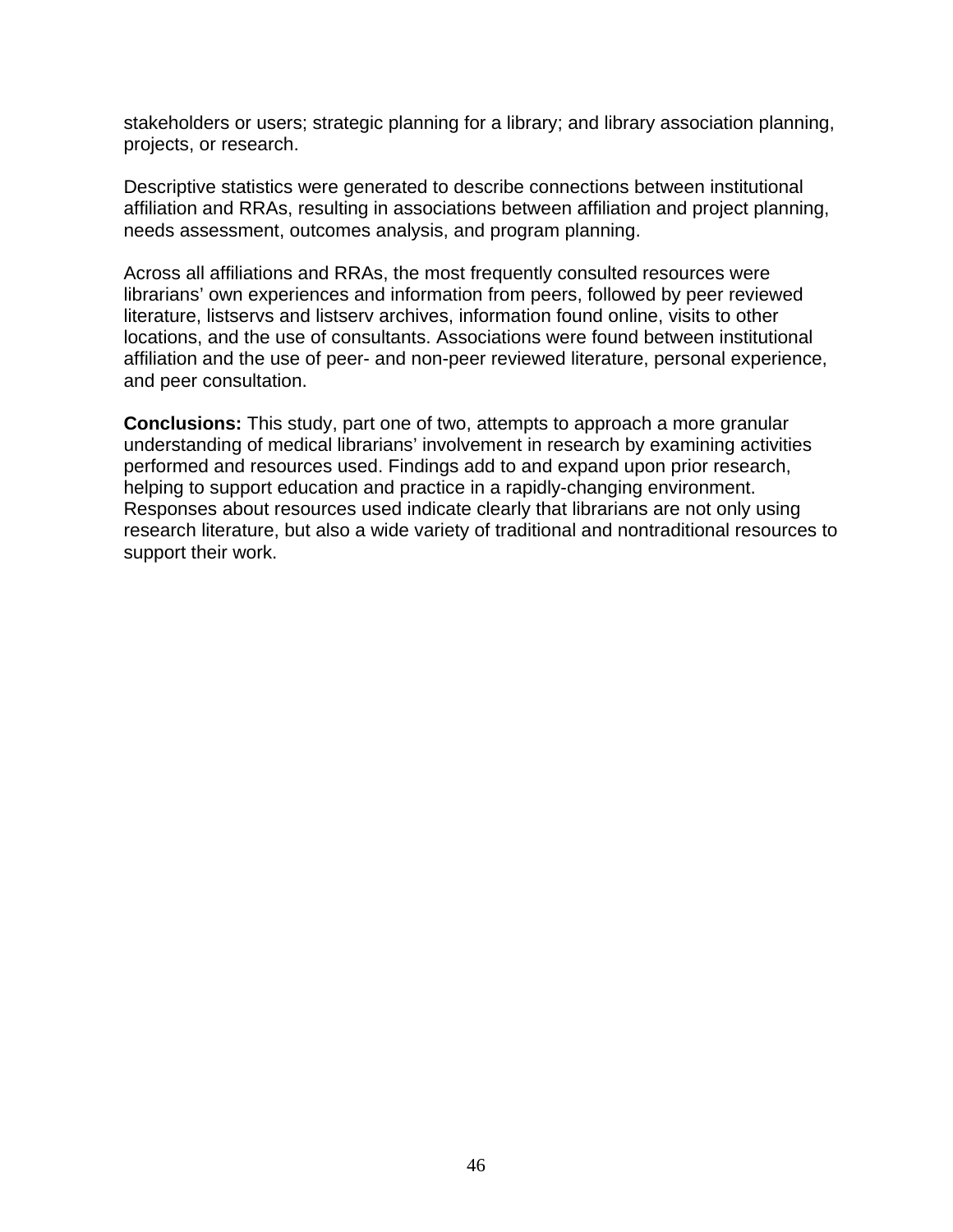Sunday, May 15, 2016, 3:00 PM – 4:25 PM Room: 203D

# **Session: People-Centered Health Care: Consumer Health Librarians on the Front Line**

**Moderator: Stevo Roksandic, AHIP**

# **People-Centered Health Care: Consumer Health Librarians on the Front Line**

#### **Michele Spatz**  Project & Mobility Manager, Mid-Columbia Econimic Development District

### **Melinda Orebaugh**

Director, Library & Health Information Services, Gundersen Lutheran Health System, LaCrosse, Wisconsin

### **Stevo Roksandic, AHIP**

Regional Director, Mount Carmel Health System Library Services, Columbus, Ohio

The program will have a primary speaker for 30 minutes and two secondary speakers for 10 minutes each. Ten minutes will be allocated to a brief discussion between the speakers and audience will be invited to ask questions for 30 minutes following the discussion. Each speaker will give a conclusive summery at the end.

All three presenters will address major elements of consumer health information (CHI) resources and services, sharing insights about CHI fundamentals (i.e. literacy, diversity, ethics, cultural sensitivity).The primary speaker will share experiences, lessons learned and other insights with regards to providing CHI services for over thirty years in the healthcare field being consistently people-centered. The primary speaker will focus on sharing personal learning and practical experiences in planning, organizing and implementing CHI services. Addressing operational and organizational components (i.e. financials, staffing, technology, service model, partnerships, marketing), the primary speaker will also share some insights about the difference of engagement and meeting needs between two major groups: patients, as persons which are under medical care or treatment, and consumers as persons which acquire health information resources and informational services for their own wellbeing,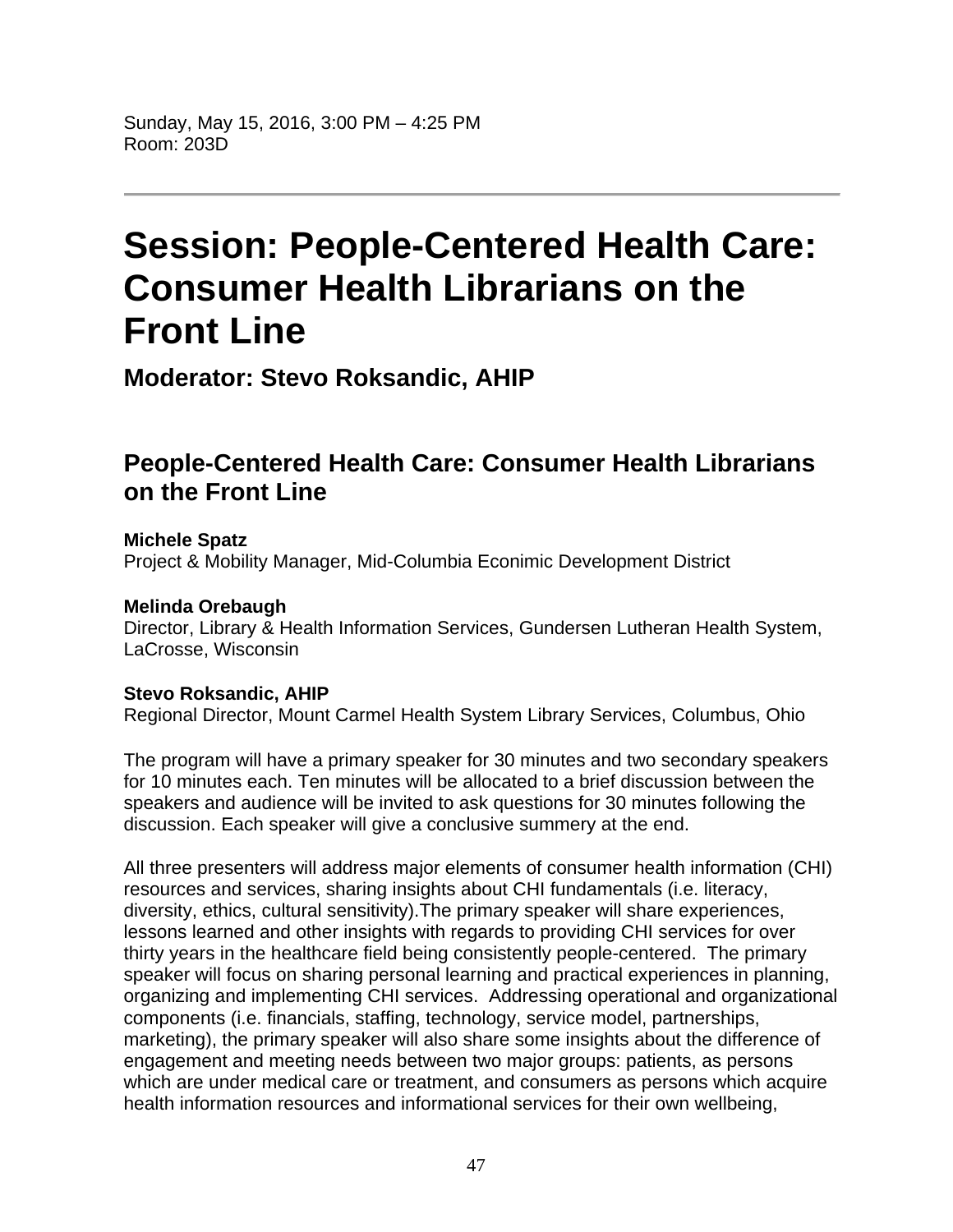prevention and healthy-living.The secondary speakers will share their accomplishments, challenges, strategies and models of organizing and providing CHI services to patients and the community-at-large based on a People-Centered Healthcare approach. The primary focus will be on presenting their current business operational models, shared best practices, lessons learned and visions for future development of CHI resources and services.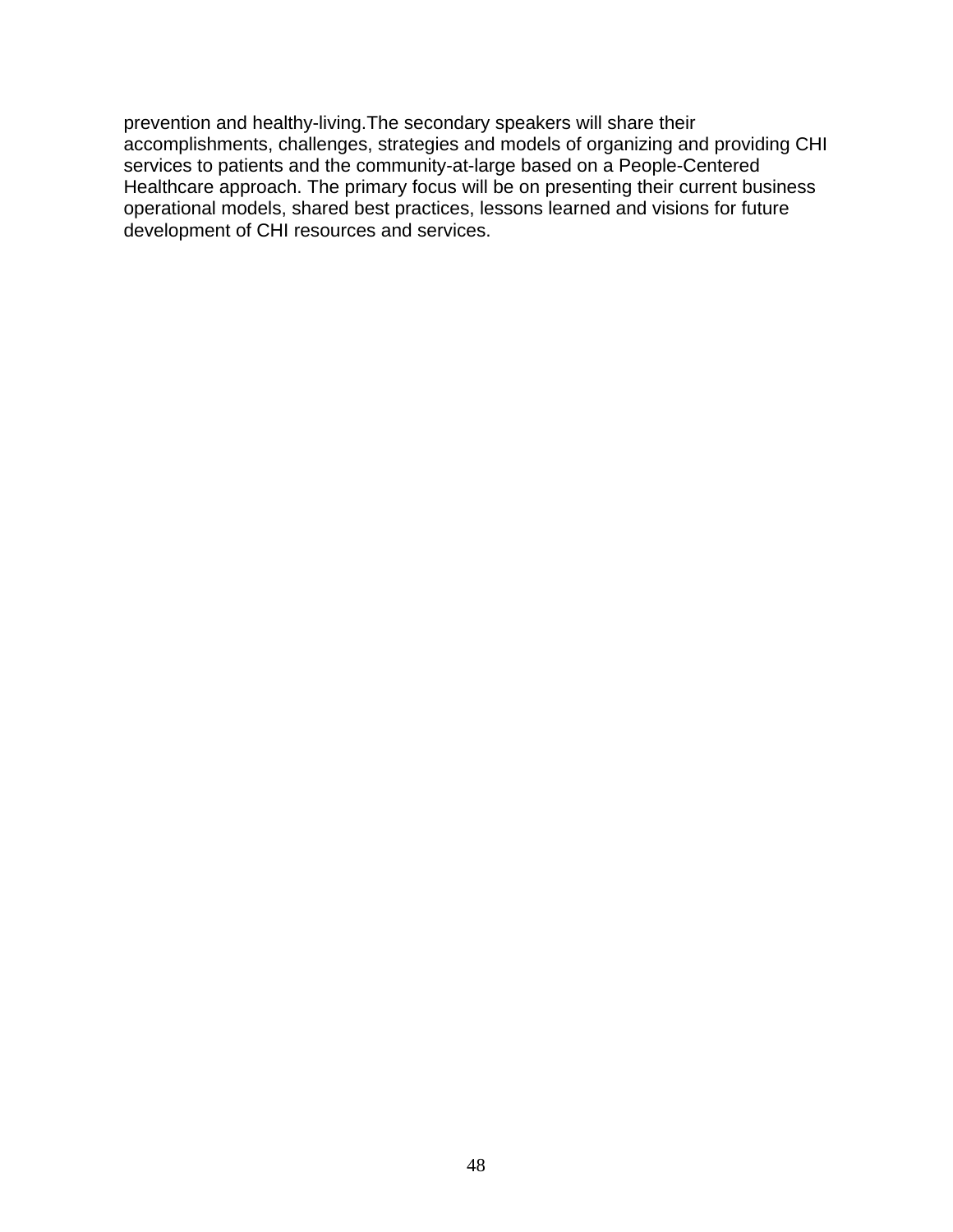# **Session: Teaching Evidence-Based Practice: Methods and Outcomes**

**Moderator: Gregg A. Stevens, AHIP**

## **Teaching Evidence-Based Medicine Using "Questions Patients Ask"**

### **Abraham Wheeler, AHIP**

Health Sciences Librarian, MSU Libraries, East Lansing, Michigan

**Objectives:** Does shifting the teaching of information literacy skills away from traditional library sessions and towards practical patient encounters increase students understanding and valuation of evidence based medicine? The librarian embedded these patient encounters called "Questions Patients Ask" longitudinally into a medical school curriculum. This new method has increased student engagement with and understanding of EBM and biostatistics.

**Methods:** In collaboration with medical school faculty, the librarian developed a series of patient encounter scenarios. These graded curriculum activities require medical students to first, understand the patients' actual concern, locate information about the concern, and finally interpret the information to make a clinical decision. These "Questions patients Ask" grow gradually more complex as the student progresses through the curriculum. They simulate a professional encounter where clinical knowledge, patient communication skills, EBM, practical biostatistics, and information literacy all merge. The sessions are taught jointly with the librarian providing the statistical and research interpretation expertise, and a clinician faculty providing the medical and practical expertise. This co-teaching method models the value of EBM in everyday medical practice. The liaison's efforts will be evaluated using student performance data, and tracking COMLEX scores. Expected outcomes are students with increased competence in EBM and biostatistics.

**Results:** Formal assessment has been difficult, with few students' responses to course surveys. This is not unique to "Questions Patients Ask", as response rate to surveys by students is low across all courses in the curriculum. Anecdotal reports from faculty are that they have noted an improvement with students' presentation, analysis and synthesis of research. Additionally, this new approach has led to greater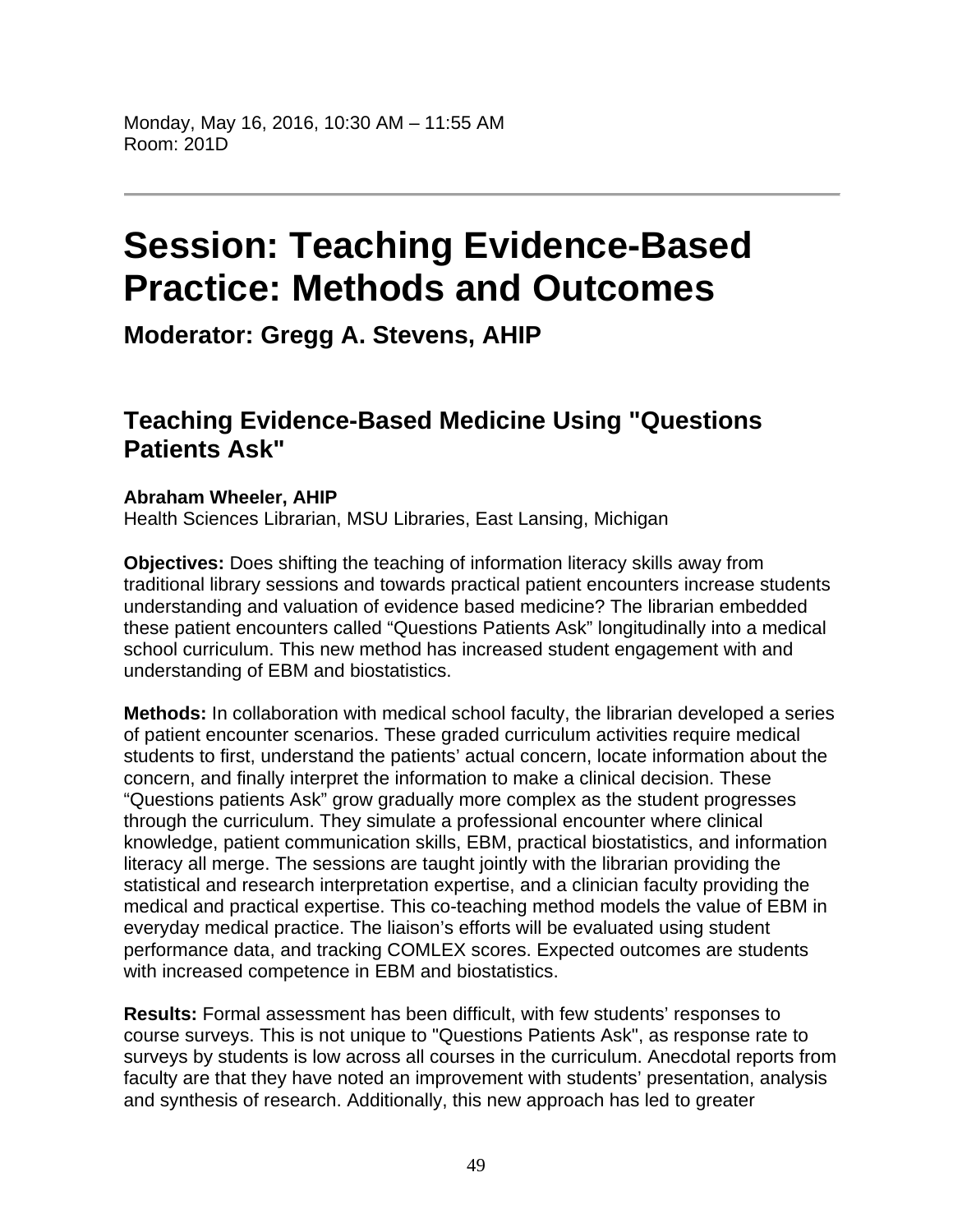involvement of the librarian in all aspects of the 4 year curriculum.

**Conclusions:** Student engagement in EBM and biostatistics has been increased by placing them in a practical, professional context. Student surveys report better understanding of the topics after the sessions, as well as better understanding their value to a medical professional. Faculty report seeing a longitudinal increase across the curriculum in students use of evidence and comfort engaging with research methods and interpreting statistical results. Although early reports are promising, further study is needed to track the impact of this new approach to student COMLEX scores and other measures of student success.

## **Real-Time Education on Location: Developing a Modular Clinical Pediatrics Evidence-Based Practice Curriculum**

### **Nicole Capdarest-Arest**

Librarian, Stanford University School of Medicine / Lane Medical Library, Stanford, California

### **Alice A. Walz**

MD/Clinical Fellow, Division of Pediatric Critical Care, Nashville, Tennessee

### **Caroline E. Rassbach**

Clinical Assistant Professor, Division of Pediatric Hospital Medicine | Associate Program Director, Pediatric Residency Program | Pediatric Hospital Medicine Fellowship Co-Director, Pediatrics, Palo Alto, California

**Context**: In 2010, the Accreditation Council for Graduate Medical Education (ACGME) and the American Board of Pediatrics (ABP) introduced a new milestone-based method of program evaluation, the Pediatrics Milestone Project. The single milestone classified under medical knowledge is MK1: "Critically evaluate and apply current medical information and scientific evidence for patient care". The 5 levels of competency delineated in MK1 align with advancing information literacy and evidencebased practice ("EBP") skills from factual to metacognitive knowledge and simple (e.g., remember) to more challenging and self-directed (e.g., create and teach) cognitive processes. Generally, residents have identified poor searching skills and insufficient time as barriers to EBP. To facilitate learners' achievement of competency in incorporating EBP and information literacy skills into clinical care, the Stanford pediatrics residency program collaborated with Lane Medical Library's clinical librarian to develop a program to enhance these skills.

**Purpose/Objective**: This paper describes a program developed to aid learners in the inpatient clinical setting to more effectively and efficiently formulate answerable clinical questions and search for quality evidence using advanced search methods and tools.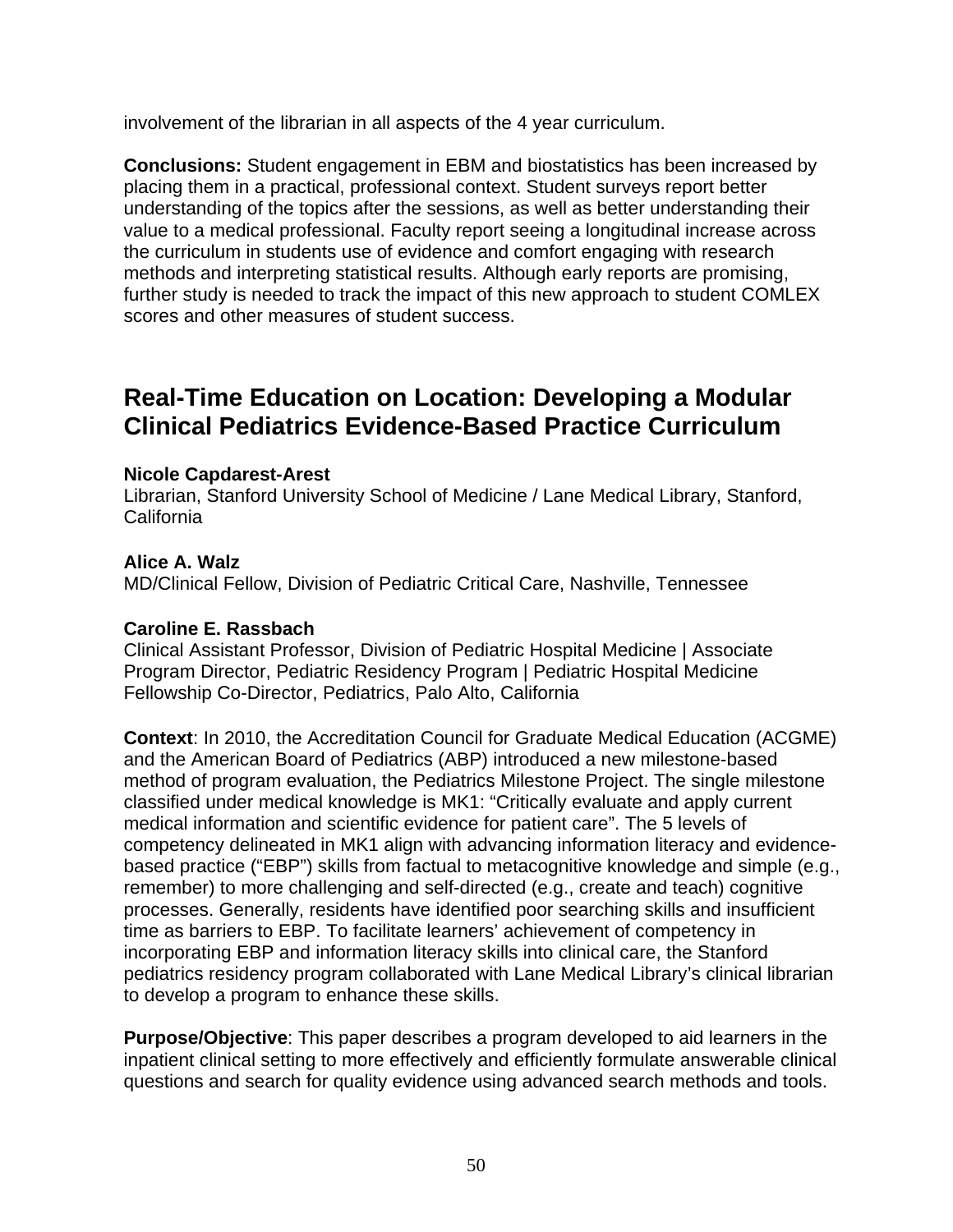**Setting/Participants**: An educational program was developed as a 4-part modular curriculum designed to be delivered weekly to pediatrics residents and clerkship rotation students in the resident workroom of the general inpatient pediatrics team in the Lucile Packard Children's Hospital.

**Program Description**: The clinical librarian in collaboration with the department of pediatrics developed a 4-part modular curriculum in searching for clinical evidence. Overall structure was guided by the MK1 Milestone. The 4 modules cover: 1) identifying knowledge gaps, structuring a clinical question, and tips for transferring a question into a search strategy; 2) understanding the evidence landscape (i.e., available resources and the hierarchy of evidence); 3) advanced search methods for time-pressed situations; and 4) mobile tools for pediatric clinical care and evaluation of mobile resources. Each module is delivered weekly during afternoon post-rounds workroom time so that real-life, real-time clinical questions can be used as examples for instruction. This brings immediate clinical relevance to improving EBP skills. After the 4-module cycle has been delivered, the curriculum starts again with the next rotating group of learners. Each module is independent of the others to accommodate staggered rotation schedules.

**Results**: Since the conception and implementation of this modular clinical EBP curriculum in July 2014, approximately 150 medical students and residents have experienced this program. The curricular modules are continuing to be refined, and strategies for further developing learners' skills in these areas in order to advance their clinical practices and progress on the MK1 competency are being examined. Common themes in aggregate MK1 Milestone progress achievement will help inform where learners excel and struggle in regard to this milestone and will help inform further program development.

**Conclusion**: The integration of clinical librarian teaching of clinical EBP skills into the regular workflow of an inpatient hospital care team can be an approach to helping this group of learners grow in competence on the pediatrics MK1 Milestone.

# **Assessing Medical Student Evidence-Based Searching Skills Through Direct Observation: Development and Validation of a Scoring Rubric RESEARCH**

### **Joey Nicholson**

Education and Curriculum Librarian, NYU Health Sciences Library, New York, New York

### **Dorice Vieira**

Clinical Outreach and GME Librarian, NYU Health Sciences Library, New York, New York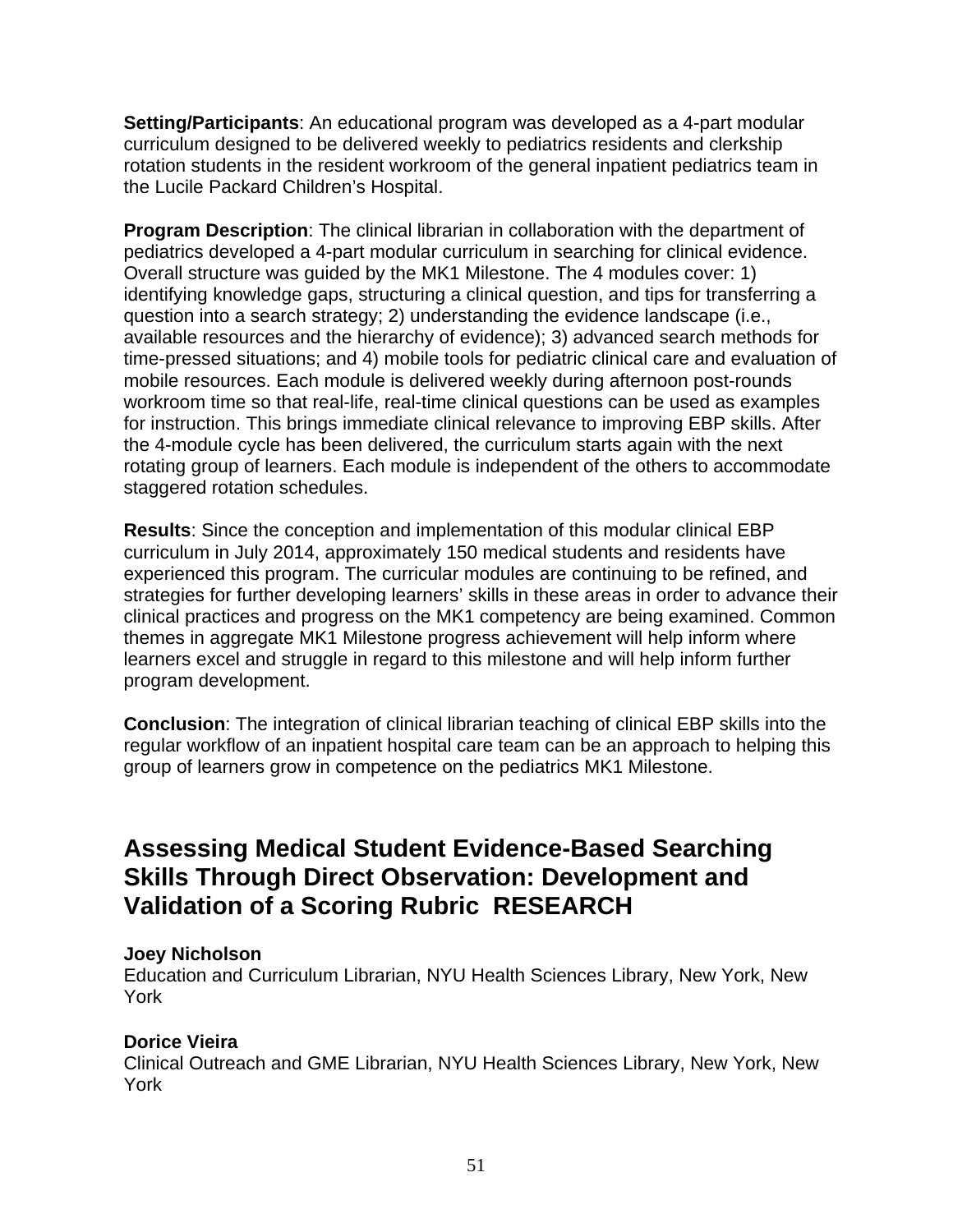#### **Jeff D. Williams, AHIP**

Associate Director, NYU Health Sciences Library, New York, New York

**Objectives:** Medical librarians have historically assessed medical students' effectiveness in literature searching using self-reporting or assessment of the end result of the process. A recent review of the literature reveals no instances of direct observation to evaluate this skill. This research project aims to find a reliable and scalable way to evaluate effectiveness of evidence-based searching using direct observation.

**Methods:** As part of AAMC's Entrustable Professional Activities (EPA) #7 skills pilot, three medical librarians developed a pilot literature searching scoring rubric assessing seven categories: question articulation, PICO formulation, database selection, search terms, search strategy, searching filtering, and article selection. They then tested the rubric through direct observation of 35 fourth-year medical students conducting literature searches as part of a simulation-based Objective Structured Clinical Examination (OSCE). Each student had seen a simulated patient and then had to use a computer to formulate and answer his or her most important clinical question related to this patient. Two librarians observed the students via screencasting and evaluated them using this rubric.

Inter-rater reliability was evaluated for each category within the rubric. Qualitative guided discussion among the rating librarians was used to refine and revise the rubric category scoring guidelines.

# **Moving from Searching to Synthesis**

### **Abraham Wheeler, AHIP**

Health Sciences Librarian, MSU Libraries, East Lansing, Michigan

**Objectives:** The librarian collaborated with faculty to develop and integrate a longitudinal evidence based medicine thread throughout the four year medical school curriculum. We shifted the focus from training searching skills and instead emphasized interpreting and synthesizing information. The classes were used to teach the students practical biostatistics, research methods, the foundations of science based medicine, and patient interviewing skills.

**Methods:** Working collaboratively with medical school faculty, the librarian redesigned the EBM and biostatistics curriculum. The librarian developed classes have moved away from teaching traditional library information gathering skills to focus on practical biostatistics, research methods, foundations of science based medicine, and patient information interviewing skills. We have shifted from mechanics of searching resources to understanding and interpreting information. The librarian teaches the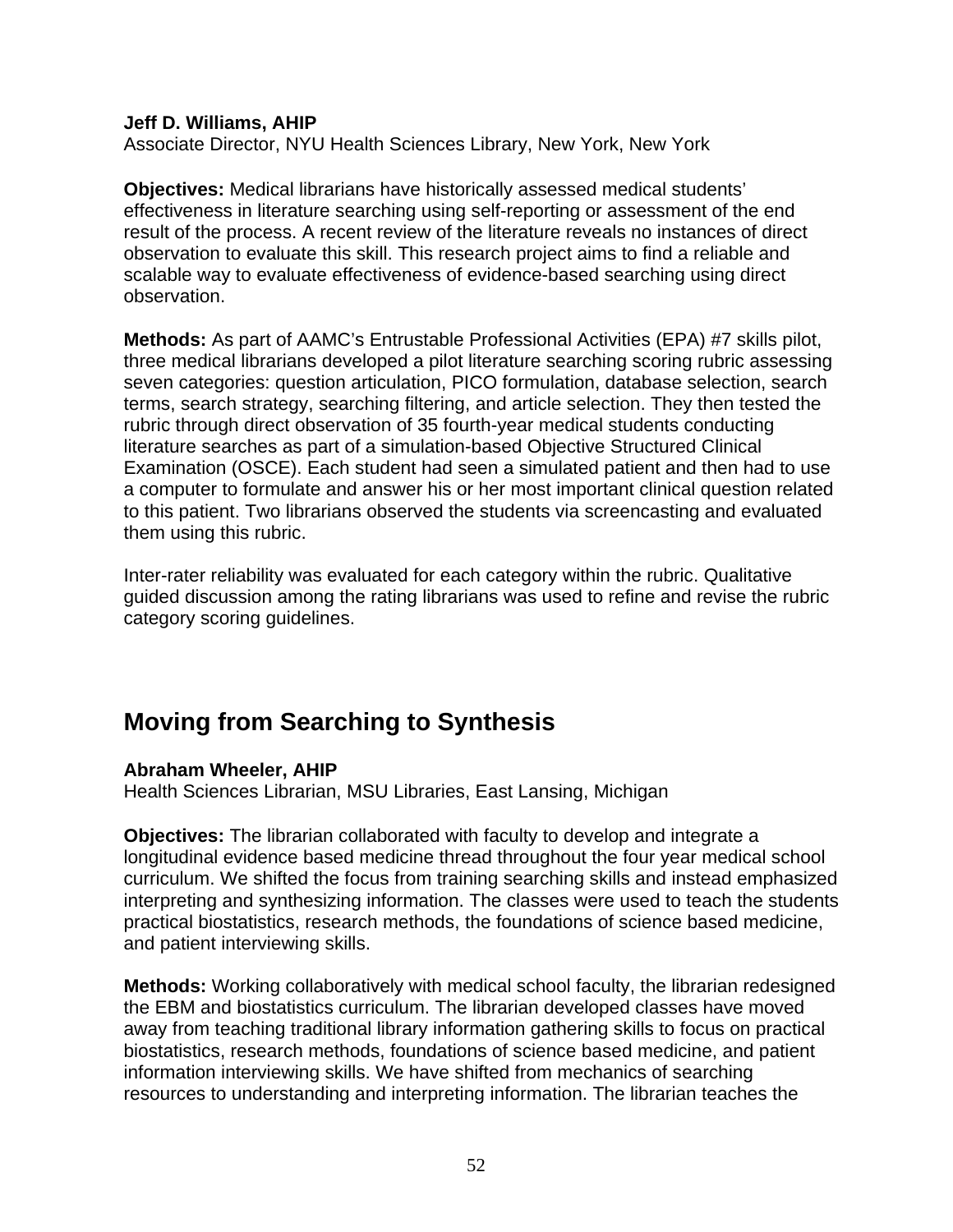biostatistics and research methods necessary to make an informed interpretation of journal articles and point of care tool content. The ultimate goal of this ongoing longitudinal curriculum is repeatedly practicing and perfecting these knowledge domains in order to directly answer patient questions and improve patient care. This new content direction is being evaluated using faculty feedback and student performance data. Expected outcomes are increasing integration of the librarian into the curriculum, and students with increased skills in EBM.

**Results:** Formal assessment has been difficult, with few students' responses to course surveys. This is not unique to this content, as response rate to surveys by students is low across all courses in the curriculum. Additionally, this approach has led to greater involvement of the librarian in all points in the 4 year curriculum.

**Conclusions:** Student engagement in EBM and biostatistics has been increased by placing them in a practical, professional context. Student surveys report better understanding of the topics after the sessions, as well as better understanding their value to medical professionals. Faculty are reporting a longitudinal increase across the curriculum in students' use of evidence and comfort engaging with research methods and interpreting statistical results. Although early reports are promising, further study is needed to track the impact of this new approach to student COMLEX scores and other measures of student success.

## **Engaging Medical Student Learning with Grand Rounds Case Presentations: A Tale of Two Libraries**

### **Lori Fitterling**

Digital Services/Reference Librarian, D'Angelo Library, Kansas City, Missouri

### **Erin Palazzolo**

Library Director and Assistant Professor of Medical Informatics, Health Sciences Library, Parker, Colorado

**Objective**: Information based decision making and clinical presentation skills are important aspects of medical education. By adding a medical informatics course taught by librarians in first-year curriculum, two osteopathic university libraries have been instrumental in teaching strategies used in critical thinking, information literacy, and case presentation skills. This project shows the steps two libraries took to develop medical informatics curriculum.

**Methods:** Two osteopathic university librarians have documented their experiences with medical informatics courses, beginning with defining learning objectives and determining course format/content, and including a grand rounds case assignment which student groups present. Both programs utilize lectures, exams, assignments, case prep and case presentation as instruction methods. At both universities, students must demonstrate the ability to critically review health information, apply literature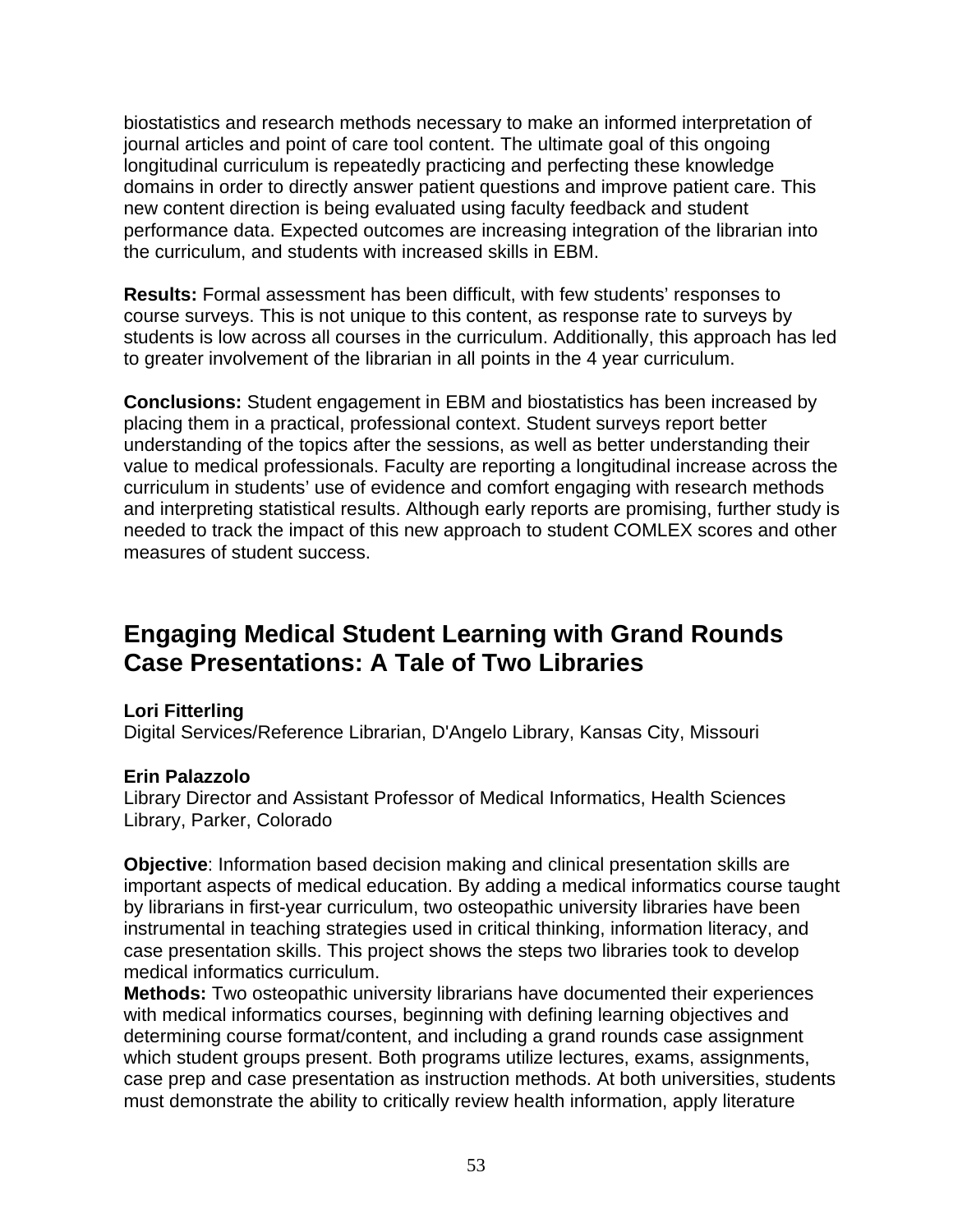search principles, answer clinical questions, and incorporate osteopathic treatment, medical ethics and patient education aspects of clinical cases. Librarians facilitate the collaboration between basic science and clinical faculty as mentors in a collaborative learning experience. Some differences in each university's methods have also been noted.

**Results:** Assessment of learning outcomes at both universities that were measured through course exams, student focus groups, surveys, library resource usage, etc., show that students were able to work through clinical diagnosis and make informed decisions for grand rounds cases utilizing information literacy skills. Comparison of each universities approach to grand rounds show distinct differences, but learning outcomes are similar. Collaboration between the library, the Dean/Provost, Academic Affairs and faculty has allowed an innovative course model in both university environments. Additionally, the shifting role of the traditional medical librarian to a classroom intensive, medical informatics instructor has further opened the doorway for inclusion in other aspects of the medical school curriculum.

**Conclusions:** At two osteopathic universities, the acceptance of medical informatics courses taught by librarians in first-year curriculum has been overwhelmingly positive but it could not work without administrative support. This model of library instruction expands on the historical library instruction session by shifting the focus of student learning from a lecture format to an independent, self-directed learning model focused on finding medical information, critically evaluating that information and applying the knowledge in a clinical setting. It provides key experience in navigating digital resources and presenting cases in a grand rounds format, skills which are extremely beneficial for student doctors.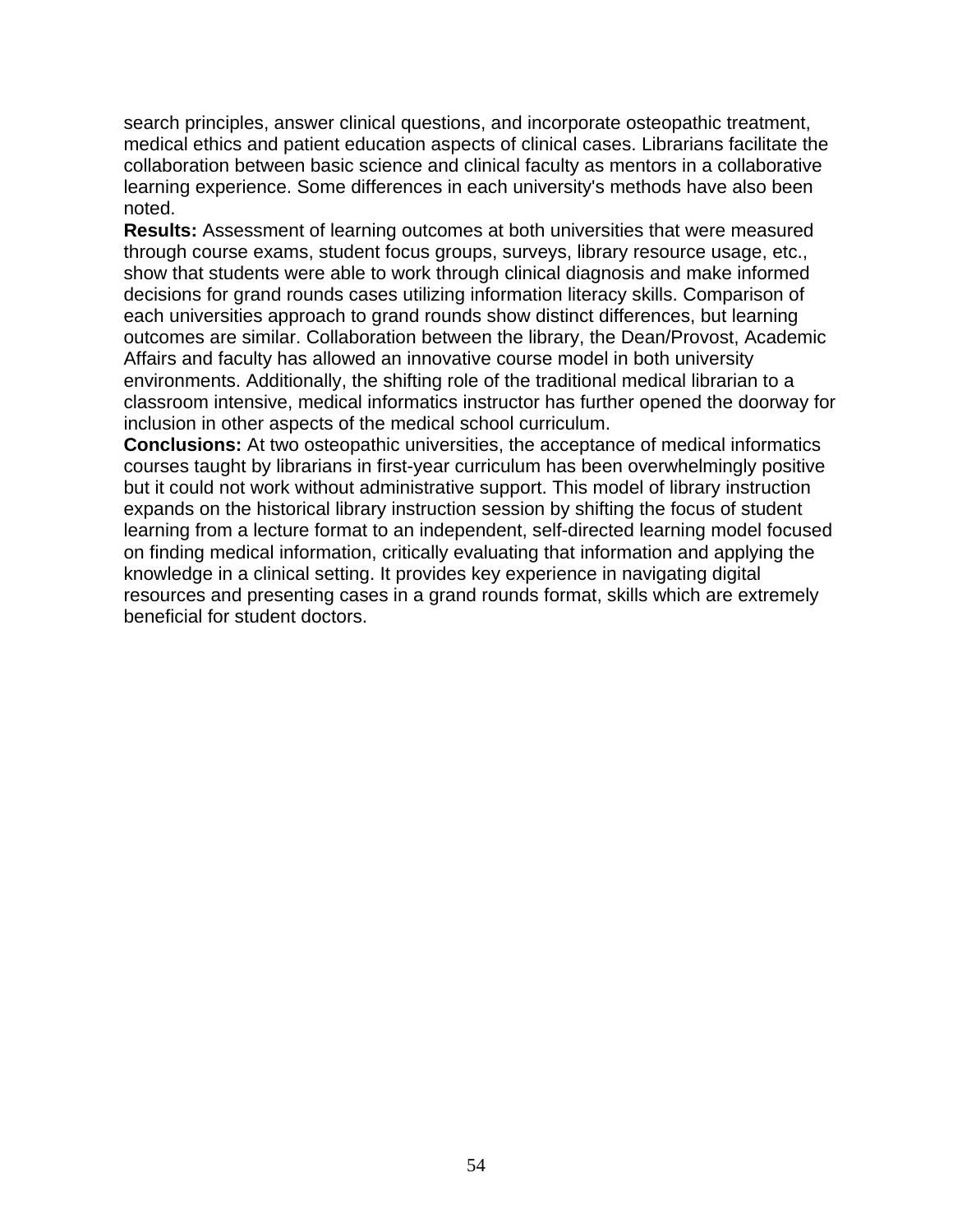# **Session: Using Assessment Data to Drive the Big Picture**

**Moderator: Stewart Brower, AHIP**

# **Using Assessment Data to Drive the Big Picture**

### **Katie A. Prentice, AHIP**

Associate Director for User Experience and Assessment, Schusterman Library, University of Oklahoma-Tulsa, Tulsa, Oklahoma

### **David A. Nolfi, AHIP**

Health Sciences Librarian & Library Assessment Coordinator, Duquesne University, Pittsburgh, Pennsylvania

**Lorie Kloda, AHIP**  Librarian, Concordia University Library, Montreal, Quebec, Canada

### **Suzanne Shurtz, AHIP**

Associate Professor/Instructional Services Librarian, Medical Sciences Library, Texas A&M University, College Station, Texas

This program will bring together a panel of speakers to explore the many facets of library assessment. To illuminate and develop a knowledge of assessment across health science libraries, the panel will share experiences with evidence-based librarianship, using existing data effectively with administration, leveraging specific assessment tools, as well as experiences with assessing library programs. Participants will have opportunities to ask questions and explore ideas and discuss how assessment works. The panelists will focus on driving library success and creating an assessment-friendly environment.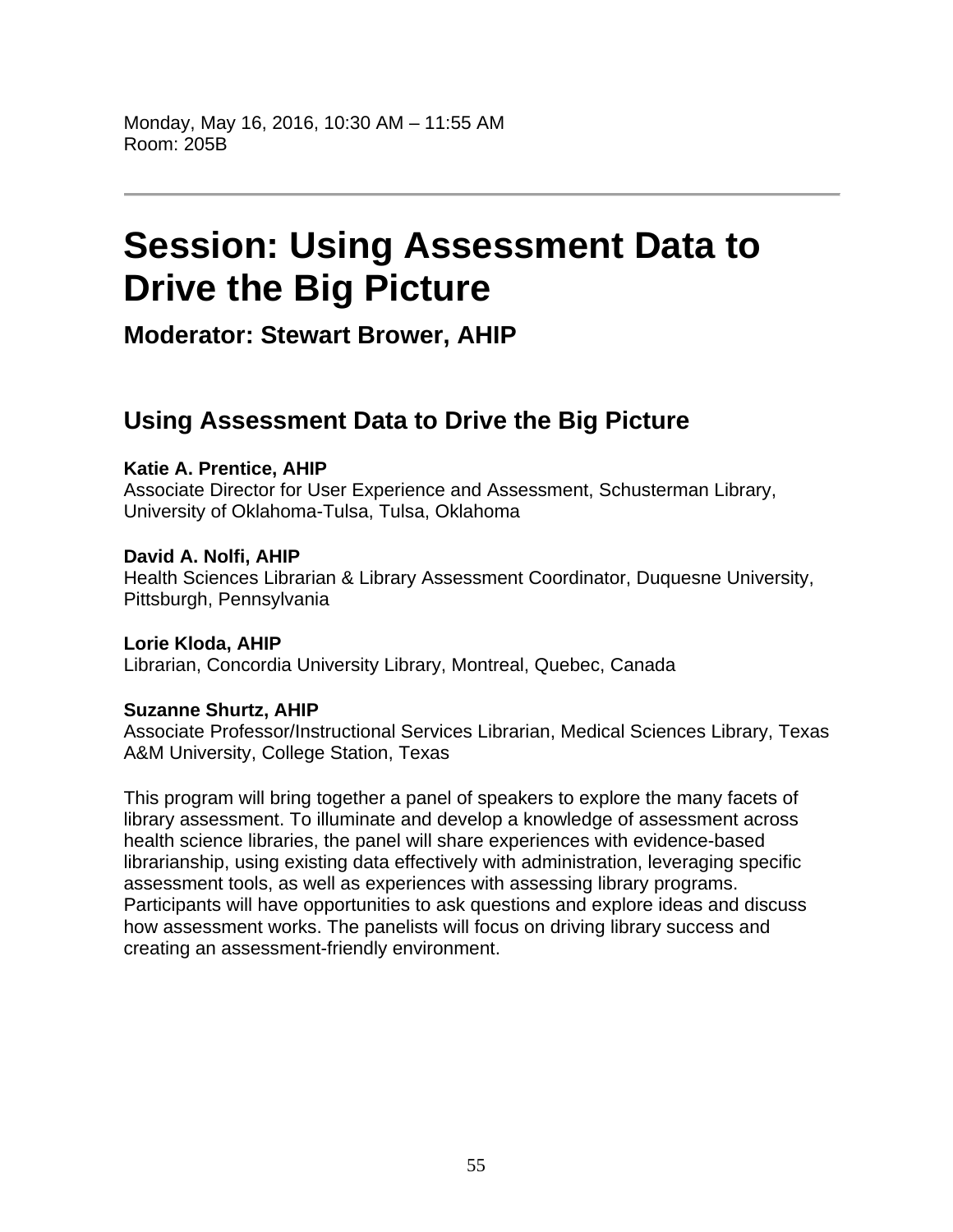Monday, May 16, 2016, 10:30 AM – 11:55 AM Room: 104C

# **Session: Where Does Grey Fit into Mosaic? A Discussion of the Use, Value, and Practicality of Grey Literature in Systematic Reviews**

**Moderator: Caitlyn Ford**

# **Where Does Grey Fit into the Mosaic? A Discussion of the Use, Value and Practicality of Grey Literature in Systematic Reviews**

**Caitlyn Ford**  Research Information Specialist, CADTH, Ottawa, Ontario, Canada

**Kelly Farrah, AHIP**  Research Information Specialist, CADTH, Ottawa, Ontario, Canada

### **Carol Lefebvre, HonFCLIP**

Independent Information Consultant, Lefebvre Associates Ltd, Oxfordshire, United Kingdom

### **Melissa L. Rethlefsen, AHIP**

Deputy Director / Associate Librarian, Spencer S Eccles Health Sciences Library, Salt Lake City, Utah

### **Margaret Sampson, AHIP**

Manager, Children's Hospital of Eastern Ontario, Ottawa, Ontario, Canada

Join this special content session for an interactive discussion and debate on the value, practicality, and methodology of grey literature in the systematic review search process. The profession appears to have differing views on considering grey literature as part of the systematic search; regarding the questionable validity and quality of noncommercially published literature, the non-standardized search methods, and time spent searching vs value of retrieved documents. To start the session, the facilitator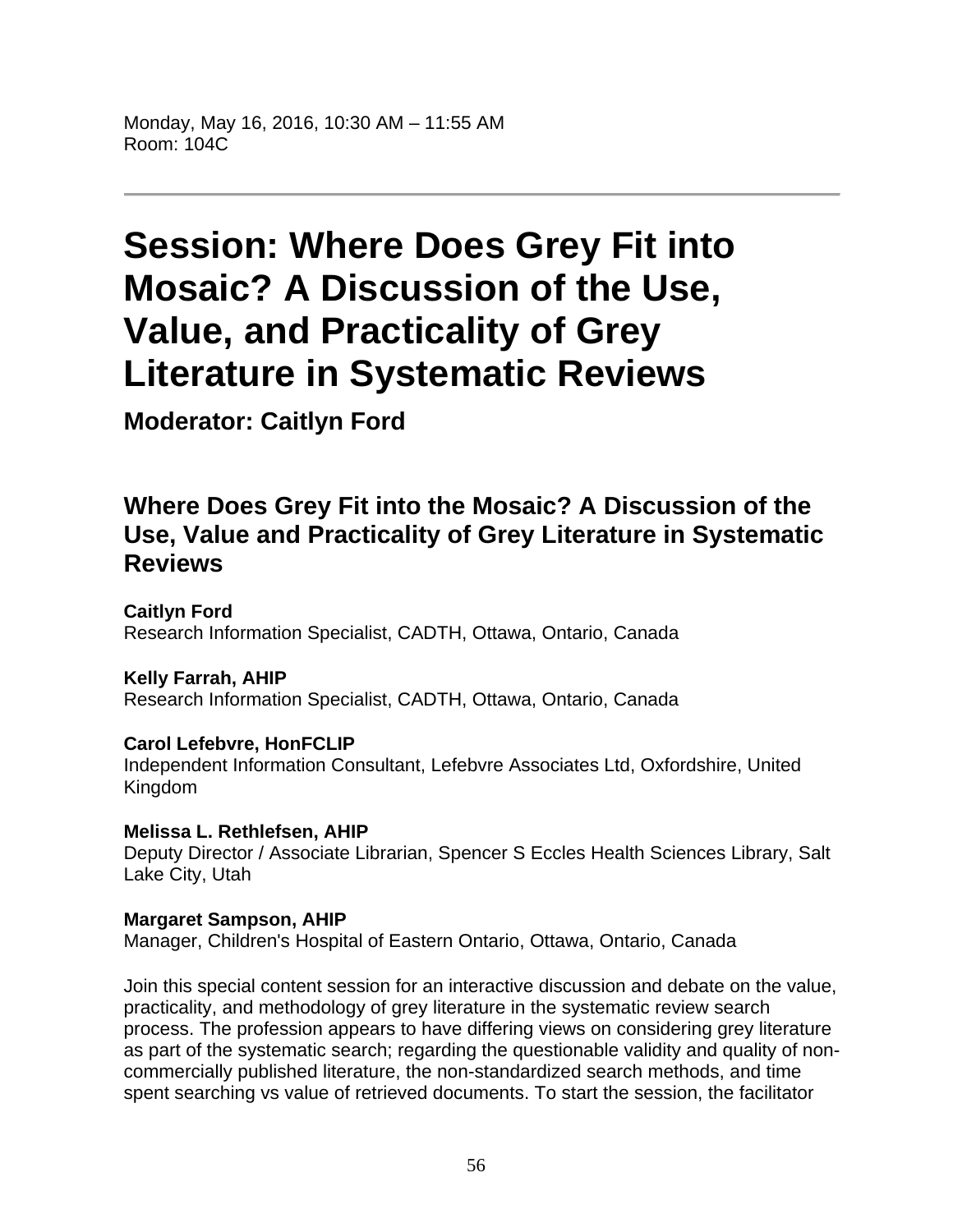will introduce the subject of grey literature, and explain how it is a potentially contentious issue among systematic review searchers. Discussants with differing views on grey literature will offer their opinions, views, and arguments derived from their professional practise, as well as any supporting literature. The discussion will be facilitated with questions on methodology, use, and practicality of grey lit in systematic reviews. The audience will be asked for questions, comments, and opinions throughout the 90 minutes, creating a dialogue between the panel and audience. The discussion will be extended to an audience beyond the room through taking questions, and comments via Twitter, using the hashtag #GreyInMosaic.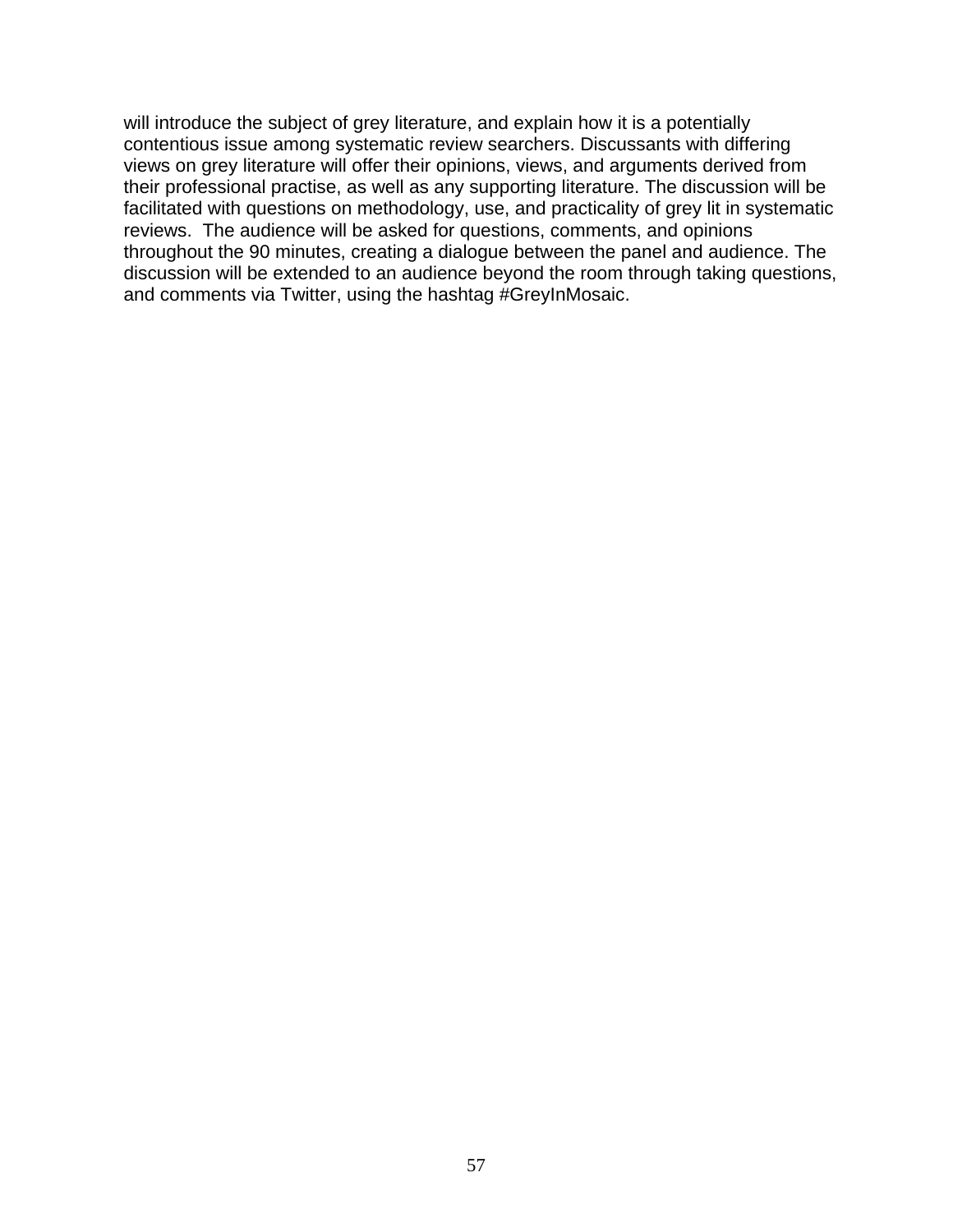# **Session: Nursing Support**

# **Moderator: Shannon Long**

# **Teaching Nursing Students Information Literacy Skills: Faculty's and Instructor's Perception of Collaborating with Librarians RESEARCH**

### **Mary Chipanshi, AHIP**

Librarian, University of Regina Library, Regina, Saskatchewan, Canada

### **Chau Ha**

Librarian, Saskatchewan Polytechnic Library, Saskatoon, Saskatchewan, Canada

### **Ann-Marie Urban**

Assistant Professor, Faculty of Nursing, Regina, Saskatchewan, Canada

**Objectives:** The objectives of the study were to examine the extent to which nursing faculty at two post-secondary education institutions, the University of Regina and the Saskatchewan Polytechnic (who jointly offer the Saskatchewan Collaborative Bachelor of Science in Nursing (SCBScN) program), consider information literacy (IL) as being important to the professional and academic success of students and to identify barriers to collaboration with librarians.

**Methods:** A descriptive cross-sectional pilot study was carried out to examine the perceptions of faculty and instructors working with librarians, in the context of teaching IL to nursing students. The nursing program was selected based on the diversity in their faculty and instructors, the collaborative nature of their programs, and their ability to yield enough participants to meet sample requirements. Participants were randomly selected. Using Survey Monkey software, an online survey was distributed to eligible participants resulting in a sample realization of forty participants ( $n = 40$ ). Data was analyzed using the Software Package for the Social Sciences (SPSS: version 19; IBM Corporation, 2010). Descriptive statistics frequencies and percentages for respondents' answers were calculated. Results revealed that collaboration is seen as a fundamental component to teaching IL skills to nursing students.

**Results:** Results revealed three significant themes: collaboration of nursing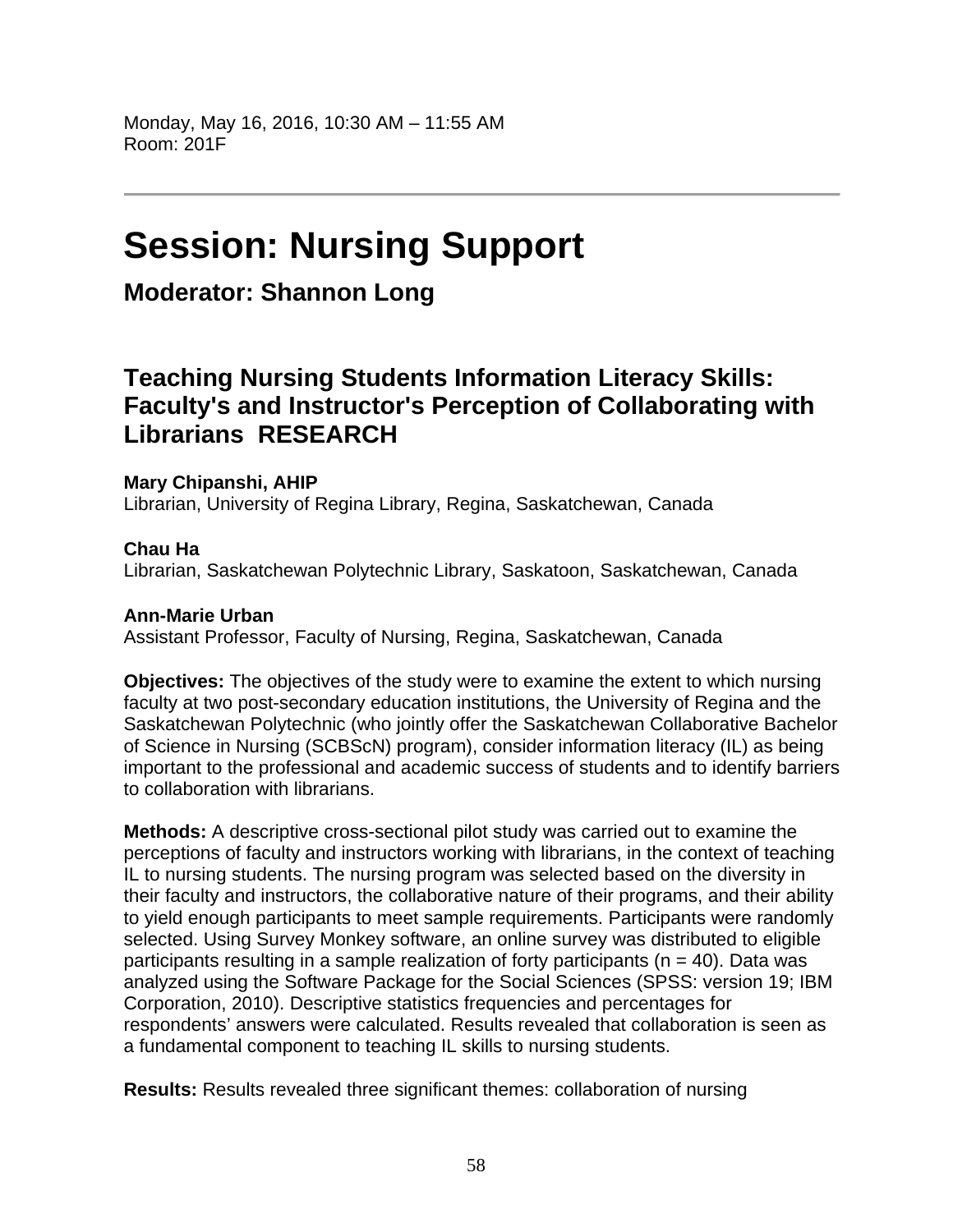faculty/instructors and librarians is seen as a fundamental component to teaching IL skills to nursing students; that librarians are key to enhancing nursing student's IL learning; and faculty/instructors would be interested in including librarians in their teaching strategies.

**Conclusions:** Nursing faculty recognize the importance of IL skills to students' academic and professional success and value their collaborative work with librarians, but few collaborate with librarians due to lack of awareness of librarians' roles and library services. This pilot study's findings have not only significant potential value in informing curriculum development in the nursing program to include IL acquisition skills but can also inform libraries and librarians on how to promote their services and strengthen collaboration with faculty.

# **Piecing Together a Bigger Picture: Scaffolding Research Skills into the Nursing Curriculum**

### **Kathryn M. Houk**

Health & Life Sciences Librarian, San Diego State University Library and Information Access, San Diego, California

**Objectives:** This presentation will describe the creation of a scaffolded Information Literacy and Evidence-Based Practice learning plan for a BSN nursing program, as well as the learning gains and perceived efficacy of integrating the first-tier of research and evidence-based practice skills into a 200-level nursing course.

**Methods:** Background: The new health sciences librarian at a large public, undergraduate institution created a scaffolded learning plan for the nursing BSN degree by consulting the Information Literacy Standards for Nursing, the new ACRL Frameworks for Information Literacy, and the EBP research process. The learning objectives of the first tier in a multi-year scaffold of research skills education were met by partnering with an adjunct faculty member in the School of Nursing. The two faculty worked together to integrate increasingly challenging research and evidence-based practice skills into a semester-long class.

Exposure: Students completed a variety of tasks, attended two research-focused classes, and had graded assignments involving the library and research skills throughout the semester. Pre- and post-tests and end of year evaluations were administered to gauge knowledge gains and student reactions to the program.

**Results:** Significant changes in knowledge were measured between pre- and post-test question means utilizing t-tests for uneven sample sizes. Those questions without significant change had a large percentage of the students answering it correctly during the pre-test. Those students who took the end of course evaluation self-assessed their searching skills prior to the course at a 3 (75%), which they felt had increased to a 4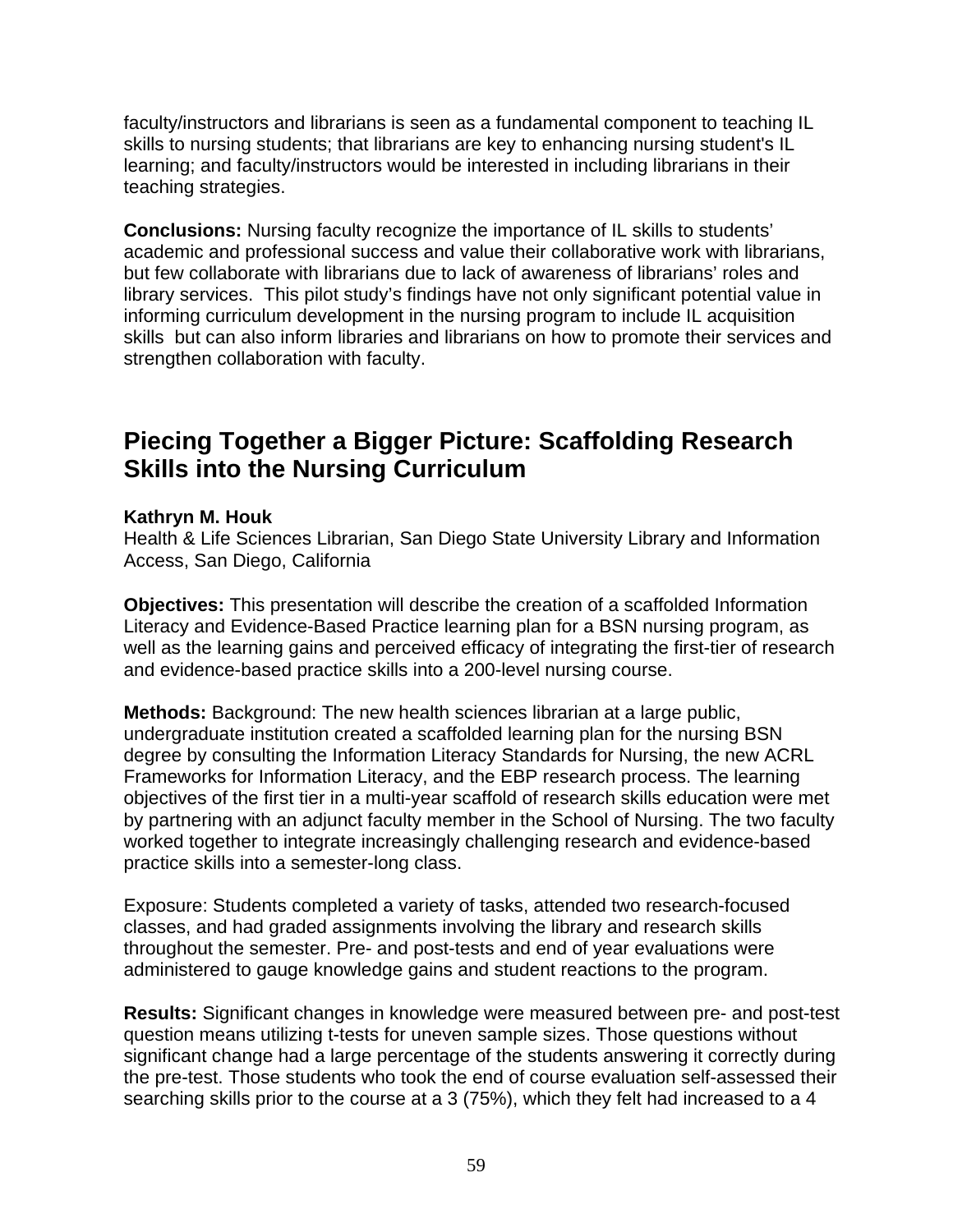(50%) or 5 (50%) on a scale from 1-5. Students commented that they found learning about Boolean and the importance of generating keywords was the most useful aspect of the class, but they also felt that the tasks throughout the class remained about the same in level of difficulty. 7 of 8 evaluation respondents felt that the research skills taught in the class were "important" or "extremely important" on a 5-point Likert Scale.

**Conclusions:** Students showed an increased understanding of search strategy and resource-types available to them from the pre-class and in-class research sessions. While only a few students responded to the evaluation, those who did felt that the skills taught were important. The class is in a holding pattern for the spring semester, but over the summer, the instructor and I will be going over how to take all of the student feedback and results to make improvements.

# **Assessment of Knowledge and Skills in Nursing and Allied Health Student Information Literacy Instruction: Results from a Scoping Review RESEARCH**

### **Jill Boruff**

Associate Librarian, McGill University Library, Montreal, Quebec, Canada

### **Pamela Harrison**

Librarian, Rockyview General Hospital, Calgary , Alberta, Canada

**Objectives:** To determine how knowledge and skills are being assessed in nursing and allied health student information literacy instruction. To determine whether these assessment methods have been tested for reliability and validity. To provide librarians with guidance on assessment methods that could be used in their own instruction.

**Methods:** A scoping review of the literature was conducted, following the methods outlined by Arskey and O'Malley. A systematic search strategy was constructed by one author and reviewed by the second author. This strategy was then run in Ovid Medline, and adapted for CINAHL, EMBASE, ERIC, LISA, LISTA, and Proquest Theses and Dissertations from 1990 to January 16, 2015. 4366 articles were found, with 2747 articles remaining after duplicates were removed. The title and abstract of these articles were screened, resulting in 2143 articles being excluded. The remaining 604 full-text articles were screened for eligibility. 137 articles were included for data extraction. This paper will primarily address the results of the data extraction

**Results:** The data analysis for the 137 included articles is being finalized. Of these articles, the health professions discipline breakdown is as follows: Nursing, 107 articles; Occupational Therapy--Physical Therapy--Speech-Language Pathology, 21 articles; Multidisciplinary, 5 articles; Other health sciences disciplines, 4 articles. Many different examples of performance measures (such as validated tests, locally developed pre-test/post-tests, and course assignments) and attitude measures (such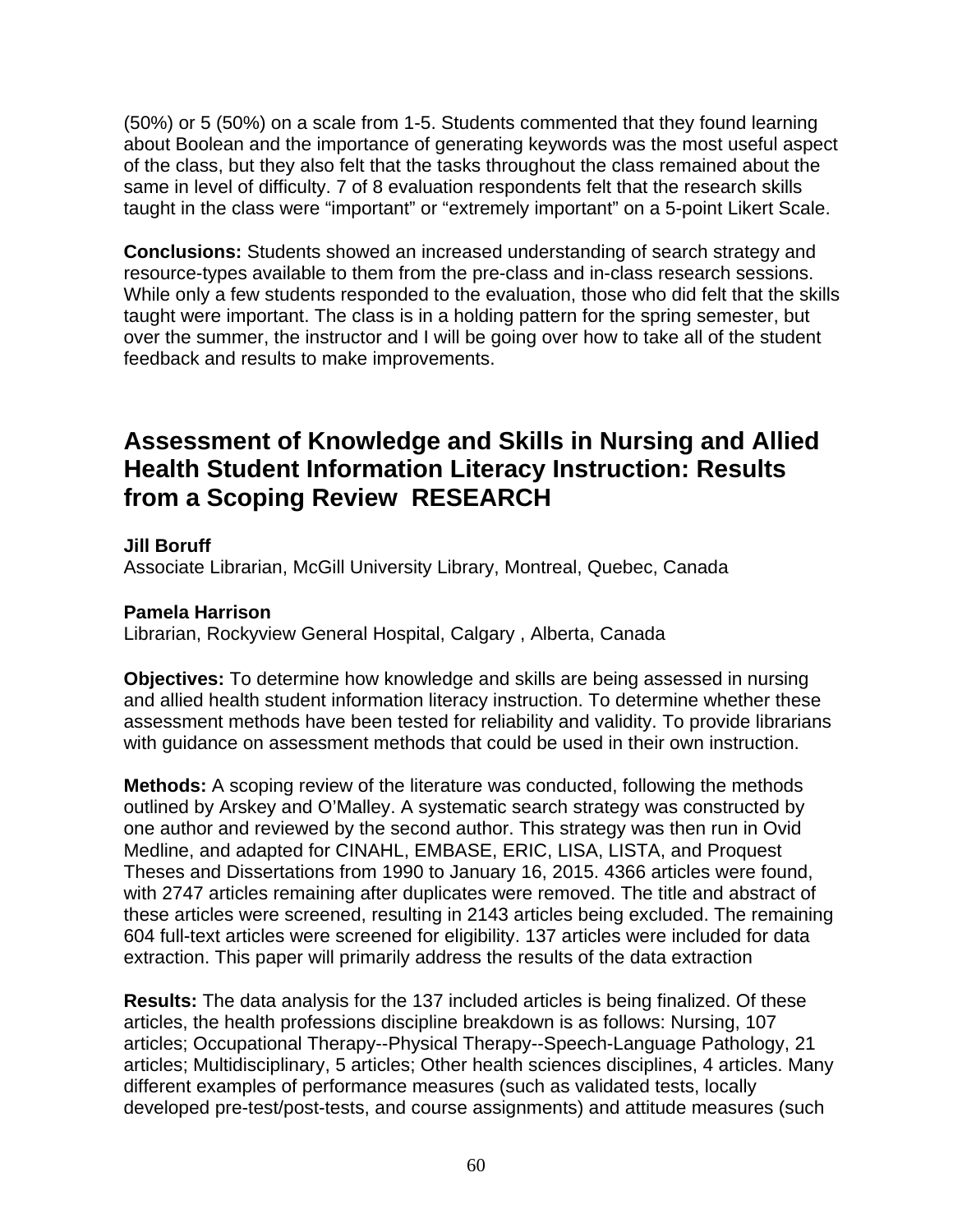as surveys, interviews, and focus groups) were employed by all of the disciplines. **Conclusions:** While there are few validated assessments for information literacy instruction in evidence-based practice, there are still opportunities for librarians to improve assessment in these contexts.

## **Listening to the Conversation: Examining the Dialogue on Scholarly Communication in Nursing RESEARCH**

### **Lisa Demczuk, AHIP**

Reference and Nursing Liaison Librarian, University of Manitoba, Winnipeg, Manitoba, Canada

### **Mayu Ishida**

Research Services Librarian, University of Manitoba, Winnipeg, Manitoba, Canada

**Objectives:** To examine the current dialogue on scholarly communication amongst nursing academics and scholars in order to identify the frequency and vehicles used for discussion of the topic of scholarly communication and to identify themes within the content of the dialogue.

**Methods:** Data collection: A comprehensive literature search of published and unpublished nursing literature by the following methods: searches of relevant nursing literature databases; hand-searching of selected scholarly nursing journals; searching academic nursing conference proceedings; and, searching for unpublished grey literature produced by scholarly or academic institutions. Study selection: No restriction was placed on type of literature selected. Literature types include editorials, original articles, commentaries, conference abstracts and discussion papers produced between 2011 and 2016 in English. Data analysis: A quantitative and qualitative approach is used by mapping the type and number of sources of scholarly communication discussion and by performing content analysis of the text data.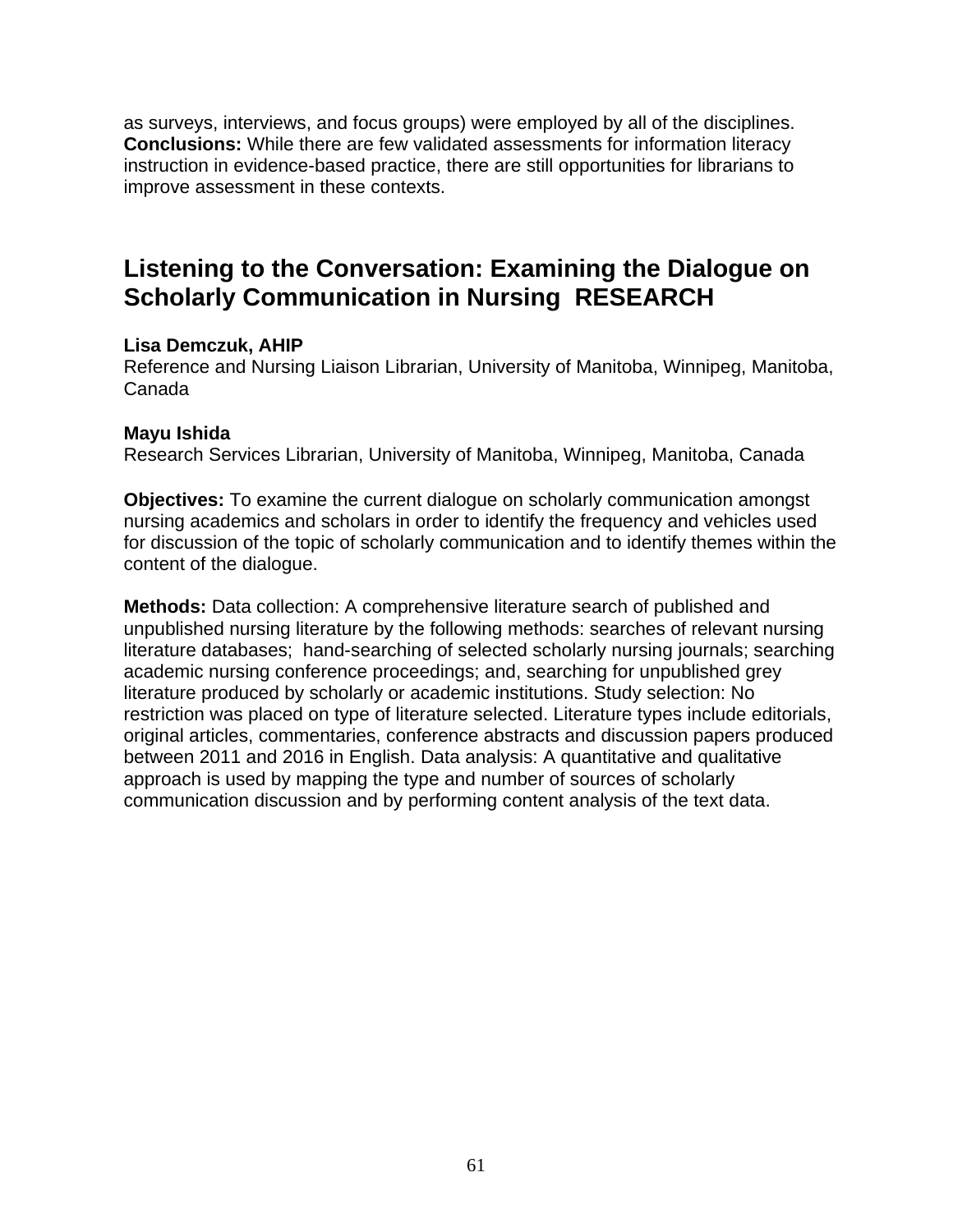# **Session: Evidence-Based Medicine Education: Sources and Effectiveness**

**Moderator: Stephanie M. Swanberg, AHIP**

# **Evaluating the Impact of Evidence-Based Practice Online Learning Modules on Interprofessional Education (IPE)**

### **Elizabeth Stellrecht**

Clinical Librarian and Liaison to the School of Dental Medicine, Health Sciences Library, Buffalo, New York

### **Nell Aronoff**

Librarian and Liaison to the School of Medicine and Biomedical Sciences, Health Sciences Library, Buffalo, New York

### **Jeremiah Grabowski**

Online Programs Coordinator, School Of Public Health And Health Professions, Buffalo, New York

### **Michelle L. Zafron**

Coordinator of Reference Services, Health Sciences Library, Buffalo, New York

### **Amy G. Lyons**

Interim Director, Health Sciences Library, Buffalo, New York

### **Maryruth F. Glogowski**

Associate Vice President for Information Services and Systems, Information Services and Systems, Buffalo, New York

### **Patricia J. Ohtake**

Associate Professor, Department of Rehabilitation Science, Buffalo, New York

**Objective:** This study examined the impact of online learning modules that were designed to improve health professions students' evidence-based practice (EBP) and basic PubMed research skills in anticipation of participation in an interprofessional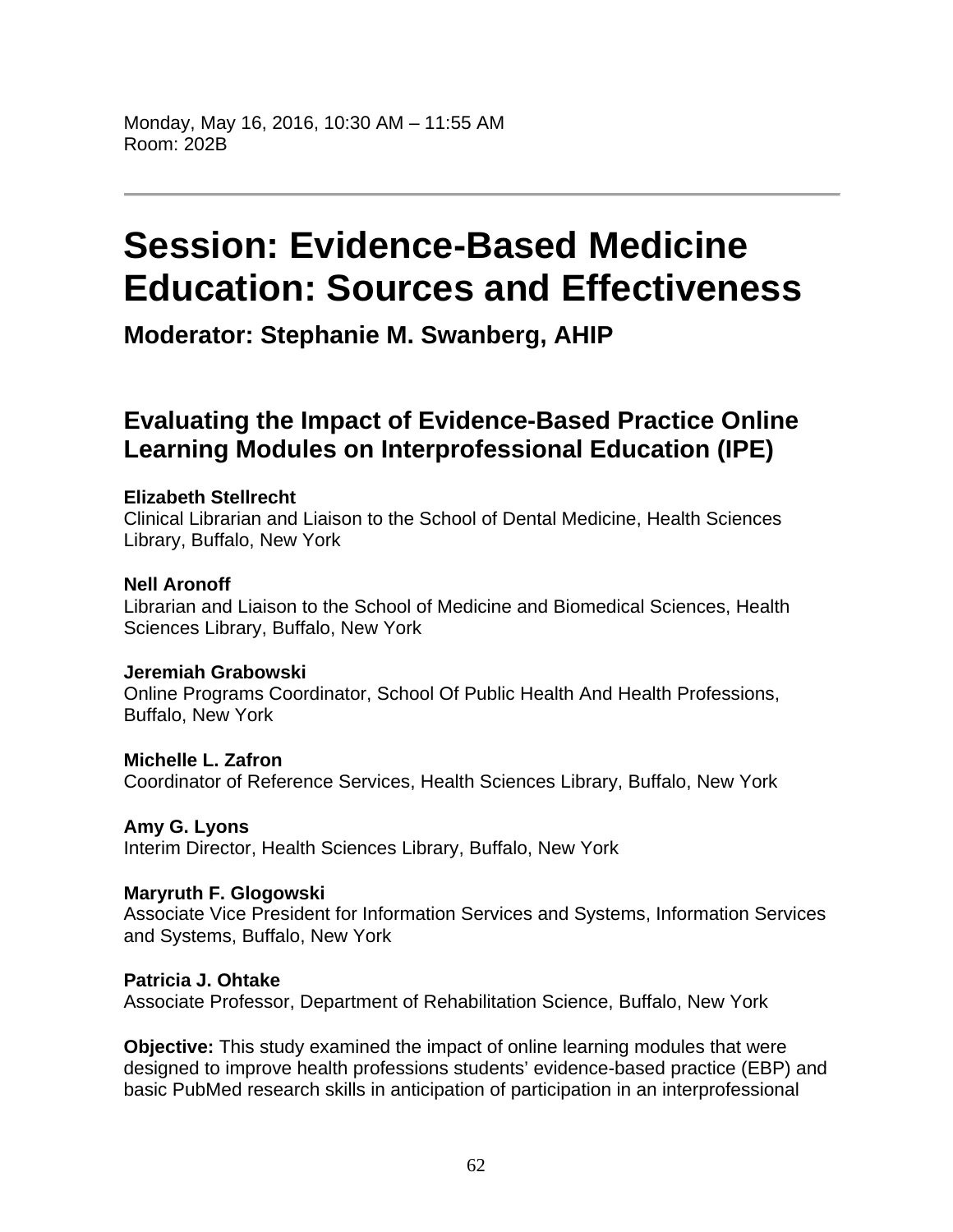### EBP activity.

**Methods:** A team of three librarians, a faculty member, and an instructional designer developed two one-hour online modules designed to provide students with the EBP skills necessary for an in-person, case-based interprofessional EBP activity. Students from eight health professions programs at two institutions completed the two modules before the in-person EBP interprofessional activity. Module 1 introduced students to concepts of EBP, including evidence appraisal. Module 2 focused on procedures for locating evidence using PubMed. The effectiveness of the modules was assessed by a quiz at the end of each module and the Adapted Fresno Test of Competence in Evidence-Based Practice (AFTC) which was administered before and after accessing the modules. Qualitative data were obtained via survey at the end of the project. **Results:** Thirty-nine students from dentistry (n=5), dietetics (n=6), medicine (n=5), occupational therapy (n=6), pharmacy (n=4), physical therapy (n=6), social work (n=4), and speech language pathology (n=3) participated in the project. Quiz scores for Module 1 and Module 2 were 83±10% and 76±15%, respectively. Following completion of the learning modules, AFTC scores improved (p=0.001), indicating the modules improved EBP skill competence. Survey data indicated the majority of students felt they learned new information (84%) that helped them contribute to developing a plan of care for a patient (66%) and that they would use the information they learned in the future (92%).

**Conclusions:** Online learning modules were effective in developing EBP skills for a variety of health professions students. Providing consistent EBP skills education to all health professions students ensured they were equally capable of participating in IPE learning activities involving accessing evidence to develop a patient's plan of care. Student feedback indicated the modules were valued and beneficial. Our findings indicate teaching the same EBP skills to a variety of health professions students using online resources is effective, ensures consistent knowledge, and enables each student to fully engage in interprofessional evidence-based activities.

# **Implementing a Longitudinal Evidence-Based Medicine Sequence for Pharmacy**

**Franklin D. Sayre** 

Pharmacy Librarian, Health Sciences Libraries, Minneapolis, Minnesota

### **Shannon Reidt**

Assistant Professor, College of Pharmacy, Minneapolis, Minnesota

### **Kristin Janke**

Professor, College of Pharmacy, Minneapolis, Minnesota

### **Keri Hager**

Assistant Professor, College of Pharmacy, Duluth, Minnesota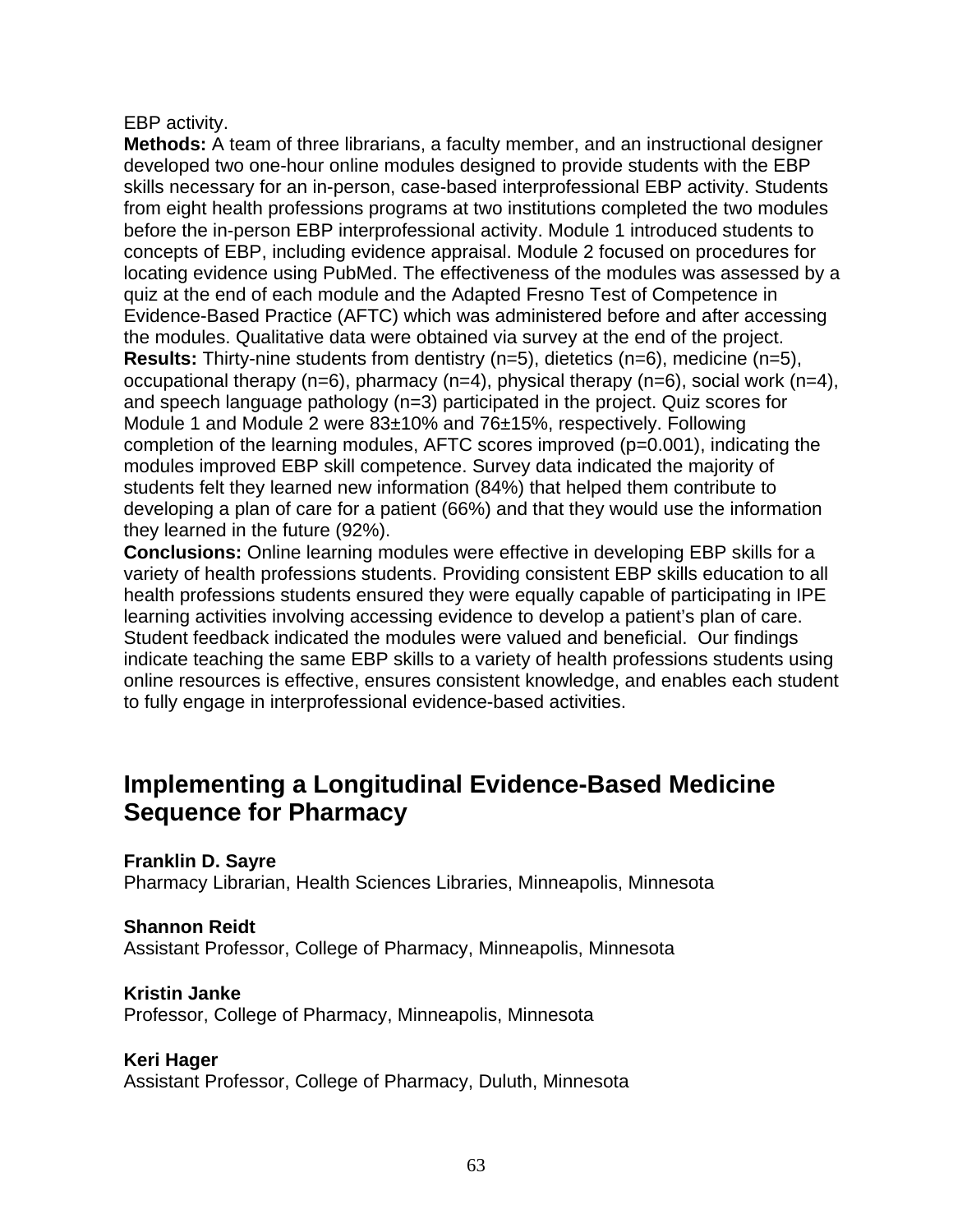#### **James Beattie**

Director MEDS/FCT, Medical School, Minneapolis, Minnesota

**Objectives:** The objective of this program was to move away from the conventional strategy of teaching drug information and drug literature evaluation to Doctor of Pharmacy (PharmD) students through stand-alone courses and sessions and instead to create an integrated, longitudinal evidence-based medicine (EBM) sequence for first-year students that culminated in a meaningful assessment of EBM skills.

**Methods:** The EBM Framework—Ask, Acquire, Appraise, and Apply—was used as the basis for defining seven EBM skills that were targeted in an evidence-based, integrated design of learning activities and assessments. This resulted in a longitudinal EBM sequence with 17 learning episodes delivered with eight faculty members and two librarians through six courses in the first year. A Milestone Assessment, called the Modified Fresno Test, was adapted from an evidence-based assessment tool used in medicine and physical therapy.

**Results:** When compared to third-year students who did not experience the Longitudinal Sequence, first-year students demonstrated a higher level of EBM skill, thus providing evidence that this initiative was effective. This initiative has been reviewed positively by students and faculty and has led to broader faculty engagement in the scholarly teaching of EBM and further expansion of EBM in the Doctor of Pharmacy Curriculum.

## **Analysis of First-Year Research Poster Projects: An Evidence-Based Approach to Improving Information Literacy Instruction for First-Year Health Sciences Students**

#### **Xan Goodman, AHIP**

Health & Life Sciences Librarian, Lied Library, Henderson, Nevada

#### **Rogelio Arenas**

Doctoral Candidate, Lied Library, Las Vegas, Nevada

#### **John Watts**

Undergraduate Learning Librarian, Lied Library, Las Vegas, Nevada

#### **Rachelle Weigel**

Library Technician II, UNLV Libraries, Educational Initiatives, Las Vegas, Nevada

**Objectives:** This paper describes an analysis of sources used by first-year, health sciences students in their final research poster projects. In addition to describing the process for analyzing student posters, we will explain how a team of librarians and a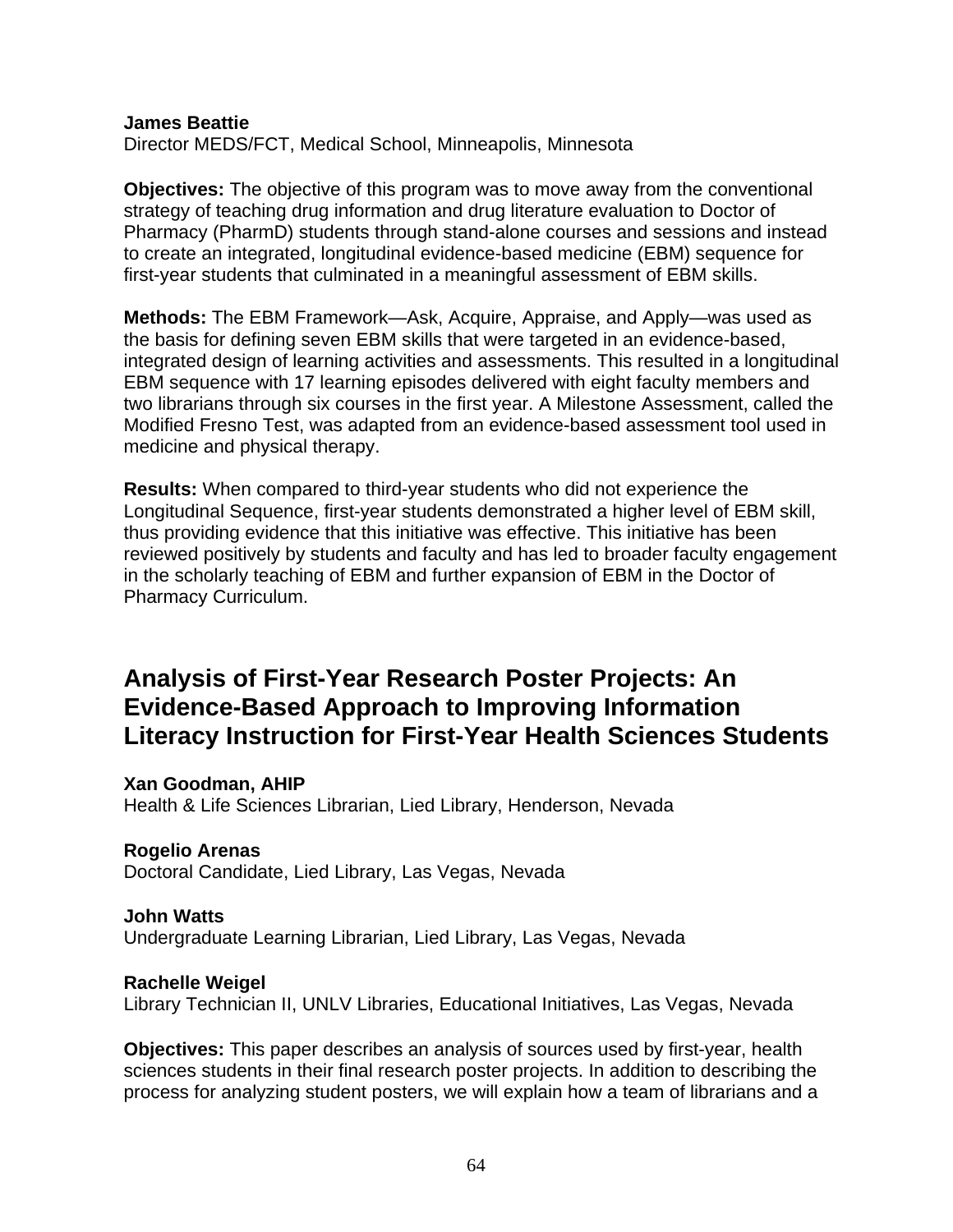course coordinator used results from the analysis to improve library instruction in a first year seminar for the health sciences.

**Methods:** This study sought to answer: a) How well do students select relevant, authoritative sources? b)How well do students follow or adhere to use of correct citation of sources in a final poster project? c) How well do students summarize selected relevant and authoritative sources used to support their research topic? A 50 minute, mandatory library instruction session was conducted from Fall 2013-Spring 2015 to teach how to search for and identify research articles. To evaluate student work, pictures were taken of final project posters for each semester. A total of n=120 posters were randomly selected and analyzed by four team members. A rubric was developed by the team to rate the students' information literacy skills. Inter-rater reliability of posters was established using Krippendorff's alpha coefficient. Posters were rated by individual score and total combined score from the four evaluators.

**Results:**Each criterion was evaluated in relationship to the total score. This is to say that a value was synthesized by taking the relationship between an individual score for a poster and the total score the poster was given. For example, if a poster was given a 3 for Relevance, and a totally score of 14, then a proportion was formed that could elucidate the nature of each individual score with relation to overall performance (ex. When criterion score was X, then total score was Y). This allowed evaluation of individual criterion with relation to overall performance. From these findings, the weakest areas for students were Summary and Citation.

**Conclusions:** Students showed weakness with being able to summarize their scholarly articles and difficulty with citing correctly using the 6th edition of the American Psychological Association (APA) citation style. The results demonstrated that students may need more practice with writing annotated bibliographies to connect the topic of their scholarly article to their annotated bibliography coherently. Additionally, students appear to need more guidance and training with using using APA style. The library instruction session for this class was altered to meet some of the some of the needs found in the research process.

## **Librarians as Part of the Big Picture: Collaborating with Faculty and Instructional Designers to Create a Rubric for Students on How to Use Evidence-Based Medicine Resources**

### **Shalu Gillum, AHIP**

Head of Public Services, Harriet F. Ginsburg Health Sciences Library, Orlando, Florida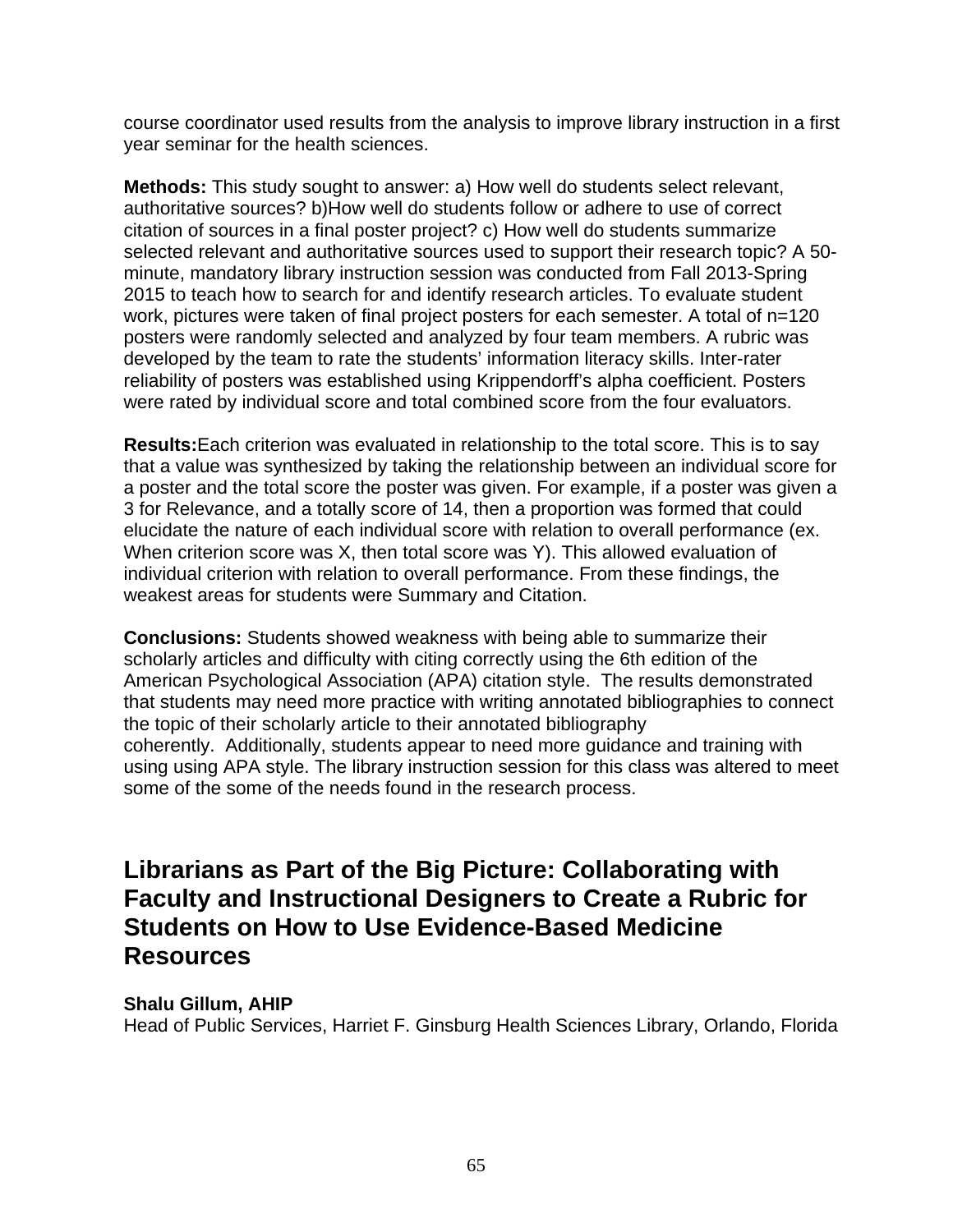#### **Deedra J. Walton, AHIP**

Head of Electronic Resources, Harriet F. Ginsburg Health Sciences Library, Orlando, Florida

#### **Pamela Herring, AHIP**

Electronic Resources Librarian, Harriet F. Ginsburg Health Sciences Library, Orlando, Florida

#### **Nadine Dexter, AHIP**

Director, Harriet F. Ginsburg Health Sciences Libraryi, Orlando, Florida

**Objectives**: To collaborate with Practice of Medicine module faculty to introduce first year medical students to the use of evidence-based medicine resources when answering clinical questions developed during patient encounters. Students in the module were not using evidence-based resources to answer clinical questions in their Patient Encounter Logs (PELs), and instead were relying on internet search results, notes from classes, or consults with preceptors.

**Methods**: After each preceptor session, students completed a PEL for two patients using LiveText e-portfolio. For each patient, students identified a patient-related clinical question to investigate. Students had to document the question, write a brief answer, and cite their resources. Six librarians were assigned twenty students each. Librarians reviewed the assignment and gave students feedback on the chosen resources. Feedback was structured by a rubric, created by librarians in collaboration with module directors, module coordinator, and an instructional designer. The rubric allowed librarians to give consistent and constructive feedback, determine how much knowledge students had of library resources, determine students' resource preferences, and whether they correctly cited their resources.

**Results**: Librarians need a face to face meeting with all students prior to students completing PELs. Directions on the original assignment needed to be clearer. Many students did not know how to draft a clinical question, the correct evidence-based resources to use, or how to cite resources. The rubric needs to be reexamined and tailored to include the abnormal situations received. The rubric was necessary in order for the librarians to provide consistent feedback to students.

**Conclusions**: Librarians' collaboration with Practice of Medicine faculty resulted in the development of a guide for students to determine which types of evidence-based library resources to use when answering clinical questions. This ultimately led to students having better answers to their clinical questions, more use of evidence-based resources, and familiarity with library resources.

# **How Does Instruction by Medical Librarians on Using a Federated Search Tool Impact the Result of Medical**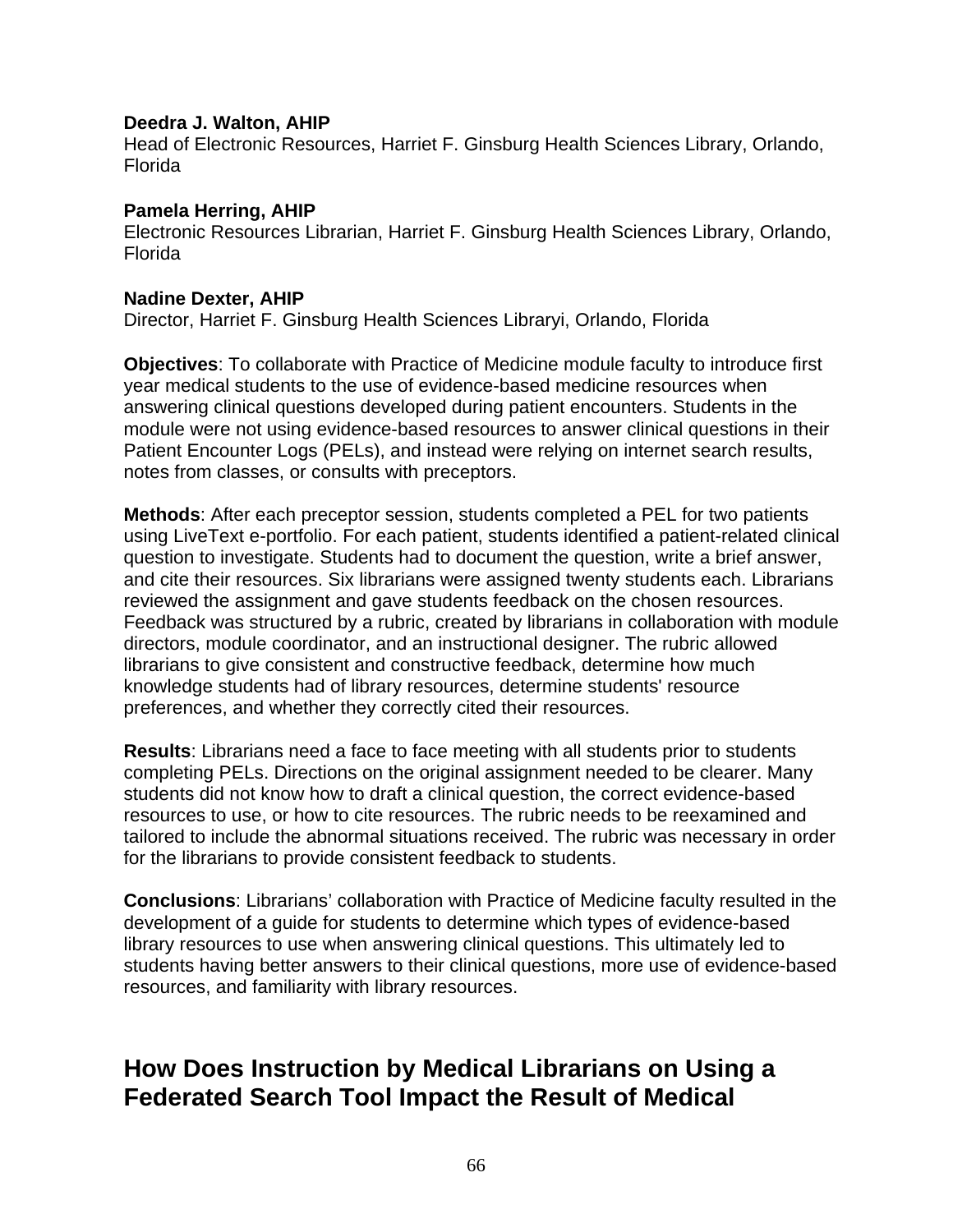# **Information Research: A Mixed-Method Descriptive Quantitative Study RESEARCH**

### **Stevo Roksandic, AHIP**

Regional Director, Mount Carmel Health System Library Services, Columbus, Ohio

### **Donald S. Pearson**

Library Technology Specialist, Mount Carmel Health Sciences Library, Columbus, Ohio

**Objectives:** The purpose of this study was to examine the effectiveness of using a federated search tool (eSearcher) in a medical library, over other methods of online information search. As a secondary aim, the study examined the impact of library instruction on using eSearcher.

**Methods:** An anonymous survey was given to graduate students in a nursing college and residents in a graduate medical education program. Its purpose was to gather information on the use of the library's website, including eSearcher. A subset of the surveyed students joined one of two study groups. The experimental group received 10 minutes of instruction on eSearcher; while the control group received none. Each group was provided with a prompt for a guidelines search, and then asked to find the best result using either their usual resources, specifically excluding eSearcher (control), or eSearcher exclusively (experiment).

### **Results:**

### **Survey**

The anonymous survey was taken by 83 individuals roughly evenly divided between nurses and residents. Forty-two percent said they use Google daily to find clinical information, however 71% said they preferred to search for clinical information on the library's website. About 60% were familiar with eSearcher, but only about 30% used it often.

### **Study**

There were a total of 42 graduate students participating in this study (n=42); 23 nurses and 19 residents. Twenty students were placed in the control group and 22 students were placed in the experimental group, roughly evenly divided between nurses and residents.

Three major metrics were tracked: time to complete the guidelines search, correctness of the answer and respondent confidence in their answer. The mean time expended for the control group was 5 minutes, and 7 minutes for the experimental group. The mean correctness score for the control group was 1.90, and 1.68 for the experimental group. The mean confidence level for the control group was 5.95, and 5.27 for the experimental group.

**Conclusions:** For graduate students eSearcher does not seem to add value to their searching in time, correctness or confidence level. In all three metrics the control group which did not use eSearcher was superior. The groups which used eSearcher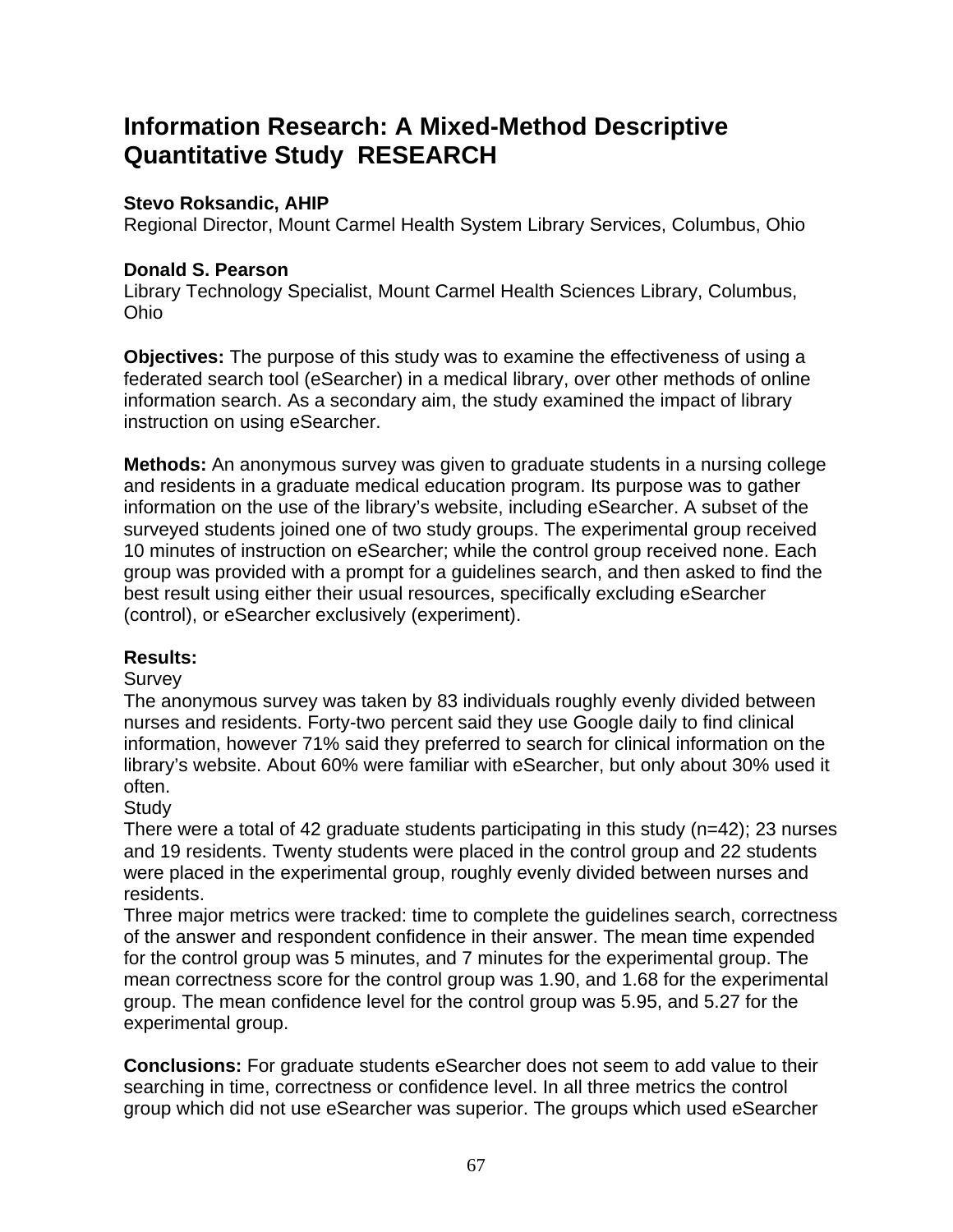took longer on average to complete their search, got worse results and had a lower confidence that their searches returned clinically useful information. Study limitations had to do with the high level of academic maturity of the study group, the search prompt and the novelty of eSearcher.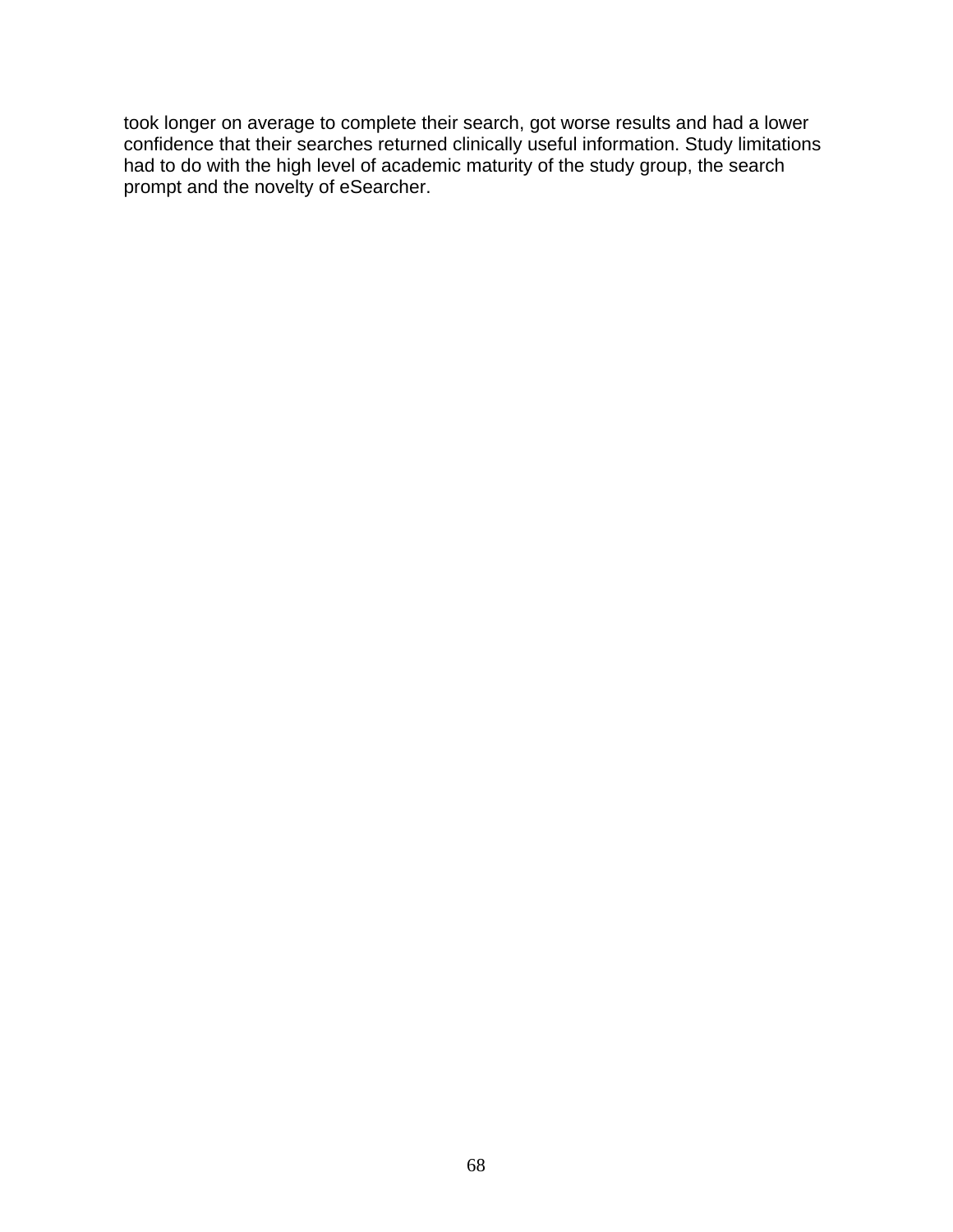# **Session: Collection Management**

## **Moderator: Erin Watson**

## **Saskatchewan Health Information Resources Program (SHIRP): The Next Decade**

### **Susan A. Murphy**

Head, Health Sciences Libraries, University Library, University of Saskatchewan, Saskatoon, Saskatchewan, Canada

### **Valerie Moore**

SHIRP Librarian, Saskatchewan Health Information Resources Program, Saskatoon, Saskatchewan, Canada

**Objectives**: The Saskatchewan Health Information Resources Program (SHIRP) transitioned from a Partnership to a Program of the University of Saskatchewan's (UofS) University Library in July 2014. This paper will provide a brief history of SHIRP, including the changes that brought SHIRP to its present iteration, and how it has been integrated into the operations of the University Library.

**Methods**: SHIRP licenses a sub-set of the UofS electronic resources to enable health care practitioners in the province to be more effective in their work with UofS health sciences students during placements, internships, etc. Changes to the funding for SHIRP initiated its realignment as a program of the University Library; a program that continues to see partnerships as a critical component. Improvements to administrative practices and technological infrastructure reflect an innovative approach to providing access to a common set of electronic resources to health care practitioners in a complex environment. Outcomes of the realigned program will be of interest to librarians exploring the role of collections in furthering the teaching of health sciences students in a distributed learning environment, as well as those studying models of how Academic Health Sciences Libraries provide resources to health care practitioners.

**Results**: The realignment and integration will identify which operational activities within the SHIRP office are similar to those of the University Library and can be more effectively managed centrally. It will also bring SHIRP policies and procedures into compliance with fiscal requirements and risk management practices of the University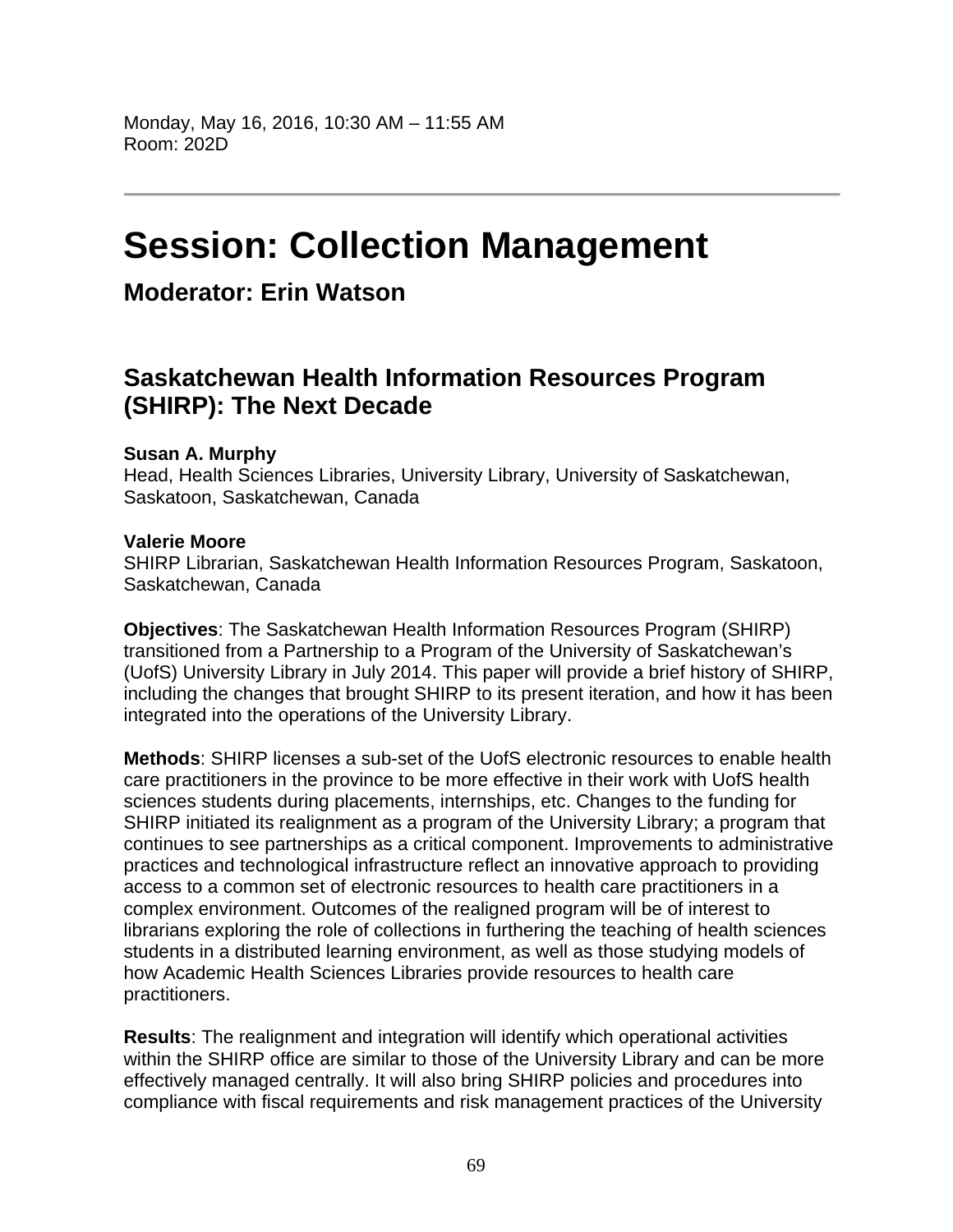of Saskatchewan. It is not anticipated that any of the structural changes within SHIRP will negatively impact its collections and services. The realignment will provide a way forward in terms of demonstrating the value of SHIRP both within the university and to the province.

**Conclusions**: It is anticipated that the realignment will result in efficiencies in financial management, licensing, and e-access problem solving, as well as a greater understanding by University Library employees of how SHIRP's collections and clients intersect with, but differ from, the University Library's. More broadly, the realignment will also clarify province-wide the context for SHIRP's governance, accountability, and budgetary context.

# **A Consortial Breakup with Elsevier: Deciding Not to Subscribe to ClinicalKey**

### **Sarah McClung**

Collection Development Librarian, UCSF Library, San Francisco, California

### **Rikke S. Ogawa, AHIP**

Team Leader for Research, Instruction, and Collection Services, Louise M. Darling Biomedical Library, Los Angeles, California

### **Bruce Abbott**

Reference Librarian, Blaisdell Medical Library, Sacramento, California

**Objectives:** The planned discontinuation of MDConsult by its publisher, Elsevier, caused the subscribing University of California (UC) Libraries to make decisions regarding whether or not to migrate to ClinicalKey, MDConsult's successor, and how to communicate those changes to the platform with our users.

**Methods:** The UC Libraries' health sciences selectors spent several months evaluating usage reports, title lists, pricing, and content access options, as well as negotiating with Elsevier representatives, in order to make an informed decision about migrating to ClinicalKey. In anticipation of the ClinicalKey offer falling through, each campus prepared a contingency plan, which included communication with campus stakeholders and steps to fill in collection gaps through journal subscriptions and book purchasing. This paper will discuss the results obtained from walking away from ClinicalKey and the variety of approaches the system's libraries took to meet consortial and local campus needs.

**Results:** The UC Libraries ultimately decided not to subscribe to ClinicalKey due to the untenable cost increase and unfavorable content model. The contingency plans were put into place with communications going out to our respective campuses and further decisions being made regarding filling in collection gaps. Journals were added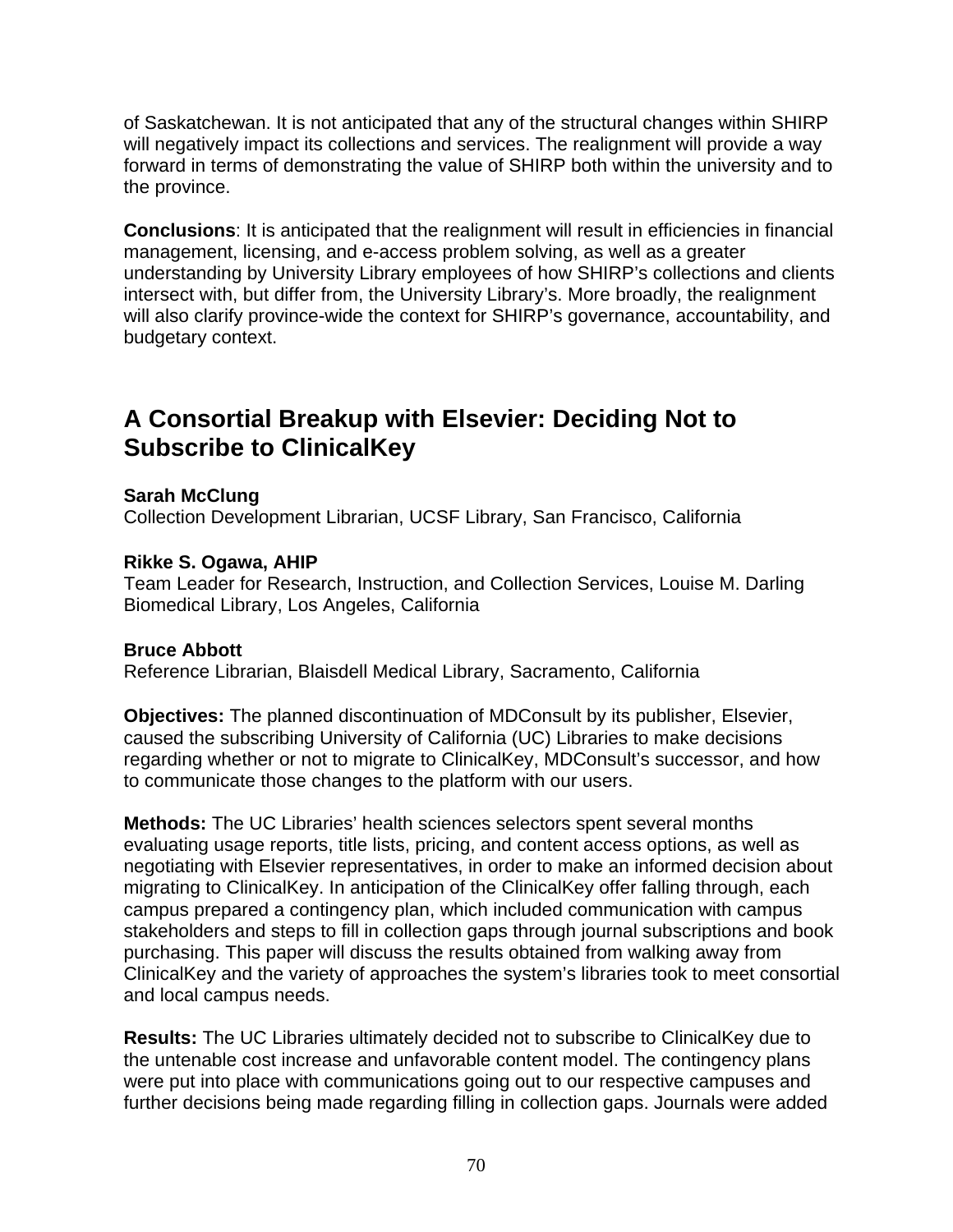to the multi-campus contract several months after MDConsult was discontinued. Some campuses selected ebooks on alternate platforms, while others decided to purchase only print copies. Regardless of method; however, there have been remarkably few complaints, to date, from our users as a result of losing a top clinical resource.

**Conclusions:** Our largely positive experience unsubscribing from a large, well-known medical education database is encouraging as we continue to analyze and evaluate existing and future resources in order to be good stewards of UC funds, meet user needs, and uphold the standards of the profession. Our undertaking demonstrates both the benefits and complications of a collaborative approach to licensing a core clinical and educational information resource.

## **Putting the Pieces Together: Finding a Point-of-Care Solution for an Academic Medical Center**

#### **Denise Hersey**

Clinical Support Librarian, Cushing/Whitney Medical Library, Yale University, Cheshire, Connecticut

#### **Janene Batten**

Reference Librarian for Nursing, Cushing/Whitney Medical Library, New Haven, **Connecticut** 

### **Mark Gentry**

Clinical Support Librarian, Cushing/Whitney Medical Library, New Haven, Connecticut

### **Holly K. Grossetta Nardini**

Research and Education Librarian, Cushing/Whitney Medical Library, New Haven, **Connecticut** 

### **Nathan Rupp**

Head of Collection Development and Managemen, Cushing/Whitney Medical Library, New Haven, Connecticut

**Objectives**: In recent years, price increases have outpaced library funding, so librarians need to make evidence-based decisions regarding which resources they acquire and keep. To this end, our academic medical library aassembled a task force composed of librarians, physicians, nurses, and hospital IT staff to compare and evaluate DynaMed Plus and UpToDate and then decide which product best meets the needs of our associated hospital, informing the subscription renewal process for 2016- 2017.

**Methods**: The task force conducted seven focus groups. Participants represented a cross section of hospital staff including nurses, residents, physicians and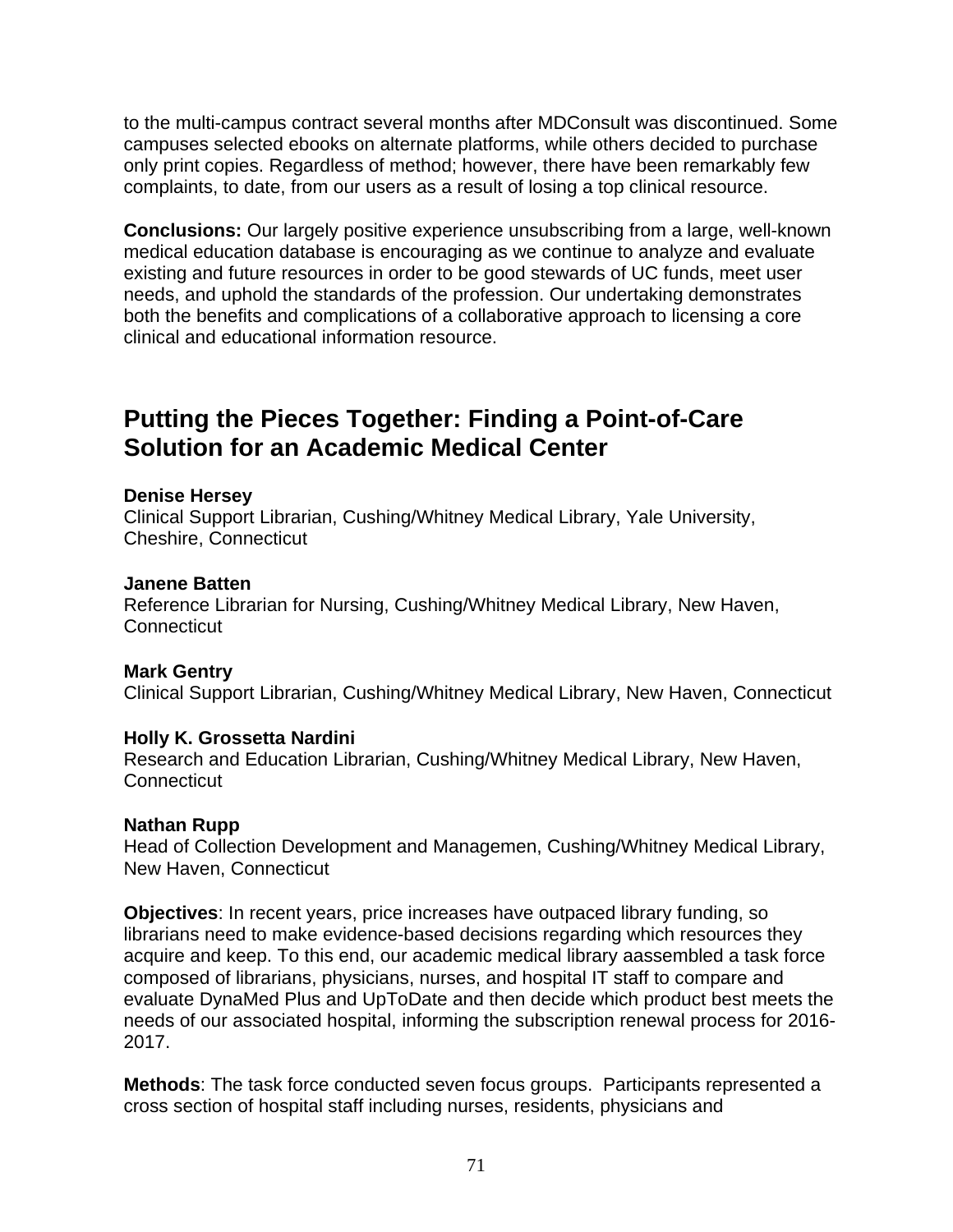hospitalists. Librarians on the task force wrote a report summarizing the findings of the focus groups which they presented to the larger group. In addition, the librarians created a chart comparing the features of both resources, and gathered information on which of these resources peer-institutions licensed. With this information, the task force came up with four viable options for licensing UpToDate and/or DynaMed Plus in the 2016-17 fiscal year.

**Results**: Results from the focus groups indicated that at least one decision support resource was necessary for the Yale New Haven Hospital. Participants felt that DynaMed Plus would be most useful for quickly finding clinical information, however, they felt that UpToDate provided them with necessary information in a context particularly useful to a tertiary hospital with an academic affiliation. Additional opinions on features of both resources were also recorded. Task force members noted the difference in breadth of topics between the two resources, with UpToDate containing many more clinical topics than DynaMed Plus. However, UpToDate's significantly higher licensing cost also contributed to the recommendations made by the task force.

**Conclusions**: Once the task force had ranked the four resulting options , the group wrote up a recommendation given to the hospital and university administrators to inform their final decision on future licensing of these products.

# **Beyond Patching It Together: Developing and Applying an Evaluation Algorithm for Serials RESEARCH**

### **Rikke S. Ogawa, AHIP**

Team Leader for Research, Instruction, and Collection Services, Louise M. Darling Biomedical Library, Los Angeles, California

### **Juan Jaime**

Public Service Supervisor, Louise M. Darling Biomedical Library, Los Angeles, California

**Objectives:** To develop an evaluation algorithm for local print and online serial subscriptions which would be consistently maintained and applied for regular evaluation of collections.

**Methods:** In a library system, where 75% of collections budgets are spent on consortial purchases, UCLA Biomedical Library has a limited resources with which to administer local purchases or subscriptions in support of multiple health sciences and life sciences disciplines. Local subscriptions may be a result of many factors – e.g., publishers not wanting to deal with consortia, small niche subject areas supported by one campus, no online equivalents, etc. Historically, comparisons of several prestige and use factors have been evaluated at a single subscription level without objectively evaluating subscriptions within the larger subject collection context. With tightening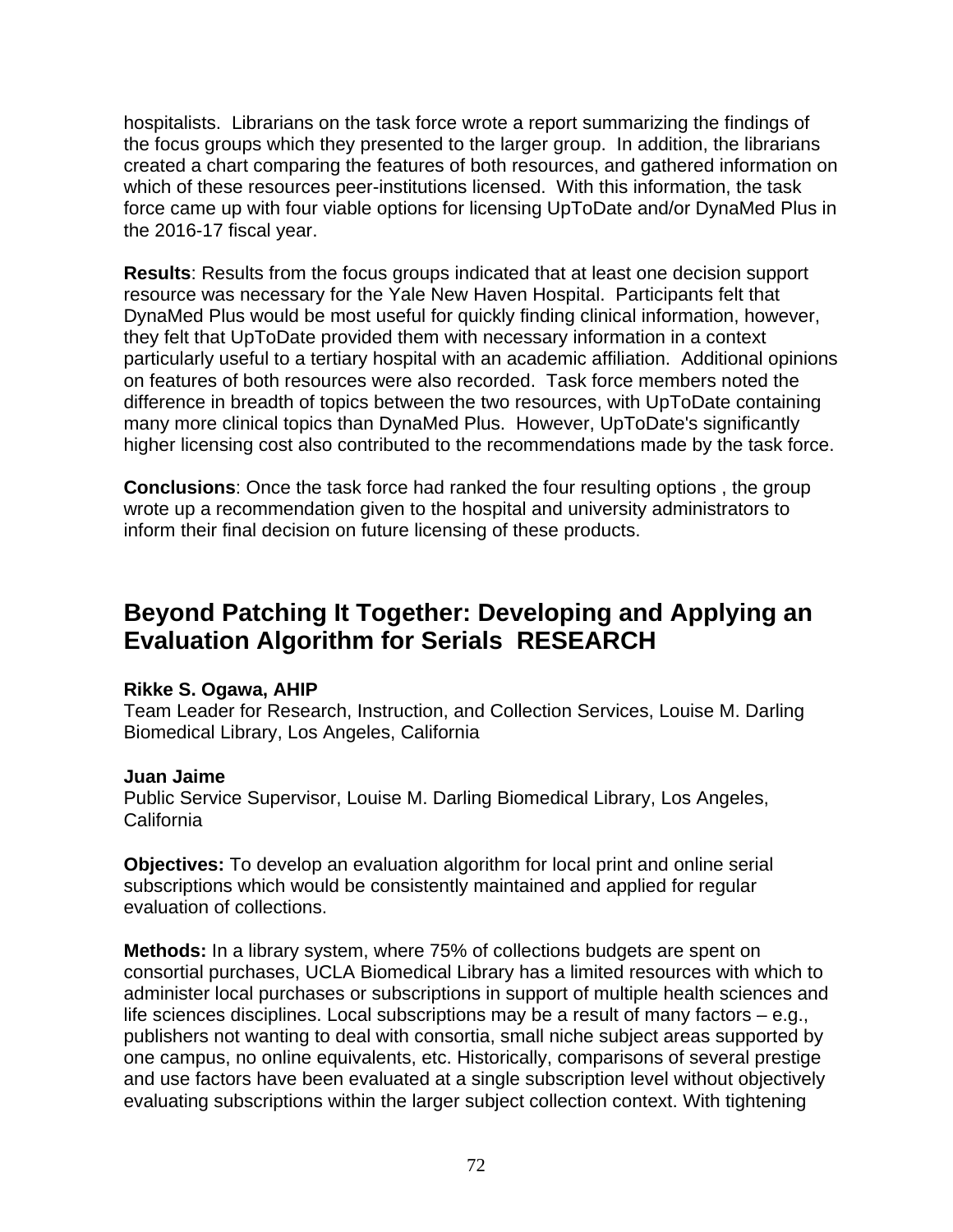budgets, it is necessary to compare and evaluate effectiveness of subject collections on a larger scale, with a sustainable, subject sensitive evaluation metric.

**Results & Conclusions:** A description of the algorithm's development will be presented along with the potential workflow impact and cost savings to the library.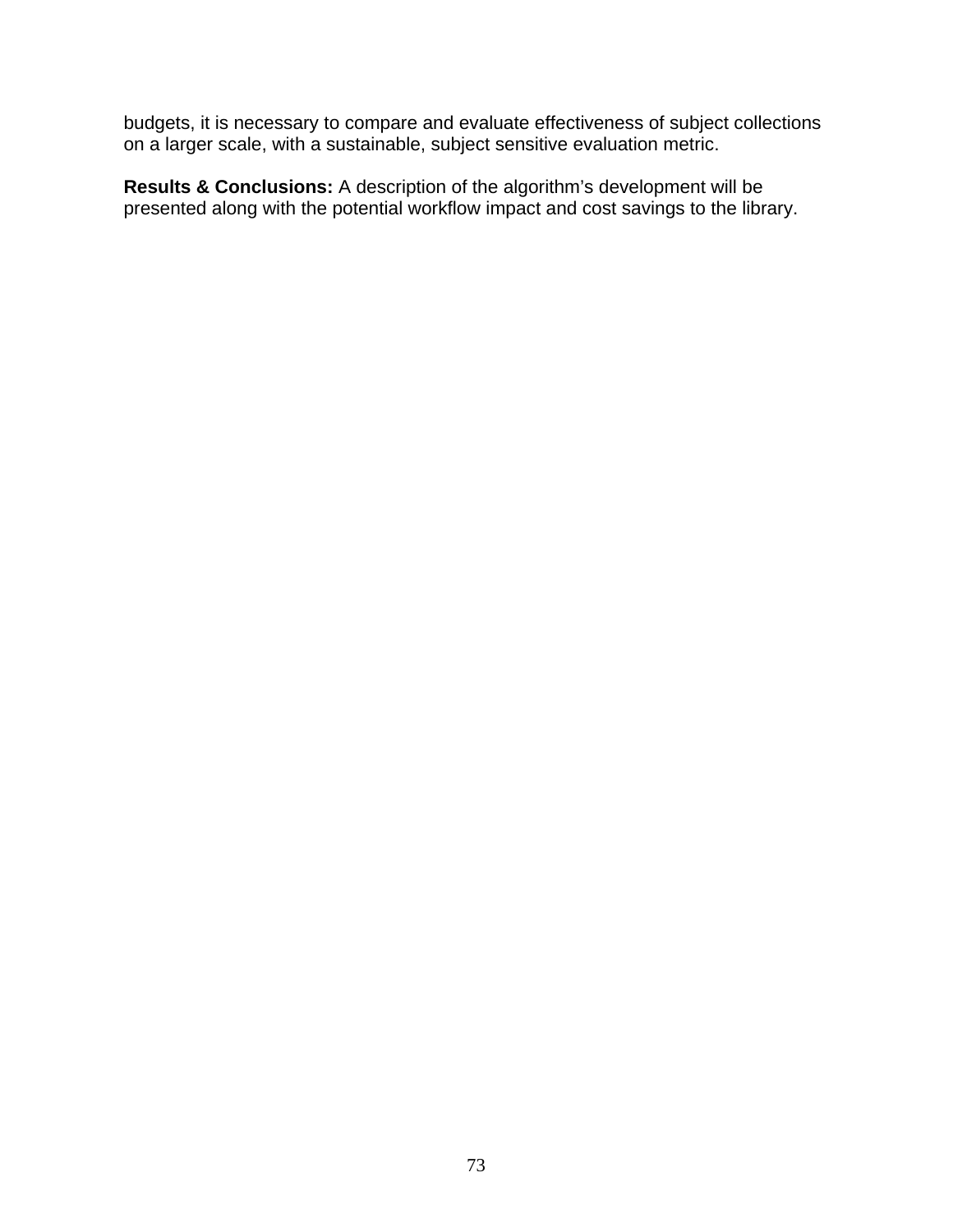Monday, May 16, 2016, 10:30 AM – 11:55 AM Room: 203B

# **Session:Planning For Your Library's Future**

**Moderator: Jeff Mason, AHIP**

### **"Act Like a Librarian, Think Like an Administrator": Using Data to Communicate with Administration**

#### **Elizabeth Laera, AHIP**

Medical Librarian, Princeton Baptist Medical Center, Birmingham, Alabama

**Objectives:** Hospital librarians have long sought ways to prove their value and keep their doors open, but struggled to communicate with administrators. The goal of this review is to present a range of ideas and methods for collecting data and numbers that can be used in conversations with and presentations to hospital administrators.

**Methods:** BRIEF DESCRIPTION When faced with a battle over budgets, new resources or services, or even their own jobs, hospital librarians often turn to anecdotes, personal stories, or "elevator speeches" to sell themselves to various administrators. While useful and often successful, many administrators are number crunchers and respond better to hard facts and data.

Based on personal experience and information gathered from the literature, this author seeks to review the various methods for collecting data and using numbers as a method of communication. Budget analyses, return-on-investment calculations, and usage statistics, among others, will be highlighted. Also featured are tips on picking the right administrators to work with, data visualization, and ideas for thinking like an administrator.

**Results:** PARTICIPANTS AND SETTING Librarians in hospitals of all sorts and sizes who are seeking new ways to connect with hospital administrators and speak to their chief concern: the financial bottom line.

**Conclusions:** Hospital librarians are well aware of their own value and their potential to benefit many aspects of healthcare. But even good librarians struggle to prove this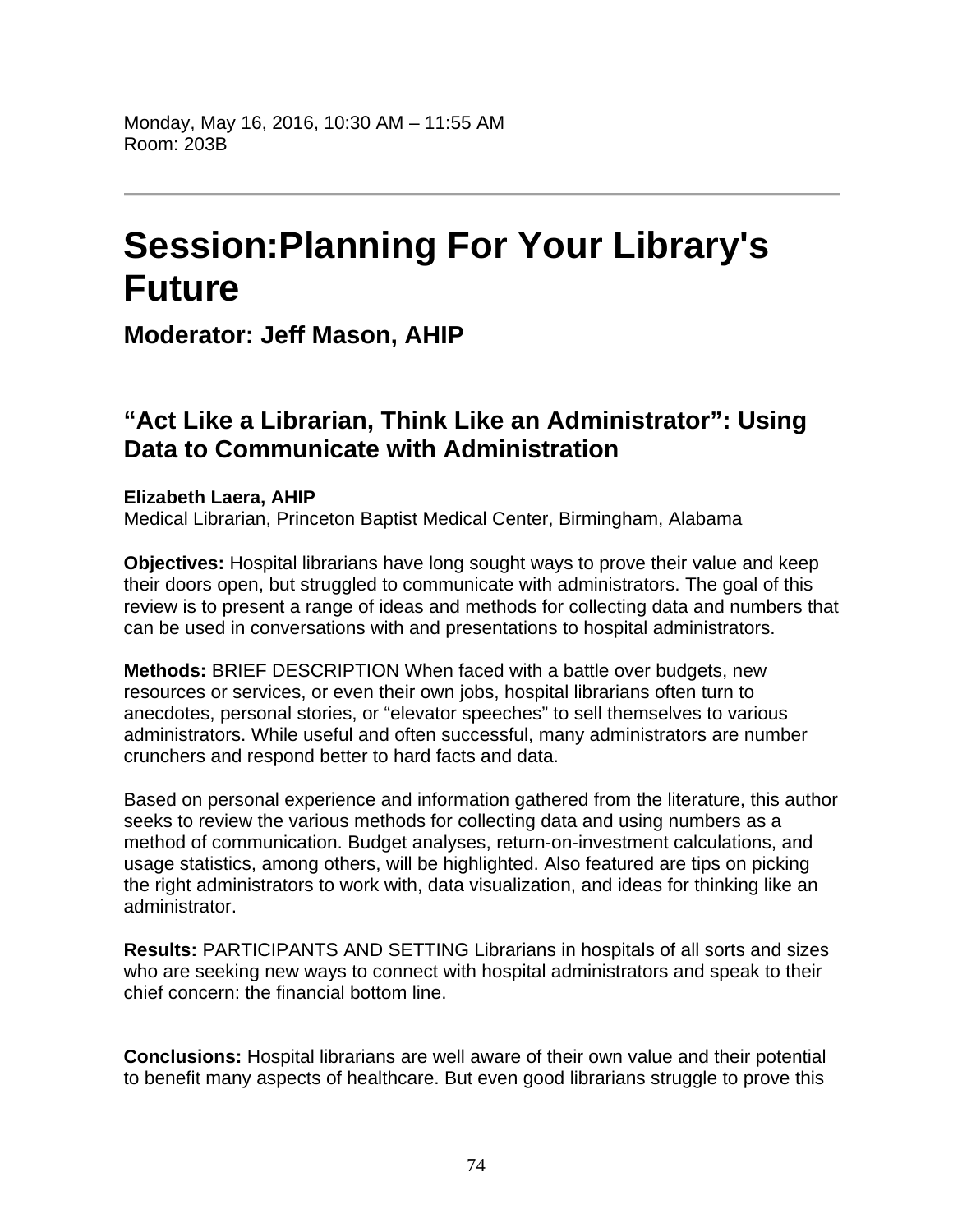to administrators who see only expenditures, not income. Hospital librarians must find ways to use numbers, the language of business, to advocate on their own behalf.

## **Medical Library Marketing: An Investigation of Current Definitions and Practices RESEARCH**

### **Martha E. Meacham**

Medical Librarian, VISN1 Knowledge Information Service Veteran Affairs Medical Center - Manchester, NH & Bedford, MA , Nashua, New Hampshire

**Objectives:** Marketing is essential for medical libraries. However, there has been no profession wide analysis of marketing definitions and incorporation. This study examines the current state of marketing understanding and practice in medical libraries. Specifically, this study looks at individual, institutional, and profession wide marketing definitions, practices, trends, and gaps, thereby creating a solid foundation and framework for future work.

**Methods:** To study current profession wide opinions and practices concerning medical library marketing, a survey targeting professional medical librarians was distributed through listserves and targeted emails. The 22 multiple choice and open-ended question survey focused on an individual's perceptions and definitions of marketing for themselves, within their institutions, and for medical librarianship as a whole.

**Results:** The survey had 146 respondents, primarily from hospital/clinical (54%) and academic (39%) librarians representing a full range of professional experience. 97% of respondents thought marketing was important for medical/health science libraries. 95% also said that they participated in marketing activities within their library. There was a very wide range of individual definitions for marketing, most focusing on promotion or singular activities. Marketing was reported as being very (40%) or extremely (25%) important to respondent's institutions, but incorporation of marketing principles and practices into daily and strategic activities was reported as only limited (35%) or average (35%). 76% reported that their library had no documented, formal, or specific marketing plan. Most institutional definitions of marketing focused on specific activities such as posters, emails, or social media. Respondents rated the amount of information about marketing for medical/health science libraries as mostly poor (13%), fair (35%), or average (19%). Quality was also rated as mostly poor (7%), fair (29%), or average (29%).

**Conclusions:** Results demonstrated the perceived importance of marketing in medical/health science libraries, while showing a very wide range of definitions, understanding, and approaches to actual practice and implementation. Respondents reported that marketing influenced their work or affected their library, but most had no or minimal understanding, documentation, or guidance. While most institutions engage in marketing activities, and it is perceived as strategically important, little has been made explicit or standardized. Informal or non-existent planning and documentation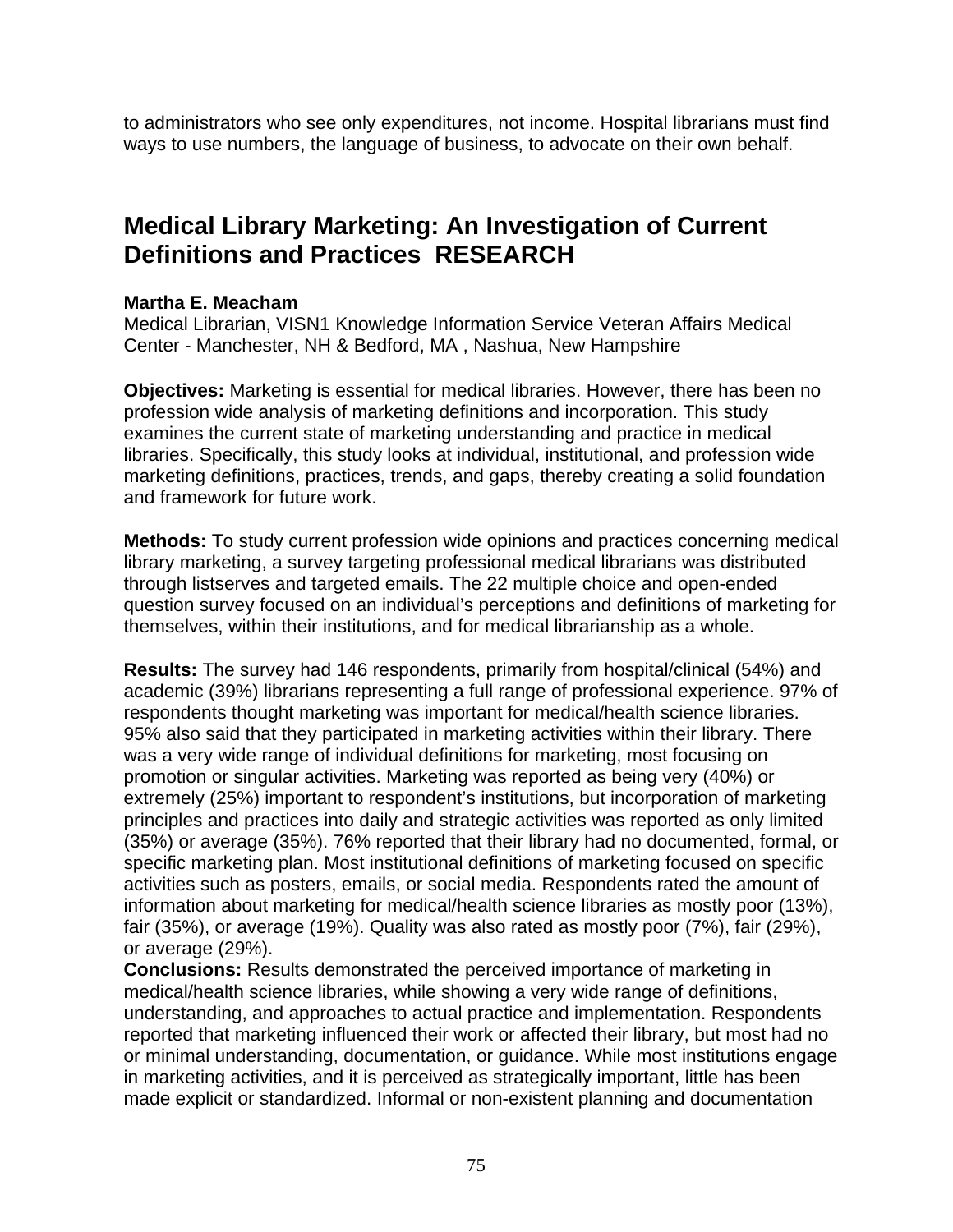leads to inconsistent and ineffective marketing efforts. This was reflected in many open-ended responses. Results clearly indicate a gap in practice and information available to assist work in this area. Time, money, and effort can be saved by systematically incorporating marketing process in to everyday work.

### **Exploring Tomorrow: Development of a New Technology Exploration Program and Space**

### **Fred W. Z LaPolla**

Knowledge Management Librarian, NYU Health Sciences Library, New York, New York

### **Sergey Zeygerman**

Senior Technician, Technology Support, NYU Health Sciences Library/Medical Center IT, New York, New York

### **Jeff D. Williams, AHIP**

Associate Director, NYU Health Sciences Library, New York, New York

**Objectives:** To support exploration of new technologies by students, educators, and researchers, a technology exploration space and program will be part of a new academic medical center library facility. This space invites exploration of data visualization, educational technology and instructional design, 3D printing, and largescale interactive displays using a combination of hardware, software, and consultation with librarians and educational technologists.

**Methods:** A group of library staff arranged a series of individual and small-group discussions with prospective users to discuss potential ways of empowering their exploration and development of expertise in emerging technologies and innovative instructional design. Librarians also reached out to colleagues working in these areas within their medical center, affiliated libraries, and other academic health science libraries. Further steps included 1) pursuing formal and informal education and experience in potential technology areas to assess feasibility of providing support and resources, 2) formalizing partnerships with librarian colleagues and staff at affiliated libraries around collaborative program expansion, 3) space planning, 4) dedicating staff effort toward the program, and 5) exploration of initial and longer-term funding partnerships.

**Results:** As of February 1, 2016, construction of the new technology exploration space is ongoing. A librarian is now dedicated to providing data visualization support, and is making connections with staff in the Medical Center and affiliated libraries. A team of faculty and staff is supporting the new 3D printing service. Independent of the space, online promotion of new technology exploration services, in particular 3D printing and data visualization, is generating interest within the medical center. The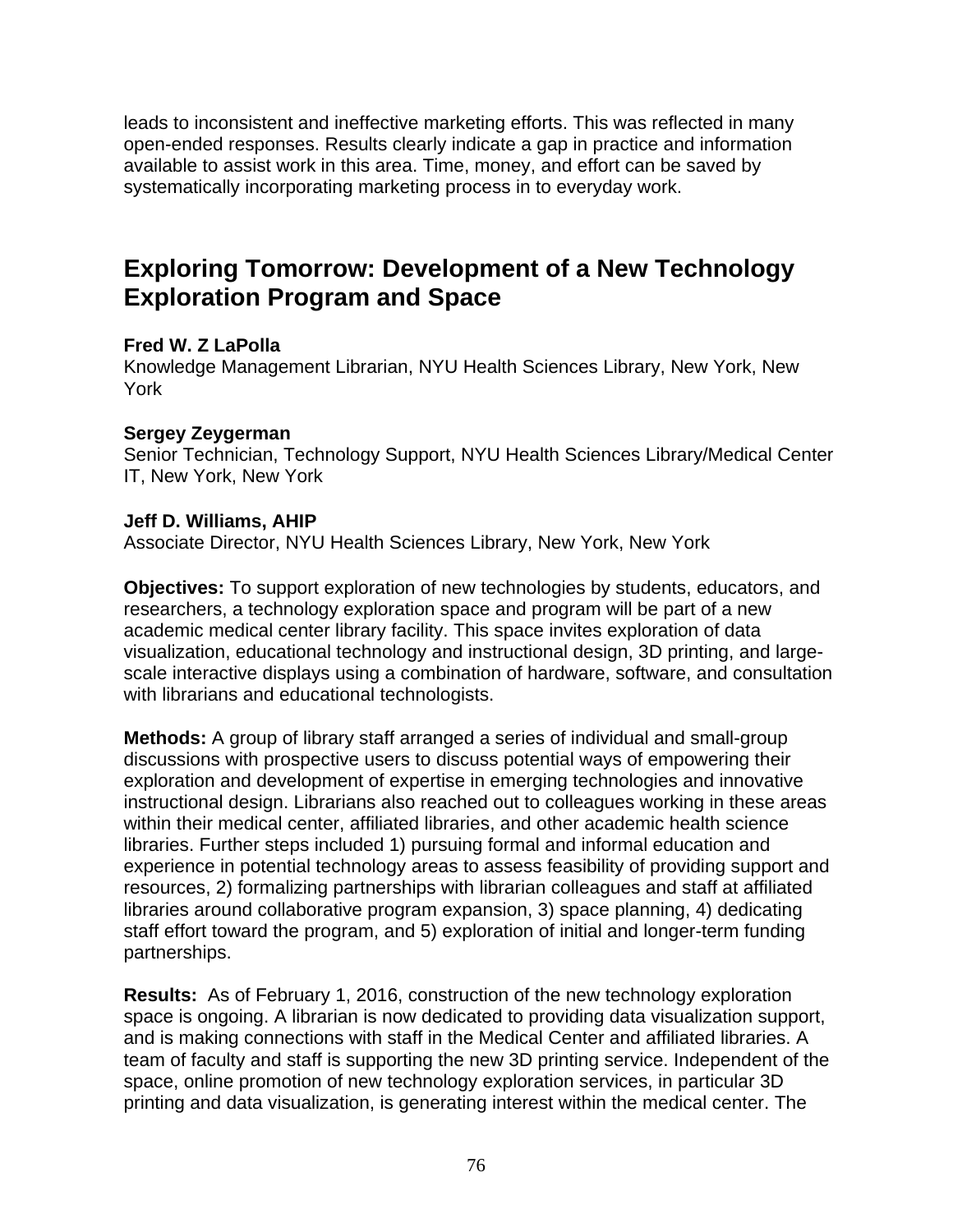Library is providing in-person and online consultations in these areas, and will offer introductory workshops to capitalize on this interest within the community.**Conclusions:** Despite a longer time horizon for completion of the Technology Exploration Space, the positive response of the medical center community to the available new services is giving the Library confidence that technology exploration represents a viable library service opportunity.

### **Understanding User Needs Through Focus Groups RESEARCH**

### **Rick Wallace, AHIP**

Assistant Director, Quillen College of Medicine Library, Bristol, Tennessee

### **Nakia Woodward**

Sr. Clinical Librarian, Quillen College of Medicine Library, Johnson City, Tennessee

**Objectives:** The objective of this study was to better understand the needs of users of an academic health sciences library.

**Methods:** A focus group was conducted using structured interviews. The groups interviewed consisted of three students each from Medicine, Pharmacy, and Physical Therapy. Interviewees were probed as to their experience with the library facility and the information training they received in their professional schools. Another focus group was conducted with six participants. Two faculty members each from Medicine, Pharmacy, and Physical Therapy were interviewed. Faculty were asked about the information training they provided students. The data was analyzed for trends using qualitative software.

**Results:** Better relationships were developed between library users and staff. Staff enjoyed learning the focus group methodology and thought it was a valuable tool. New insights were gained for current and future library operations.

**Conclusions:** A focus group is an excellent research tool for assessing the information needs of users, the degree to which the library is filling those needs, and learning of new needs.

## **A Five-Year Information Technology (IT) Roadmap for a Health Sciences Library RESEARCH**

### **James King**

Information Architect, National Institutes of Health, Bethesda, Maryland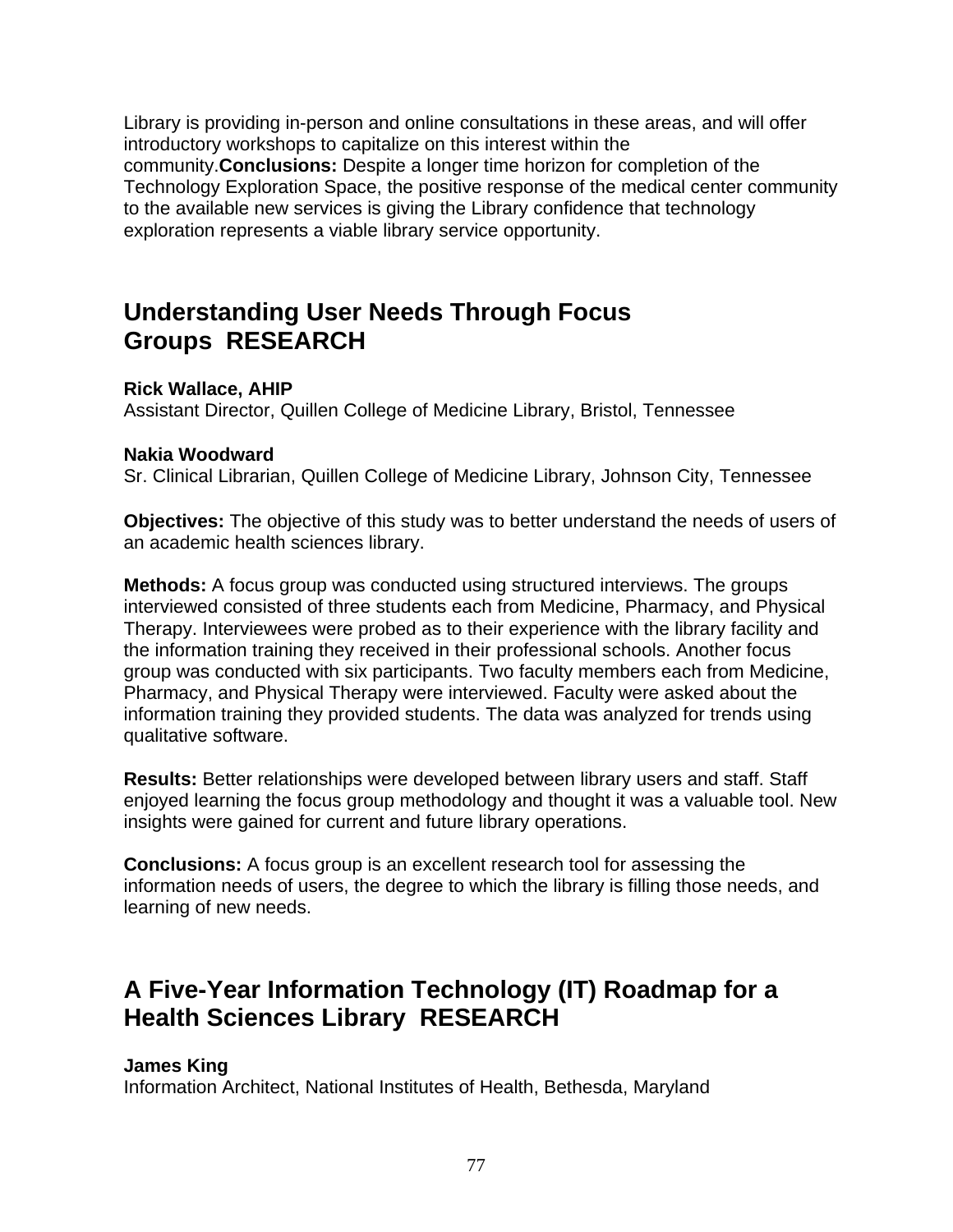### **Ben Hope**

Branch Chief, National Institutes of Health Library / Information Architecture Branch, Bethesda, Maryland

#### **Kathleen B. Oliver**  Program Manager, National Institutes of Health Library, Bethesda, Maryland

### **Lisa M. Federer**

Research Data Informationist, National Institutes of Health Library, Bethesda, Maryland

### **Keith W. Cogdill, AHIP**

Director, National Institutes of Health Library, Bethesda, Maryland

**Objectives:** The NIH Library, a health sciences library serving a national biomedical research institution asked: What is the state of information technology (IT) infrastructure for biomedical libraries? What is the state of IT infrastructure and use at our institution beyond the library? Can we develop a library IT roadmap to meet the requirements for serving a major research institution for the next five years?

**Methods:** To describe current information technology infrastructure and use in health sciences libraries, we collected data from internal and external sources, using key informant interviews and structured observation. We developed case studies by interviewing eight peer institutions selected from an international pool as reference points. The interview questions included information technology infrastructure, delivery schema, security requirements, and anticipated future trends. Home institution data emerged from both key informant interviews and direct observation of hardware, software, staff, work settings and workflow, internal and external mobility, and technology use in library, clinical and basic research settings. Informationists used new and established relationships to collect observational data in clinical and laboratory research settings. Home institution workflow, IT infrastructure and use were analyzed in the context of external case studies and home institution requirements, and a five year IT Roadmap developed.

**Results:** Interviews of both peer institutions and NIH Library technology end-users identified 1) accessibility (the ability to get information anywhere, anytime), 2) data management and correlation, and 3) support for collaboration as key needs. Best practices identified from case studies included 1) structured, organized processes around IT development, 2) close collaboration of libraries with IT departments, 3) rigorous and regular needs assessment with results folded into library planning, 4) significant effort to embed services in end-user workflow, and 5) innovative use of social media. Technical capabilities, responsive to results and structured around "swim lanes" such as data management, communication, publishing (website, mobile apps, etc) were mapped to existing and required technology infrastructure.

**Conclusions:** The effort enabled the development of a flexible 5 year plan. The plan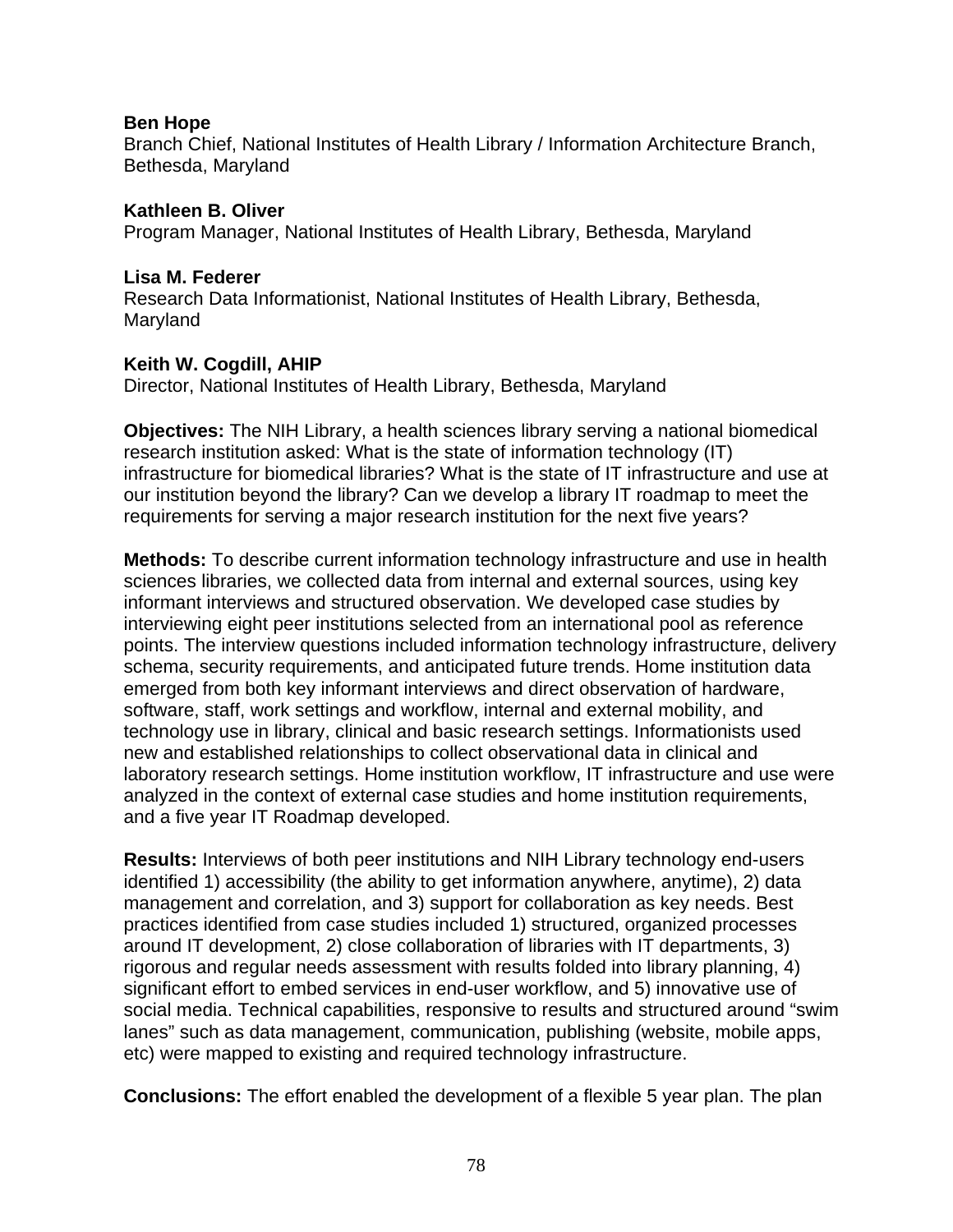should prove to be an effective tool in seeking budgetary support for and staged implementation of technology development, initiatives and support appropriate to a major research institution such as NIH.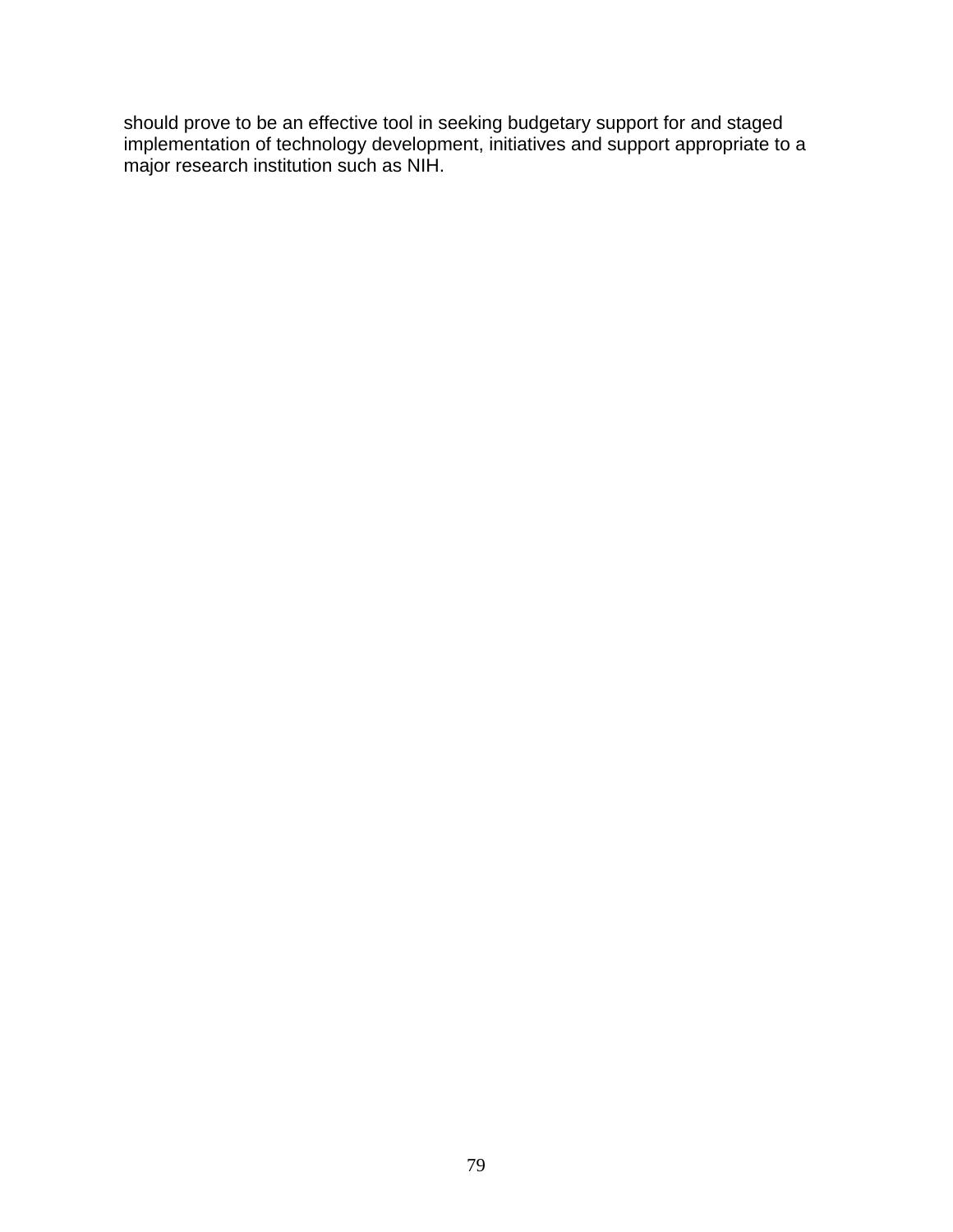# **Session: Working with Researchers**

### **Moderator: Jennifer Dinalo**

### **Design, Implementation, and Evaluation of a Medical Library Program to Support Biomedical Research in the 'Omics Era**

### **Rolando Garcia-Milian**

Biomedical Sciences Research Support, Yale Medical Library / Curriculum & Research Support Department, New Haven, Connecticut

### **Janis Glover**

Education Services Librarian, Cushing/Whitney Medical Library/ Curriculum & Research Support Department, New Haven, Connecticut

### **John Gallagher**

Director of the Cushing/Whitney Medical Library (interim), Cushing/Whitney Medical Library, New Haven, Connecticut

**Objectives:** Design and implement a sustainable program that supports biomedical research at Yale University. Our program responds to the challenges posed by omics (e.g. genomics, transcriptomics, proteomics, etc.) technologies, identifies the role and place of the Yale Cushing/Whitney Medical Library in the high-throughput omics research cycle, and is based on the organizational culture of the institution.

**Methods:** Key challenges posed by omics technologies on preclinical and clinical research are: rapidly generating high amount of diverse omics data; integrating these diverse data; exponential increase in the biomedical literature and databases; use of pathway and network-based methods to analyze and visualize information; and low reproducibility of preclinical research and its translation into the clinical setting, among others. Based on these challenges, a program was designed and implemented to support biomedical researchers including faculty, clinicians, grad students and postdocs in three areas: instruction, services, and resources/tools. Program evaluation consisted of carefully recording statistics for each of the three main components; feedback was elicited, collected and analyzed. Based on feedback, a grassroots community, "End-user Bioinformatics Network" (EBNET) and its advisory group, was also created with the mission of collaborating on the professional development and research support of its members.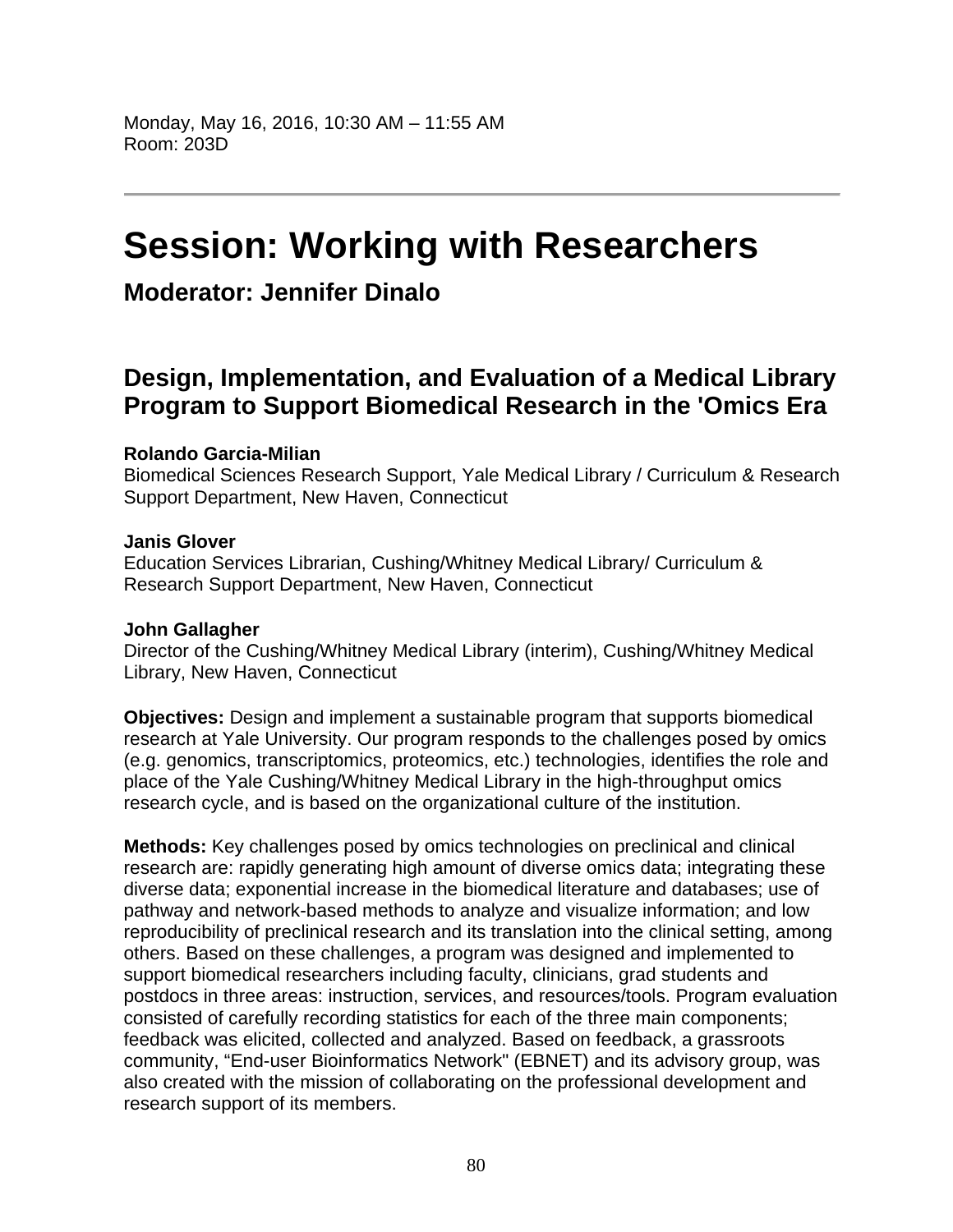**Results:** During the first 19 months of the research support program, 43 training sessions were directly provided or hosted by the medical library. A total of 1035 individuals have attended these sessions out of 1720 registered, including 296 waitlisted. Topics of training included: Natural Language Processing tools, genome browsers, networked data visualization tools, enrichment analysis, genetic variation resources, etc. Based on user feedback, the library began providing institutional access to proprietary bioinformatics software for the functional analysis of highthroughput data (e.g. MetaCore and Ingenuity Pathway Analysis, TRANSFAC, etc.). A total of 96 consultations (average time duration 1 hour) were provided to 106 researchers.

**Conclusions:** Yale Cushing/Medical Library has created a program that supports biomedical research in the omics era from an end-user perspective. This program fills an identified gap in the high-throughput data life cycle in terms of data annotation of research results, and hypothesis generation/narrowing. This presentation will discuss on the strategies used to implement this program.

### **Bringing Bioinformatics into the Library with an Informatics Workshop Series**

### **C. Tobin Magle**

Biomedical Sciences Research Support Specialist, Health Sciences Library, Aurora, Colorado

**Objectives:** Starting informatics services in the library can be daunting, even for those who are familiar with useful databases and tools. Often, the biggest issue is convincing researchers that the library is useful informatics resource. This presentation discusses a simple way to begin associating the library and informatics: a workshop series.

**Methods:** Developing robust informatics content to include in library classes takes time. However, the University of Colorado Anschutz Medical Campus is fortunate to have a wealth of local informatics experts who are willing to share their knowledge with others. Thus, the Health Sciences Library began a monthly Informatics Workshop Series (HSL-IWS). Local experts are contacted and asked to present an interactive session on informatics tools and databases that they have created or are familiar with to a novice audience. Additionally, HSL-IWS is used to test run new library classes before they are offered regularly. These workshops are advertised campus wide, and attendees are asked to rate the effectiveness of the session through a post course survey. These surveys are used to inform the content of future sessions.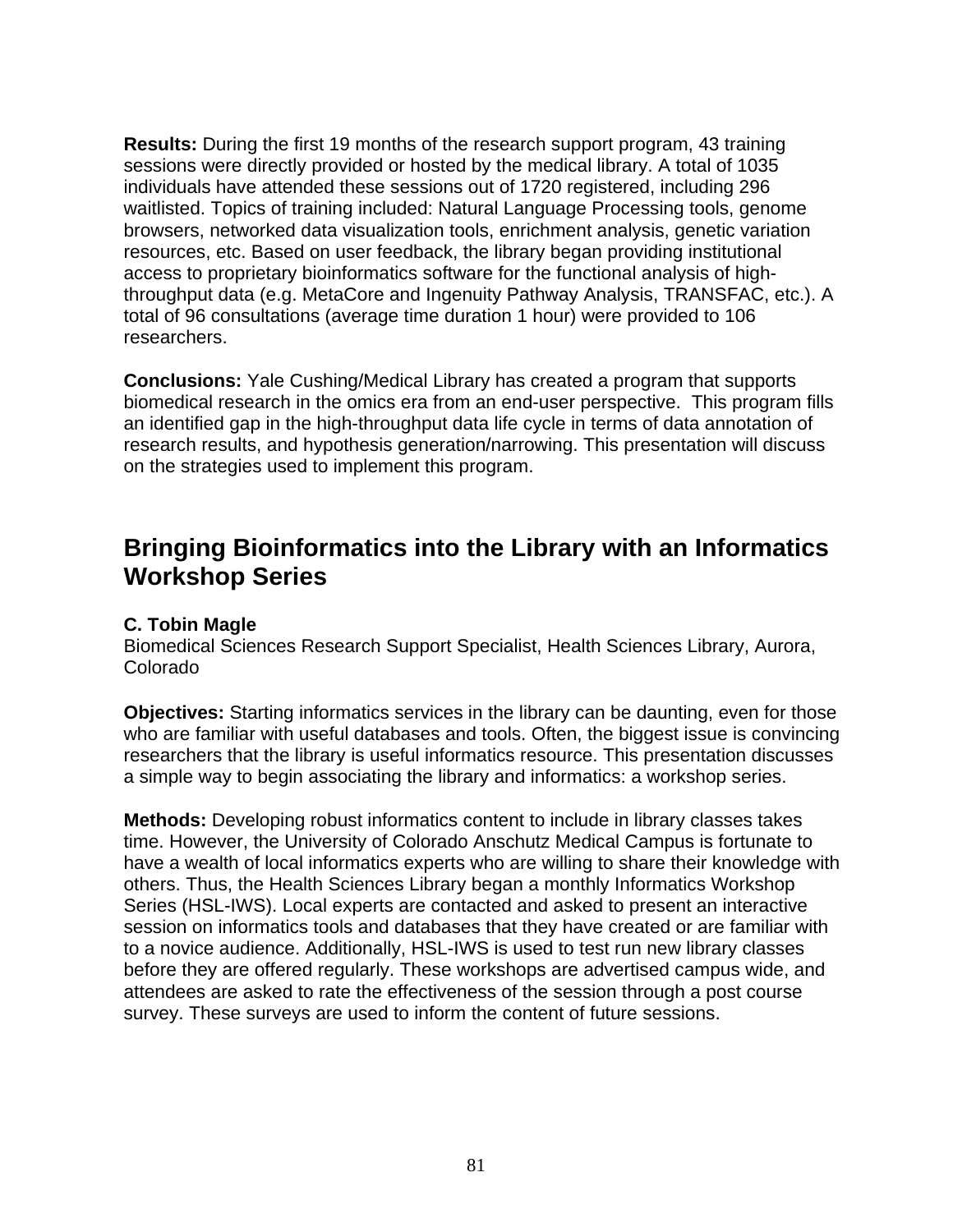## **Fostering a Collaborative Research Culture: An Exploratory Case Study on the Librarian's Contribution to Team Science**

### **Young-Joo Lee**

Senior Clinical Librarian, Howard University, Washington, District of Columbia

**Objectives:** Biomedical research has become an increasingly complicated, collaborative endeavor among basic, clinical, translational and behavioral research. Such multi-disciplinary research is now referred to as "team science." The aim of this study is to explore how librarians can contribute to this new and exciting challenge for researchers, what difficulties librarians may face in doing so and how to overcome these difficulties.

**Methods:** The author will examine the research questions using her experience of joining the oral cancer research team on her campus. The research, funded by NIH, is a true example of team science in that it is comprised of three different projects (basic, clinical and behavioral), and each project is composed of researchers from two different institutions. The author was tasked with building a system that would streamline the data collection and future sharing of the data. Using this case, the author aims to evaluate her contribution to the collaboration of the research team and determine how her work has contributed to fostering team science. The methods will be both quantitative (survey) and qualitative (interview of researchers). The study will also explore how this case can be used to educate campus researchers on the benefits and challenges of team science.

### **Promoting a Culture of Research Through a Research Interest Group**

### **Lilian Hoffecker**

Research Librarian, Health Sciences Library, Aurora, Colorado

### **Lisa K. Traditi, AHIP**

Head of Education and Reference, University of Colorado Health Sciences Library/Education & Reference, Aurora, Colorado

### **Dana Abbey**

Health Information Literacy Coordinator NNLM/MCR, Health Sciences Library, Aurora, Colorado

### **Heidi Zuniga**

Digital Resources Librarian, Health Sciences Library, Aurora, Colorado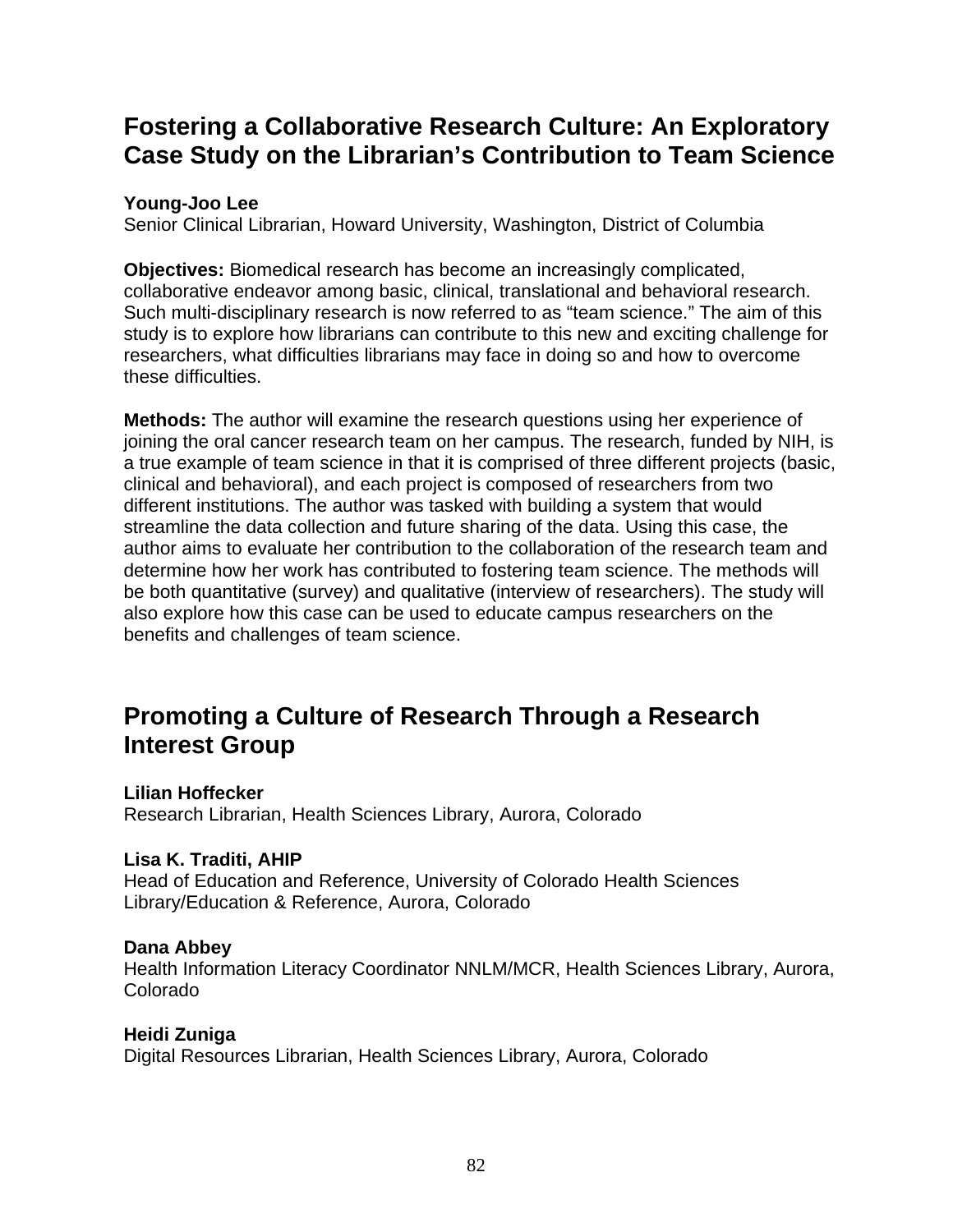### **C. Tobin Magle**

Biomedical Sciences Research Support Specialist, Health Sciences Library, Aurora, Colorado

### **Ben Harnke**

Education & Reference Librarian, Health Sciences Library/Education and Reference, Aurora, Colorado

### **Deirdre Adams-Buckely**

Library Technician II, Health Sciences Library, Aurora, Colorado

**Objectives**: This presentation will describe the activities of the Research Interest Group, a library committee interested in learning and teaching about the research process in order to establish a "culture of research." Our goal is to encourage librarians and staff alike to engage in research and quality improvement projects.

**Methods**: Inaugurated in Spring 2014, after several brainstorming sessions to generate ideas, the Research Interest Group initiated a series of workshops where members took turns facilitating the discussions. Meetings took place monthly and relate to one or more of the components of the research process, namely: topic selection and literature review; study design; grants and funding; data collection; data analysis; dissemination; and impact analysis. In addition to organizing the meetings, each facilitator provided one or more evaluation question which will be used to assess the program in the future. To date, we've had or plan to have sessions covering several components of the research process including sessions: where a research idea was pitched (Topic Selection); devoted to the critical appraisals of research methods (Study Design); discussing poster presentations (Dissemination); and on raising one's research profile (Dissemination, Impact Analysis).

**Results**: The interactive workshop format has been beneficial in making interest group members participate as facilitators and as audience members. However, time commitment to the interest group has been a challenge. Web conferencing technology is useful allowing distant guest speakers to present live or other librarians to participate.

**Conclusions**: A research interest group may offer support to academic librarians who are expected to be involved in research for promotion purposes but have little understanding of how to get started. It can also inform all library personnel on what bench scientists, field scientists, clinical investigators, and other researchers experience in order to assist them more effectively.

## **Open Insight: Facilitating Conversations and Building a Community Around Open Science**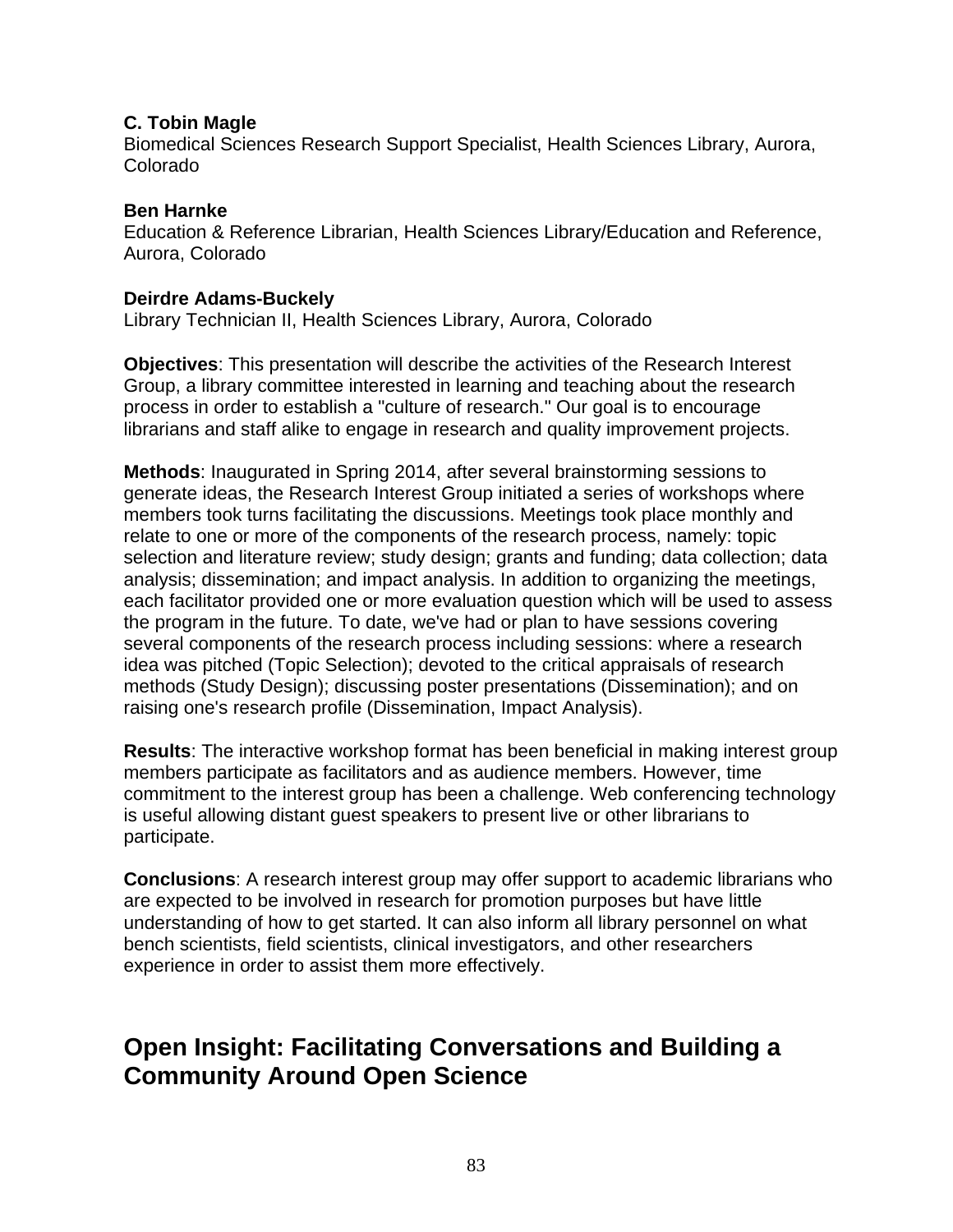#### **Jacqueline Wirz**

Director of Career & Professional Development and Graduate Student Affairs, Research Data Ninja, Assistant Professor, Oregon Health & Science University, Portland, Oregon

#### **Robin Champieux**

Scholarly Communication Librarian/Assistant Professor, Oregon Health & Science University, Portland, Oregon

**Objectives**: The Oregon Health & Science University Library has recently launched Open Insight - a year long project designed to educate and engage our research community about open science and open data initiatives. This paper will highlight the development of the programming (including invited speakers, open forums, and project development), and discuss the challenges and opportunities this program has experienced.

**Methods**: The Open Insight project is funded by the NN/LM Pacific Northwest Region. The funding is being used to develop programming, specifically 1) inviting speakers, 2) developing opportunities for community education, 3) project development, and 4) sending a student and a postdoc from our institution to the international OpenCon in the Netherlands. To execute the project, OHSU has developed an advisory board of interested students, postdocs and researchers. The multimodal approach to open science education and community engagement will help develop a stronger program.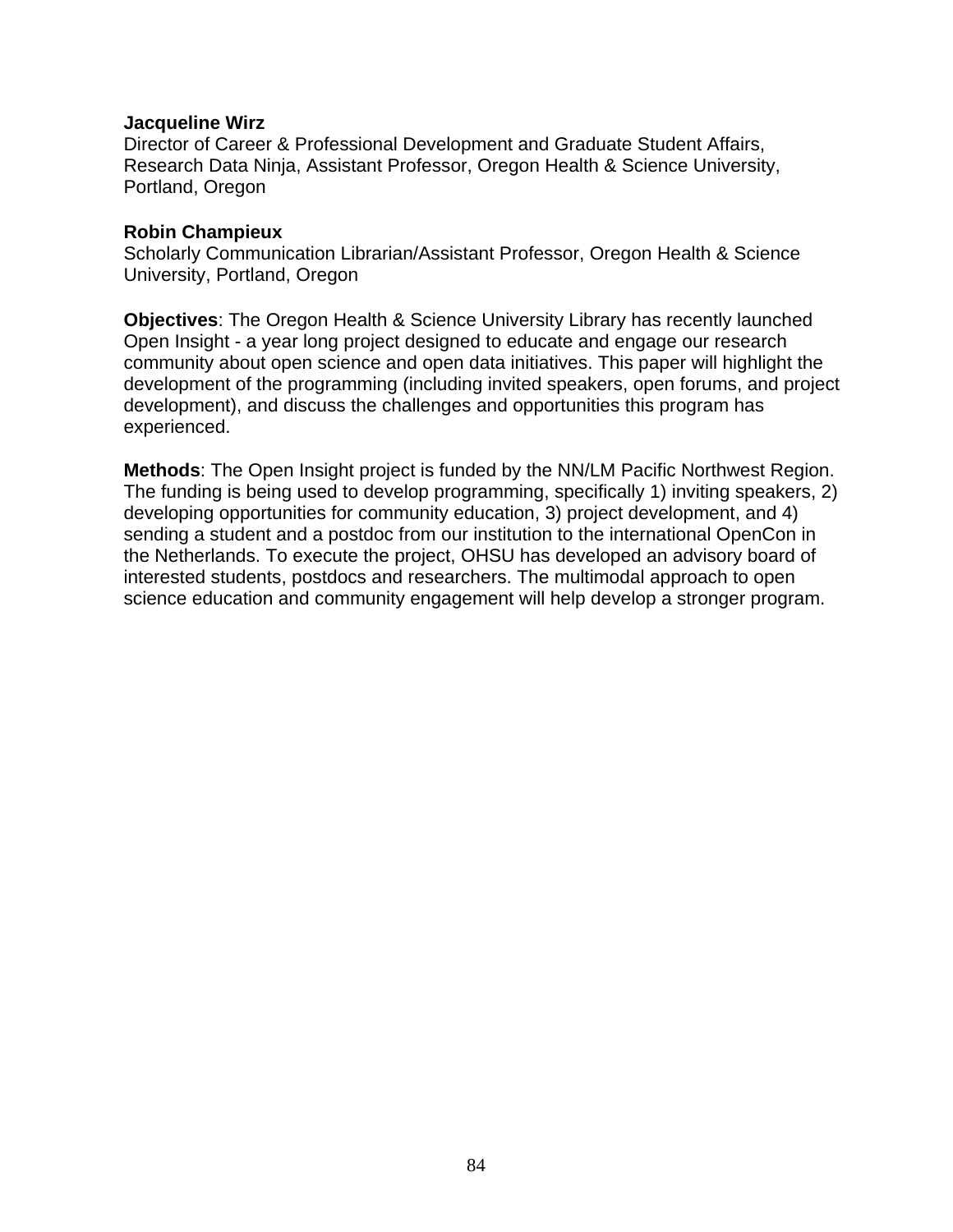# **Session: Lightning Talks #2**

### **"Throwing That Away? We'll Take it" -- How One Library Created an Archive by Documenting and Preserving the Organization's History**

**Lori Fitterling**  Digital Services/Reference Librarian, D'Angelo Library, Kansas City, Missouri

**Marilyn J. DeGeus**  Director of the Library, D'Angelo Library, Kansas City, Missouri

### **Robyn Oro**

Cataloger/Serials Assistant, D'Angelo Library, Kansas City, Missouri

**Objectives:** Traditionally, libraries are custodians of an organization's history, but some institutions have fallen short in this area. This project developed as librarians responded quickly when historical materials were marked for removal. Librarians filled the need for compiling, cataloging, preserving, and making university historical materials publicly available. The Library Archives was created and has become an established service of the library.

**Methods:** Various methods were used in this project beginning with obtaining permission to clean out storage areas and transport archival materials to the library. The sorting, cleaning, cataloging, indexing, photographing, researching, and making some determination as to restoration needs were all accomplished over a two year period, and the work continues. As items were completed, they were transferred to permanent storage shelves within the library or put on display. A planetary scanner was purchased in 2013 for the digitization of historical documents, osteopathic pamphlets, and other archival and library materials. CONTENTdm digital management software was purchased to present higher resolution images and fully searchable text and Librarians continue to update the catalog of archival/historical items housed in the library.

**Results:** Through the efforts of the Kansas City University librarians, historical photos, artifacts, documents, objects, etc., were successfully transferred from other areas on campus to the library for cleaning, preservation, and proper handling. Exhibit cases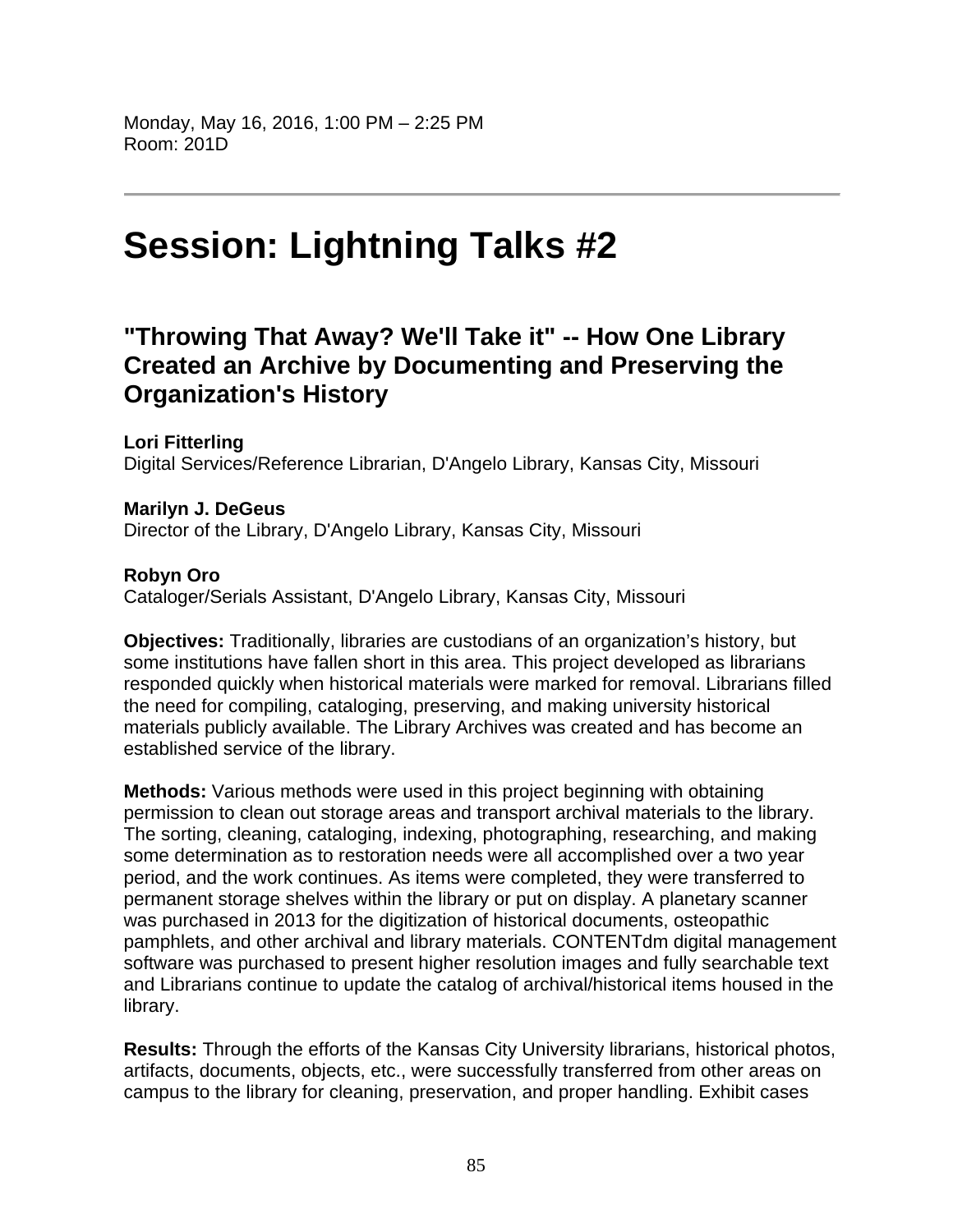were purchased for the display of historical materials, and InfoGuides were created of the digital photographic collection of university buildings, hospitals, and various other photographs. Yearbooks and obscure osteopathic pamphlets have been made available from the library's website and a library staff member is now responsible for the archives collection. This repository has become a vital resource to our institution and others interested in the history of Kansas City University.

**Conclusions:**The *Library Archives* has become an integral part of the library, the university, and a clearinghouse for historical information about the Kansas City University of Medicine and Biosciences. It has filled the role of archival repository for the rich history of an osteopathic university and into its'  $100<sup>th</sup>$  year, has been used heavily for the centennial celebration. Going forward, this library collection and service will continue to document the imprint KCU has on medical education.

## **Using Omeka for Online Exhibits**

### **Andrew Hickner**

Web Services Librarian, Cushing/Whitney Medical Library, Yale University, New Haven, Connecticut

#### **Melissa Grafe**

John R. Bumstead Librarian for Medical History, Cushing/Whitney Medical Library, New Haven, Connecticut

### **Francesca Livermore**

Digital Projects Librarian, Olin Library, Middletown, Connecticut

### **Kerri Sancomb**

Exhibits Production Coordinator, Sterling Memorial Library, New Haven, Connecticut

#### **Objectives:**

Medical libraries with significant special collections can expand access to their rare materials by creating and hosting online exhibits. The need for an online exhibits platform at Yale University was demonstrated by the number of "legacy" online exhibits using a variety of applications which are hard to support, update, or maintain. Our objective is to evaluate Omeka (http://omeka.org) as a platform for online exhibits. **Methods:** The Cushing/Whitney Medical Library, in collaboration with the other Yale University Libraries (YUL), conducted a pilot of the open-source platform Omeka. To track the impact of the project, we collected Google Analytics data including number of sessions, users, and pageviews over a one-year period starting February 2015. Other metrics include number of exhibits created, number of objects made available to the public, and number of users creating exhibits. Our evaluation also included qualitative measures, including assessments of the tool's theming capabilities; ease of use by library personnel; technical and staffing requirements; and need for documentation. Both aggregate data and data specific to our medical historical exhibits was collected.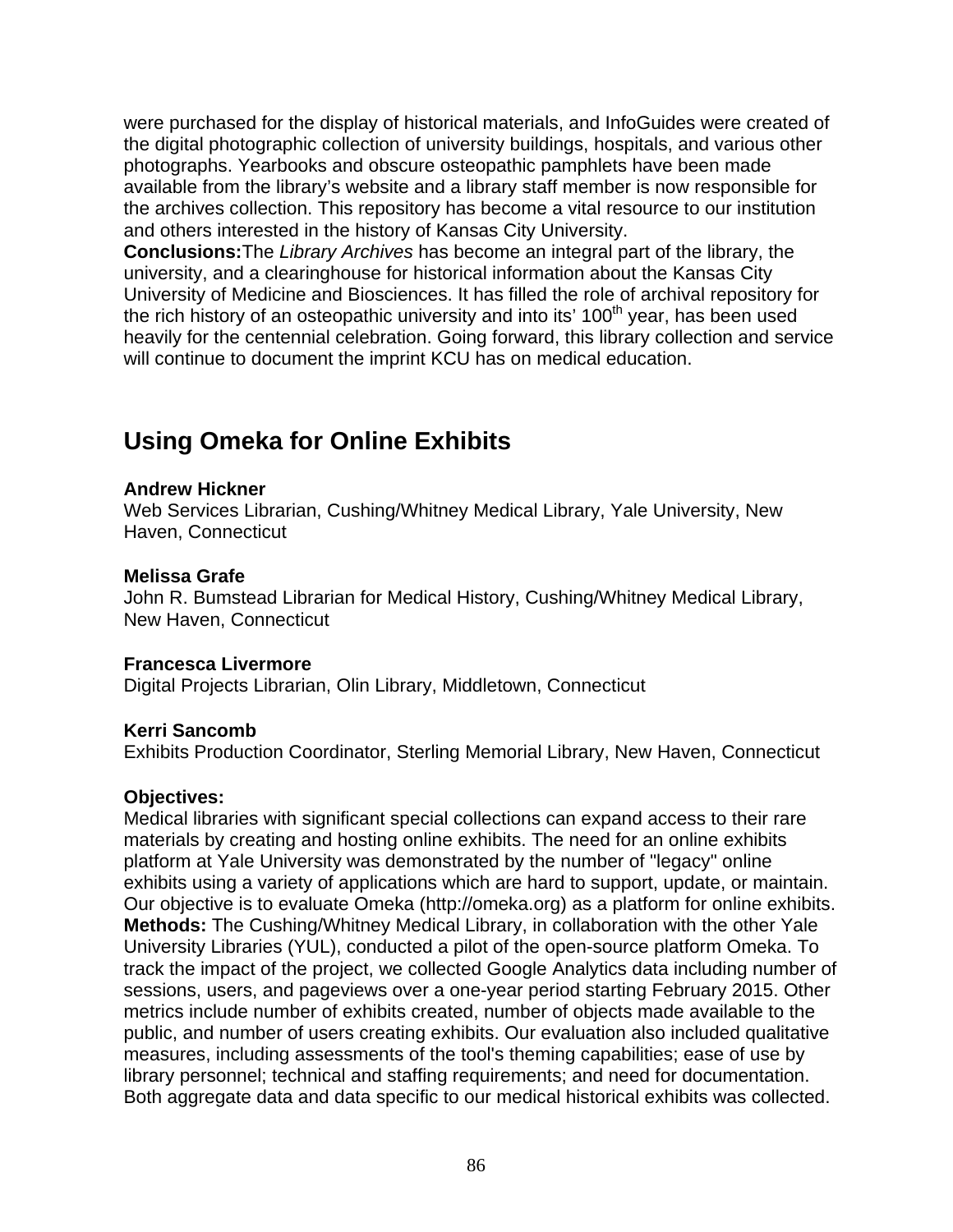**Results:** As of January 2016, our Omeka instance had 15,165 pageviews from 1,978 users over the course of 2,819 sessions (February 6, 2015 - January 13, 2016). As of January 2016, 1648 items were made publicly available across 15 exhibits, with 32 users. In terms of theming capabilities, out of the box theme alternatives are currently fairly limited. Compared to more commonly used content management systems such as Drupal, any custom theming requires more advanced web development and design expertise. There were a number of technical and staffing requirements required to host, customize, maintain, and train users for the system. We also found it necessary to develop local documentation and training, in order to enforce standards and quality control across exhibits.

**Conclusions:** YUL users have found Omeka to be an effective platform for online exhibits, particularly when large numbers of potential exhibits and curators are involved. However, the product's technical and training requirements are non-trivial. Our experience offers some guidance on what librarians should consider when selecting a platform for showcasing their rare objects online.

### **Guiding Concepts Lead to Successful Outcomes in a Library Site Redesign**

### **Susan Bridgers**

Distance Education Librarian, Chamberlain College of Nursing Library, Asheville, North Carolina

### **Valerie Meyer**

Clinical Library Specialist, Library, maryland heights,, Missouri

**Objectives:** This spring our library website overhaul became imminent with the release of Springshare's v2 LibGuides platform. We considered the impact a redesign could have for the audience we serve and aimed to maximize this opportunity. This lightning talk reviews the guiding concepts, considerations, and outcomes of the adopting the structure we chose for the new site.

**Methods:** Because we align our library's mission with our college's, our mandate is to take extraordinary care of students, expecting that our care leads to better student outcomes and experiences. This in turn is more likely to lead to our nurses taking extraordinary care of patients and families. We translated "taking extraordinary care of students" to mean our library site had to be highly accessible and functional. To affect our mandate, we chose the working concepts of simplicity, clarity, and multi-point accessibility to librarian support.

**Results:** We built pages rich with content on a simple three level site structure: Home or Resource Search pages, Program Directory pages, and Course Guide pages. This included the inviting access points of librarian help by email, chat and phone across all time zones. The best student and faculty support, though, we put into the site structure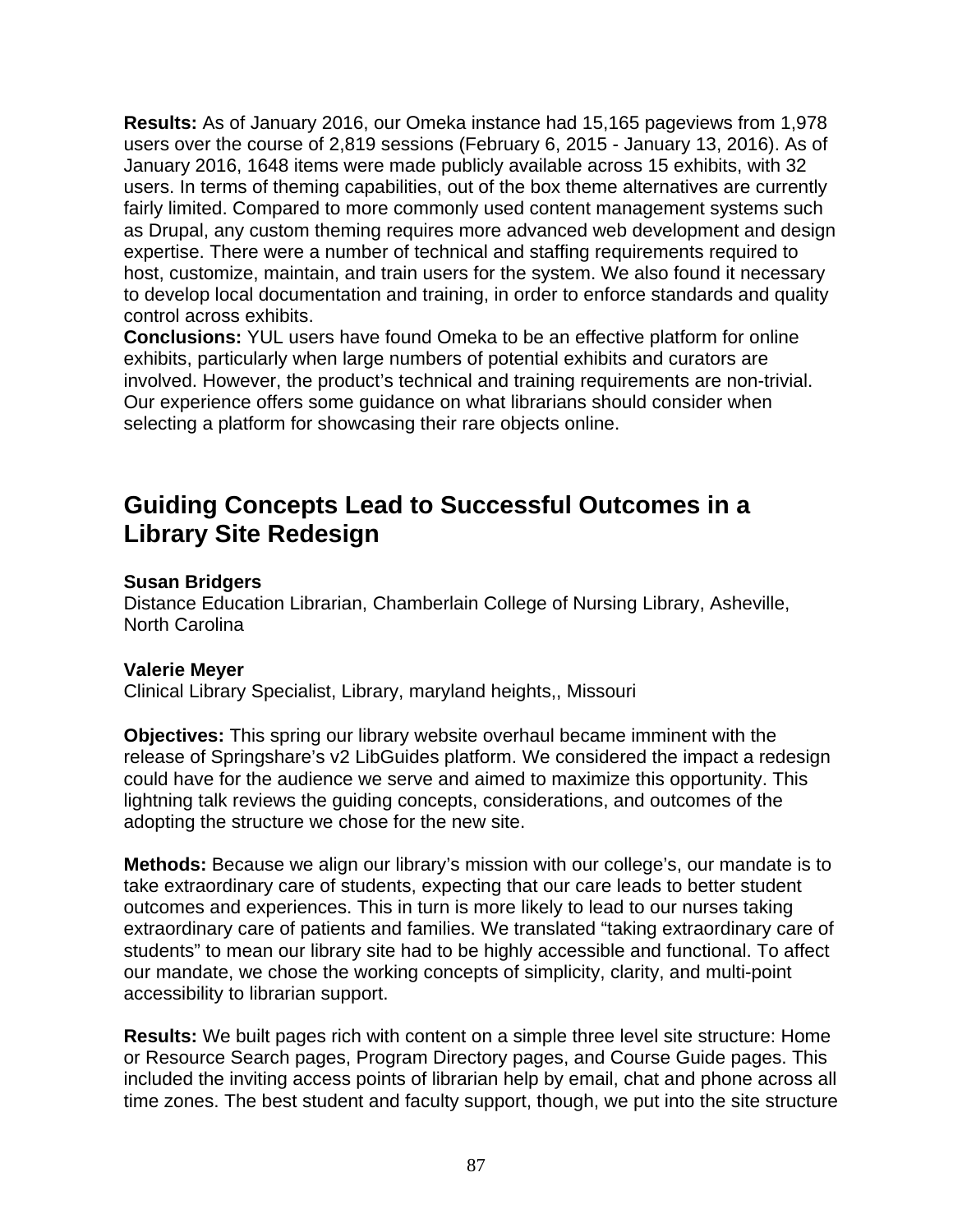was our choice to build a course guide page for each class in each curriculum. These pages contain the links to the required readings so students don't have to search for the assignments, have topical resources gathered already and relevant database tutorials.

**Conclusions:** Since the launch of the new site early July 2015, the number of frustrated user emails, calls, and chats has diminished. We call that success won from taking extraordinary care when we planned for the use of the library using the big picture concepts.

### **CISSWeb: Creating an Online System for Storing and Sharing Literature Search Results**

### **Pip Divall**

Clinical Librarian Service Manager, Education Centre Library, Leicester, England, United Kingdom

**Objectives:** To create an online repository, CISSWeb (Clinical Information Search System) of completed searches, summaries and strategies, which emails results directly to requesters and provides a "brand" for the University Hospitals of Leicester Clinical Librarian Service.

**Methods:** We designed an in-house online database (CISSWeb) which stores literature search requests, and can be used to assign these to librarian responders. The librarian undertakes the literature search, using NHS Healthcare databases and other resources, and uploads the results plus a completed summary of the evidence to CISSWeb. This is then forwarded by CISSWeb to the requester, including our Clinical Librarian Service/Library and information service branding. The system also contains a feedback request form, which gives a star rating for completed requests. We have since identified improvements we would like to make to the system and have engaged an external software development team to redesign CISSWeb and create features that will make it a more powerful and useful system.

**Results:** CISSWeb allows users of the system to assess whether similar searches have been undertaken before and to utilise previous search strategies in responding to new literature search requests. A new version of the software has been developed, and it is anticipated that the system will be complete and ready for use in Spring 2016. We plan to market CISSWeb as a commercial product to other healthcare libraries.

**Conclusions:**The CISSWeb system is due to launch the new version of the software in Spring 2016. After complete testing of the software, we aim to market this resource to healthcare libraries.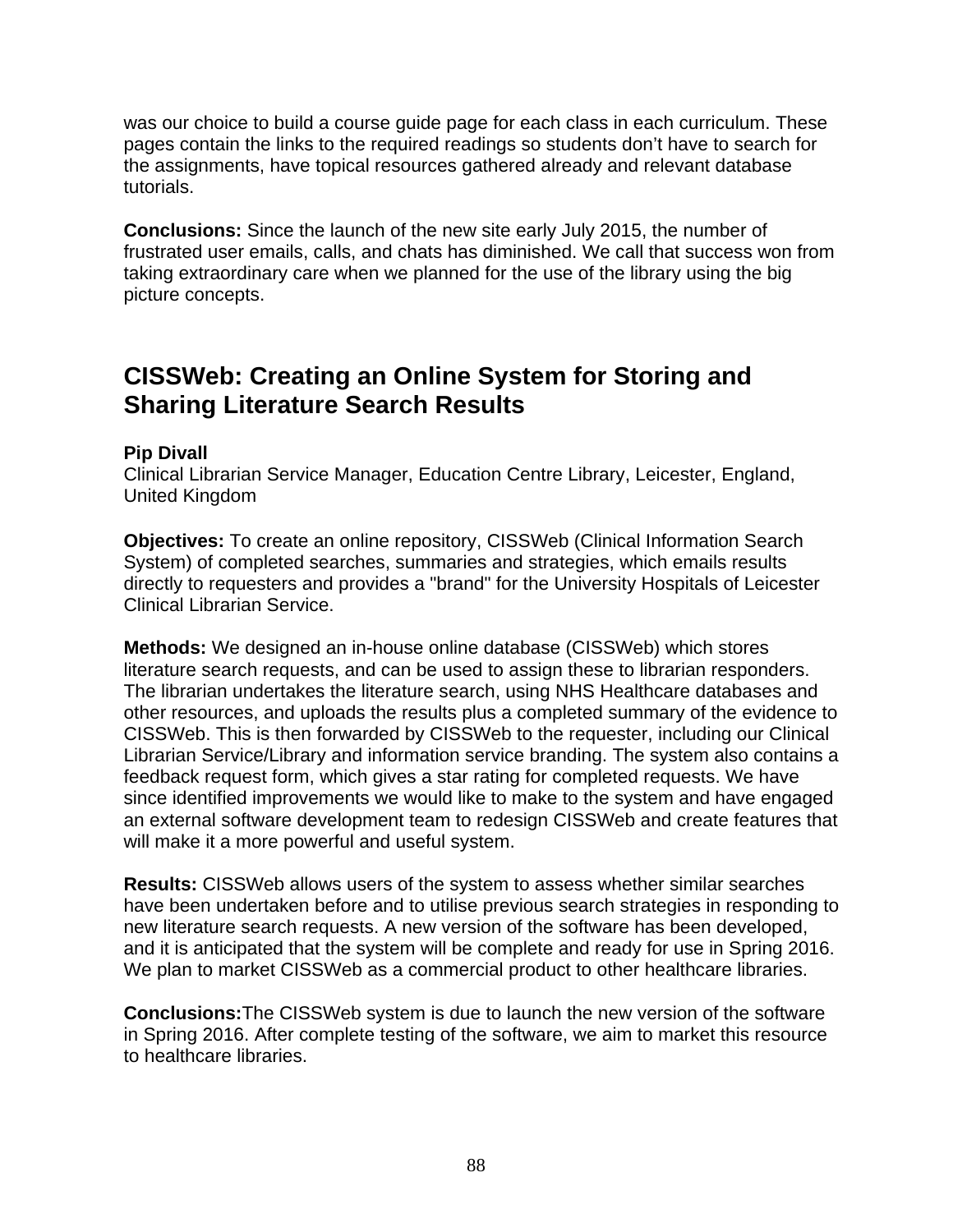## **Creating an Easy-to-Use Searchable, Customizable, Online Bibliography**

### **Jason Reed**

Head, Library User Services, Kansas State University Libraries, Manhattan, Kansas

**Objectives:** Create an online, searchable bibliography for a research association that would highlight their academic achievements. I was recruited for this project because one the board members is a faculty member at my institution and she said "we need someone who finds this exciting". I created the bibliography using a jQuery plugin and Google spreadsheets, both free to use products.

**Methods:** I was tasked with identifying a method of creating an online bibliography that included no continuing costs, and preferably little up front cost as well. I researched existing products and services, ultimately determining that products and services designed for large library digital collections would not be cost effective or require more technical knowledge and maintenance than this group or I could offer. Instead I found an existing jQuery plugin that allows users to take information from Google spreadsheets and convert it into a searchable table that can be inserted into webpages. The beauty of this approach is that once the jQuery is setup, which requires very basic level coding, the end user can update their bibliography by adding records to the Google spreadsheet, with the jQuery live updating the webpage.

**Results:** The database has been built using a jQuery script and a Google spreadsheet. With the use of very basic html coding, the database can be customized to include any fields desired by the association. This process is ongoing as the association gets a chance to see what the searchable database looks like live. At the moment the database has the standard citation fields, plus I'm working on adding keywords to the database to allow users to identify articles by subject and not just the terms used in the article titles.

**Conclusions:** his project demonstrates an easy to create, highly customizable, searchable database of citations that anyone can use. The end result is a database that is searchable across all fields and can be easily updated by anyone with access to Google spreadsheets. The use of this jQuery script provides a free option for creating a searchable, sortable database of citations for any organization that wishes to share information with information seekers. The American Academy of Health Behavior members plan to use the database to both share their work with interested parties, including potential new members, but also allow their members to see what topics other members are interested in so that they can identify potential collaborators.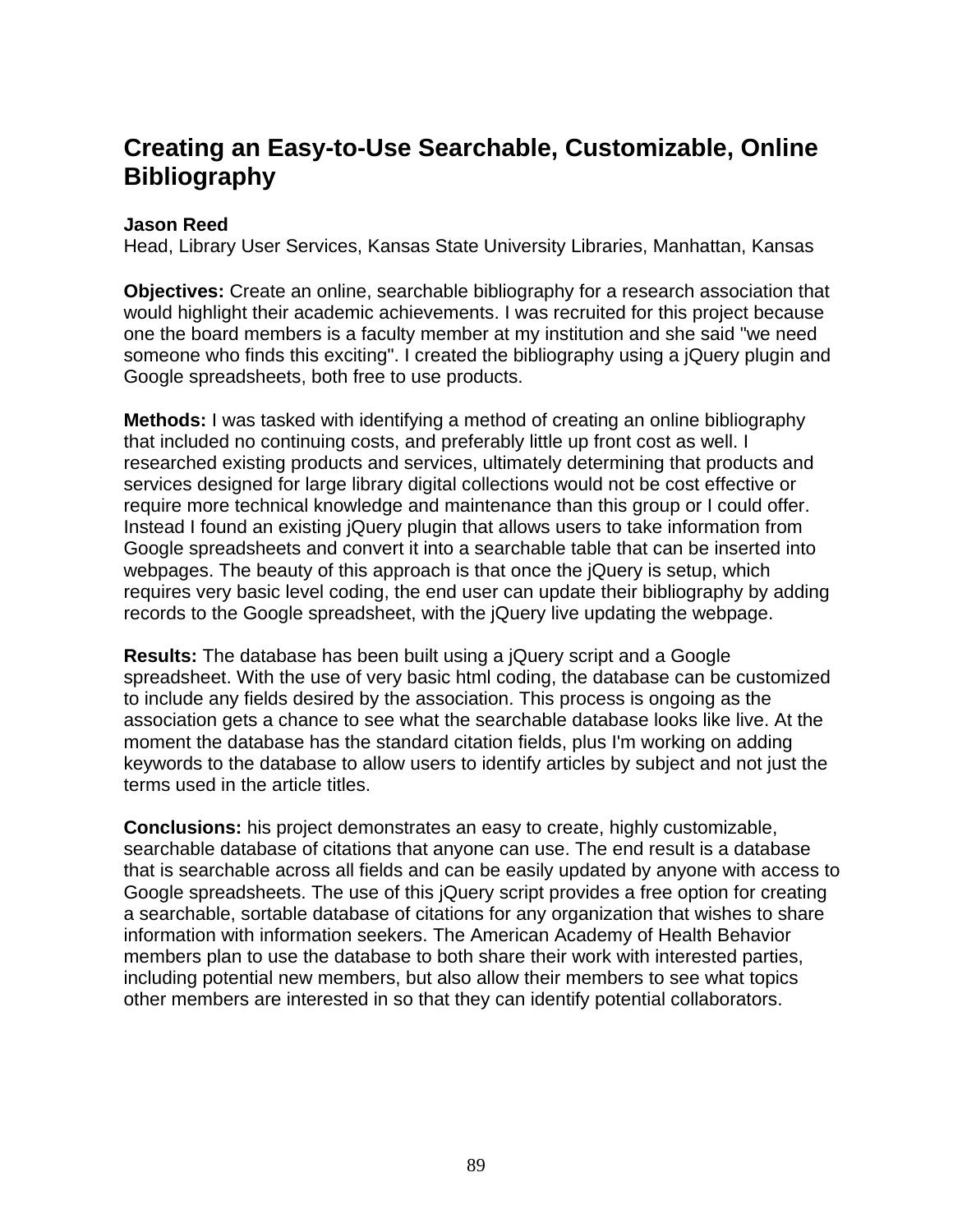### **Information Literacy on the Move: Delivering Library Training to Hospital Staff with a Mobile Computer Lab**

#### **Katie D. McLean, AHIP**

Librarian Educator BA, LIT, MLIS, Nova Scotia Health Authority, Halifax, Nova Scotia, Canada

### **Vivien Gorham**

Library Technician, Hospital Library Services, Halifax, Nova Scotia, Canada

### **Katie Quinn**

Library Technician, Hospital Library Services, Halifax, Nova Scotia, Canada

**Objectives:** Reliable access to well-maintained computer labs and a dependable Internet connection can be hard to come by in the hospital environment. With the majority of information resources being online, and local resources failing to support easy access, the library needed a better option for delivering instruction. Would a mobile computer lab maintained by library staff provide a practical solution?

**Methods:** Library staff researched other libraries using mobile labs and purchased four laptops, an Internet Hotspot, four mice, and a carrying case on wheels. The mobile lab was used for all standard library training over a period of one year. Training attendance, evaluations and overall cost were used to measure the success of the intervention.

**Results:** Prior to delivery of training events through the mobile lab, clients consistently provided negative feedback regarding the state of hospital computers. One year after mobile lab implementation, negative feedback citing computer issues dropped by over 90%. Numbers of persons trained remained relatively consistent with previous years, at approximately 720 persons, during the first year of mobile lab use. Cost per person trained was about \$6.00 in the first year.

**Conclusions:** Use of a mobile computer lab increased client satisfaction with library training, and was found to be well worth the initial cost. Other hospital libraries may find this approach a worthwhile investment.

## **Reading Behavior of Graduate Veterinary Students: How Big (or Small) Is Their Picture? RESEARCH**

### **Erin R. B Eldermire**

Veterinary Outreach and Scholarly Services Librarian, Cornell University Library, Ithaca, New York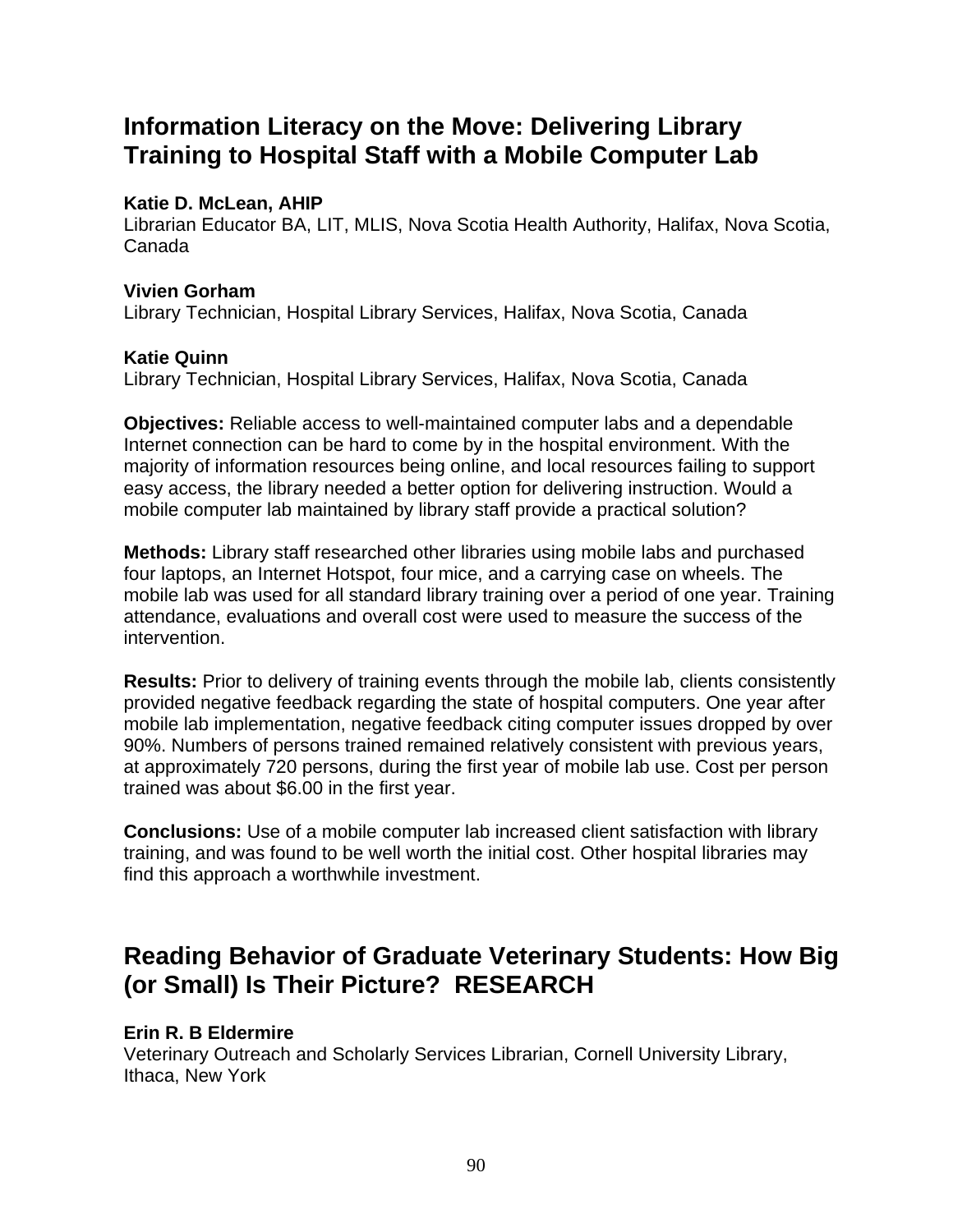#### **Emma Davies**

Senior Lecturer in Veterinary Neurology and Neurosurgery

**Objectives**: To determine the proportion and sections of scientific papers that are typically read by graduate veterinary students and whether any differences in reading behavior of scientific literature exists between class cohorts.

**Methods**: A survey was conducted to understand how veterinary students read and synthesize scientific literature. The survey asked students to read a scientific paper and then answer questions relating to the paper, such as which sections they read, how long they spent reading the paper, and details on if and how their reading activities of the paper in the survey generally reflect how they read scientific papers. Students were divided by class cohort (incoming, first-years, second-years, third-years and fourth-years) so that differences in reading behavior by cohort, if any, can be detected. The survey was conducted over the summer of 2015. An incentive to take the survey was included (a random drawing for Amazon gift cards) to increase participation.

**Results**: 488 graduate veterinary students were invited to participate in the survey and 233 participated. While no difference was detected in the sections of scientific papers that students read, incoming students generally read a significantly higher proportion of scientific paper content than first- and second-years, and they generally enjoy reading scientific papers more than all other cohorts.

**Conclusions**: This study uncovered an interesting divide between incoming and current students. First- and second-year students are immersed in an intense curriculum in which they are directed to learn a considerable amount of information and to maximize their time and effort they may read a lower proportion of content. This might suggest that students consider information literacy a skill for college rather than a skill for their future veterinary careers. How can the veterinary curriculum improve the information literacy skills of future veterinary professionals?

### **Utilization of Networking and Profile Platforms by Clinical and Translational Researchers RESEARCH**

#### **Amy Suiter**

Scholarly Publishing Librarian, Bernard Becker Medical Library, St. Louis, Missouri

### **Elizabeth Palombo**

Evaluation Specialist, Institute of Clinical and Translational Sciences (ICTS), Saint Louis, Missouri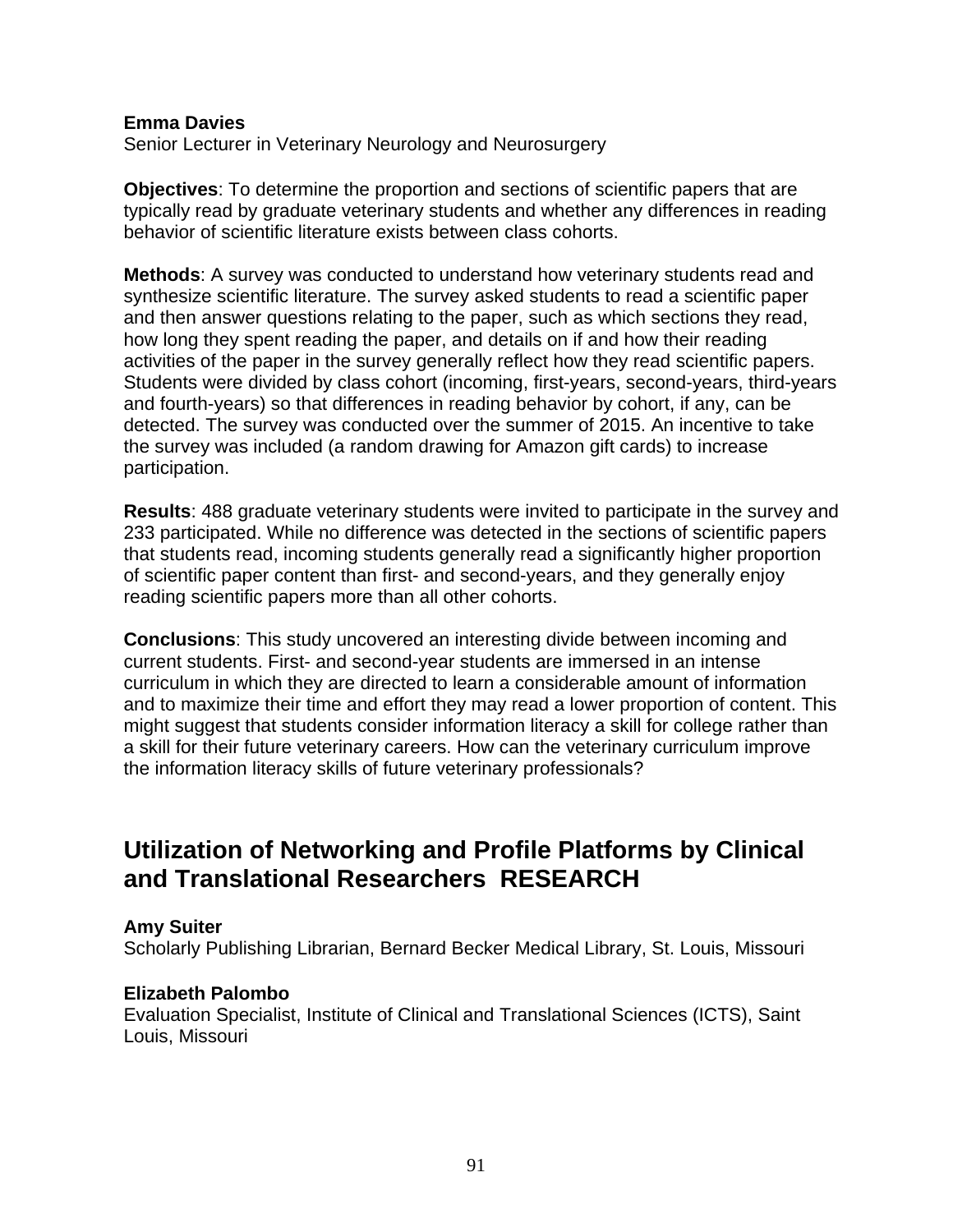#### **Jae Allen**

Associate Business Director, Institute of Clinical & Translational Sciences, Saint Louis, Missouri

#### **Cathy Sarli, AHIP**

Senior Librarian for Evaluation and Assessment Services, Bernard Becker Medical Library, Saint Loui, Missouri

**Objectives:** We performed an initial project to gather information on profile and networking platforms currently utilized by clinical and translational researchers. The objectives of the project included: 1. To understand the current utilization of profile and networking platforms by CTSA members. 2. To identify if CTSA members are associating their ORCID identifiers with their work in Elsevier Scopus.

**Methods:** The setting of this study was the Clinical and Translational Sciences Award (CTSA) Institute at a school of medicine comprised of 20 academic departments, 11 programs and divisions, and 25 specialized research centers. The CTSA Institute also has partner and affiliate institutions whose researchers may become members. Using CTSA membership roster information, manual searches were performed to determine if members had established a profile or account on Google Scholar, LinkedIn and ResearchGate. In addition, CTSA members were searched for in Elsevier Scopus to determine that they had an ORCID identifier associated with their Scopus profile. Additional resources, such as academic websites, were used to assist in researcher disambiguation. Descriptive statistics were calculated for all of the platforms investigated.

**Results:** Based on the sample of 1654, 13.7% (n=227) had a Google Scholar profile, 57.1% (n=945) had a LinkedIn profile, and 48.6% (n=804) had a ResearchGate profile. Only 3.7% (n=62) had an ORCID identifier that was associated with their Scopus profile.

**Conclusions:** CTSA members are encouraged to utilize LinkedIn, Google Scholar and ORCID identifiers. The high percentage of LinkedIn accounts may be a positive finding in terms of promoting members and their work beyond the academic community. The Scopus database is a key tool in locating and evaluating research outputs from our CTSA members, yet few members had an ORCID identifier associated with their Scopus profile. In contrast to the other platforms, the study showed that a high percentage of CTSA members have ResearchGate profiles.

Encouraging members to create and associate their ORCID identifier with their Scopus profile is one way to improve our ability to identify and promote their research outputs. We have a better understanding of the tools being used by our CTSA members and hope to use this information for training and outreach. The study also provided baseline values before additional efforts to promote the use of ORCID identifiers.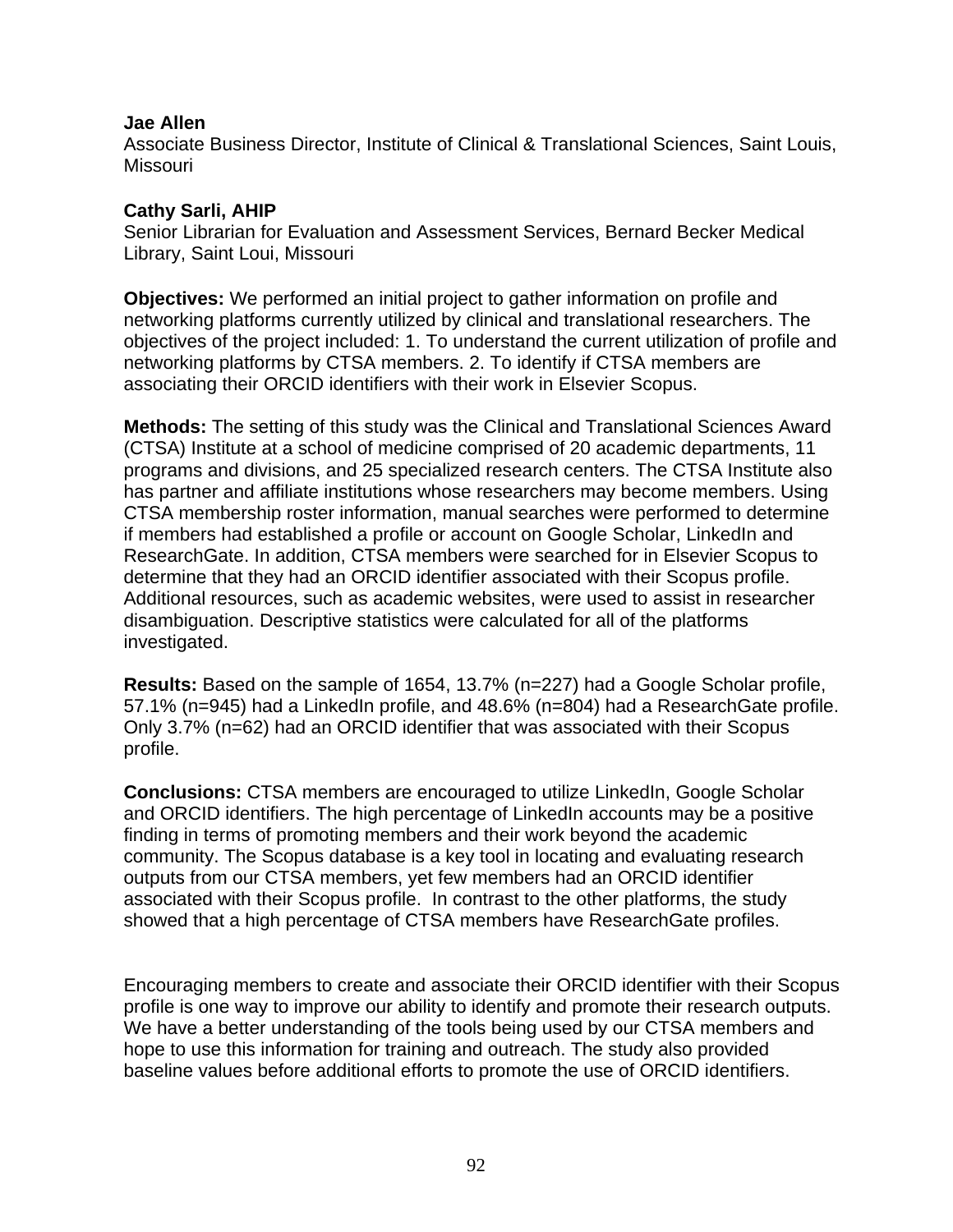Future work may include evaluating the usage of these platforms based on discipline and career stage or investigating the use of other social networking platforms.

## **Evaluating Electronic Lab Notebooks for Health Sciences Research Laboratories**

### **Franklin D. Sayre**

Pharmacy Librarian, Health Sciences Libraries, Minneapolis, Minnesota

**Objectives:** The objective of this project was to evaluate potential Electronic Lab Notebooks (ELNs) to see if they met the requirements of four independent health science laboratories and to facilitate ELN evaluation and selection. A secondary objective was to establish close working relationships with the laboratories and to learn more about their data management needs.

**Methods:** Functional requirements for each laboratory were determined using semistructured interviews with the Primary Investigators and representatives from each laboratory. An initial list of potential ELNs was created through a literature review and web search. Product reviews, trials, and interviews with vendors were used to identify products that met basic requirements. Vendors were then asked to provide in-person or online demonstrations of the ELN for representatives from the laboratories and feedback was collected following these sessions. Finally, each laboratory selected products for full trials in order to identify strengths and weaknesses of each product. It is planned that further interviews will be held with each laboratory that selected an ELN product to see if it is meeting their requirements and in order to evaluate the success of this project and any changes that need to be made to the process.

### **Reaching out on a Dime: Using Inexpensive Webinar Technology to Reach Faculty**

### **Charlotte Beyer, AHIP**

Instruction and Reference Librarian, Boxer Library, North Chicago , Illinois

**Objectives**: To describe how a library transformed their in-person resource sessions geared towards faculty into a live/on demand webinar series using inexpensive webinar technology in the absence of a campus wide video conferencing solution.

**Methods**: From 2012-2014, the library partnered with the Office of Faculty Development to provide electronic resource demonstrations directly to university faculty. In 2015, the librarians noticed a lack of participation in these sessions, and with small staff needed a more efficient way to reach these important advocates. Currently, the University does not have a campus wide video conferencing solution,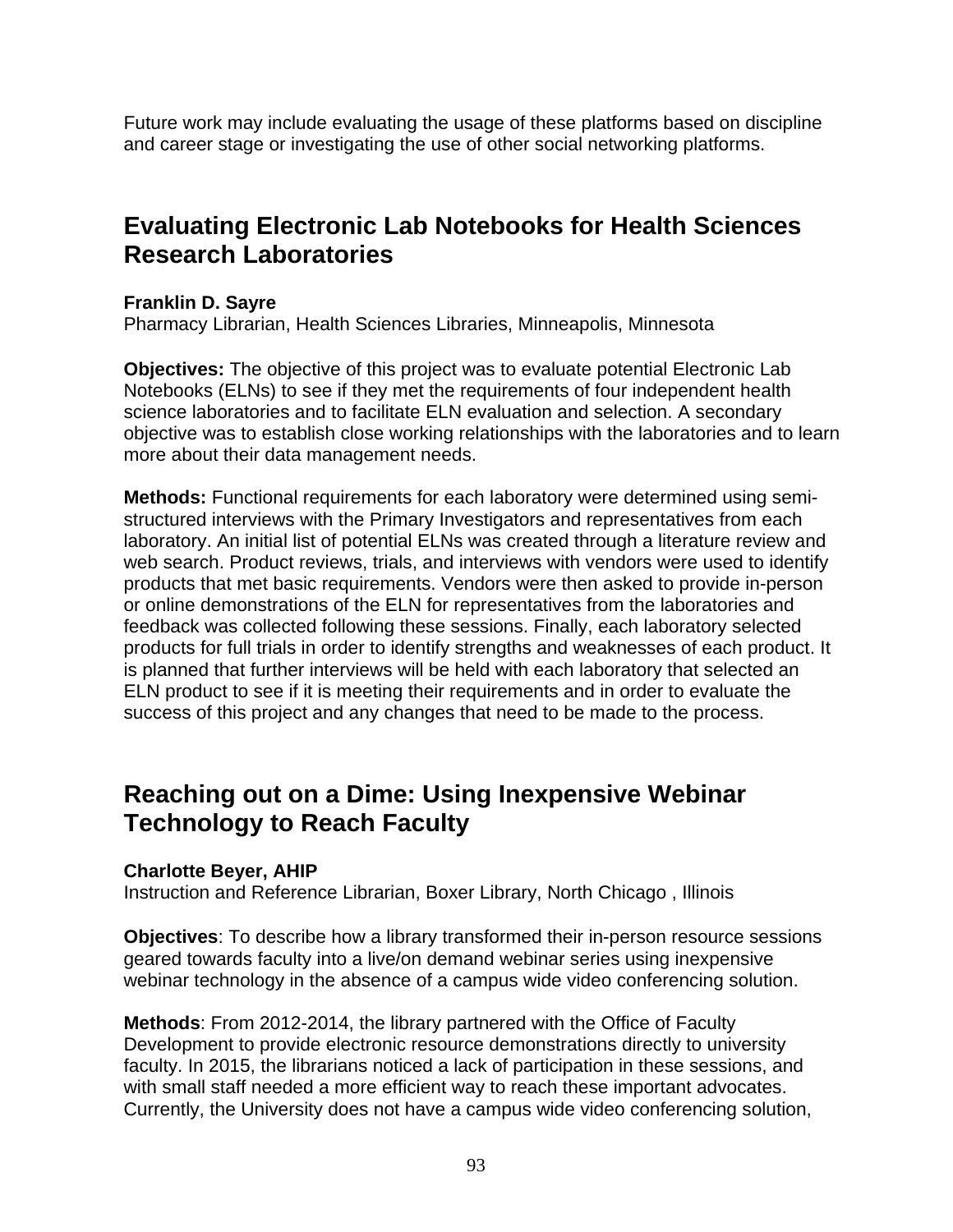and purchasing an individual license seemed cost prohibitive. However, the librarians discovered AnyMeeting, which for a minimal cost would allow small webinars with a maximum of 25 participants that could be recorded immediately after completion. Between January to June 2015, the library hosted four webinars during the lunchtime hour that were recorded at their conclusions. The faculty could either participate in the webinars in real time or review the recordings on demand via a LibGuide.

**Results**: From January - June 2014, the library provided 4 sessions with 14 participants. From January - June 2015 there were 56 participants between the real time participants and those that watched it at later date which indicates a significant increase. One of the other unexpected benefits was the ability to reach out to the clinical faculty, who could benefit from the instruction even though not physically on campus. Faculty commented informally they appreciated they could access the webinars from their desk or on demand when they had a free period.

**Conclusions**: Overall the webinar format was a success as faculty were exposed to resources they might have not known about before, and it required minimal time from the instruction librarian who could do the sessions at her desk. One of the ways to get the best return on investment is to expose the library's resources to those who directly shape the curriculum, and interact with the students on a daily basis. Instruction using this technology could be a great solution for institutions with small budgets but a big desire for outreach.

## **Search.bioPreprint: A Tool for Discovering Cutting Edge, Yet-to-Be Published or Reviewed Biomedical Research Articles**

### **Carrie L. Iwema, AHIP**

Information Specialist in Molecular Biology, University of Pittsburgh, Pittsburgh, Pennsylvania

### **John LaDue**

Head of Knowledge Integration, Health Sciences Library System, Pittsburgh, Pennsylvania

### **Ansuman Chattopadhyay**

Head of Molecular Biology Information Service, Health Sciences Library System, Pittsburgh, Pennsylvania

**Objective**: The time it takes for a completed manuscript to be published traditionally can be extremely lengthy. Preprint servers are open access online databases that enable authors (1) to make their research immediately and freely available and (2) to receive commentary and peer review prior to journal submission. We created a search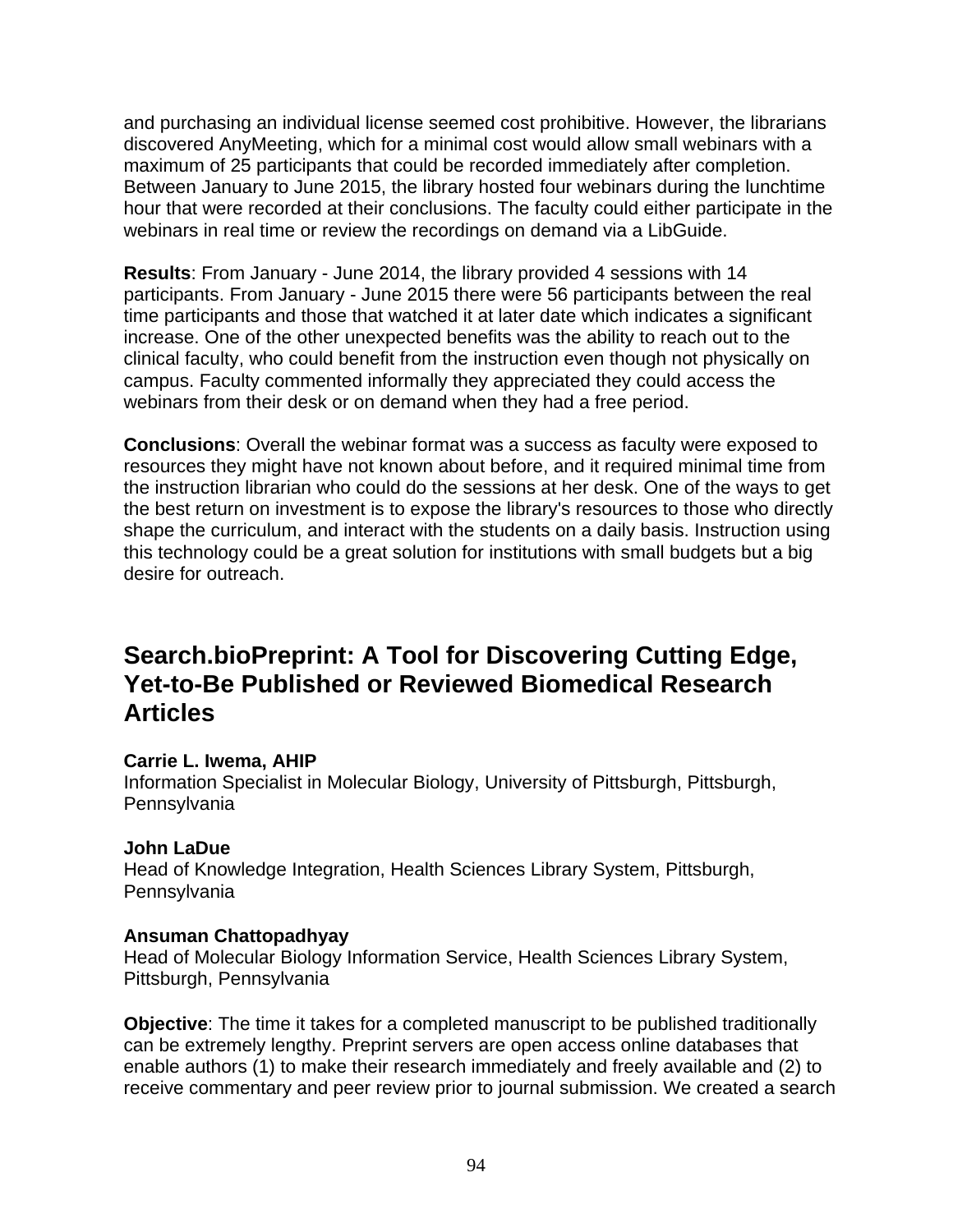engine to quickly locate these unindexed articles.

**Methods**: Article publication delay, which occurs in part due to constraints associated with peer review, can prevent the timely dissemination of critical and actionable data associated with health concerns such as Zika virus. There is a growing movement of preprint advocates who want to change the current journal publication and peer review system, proposing that preprints catalyze biomedical discovery, support career advancement, and improve scientific communication. Until the creation of search.bioPreprint, there has been no simple way to identify biomedical research published in a preprint format, as they are not typically indexed and are only discoverable by directly searching the specific preprint server Web sites. This lightning talk will introduce search.bioPrint and quickly show how easily it can be used for literature searches and systematic reviews to locate grey lit articles that would otherwise fall through the cracks.

### **Mosaic Collaborations: Research Speed Networking for Clinicians, Engineers, and Scientists**

### **Karen Gau, AHIP**

Research and Education Librarian, Tompkins-McCaw Library for the Health Sciences, Richmond, Virginia

### **Pamela M. Dillon**

Research Liaison, Center for Clinical and Translational Research, Richmond, Virginia

**Objective:** To share our experiences with connecting clinicians, engineers, and scientists through a three-way speed networking event.

**Methods:** Among our health sciences library's core values are to advance health information research and encourage collaboration within and outside the library profession. To encourage collaborations and advance scientific inquiry at our university, a speed networking event was hosted by our library and our Center for Clinical and Translational Research that specifically targeted clinicians, engineers, and basic scientists. Three-way speed networking was organized instead of the traditional one-on-one in order to maximize interactions and minimize time spent. Twenty-one faculty researchers attended the speed networking event and most of the participants (n=17) felt that they met a potential collaborator through the event; a lunch was held immediately after the speed networking event to encourage follow-up with potential collaborators.

### **Research Impact and Evaluation Services in the Library: One Piece at a Time**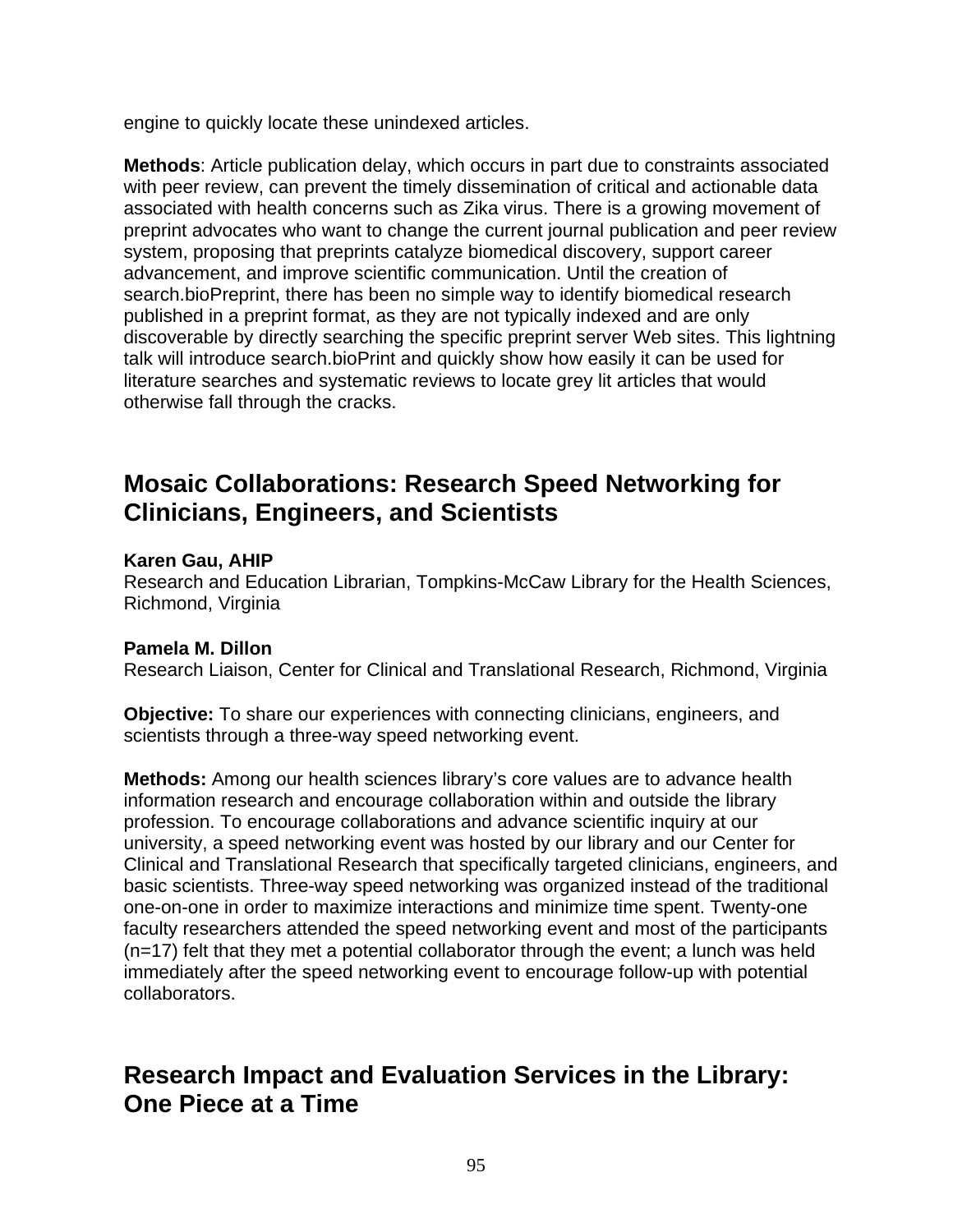#### **Karen E. Gutzman**

Impact and Evaluation Librarian, Galter Health Sciences Library, Chicago, Illinois

#### **Kristi L. Holmes**

Library Director, and Associate Professor of Preventive Medicine, Health and Biomedical Informatics Division, Galter Health Sciences Library, Chicago, Illinois

**Objectives**: Over the past year, our library implemented a cohesive set of services around research evaluation and impact assessment, formally structured in the library as the Metrics and Impact Core (MIC). Many of the services utilize the library's expertise in bibliographic data, which can be mined, analyzed and visualized using a variety of techniques to gain a better understanding research impact.

**Methods**: This study discusses the operationalization of these services from the standpoint of a modern medical library and presents the partnerships, resources and tools needed to make this vision a reality. We discuss the types of reports and activities we have developed to suit the needs of our stakeholders using bibliographic data, and the challenges and successes we have found along the way.

**Results**: We found that we often have repeat customers suggesting new projects or requesting updated numbers. Presentations to departments and new faculty, and our close association with our clinical and translational science institute, NUCATS, have created an overall awareness of our services and a synergy that keeps us moving forward.

**Conclusions**: While still in its infancy and often not broadly available, many libraries are committing resources and staff to support research evaluation and impact assessment work on behalf of their institution. Libraries offer the campus a perfect combination of expertise, perspective, and resources to help support and advise their assessment, evaluation and visualization of research impact across the peer-reviewed literature and beyond.

### **Library Return-on-Investment: Model for Establishing the Value of a Health Sciences Library in Support of Research RESEARCH**

### **Douglas Varner, AHIP**

Senior Associate Director / Chief Biomedical Informationist, Dahlgren Memorial Library, Washington, District of Columbia

### **Jennifer Kluge**

Chief of Staff, Georgetown University, Washington, District of Columbia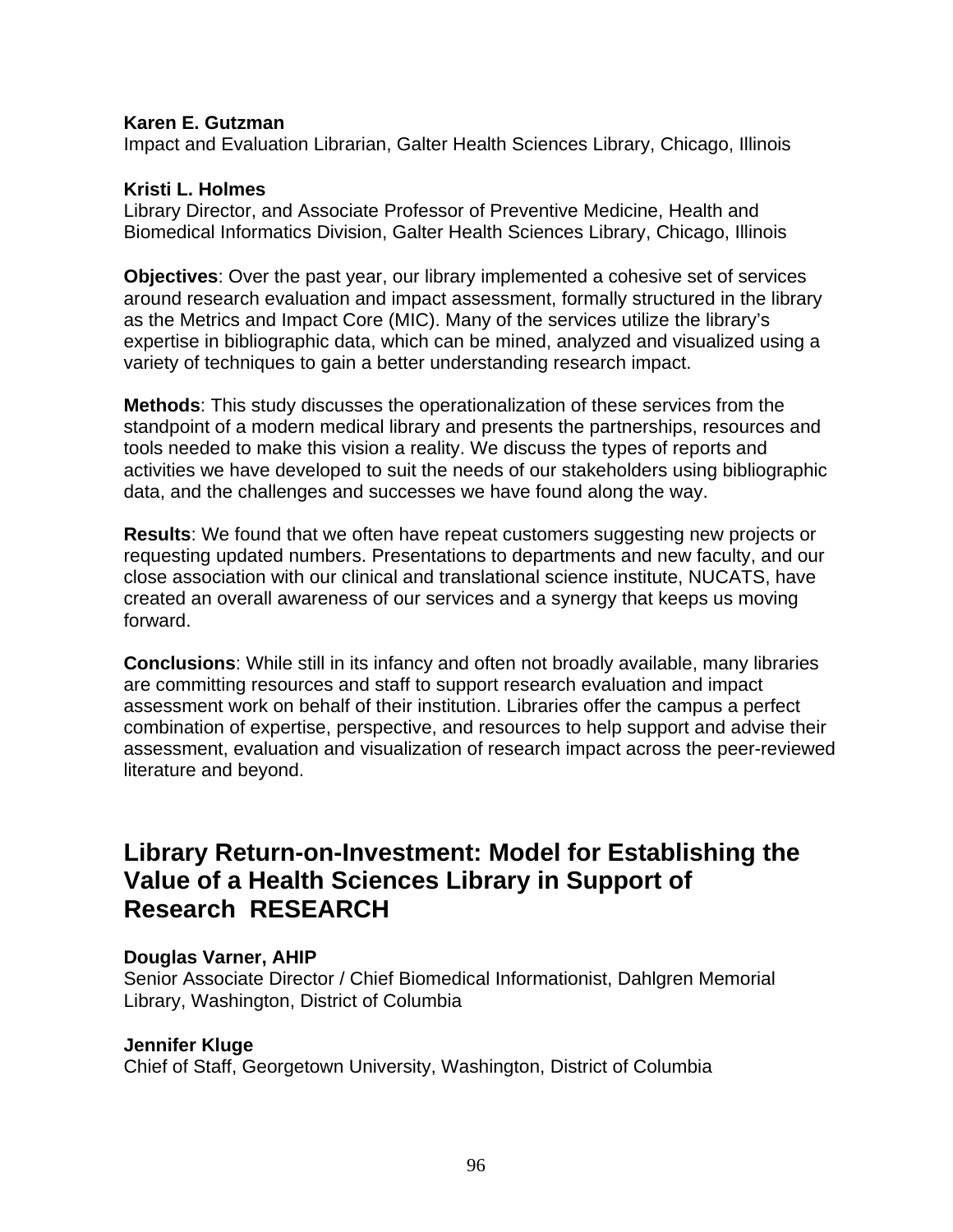#### **Nancy L. Woelfl**

Professor Emeritus, McGoogan Library of Medicine, Omaha, Nebraska

#### **Jett McCann**

Director and Senior Associate Dean for Knowledge Management, Dahlgren Memorial Library, Washington, District of Columbia

**Objectives**: Libraries are increasingly required to assess value of services in the global context of importance to users expanding beyond qualitative models to develop quantitative methodologies. This presentation describes library collaboration with Research Administration and research principle investigators to develop a return-oninvestment model generating data calculating the amount of grant income earned for every dollar the institution invests in library budgets.

**Methods**: Dahlgren Memorial Library at Georgetown University Medical Center plans to evaluate and refine the established return-on-investment model developed by Luther and adapted for use in health sciences libraries by Woelfl through modified data collection techniques.

The return-on-investment calculation is derived from compilation of data including approved NIH grant dollars, the number of applications using citations in the reference section of the grant application, the number of citations available via the library collections in the grant application reference section and additional quantitative values to be discussed in the presentation.

Library staff collaborated with a consultant who developed the health sciences library model, the Dean for Research, Research Administration staff and research principle investigators to arrive at a return on investment calculation providing a quantitative measure of the impact of institutional investment in library resources and services on grant income.

### **Documenting and Demonstrating Policy and Media Impact**

#### **Caitlin Bakker**

**Biomedical/Research Services Liaison, Bio-Med Library, Minneapolis, Minnesota** 

**Objectives: In demonstrating the impact of research, both to institutions and to funding agencies, faculty are increasingly interested in looking beyond evaluative metrics to incorporate impact on policy and media coverage. This talk describes the process of establishing a streamlined system for identifying and reporting diverse forms of research impact.** 

**Methods: Using both subscription-based and publicly available tools, a workflow has been developed to track the impact of grant-funded projects. Through the development of an intake questionnaire, resource-specific**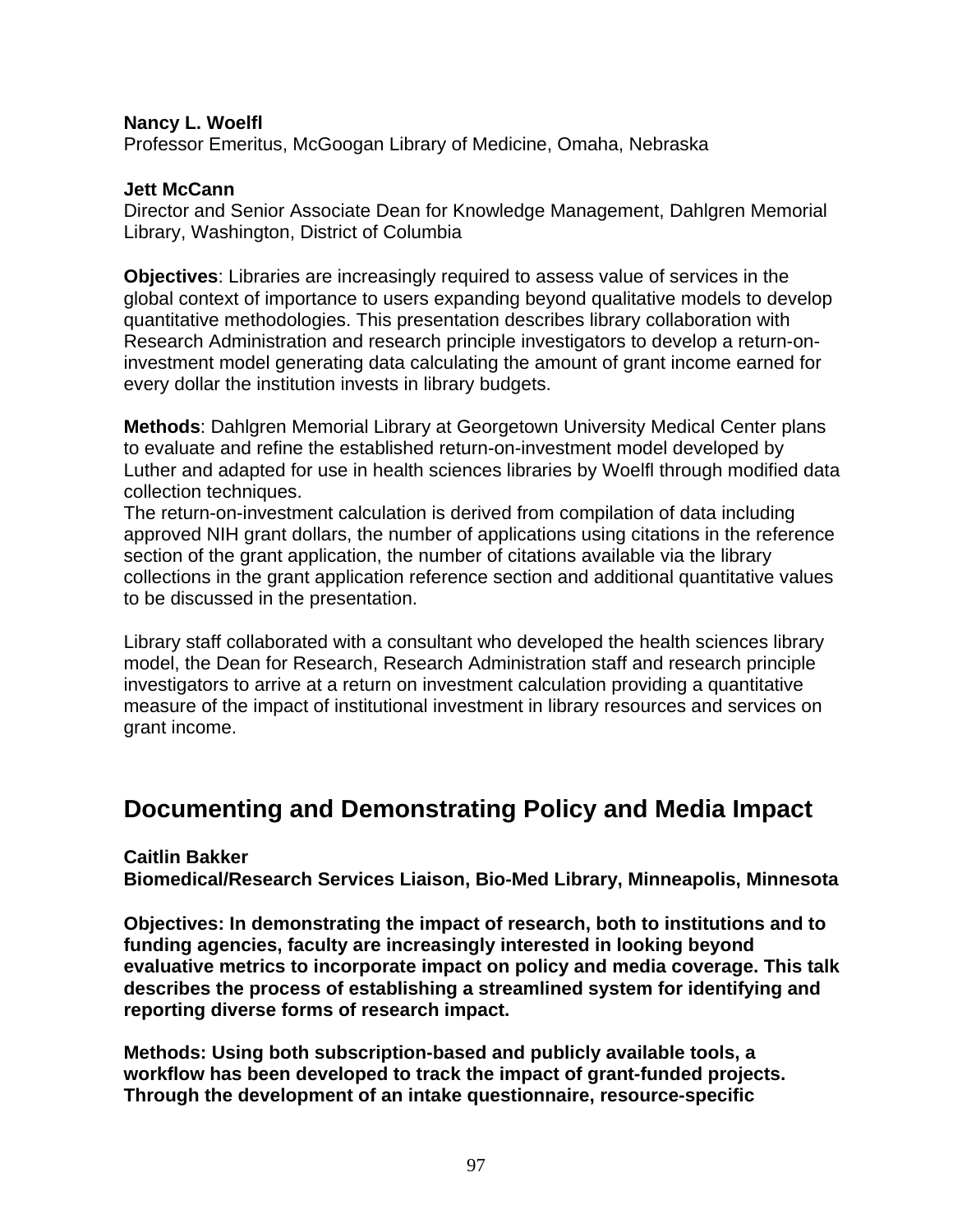**workflows, and report templates, the creation of policy and media impact reports is made scalable and sustainable with limited staffing resources. Strategies for identifying researchers and effectively establishing contact will also be discussed.**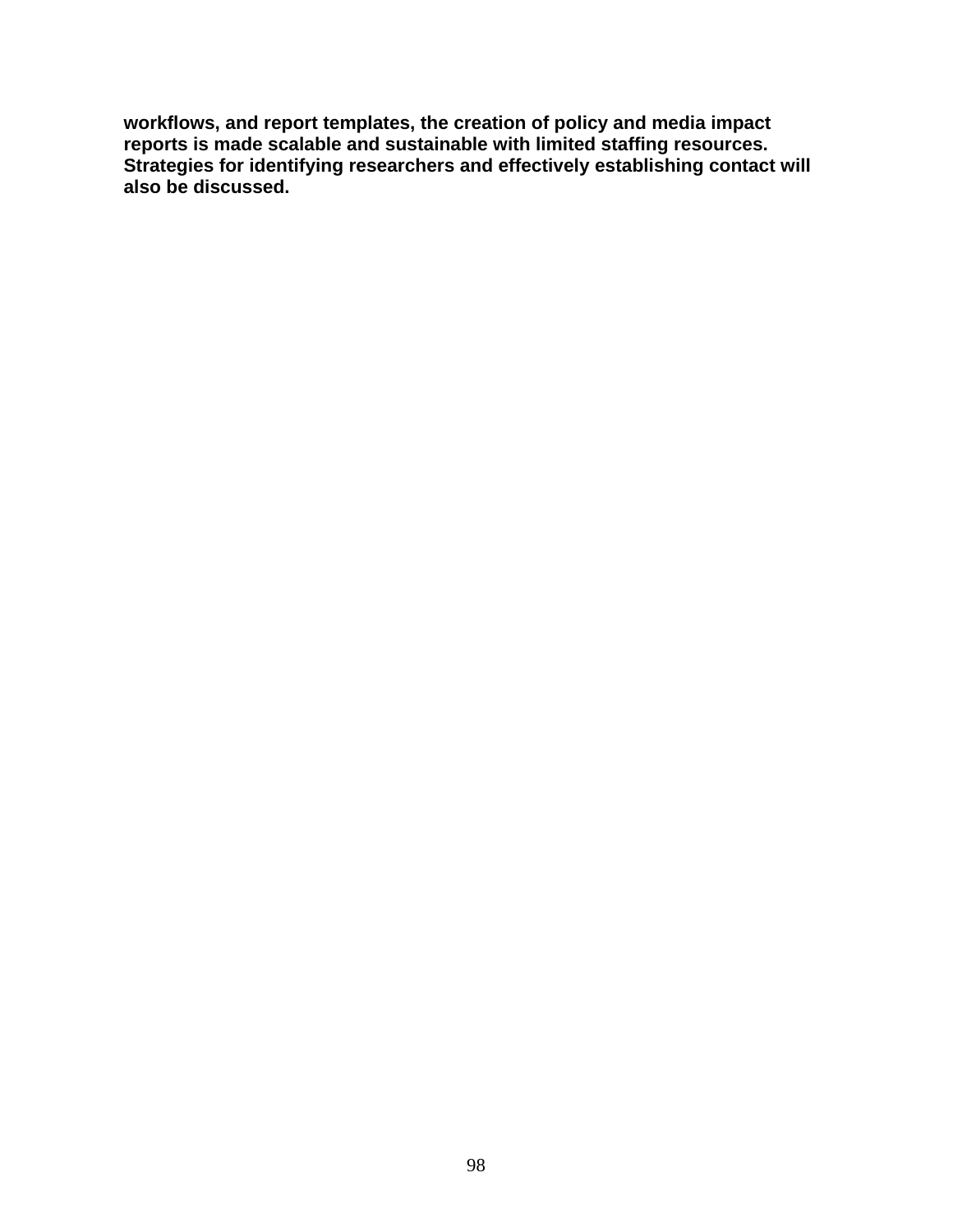**Monday, May 16, 2016, 1:00 PM – 2:25 PM Room: 202B** 

# **Session: Creating a Needed Dialogue: A Discussion About Lesbian, Gay, Bisexual, Transgender, Questioning (LGBTQ) Health Librarianship in 2016**

**Moderator: Blake Hawkins Blake Hawkins Martin Morris** 

## **Creating a Needed Dialogue: A Discussion About Lesbian, Gay, Bisexual, Transgender, Questioning (LGBTQ) Health Librarianship in 2016**

**Blake Hawkins Graduate Student, Master's of Library and Information Studies, Vancouver, British Columbia, Canada** 

**Blake Hawkins Graduate Student, Master's of Library and Information Studies, Vancouver, British Columbia, Canada** 

**Martin Morris Liaison Librarian: Life Sciences, McGill University, Montréal, Quebec, Canada** 

**Tony Nguyen, AHIP Access/Communications Coordinator, National Network of Libraries of Medicine, Southeastern/Atlantic Region, Baltimore, Maryland** 

**Emily Vardell PhD Candidate and Teaching Fellow, University of North Carolina at Chapel Hill, Chapel Hill, North Carolina**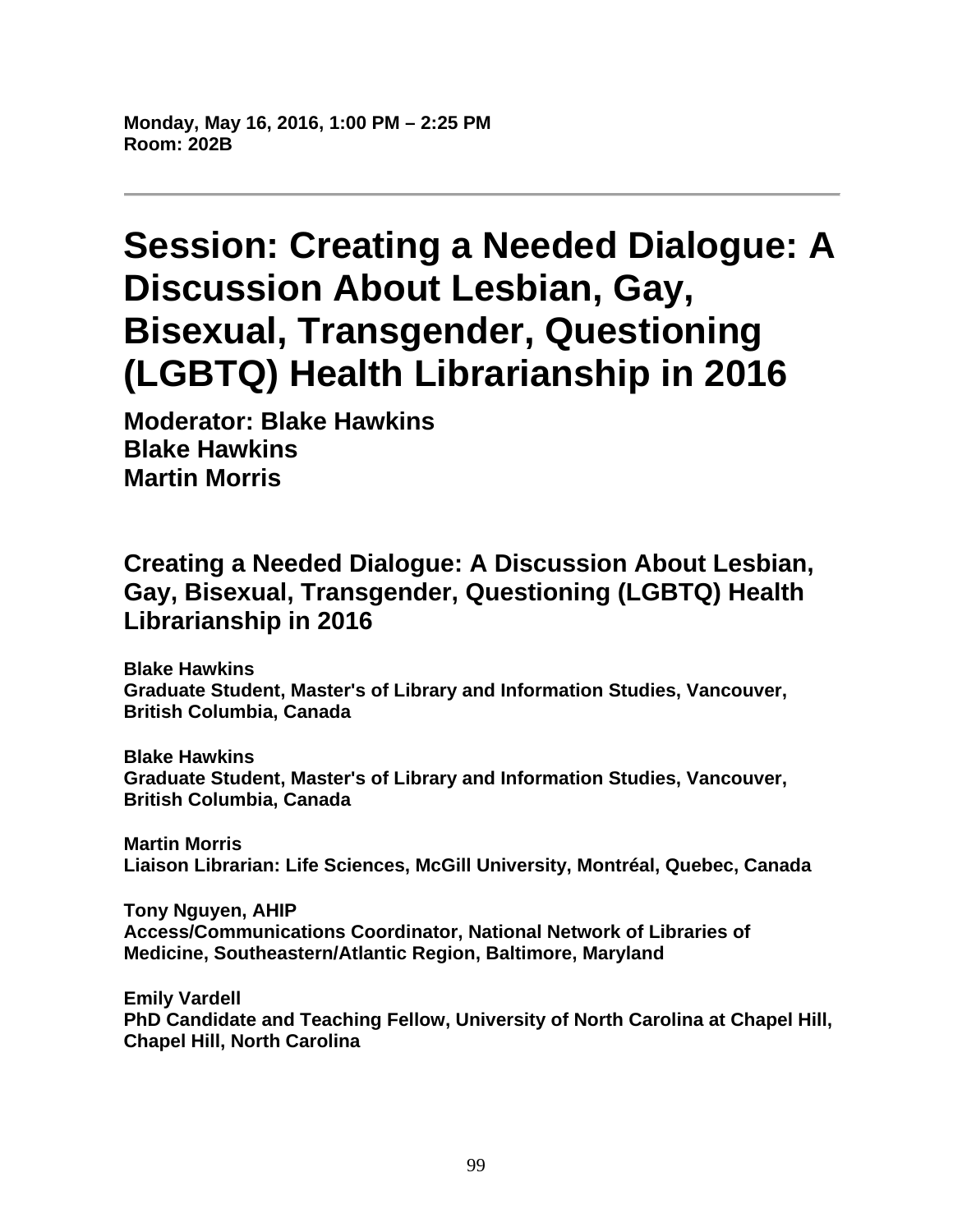#### **John Siegel Student Success Librarian, University of Arkansas at Little Rock, Little Rock, Arkansas**

### **D. Ryan Dyck**

**The scholarly literature of health librarianship contains two mentions of the information needs and information-seeking behaviours of LGBTQ (Lesbian, Gay, Bisexual, Transgendered, and Queer) health professionals - a 2004 JMLA article, and two presentations in 2013/2014 at CHLA and IFLA of a related research project conducted by one of the proposers of this session (a journal article is currently undergoing peer review). Meanwhile, the broader literatures of academic and public librarianship contain various studies into the needs and attitudes of our LGBTQ patrons. At a time when attitudes towards LGBTQ people are changing, and where greater attention is being paid to their specific health needs, we believe that the time has come for our profession to initiate a dialogue into how we respond to these needs.We propose a session to initiate a dialogue on how health librarianship should best respond to the distinct needs of our LGBTQ patrons. This session would include interested health librarians and community members, and discuss the current issues in LGBTQ health information, information needs of our LGBTQ patrons, and how health librarians can develop and improve our practice within this context. Panel members would give lightning talks about a particular issues related to LGBT health and health librarianship. A subsequent moderated discussion would develop these themes, which we hope would be further developed after the conference. The session would be at an introductory level, in order to make it welcoming for both LGBTQ and non-LGBTQ health librarians who may be interested in attending.**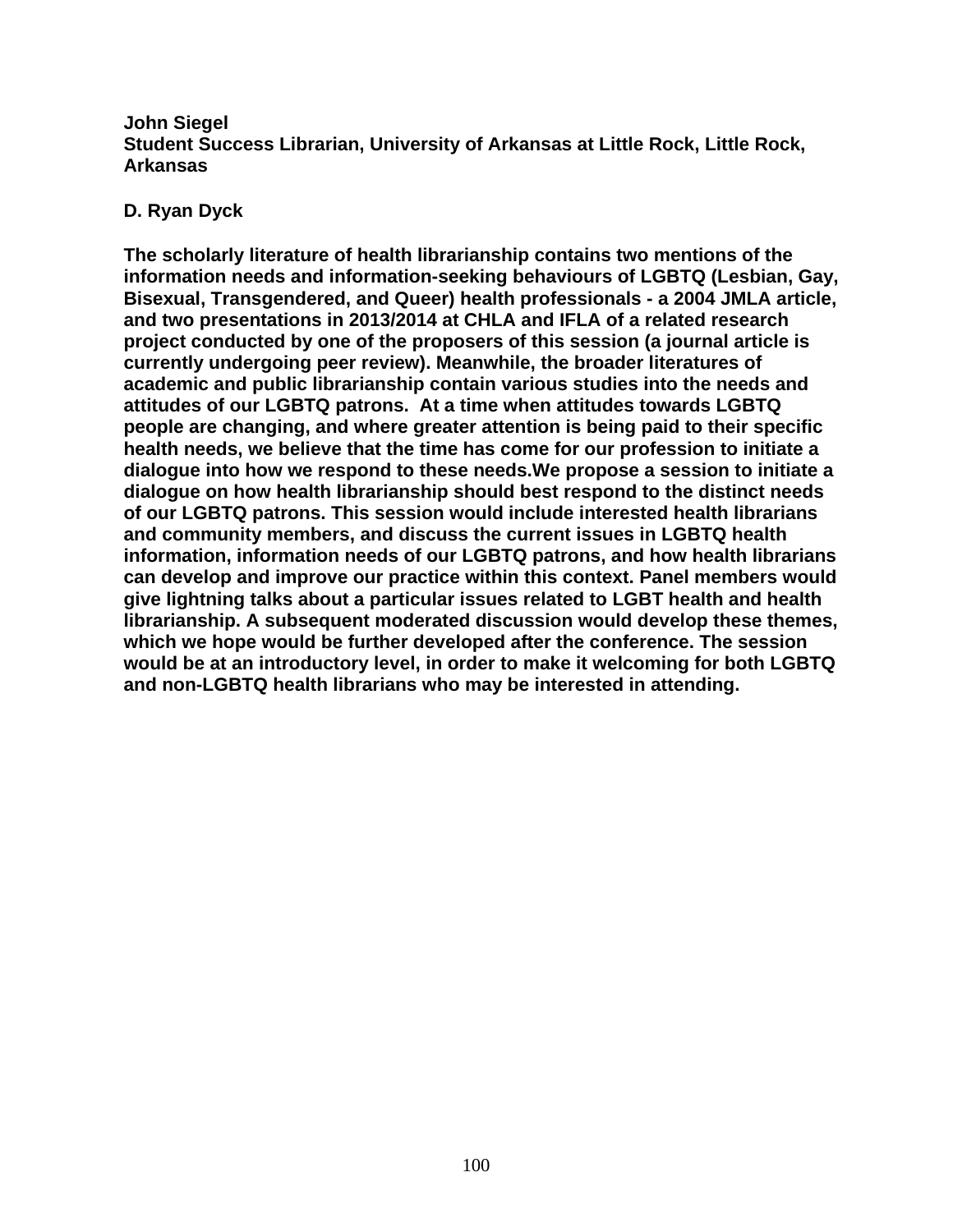**Monday, May 16, 2016, 1:00 PM – 2:25 PM Room: 104C** 

# **Session: Beyond the Search: Expanding the Role of the Librarian in the Systematic Review Process**

**Moderator: Marie T. Ascher** 

## **Beyond the Search: Expanding the Role of the Librarian in the Systematic Review Process**

**Marie T. Ascher Lillian Hetrick Huber Endowed Director, Health Sciences Library - New York Medical College, Valhalla, New York** 

**Margaret J. Foster, AHIP Systematic Reviews and Research Coordinator/ Associate Professor, Texas A&M University, College Station, Texas** 

**Mark MacEachern Informationist, Taubman Health Sciences Library, Ann Arbor, Michigan** 

**Whitney A. Townsend Informationist, UM Library, Ann Arbor, Michigan** 

**Librarians are increasingly involved with systematic reviews, most frequently as creators of the exhaustive search strategy as recommended by the Institute of Medicine guidelines, and also as organizers, archivers, and writers of the search method component. In this session a distinguished panel of systematic review experts will present strategies and tools for expanding the role of the librarian "beyond the search," to the project and data management aspects of the next steps during systematic review process- selection, appraisal, and data extraction. This session will dispel the notion that librarians are only suited for the search component of the systematic review process by describing some of the methods to select and assess studies, extract data, and present results.. Topics that will be covered include:** 

**- Overall systematic review process**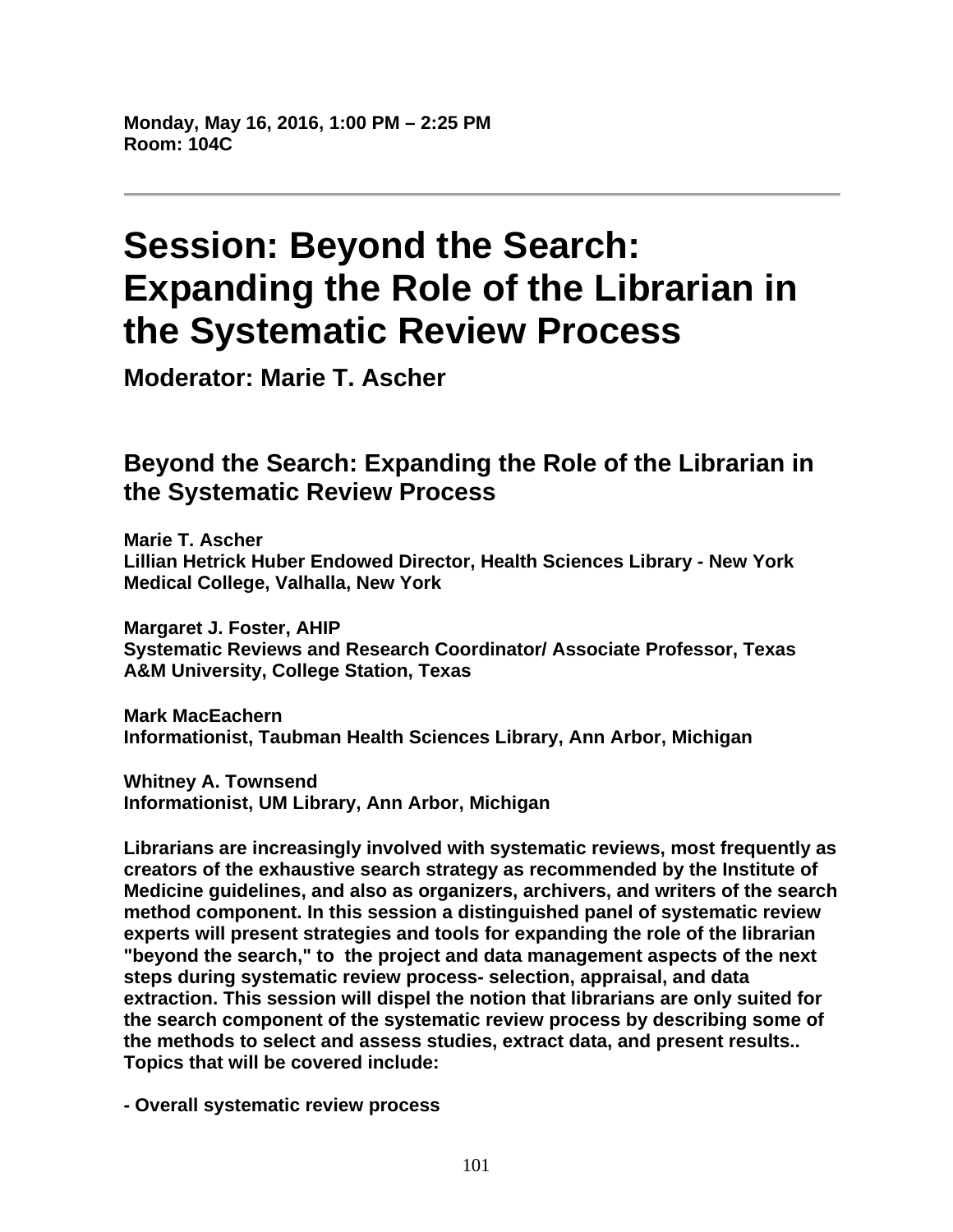**- Quality assurance through project management principles** 

**- Screening and selection of studies, including how to calculate inter-rater agreement** 

- **Risk of bias assessment tools, focusing on validated tools**
- **Data extraction tools and techniques**
- **Presentation of results and archiving data**

**Participants will emerge from this session with an increased understanding of these components with confidence to move forward to expanding their roles in the overall systematic review process.**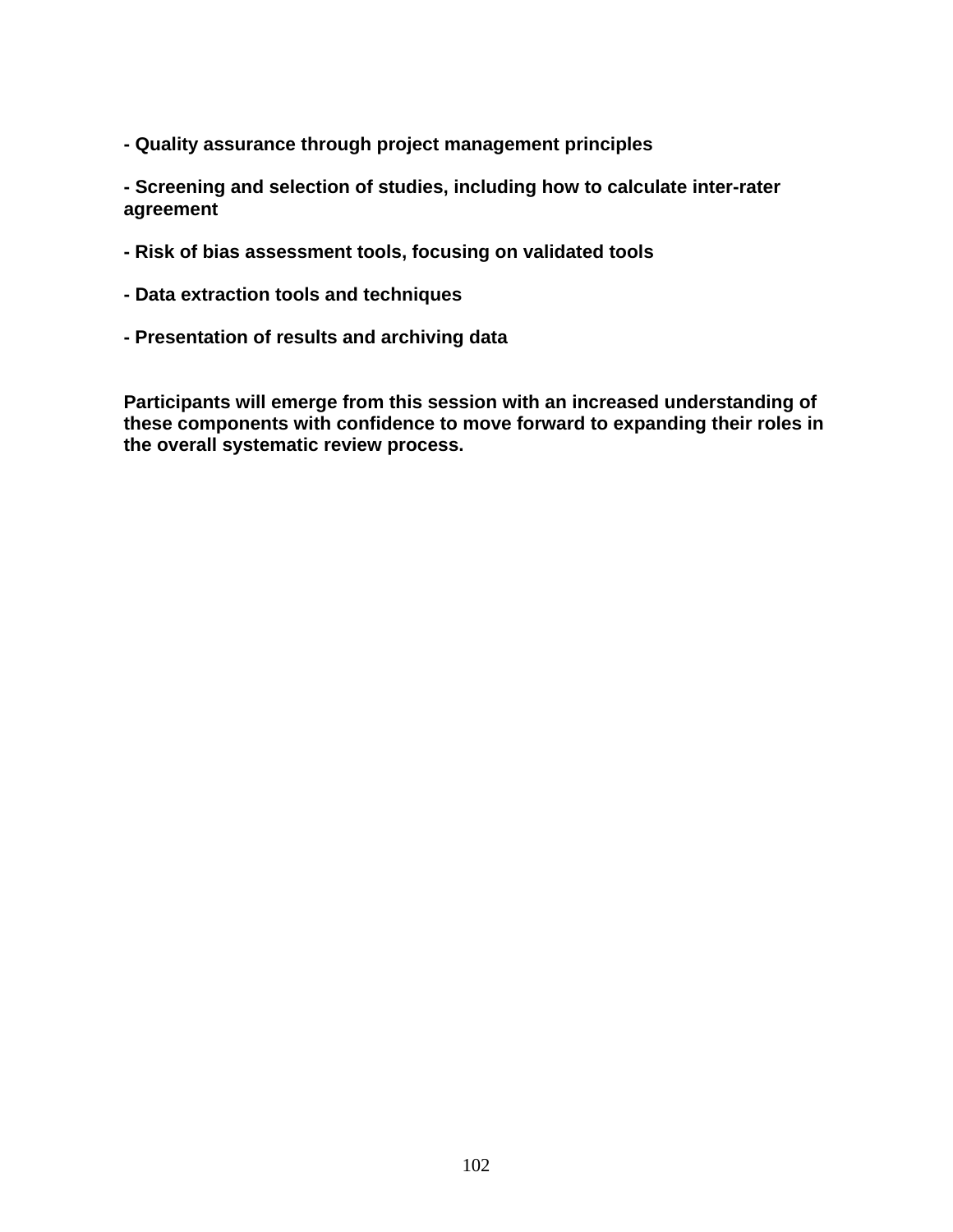# **Session: Public Health Support**

**Moderator: Vicky Duncan, AHIP** 

### **State Libraries and the State Public Health Workforce: Exploring Services and Information Access RESEARCH**

**Robert M. Shapiro, II. Public Health Librarian, Chandler Medical Center Library, Lexington, Kentucky** 

**Teresa M. McGinley Graduate Student Intern, UK Medical Center Library, Lexington, Kentucky** 

**Matthew N. Noe Graduate Student, Medical Center Library, Lexington, Kentucky** 

**Jesse M. Fagan Doctoral Candidate, Management Department, Gatton College of Business and Economics, Lexington, Kentucky** 

**Objectives: Despite a long history of attempts to provide access to information to the public health workforce, there still remains a great deal of uncertainty regarding how to approach information access, promotion, and use. This study investigates the resources and services that state libraries provide to state health department employees.** 

**Methods: The project proceeded in two phases. During phase one, state library websites were manually scraped by three project staff for the following: access to core databases, reference/research service, interlibrary loan, specialized access/services for state public health employees, and other services or training. In phase two a survey was distributed to the directors of each state library. The survey supplemented phase one findings, by determining service usage frequencies and identifying what additional services are provided. Responses were collected using Qualtrics and analyzed using Microsoft Excel and the statistical software, R.** 

**Results: Phase one data indicate 92% of state libraries (n=46) provide access to databases core to public health; 86% (n=43) provide explicit references**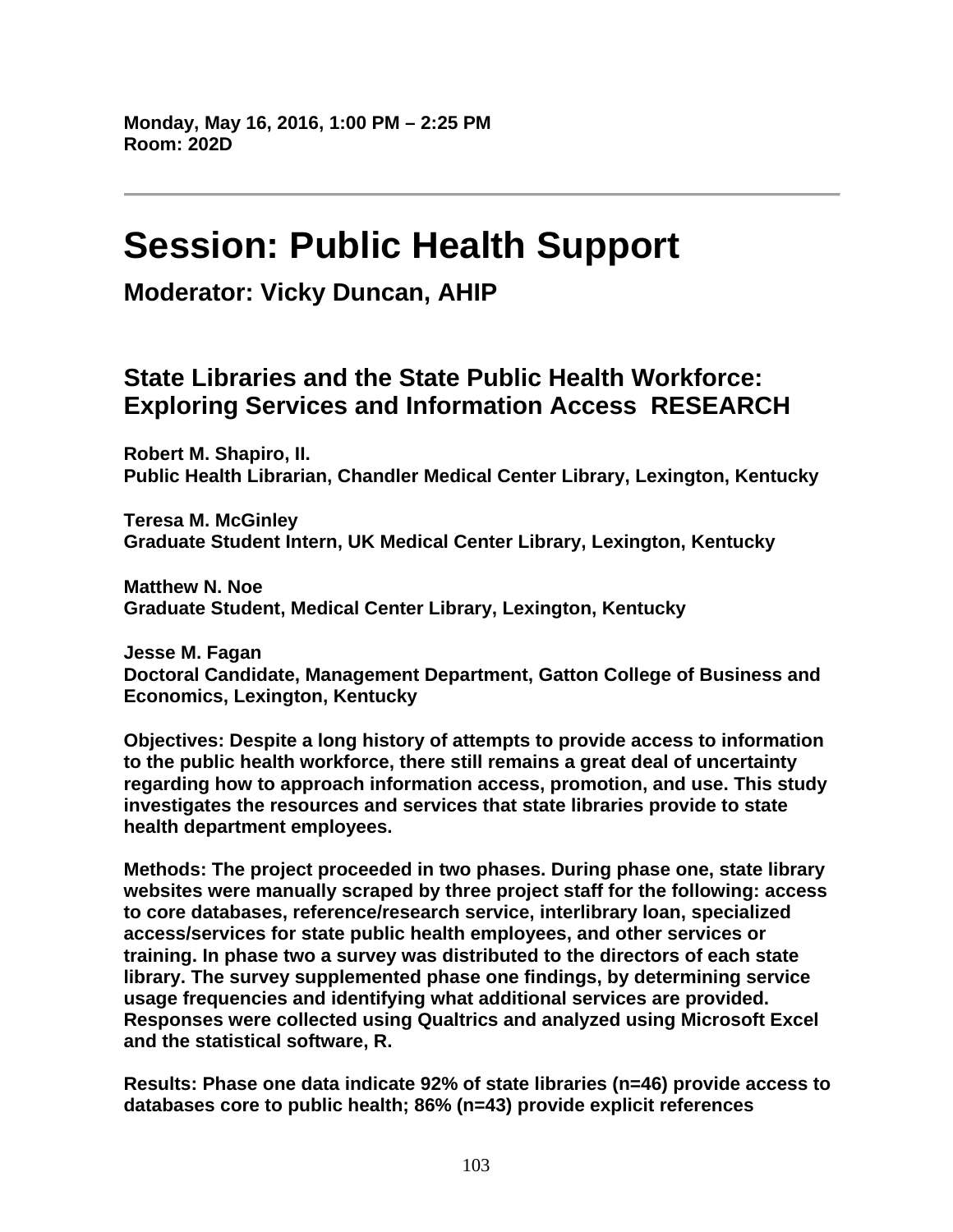**services; 90% (n=45) provide interlibrary loan to state employees. The survey had a 58% overall response rate. Of the respondents 60% (n=18) reported providing access to databases targeted to health professionals, and 73% (n=22) reported providing full-text access to content. Although 87% of respondents reported providing training, only 19% stated that they offer instruction targeted to health professionals. Almost 97% of respondents reported providing ILL, with only 3% being fee-based.** 

**Conclusions: Results indicate most state libraries not only provide access to core databases, but additional services such as free interlibrary loan, tailored instructional sessions, and reference consultations. Furthermore, many state libraries are providing services and access specifically tailored for state public health employees. Medical libraries have a proven history in providing information access and services to the public health sector; however, they may be duplicating efforts already put forth by state governments.** 

## **Connecting Two Worlds: Expanded Roles for Librarians in Disasters: Has It Worked?**

**Elizabeth F. Norton** 

**Technical Information Specialist, Disaster Information Management Research Center Specialized Information Services U.S. Library of Medicine, Bethesda, Maryland** 

**Cynthia B. Love Tecnnical Information Specialist, Disaster Information Management Research Center, Bethesda, Maryland** 

**Objectives: To determine if funding support provided to libraries and librarians to work in collaboration with organizations with disaster-related responsibilities has had a sustainable effect on integrating librarians into the disaster workforce and increasing the awareness of authoritative disaster health information resources.** 

**Methods: Seventeen collaborations between libraries and disaster-related organizations were funded between 2011-2014 with the goal of improving disaster medicine and public health information access for the disaster workforce and promoting new and creative collaborations on disaster health information needs among and to the mutual benefit of librarians and the disaster workforce. To determine if this program has had any sustainable impact on the awareness and use of disaster health information resources and the creation of new roles for librarians, the authors conducted an evaluation of the program using document review and a structured telephone interview process with the representatives from the funded projects. Documents and notes were imported**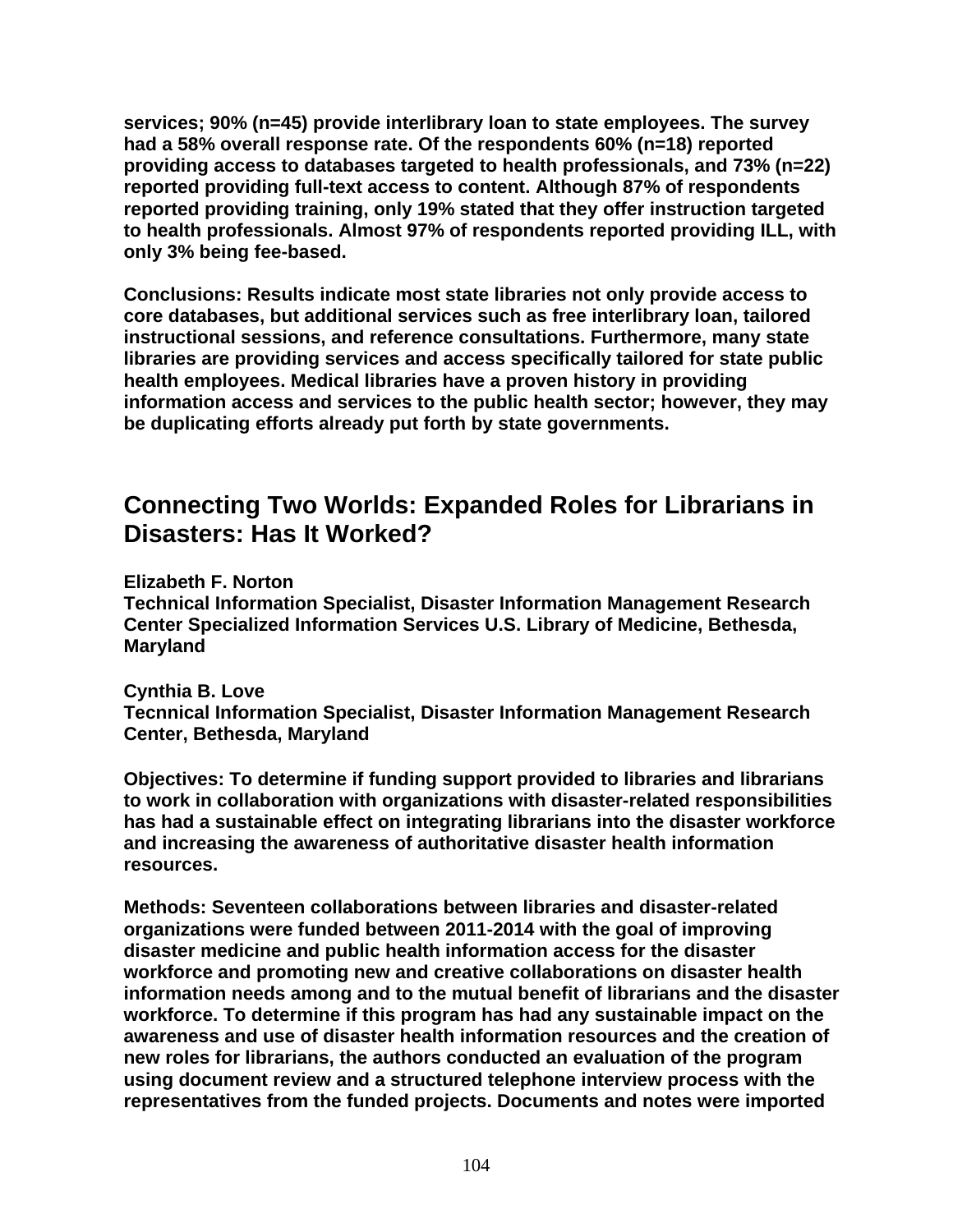**into qualitative research software for analysis. The evaluation results were used to assess the effectiveness of the funding and to identify ways to improve the process for future applicants. .** 

**Results: Twenty-two interviewees representing 12 collaborations were asked ten specific research questions. The results culminated in recommendations in the following areas: application process, partnership and activities, change in knowledge/access/use, and sustainability/integration.** 

**Conclusions: Funding for collaborations between libraries and disaster-related organizations provided unique and successful ways for these two groups to connect and share expertise. All participants interviewed recognized the value of each other's roles in supporting disaster planning and response and a number of interesting and unique relationships were developed between partner organizations. Most notably, disaster and emergency workers discovered the benefits that librarians could bring to the table, something many had not been aware of before the collaborative project. Librarians discovered that in addition to teaching their partners about disaster information tools and resources, they could play expanded roles in helping their communities or organizations in times of crisis.**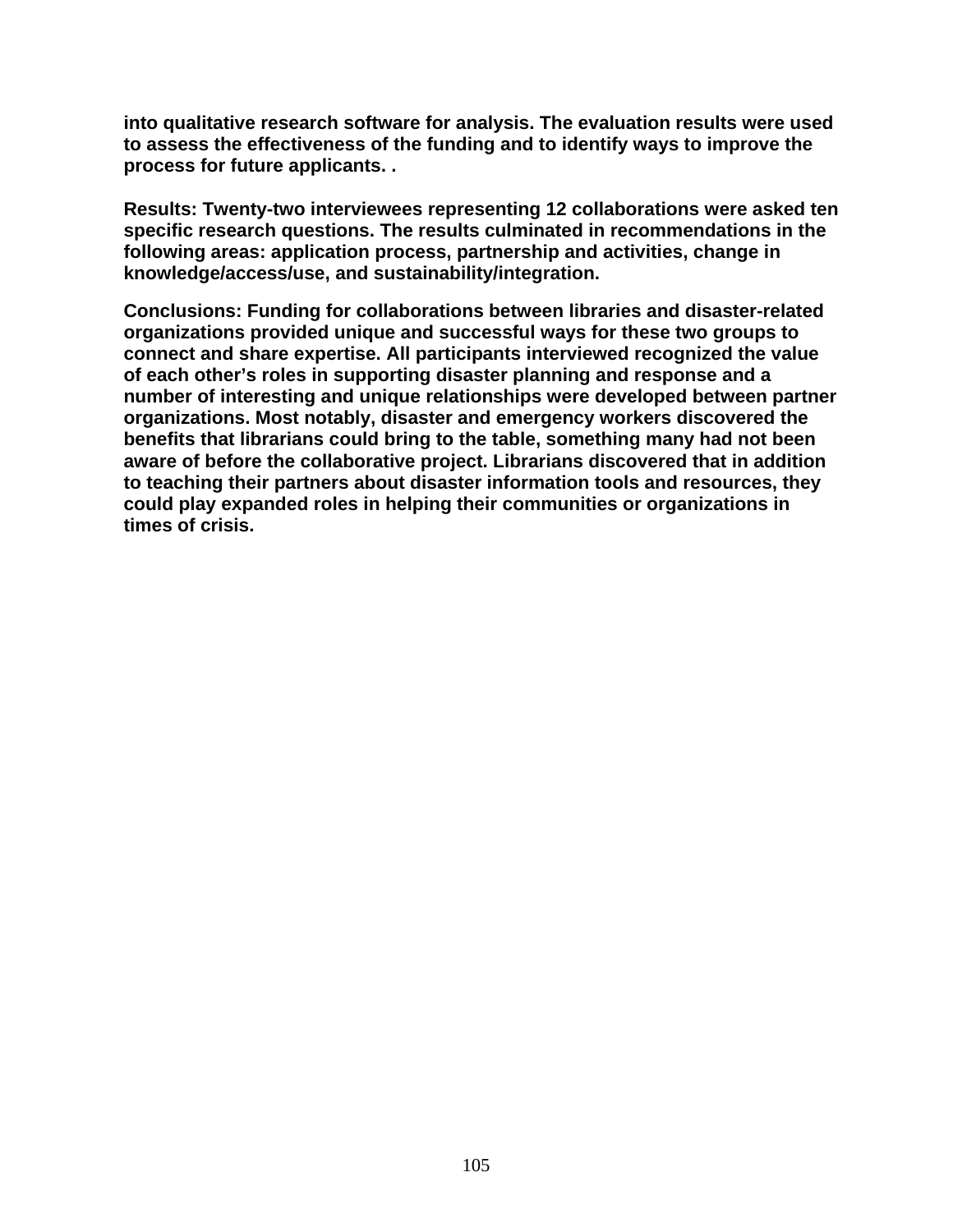**Monday, May 16, 2016, 1:00 PM – 2:25 PM Room: 201F** 

# **Session: Outside of the Box Services and Instruction**

**Moderator: Rebecca O. Davis** 

## **Digital Natives' Dilemma: Using Social Media While Keeping It Professional RESEARCH**

**Gisela Butera Reference and Instructional Librarian, Himmelfarb Health Sciences Library, Washington, District of Columbia** 

**Alexandra Gomes, AHIP Associate Director for Education, Information, and Technology Services, The George Washington University, Washington, District of Columbia** 

**Terry Kind Assistant Dean of Clinical Education, Associate Professor of Pediatrics, Pediatrics, Washington, District of Columbia** 

**Katherine Chretien Dean for Clinical Education, Associate Professor of Medicine, Department of Medicine, Washington, District of Columbia** 

**Objectives: To measure the impact of the Social Media and e-Professionalism session, attended by first-year George Washington University medical students. The session focused on exploring their attitudes and beliefs toward health professionals using social media, while discussing potential behavior to avoid as well as opportunities to enhance their future medical careers.** 

**Methods: As digital natives, first-year medical students need to reflect upon appropriate/inappropriate methods of integrating social media with their new professional identities. An IRB study was conducted from 2012-2014 on Himmelfarb Library's instructional/educational session on social media and eprofessionalism, co-taught by a librarian and medical faculty using active learning methodology followed by a panel discussion led by faculty mentors and an attorney. The session provided guidance and discussion on avoiding**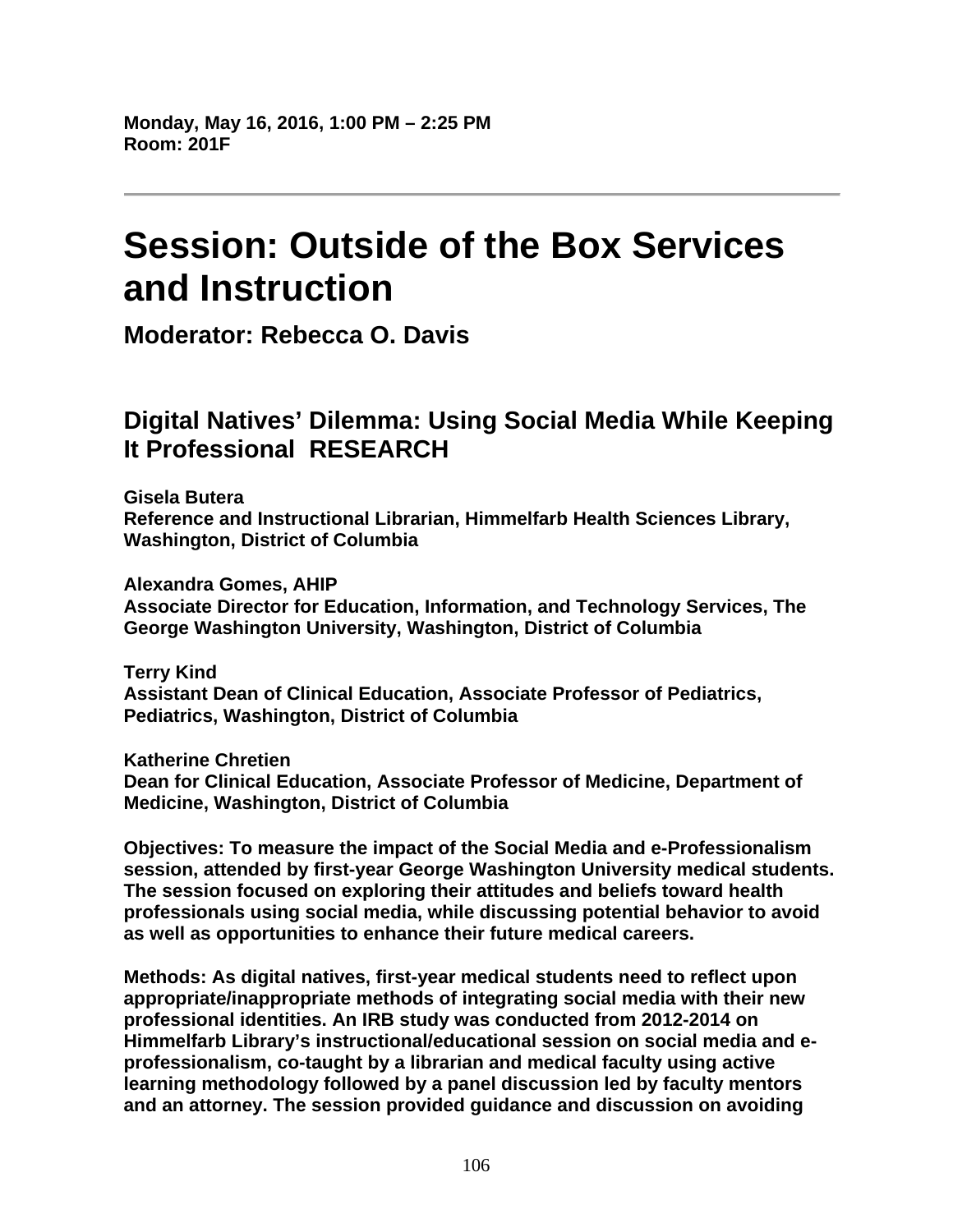**risky behaviors using while encouraging students' to explore opportunities through social media. A post-session assignment asked students to reflect on the impact of the session. The study team qualitatively analyzed and coded the reflection papers and a follow-up quantitative Likert scale survey was sent to the 2014 cohort to evaluate the longer-term impact. The session has been revised as an interprofessional session involving both medical and physician assistant students.** 

**Results: Short term results from reflection assignments showed 60% (2012), 44% (2013) and 57% (2014) planned to make changes to their social media accounts such as privacy settings, removal of potentially damaging photos/content or greater participation ( e.g. reading blogs, Twitter accounts). Over sharing, and generational viewpoints differences were identified as challenges in using social media. A post-session survey of cohort 2014 six months later showed 42% opted to avoid potentially harmful behaviors that might impact their career and/or patients, while 12% indicated engaging in potentially positive beneficial social media behaviors helpful for their career, getting into residency program, and the public (e.g. following health professional's Twitter feeds, or posting health-related information). Sixty-three percent of the respondents felt it was extremely important for students to learn about e-professionalism, and 96% of the group thought this should occur during first year of medical school.** 

**Conclusions: The short term results of the session from all cohorts showed an impact in raising students' awareness, and the 2014 post-session results indicate a long-term effect in changing students' social media awareness and behavior. One of the key objectives of the session was to demonstrate positive use of social media by medical professionals and it seems clear that this message began to resonate with the students.** 

### **Fact or Fiction: Understanding and Using Fair Use and Copyright**

**John D. Jones, Jr.** 

**Instruction & Curriculum Librarian | Associate Professor | MSIS, University of Colorado Anschutz Medical Campus, Aurora, Colorado** 

### **Ben Harnke**

**Education & Reference Librarian, Health Sciences Library/Education and Reference, Aurora, Colorado** 

**Objectives: With all of the different materials and opinions concerning Fair Use & Copyright available to health sciences professors, our main purpose was to create a 60 minute education session to help sort fact from fiction so faculty**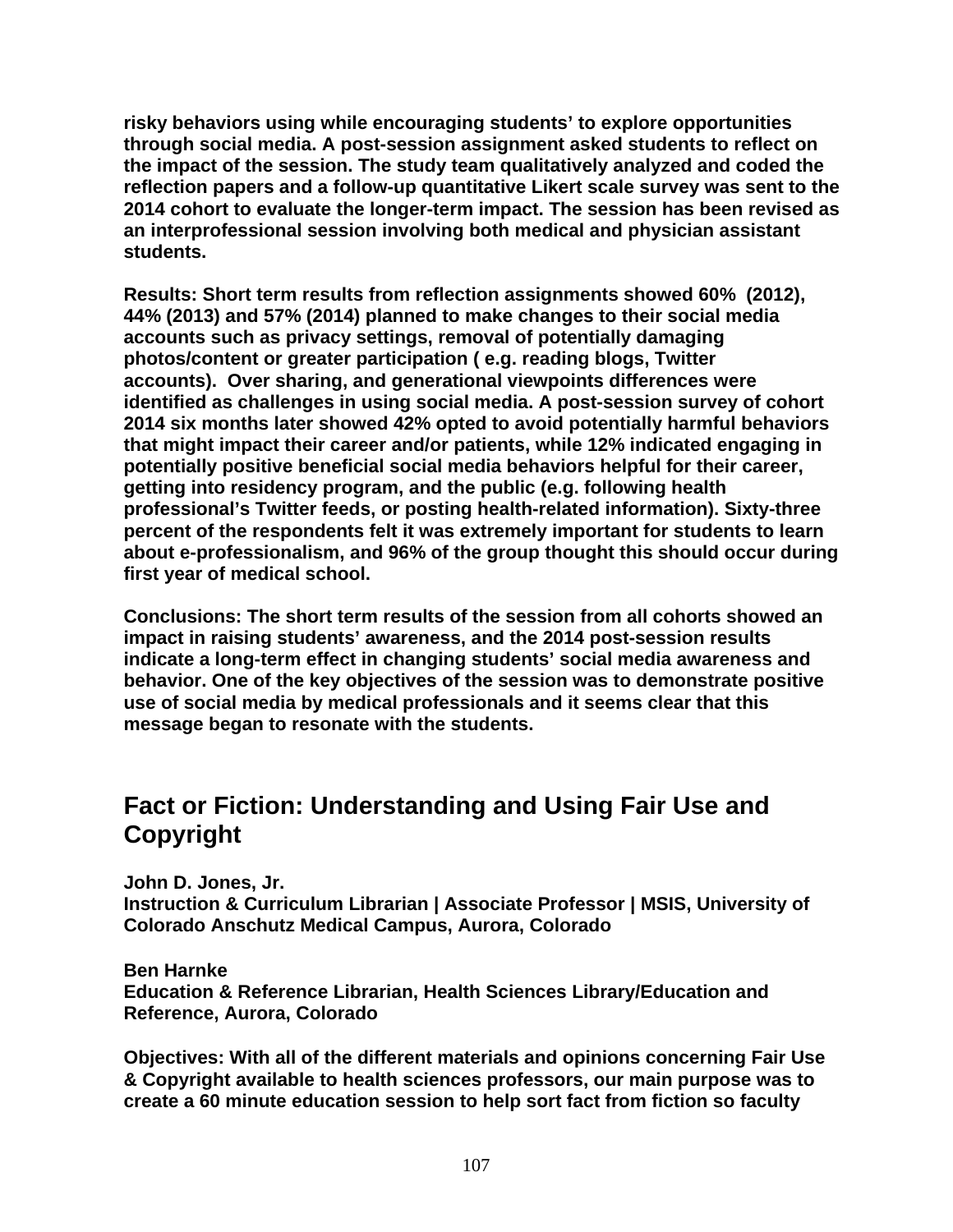**would be more comfortable and confidant with their use of course materials.** 

**Methods: Our goal was to present a series of brief situations and have participants discuss their knowledge and understanding of copyright and fair use for these scenarios. Each vignette was followed with a current best practice suggestion. Potential solutions included things like linking to online articles, uploading to secure course management systems, making freely available via the web but overall by always assessing risk using a Fair Use evaluation document.** 

**An education session survey instrument was used to capture feedback concerning the presentation and identify participants who might need or want individualized follow-up concerning Fair Use & Copyright. Our secondary purpose was share our slides and materials with other health sciences librarians to adapt and reuse for similar purpose at their institutions.** 

**Results: The results will be reported at the 2016 Medical Library Association meeting in Toronto. The classes are scheduled for February 18th, March 17th and April 7th. We will report on the success or failure of these 3 classes including information from the class evaluation.** 

**Conclusions: We will report our conclusions at the 2016 Medical Library Association meeting in Toronto. We anticipate that participants will be unfamiliar with a Fair Use Checklist and also that some of their current practices may flirt with edge of Fair Use or may be a copyright violation. We hope the participants will also help identify unique situations to be considered and incorporated in subsequent classes.** 

### **Creating a Mosaic of History Lectures for the Health Sciences**

**Sandra L. Bandy, AHIP Chair, Content Management, Robert B. Greenblatt, M.D. Library, Augusta, Georgia** 

**Renee Sharrock Curator, Historical Collections and Archives, Robert B. Greenblatt, M.D. Library, Augusta, Georgia** 

**Objectives: Unlike many health sciences libraries, our library has a large and far-reaching Historical Collection and Archives (HCA) room housing hidden treasures. Showcasing this collection, and the history of the health sciences, has often been a challenge. This paper examines the development and implementation of a History of the Health Sciences Lecture Series.**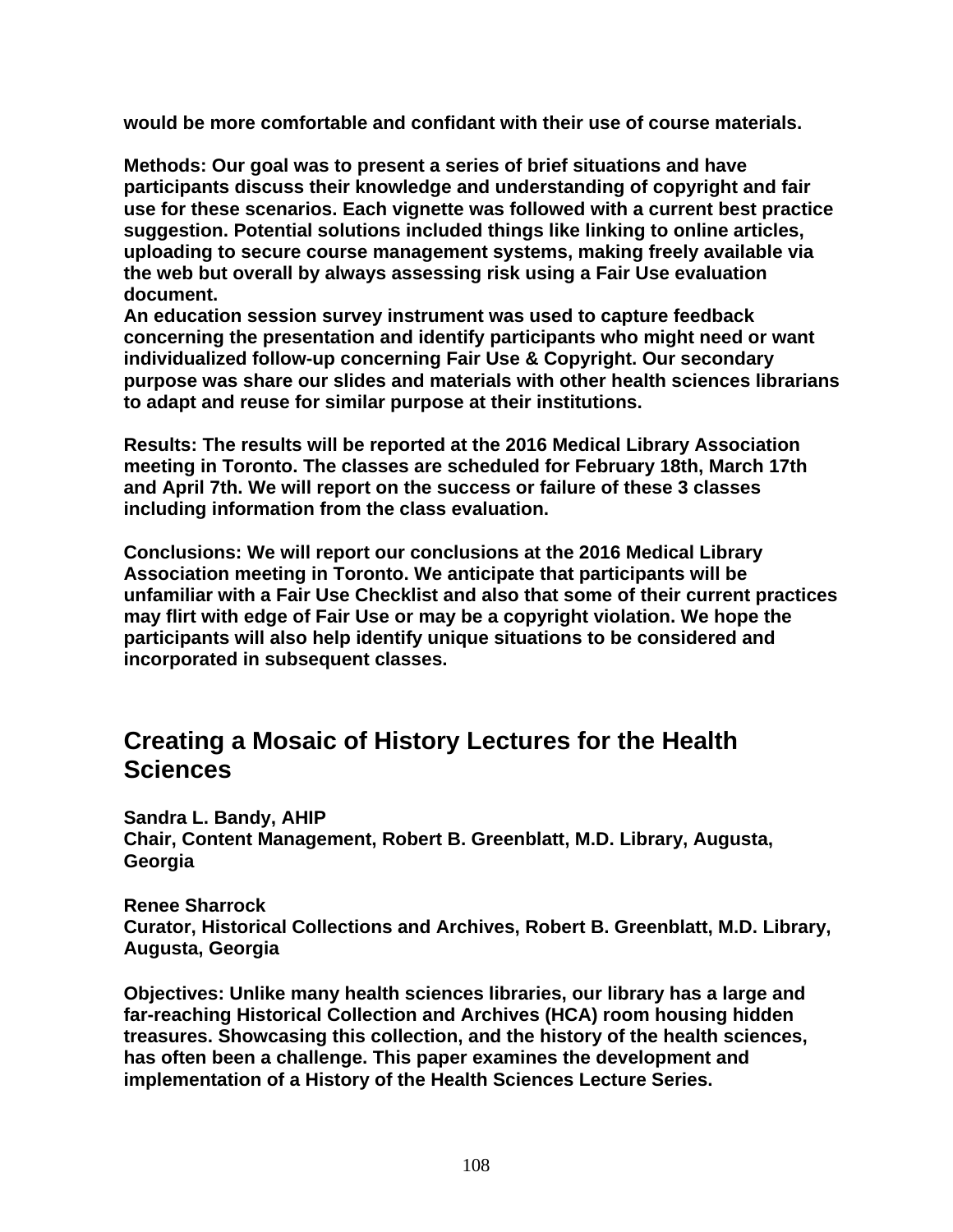**Methods: The recent addition of historical donations from alumni and other health professionals has resulted in an increase interest in the library's historical collections and archives. Making these collections discoverable is the primary goal. The library hosted a mosaic of lectures that focused on the library's historical collections. Lectures have been tied to current library events and university courses. Creating this historical lecture series is a collaborative planning process which included many obstacles and creative solutions. Steps in this process include: (1) connecting historical collections with faculty or alumni to design the lecture; (2) developing marketing strategies across the health science campus that encourage attendance and interest; and (3) assessing the effectiveness of the lecture series.** 

### **Bringing the Writing Center to the Library: Report of a Pilot Project**

**Terry Ann Jankowski, AHIP, FMLA Assistant Director for User Experience, University of Washington, Seattle, Washington** 

**Jamie M. Gray, AHIP Director for Research & Instruction, Lane Medical Library & Knowledge Management Center, Stanford, California** 

**Lilly Campbell Assistant Director, Odegaard Writing & Research Center, Seattle, Washington** 

**Objectives: The goal of the project was to expand writing support for students, faculty and staff in the health sciences at the University of Washington..** 

**Methods: The undergraduate library has provided writing support by peer tutors for ten years. Although open to all, the 10-minute walk for services has proven to be a significant barrier in their utilization by health sciences students. Another barrier is the perception that peer tutors lack sufficient skills to support the scientific writer. In 2015, the UW health sciences library conducted a pilot project designed to expand writing support for students, faculty and staff in the health sciences with appointments at the Health Sciences Library. By partnering with the writing center we felt we could better support the development of writing skills in disciplines that may not traditionally be viewed as writingintensive. Additionally the pilot included educational opportunities for the peer tutors. This presentation describes the steps taken to implement and evaluate the project as well as describe its benefits and lessons learned.** 

**Results: Tutors were hired and space identified for the service. Opportunities**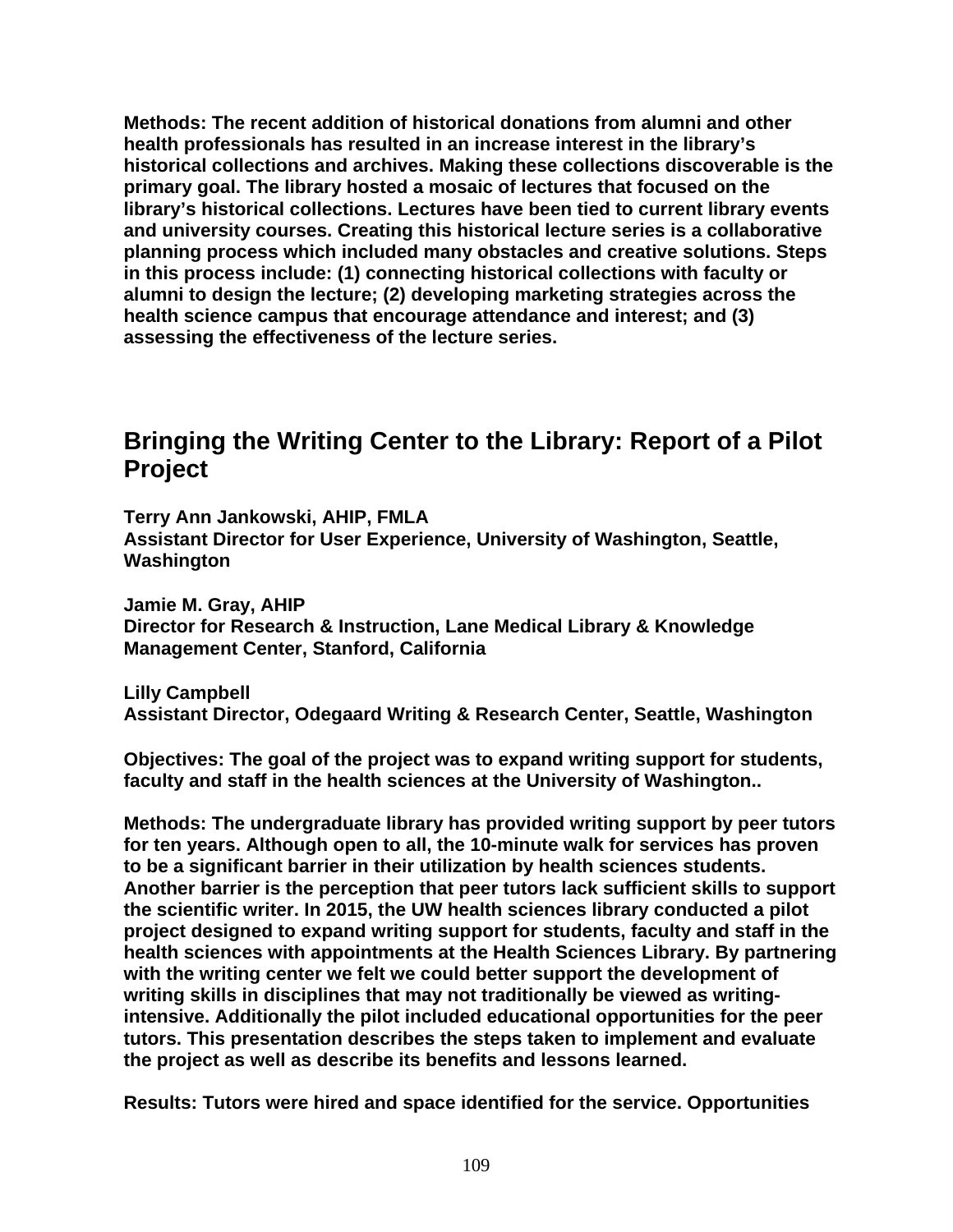**were provided for tutors (and librarians) to increase their knowledge of support for writing in the sciences. Health sciences students took advantage of the sessions offered on site.** 

**Conclusions: Adding this service to our portfolio was well received and should be continued. Next steps might include exploration of supporting distance students.** 

### **Mobile Game Development Program to Support Health and Science Information Provision to Adolescents**

**Ying Sun Computer Scientist, NLM, Bethesda, Maryland** 

**Karen Matzkin Contractor, NLM, Bethesda, Maryland** 

**Judy Kramer Contractor, NLM, Bethesda, Maryland** 

**Andrew Plumer Outreach Librarian, NLM, Bethesda, Maryland** 

**Alla Keselman Senior Social Science Analyst, Specialized Information Services, Bethesda, Maryland** 

**Objectives: Helping teachers find quality information that links biology, chemistry, and environmental science to human health is extremely important and very challenging. One emergent way to deliver information in a way that is both engaging and conducive to learning is through educational gaming. The program described here develops games supporting health and science information provision to adolescents in the science classroom.** 

**Methods: This program, conducted by a K-12 team of a federal medical library, is collaboration among librarians, science teachers, computer scientists, and gaming researchers. The K-12 team maintains several websites that collect and organize classroom resources in environmental health, toxicology, and genetics. Teacher feedback on the sites frequently asked to add games. As few quality games could be found, the team decided to start a games development program, linking curriculum requirements with the resources on the team's sites. To date, four iOS games were built, two of which are already available free-of-charge through App Store. The games teach about toxic chemicals in the environment, DNA base pairings, and Bohr Model of the atom. Development**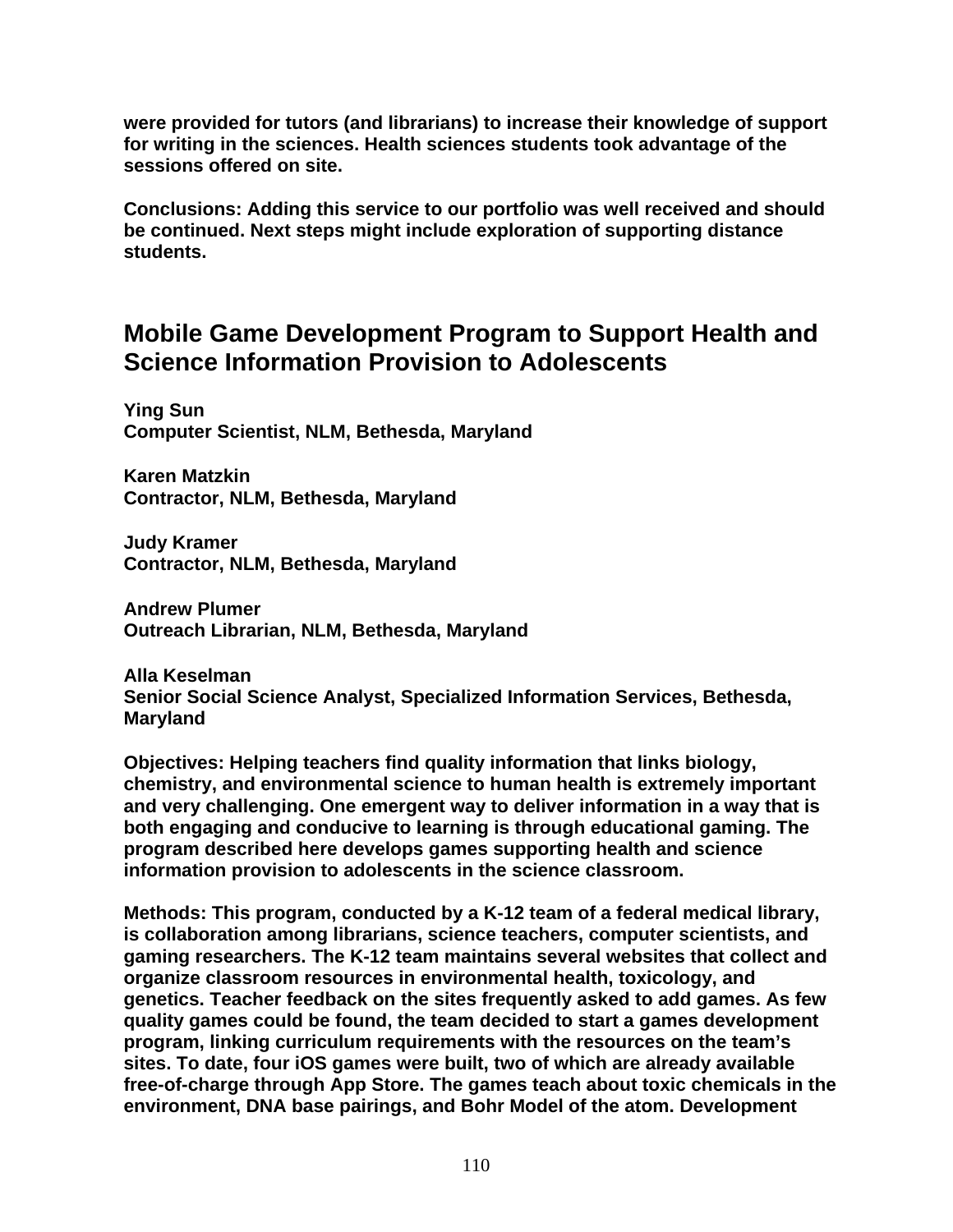**process involves curriculum review and consultations with teachers and gaming experts, programming in Swift, and focus groups with students and teachers. Future evaluations will include classroom testing.**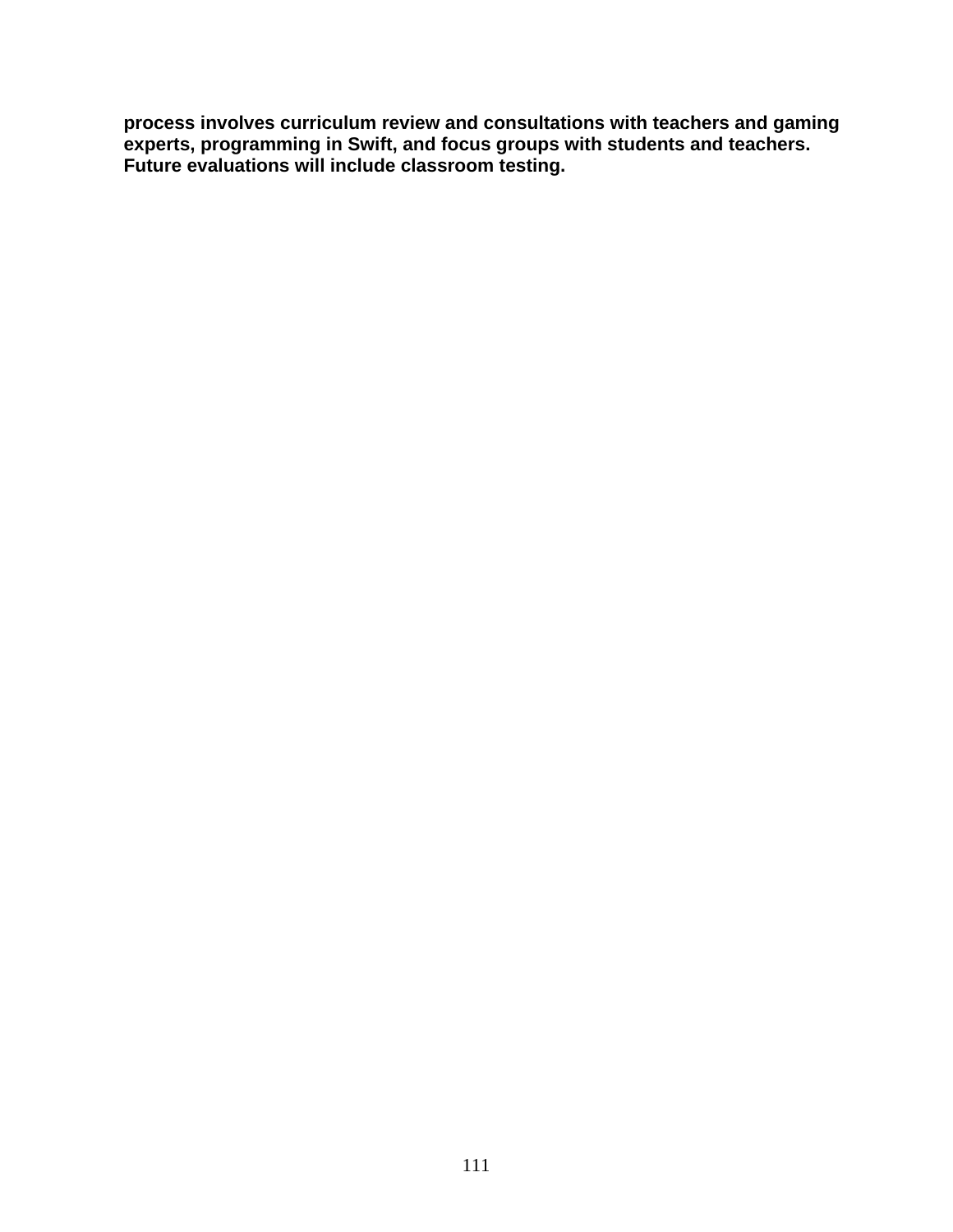# **Session: Focus on Data Management**

**Moderator: Jamie Saragossi** 

# **BD2K: Big Data to Knowledge and the Library**

**Jacqueline Wirz** 

**Director of Career & Professional Development and Graduate Student Affairs, Research Data Ninja, Assistant Professor, Oregon Health & Science University, Portland, Oregon** 

**Objectives: The NIH Big Data to Knowledge (BD2K) initiative aims to enable research, to facilitate discovery and support knowledge, and to maximize community engagement. The Oregon Health & Science University Library has partnered with our Department of Medical Informatics and Clinical Epidemiology on BD2K initiatives to develop workshops and online educational materials to teach major concepts in biomedical big data science.** 

**Methods:OHSU currently has two BD2K grants: 1) to develop a suite of online educational resources (OERs) and 2) to develop workshops for trainees on big data concepts. These grants involve library researchers, information specialists and instructional designers working closely with primary investigators from our informatics department. Our final products will include several iterations of an in-person workshop designed for trainees as well as a comprehensive educational resource library. This presentation will cover highlights of the projects and include information on how libraries can use these resources in their communities.** 

# **Author Behavior and Attitudes Toward the PLOS Data Availability Policy RESEARCH**

**Kimberly Powell Life Sciences Informationist, Woodruff Health Sciences Center Library, Atlanta, Georgia**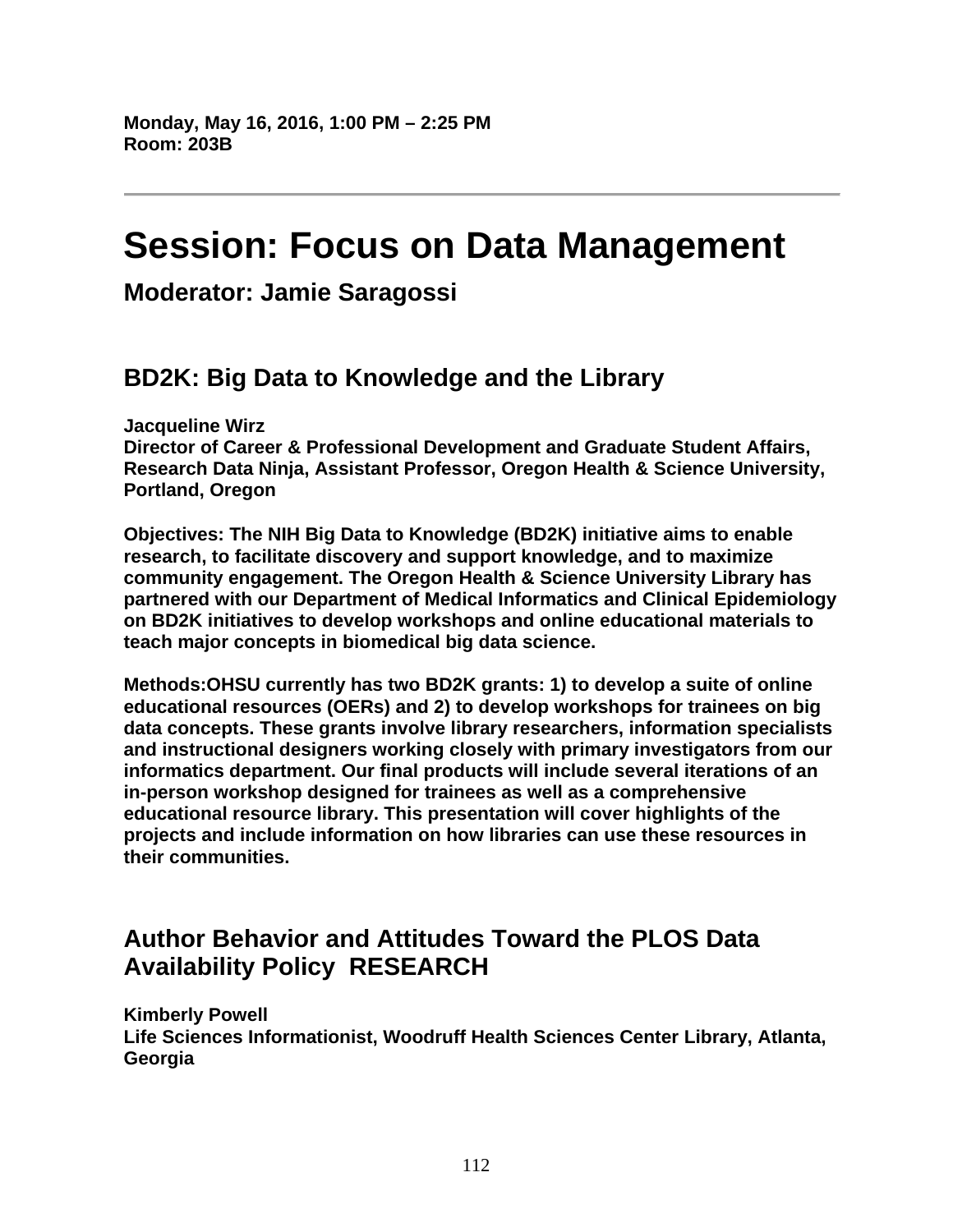**Jennifer Doty Research Data Librarian, Robert W. Woodruff Library, Atlanta, Georgia** 

**Jeremy Kupsco** 

**Research Informationist, Woodruff Health Sciences Center Library, Atlanta, Georgia** 

**Objectives: In 2014, PLOS journals implemented a data availability policy requiring authors to provide a reliable location for underlying data. The recommended method is to deposit data in an appropriate public repository. This study aims to determine how our institution's researchers have responded to the PLOS requirement, utilized library data management services, and perceived specific challenges to making data reliably available.** 

**Methods: To determine changes in publication and data sharing preferences, institutional publications in PLOS journals were examined during the twelve months following the policy change. Three librarians reviewed 126 articles published since the policy to determine if the data statement conformed to recommended guidelines and allowed the reader to reliably locate referenced data. Findings were compared against library data management service requests.** 

**Next, 84 institutional authors were surveyed for their attitudes and data sharing processes. The survey was administered to researchers who submitted to PLOS only after the data requirement went into effect.** 

**Results: A review of articles from the first year of the PLoS data policy revealed the majority report "relevant data included in the paper and supplementary materials" (~43%), while only 10% deposited data into a repository. When reviewed for conformity to policy standards and actual data discoverability, claims for "data available from a 3rd party" and "data available within manuscript" scored the worst for providing full data citations and actual data availability, respectively. Conversely, depositing data in a repository had the best score for data discoverability.** 

**A survey revealed the data policy did not affect the amount of raw data included in the manuscripts; with over 70% of authors saying they did not add additional data. However, approximately 30% of researchers stated the policy added extra work to manuscript preparation and approximately 20% reported they were contacted to add more data to the paper. Finally, 19-23% reported they would not publish in the PLOS family of journals in the future due to the data policy.** 

**Conclusions: Despite the implementation of a data availability policy, three information professionals who reviewed 126 PLOS data availability statements found many articles did not provide sufficient information for reliable data accessibility. Likewise, over 70% of authors reported making no change to the amount of data included in their publications. However, due to the policy, approximately 20% of respondents would not publish in PLOS journals**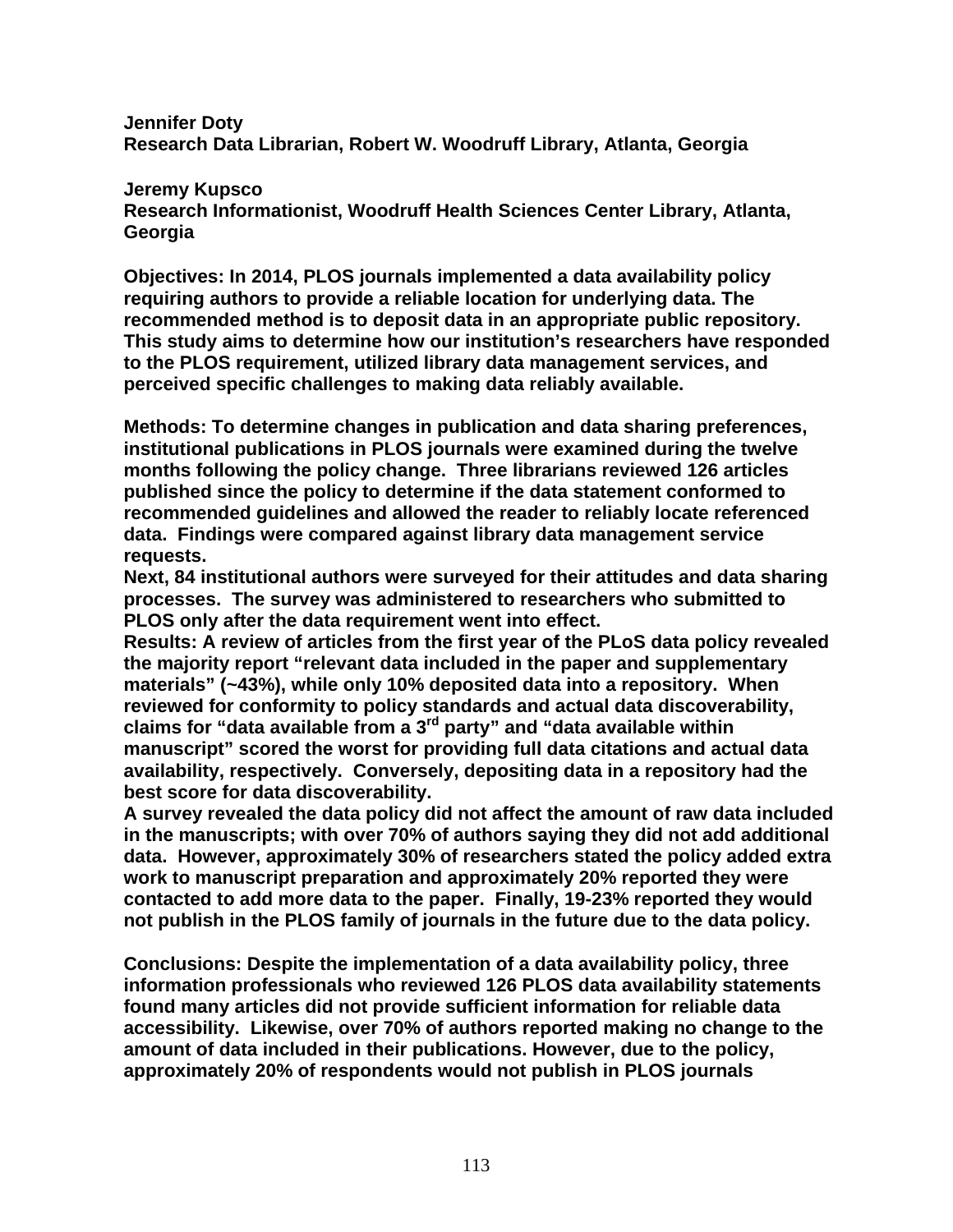**again. These observations represent a clear need for data management outreach and potential areas for library services.** 

### **Open Data, Big Health: Global Open Data for Health Care Research RESEARCH**

**Charles J. Greenberg, AHIP University Library Director, Wenzhou-Kean University, Wenzhou, Zhejiang Province, N/A, China** 

**Sangeeta Narang Librarian Grade-I, National Drug Dependence Treatment Centre Library, New Delhi, India** 

**Objectives: In 2007, open government advocates issued a set of eight principles of open data. Open health data has implications for clinical care and research, drug discovery and development, public health and health policy at regional, national, and global levels. Where is the global leadership in the community of nations on implementing and unlocking the benefits of open health data?** 

**Methods: Using the W.H.O list of member states (n=194), an inspection of web sites was conducted to identify and record the presence of open health data or initiatives. With each country, an attempt was made to locate the following types of repositories on an official government web page: a Ministry of Health or equivalent government agency; a conspicuous link on a government web page to open health data; Additional national government health web sites, with or without data; national government-sponsored open data repositories, not necessarily health; unique attributes of national health data web sites or conspicuous absences; and adherence to the principles of open government data, for health data. Google tools provided efficient ways to collect and store research results. A shared Google Sheets™ page allowed both authors to work at independently, while being able to observe work in progress.** 

**Results:Open health data is easily discoverable though links on a website or a separate open data collection in less than one-third of the W.H.O. member nations in a search done by two experienced information researchers. 12 nations demonstrate the principle to provide comprehensive open data. In most of these nations the power of electronic health record (EHR) systems to provide primary exportable data that can at the same time protect the privacy of individualized patients is a key to their accomplishments. Only 14 nations distribute primary, non-aggregated health data. Nearly 25% of the W.H.O. member states investigated are providing some health data in a non-proprietary format such as CSV. The sixth, seventh, and eighth open government data principles, representing universal access, non-proprietary formats, and non-**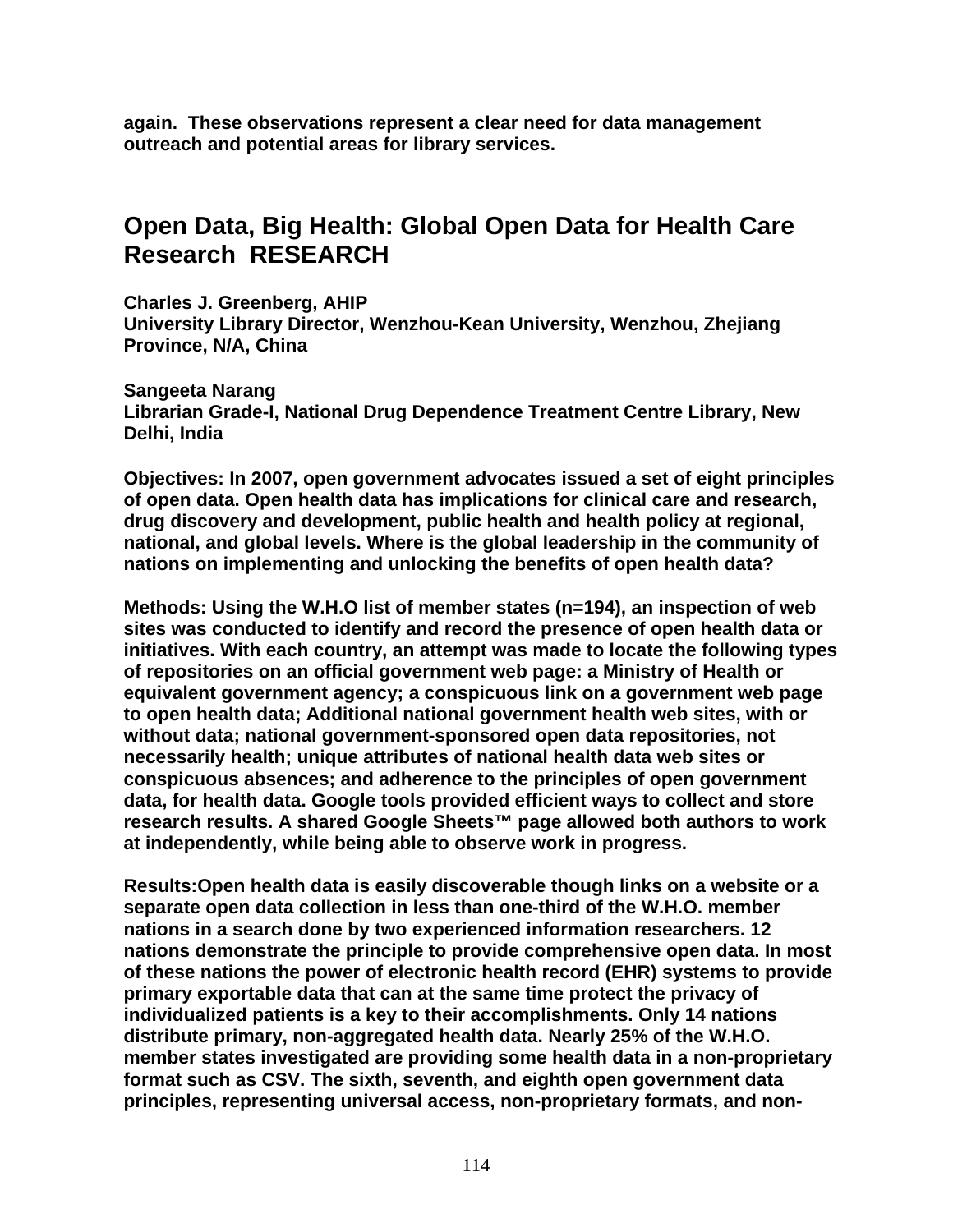**patent protection, are observed for health data in about one-third of the W.H.O. member states.** 

**Conclusions: While there was ample examples of exceptionally well organized national open health data distributors, there was no more than a one-third minority of the world's nations with principled, organized portals set up to systematically share open data. At least 15 countries do not even have a health ministry representation online. Our complete Google Sheets data is available at: https://goo.gl/Kwj7mb.** 

### **Framing the Role of the Librarian in Big Data: A Multifaceted Approach to Encouraging the Use of National Institutes of Health-Supported Common Data Elements (CDEs)**

**Joanna L. Karpinski-Widzer** 

**Systems Librarian, Web and Information Management Unit, Public Services Division, Bethesda, Maryland** 

**Liz A. Amos** 

**Librarian, National Information Center for Health Services Research and Health Care Technology, Bethesda, Maryland** 

**Objectives: Our paper highlights current efforts of National Library of Medicine librarians involved in the Trans-BioMedical Informatics Coordinating Committee Working Group on Common Data Elements. This includes tools and resources to support the needs of potential NIH-funded investigators and engage biomedical science librarians in facilitating usage of common data elements.** 

**Methods: As Big Data becomes increasingly important to scientific research, NIH created a working group to develop resources for and encourage the use of Common Data Elements (CDEs) in NIH funded research. A "Common Data Element" is a precisely defined question (variable) with a specific answer or set of answers to that question (response), common to multiple datasets or across different studies. CDEs facilitate the standardized collection of data in research studies, promoting interoperability between different systems, supporting consistency and quality of data collection. Librarians participated in the group by organizing information about the use CDEs. Librarians assisted in developing information resources to aid in the organization, collection, identification and curation of CDEs and associated initiatives. To increase awareness and facilitate standardized use of NIH CDEs across institutions, librarians describe their efforts in tracking publications and developing educational and outreach materials.**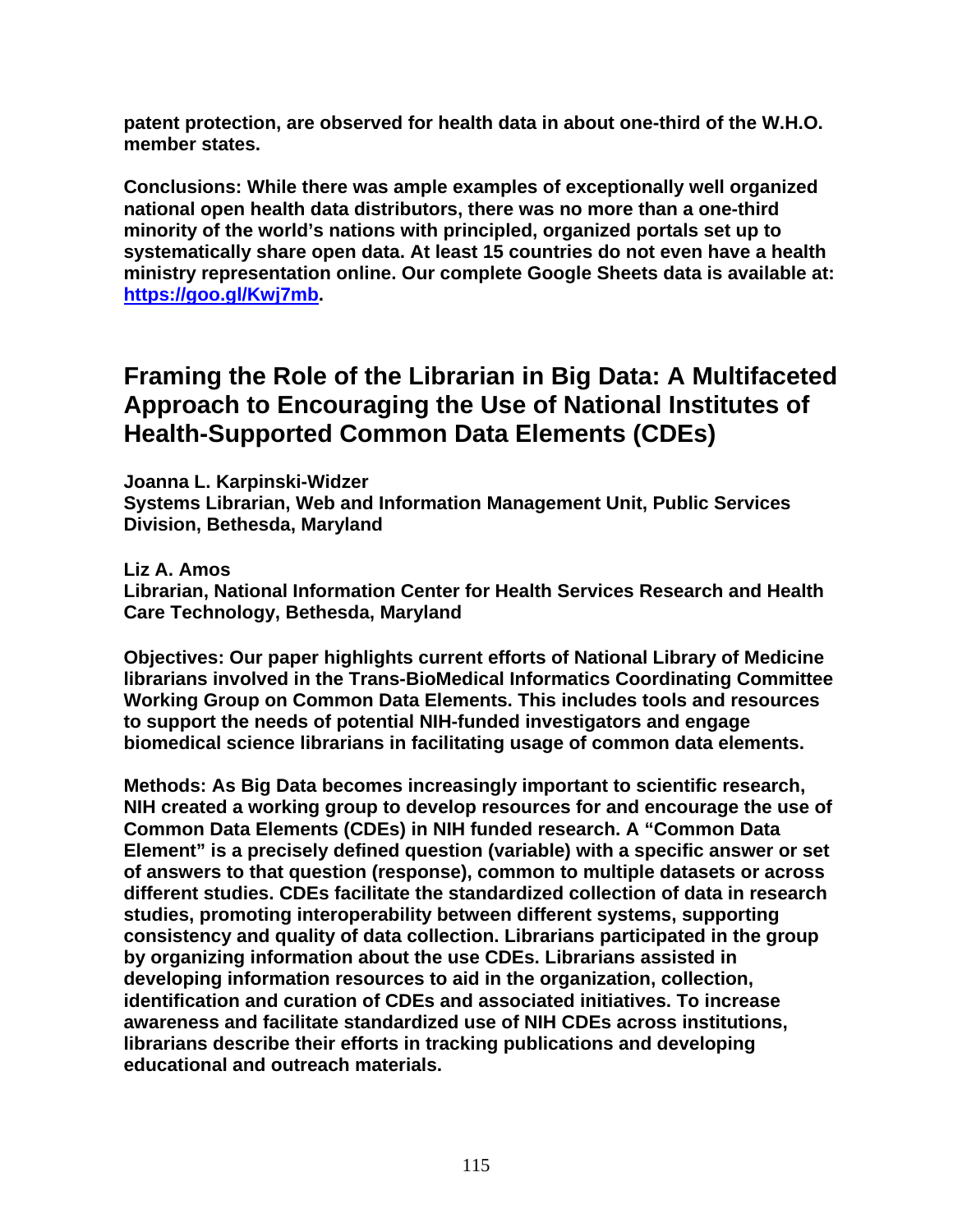### **Developing Metadata for the National Institutes of Health (NIH) Data Discovery Index: One Librarian's Experience Working with the NIH BioCADDIE Initiative**

**Kevin B. Read Knowledge Management Librarian, NYU Health Sciences Library, New York, New York** 

**bioCADDIE Metadata Working Group bioCADDIE Metadata Working Group, bioCADDIE, La Jolla, California** 

**Objectives: In a national effort to make datasets more discoverable to promote transparency and reproducibility in research, a librarian working collaboratively as part of a working group for the NIH bioCADDIE initiative developed a comprehensive metadata schema for the NIH Data Discovery Index (NIH DDI) prototype. The NIH DDI will describe and index research datasets, just as PubMed describes biomedical literature.** 

**Methods: Use cases were developed to serve as a guide to define what metadata to include in the NIH DDI, as well as the level of granularity at which datasets should be described. A list of data discovery and metadata initiatives were compiled and reviewed to identify the initial set of metadata elements. A list of metamodels -- the structure for how metadata elements relate to one another - were also analyzed to evaluate their suitability for the NIH DDI. General and life science-specific metadata schemas, including one developed by the librarian author of this paper, were mapped to XML and linked open data schemas (RDF/OWL) to identify relationships between related elements. Selected metadata elements and their mappings were then compiled into a comprehensive list that warranted inclusion into the final NIH DDI prototype metadata schema.** 

**Results:At the time of writing this abstract, a first iteration of the NIH DDI metadata schema has been developed relevant to the use cases described in the Methods section. The metadata elements are comprehensive in nature and provide descriptive information at the dataset level, the study level, as well as at the activity level (e.g. experiment that was performed to acquire the dataset). Furthermore this metadata schema will serve to link datasets to their associated publications in PubMed, the study and grant they were derived from, and the repository or location where they are stored.** 

**Conclusions: This project demonstrates the importance of having a librarian work collaboratively with high profile stakeholders on a large scale, national initiative to develop metadata to describe NIH-funded research datasets. Bringing a librarian's knowledge of metadata schemas and information**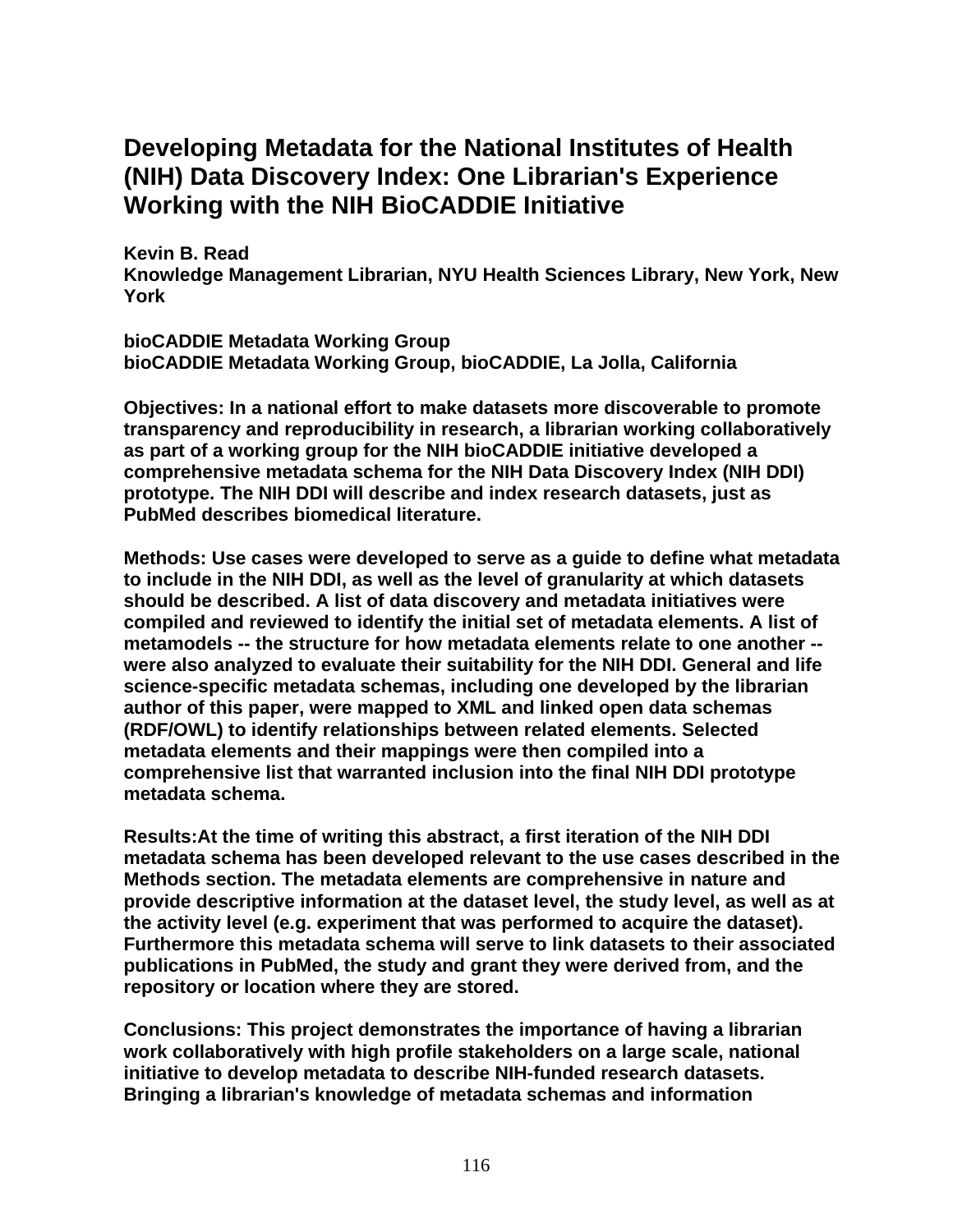**discovery to this project was beneficial for helping biomedical researchers and leadership gain a better understanding of how datasets can, and should be described. The NIH DDI will play a significant role in the work of health sciences librarians, as it will serve as a comprehensive database of NIH-funded research datasets, just as PubMed serves as the premier database for biomedical literature.**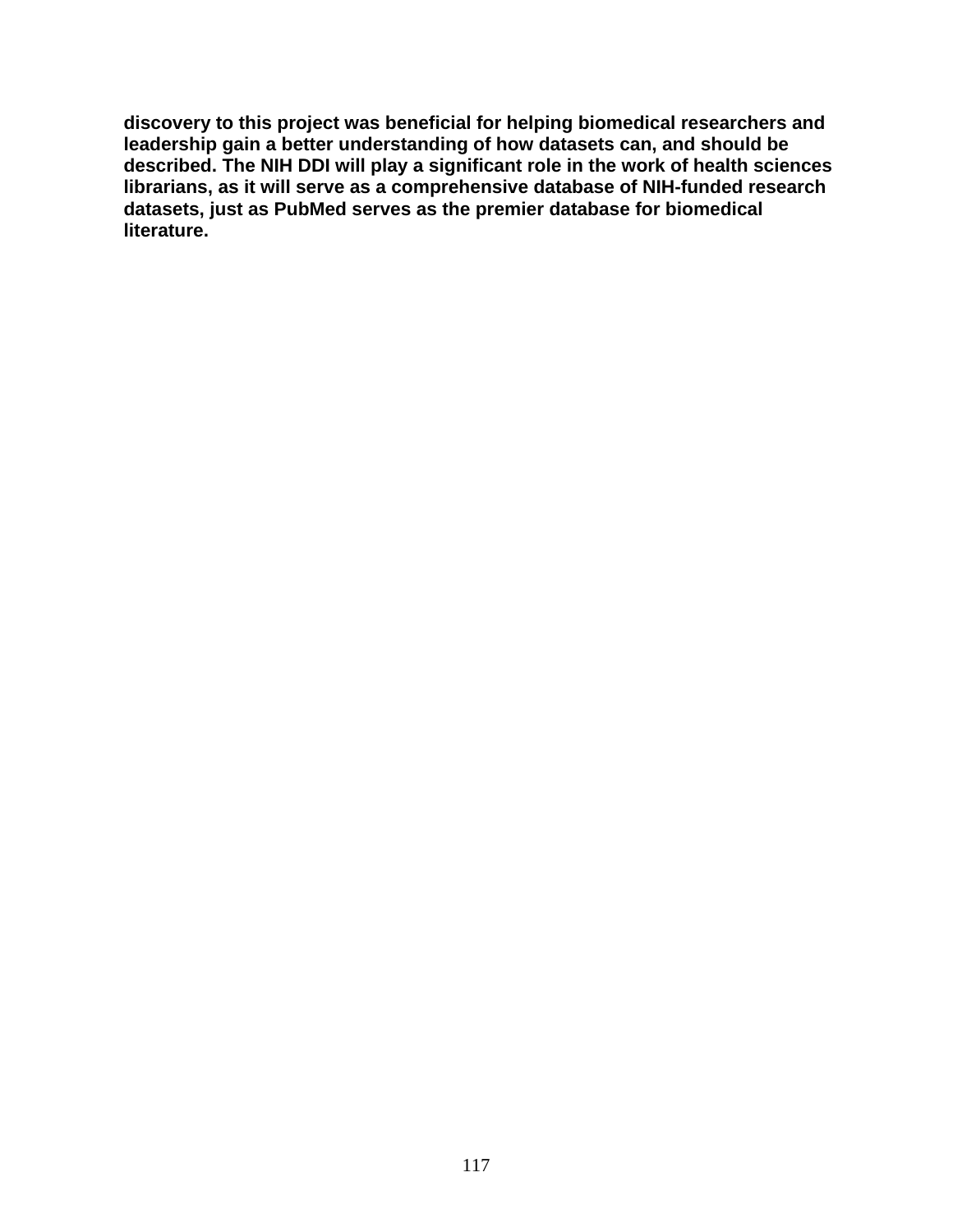**Monday, May 16, 2016, 1:00 PM – 2:25 PM Room: 205B** 

# **Session: Our Role and Impact on Increasing Patient Safety and Reducing Readmissions in the Hospital Setting**

**Moderator: Mary Katherine Haver, AHIP** 

# **Our Role and Impact on Increasing Patient Safety and Reducing Readmissions in the Hospital Setting**

**Karen L. Keller Director Library Services and Health Literacy, Edwin G. Schwarz Health Sciences Library, Fort Worth, Texas** 

**Tara Douglas-Williams Division Head for Information Services, Library Manager, M. Delmar Edwards, M.D., Library, Atlanta, Georgia** 

**Judy C. Stribling, AHIP Assistant Librarian, Manager Myra Mahon Patient Resource Center, Weill Cornell Medical College, New York, New York** 

**Sarah Sutton Clinical Librarian, University Hospitals of Leicester, Market Harborough, N/A, United Kingdom** 

**A panel discussion followed by an open discussion on health sciences librarian's roles within the health care setting to increase patient safety and decrease readmissions. The changing times of decreased reimbursements (or no reimbursement) based on avoidable readmissions, meaningful use requirements, and well-informed consumers who can select the hospital of their choice based on information found on the Internet, the health sciences librarian's professional role of supporting their institutions is an opportunity waiting to be taken. A panel of representatives from the Consumer and Patient Health Information Section (CAPHIS), Hospital Library Section, International Clinical Librarians Conference (ICLC), Leadership and Management Section will**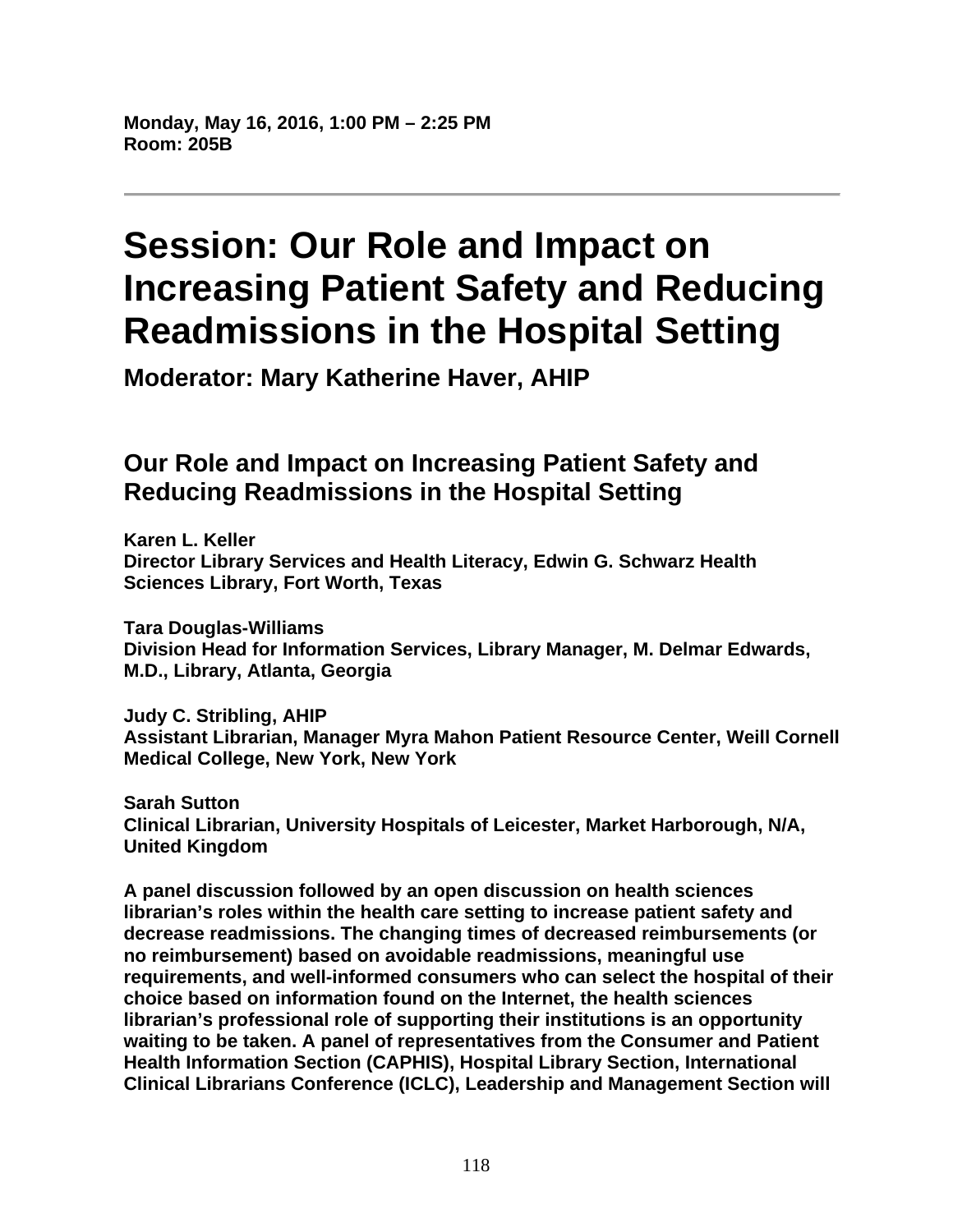**start the dialog on how we can stop talking about our potential return on investment for our institutions and can become valuable team members.**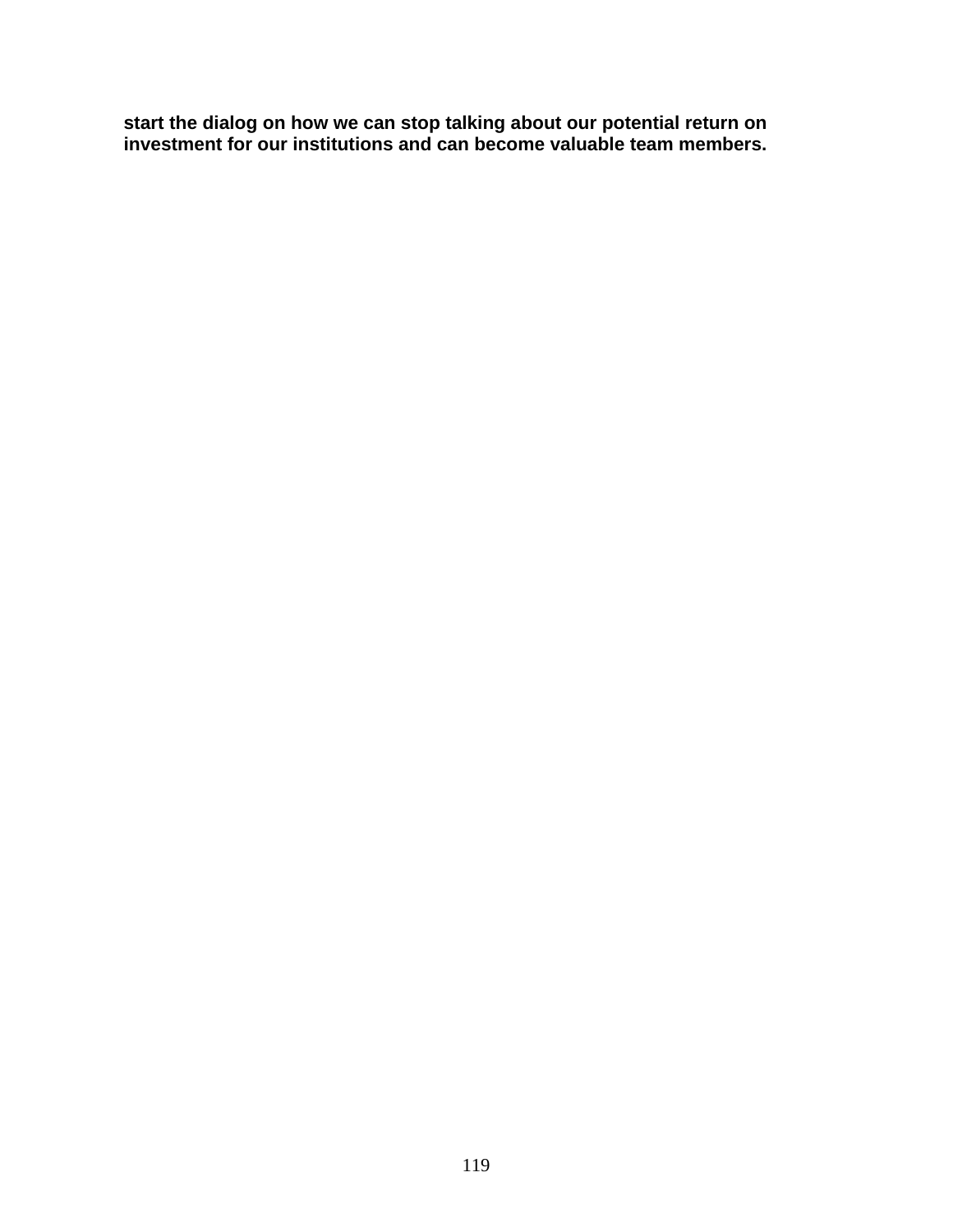# **Session: Precision Medicine: Individual Insight into the Bigger Picture**

**Moderator: Jennifer Walker** 

## **Precision Medicine: Individual Insight into the Bigger Picture**

#### **Francis Ouellette**

**Senior Scientist, and Associate Director, Informatics & Biocomputing, Associate Professor, Cell and System Builogy, University of Toronto, Toronto, Ontario, Canada** 

**United States' President Obama announced a Precision Medicine Initiative in January 2015. Described as a bold new research effort, it will revolutionize the treatment of disease and provide clinicians with the tools and knowledge to support a new model for patient care and move away from a "one-size-fits-allapproach." Precision medicine aims to provide clinicians with tools to better understand the complex mechanisms underlying a patient's health, disease, or condition, and to better predict which treatments will be most effective.** 

**Precision medicine is often used to describe how genetic information about a person's disease is used to diagnose or treat their disease. The pursuit of understanding the genetic changes that occur in cancer cells will drive and accelerate more effective treatment regimes, tailored to the genetic profile of the cancer patient. Advances in the sequencing of the human genome; improved technologies for biomedical analysis; and new tools for using large datasets have made it an ideal time to unveil this far-reaching initiative. With the anticipated proliferation of this new research, how can librarians position themselves to facilitate information access to all interested parties (public, patients, regulatory agencies, 3rd party payers, employers, research community) on this topic as well as continue to contribute to the advancement of patient health care?** 

**Join us for an overview of precision medicine and how it is changing cancer research and ultimately the fight against cancer. Gain insights from our invited speaker from the Ontario Institute for Cancer Research in how collaboration,**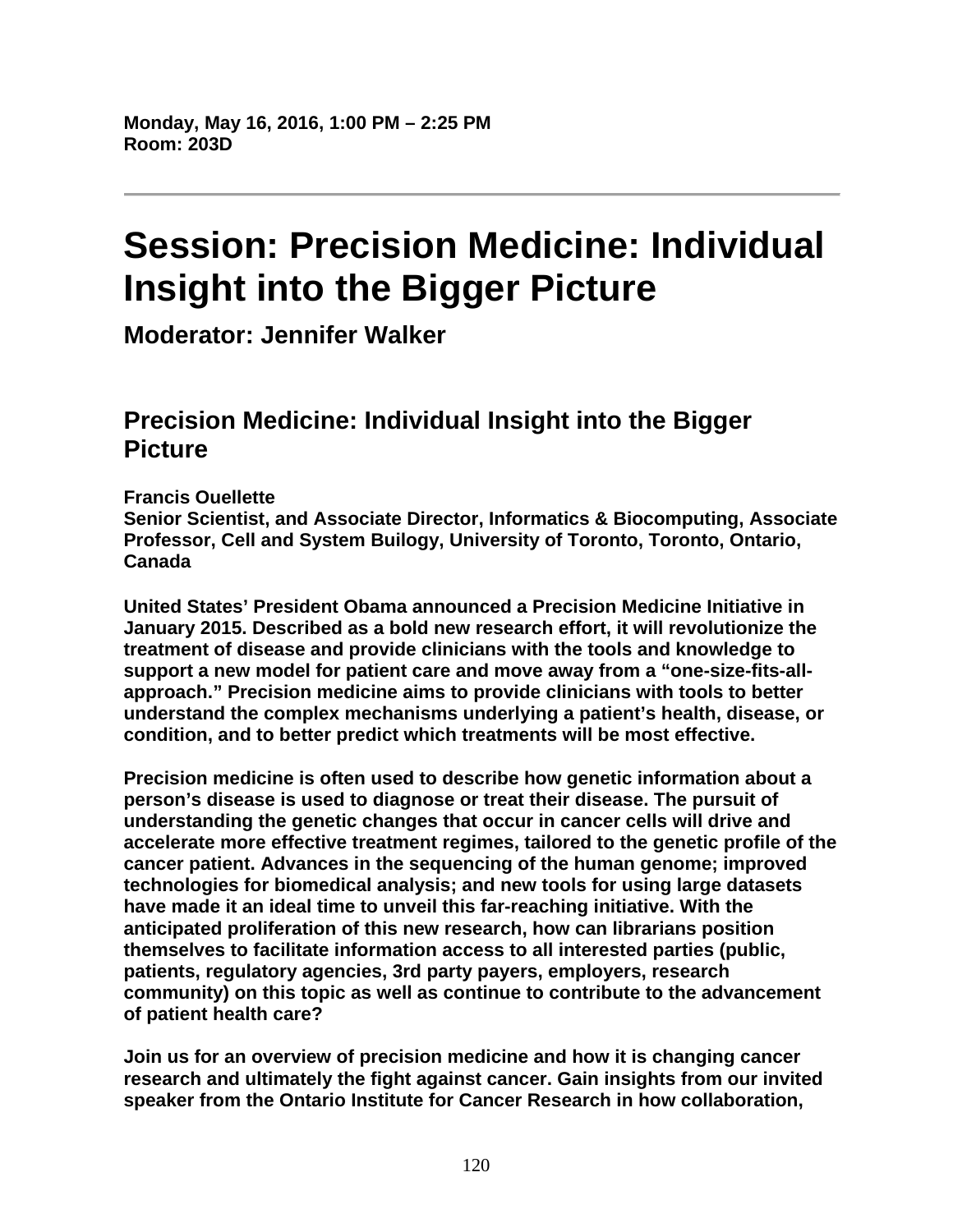**data sharing and research is collected and made available to interested parties.** 

**This special content session is co-sponsored by the Cancer Librarians Section and the Translational Sciences Collaboration SIG.**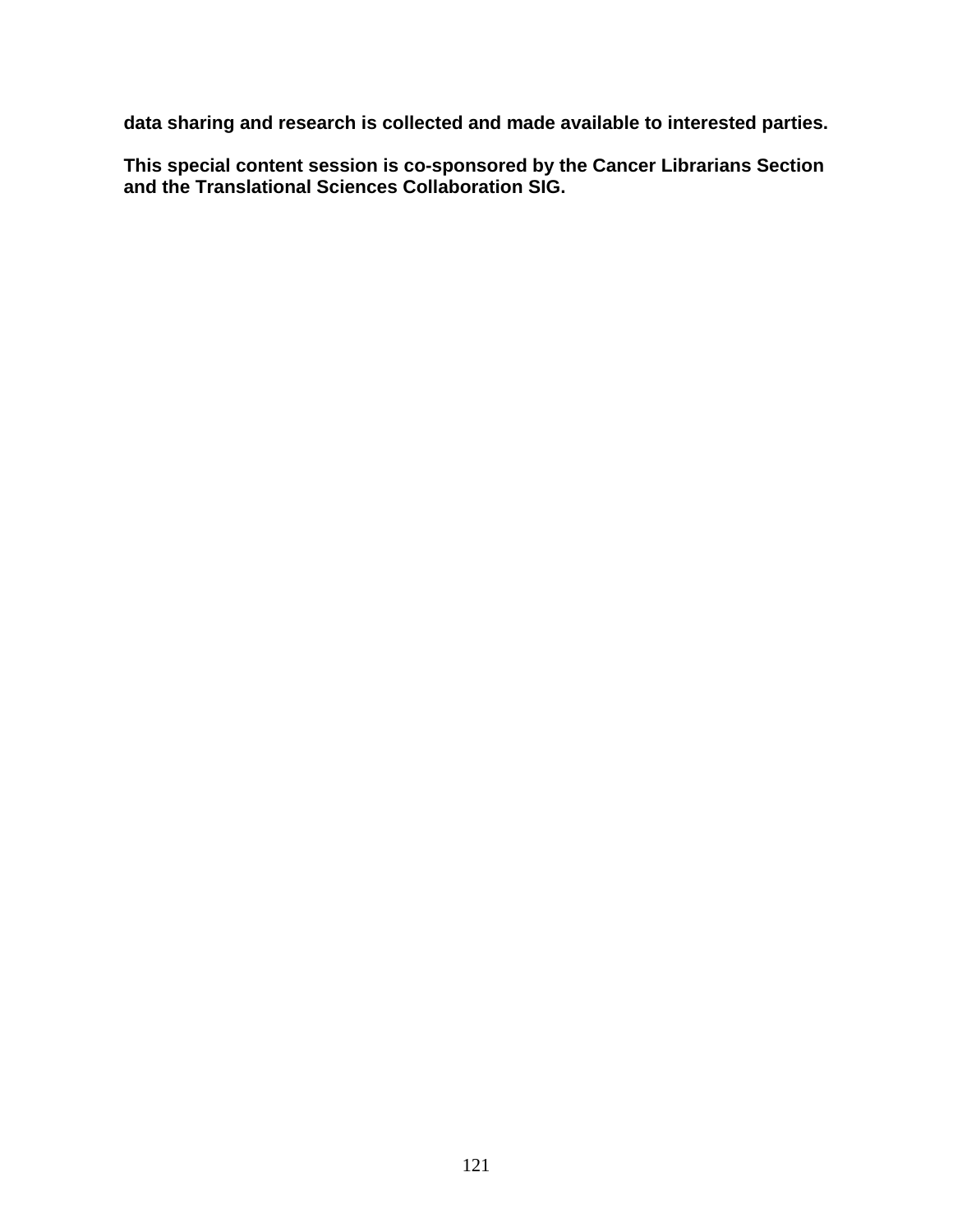**Monday, May 16, 2016, 5:00 PM – 6:25 PM Room: 104C** 

# **Session: Tech Trends**

**Moderator: Emily J. Hurst, AHIP** 

## **An Informatics Lab: A Collaborative Space for Innovation**

**Tiffany Grant Research Informationist, University of Cincinnati, Health Sciences Library, Cincinnati, Ohio** 

# **LibAnalytics for Collecting Library Reference Statistics**

**Sharon Bailey Librarian, CAMH Library, Toronto, Ontario, Canada** 

**Sarah Bonato Reference and Research Librarian, CAMH Library Services, Toronto, Ontario, Canada** 

## **Olark Chat: A New Tool for an Old Service**

**Janis Brown, AHIP Associate Director, Systems & Information Technology, USC, Los Angeles, California** 

## **Designing an App for Clinical Rotations**

**Harold Bright IV, AHIP Electronic Resources Librarian, A.T. Still University of Health Sciences, Mesa, Arizona**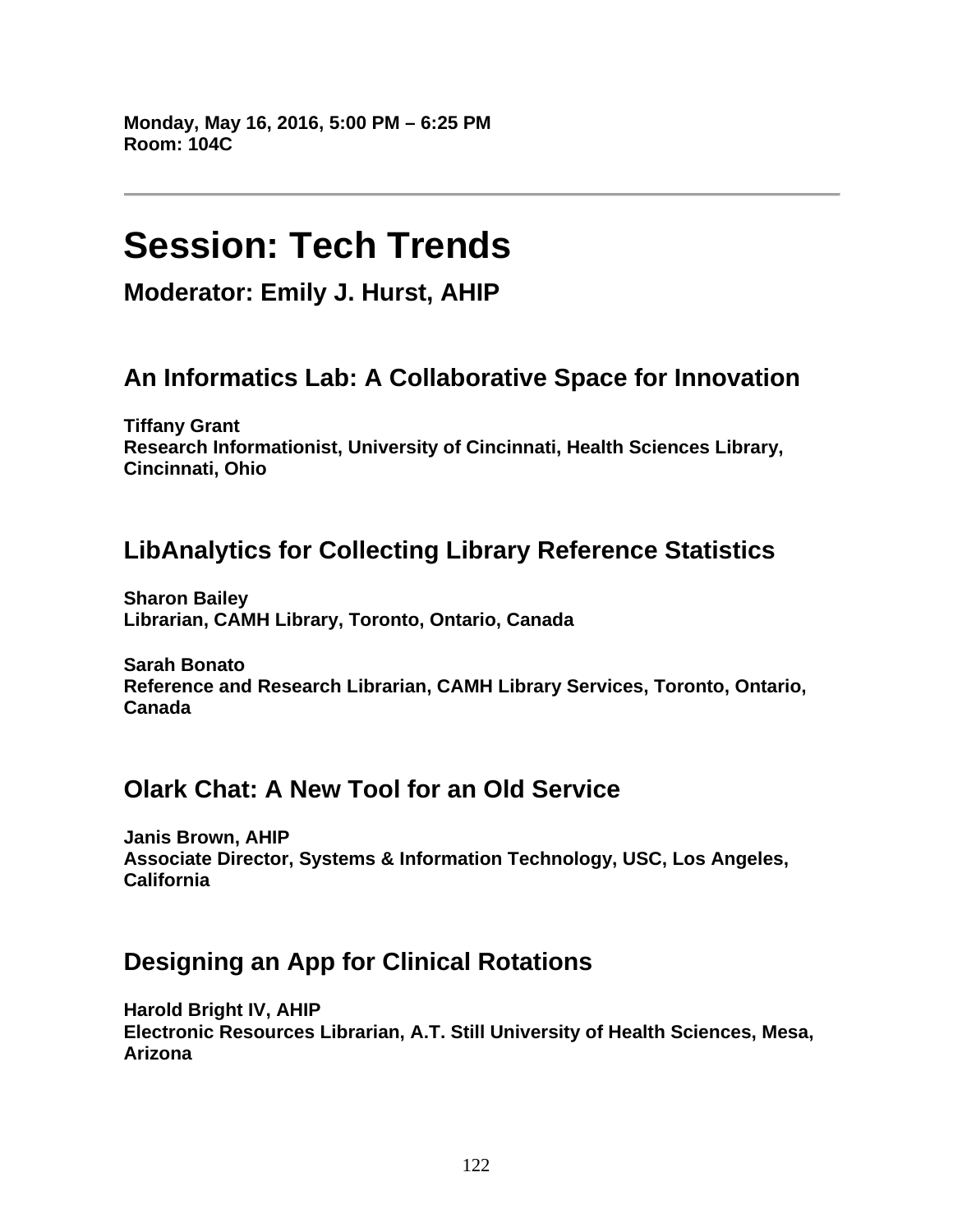## **Creating a Conceptual Search Tool: Why It Was Needed and How It Was Achieved**

**Lynne M. Fox Consulting and Training Librarian, Quertle, LLC, Henderson, Nevada** 

**Jeffrey D. Saffer President, Quertle, LLC** 

**Vicki L. Burnett Executive Vice President, Quertle, LLC**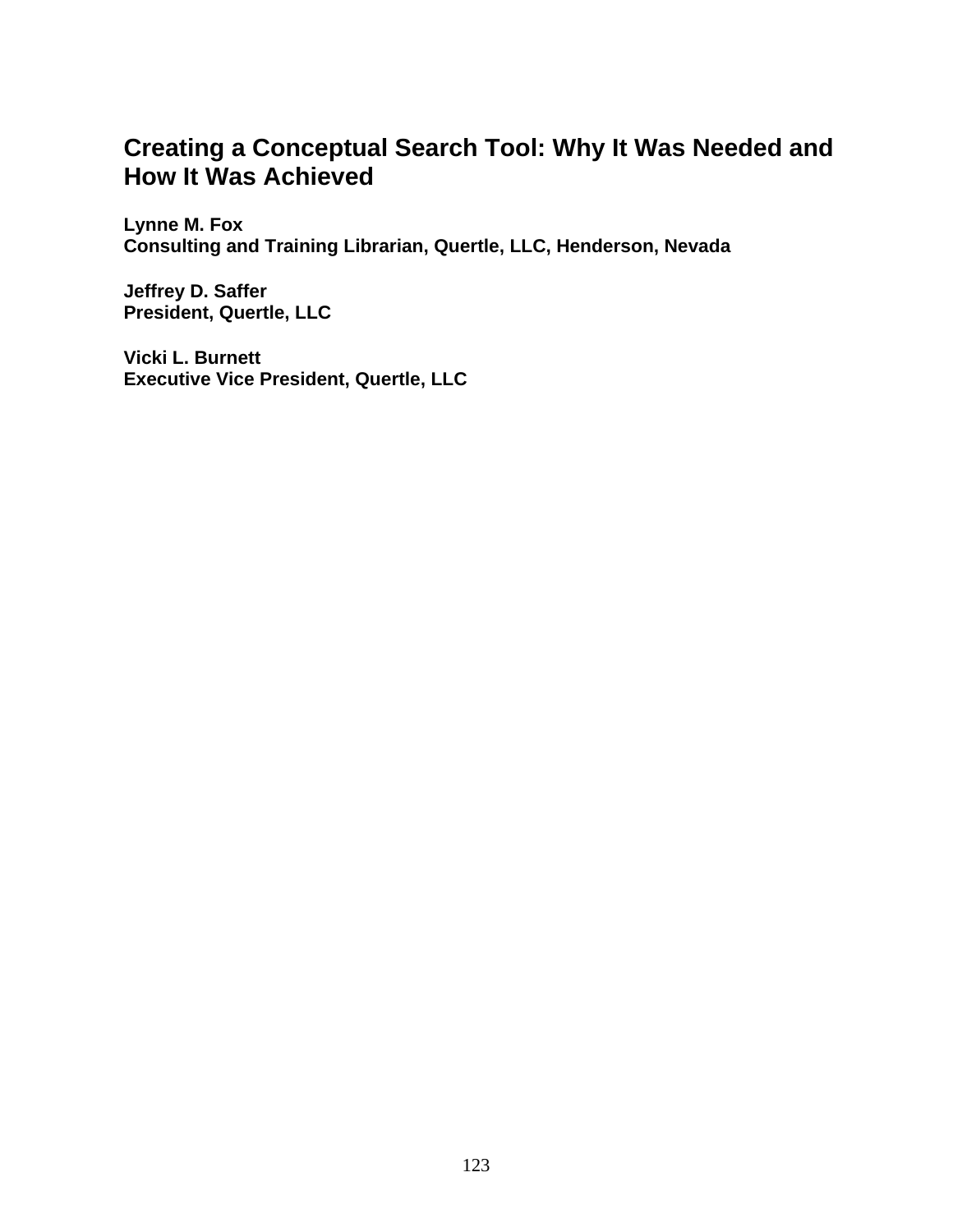# **Session: Systematic Review Methodology**

**Moderator: April J. Schweikhard** 

### **Knowing When to Stop: Final Results versus Work Involved in Systematic Review Database Searching RESEARCH**

**Rachael Posey Pharmacy Librarian, Health Sciences Library, Raleigh, North Carolina** 

**Jennifer Walker Cancer Information Librarian, Health Sciences Library, Chapel Hill, North Carolina** 

**Karen E. Crowell Clinical Information Specialist, Health Sciences Library/UNC Chapel Hill, Chapel Hill, North Carolina** 

**Objectives: To examine the relationship between the amount of work involved for the systematic review (SR) team for each additional database searched in an SR versus the number of unique articles included in the final review that were retrieved from each additional database searched.** 

**Methods: We reviewed SRs and meta-analyses published in JAMA, Lancet, and Annals of Internal Medicine from January 2012 to December 2015, selecting those journals as high impact factor journals that have published over more than 50 SRs per year since 2012. We required that all papers in our analysis report a complete search strategy, with the total number of citations retrieved from each database and a complete list of articles included in the final analysis. We then used lists of included journals from each database to determine in which database(s) each of the included articles were indexed, and we calculated the percentage of articles included in each SR that could be located by searching each database. We then compared the number of results added by searching each additional database to the total number of papers added to the review phase to estimate the amount of work required for each additional paper identified.**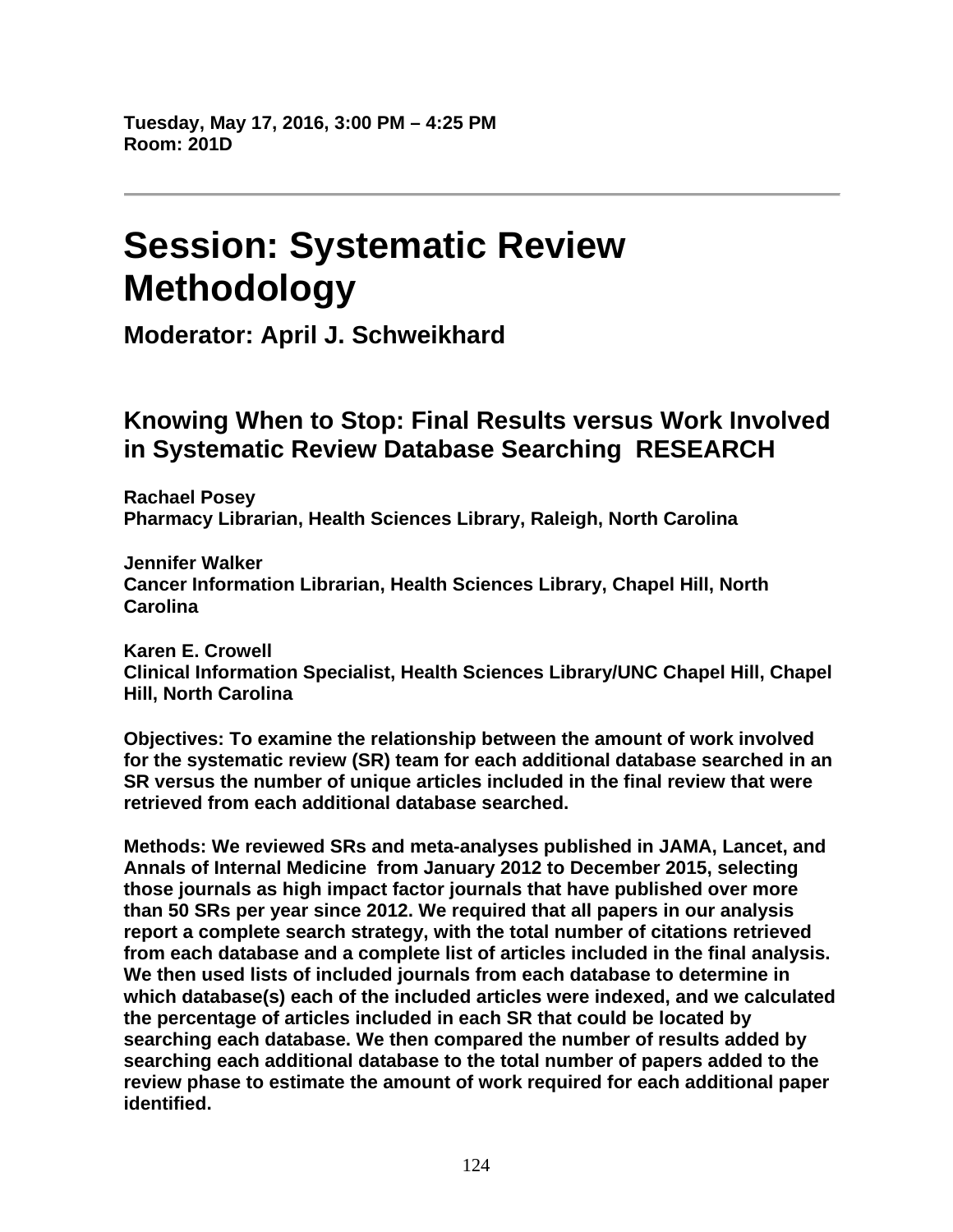**Results: Ninety-seven SRs met our inclusion criteria. These SRs included an average of 48.13 journal articles and searched an average of 4.43 databases each. Of these, the journal articles included in 16 SRs could all be found in one database; the articles included in 58 SRs could all be found in two databases. For 20 SRs, all included articles could be found in three databases, and the remaining three SRs included articles that could be found in four databases. For 96 SRs, over 90% of articles could be found in two databases.** 

**Conclusions: In total, 99% of articles included in each SR were found in two databases, with the majority being found in PubMed/MEDLINE, Embase, or Cochrane. SRs that found articles in three or more databases screened an additional 923 records in order to find one additional included article, plus an additional 2410 records from databases that did not return any additional included articles, adding an average of 756 hours of work to each SR. SRs for which articles were found in four databases screened an average of 1440 records in order to find one additional included article, plus an additional 8963 records from databases that did not return any additional included articles.** 

### **A Biomedical Taxonomy of Study Designs and Publication Types: A Resource for Information Professionals Who Support Systematic Review Teams RESEARCH**

**Tanja Bekhuis, AHIP Assistant Professor, University of Pittsburgh School of Medicine, Pittsburgh, Pennsylvania** 

**Eugene Tseytlin Systems Developer, Department of Biomedical Informatics, Pittsburgh, Pennsylvania** 

**Ashleigh Faith Adjunct Faculty, School of Information Sciences, Pittsburgh, Pennsylvania** 

**Faina Linkov Associate Professor, Department of Obstetrics, Gynecology, and Reproductive Sciences, Pittsburgh, Pennsylvania** 

**Objectives: A comprehensive taxonomy of study designs and publication types is an essential component of software currently under development for systematic reviewers. It is also useful for information professionals because it collects terms and variants in one resource. The objective of this study is to improve coverage of study designs in the EDDA Study Designs and Publications**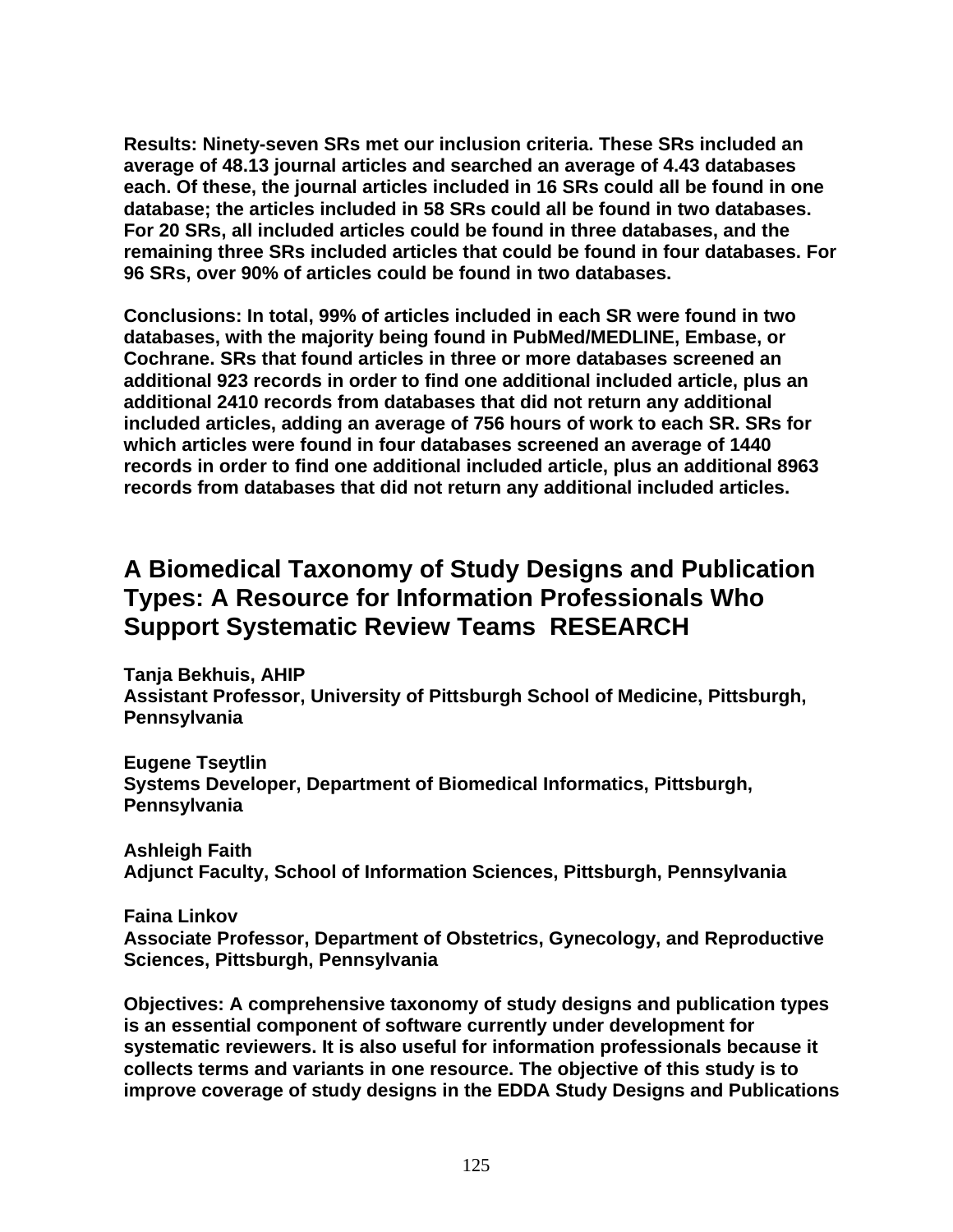**taxonomy. We hypothesize that the process can be semi-automated with minimal human curation to ensure scalability and maintenance.** 

**Methods: In this text mining study, we extracted phrases from two major controlled vocabularies (MeSH and NCI Thesaurus) and from 9000 titles in the HTA Database Canadian, an international repository of records for health technology assessments. We also added Sandieson's manually curated list of 80 synonyms for research synthesis. Eligible phrases included one of the following words or their variants: study, design, trial, assessment, evaluation, survey, or model. After preprocessing, we dropped specific studies by filtering out phrases that mentioned locations, names, acronyms, diagnoses, organs, and designs with semantic types other than research activity. Two methodologists independently screened terms; agreed-upon, eligible terms were added to the taxonomy. Lexical rules guided automated placement to enrich the current taxonomy; two investigators checked term placement for consistency. The improved taxonomy is publicly available on the Web in several file formats.** 

**Results: We automatically extracted and processed 2500 terms from 4 resources. After de-duplicating processed terms in a stepwise fashion across datasets, we screened 1455 terms. The percentage overall agreement for screening judgments ranged from 82% to 92%; agreement for eligible terms ranged from 87% to 95%; for ineligible terms from 63% to 72%. In a final step, we extracted synonyms from the NCI Metathesaurus for agreed-upon, eligible terms. In total, we added 1597 new study design terms to the EDDA taxonomy of which 380 represent new concepts (1.02-fold and 1.75-fold increase, respectively).** 

**Conclusions: Text mining and natural language processing can identify phrases for study designs, synonyms, and variants in controlled vocabularies and other knowledge resources. Further, the semi-automated process with minimal human curation enables enrichment of the taxonomy. The procedures we developed ensure scalability and maintenance of the EDDA Study Designs and Publications taxonomy for information professionals who support systematic reviewers.** 

## **The Added Value of Multiple Databases in Searching for Exhaustiveness: A Prospective Study RESEARCH**

**Wichor M. Bramer Biomedical Information Specialist, Erasmus MC - Medical Library, Gouda, N/A, Netherlands**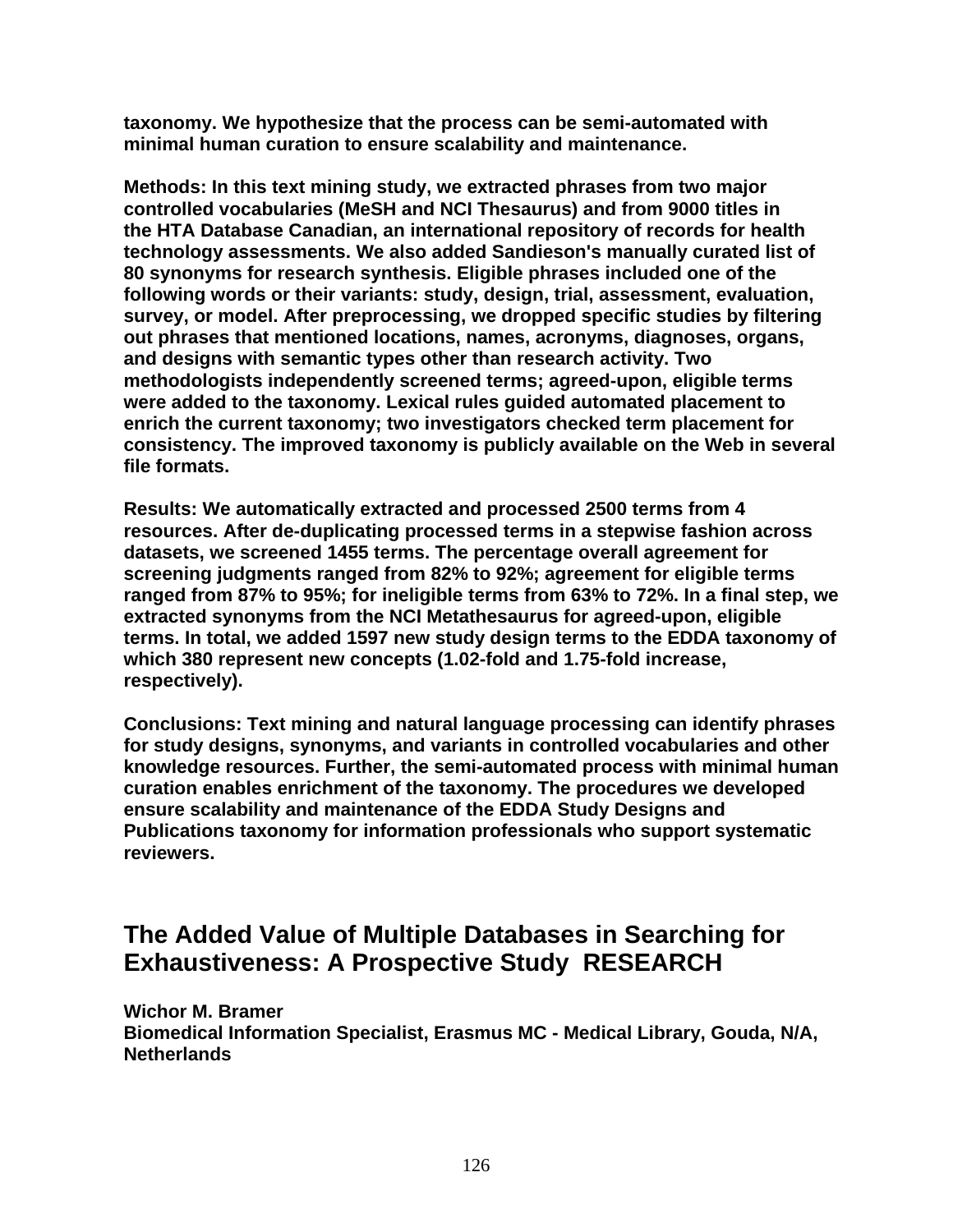#### **Background**

**When searching for a systematic review (SR) it is accepted that multiple databases should be searched. However searching multiple databases with varying thesaurus terms and syntax is complex and time-consuming. We tried to prioritize which databases should be searched, and see how much the relative recall of different database combinations is.** 

**Methods: Librarian-mediated searches for hundreds of systematic reviews were performed combining several databases, among others: Medline** 

**Ovid,Embase.com, Cochrane Central, Web of Science, Scopus, PubMed the subset as supplied by publisher and Google Scholar. The results of these searches were saved in EndNote. When included references are known, these were searched in the EndNote file. For various database combinations and relevance ranking cut-offs we calculated the relative recall.** 

**Results: Of a total 2090 included references from 61 SRs, 335 were retrieved by only one database. Forty percent of the unique references were found in Embase, 20% in Medline, 19% in Web-of-Science, and 13% in Google Scholar. PubMed added 4%, but other databases contributed only very small amounts. A database considered a very important gold standard for SR searches, Cochrane central , did not retrieve any unique included reference.** 

**A combination of Embase, Medline and Web-of-Science retrieved overall 97% of all included references. However, an individual systematic review still had a chance of 33% that the recall for that review is unacceptable (below 95%). An additional search in Google Scholar reduced that chance to 13%. When searching PubMed as supplied by publisher additionally, there was a probability of 92% that all included references have been retrieved.** 

**Depending on the preferred minimal relative recall certain database combinations can be good enough. Using cut off values for relevance ranking does not provide satisfactory results for SRs, but results are promising for nonsystematic reviews. Of a random set of 200 reviews in PubMed it is estimated that only 41% of these had an acceptable recall (>95%) based on their database choices.** 

#### **Conclusion**

**The recommendation of the Cochrane handbook to search in Embase, Medline and Cochrane central is not sufficient for most systematic reviews. Cochrane does not identify unique references, and the combination of Embase and Medline results in reasonably acceptable recall (>90%) for only 74% of all search strategies. More databases are needed, especially Web-of-Science, but additional value is found in Google Scholar and PubMed as supplied by publisher. Without Embase the risk of unacceptable recall is very high.** 

### **What Information Resources Are Searched to Prepare Systematic Reviews of Economic Evaluations in Health Care? RESEARCH**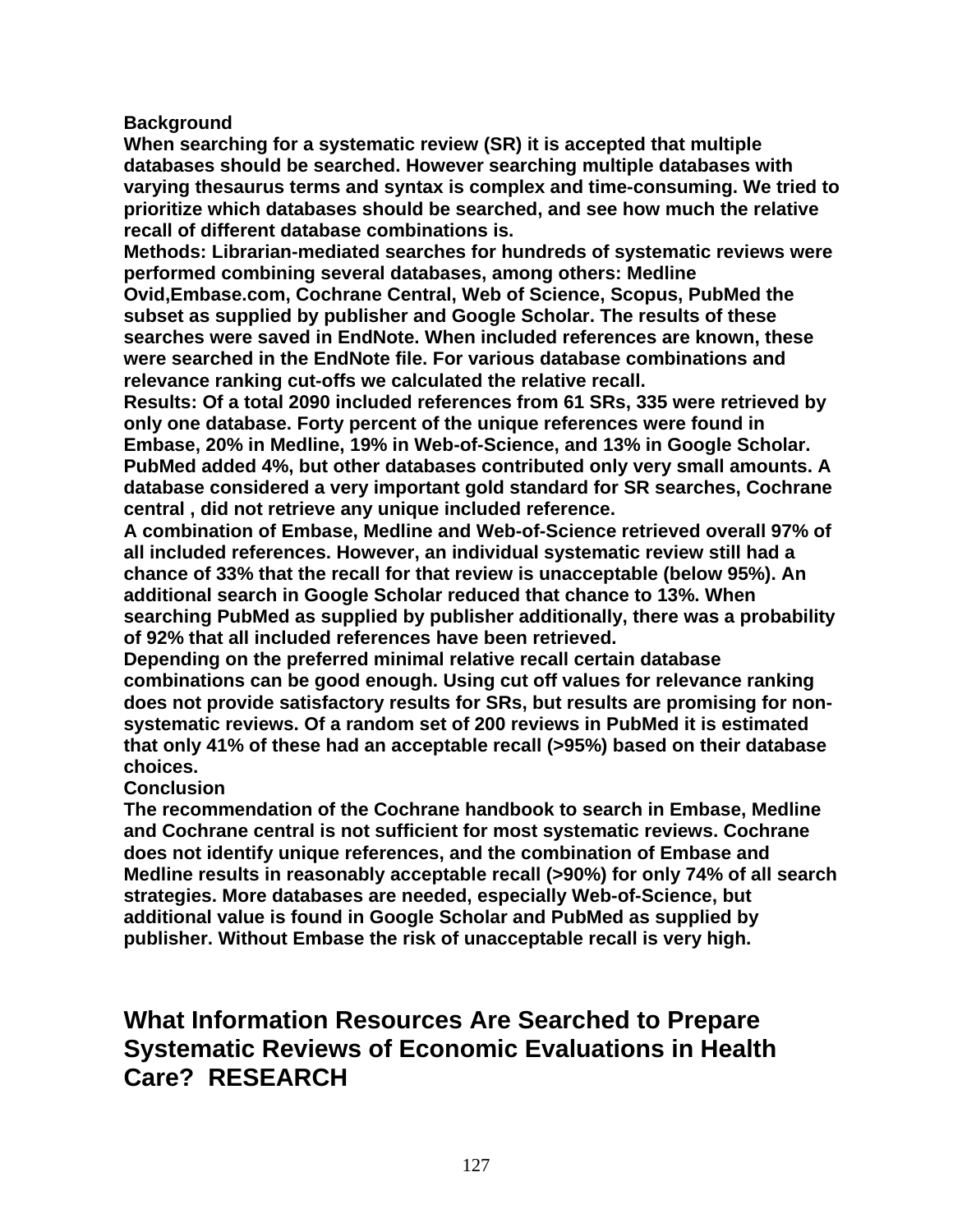**Julie M. Glanville Associate Director, York Health Economics Consortium Ltd, York, N/A, United Kingdom** 

**Hannah Wood Information Specialist, York Health Economics Consortium Ltd, York** 

#### **Mick Arber**

**Information Specialist, York Health Economics Consortium Ltd, York, United Kingdom** 

**Objectives: Healthcare decision-makers require timely assessment of costeffectiveness evidence through systematic review (SR). Efficient and effective searches are an essential component of SR production. The quality of searches used in recent reviews is unknown. We investigated which information resources were used to identify studies for recent SRs of economic evaluations and assessed whether the choice of resources reflected current recommendations.** 

**Methods: SRs of economic evaluations published since January 2013 were identified from MEDLINE. Two reviewers extracted the following information from SRs which met inclusion criteria: general medical databases searched, specialist economic databases searched, HTA sources searched, supplementary search techniques used. Results were compared against information resources recommended by NICE when searching for economic evidence for STAs, and the summary of current best evidence-based practice provided in Sure Info (http://vortal.htai.org/?q=node/336).** 

**Results: 65 SRs met the inclusion criteria; data were extracted from 42/65 reviews. 5 reviews (12%) met or exceeded the search resources recommended by NICE. 9 reviews (21%) searched at least 4 of the 6 types of resource recommended by Sure Info (specialist economic databases, general databases, HTA databases, webpages of HTA agencies, grey literature, collections of utility studies). None of the reviews searched all 6. Although all reviews explicitly described the resources searched, reporting frequently contained errors or lack of clarity in database and interface names.** 

**Conclusions: Our results suggest that the information resources used to identify evidence for the majority of recently published SRs of EEs do not conform to current recommendations. With the closure of two key economic evaluation databases (NHS EED and HEED) the challenges of identifying economic evaluations for reviews will become more challenging. Reviewers should consult current recommendations before carrying out searches since conducting limited searches risks missing relevant EEs.**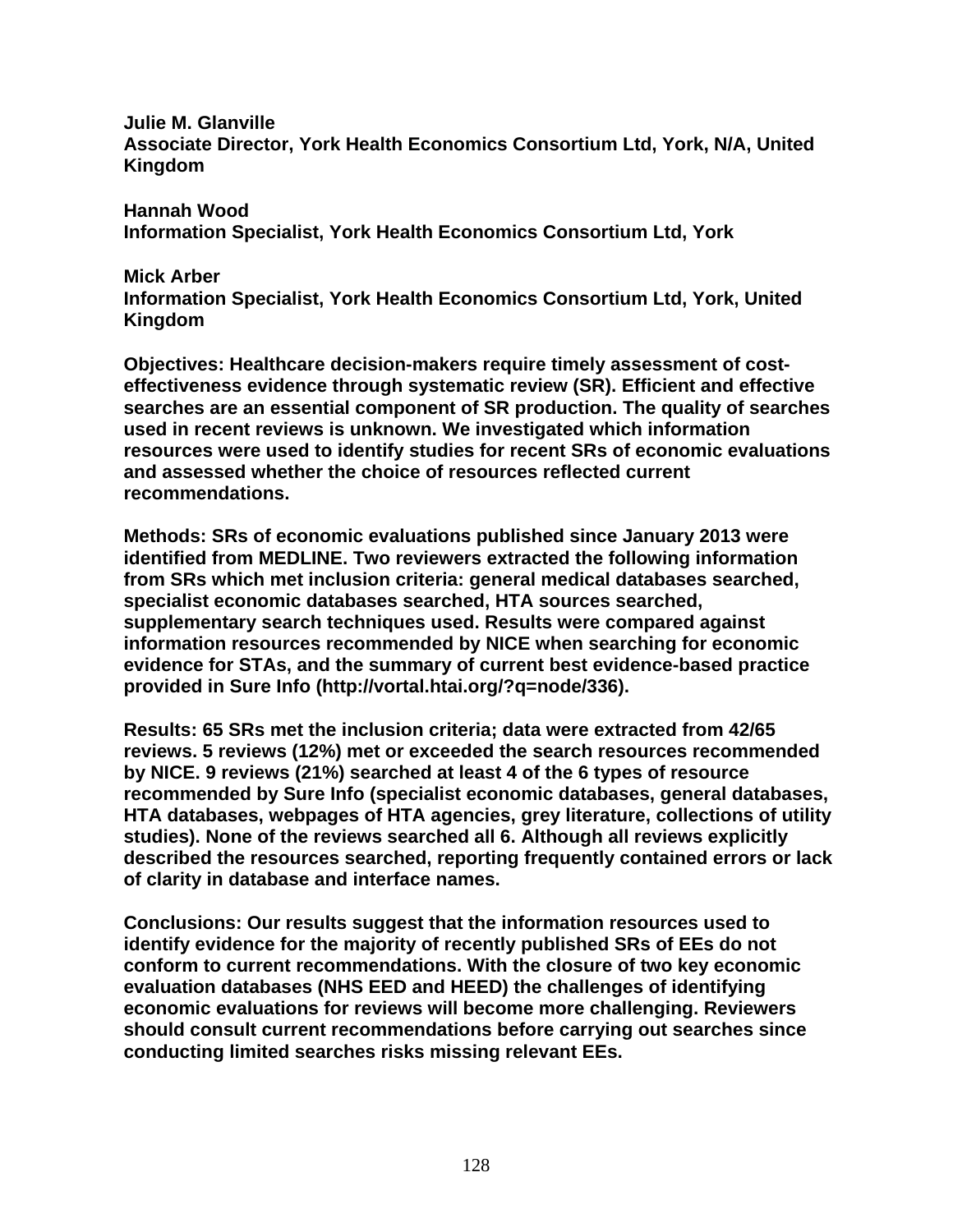# **Session: Serving Patients and Consumers**

**Moderator: Janice Hermer** 

### **Teaching Pharmacy Students How to Help Consumers Navigate and Select Best the Medicare Plans**

**Irena Dryankova-Bond Library manager/Associate Professor of Library and Learning Resources, MCPHS University, Worcester, Massachusetts** 

**Objectives: To describe a Medicare.gov Plan Finder training program used in an elective course and clinical practice rotations with pharmacy students. The goals of the program is to teach future health care providers how to 1) Navigate Medicare prescription drug coverage, 2) Select best plan option based on affordability, coverage, and limitations, 3) Communicate sound options to health consumers.** 

**Methods: At a university pharmacy outreach program advanced pharmacy practice experience students and geriatrics elective students are introduced to the Medicare.gov Plan Finder Tool. Students complete a three hour instructional module with a hands on learning component. Through this pharmacoeconomic approach the students learn how to determine the best Medicare Part D Plan for patients with or without social security extra help, and assistance programs that can lower Medicare costs. In addition, students learn insurance terminology including premiums, co payments, deductibles, doughnut hole, plan limitations, and to better communicate this information to older adults.** 

**Results: Students completed a 5-point Likert survey before training began and again, the last day of the program to assess their attitudes regarding a Medicare part D training program. The average score of the pre-survey was 2.48, showing a disagreement of comfort, understanding and confidence of Medicare Part D; post survey results were positive for these attitudes averaging a score of 4.73. The average change for the attitude assessment was an increase of 2.25, with a notable increase in "confidence of selecting an appropriate Medicare Part D Plan for a beneficiary" up 2.56 to a score of 4.72. In regards to the 7-point**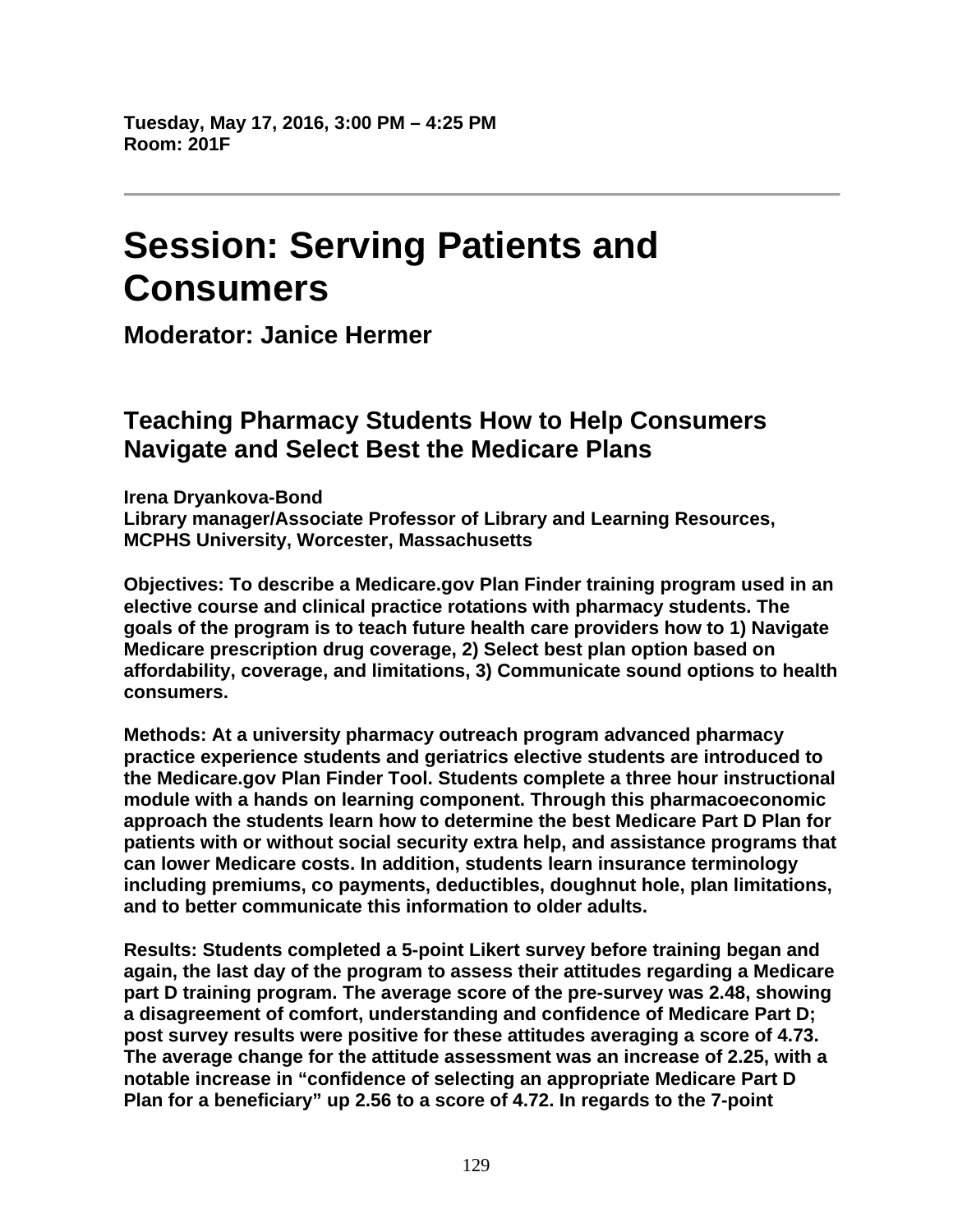**knowledge assessment, given similarly as the Likert attitude assessment, the pre score for the 18 participants was 2.5/7 or 35.7%, with the post score increasing over 2 fold to 5.5/7 or 78.6% average. The area of greatest increased knowledge was of who qualifies for Medicare.** 

**Conclusions: Teaching advanced pharmacy practice experience students how to navigate and select Medicare plans and how to communicate best plan options to consumers is an effective approach in increasing students' confidence, awareness, and knowledge of the Medicare drug coverage program.** 

### **Collaborative Collection Development: Building a Patient-Driven Consumer Health Library RESEARCH**

**Sharon Bailey Librarian, CAMH Library, Toronto, Ontario, Canada** 

**Alexxa Abi-Jaoude Research Coordinator, CAMH Education, Toronto, Ontario, Canada** 

**Andrew Johnson Manager, Client and Family Education, CAMH Education, Toronto, Ontario, Canada** 

**Objectives: The library at a large mental health teaching hospital has partnered with the volunteer-run patient library to develop and maintain a consumer health collection for hospital inpatients and outpatients. How can a research library and a patient library work together, with patient input from start to finish, to build a collection best suited to their information needs?** 

**Methods: This project is patient-centered, with patients participating in various aspects of the research. To that end, we will first bring together an advisory committee including current and former patients and patient library volunteers to provide oversight at all stages:** 

**1. Literature Review: A comprehensive literature review will be conducted to better understand evidence-based approaches to developing consumer health collections.** 

**2. Needs Assessment: Interviews and focus groups will be conducted with patients and patient library volunteers to determine health information needs, preferred types of information, and means of delivery.** 

**3. Collection Development: Drawing from the findings from the literature review, interviews, and focus groups, the hospital library will lead the development of the consumer health collection.** 

**4. Facilitating Uptake: To better meet patient information needs we will develop**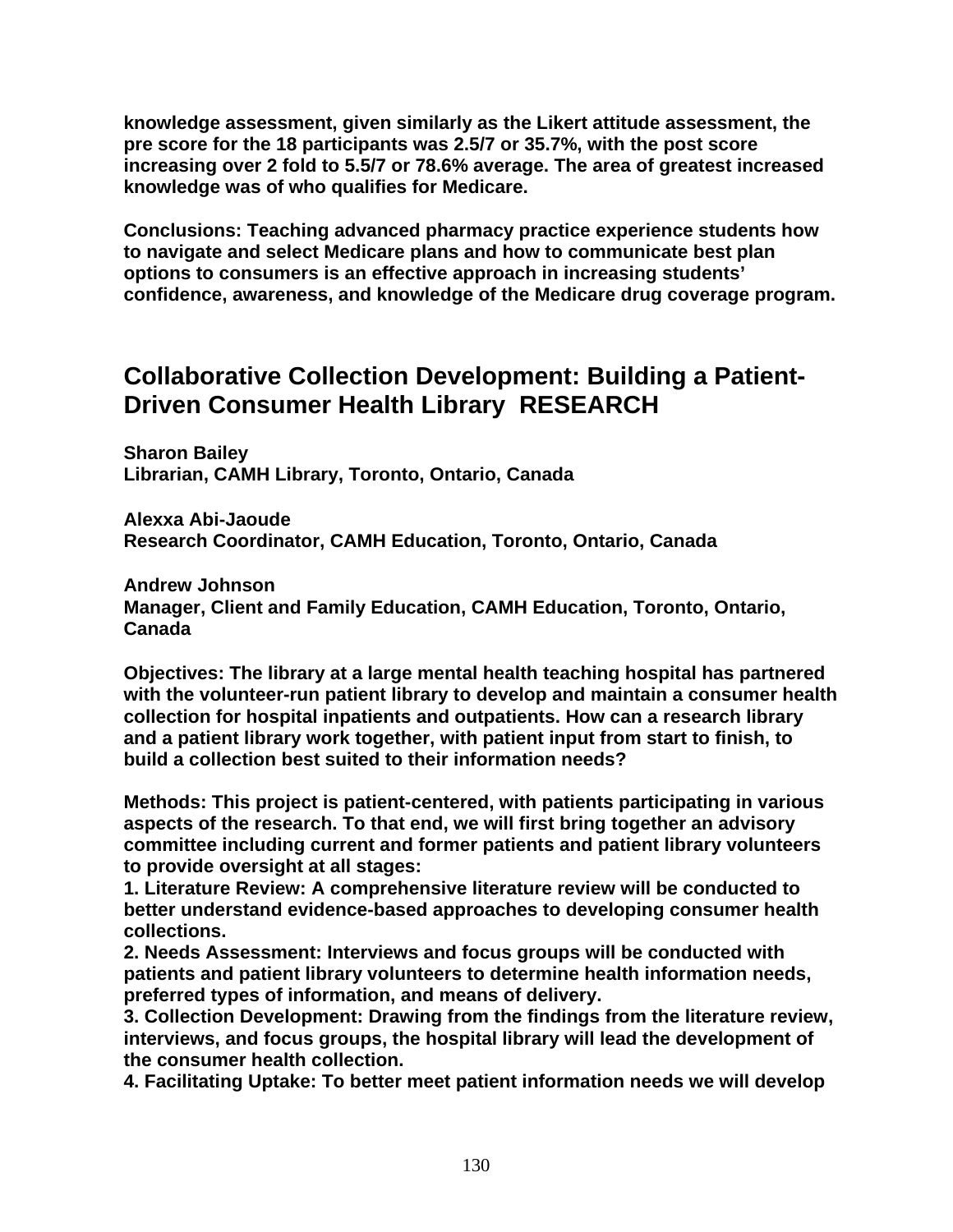**complementary health literacy/education initiatives including curriculum development for volunteer training.** 

# **Get Appy! A Mosaic of Personnel Offer an App Bar for Patients to Apply Apps to Their Health**

**Erica Lake** 

**Associate Librarian, Spencer S. Eccles Health Sciences Library, Salt Lake City, Utah** 

**Jean P. Shipman, AHIP, FMLA Director, Spencer S. Eccles Health Sciences Library, Salt Lake City, Utah** 

**Heidi Greenberg Research Associate, Spencer S. Eccles Health Sciences Library, Salt Lake City, Utah** 

**Objectives: Consumers and health care professionals alike are interested in mobile health technologies because of their potential to improve health outcomes, lower health care costs, and motivate patients to become more involved in their own care. An inter-professional committee, led by the library, established a hospital app bar where patients and health care professionals can learn about vetted apps and wearables.** 

**Methods: The app bar allows visitors to test drive mobile technologies on demo tablets and wearables. Trained students and staff help visitors browse a vetted collection, assist in connecting patients to technologies prescribed by their providers, and provide instruction on using the technologies to improve health management. A team of health care professionals reviewed and identified patient-facing health and wellness apps and wearables relevant to their area of expertise, and utilizing established evaluation criteria for appraisal, recommended the specific apps and wearables endorsed initially. This paper will share the details that went into creating the app bar, including the composition of the committee, the vetted collection, locating and constructing the bar and equipment, funding, publicity, management and staffing.** 

**Results: The app bar opened February 8, 2016, and is expected to be of huge interest to patients and media. Patient and family engagement and satisfaction surveys will be administered, and the number of items demoed and downloaded will be recorded to show impact. Other performance metrics to be collected include number of wearables purchased at hospital gift shop, number of referring prescriptions and follow-up assessment surveys with patients who received prescriptions (if implemented), and qualitative and quantitative clinician feedback. Future plans for development will be shared.**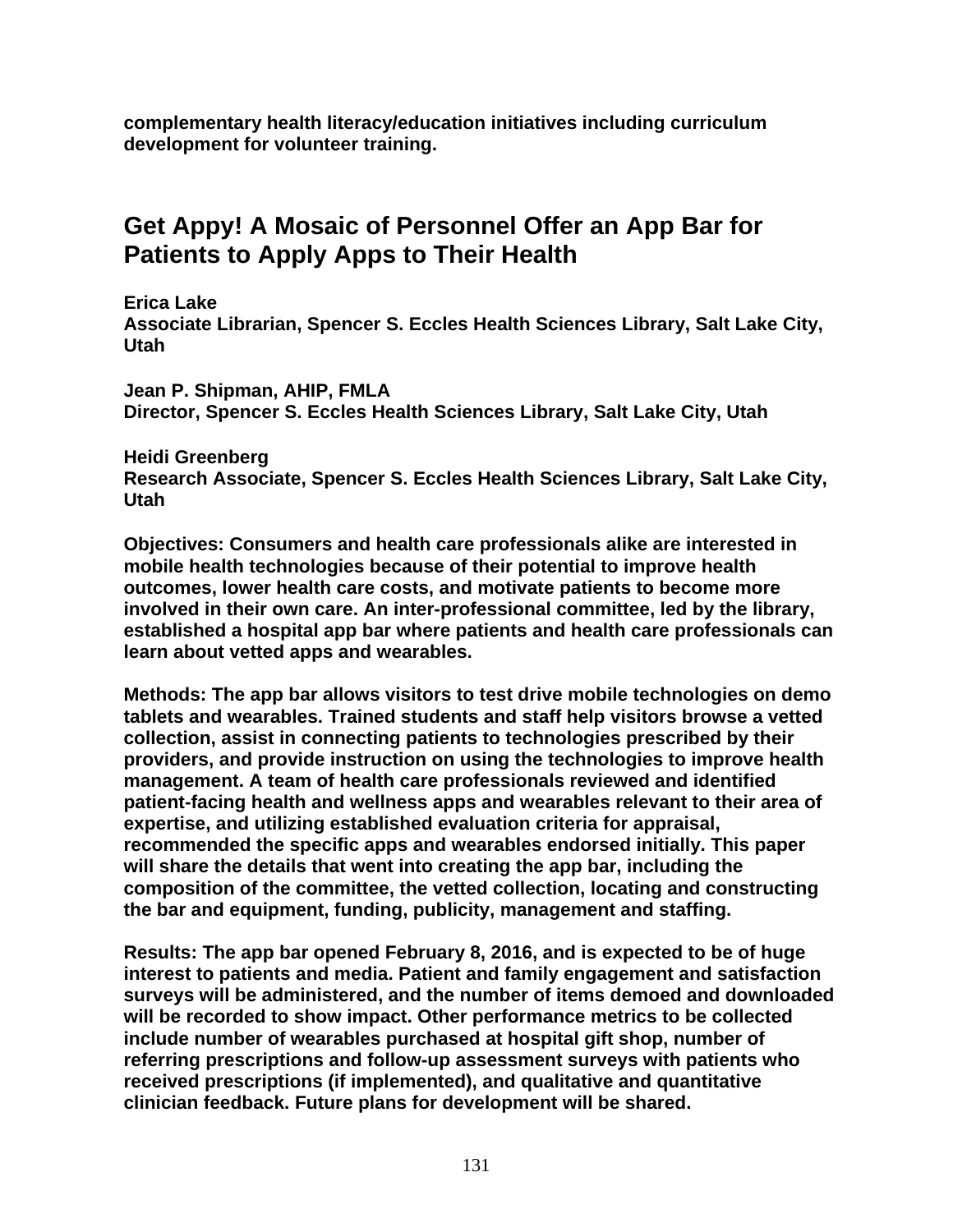**Conclusions: The number of health apps has exploded in the last year (100,000+), and is the fastest growing category of mobile technologies. The app bar creates a way to assist patients in navigating and utilizing these technologies in a welcoming environment. Providers are more comfortable recommending vetted apps as they have the peer perspective of efficiency built into the app formulary. Patients appreciate the one-on-one training they receive and the guidance on why tracking their activities make a difference in their clinical care. Appy-enabled patients leads to better patient satisfaction.** 

### **Perceived eHealth Literacy and Information Behavior of Older Adults Enrolled in a Health Information Outreach Program RESEARCH**

**Tara Malone** 

**Assistant Professor and Librarian, Robert M. Bird Library, University of Oklahoma Health Sciences Center, Oklahoma City, Oklahoma** 

**Phill Jo** 

**Assistant Professor and Reference Librarian, Robert M. Bird Library, Reference and Instructional Services, Oklahoma City, Oklahoma** 

**Jean Longo Medical Librarian, Robert M. Bird Library, Reference and Instructional Services, Oklahoma City, Oklahoma** 

**Shari Clifton** 

**Professor, Head of Reference, and Associate Director, Robert M. Bird Library, Reference and Instructional Services, Oklahoma City, Oklahoma** 

**Objectives: We assessed the perceived eHealth literacy and information behavior of older adults participating in a health information outreach program. The study determined how participants' perceived eHealth literacy compared to other populations, which websites and resources older adults search for eHealth information, participants' most/least trusted sources of health information, and if/what barriers exist for older adults when searching for eHealth information.** 

**Methods: In collaboration with a public library system serving a population of 1.2 million, we offered a series of eHealth training courses for older adults, during which a mixed-methods survey was offered. The study took place via mobile computer labs deployed to public libraries and was administered by health sciences librarians. Participants completed the eHEALS eHealth literacy**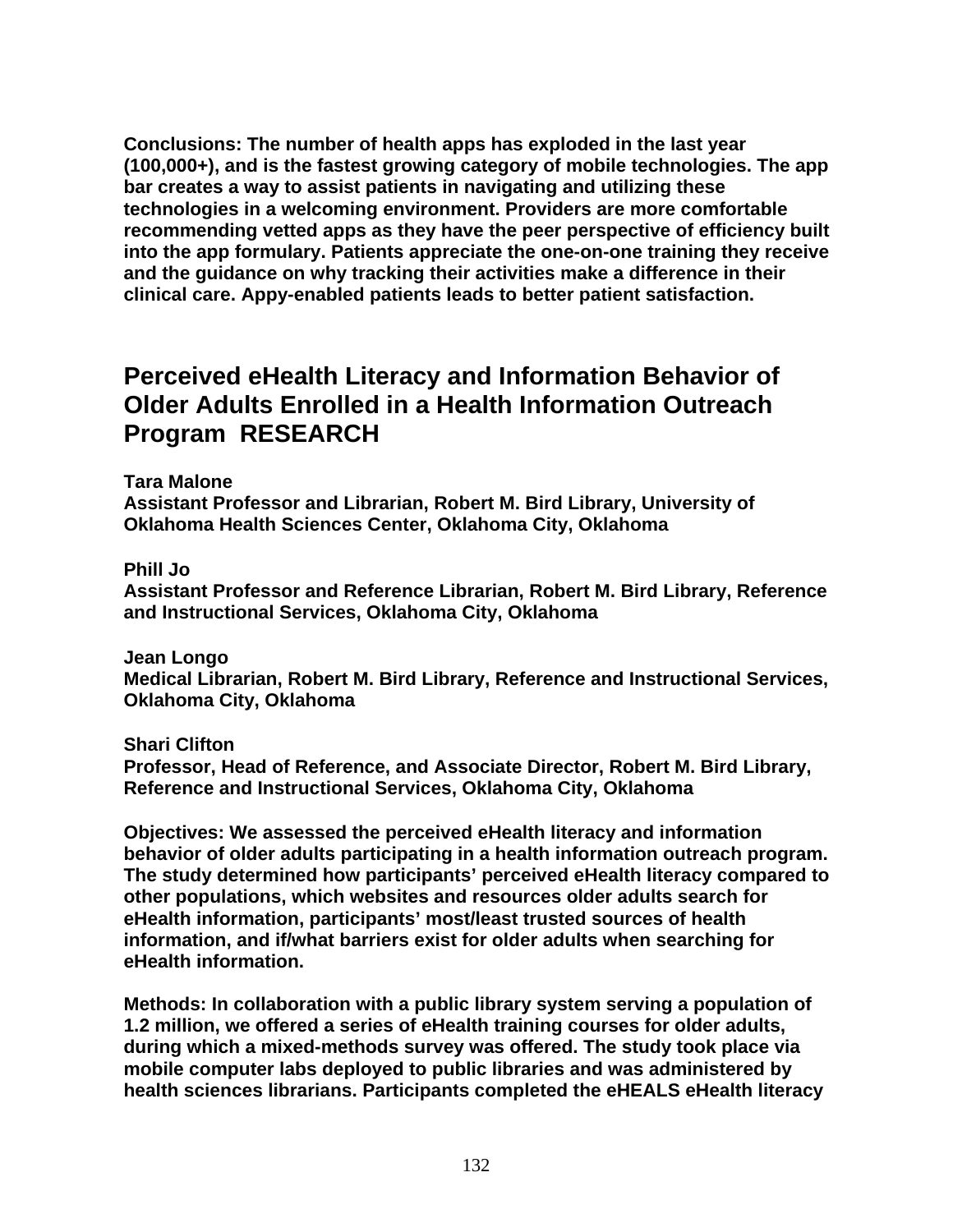**assessment, as well as supplemental survey questions regarding their information behavior and needs related to seeking health information. Descriptive statistics and content analysis were performed on results.** 

**Results: Based on surveys completed thus far, preliminary results indicate that participants believe access to health resources on the Internet is important and useful, but are unsure what health resources are available, how to find them, or how to evaluate their quality. Many participants owned one or more Internetcapable devices, and had previously searched the Internet for health information via a search engine or commercial medical information site. Use of government health information websites such as MedlinePlus or NIHSeniorHealth was low.** 

**Conclusions: Older adults need more training regarding where reliable online health resources are located and how to find them, and strategies to evaluate the quality of online health information.** 

## **Libraries as Publishers: Creating an Open Access Journal to Connect Patients and Providers**

**Martin Wood, AHIP** 

**Director, Charlotte Edwards Maguire Medical Library, Tallahassee, Florida** 

#### **Roxann W. Mouratidis, AHIP**

**Scholarly Communications Librarian, Charlotte Edwards Maguire Medical Library, Florida State University College of Medicine, Tallahassee, Florida** 

**Objectives: The library wanted to take an active role in encouraging dialogue between healthcare professionals and people living with diabetes. Recognizing that patients need access to high quality research, and their providers need a greater understanding of the practical day to day experiences of living with diabetes, the library published a peer-reviewed, open access journal designed to appeal to both groups. The People Living with And Inspired by Diabetes Journal (PLAID, ISSN: 2374-4669) is a bi-annual interdisciplinary journal that is freely available online at ThePlaidJournal.com.** 

**Methods: In order to undertake the process of publishing an online journal, the library partnered with the College of Medicine's Office of Instructional Design. Library staff developed the scope, managed the editing and review process, obtained an ISSN for the journal, assigned DOIs to articles, and developed policies and procedures. Instructional design staff assisted with the customization of open source publishing software, developed branding for the journal, and assisted with the final layout and copyediting of the journal articles. The articles published in The PLAID Journal center around particular diabetesrelated themes, as will future issues of the journal. Because the goal of the**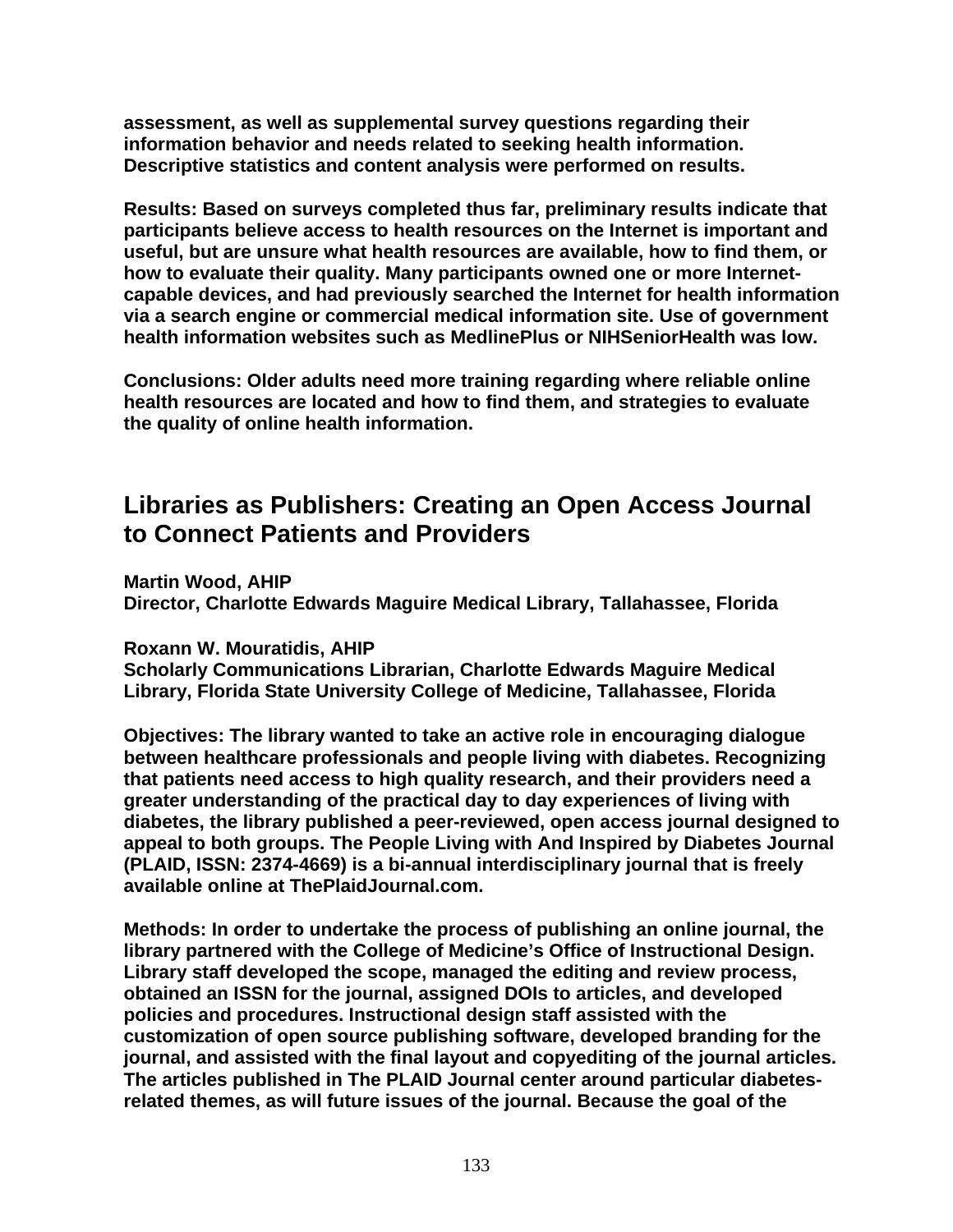**journal was to create meaningful exchange between healthcare providers and individuals living with diabetes, we included a mix of research articles written by academics and personal perspective pieces written by patients, families, and members of their support networks.** 

**Results: The journal created meaningful conversation between the research, clinical, and science sides of diabetes, and the practical day-to-day living with diabetes. Qualitative feedback confirms that the Audience Perspectives and Moving Forward features in The PLAID Journal add significant value and understanding of the research and review articles presented in each issue. As a new journal, we find challenges in attracting quality submissions and peer reviewers with sufficient expertise. We expect these challenges will improve as we join the Directory of Open Access Journals, as our content is indexed in PubMed, and we continue to develop an established publication record.** 

**Conclusions: Conversations that have previously existed in social networks and informal patient communities are beginning to find representation in academic literature and benefiting from interdisciplinary consideration and peer review. We are finding that The PLAID Journal is experiencing increasing popularity within the diabetes online community and representative social networks, as well as entering research conversations within our College of Medicine and university as a whole. This trend is expected to continue as we gain national recognition as the premier publication for connecting people living with diabetes and those who work to make living with diabetes better.**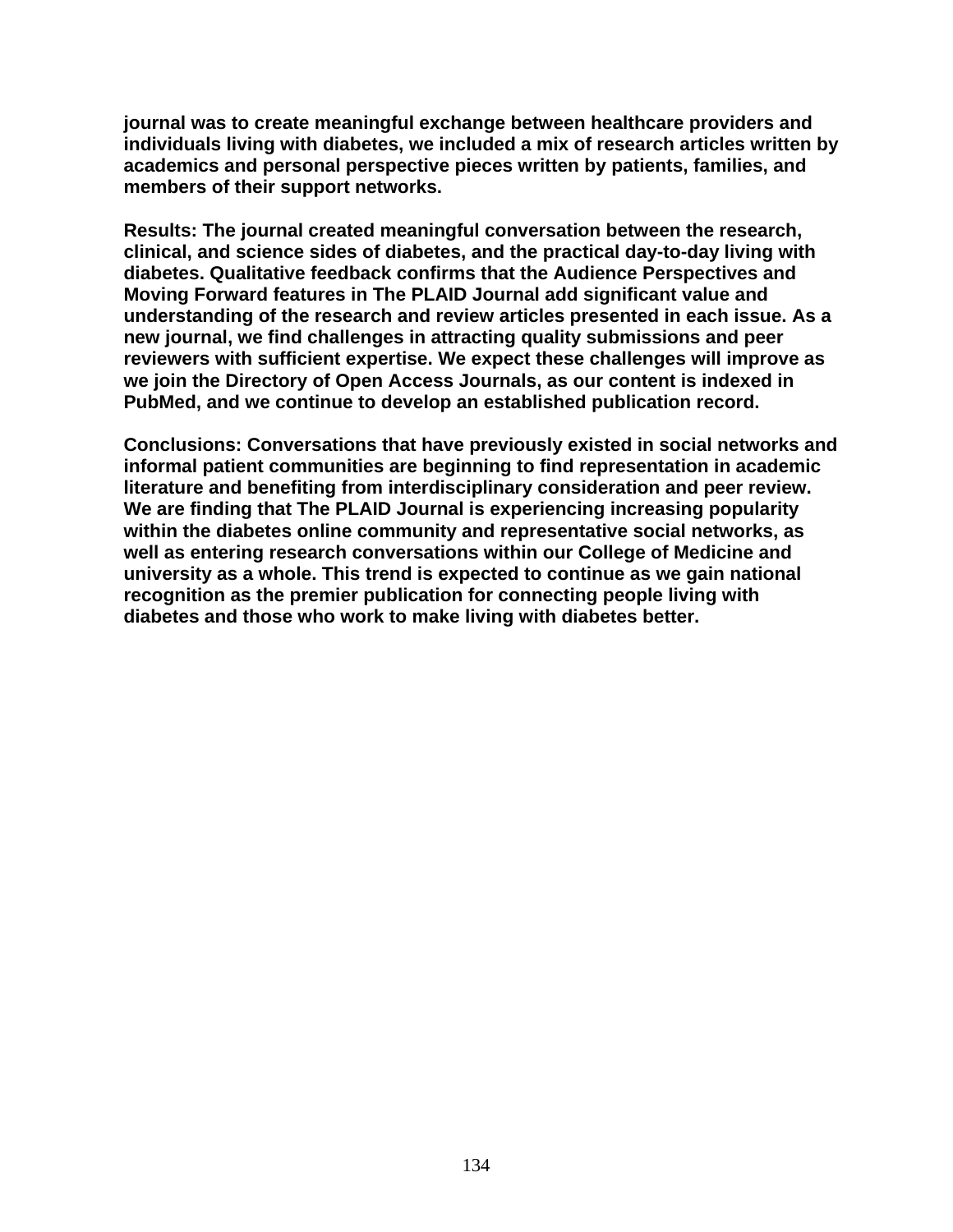# **Session: Data Sharing**

**Moderator: Anne Mackereth** 

# **Data Sharing of Otolaryngology Research RESEARCH**

**Tiffany Grant Research Informationist, University of Cincinnati, Health Sciences Library, Cincinnati, Ohio** 

**Kristen Burgess Assistant Director for Research and Informatics, University of Cincinnati, Cincinnati, Ohio** 

**Objectives: Data sharing within the otolaryngology research community encounters a number of barriers that prevent the optimal sharing of data generated by those performing experiments and seeking validation for computational models. Our research goal is to alleviate these barriers by developing tools and infrastructure that will facilitate an optimal means of sharing airflow and acoustic data with the otolaryngology community.** 

**Methods: Informationists at the University of Cincinnati will identify and develop a workflow to organize and manage the key data and file formats generated. Informationists will deposit data into an open-source repository and create a website for researchers and computational modelers to view their data. Otolaryngology research is published in engineering, medical, and international journals, making it difficult to be fully aware of what is done in other fields. The team will identify literature and make citations available on the website, allowing many different types of investigators access to research describing multiple approaches to understanding and treating voice disorders. Lastly, we plan to assess and focus on the efficacy of informationists partnering with the research team to organize and share data.** 

**Results: The team of informationists has met monthly with the otolaryngology researchers who acquainted them with their current research and data in regards to file structures and sizes. The informationists will work with the otolaryngology team to develop a plan for submission to the repository for long term organization, storage and sharing of the selected acoustic and airflow data**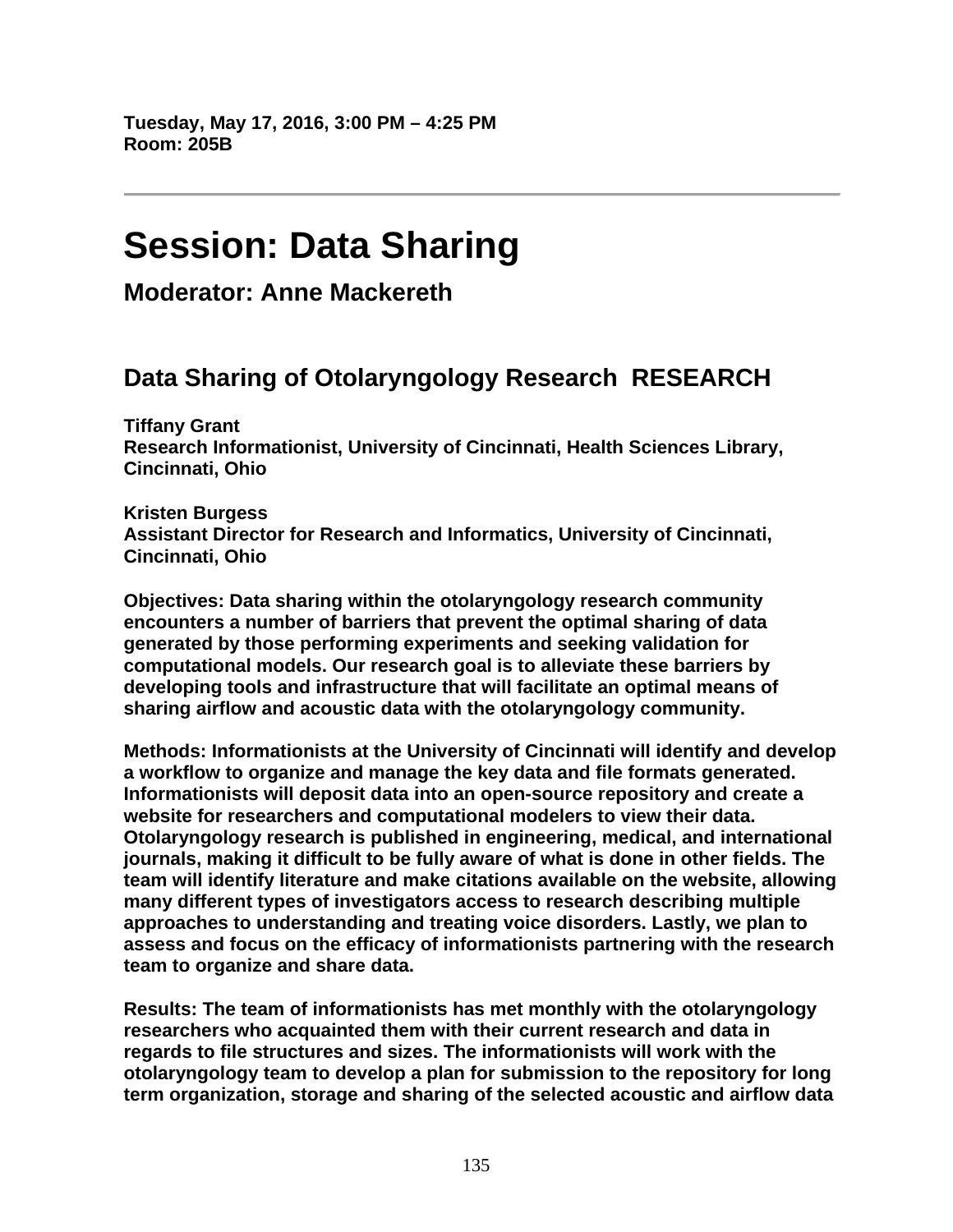**created by the investigative team. We are hiring an animator and web designer to help better share and display select data. The informationist team has set up a RefWorks library and began assisting with literature searching focused on the biomechanics of voice as well as integrating the investigative team's research profiles. This project is still in early stages with more results expected by May 2016 and in the upcoming year.** 

**Conclusions: While the project still has a year and a half remaining, the team has begun to successfully bring together varied backgrounds for new types of collaborations as informationists become more embedded into research. This project will be useful to serve as a model for future collaborations with the research community at the University of Cincinnati.** 

# **If You Share It, Will They Come? Barriers to Reuse of Shared Biomedical Research Data RESEARCH**

**Lisa M. Federer Research Data Informationist, National Institutes of Health Library, Bethesda, Maryland** 

**Objectives: As new mandates require researchers to share their research data, a wealth of shared data has become available, often freely and publicly accessible. This shared data represents a potentially valuable, but frequently underutilized, resource to other researchers. This study aims to identify barriers to reusing shared data and consider how library and information professionals can help mitigate these barriers.** 

**Methods: This study employed a sequential exploratory mixed methods design, using qualitative interviews to inform the creation of a quantitative survey instrument for broader distribution. First, librarians conducted in-depth interviews with 10-20 researchers from a variety of career levels and biomedical research disciplines about their experiences with reusing shared data. Transcripts were coded to identify common themes and concepts with regard to barriers and attitudes toward data reuse. A survey instrument was developed based on these themes and distributed via email and responses were collected electronically from a sample of researchers. Results of the survey were analyzed to identify overall themes, as well as differences in subgroups within the sample (such as groupings by career level and research discipline).** 

**Results: While some respondents demonstrated a willingness to reuse shared data, others had mixed feelings about doing so. Reasons for not reusing shared data included uncertainty about where to locate shared data, concerns about the validity or quality of shared data, and lack of awareness about how to reuse shared data.**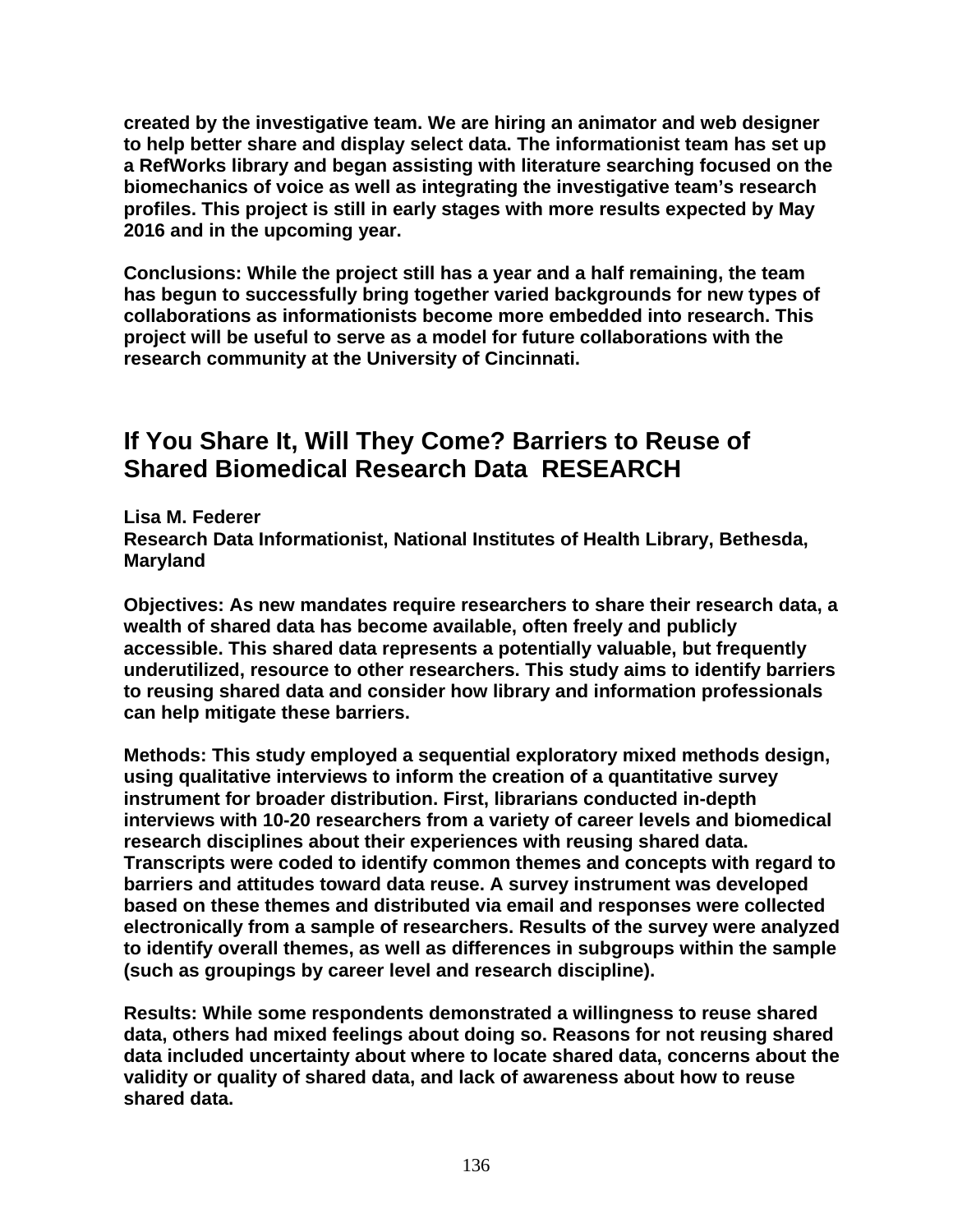**Conclusions: While shared data can represent a valuable resource leading to potential discovery, it may be underutilized. Especially as new policies require more and more data to be shared, efforts should be made to communicate the availability and utility of such datasets to researchers, as well as provide training on the skills needed to locate and use these datasets. Librarians can play an important role in this process.** 

### **Improving Data Collection, Quality, Workflow, and Sharing for a Multicultural Dementia Screening Study**

**Kevin B. Read Knowledge Management Librarian, NYU Health Sciences Library, New York, New York** 

**Alisa Surkis** 

**Translational Science Librarian, NYU Health Sciences Library, New York, New York** 

**Fred W. Z LaPolla** 

**Knowledge Management Librarian, NYU Health Sciences Library, New York, New York** 

**Objectives: A clinical researcher identified the need to improve data management practices and to facilitate data sharing. A collaboration was established with the health sciences library, which identified weaknesses in the data collection, entry, and processing workflows. The library addressed these weaknesses through standardization of variables, introduction of an electronic data capture system, and creation of well-documented, reproducible data processing workflows.** 

**Methods: To standardize variables, librarians mapped existing variable names to the Clinical Data Acquisition Standards Harmonization (CDASH) when possible. Variables not represented in CDASH were mapped to clear, unambiguous names to increase comprehensibility for sharing. REDCap was introduced for electronic data capture to replace the research team's practice of collecting data on paper forms. Data could then be directly imported into statistical programs rather than manually entered from the paper forms. Workflows around data collection for the various dementia screening tests administered were mapped out to ensure uniform data collection, and improve the tracking of study subjects taking multiple tests. Well-documented computer code was created to transform the raw data into an analysis dataset and make the transformation process reproducible and understandable. Discipline-specific data sharing options and general purpose repositories were explored.**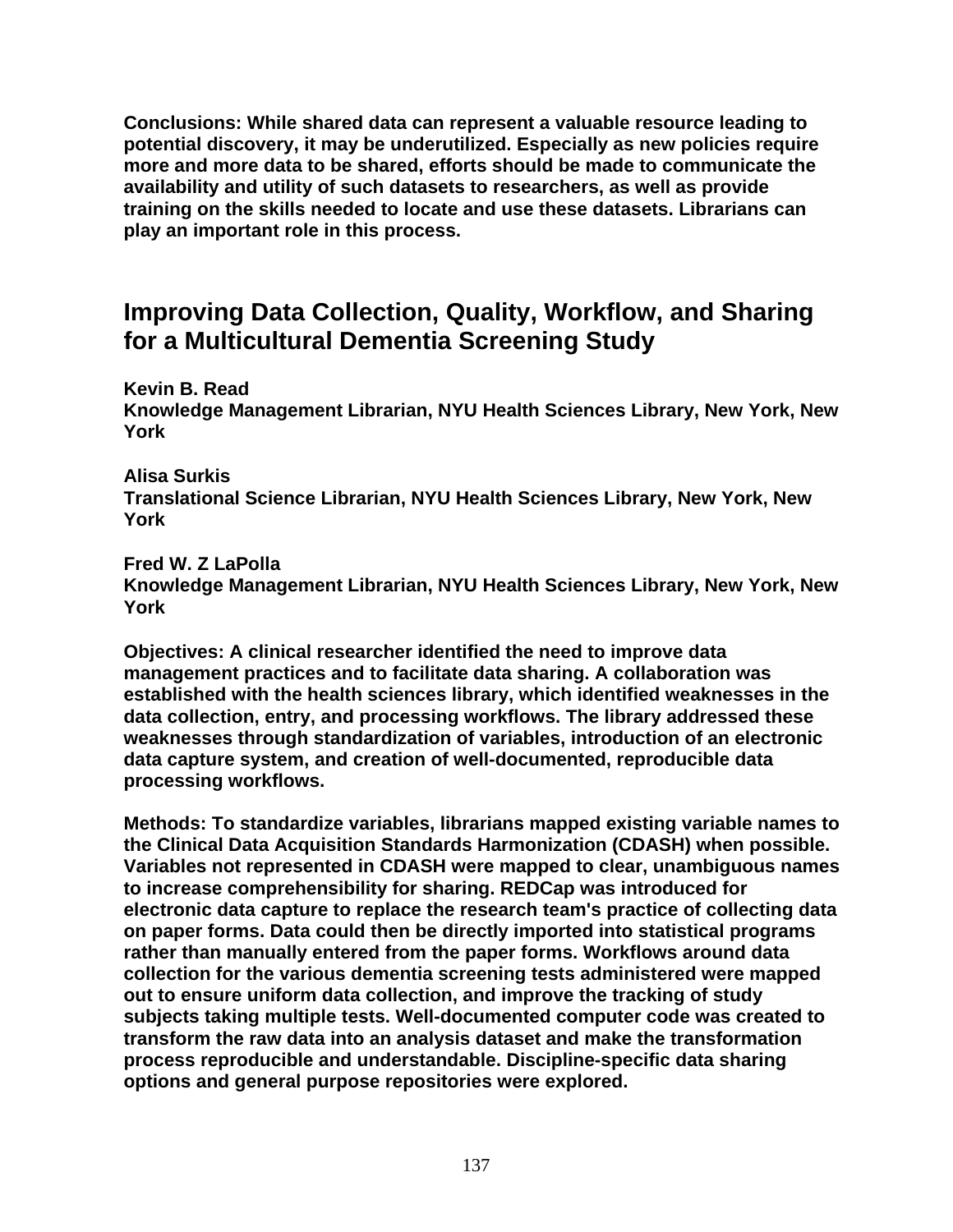**Results: REDCap forms for all tests were completed, and clinical researchers on the team were trained on how to use REDCap effectively. New clearly-defined variable names mapped to standards when possible improved the data's ability to be shared. The workflow developed to account for unique subjects participating in different studies improved the comprehensibility of the data, and helped the data manager keep track of study participants.** 

**Conclusions: This informationist project is a strong example of the importance of data management, form design, and electronic data capture systems when collecting clinical research data. The transformation of variables using clinical data standards and clear, comprehensible variable names drastically improved the quality of the data for sharing purposes. Planning and coordinating process workflows when collecting data is necessary for tracking study participants and ensuring appropriate data management practices.** 

### **The Library and the Lab: Exploring Partnerships to Manage Research Data**

**Maria M. Buda Librarian, University of Toronto Libraries / Dentistry Library, Vaughan, Ontario, Canada** 

**Carolyn Pecoskie** 

**TALint Intern & MI Student, Library & Information Studies, Dentistry Library, University of Toronto Libraries, Toronto, Ontario, Canada** 

**Objectives: To determine the current data management practices of research laboratories in a large academic professional clinical school and whether academic libraries can provide services to support or improve current practices. Data management includes methods to record, share, and archive data generated in the laboratories. Potential services from the libraries include tools and software to archive, store, share, and preserve data.** 

**Methods: The academic institution's Ethics Board was consulted and permission was granted to move this project forward as a program evaluation. Furthermore, permission from the school's Dean was granted to obtain a list of laboratory managers and interview them, if willing to participate. A brief literature review was conducted and it was found that other similar projects did take place in academic libraries but not in a similar professional academic school. An adapted version of Data Curation Profiles Toolkit from Purdue University was selected to conduct in-person interviews with laboratory managers. This will provide us with a brief environmental scan of the current practices in laboratories at the professional school. Once current practices are determined, a report on possible library services to support current practices**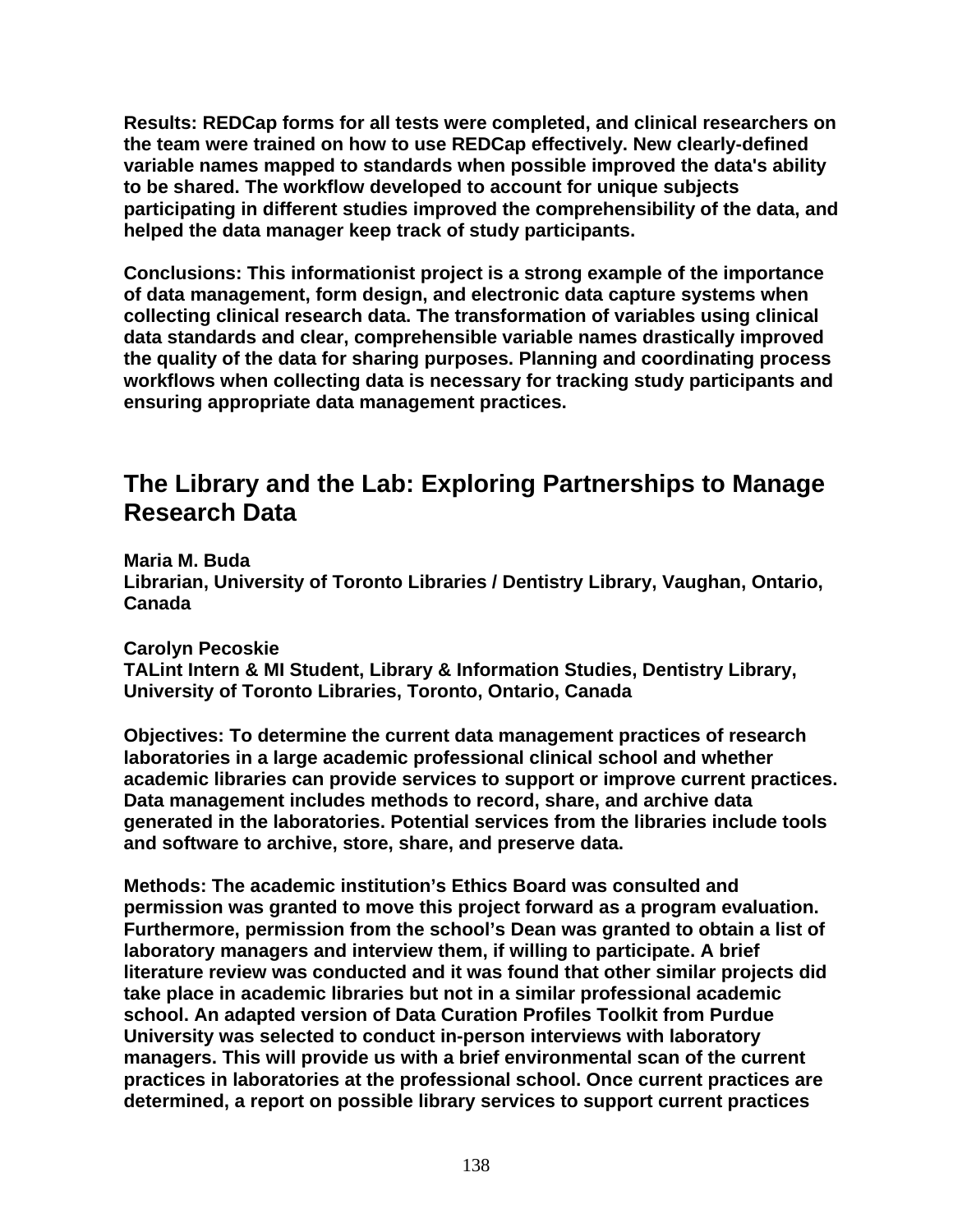**will be written, outlining recommendations of how the library can enhance or improve data management services.** 

**Results: Any results will be used to answer how the library can help with data management, such as suggesting data management software; providing training on software for data management, providing assistance in creating data management plans systematically; or suggesting repository options based on needs. Promotion and implementation of new library services will follow shortly after in the form of the action items outlined in the report.** 

**Conclusions: The results of the interviews will be summarized and shared in the form of a report and posted on the library's website. The report will be submitted to the Chief Librarian and the Dean of the School. We hope these results will help to bring to light current data management practices in laboratories of a professional clinical school at a large academic institution. We also hope that the results will provide librarians with an overview of how they might go about the process of reaching out to their communities to talk about research data.** 

## **Beyond Data Management: Developing a Comprehensive Data Science Support Program in the Library**

**Lisa M. Federer** 

**Research Data Informationist, National Institutes of Health Library, Bethesda, Maryland** 

**Objectives: Librarians are well-situated within academic and research institutions to provide support for the increasingly technical and data-driven needs of biomedical researchers. This paper reports on the development and implementation of a comprehensive program for supporting researchers' data science needs at a health sciences library serving a national biomedical research institution.** 

**Methods: In addition to training and services focused on data management, the library expanded its offerings to support researchers' needs in data science through a variety of services. The training curriculum was expanded to offer new courses in scientific computing, statistical programming, and data visualization. In addition, equipment and software to support data science were made available in the library's "Tech Hub," including a data visualization touchscreen. The library also partnered with groups within the institution to conduct pilot studies for data science support programs including electronic laboratory notebooks and DOI minting for datasets and other digital objects. In order to provide this high-level, comprehensive support, librarians engaged in a variety of professional development activities to round out their existing information management skills with additional data science and data**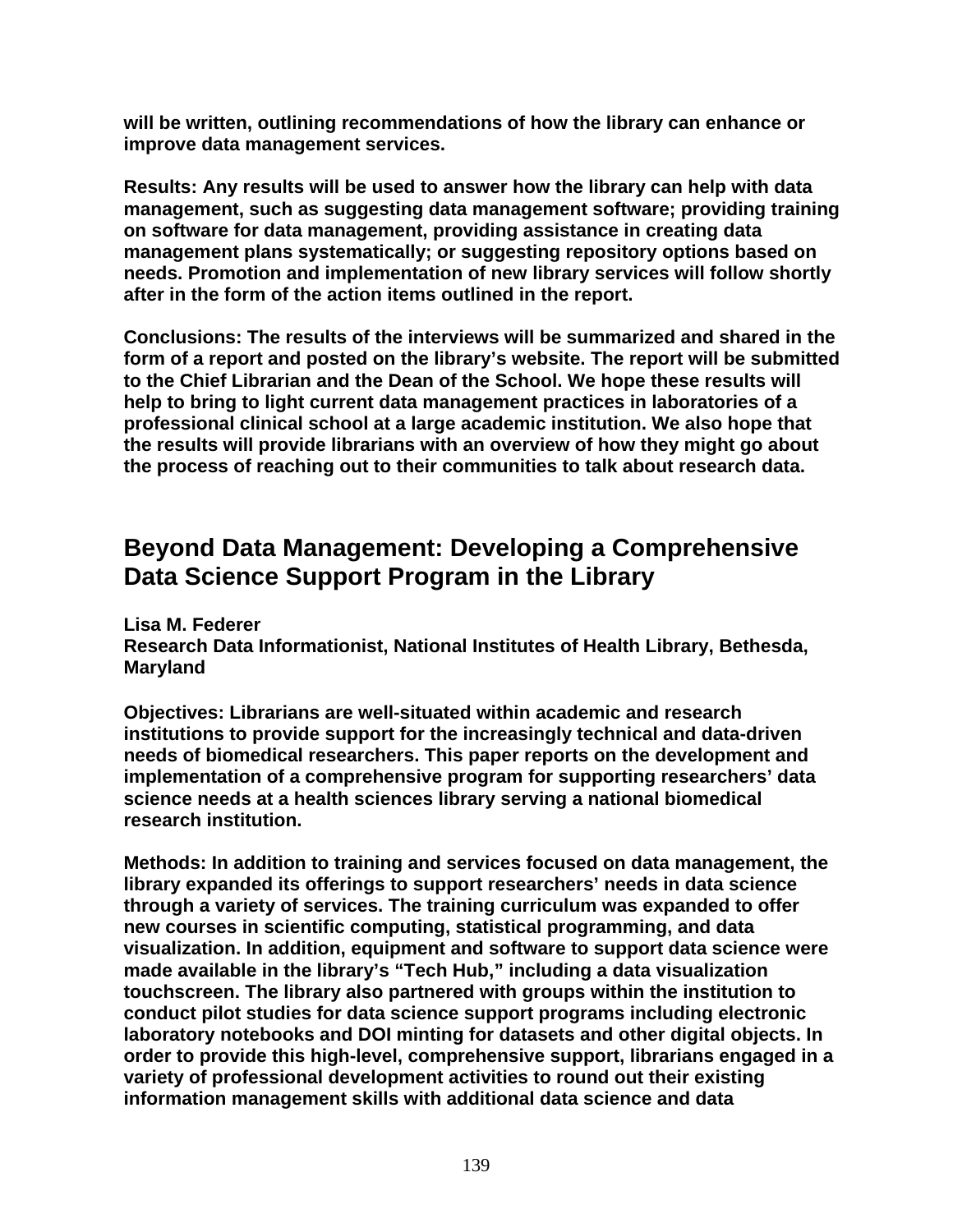**visualization expertise.** 

**Results: With support from the library leadership, librarians and other staff have been able to gain a variety of expertise to support these new services. Library users responded enthusiastically to most new offerings, particularly classes on programming and data visualization. However, some services, like the data visualization screen, are potentially underutilized because of lack of awareness among the community. Other services, such as the electronic lab notebook support, may not move beyond the pilot phase because of lack of uptake.** 

**Conclusions: Libraries have an opportunity to provide valuable services to researchers that may not be offered elsewhere within institutions. Given their role within the research process and their expertise with information management and systems, librarians can be ideal partners for researchers. As with any new service, it can be useful to pilot a small-scale version first to assess scalability and ensure effectiveness. In addition, because many researchers would not expect to find data science support services in the library, it is essential to promote these new services to raise awareness.**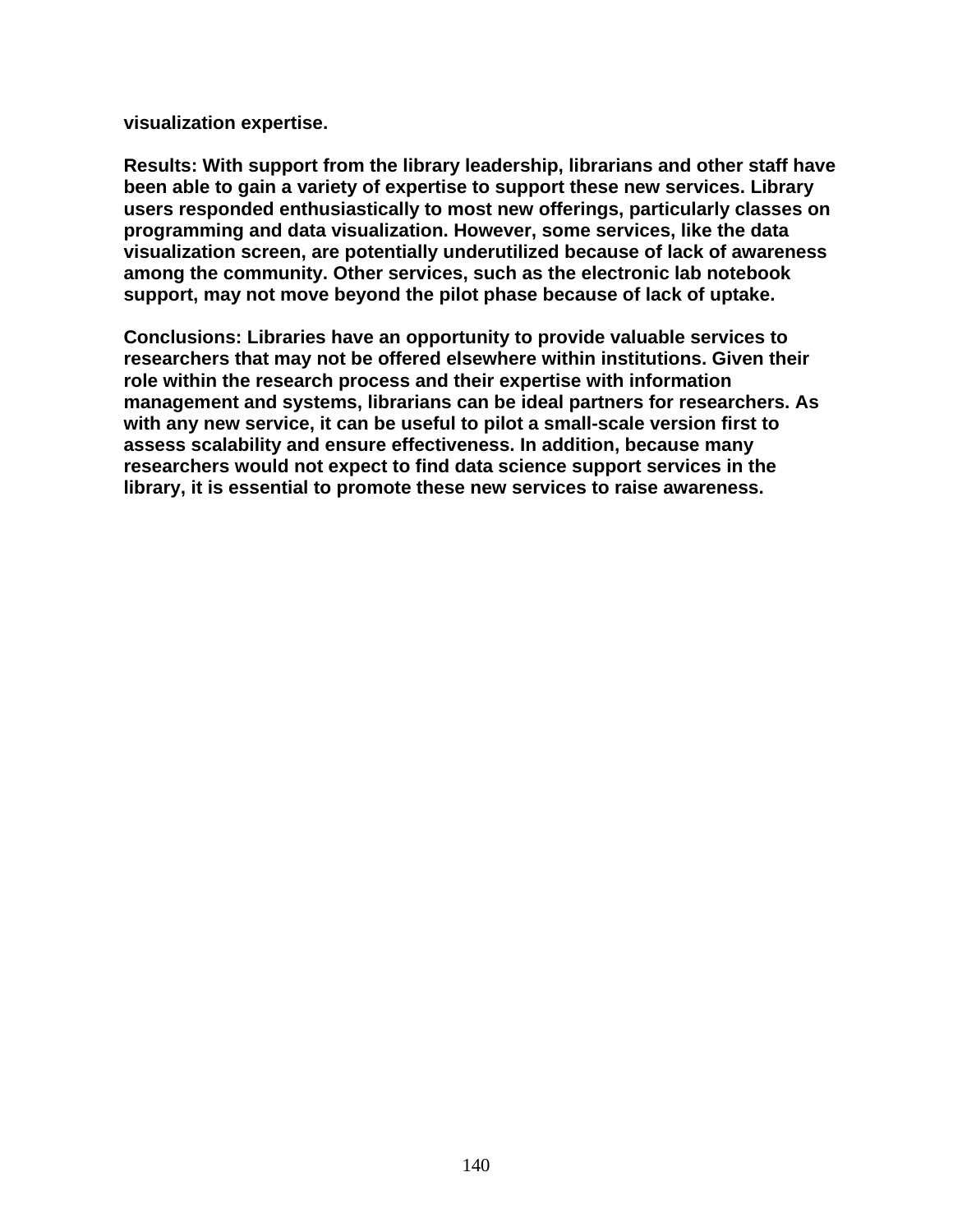# **Session: Sustaining Liaison and Embedded Librarian Relationships**

**Moderator: Erin R. B Eldermire** 

### **Evaluating an Embedded Program: Increasing Awareness, Expanding Services, and Fulfilling Patron Needs**

**Lindsay Blake, AHIP Clinical Information Librarian, Augusta University, Augusta, Georgia** 

**Darra Ballance, AHIP Assistant Professor, Augusta University, Evans, Georgia** 

**Victoria Burchfield Nursing Information Librarian, Augusta University, Augusta, Georgia** 

**Maryska Connolly-Brown Technical Services Librarian, Walter M. Bortz III Library, Hampden-Sydney, Virginia** 

**Kathy Davies Associate Director of Research, Augusta University Libraries, Augusta University, Augusta, Georgia** 

**Julie K. Gaines Associate Professor / Head, GRU/UGA Medical Partnership Library, GRU/UGA Medical Partnership Campus, Athens, Georgia** 

**Kim Mears, AHIP Scholarly Communications Librarian, Augusta University, Augusta, Georgia** 

**Peter Shipman Dental Medicine and Cancer Librarian, Augusta University Robert B. Greenblatt, MD Library, Augusta, Georgia**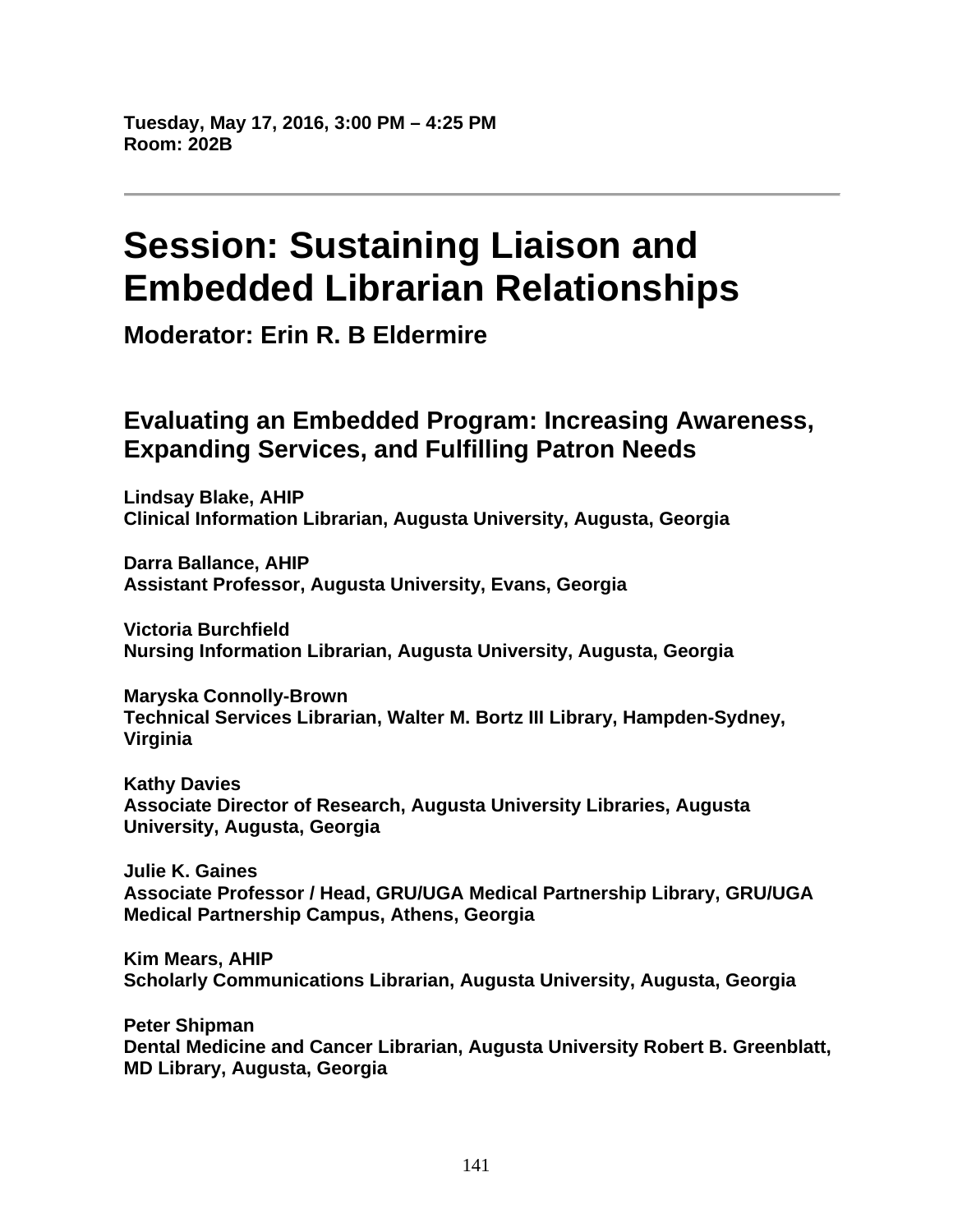**Objectives: To provide a multifaceted, generalizable toolkit for evaluating the effectiveness of an embedded program. An embedded librarian program was assessed using a toolkit which includes traditional activity data and a survey aimed at measuring use of services, awareness of the embedded program, and the perceived value of embedded services.** 

**Methods: A national survey of librarians in the health sciences and a literature review identified few evaluation tools for embedded activities. This lack of resources led librarians to envision developing an evaluation toolkit to assess the success of their embedded program. The evaluation toolkit consists of locally collected data on multiple service transactions and a survey to measure patron awareness, usage, and perceptions of embedded services. Local data was provided by tracking patron interactions, teaching opportunities, and interprofessional collaborations in LibAnalytics. The survey included customized question sets for different patron groups and was reviewed for content and internal structure elements to increase its validity. Qualtrics software was used for survey distribution to students, residents, and faculty in April 2015. Survey results were analyzed to identify patterns of patron usage, awareness gaps, and desired services.** 

**Results: The survey response rate was 10% with 381 completed forms from 4,408 survey recipients. Over 58% of participants who completed the survey reported being aware of their embedded librarian. The majority of faculty strongly agreed that embedded librarians saved them time and were an integral part of their group. Analysis of locally collected data revealed that a high number of reference transactions occur in person which corresponds with survey results. Additional review of the data reflected an increasing trend toward librarian collaborations on grants, publications, and presentations.** 

**Conclusions: The evaluation results are guiding future planning for the embedded librarian program by indicating areas of strength and opportunities for growth. Embedded librarians were contacted primarily through in-person exchanges, demonstrating the strength of having a physical presence in colleges and departments. Lack of contact through online courseware shows an opportunity to expand into virtual areas. Literature searching was the primary use of embedded librarian assistance, illustrating a possible need for greater marketing of other services. The evaluation toolkit has helped provide the library a broad analysis of the program.** 

## **Creating a Role for Embedded Librarians Within an Active Learning Curriculum**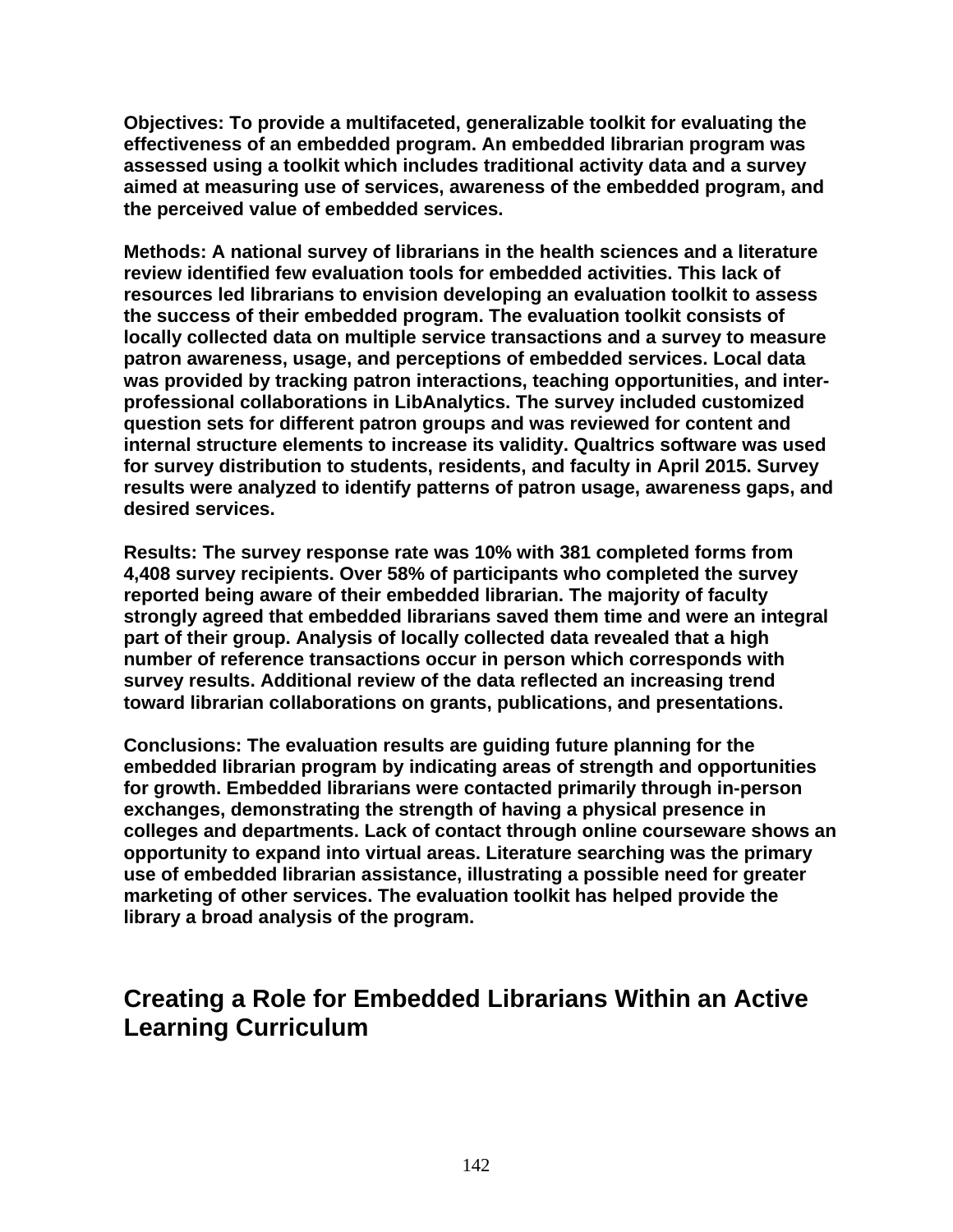**Dawn E. Hackman Research & Education Librarian, Harley E. French Library of the Health Sciences, Grand Forks, North Dakota** 

**Erika Fischer Southeast Clinical Campus Librarian, Harley E. French Library of the Health Sciences, Fargo, North Dakota** 

**Marcia Francis, AHIP Southwest Clinical Campus Librarian, Harley E. French Library of the Health Sciences, Bismarck, North Dakota** 

**Wendy Lehar, AHIP Research & Education Librarian, Harley E. French Library of the Health Sciences, Grand Forks, North Dakota** 

**Annie Nickum Research & Education Librarian, Harley E. French Library of the Health Sciences, Grand Forks, North Dakota** 

**Kelly Thormodson Assistant Director, Harley E. French Library of the Health Sciences, Grand Forks, North Dakota** 

**Objectives: This paper examines the efforts of one small academic health sciences library to create a role for its embedded librarians within a new pedagogical culture, which emphasizes the use of active learning in its professional health sciences programs. This paper will discuss the planning process in what will be a multi-staged project.** 

**Methods: In summer 2016, the library will move into a new health sciences building, the design reflecting cultural and pedagogical shifts within the school. Students will share interdisciplinary study communities and classes will be taught in rooms optimized for active learning methodologies. These changes have given the health sciences librarians opportunities to enhance their roles within the medical and health sciences school. In 2014, the library reevaluated its mission, vision, and strategic plan to respond to anticipated changes. Library staff participated in planning retreats and group discussions, in which embedded services were first envisioned. Subsequent efforts have resulted in liaison and clinical librarians joining curriculum committees and other institutional initiatives, such as an Active Learning Task Force. Librarians are being included in faculty development workshops, where they will promote the librarian's ability to support curricular goals within the active learning classroom.** 

**Results:This first stage of the project has already seen both subtle and drastic**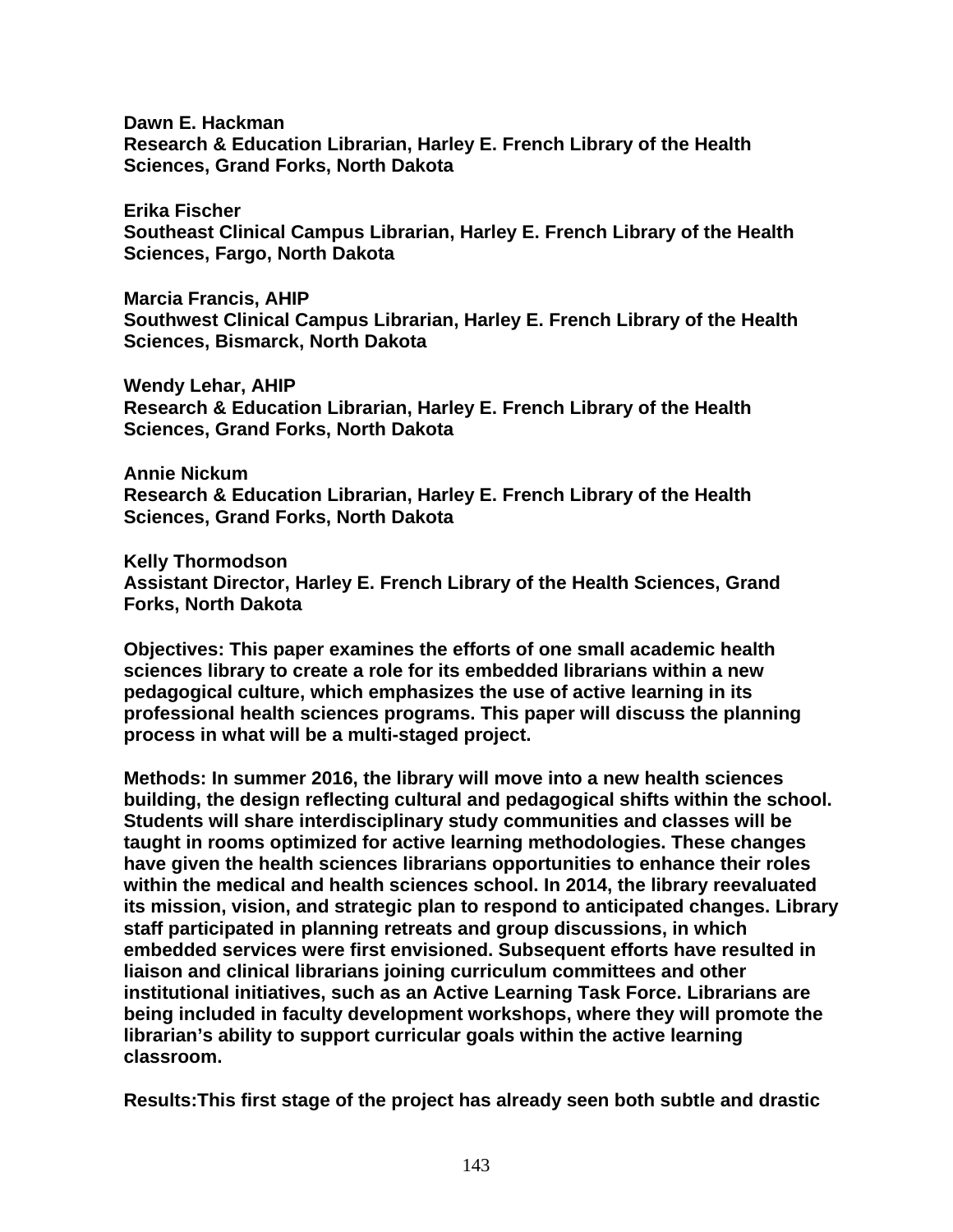**successes. Librarians were involved with planning two active learning workshops. These workshops have led to the incorporation of active learning in bibliographic instruction and, more importantly, have led to faculty reaching out to librarians to be involved in their classroom instruction. One faculty member reported that, after attending one of the workshops, she completely reworked her syllabus mere days before the beginning of the semester to include active learning exercises and two librarians (liberal arts & medical) into her curriculum. The increased visibility of librarians in curriculum-focused discussions is the biggest success, as it has led to a greater interest on the part of school administrators on what librarians can do and possible future roles. Librarians are being incorporated into the school-wide transition to the new building and new pedagogies.** 

**Conclusions: Identifying and approaching faculty/administrative champions is a valuable opportunity for librarians to become more involved in medical and health sciences curricula through active learning pedagogies. Areas for future exploration include how the design of the active learning classrooms will affect bibliographic instruction. Additionally can the inclusion of librarians in the transition teams lead to positive interactions with non-champion faculty?** 

### **The Sustainability of Embedded Librarians in Academic Health Sciences Libraries RESEARCH**

**Stephanie J. Schulte** 

**Associate Professor/Head, Research and Education Services, Health Sciences Library, The Ohio State University, Columbus, Ohio** 

**Pamela S. Bradigan, AHIP** 

**Assistant Vice President and Director, Health Sciences Library, Columbus, Ohio** 

**Objectives: The purpose of this research is to explore, from the library director perspective, the relationships among funding mechanisms, job classification, job stress, and career trajectory of embedded librarians. It will also explore how academic health sciences libraries have integrated embedded librarians (ELs) and the impacts of this role on the rest of the library.** 

**Methods: This study utilized a combination of qualitative and quantitative approaches in a descriptive survey targeted to all library directors of libraries who are members of the Association of Academic Health Sciences Libraries. Survey questions included a mix of multiple choice, open-ended, and Likert-type questions. Participants self-identified their willingness to participate in follow-up interviews conducted in person or via phone using a structured interview. Statistical analysis may include descriptive statistics, cross tabulations and chisquare tests for pairs of questions, and possibly logistic regression examining**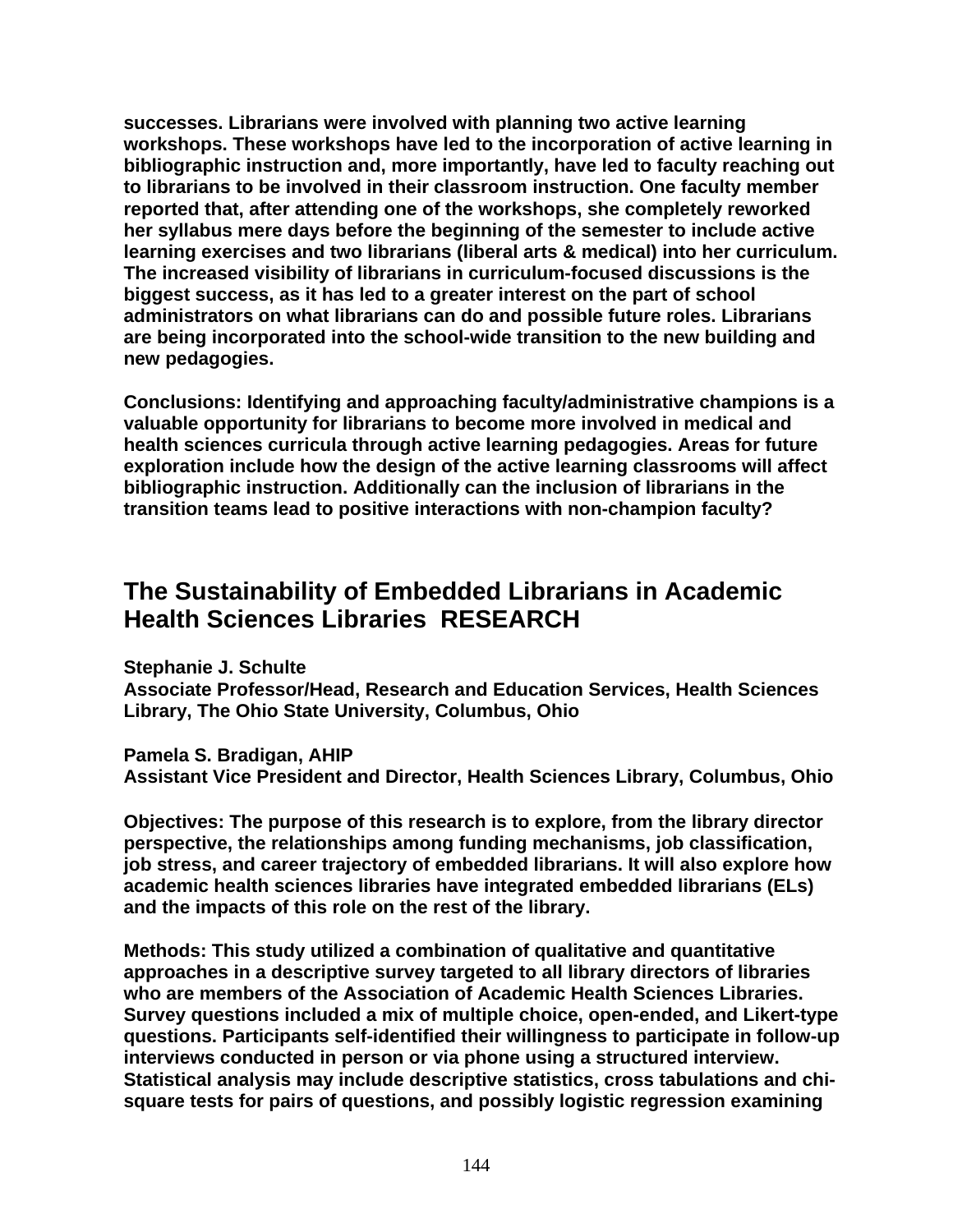**several independent variables. Interview responses will be thematically analyzed.** 

**Results: This study is ongoing, and the response rate limits the generalizability of the survey results. Preliminary data indicate that less than half of libraries represented in the results have ELs who are physically and culturally integrated into units. Of those that do, the vast majority of these positions are funded in the same way (ongoing library general funds) and have the same rank/classification as other professional librarians in their organizations. Most respondents perceived their ELs to have job security and be connected to the health sciences librarian professional community. Most also did not perceive the nature of embedded librarian work to affect the ability of ELs to participate in professional development or library activities, nor did they perceive the specialization often required of ELs to negatively impact their careers. There was no consensus on whether ELs experienced more stress than non-ELs or whether rank/classification impacted stress levels for ELs. Data suggest that paraprofessional positions are now performing at higher levels compared to past and have assumed former librarian roles in response to embedded positions. The biggest challenges noted for the future of ELs included the skillset required of ELs, funding sources, and having enough staff to meet demand. Interviews are expected to begin in Spring 2016 and will enhance understanding of this limited survey data.** 

**Conclusions: The challenge of sustaining ELs in academic health sciences libraries continues to evolve.** 

# **Embedding Librarian Expertise Across a Public Health Curriculum**

**Abraham Wheeler, AHIP Health Sciences Librarian, MSU Libraries, East Lansing, Michigan** 

**Objectives: I will present how a librarian's expertise in data information literacy and in locating and evaluating evidence based literature can be effectively embedded into a public health program and improve student outcomes/competencies/skills and conform to robust accreditation standards and professional goals.** 

**Methods: Traditionally having limited interaction with the online program in public health at a large university, the librarian has become embedded longitudinally and holistically throughout the Master of Public Health curriculum. By aligning the librarian's expertise with the goals and objectives of the program, the librarian helped reinvent and improved the student experience in a totally online program. The librarian worked cooperatively with each faculty**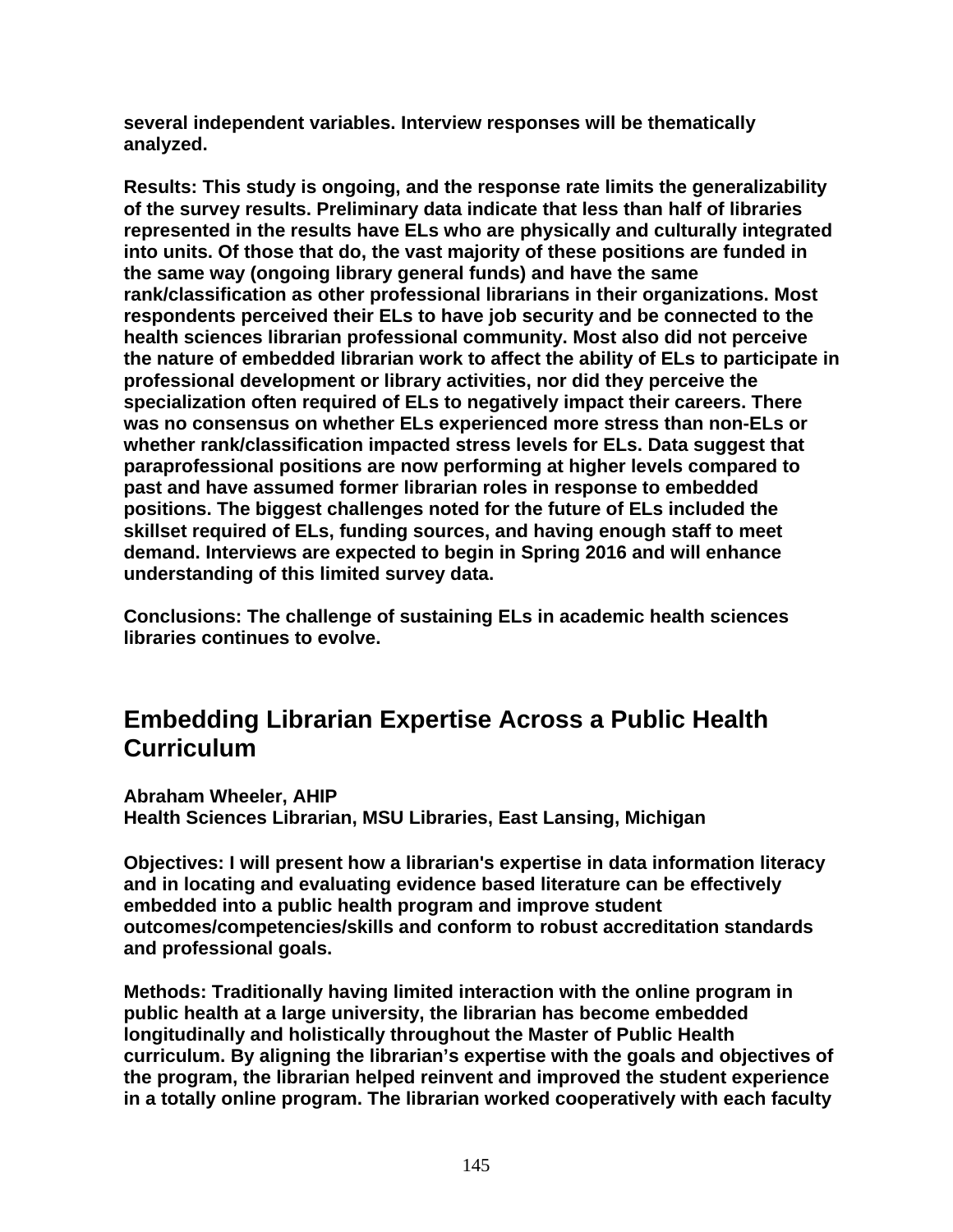**member to identify gaps in student learning, and then to incorporate librarian expertise in research, evidence based practice and data literacy into appropriate points in the curriculum. Each course was built with librarian expertise as an essential component. The librarian's efforts were evaluated using faculty feedback and student performance data. Outcomes were increased integration of the librarian into the curriculum, increasingly rigorous course rubrics, and students with increased competence in evidence based practice and data literacy.** 

**Results: Faculty of courses with the increased librarian involvement have reported better grades, increased sophistication of evidence presented, and fewer email questions about the assignments. Faculty also reports an improvement in the student's ability to incorporate evidence into assignments and papers. These positive results have lead to a doubling of courses with intensive librarian involvement.** 

**Conclusions: The librarian has successfully expanded their role across the curriculum and helped shape assignments. Courses that have the expanded librarian presence have been able to increase the rigor of their rubrics, and seen an improvement in the quality and presentation of student research. Participating faculty have been able to significantly increase the amount of required evidence based practice and data literacy requirements in their rubrics.** 

# **Seeing the Big Picture: Sustaining Success in Liaison Services**

**John Cyrus** 

**Research and Education Librarian, Tompkins-McCaw Library / Research & Education, Richmond, Virginia** 

**Roy E. Brown Tompkins-McCaw Library for the Health Sciences, VCU Libraries, Richmond, Virginia** 

**Karen Gau, AHIP Research and Education Librarian, Tompkins-McCaw Library for the Health Sciences, Richmond, Virginia** 

**Irene Machowa Lubker Research and Education Librarian, Tompkins- McCaw Library for the Health Sciences, Richmond, Virginia**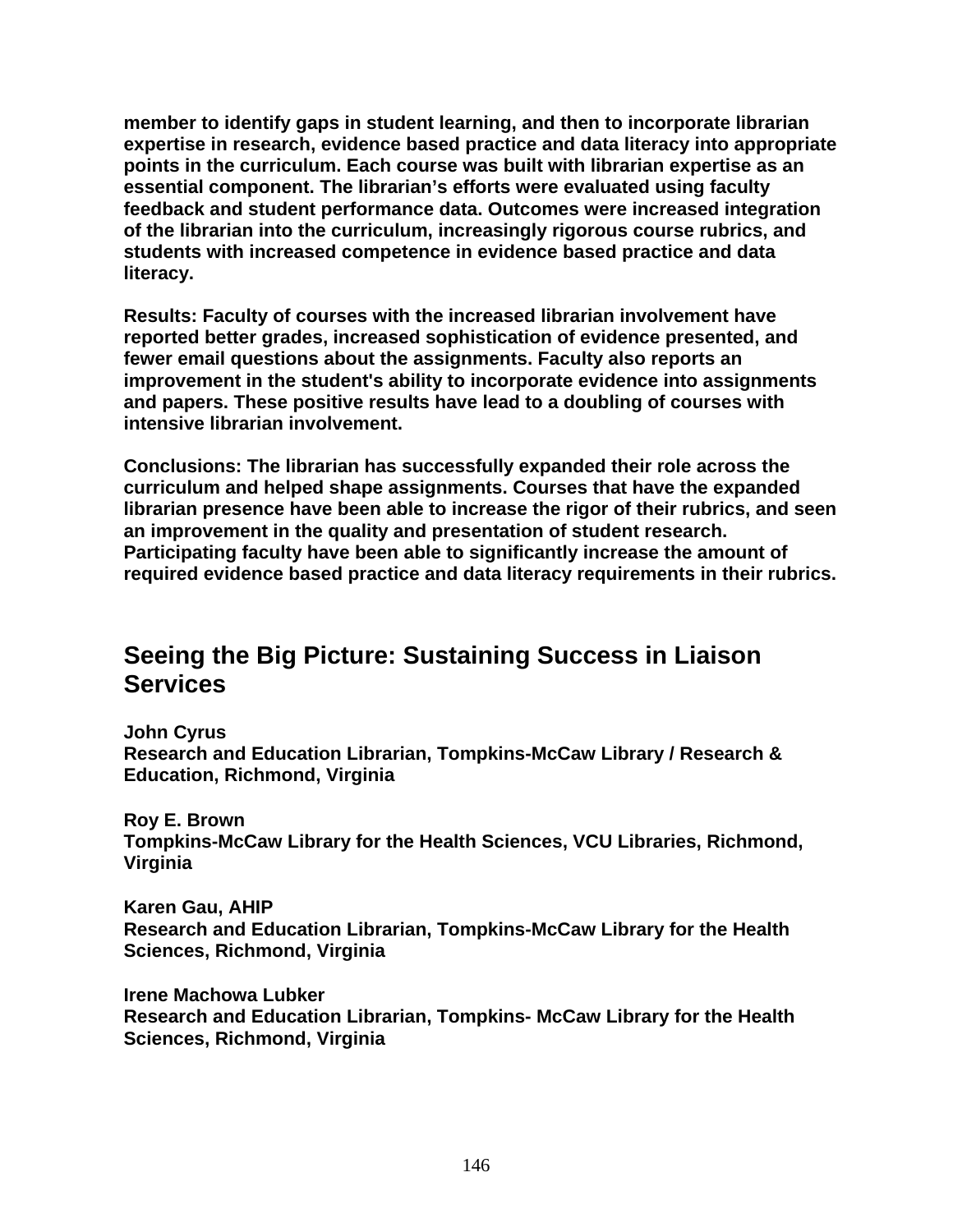**Jennifer McDaniel Research and Education Librarian, Tompkins-McCaw Library for the Health Sciences, Richmond, Virginia** 

**Barbara A. Wright, AHIP Project Librarian, Tompkins-McCaw Library / Research & Education, Richmond, Virginia** 

**Emily J. Hurst, AHIP Head, Research and Education, Tompkins-McCaw Library for the Health Sciences, Richmond, Virginia** 

**Objectives: This program will discuss the ramifications of maintaining successful liaison services on the health sciences campus of a large, urban research university. Both sustainability and scalability of the liaison program will be explored.** 

**Methods: Between 2012 and 2015, the liaison program of the health sciences library experienced substantial growth and success. Traditional indicators such as instruction sessions, in-depth consultations, and reference transactions increased significantly over this time. In addition, as relationships within the schools matured, liaisons took on increasingly visible and integrated roles within their schools. Librarians soon found themselves maintaining traditional services and roles and participating in new, potentially more impactful opportunities. This presentation will evaluate the success of the liaison program and describe measures taken to sustain the success of the program. Quantitative analysis of library statistics, qualitative interviews with liaison librarians, survey of faculty, and analysis of library trends were used to inform program and service options.** 

**Results: Statistical analysis showed a year-to-year increase in the total number of sessions conducted by the liaisons and a positive trend in total number of users served. An inverse relationship was observed between the number of educational sessions and the number of research consultations, which increased year-to-year. The total number of users served varied considerably at the unit level, but both the School of Medicine and VCU Health showed consistent year-to-year increases. Nursing, Dentistry, Pharmacy, and Allied Health schools all displayed yearly fluctuations in total number served between -21% and 32%.** 

**Seventy-eight percent of faculty provided responded (n=25) to a request for feedback. Responses to the program and individual liaisons were positive. When asked to offer examples of contributions made by liaisons, sixty-seven percent of respondents provided a listing of service offered while twenty-eight percent cited specific ways in which the liaison impacted either their work, that of their students, or the mission of their program.**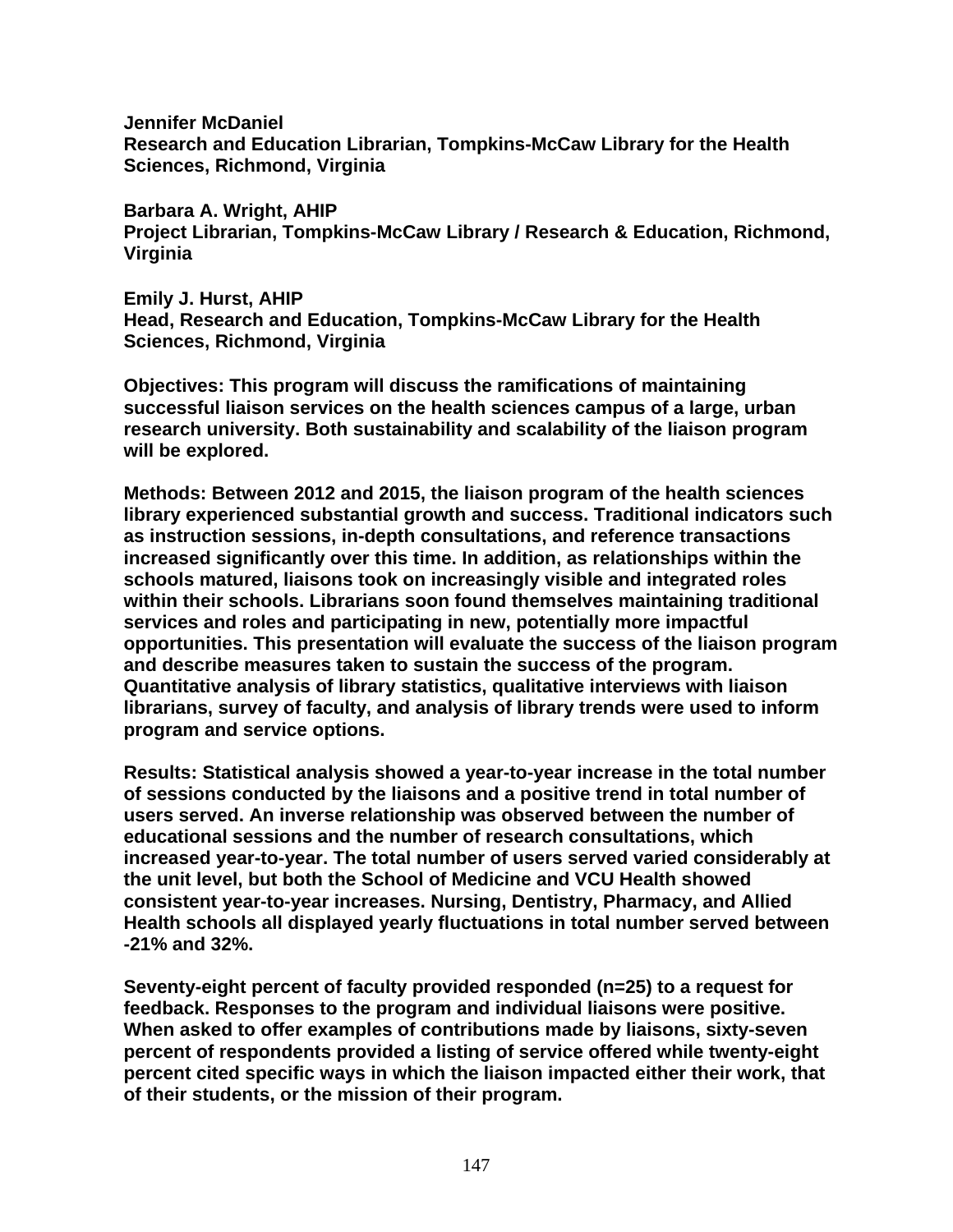**A survey of liaisons showed agreement on how to determine impact and the best ways to measure success of the program as a whole. Principle methods cited for gauging both individual impact and programmatic success included formal and informal feedback, student or project success stories, statistics, and unique opportunities or collaborations.** 

**Conclusions: Blanket assessment of liaison programs in health sciences libraries is difficult as they are often highly personalized to the local context. This program has seen a sustained upward trend in total number of sessions, hours engaged, and number served. Feedback from users is very positive, and use of liaison services is expected to continue its growth. As a result, the program has had to find efficiencies, trading narrow, low-impact efforts for broader engagement and participation in more high-impact projects.**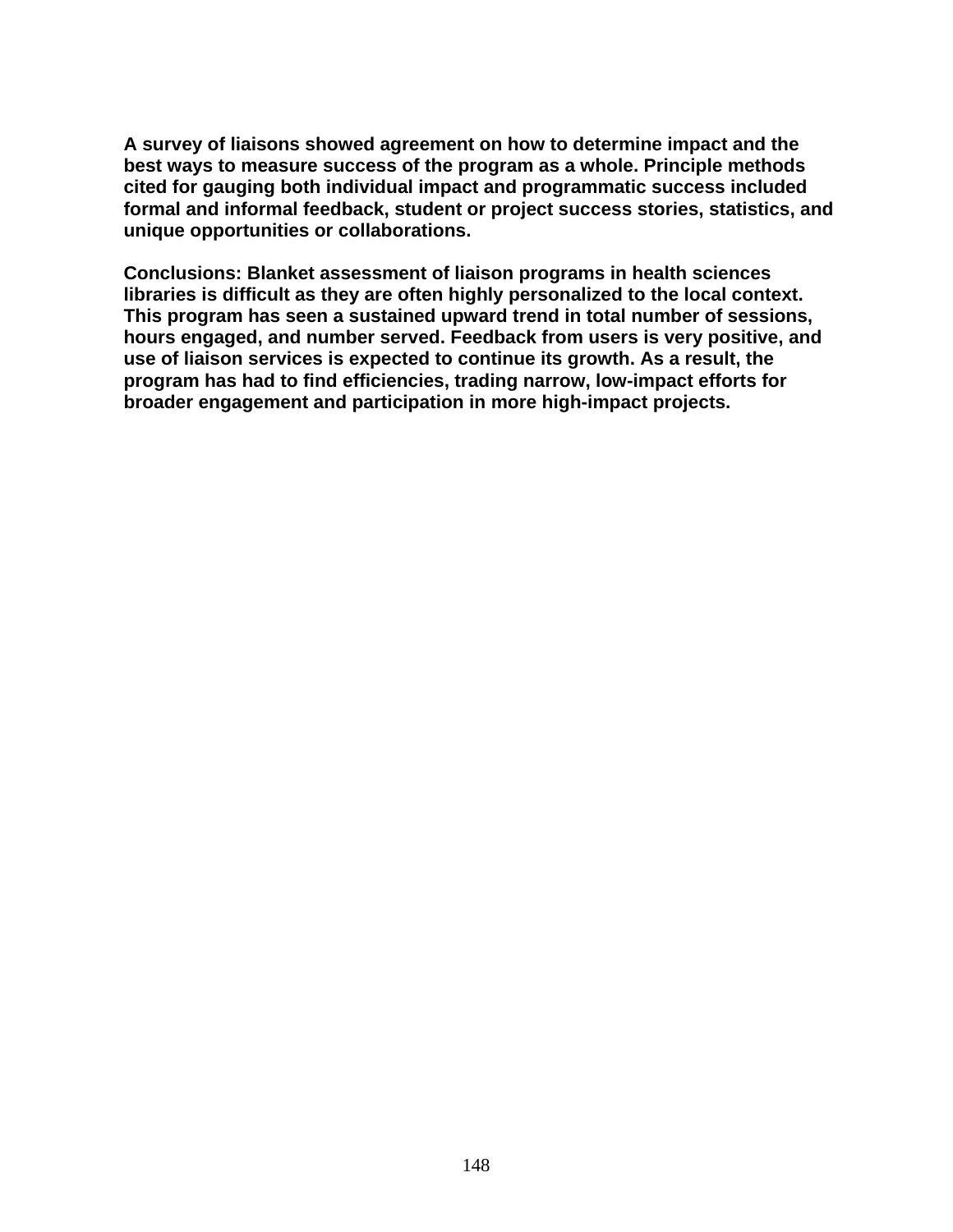# **Session: Providing Resources for Medical Innovation into Libraries**

**Moderator: Susan A. Fowler** 

# **Providing Resources for Medical Innovation into Libraries**

**Susan A. Fowler Medical Librarian, Washington University in St. Louis School of Medicine, St. Louis, Missouri** 

# **Advancing Medical Innovation: Biofabrication and Medical Device Prototyping in Libraries**

**Peace Ossom Williamson FabLab CoManager / Health Sciences Librarian, University of Texas at Arlington, Arlington, Texas** 

**Patricia F. Anderson Emerging Technologies Informationist, Taubman Library, University of Michigan, Ann Arbor, Michigan** 

**Mary Helms Head, Strategic Initiatives, McGoogan Library of Medicine, University of Nebraska Medical Center, Xx, Nebraska** 

**This panel is for medical librarians interested in learning about the use of "maker" or emerging technologies in health fields and in developing access to these services and equipment for use in their libraries. Participants will learn from librarians in their use of equipment like 3D printers and spaces like fab labs and makerspaces for their applications in medicine. This session will cover the various methods libraries use to implement these services, the equipment available in their libraries, and how libraries are addressing safety, copyright, and patent issues. The panelists are innovators at diverse institutions, and they will discuss trends in biofabrication, 3D printed prosthetics for children, and**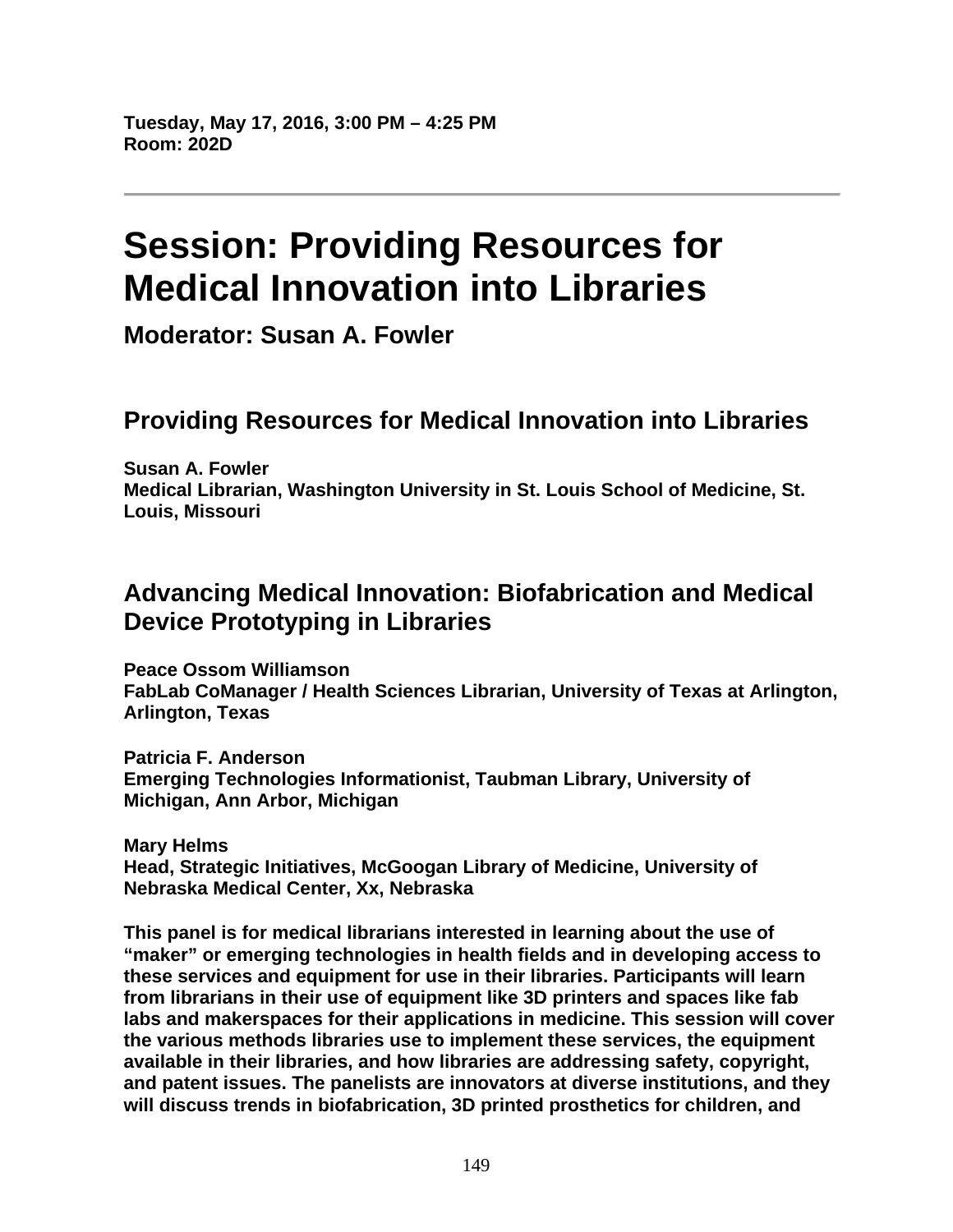**innovation in prototyping medical devices. The impact these librarians found from incorporating maker technology services in health sciences libraries will also be shared.**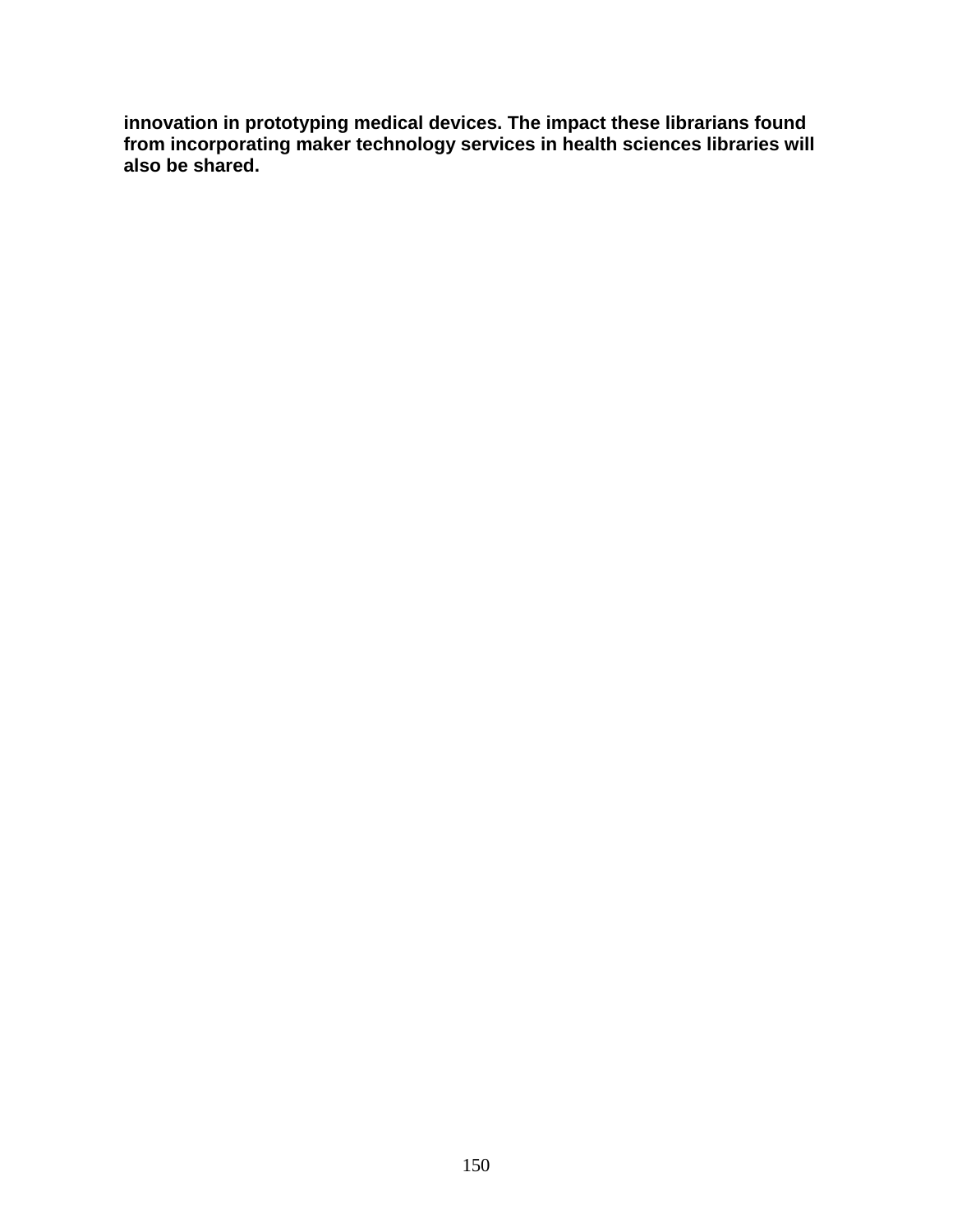# **Session: Clinical Decision Making**

**Moderator: Renee Gorrell** 

# **Clinical ECompanion: Development of a Point-of-Care Information Tool**

**Charles B. Wessel Head of Research Initiatives, Research, Instruction, and Clinical Information Services, Pittsburgh, Pennsylvania** 

**Julia J. Dahm Technology Services Librarian, University of Pittsburgh, Pittsburgh, Pennsylvania** 

**John LaDue Head of Knowledge Integration, Health Sciences Library System, Pittsburgh, Pennsylvania** 

**Objectives: To build and evaluate a primary care information tool that bundles freely available Web resources in order to answer point-of-care clinical questions. This was a multi-year project funded by NN/LM Middle Atlantic Region. Clinical eCompanion is intended for health providers practicing in community settings that lack access to a medical library or where licensed information tools are cost prohibitive.** 

**Methods: The project occurred in three phases, with each phase lasting one year. Phase I, the feasibility project, explored the viability of building the tool. Phase II, the evaluation and demonstration project, recruited five clinical experts to participate in structured interviews. They were asked to give a narrative of the tool's performance as they performed six hypothetical clinical usability tasks. Phase III, the validation study, involved a greater number of healthcare practitioners, who used Clinical eCompanion in their practice for one month to answer their point-of-care questions. After using the tool, a Likert scale questionnaire solicited their feedback on perceived impact of use and performance of the tool. The methodologies in Phases II and III were submitted for approval to the university's Institutional Review Board, which designated this project exempt from formal review.**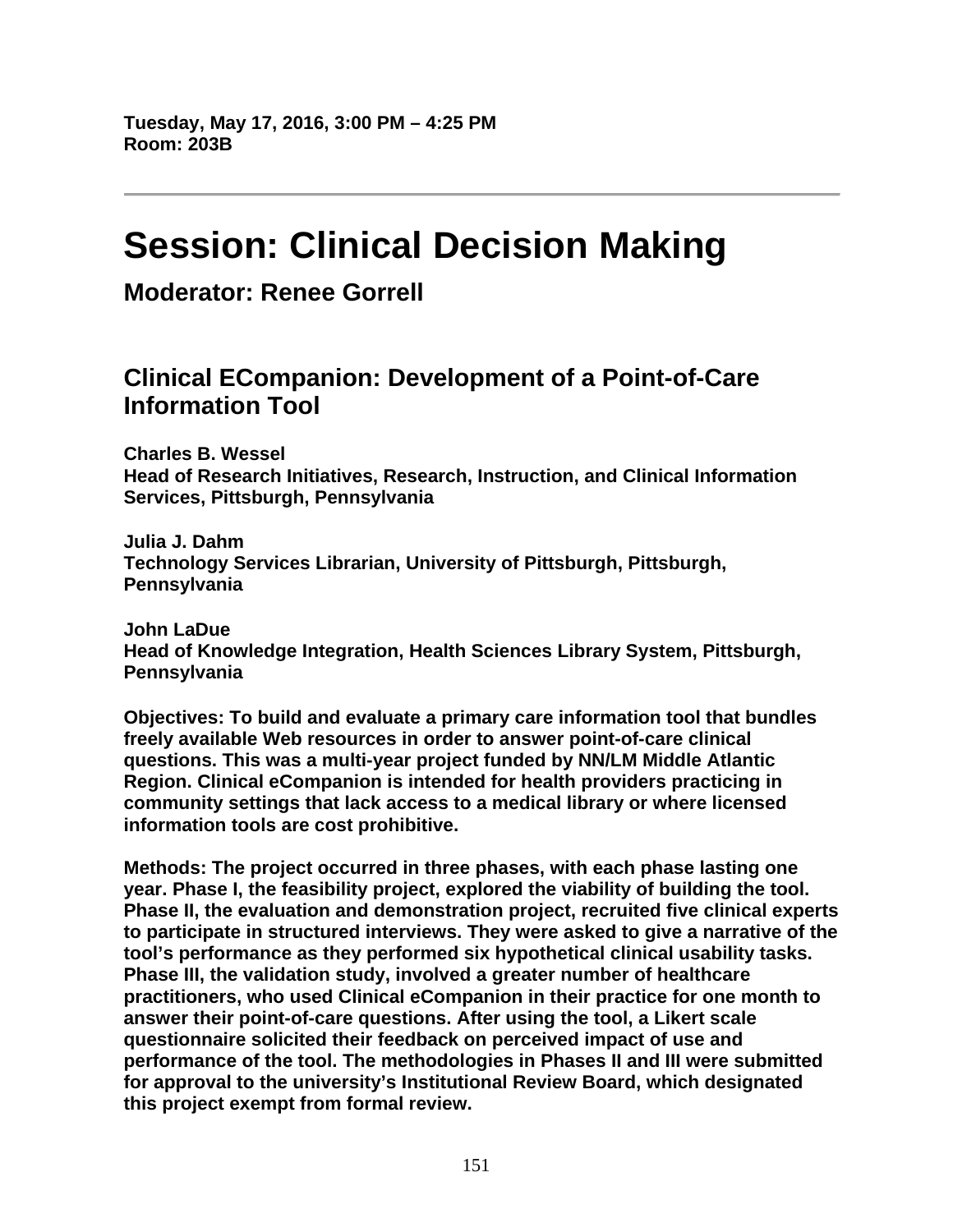**Results: From the structure interviews in Phase II, results from five clinicians indicated success locating patient education materials and journal articles, along with suggestions for improvement of information content and navigation. The validation study in Phase III provided more detailed results on information quality, system quality and personal satisfaction. Results for information quality questions were favorable: 96% agree information is current, 78% agree information is relevant and 74% agree the information on the site is complete. System quality questions received favorable responses: 85% agree the content on the site is easy to read, 85% agreed the pages load in a timely manner, and 70% agreed the search function is helpful. Questions measuring perceived impact on the individual were distributed among the response categories. When asked "overall I'm satisfied with the tool," 52% agreed. With the statement "I would recommend the tool to other health care practitioners," and 51% agreed. An unexpected result was that licensed point of care resources were available to 96% of participants, indicating that their information needs may already be met by a paid subscription.** 

**Conclusions: Study data and results indicate Clinical eCompanion is successful in answering primary care providers' questions at the point of care.** 

**Taking the CASE to the People: Testing the Inter-Rater Reliability of the Critically Appraise Summaries of Evidence (CASE) Form Using Point-of-Care Tools with Health Sciences Students and Professionals RESEARCH** 

**Suzanne Shurtz, AHIP** 

**Associate Professor/Instructional Services Librarian, Medical Sciences Library, Texas A&M University, College Station, Texas** 

**Margaret J. Foster, AHIP** 

**Systematic Reviews and Research Coordinator/ Associate Professor, Texas A&M University, College Station, Texas** 

**Objectives: To determine the inter-rater reliability of the CASE (Critically Appraise Summaries of Evidence) form when used by health professionals and students in appraising a treatment summary in a point of care tool.** 

**Methods: Point of care tools are used to treat patients, but no standard exists to evaluate the quality of the information in these products. Two librarians at an academic medical library developed ten questions, the Critically Appraise Summaries of Evidence (CASE) form, to assess point of care treatment**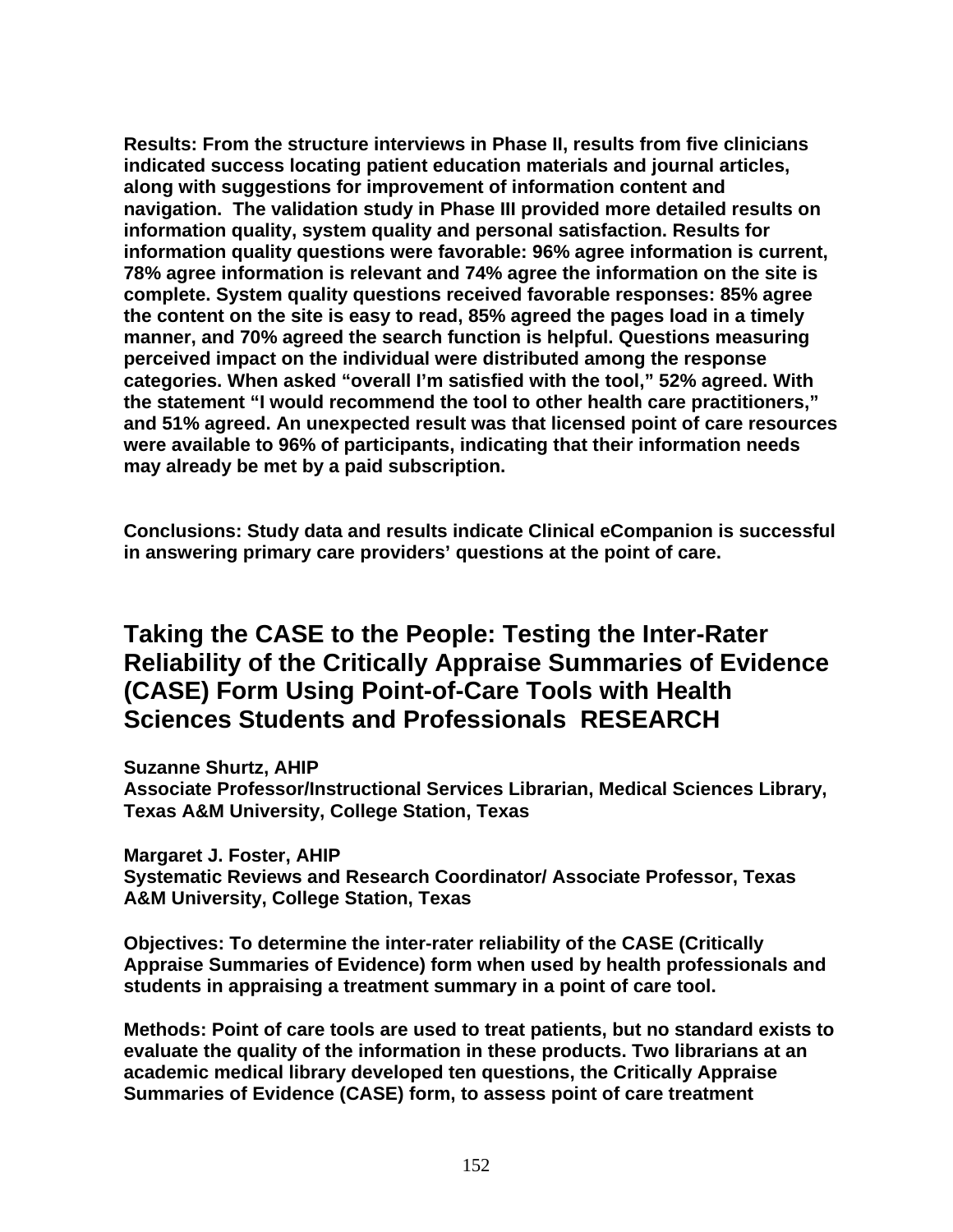**summaries. To test the reliability of the form, the CASE questions were loaded into Qualtrics survey software. Qualtrics was set up to randomly select two treatment summaries on hypertension from two of four different point of care tools for each participant to evaluate using the CASE form. Thirty-two health science students and professionals were recruited via email. During in-person sessions, participants were asked to evaluate two treatment summaries using the questions of the CASE form loaded in Qualtrics. Mouse movements navigating through the summaries were captured using Morae recording software.** 

**Results: There were thirty-two participants. Collected data were analyzed to see if CASE form questions were answered similarly for treatment summaries from the same resource. The average overall score on usability was 73.44 points. Scores above 68 are considered above average or useful. Inter-rater reliability as measured with Fleiss Kappa was low, however, percent agreement averaged 76% overall. Ninety-one percent agreed with the statement "I think this form is useful for learning/teaching how to critically appraise evidence based summaries." Sixty-nine percent would recommend the form to a colleague.** 

**Conclusions: This study demonstrated that the CASE form is a reliable tool for health science students and healthcare professionals and could be used for educational purposes. Wording on several questions on the CASE form is being edited, based on participants' feedback, to improve its usability.** 

# **Magic Eye: Seeing Hidden Trends in Mobile Information Seeking in a Clinical Setting RESEARCH**

**Karen Yacobucci Content Management Librarian, NYU Health Sciences Libraries, Maplewood, New Jersey** 

**Aileen M. McCrillis, AHIP Head, Information Services and User Experience, NYU Health Sciences Library, New York, New York** 

**Joey Nicholson Education and Curriculum Librarian, NYU Health Sciences Library, New York, New York** 

**Stephen Maher Assistant Director, Content Management and Scholarly Communication, NYU Health Sciences Library, New York, New York**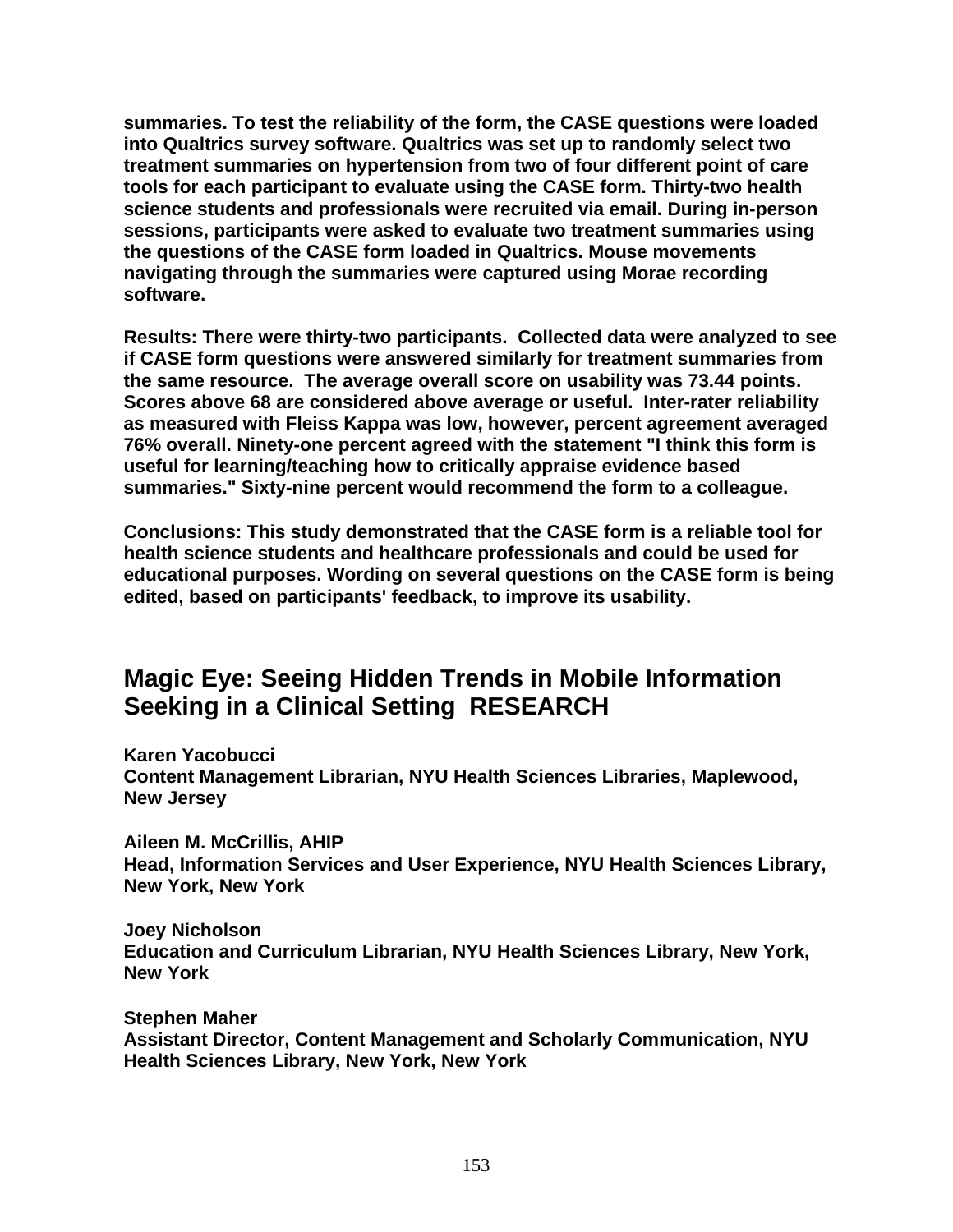**Objectives: All medical students and residents at an academic medical center are provided with iPad Minis for their clinical duties. Our objective is to assess information-seeking behavior of these users. Previous research in this area has focused on use of institution-supplied resources or devices. This study will examine the broader use of mobile devices for clinical decision-making.** 

**Methods: The authors will attend the clinical rounds of two departments over 4 weeks to assess the nature of the clinical questions that arise, characterize the information resources used, and evaluate the effectiveness of institutionprovided iPads by using an observational checklist. Semi-structured focus groups will be conducted to qualitatively explore the subjects' preferences in finding information and the barriers they experience in device use. Frequencies will be used to assess information collected during observations and qualitative data will be analyzed using a grounded theory approach.** 

**The results of this study will reveal the learning needs of students and residents with regards to answering clinical questions at the point-of-care and inform the development of a curriculum to enhance the use of mobile technology at the bedside. It will also elucidate the usage patterns of institution-provided iPads versus personally owned devices.** 

**Results/Conclusions: Data collection is in progress and final results and conclusions will be presented at the conference.** 

## **Morning Report Mosaic: Information Resources Used to Answer Clinical Questions from Morning Report RESEARCH**

**Julia M. Esparza, AHIP Head, User Education and Outreach Services/Associate Professor, Health Sciences Library, Shreveport, Louisiana** 

**David C. Duggar, AHIP Head, Library Liaison Program, LSU Health Shreveport, Health Sciences Library, Shreveport, Louisiana** 

**Taylor Gatson Research Apprentice, Department of Internal Medicine, Shreveport, Louisiana** 

**Deepthi Gangireddy House Officer Program Year 3, Department of Internal Medicine, Shreveport, Louisiana**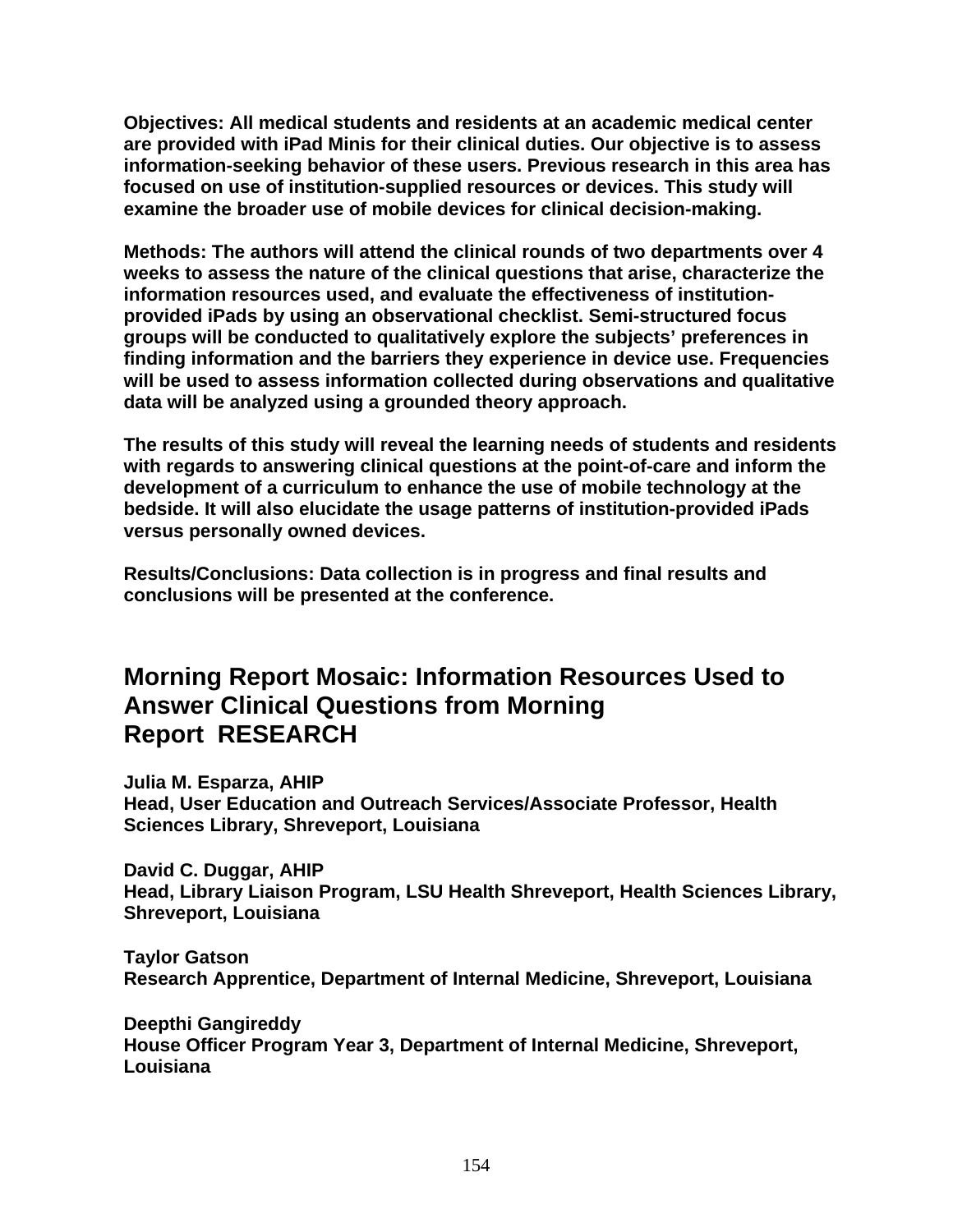**Megan Hughes** 

**House Officer Program Year 2, Department of Internal Medicine, Shreveport, Louisiana** 

#### **Gunjan Kahlon**

**Chief, Internal Medicine Section, Department of Internal Medicine, Shreveport, Louisiana** 

**Objectives: Klein-Fedyshin et al., from the University of Pittsburgh Health Sciences Library System (UPHSLS), recently published their research, "Evaluating the MEDLINE Core Clinical Journals (CCJ) Filter." This article prompted the following research questions: Do the information resources used by library faculty at LSU Health Shreveport (LSUHS) for Internal Medicine Morning Report Follow-up differ from those used by UPHSLS to answer their Morning Report questions? If there are differences, what are they? Methods: Morning Report topics and the resources (textbooks, web documents, journals, etc.) used to answer related questions from October 2013 to June 2015 were analyzed. Journal sub-analysis was completed by: a) Bradford's law of scattering, b) Institute for Scientific Information Impact Factor, c) National Library of Medicine Medline CCJ list, d) citations per journal title, and e) date distribution of journal citations. In addition, two residents reviewed the Morning Report topics and placed them into broad Medical Subject Heading categories. If there was a conflict, a senior clinical faculty member made the final decision on subject assignment after consulting with the residents. Textbooks were ranked by usage to determine the most prevalent titles for answering Internal Medicine clinical information needs.** 

**Results: Communicable disease, gastroenterology, cardiology, hematology, and nephrology were the top five subjects out of the 900 topics. Twenty textbooks were used to answer 76% of the clinical questions. Similarities between UPHSLS and LSUHS included: 55% of the top 20-22 journals used were on the CCJ list, 8% of the journals also appeared in the top Bradford tier, and 85% of the articles used were from the most recent ten years. A difference was that 60% of the Bradford titles were on the CCJ list at LSUHS, while 55% were at UPHSLS. The institutions had a 35% overlap of titles. When evaluating the impact factor of the journals, the top 20 journals in the** *Journal Citation Reports* **General, Internal Medicine list had an overlap of 65%.** 

**Conclusions:By replicating the UPHSLS study, five points stand out. The percentage of resources used from the CCJ is comparable. Individual title use differed which should be considered when evaluating a journal collection against collection development lists. It takes many journals in comparison to textbooks to answer clinical questions. Journal articles within the last ten years will answer a majority of clinical questions. Key clinical information may be missed when using the CCJ filter in PubMed.**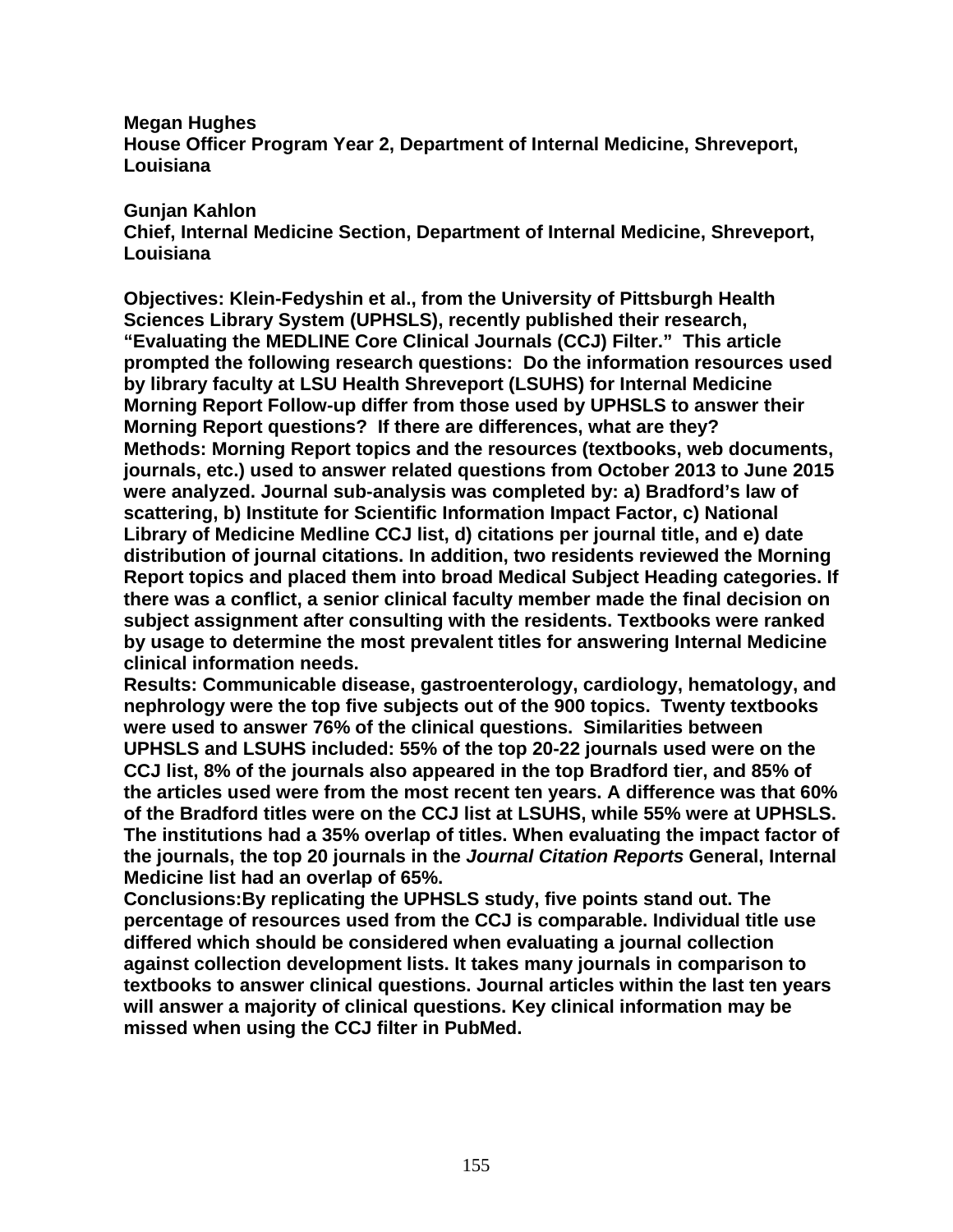# **Does Computerized Evidence Use Improve Patient Skin Problem Outcomes? A Randomized Cluster Controlled Trial RESEARCH**

**Marianne Burke, AHIP Director, Dana Medical Library, Burlington, Vermont** 

**Benjamin Littenberg** 

**Henry and Carleen Tufo Professor of Medicine and Professor of Nursing, General Internal Medicne Research, Burlington, Vermont** 

**Objectives: Physician surveys report that computerized clinical evidence sources (CCES) bridge knowledge gaps and support clinical decisions. However, few studies have evaluated the impact of provider use of CCES on patient clinical outcomes. The objective of this research is to evaluate the impact of one CCES, VisualDx, a dermatology evidence source technology, on the outcomes of patient skin problems presented in primary care.** 

**Methods: The study design is a cluster randomized controlled trial of the effect of use of VisualDx by primary care providers (PCPs) on patient skin conditions. The aims are to test whether use of VisualDx by PCPs impacts the time to resolution of patient skin problems and the number of follow-up visits for the same problem. Participants include PCPs and their patients with skin problems. Providers are randomized to the intervention group that refers to VisualDx, or to control that does not refer to it but may refer to another information source or none (standard treatment). Patients are interviewed 30 days after their visit to collect outcome data. We estimate the need to enroll 30 PCPs and 300 patients to achieve statistical power to detect an 8 day difference in time to problem resolution.** 

**Results: To date, 31 PCPs, including 12 residents, have consented. Each completed a baseline survey and training, and permitted a letter over their signature to be sent to their patients informing them of the study. 96 patients have been identified as potentially eligible, 84 have been sent introductory letters, and 75 have been called at least once. Of 25 patients contacted by telephone, 17(68%) have consented to participate and have completed the 30 day interview. We estimate 1300 - 1500 patients need to be be identified to consent 300.** 

**Conclusions: This patient-centered research could have clinically meaningful outcomes. It may contribute to knowledge of how research-based content technologies contribute to care.**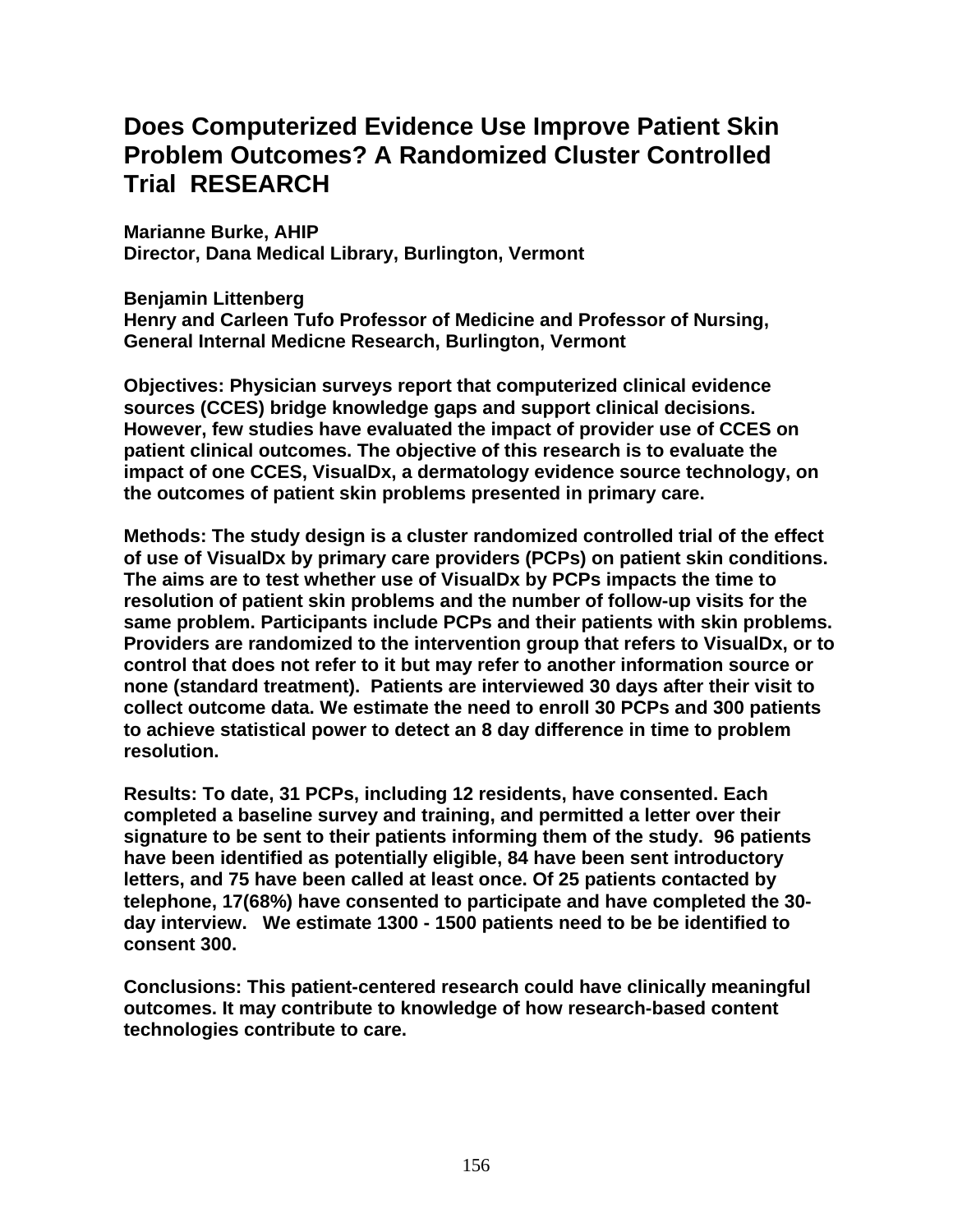**Tuesday, May 17, 2016, 3:00 PM – 4:25 PM Room: 203D** 

# **Session: Professional Communication Skills: Publishing and Presenting Your Research**

**Moderator: Patrick McLaughlin Ariel Deardorff** 

# **Professional Communication Skills: Publishing and Presenting Your Research**

**Katherine G. Akers Biomedical Research/Research Data Specialist, Wayne State University, Detroit, Michigan** 

**Jacqueline Wirz Director of Career & Professional Development and Graduate Student Affairs, Research Data Ninja, Assistant Professor, Oregon Health & Science University, Portland, Oregon** 

**Natalie Clairoux Dentistry Librarian, Bibliothèque de la santé, Université de Montréal, Montreal, Quebec, Canada** 

**Joey Nicholson Education and Curriculum Librarian, NYU Health Sciences Library, New York, New York** 

**Carole M. Gilbert, AHIP, FMLA Editor, Journal of Hospital Librarianship, Taylor & Francis, Publisher, Royal Oak, Michigan** 

**Cari Merkley** 

**This program will bring together leaders from the profession to share professional communication strategies. The session will be divided into two**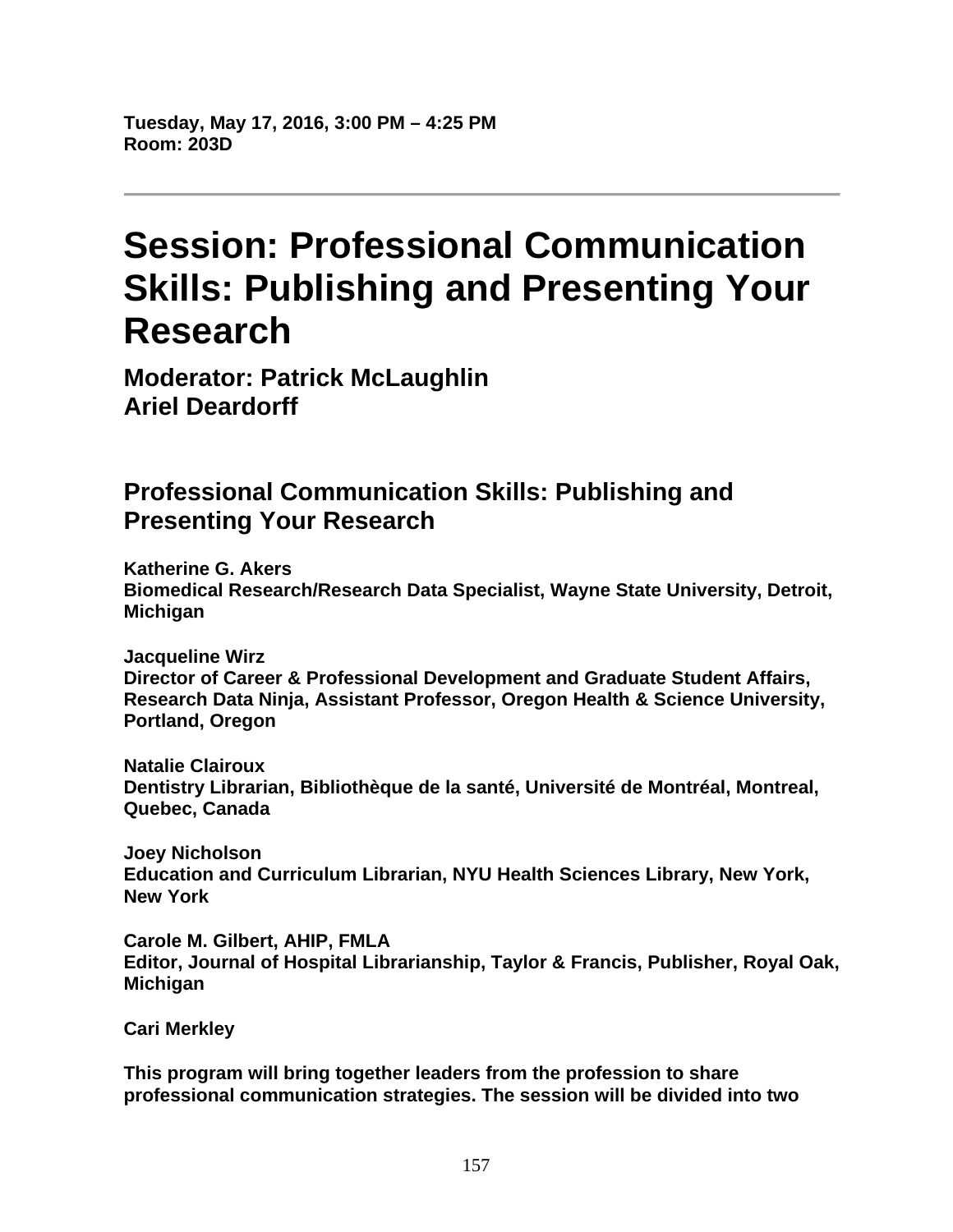**communication areas: presentations and publishing. The presentation component will focus on how librarians can improve their presentation and public speaking skills. The publishing component will focus on how to write for publication, identify publication venues, and successfully navigate the publication process. The emphasis of this panel discussion will be in effective communication strategies for sharing information.** 

**Panelists include Jackie Wirz (Research Data Specialist, Oregon Health & Sciences University), Natalie Clairoux (Biomedical Librarian, University of Montreal / Université de Montréal), Joey Nicholson ( Education and Curriculum Librarian, New York University Health Sciences Library), Diane Cooper (editor, Journal of the Medical Library Association), Carole Gilbert (editor, Journal of Hospital Librarianship), and Cari Merkley (co-editor, Journal of the Canadian Health Libraries Association / Journal de l'Association des bibliothèques de la santé du Canada).**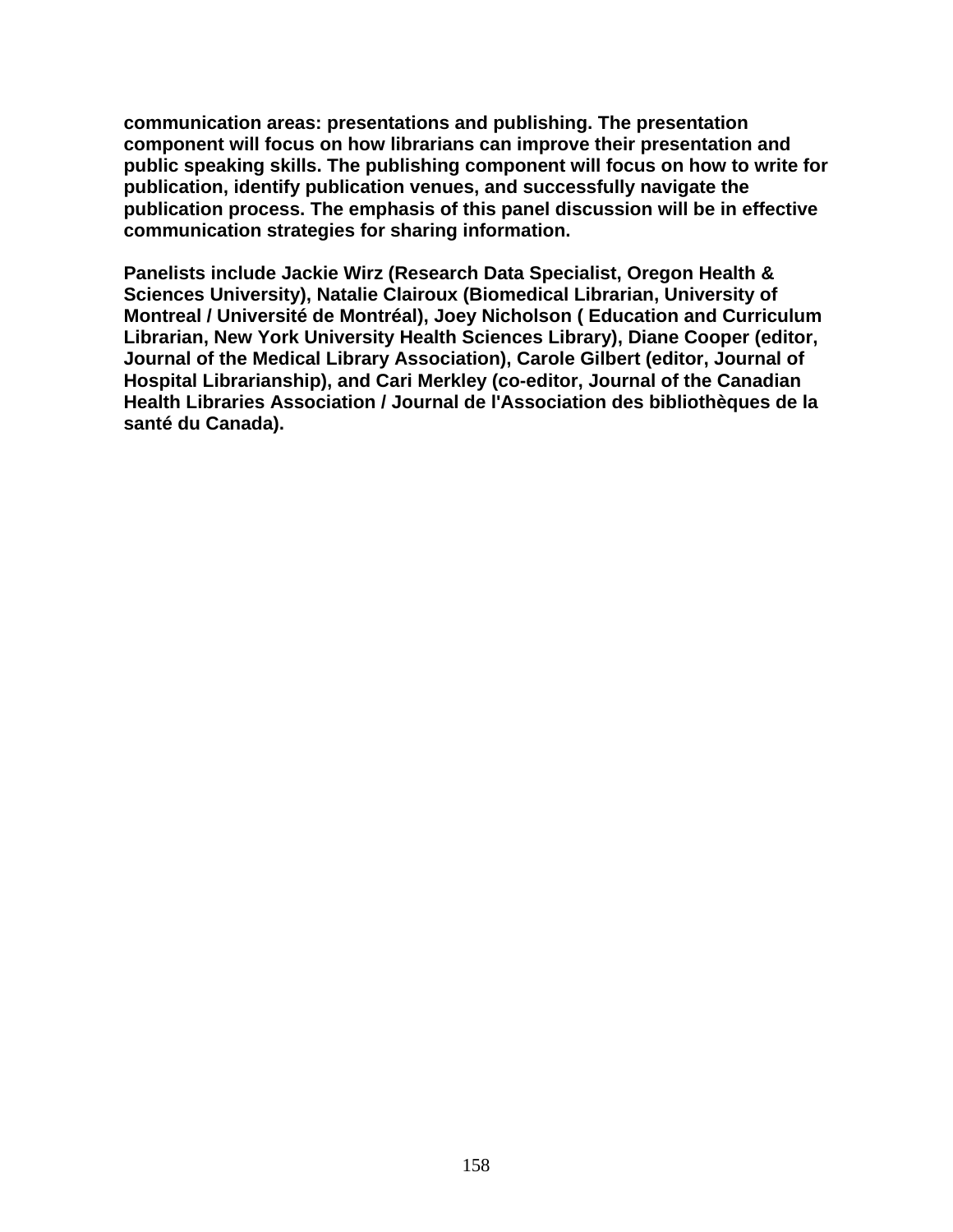**Tuesday, May 17, 2016, 3:00 PM – 4:25 PM Room: 104C** 

# **Session: The Cross-cultural Mosaic Cafe: When It Comes to Making Intercultural Connections**

**The Cross-Cultural Mosaic Cafe: When It Comes to Making Intercultural Connections, the "Beginner" And the "Expert" Is All of Us: Sharing Your Successes and Failures Matters! Inspire and Learn from Each Other Through Collaborative Dialogue Around Thought-Provoking Intercultural Questions** 

**Martha E. Knuth Medical Librarian, Western Michigan University Homer Stryker MD School of Medicine, Kalamazoo, Michigan** 

**Katie A. Prentice, AHIP Associate Director for User Experience and Assessment, Schusterman Library, University of Oklahoma-Tulsa, Tulsa, Oklahoma** 

**Shannon Jones** 

**Francisco J. Fajardo Clinical Engagement Librarian, Florida International University Medical Library, Miami, Florida** 

**Gregg A. Stevens, AHIP Public Services Librarian, Mercer University, Atlanta, Georgia** 

**Gurpreet Rana Global Health Coordinator, University of Michigan, Ann Arbor, Michigan** 

**Medical librarians often make connections between the mosaic of cultures that surround our libraries and services. In addition, we often bridge the gap between a variety of cultures: cultures associated with ethnicity, profession, identity, religion, and much more. Rather than a melting pot, libraries are often**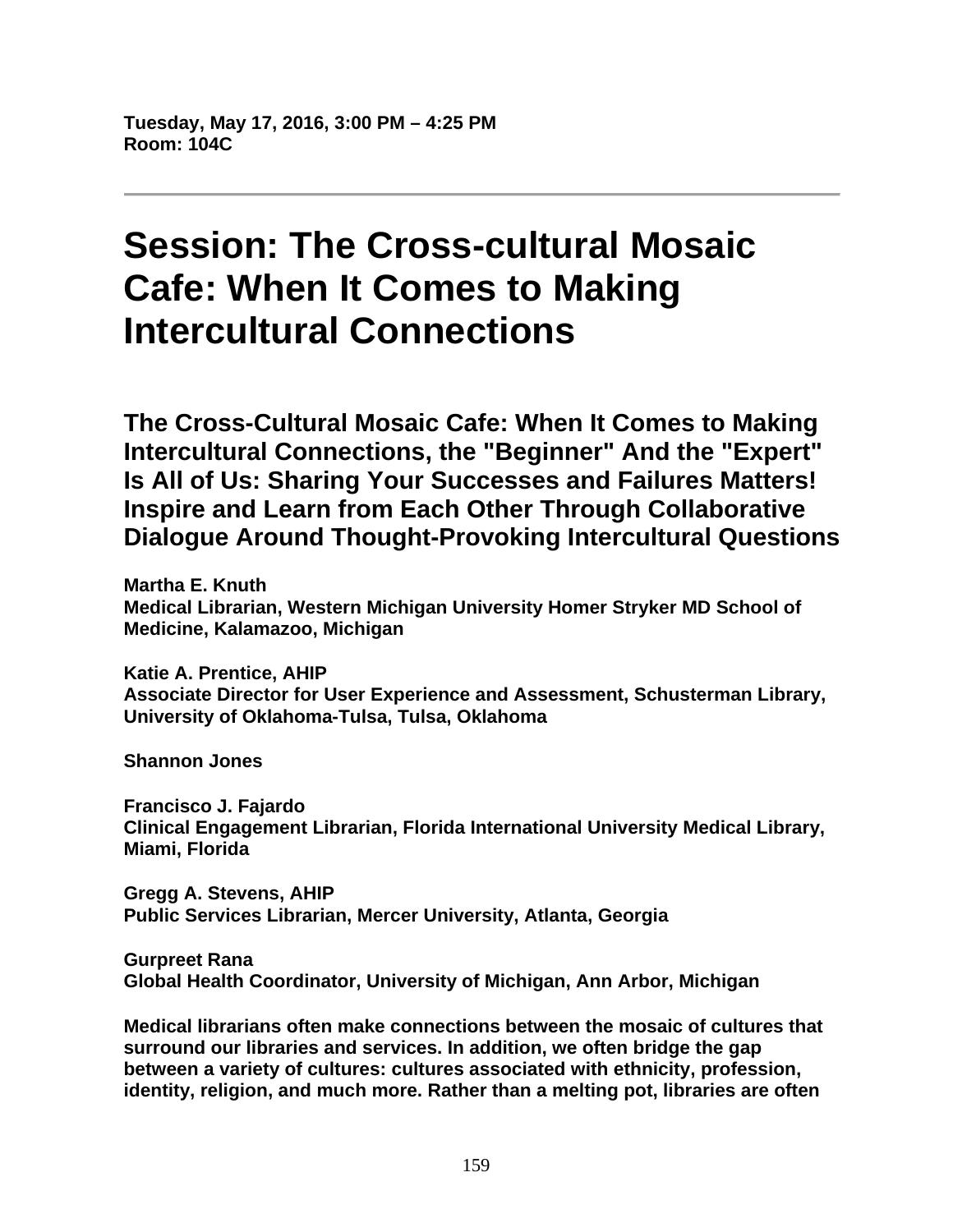**the meeting place for connections to be made that build a more cohesive mosaic.** 

**Being in the heart of these intercultural connections, as well as establishing and fostering them, is a huge challenge. There are as many different approaches for librarians to be involved in cross-cultural connections as there are combinations of cultures to be connected. That means every librarian's experiences in intercultural connections, good or bad, need to be shared in order for our profession to learn from each other and inspire each other to build better practices in intercultural communication.** 

**The World Café format is a well-established yet unique format that fosters exploration and innovation using an open dialogue format. Participants are rotated amongst small group discussions, each focusing on a different relevant topic. Like libraries, the café format represents a 'third place' that facilitates an intimate and creative conversation to take place. Participants will be rotated through 5 stations, switching tables, topics, and partners every 15 minutes. Like a speed open forum, this format seeks to equalize participants in order for all points of view to be heard and learned from. Contribute and learn from our mosaic! Join the conversation at the cross-cultural café.**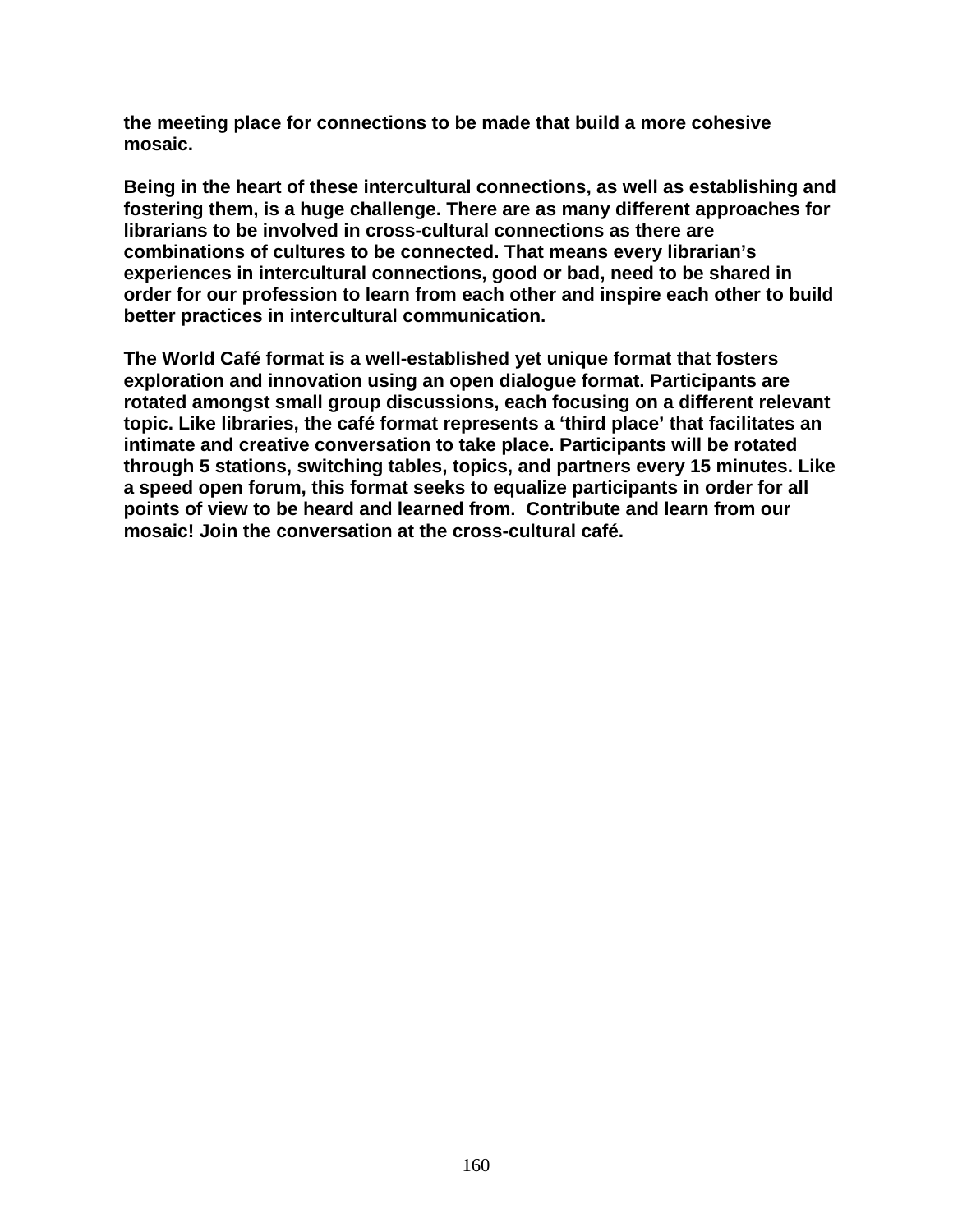# **Session: Lightning Talks #3**

### **Big Data for Small Hospital Libraries, How Do the Pieces Fit?**

**Louise McLaughlin Information Specialist, Woman's Hospital, Baton Rouge, Louisiana** 

**Question: What is the relevance of Big Data (BD) to librarians in small hospital libraries and how can BD be advantageous to this healthcare setting? Methods: The published research reports that derive from massive data sets can be invaluable to hospital librarians who work closely with administrative and clinical decision-makers. A case report illustrates the richness of research findings and the administrative response.** 

**Results: A list of sources and search strategies was developed by the hospital librarian for continuing use.** 

**Conclusion: Continuing awareness of research generated from the BD aggregation and curation process can enrich a hospital librarian's value to critical stakeholders.** 

# **Partnering to Present Publishing: A Seminar on the Publishing Process**

**Heather L. Brown, AHIP** 

**Head of Collection Services, McGoogan Library of Medicine, Omaha, Nebraska** 

**Objective: The need to publish permeates throughout the health sciences. Its process can be a mystery to those without editorial experience or insider knowledge. Writers often look to the library for assistance in publishing. The library, with its connections to publishers and knowledge of scholarly communications issues, is a natural conduit for demystifying the publishing process.** 

**Methods: A group of campus stakeholders were brought together by the library to discuss the publishing and writing needs of faculty, staff, and students. It**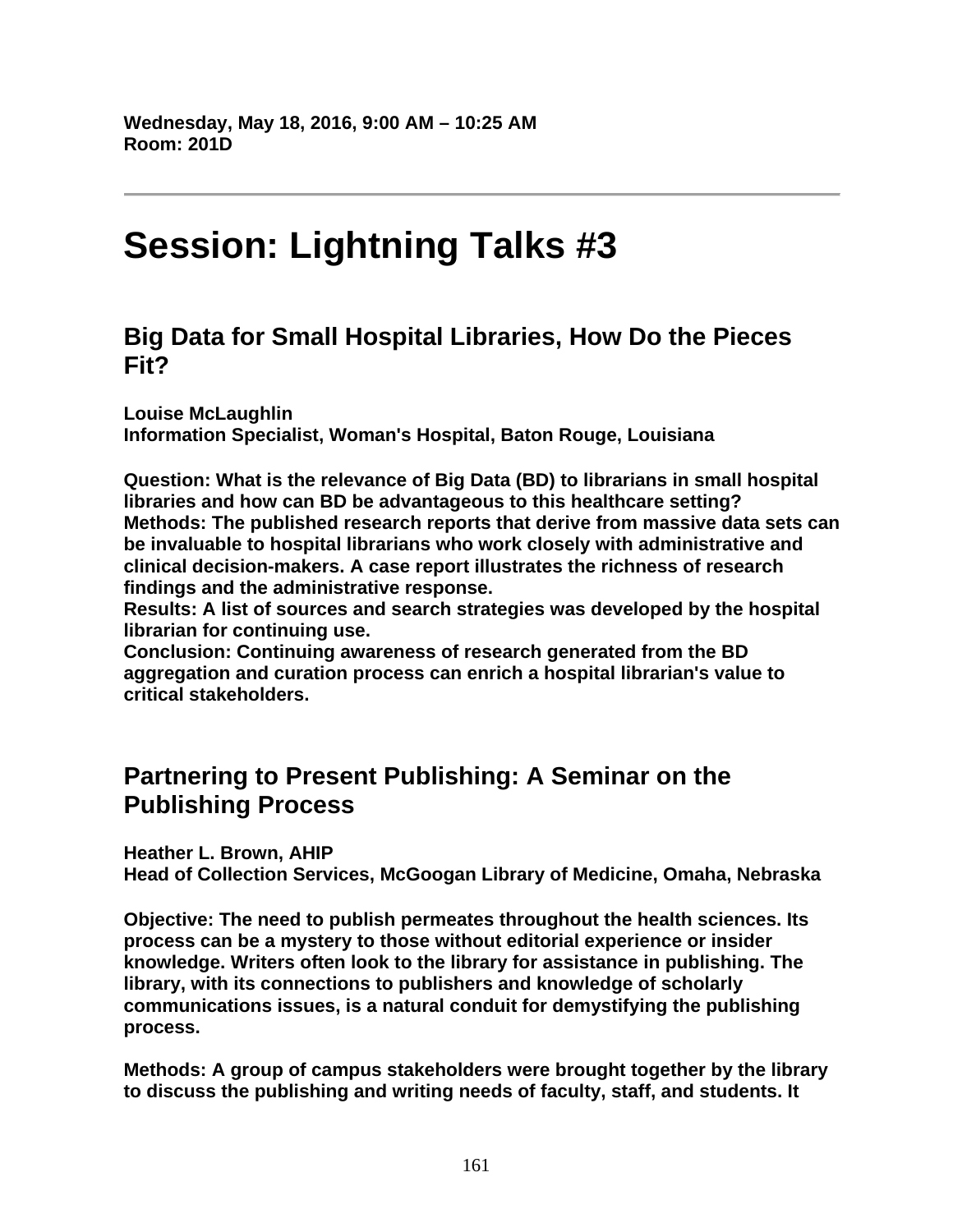**became evident that the campus community would greatly benefit from a seminar, featuring speakers from the publishing industry. Publishers were approached, with three agreeing to present. Topics were coordinated so that there was minimal redundancy. Topics included strategies for how and where to get published, book publishing, methods used to measure the impact of publications, and open access publishing.** 

**Though coordinated through the library, there was a partnership with the Faculty Development department for publicity and registration needs. Other key stakeholders were also called upon to help publicize the event. Additionally, campus video services were employed to record and live stream the event.** 

### **Health and Literacy: The Mini-Med School and the Literacy Foundation Working Together to Reach Native Children**

**Monique Clar Health Sciences Librarian, Bibliothèque de la santé, Montréal, Quebec, Canada** 

**Sophie Chiasson Library technician, Service des acquisition, Montréal, Quebec, Canada** 

**Éric Drouin First Nations Program Advisor, Département de pédiatrie, Montréal, Quebec, Canada** 

**Bianca Seminaro Student, École de bibliothéconomie et des sciences de l'information, Montréal, Quebec, Canada** 

**Maryse Fagnant Medical student, Medical School, Montréal, Quebec, Canada** 

**The Mini-Med School (MMS) aims to motivate Native children to stay in school, introduce them to the health professions and encourage them to have healthy living practices. As reading skills play a major role in student retention, the MMS, in collaboration with the Health Library and the Literacy Foundation, is taking actions to facilitate children's access to books.** 

**The MMS is a University program where health sciences students visit Native communities' schools. The Health Library participates in those visits, develops book collections with the school libraries and recruits LIS students for the MMS book booth. The Literacy Foundation's The Gift of Reading program aims to prevent reading and writing difficulties by giving books to underprivileged children. The MMS and the Library are joining forces with the Foundation to give**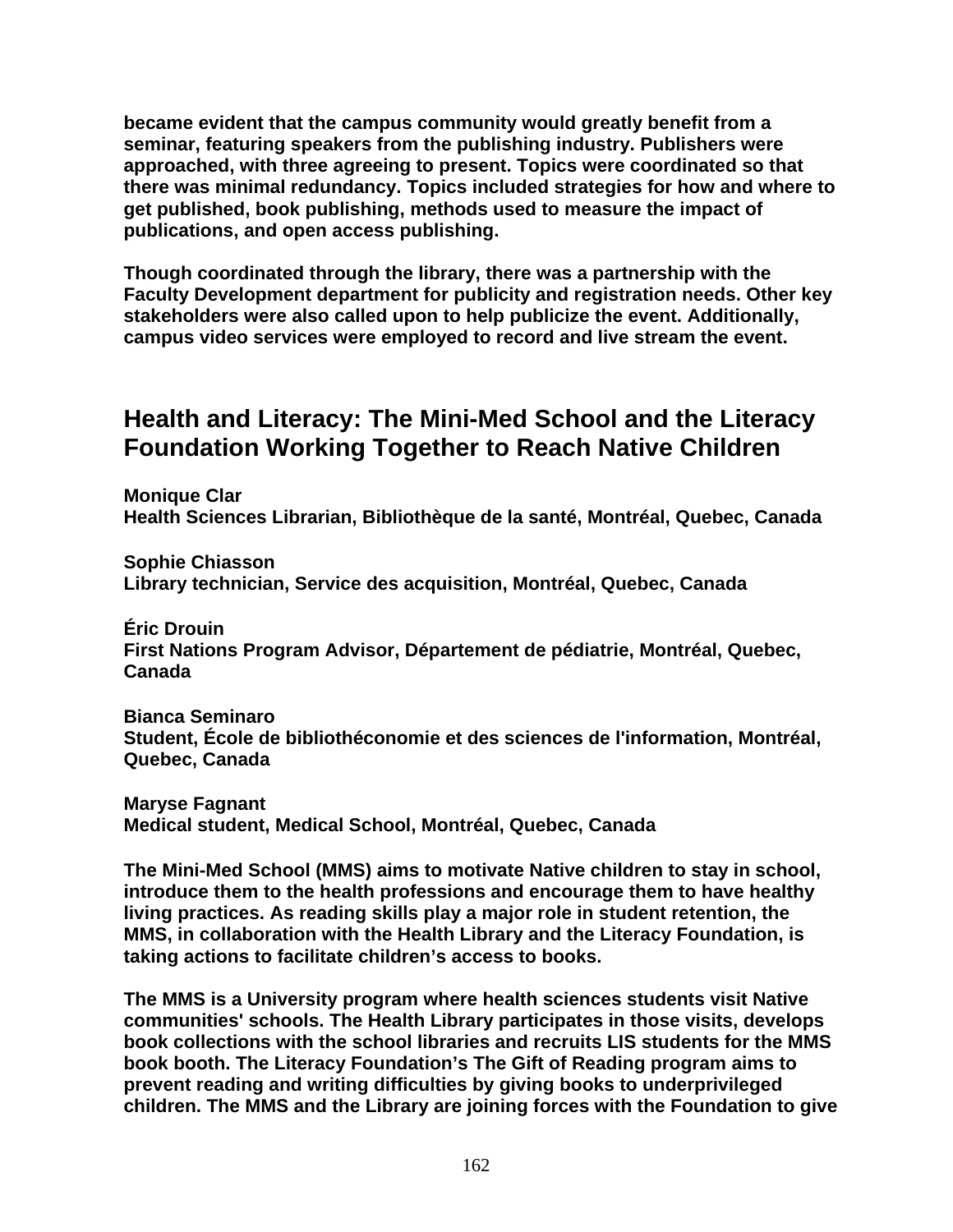**children a better access to books. The medical librarian will continue working with the schools to upgrade the donated collections according to data on book usage and appreciation. MMS book collections will also be provided to three additional Native schools. On the other hand, The Gift of Reading program will now reach many Native children at home in those communities, by allowing them to receive a brand new book.** 

### **Supporting a Compassionate and Reflective Practice**

**Charlotte M. Sievert, AHIP** 

**Information Services Librarian, Summa Health System - Medical Library, Akron, Ohio** 

**Objective: The Schwartz Center Rounds is a program dedicated to strengthening the human connection between patients and healthcare workers. This project aims to provide the attendees of the Rounds at our institution with opportunities for further reflection on the themes mentioned at each session. To achieve this purpose, we are providing easy access to relevant literature via a dedicated webpage.** 

**Methods: Setting: A hospital campus, one of the nearly 500 healthcare institutions that host the Rounds.** 

**Intervention: The medical library serving this campus has created a webpage that provides links to articles relevant to the themes which emerge during each session of the Rounds. Through a literature search, a few relevant articles from the biomedical literature are identified. The librarian creates links to these articles on the webpage. Included are an abstract and a reference in American Psychological Association citation style. The newly added content is then publicized to the campus. It was anticipated that some attendees would show an interest in the readings and, after each publicity effort, this was measured in clicks on the website. This project gives the librarian an opportunity to contribute to the interdisciplinary exchange that is the hallmark of the Schwartz Center Rounds.** 

# **Embedded Librarian Program in a Magnet Hospital to Increase Scholarly Output**

**Caroline Marshall, AHIP Senior Medical Librarian, Public Services, Los Angeles, California**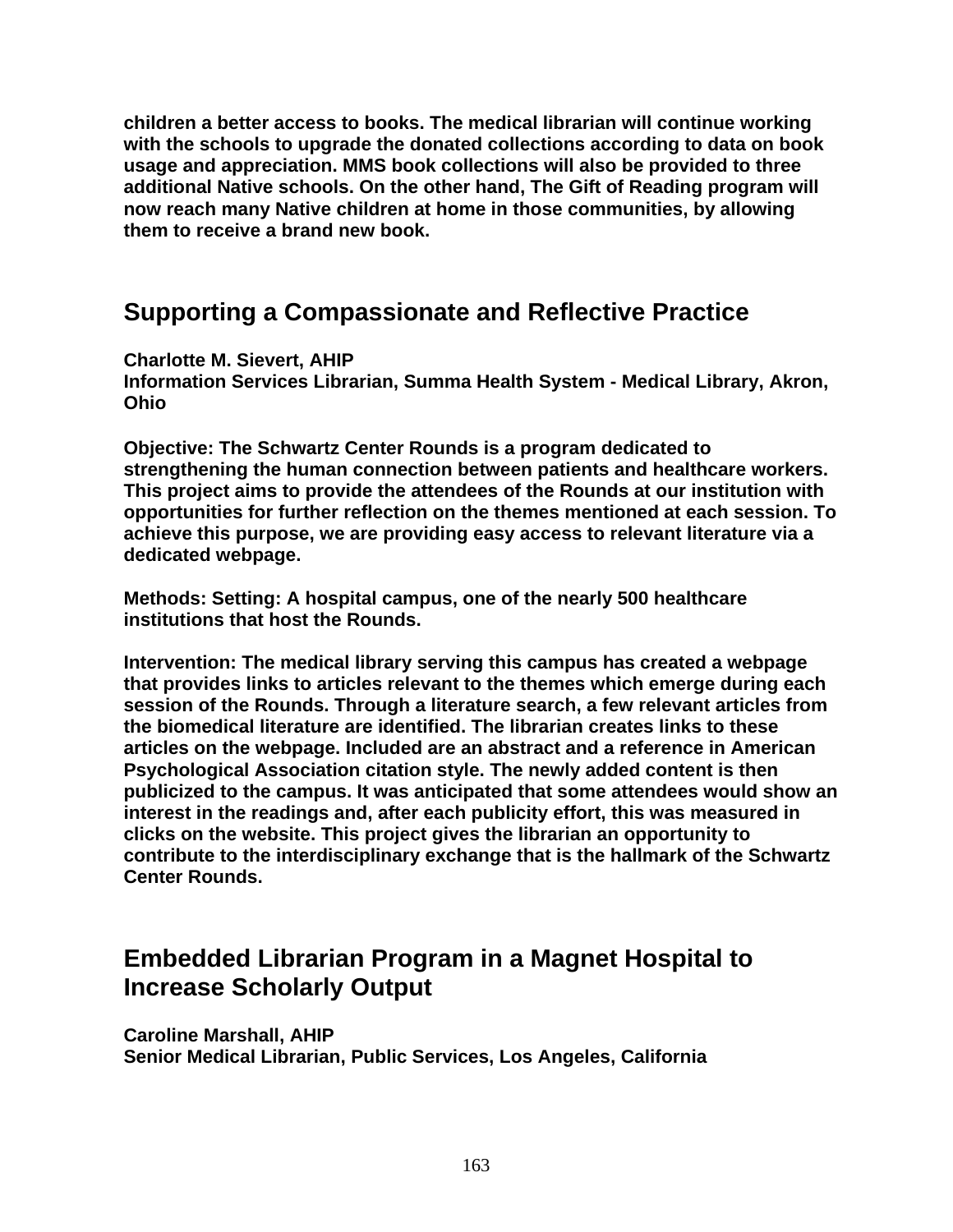**Lianna Ansryan MSN, RN, RN\_BC, CNS, Nursing Research and Development, Los Angeles, California** 

**Bernice Coleman PhD, RN, ACNP-BC,, Nursing Research and Development, Los Angeles, California** 

**Objective: This paper describes the integration of a librarian into the Inspiring Writing in Nursing Program (I-WIN), a Nursing project in a Magnet Hospital, created to engage, promote and mentor publication submissions from frontline clinicians. It shows how the continued support and availability of a librarian provided the authors with critical skills for their publication.** 

**Methods: Podium presenters from the 2014 Nursing Research Conference were invited to attend a Writing Workshop scheduled for January 2015. Prior to the first meeting the authors attended a one on one with a librarian to learn information seeking skills, such as what databases to use, search terms, search tools and how to manage their citations using EndNote. The librarian continued to provide support throughout the process, meeting the nurses at whatever information literacy level they were at. The interactions ranged from several in depth one on one sessions to brief question and answer sessions. The information required ranged from repeated information literacy training, and input on how to choose the right journal and author guidelines. An online survey showed that the authors viewed the authors valued time spent with the librarian and felt they had acquired new skills.** 

### **Increasing Access, Reducing Stigma: Improving HIV/AIDS Information Communication in North Florida**

**Margaret Ansell Nursing and Consumer Health Liaison Librarian, Health Science Center Libraries, Gainesville, Florida** 

**John Reazer Medical Information Services Librarian, University of Florida, Jacksonville, Florida** 

**Hannah F. Norton, AHIP Reference & Liaison Librarian, Health Science Center Libraries, Gainesville, Florida** 

**Gretchen Kuntz Director, Borland Library, Jacksonville, Florida**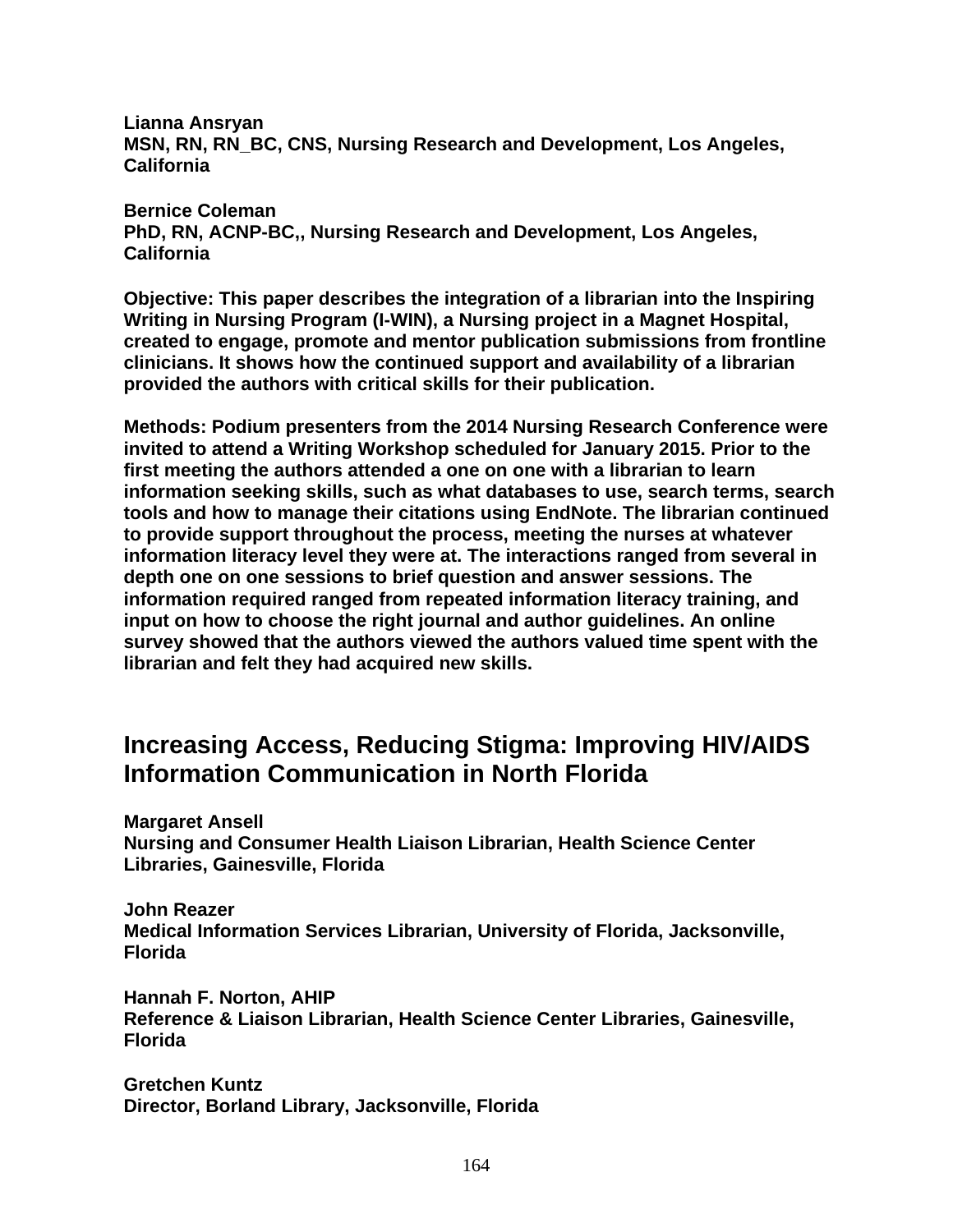**Michele R. Tennant, AHIP UNIVERSITY LIBRARIAN, Health Science Center Libraries, Gainesville, Florida** 

**Objectives: With funding from the NLM HIV/AIDS Community Information Outreach Project, two libraries have partnered with local public and community health providers to design a project that will create access to HIV/AIDS information resources to vulnerable populations, providing a model for future information outreach projects and demonstrating the impact and importance of the health information profession to the community.** 

**Methods: Four overall objectives guide the activities of the project: facilitating collaboration, resource development and dissemination, skills development, and general awareness raising. The team will facilitate collaboration among healthcare and service providers focused on HIV/AIDS prevention and treatment by hosting "Collaborating with Strangers" workshops featuring speed-meetings and community information needs assessment. Using needs assessment information, the team will design easy-to-read materials and videos highlighting local services and information gaps. A cornerstone of the project is to improve the HIV/AIDS information-seeking behaviors of vulnerable populations through information resource trainings targeted towards both health consumers and healthcare professionals. Additionally, the team will raise general awareness in our community of HIV/AIDS history and societal impact by hosting the NLM traveling exhibit "Surviving and Thriving: AIDS, Politics, and Culture."** 

# **Outbreak! LibGuides Creation to Support Users During Pandemics**

**Susan Swogger Collections Development Librarian, Health Sciences Library, Chapel Hill, North Carolina** 

**Mary E. White Global Public Health Librarian, Health Sciences Library, Downey, California** 

**Objective: This lightning talk describes the development of a series of timely LibGuides focused on current disease outbreaks, namely the 2014 Ebola Virus and the 2016 Zika Virus Outbreaks. It discusses the goals and process involved in this library-provided service, from identification of need, of potential users or development partners, and of relevant information sources as the outbreak progresses.** 

**Methods: The series began as the Ebola Outbreak of 2015 was causing alarm among the general public and hospital users. Nursing clinical faculty approached the Library for assistance with a simulation project focusing on a**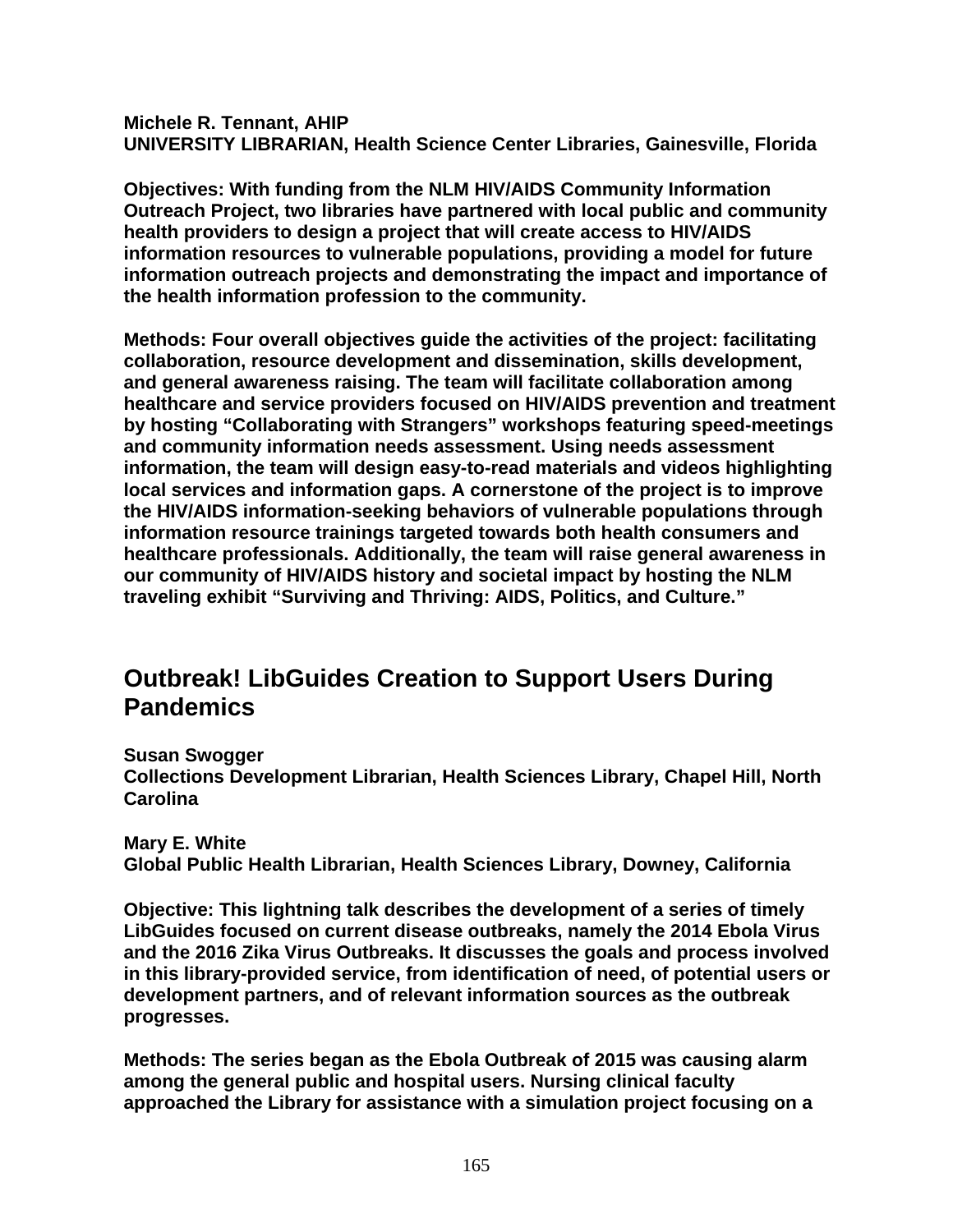**potential Ebola outbreak; the decision was made to create an information resource that could support both this group, the affiliated Hospital, and members of the public. The Library designed a flexible LibGuide template structure using the ongoing clinical discussion as an outline that could be used both for the current and any future similar outbreaks requiring support. The ongoing Zika Virus Disease outbreak provided another opportunity to test the template; it proved useful to quickly gather and promote relevant information.** 

### **PRESS: Peer Review of Electronic Search Strategies 2015 Updated Guideline Statement**

**Margaret Sampson, AHIP Manager, Children's Hospital of Eastern Ontario, Ottawa, Ontario, Canada** 

**Jessie McGowan, AHIP** 

**Health information consultant / Adjunct professor, School of Epidemiology, Public Health and Preventive Medicine, Ottawa, Ontario, Canada** 

**Douglas M. Salzwedel Trials Search Coordinator / Information Specialist, University of British Columbia, Vancouver, British Columbia, Canada** 

**Elise Cogo Research Consultant & Information Specialist, Independent, Scarborough, Ontario, Canada** 

**Carol Lefebvre, HonFCLIP Independent Information Consultant, Lefebvre Associates Ltd, Oxfordshire, United Kingdom** 

**Objective: To update an evidence-based guideline for peer review of searches for evidence syntheses, including systematic reviews and health technology assessments, and to assess the evidence of impact of peer review on search performance.** 

**Methods: Evidence-based elements related to search quality or search errors were identified through a systematic review, web-based survey and international consensus development forum. Eligible evidence for the systematic review related either to individual search elements or checklists of elements and must have reported impact on recall or precision. Evidence was summarized and integrated with expert opinion obtained from the survey and forum. A guideline statement was published including an assessment form, guidance on its use and recommendations for librarians implementing PRESS in their practice. An**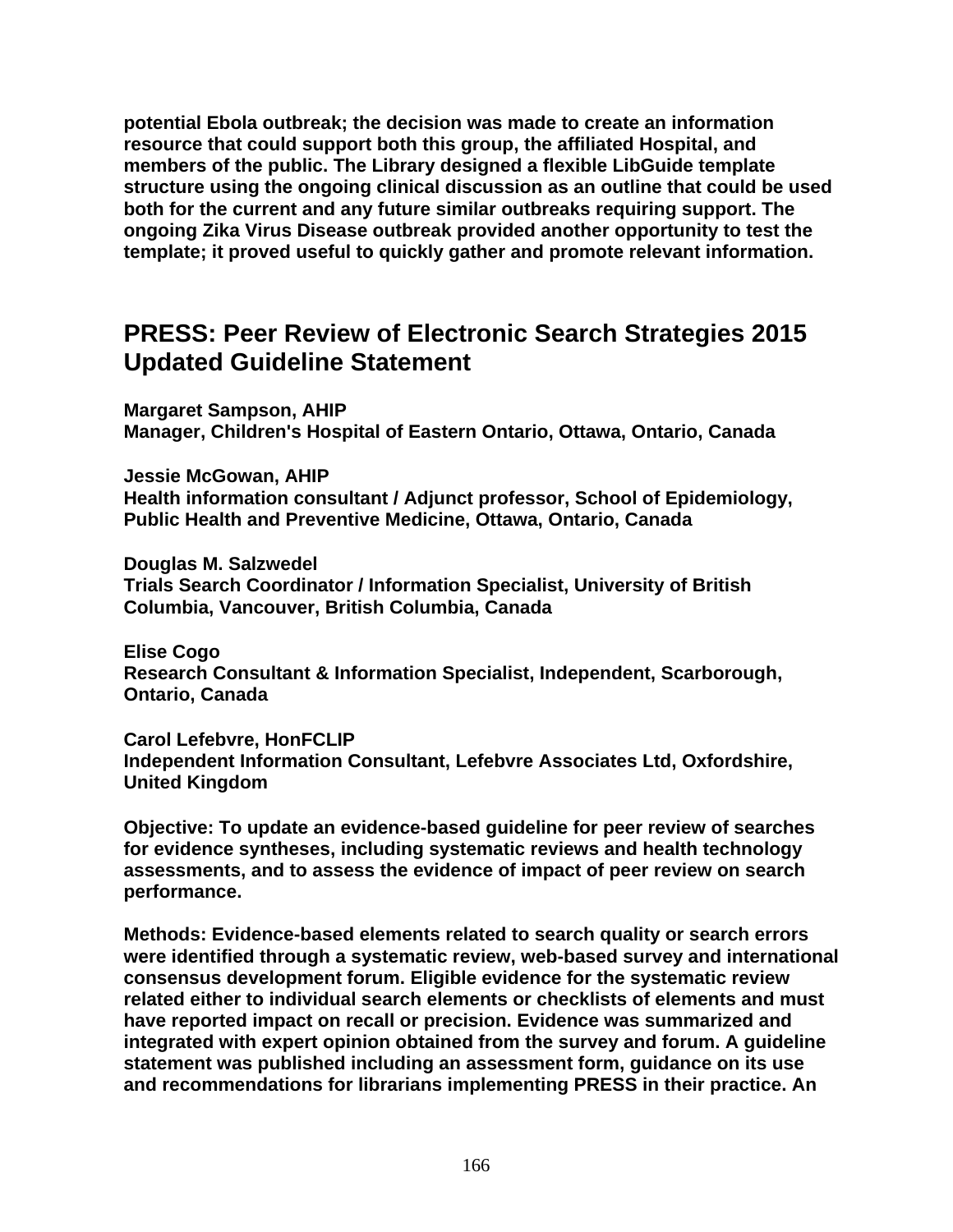**elaboration and explanation document was also prepared documenting complete methods for the update as well as systematic review findings.** 

# **eSRAP: A System for Collaborative Monitoring of Latest Trends in Patient-Oriented Research**

**Vera Granikov Research-embedded health information specialist, Family Medicine, Montreal, Quebec, Canada** 

**David Li Tang Adjunct Professor, Family Medicine, Montreal, Quebec, Canada** 

**France Bouthillier Associate Professor, School of Information Studies, Montreal, Quebec, Canada** 

**Pierre Pluye** 

**Full Professor, FRQS Senior Research Scholar, Family Medicine, Montreal, Quebec, Canada** 

**Objectives: Despite numerous literature surveillance tools and applications, users continue to be challenged by time constraints, information overload, and insufficient appraisal skills. eSRAP is a collaborative research trend monitoring system for Patient Oriented Research (POR). Through crowdsourcing, its purpose is to help POR communities to quickly identify relevant high quality studies, to support teaching, continuing education, preparation of protocols, and publications.** 

**Methods: eSRAP is an open access system funded by the 'Methodological Developments' platform of the Quebec SPOR-SUPPORT Unit. Using search strategies developed by a librarian and subject experts, the system retrieves new publications as soon as they are indexed in bibliographic databases (e.g., Scopus). Users then read and rate abstracts according to communitydetermined appraisal criteria. The main advantages of eSRAP are the collaborative "filtering" of most relevant high quality studies and user-based customization. To identify the barriers and the facilitators associated with system use, we will use a mixed methods design, combining a prospective observational study with a qualitative multiple case study. Evaluation results will be used to improve eSRAP and will contribute to knowledge on research trend monitoring and literature surveillance tools. Finally, lessons learned may be transferable to other professional groups facing challenges associated with staying current.**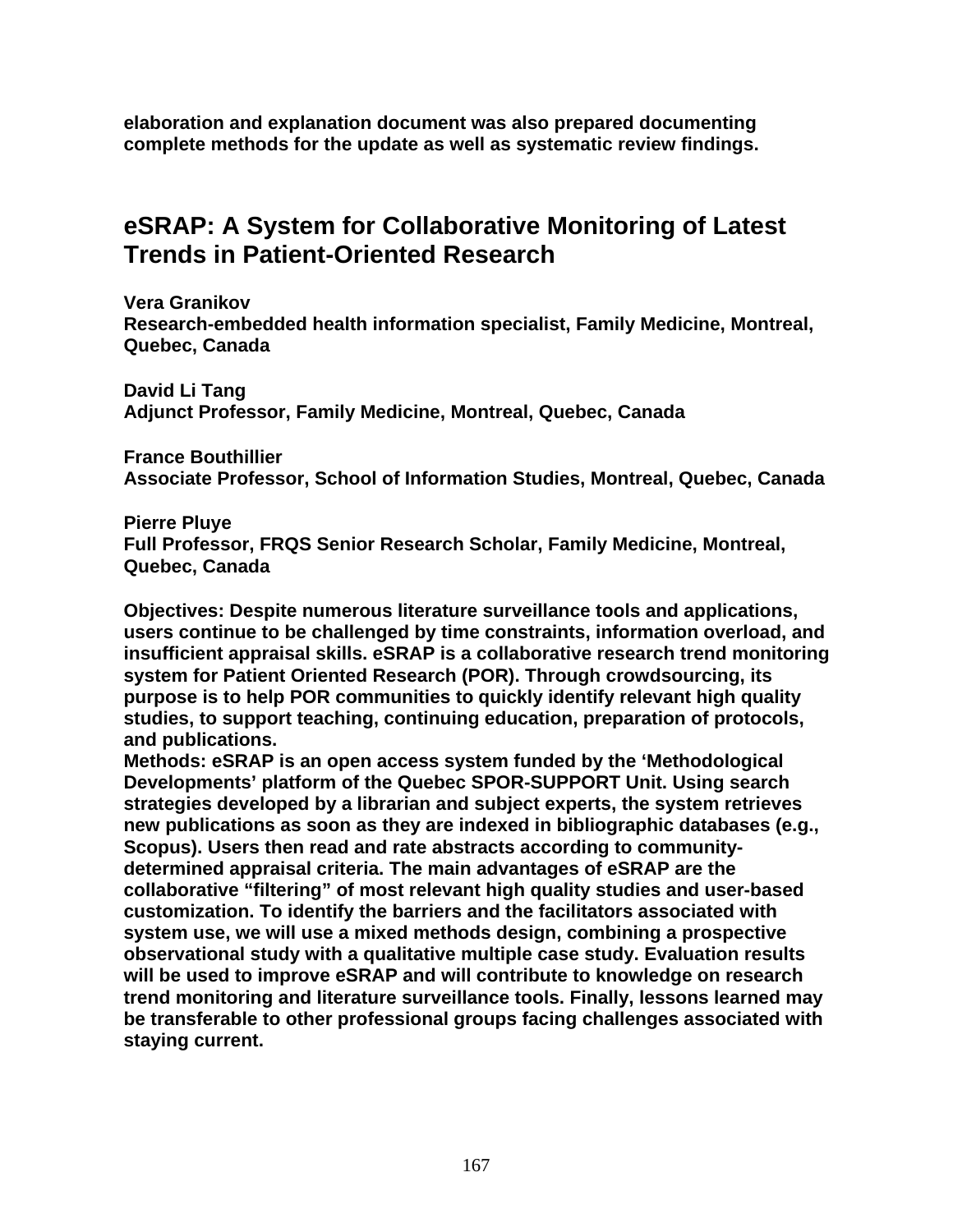### **Interprofessional Education in Action**

**Michelle L. Zafron Coordinator of Reference Services, Health Sciences Library, Buffalo, New York** 

**Amy G. Lyons Interim Director, Health Sciences Library, Buffalo, New York** 

**Nell Aronoff Librarian and Liaison to the School of Medicine and Biomedical Sciences, Health Sciences Library, Buffalo, New York** 

**Elizabeth Stellrecht Clinical Librarian and Liaison to the School of Dental Medicine, Health Sciences Library, Buffalo, New York** 

**Maryruth F. Glogowski Associate Vice President for Information Services and Systems, Information Services and Systems, Buffalo, New York** 

**Jeremiah Grabowski Online Programs Coordinator, School Of Public Health And Health Professions, Buffalo, New York** 

**Patricia J. Ohtake Associate Professor, Department of Rehabilitation Science, Buffalo, New York** 

**This lightning talk focuses on an experiment that tested the hypothesis that exposing health professions students to other professions will make them more ready to engage in collaborative patient care and lead to better shared decisionmaking in healthcare.** 

**The investigators recruited fifty-four students from nine undergraduate and graduate health professions programs from two academic institutions to participate in the study. After completing some preparatory work, participants met in a technology-enhanced classroom designed to facilitate collaboration. They were given a hypothetical patient case, complex enough that it required the efforts of different professionals to develop a plan of care, basing their decisions upon their own clinical expertise, available published evidence, and patient values.** 

**Using two measures (Adapted Fresno Test and Readiness for InterProfessional Learning Scale), participants' competence in evidence-based practice and readiness to engage in interprofessional collaborative care and were assessed three times: before and after completing the online-modules and after the interprofessional collaborative case discussion.**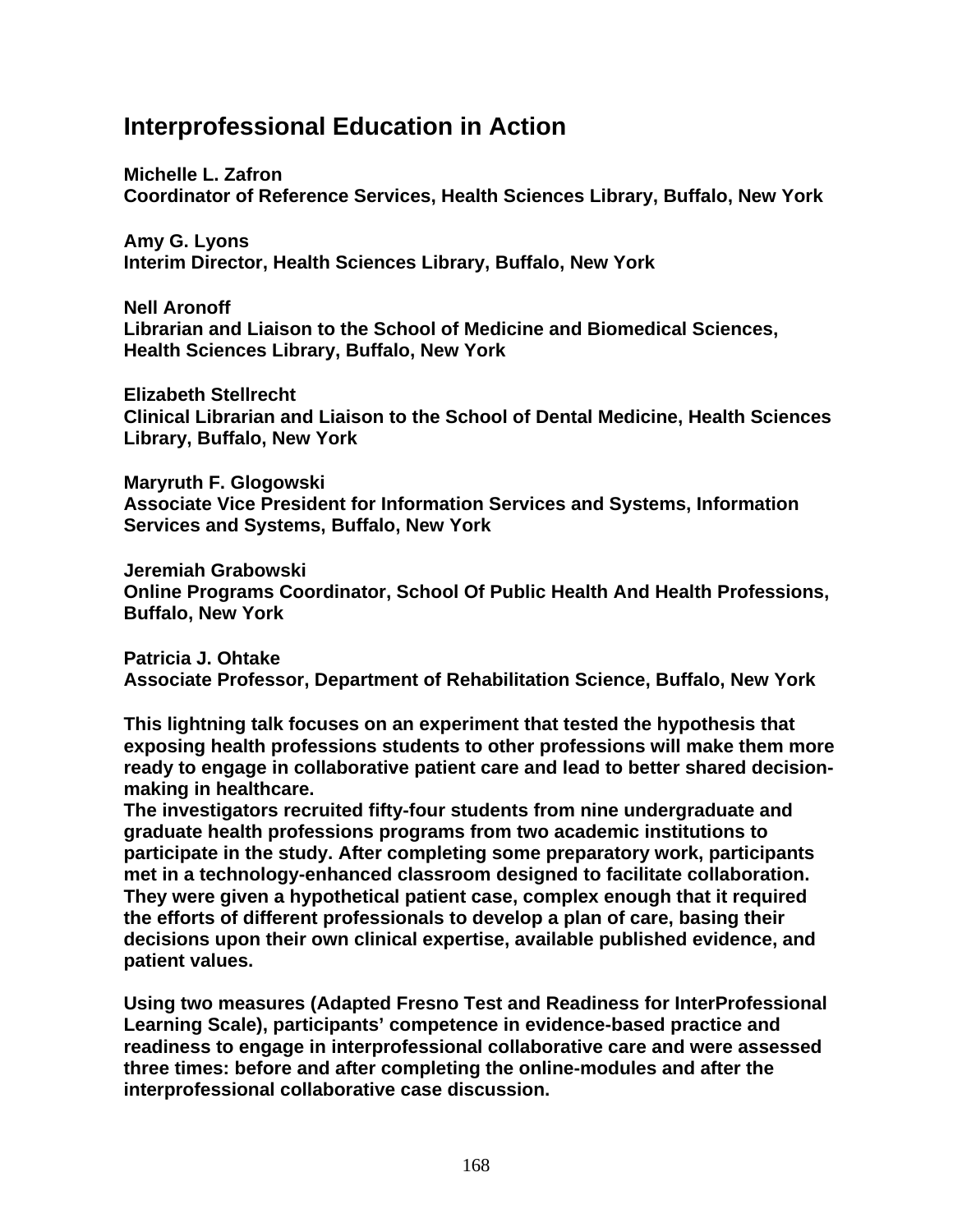# **Librarians! Let's Leverage Our Role to Raise the Quality of Biomedical Research**

**Heather Cunningham** 

**Assistant Director, Research & Innovation Unit, Gerstein Science Information Centre, Toronto, Ontario, Canada** 

**Erica Lenton Faculty Liaison & Instruction Librarian, Gerstein Science Information Centre, Toronto, Ontario, Canada** 

**Ana Patricia Ayala Instruction & Faculty Liaison Librarian, Gerstein Science Information Centre, Toronto, Ontario, Canada** 

#### **Shona Kirtley**

**EQUATOR Knowledge and Information Manager|Senior Research Information Specialist, Centre for Statistics in Medicine (CSM), University of Oxford, Oxford, United Kingdom** 

**Objective: Reducing research waste through adherence to protocols and reporting guidelines is increasingly important in health science research. This presentation examines how librarians can leverage our participation on research teams to raise awareness of, and compliance with, reporting guidelines and protocols for biomedical research.** 

**Brief Description: Dedication to research reproducibility is a key aspect of our library's knowledge synthesis service. We see collaborating on protocol registration and publication as crucial. Incorporating protocol adherence in the early stages of synthesis studies will result in a more robust manuscript and will ease the journal submission process** 

**Program Evaluation: A mixed methods approach of this long term study will measure protocol compliance, knowledge and experience of research teams regarding reporting guidelines.** 

**Anticipated Outcomes: - Reproducibility of the knowledge synthesis model for other libraries/settings** 

**- Librarians use their unique position in the knowledge synthesis cycle to raise awareness about reporting guidelines** 

**- Open dialogue in the medical librarianship community on the ways they can positively impact the quality of biomedical research** 

**- Determining incentives and barriers to reporting guideline compliance**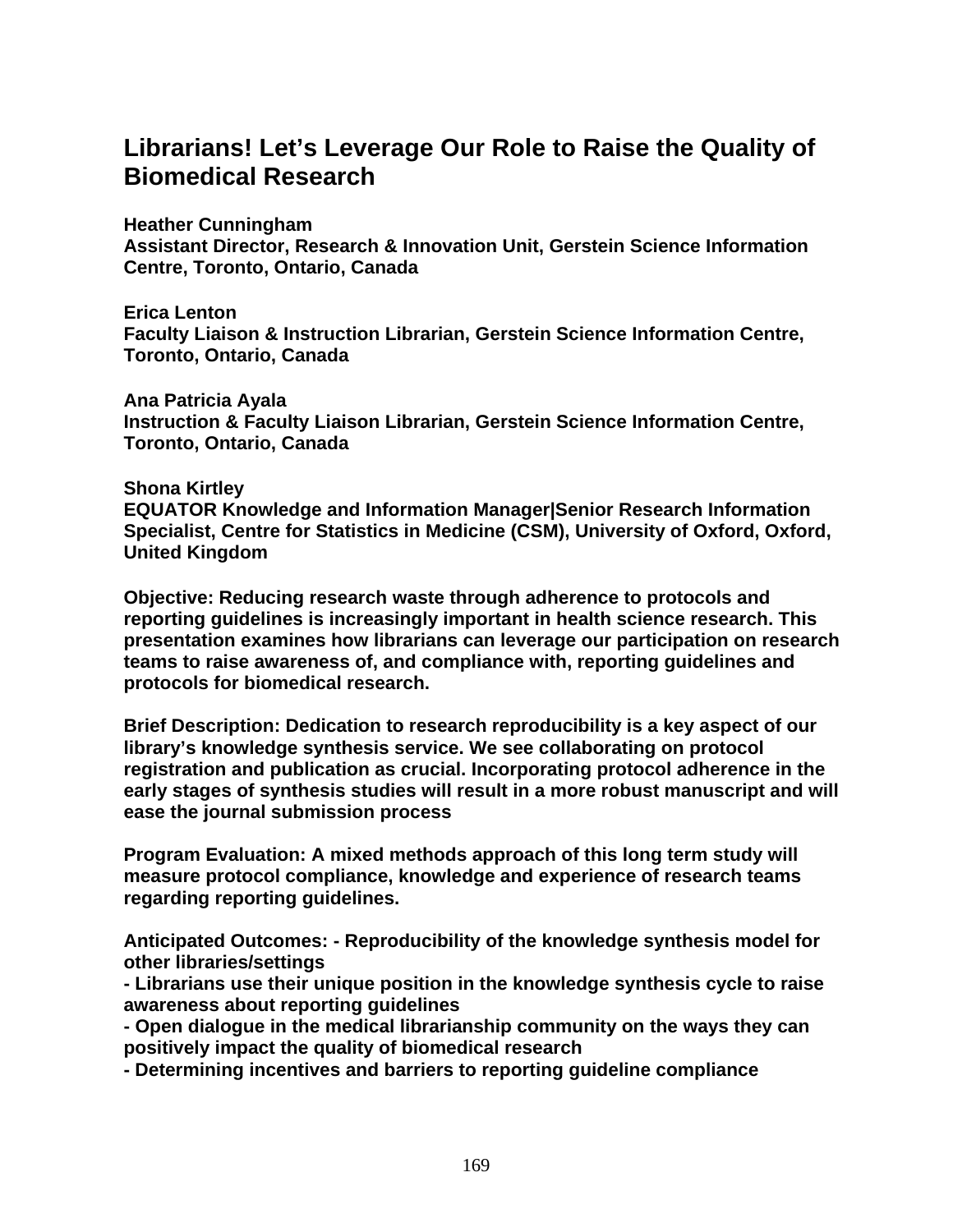**- Demonstrating improved quality in the conduct and reporting of knowledge syntheses** 

# **"Is It a Fair Use?" Celebrating Fair Use Week to Promote Critical Thinking about Copyrights**

**Virginia Pannabecker, AHIP Health, Life Science, and Scholarly Communications Librarian, University Libraries, Blacksburg, Virginia** 

**Anita Walz Open Education, Copyright & Scholarly Communications Librarian, University Libraries, Virginia Tech, Scholarly Communication Unit, Blacksburg, Virginia** 

**Robert Sebek Collections Technology Specialist, University Libraries, Virginia Tech, Blacksburg, Virginia** 

**Scott Fralin Exhibit Specialist and Event Operations Coordinator, University Libraries, Virginia Tech, Blacksburg, Virginia** 

**Keith Gilbertson Technology Development Librarian, University Libraries, Virginia Tech, Blacksburg, Virginia** 

**Objective: Have you ever been asked, "Can I use this?" in reference to an article, book, image, or other copyrightable work intended for a course, publication, or professional training? This lightning talk presents one university library's Fair Use Week celebration that built in training opportunities and selfdirected learning tools to address such questions.** 

**Methods: Learn about one public university library's experience celebrating Fair Use Week 2016. The celebration focused on engaging students, staff, faculty, and the public in critical thinking activities related to U.S. copyrights and fair use. This lightning talk will provide a five-minute summary of the highlights, lessons learned, and event components: an exhibit, programming, and accompanying materials. A link to an online toolkit of event files and information will be made available for further exploration by interested participants. The toolkit will include items such as: handouts; exhibit designs and photos; program descriptions and materials; and example budget, equipment, and timeline.**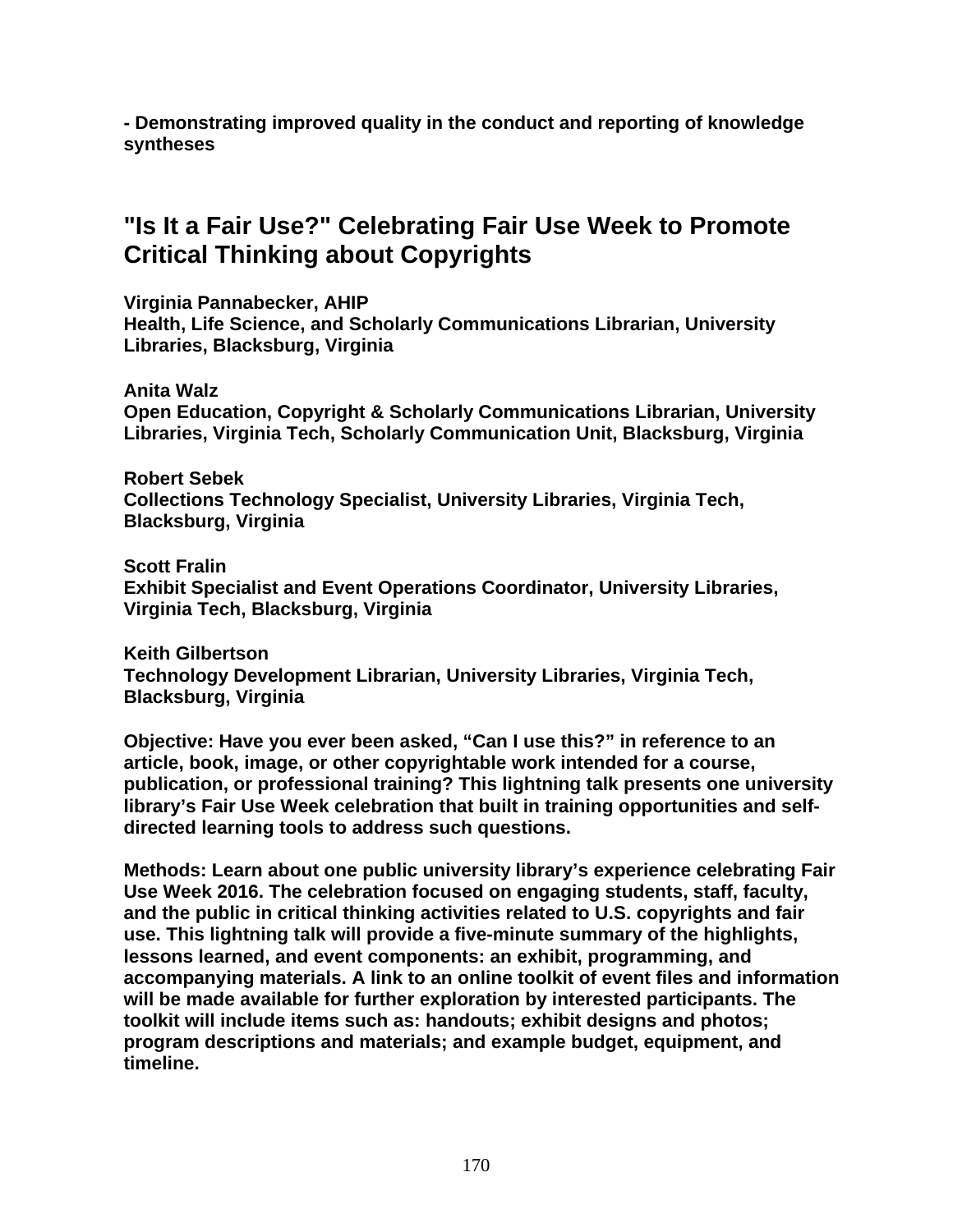# **Dare to Know: Sharing the Value of the Library**

**Susan Baer Director of Libraries & Archives, Health Sciences Library, Regina, Saskatchewan, Canada** 

**Objective: To raise awareness of the library's value to the organization to avoid cuts to the library's budget, a multi-faceted promotional campaign was designed featuring the library's new brand. Under the provincial library week theme, five champions shared their insights regarding the value of the library to their practice, providing excellent, impartial quotes for promotion with other clinical staff.** 

#### **Methods:**

**Champions were selected based on frequency of library use or from large research projects. The campaign also included comments from the CEO regarding the library's alignment with the organization's goals. Interviews consisted of five questions of 15 minutes, which were taped to capture all comments. Quotes were selected to integrate into the library's rebranding project. During library week, the new pamphlet was launched, and five promotional messages were broadcast using digital signage, websites, posters, the organization's e-newsletter and email in an attempt to capture the attention of clinical staff. Statistics from previous research studies connecting the library's value to patient care reinforced the messaging. Snapshots of library statistics before library week were compared with statistics for the following two months. Along with the increase in usage, the advocacy component was an immeasurable benefit of the campaign.** 

# **Finding the Middle Ground Between a Web Specialist and the Wild West: A New Web Governance Model for an Academic Health Sciences Library**

**Susanna Galbraith Virtual Services Librarian, McMaster University, Hamilton, Ontario, Canada** 

**Stephanie Sanger Clinical Services Librarian, Health Sciences Library, Hamilton, Ontario, Canada** 

**Purpose: This project investigated current web governance practices within and outside libraries to develop an internal web governance model for an academic health sciences library.**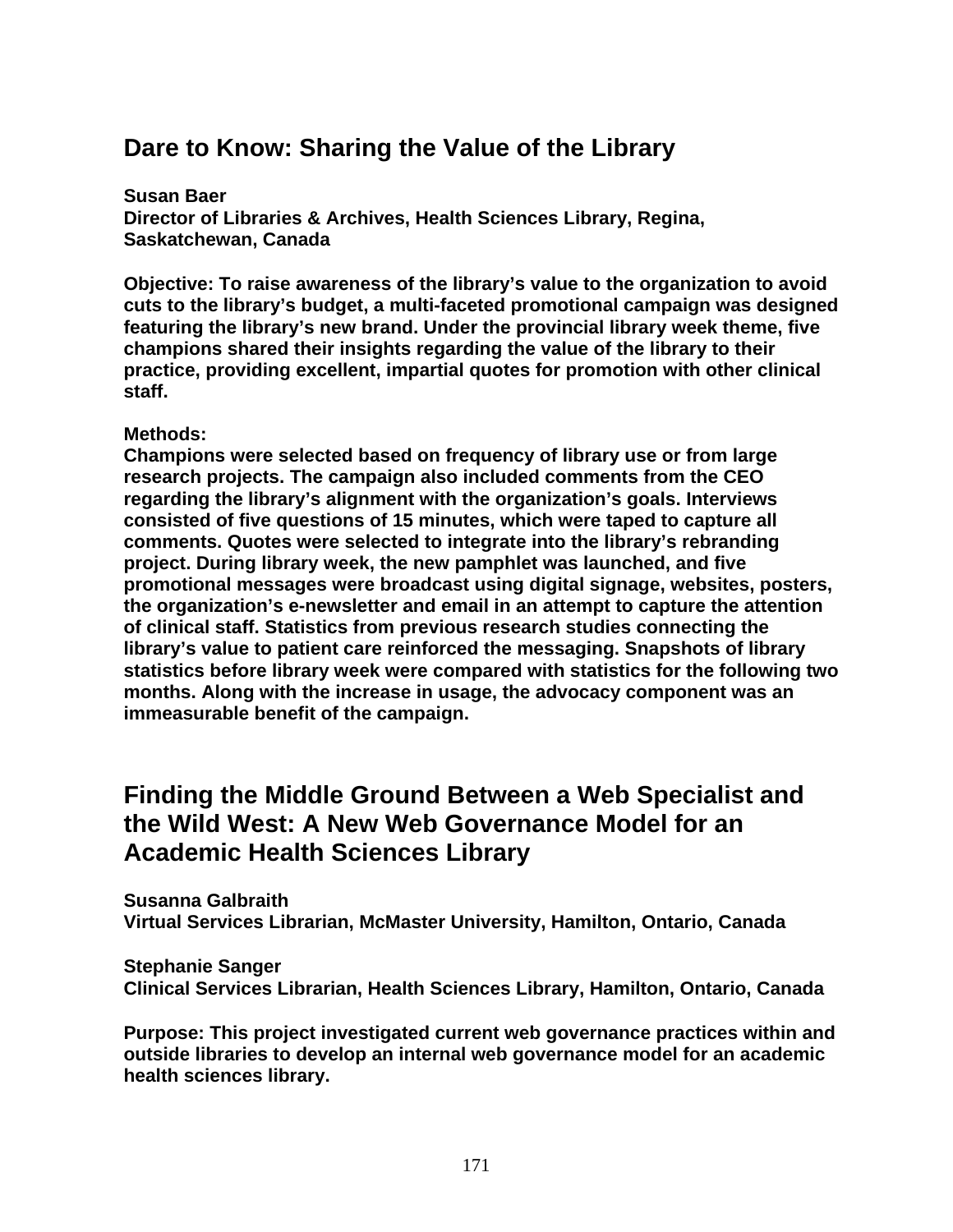**Setting/Participants/Resources: Librarians in collaboration with the management committee at an academic health sciences library.** 

**Brief Description: This project was initiated by the director of the library to solve existing issues with content management and web management at the library. This talk describes the process, final outcome successes and challenges encountered in developing a new web governance model. Web governance for this project has been defined as a framework for establishing accountability, roles and decision-making authority for an organization's web presence. Challenges we foresee with implementing the proposed governance model include working with existing organizational structures, change management and buy-in from library staff.** 

**Results/Outcome: The new web governance model has been presented to the management committee at the library. The recommendations are being finalized for implementation.** 

**Evaluation Method: The recommendations will be piloted for one year. Library staff will be surveyed before, during and again at the end of the year to assess the project's success.** 

# **Introducing Hospital Librarians to Clinical Data Management**

**Kendra Godwin** 

**Public Service Assistant, UCLA Louise M. Darling Biomedical Library, Los Angeles, California** 

**Objectives: A LibGuide was developed to provide information and resources about clinical data management for hospital librarians. This resource was designed to drive advocacy and conversation about translating information management skills beyond established library services into clinical data management, specifically data from electronic health records.** 

**Methods: This project was developed in response to a regional data management needs assessment survey. Half of respondents reported that they hadn't addressed the data management needs at their institutions. Books, articles, presentations, and LibGuides on data and data management were examined to create this resource, with consideration given to relevant subject matter, introductory skill level, and ease of access. This talk examines how the topic of data is introduced to a beginner, how the hospital setting influences data management, and the skills and support needed for hospital librarians to develop clinical data management services.**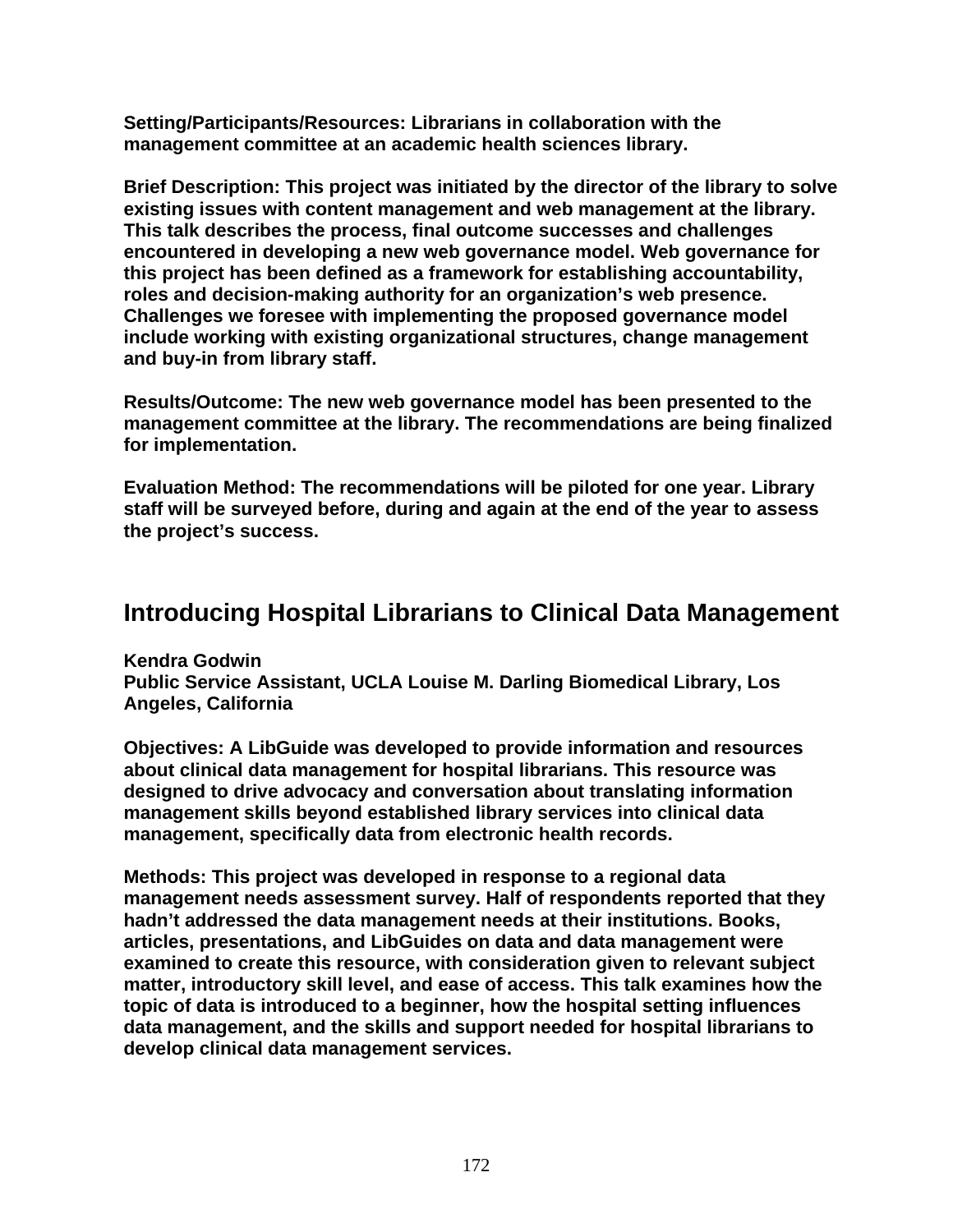# **Session: Building and Maintaining Collaborations**

**Moderator: Mindy Thuna** 

# **An Evidence-Based Approach to Assessing Writing of Undergraduate Nursing Students' Leadership Capstone Papers RESEARCH**

**Xan Goodman, AHIP Health & Life Sciences Librarian, Lied Library, Henderson, Nevada** 

**Pamela M. Juniel Doctoral Candidate, Lied Library, Las Vegas, Nevada** 

**Cheryl Perna Lecturer and Clinical Instructor, MSN, RN, School of Nursing, Las Vegas, Nevada** 

**Rachelle Weigel Library Technician II, UNLV Libraries, Educational Initiatives, Las Vegas, Nevada** 

**Objectives: This research paper will describe undergraduate nursing student performance with selecting and citing reputable sources in capstone papers after receiving an intervention of library instruction. This paper will also describe how a health science librarian and nursing faculty member refined their instruction and support to improve the writing of baccalaureate nursing students.** 

**Methods: An hour and a half information literacy intervention was delivered to improve students' information literacy skills through a library instruction session that included instruction on APA and active learning activities. This session was completed by all students at the start of the semester. Capstone papers (N = 95) were collected over six semesters from Fall 2012 to Summer 2014. Of those papers, 54 were pre-intervention and 41 were post-intervention. To evaluate the intervention, faculty examined the students' leadership**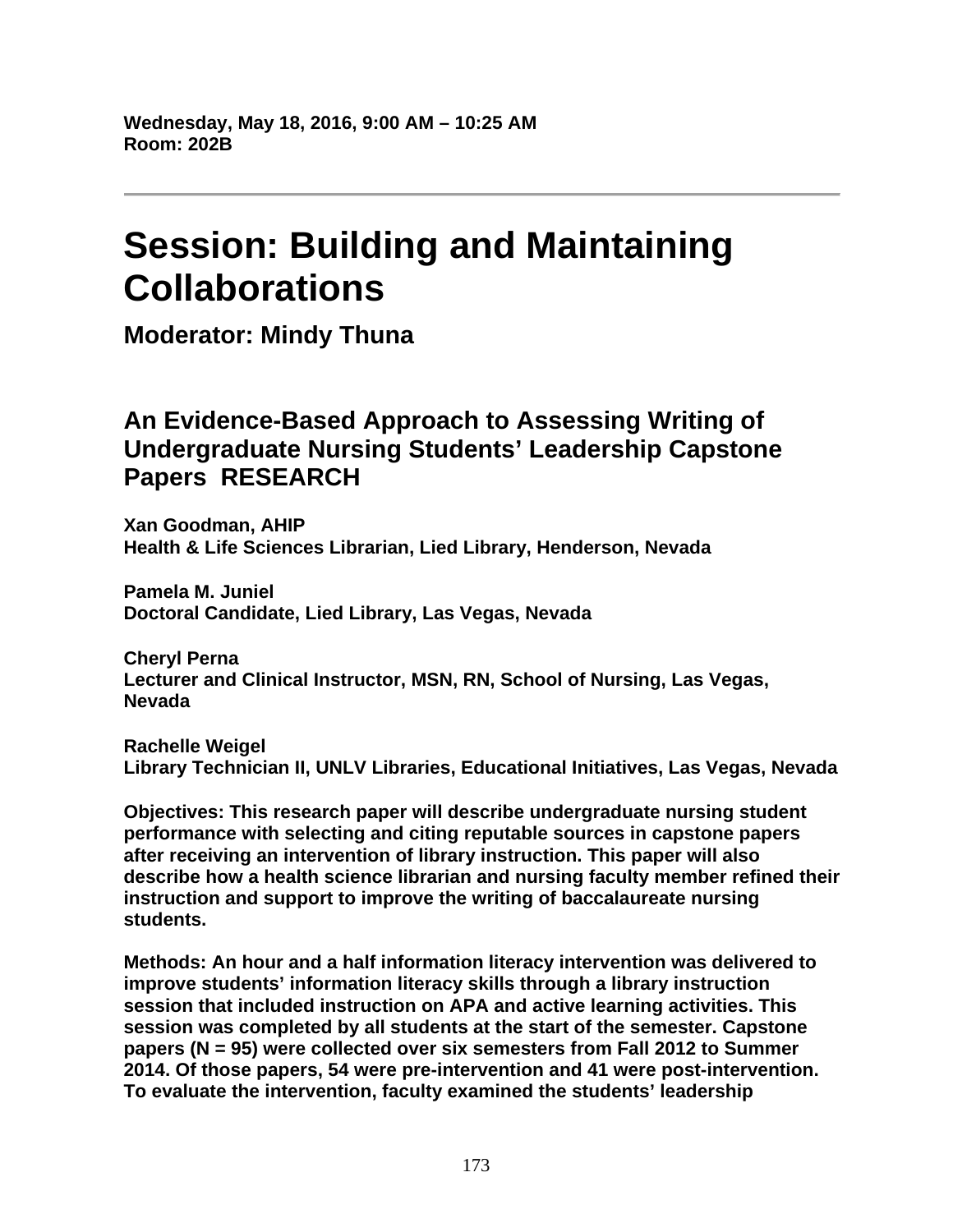**capstone papers using a rubric developed by the authors looking at adherence to APA (title page, in text citation and reference page) and reference quality (relevant journal/websites and external sources). The four team members scored the papers individually using the newly developed rubric. The team then compared scores for each paper, discussed any variations, and came to a consensus.** 

**Results: To test inter-rater reliability the Intraclass Correlation with a two-way mixed model was used. The Intraclass Correlation Coefficient is .672 for all raters which demonstrated a moderate agreement. An increase in mean scores was found between pre-intervention (1.48) and post -intervention (2.39) APA title page. There was also an increase in mean scores found for pre-intervention (1.48) and post-intervention (2.23) APA in-text citations. There were no significant changes in mean scores for reference page, journal sources and external sources.** 

**Conclusions: APA usage on the title page and in-text citations improved in postintervention capstone papers. The researchers identified the reference page as a complex element of the capstone paper. Common errors on the reference page were identified and it is recommended to provide an additional instruction intervention to encourage students to approach the formatting of the reference page by: identifying one student to write the reference page, and at least two students to review the reference page.** 

**Instruction was not provided for quality of journal sources and external sources. However, overall students selected quality references.Based on these findings, teaching practices will be altered. Revisions to the scoring rubric were also identified. Rubric revisions will enhance information about the use of APA. Our intervention helped to improve the scaffolding of information literacy skills throughout the curriculum. Future research should include an examination of scaffolding considerations over time.** 

# **Potential Opportunities and Collaborations for Library Engagement in Shared Decision Making: Results from a Global Survey RESEARCH**

**Lindsey Sikora Acting Head, GSG and Social Sciences Library, University of Ottawa Library, Ottawa, Ontario, Canada** 

**Melissa Helwig Information Services Librarian, W.K. Kellogg Health Sciences Library, Halifax, Nova Scotia, Canada**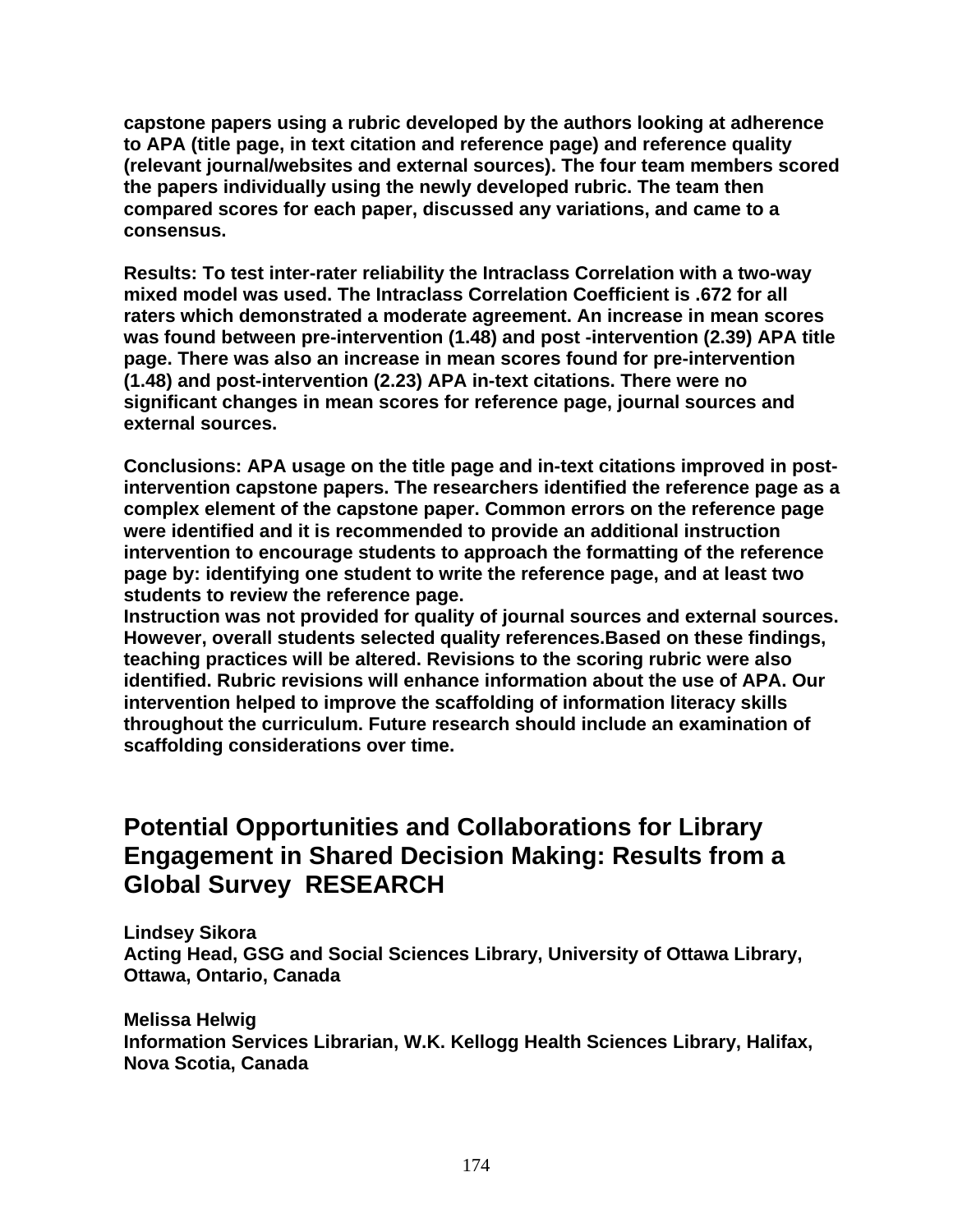**Objectives: As physicians and patients move towards a collaborative process that allows them to make healthcare decisions together through shared decision making (SDM), where do libraries fit? The purpose of this study was to explore the roles of libraries within SDM. The results of our survey will be used to formulate a more comprehensive view of these roles within SDM.** 

**Methods: A bilingual survey was distributed via social media and health library listservs, which included both structured and open-ended questions. These questions were based on models of SDM and the potential roles of libraries, and potential gaps identified from our scoping review. The survey questions were tested for clarity and content validity with the help of librarians, technicians and library students, previous to launch. Analysis will be focused on obtaining descriptive statistics to identify current trends between SDM and libraries, while elucidating the gaps between these two fields. The results will be used to formulate a more comprehensive view of the roles of information professionals in SDM.** 

#### **Results:**

**The 113 responses from the survey were collected from a variety of settings, including academia, hospital and special libraries. Approximately 45% of the respondents felt they were doing activities that supported SDM in their library, while 31% felt they were not, and 24% were unsure. When asked about the potential roles for libraries in SDM, some suggestions were recurring, while others were newly established. Respondents who felt they were supporting SDM were able to clearly identify new roles and challenges to engaging in SDM.** 

#### **Conclusions:**

**The results of this study indicate that librarians are already engaging in activities that support SDM, and many can identify roles for information professionals in supporting SDM for health care professionals and clinicians. The information collected in the survey will allow us to formulate a more comprehensive view of the roles that information professionals can undertake in SDM, along with the challenges they may encounter going forward.** 

# **Completing the Mosaic: Expanding a Health Information Specialists Program for Public Librarians**

#### **Phill Jo**

**Assistant Professor and Reference Librarian, Robert M. Bird Library, Reference and Instructional Services, Oklahoma City, Oklahoma**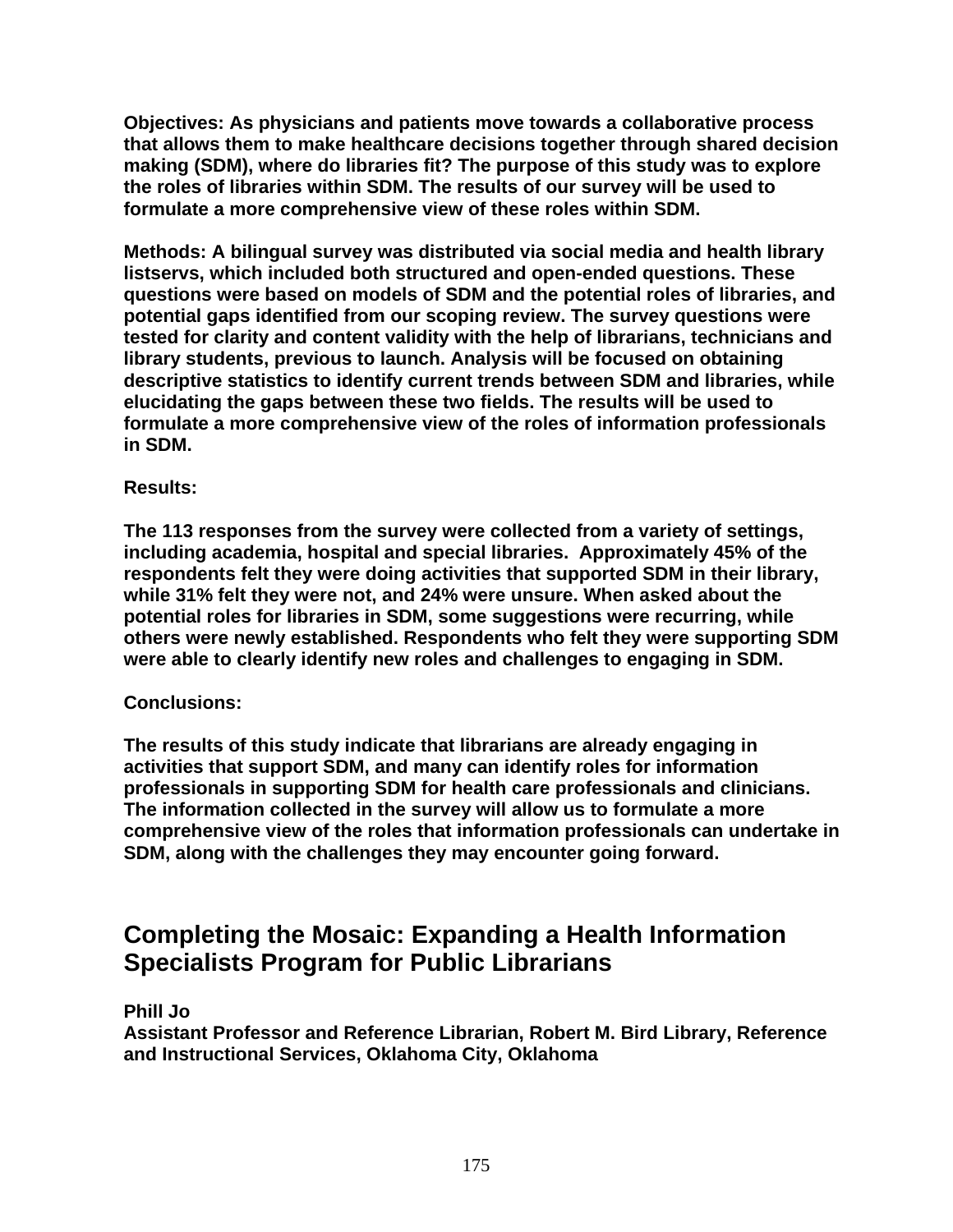**Shari Clifton** 

**Professor, Head of Reference, and Associate Director, Robert M. Bird Library, Reference and Instructional Services, Oklahoma City, Oklahoma** 

**Jean Longo Medical Librarian, Robert M. Bird Library, Reference and Instructional Services, Oklahoma City, Oklahoma** 

#### **Tara Malone**

**Assistant Professor and Librarian, Robert M. Bird Library, University of Oklahoma Health Sciences Center, Oklahoma City, Oklahoma** 

**Objectives: The purpose of the Health Information Specialists program expansion is to introduce public library staff across the state to high quality consumer health information resources and to enhance strategic partnerships between public libraries and an academic health sciences library.** 

**Methods:The Health Information Specialists program began as a pilot project in Fall 2013 for staff members in a large metropolitan public library system. Successful implementation in a single system over a two year period led to extending the program to public libraries throughout the state, with participants ranging from small municipal library settings to additional public library systems. Recruitment utilized a variety of methods including a presentation to the state's Public Library Director's Council and coordination with consultants at the state's Department of Libraries. Through the program, five classes approved for the Medical Library Association's (MLA) Consumer Health Information Specialization (CHIS) program were taught at five locations throughout the state from September 2015 through March 2016. This paper discusses the implementation process, program outcomes, unforeseen challenges, and recommendations for further applications.** 

**Results: The majority of the program participants completed the requirements to achieve their Level I CHIS. The course evaluation analysis disclosed that participants received numerous benefits such as exposure to various authentic health information resources, enhanced knowledge, networking, information sharing, and continuous collaborative opportunities between libraries. The cumulative evaluation of the program is in process and the results will be presented at the meeting.** 

**Conclusions: Even though this program requires a significant and ongoing investment of time for planning, coordination, and implementation, it is rewarding for both health sciences librarians and public library staff. Through the Health Information Specialists program, our health sciences library has strengthened relationships and laid the groundwork for future collaborations with public libraries throughout our state.**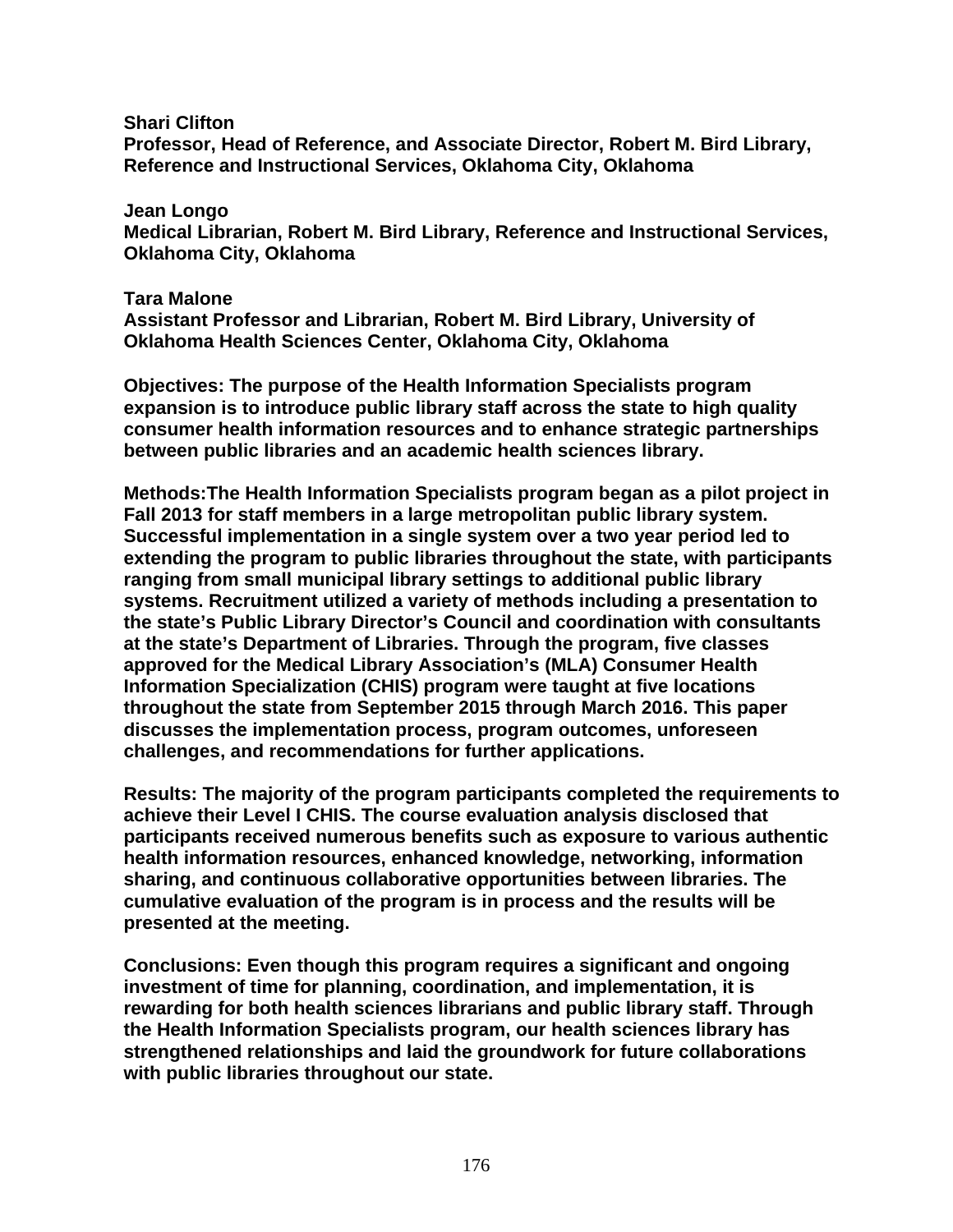# **Library and Institutional Animal Care and Use Committee Partnerships: Successful Collaborations to Further Animal Welfare RESEARCH**

**Emily Mazure, AHIP** 

**Biomedical Research Liaison Librarian, Duke University, Durham, North Carolina** 

**Objectives: To examine and document the experience and knowledge of libraries and librarians who have long-standing relationships with Institutional Animal Care and Use Committees (IACUC) in order to document similar features of and best practices in library partnerships with their IACUC.** 

**Methods: This is an IRB-approved, two-part, study involving a brief questionnaire, followed by an in-depth interview of academic librarians known to have standing relationships with their IACUC. The initial questionnaire will ascertain basic details about animal alternative literature searching practices and the relationship with IACUC. Responses will be analyzed and will guide the focus of subsequent in-person interviews. Part two of the study consists of conducting in-person interviews with selected IACUC-involved librarians from the initial survey. When possible, interviews will coincide with relevant, observable work or events, such as instructional sessions or literature searches. Data from the questionnaire, notes from interviews, and materials shared by hosting libraries will be analyzed for themes using NVIVO software. Commonalities and variations in the participant's relationships and approaches to searching will be explored.** 

# **Making Health Information Count: Impacting Health Care Through the Provision of Online Resources Statewide RESEARCH**

**Gail Kouame Assistant Director for HEALWA, Health Sciences Library, Seattle, Washington** 

**Tania Bardyn, AHIP Associate Dean of Libraries & Director, Health Sciences Library, Health Sciences Library, Seattle, Washington** 

**Objectives: The goal of this study was to analyze the impact of the provision of online access to evidence based health information on patient care, and to determine if there is value for health care providers statewide in having access**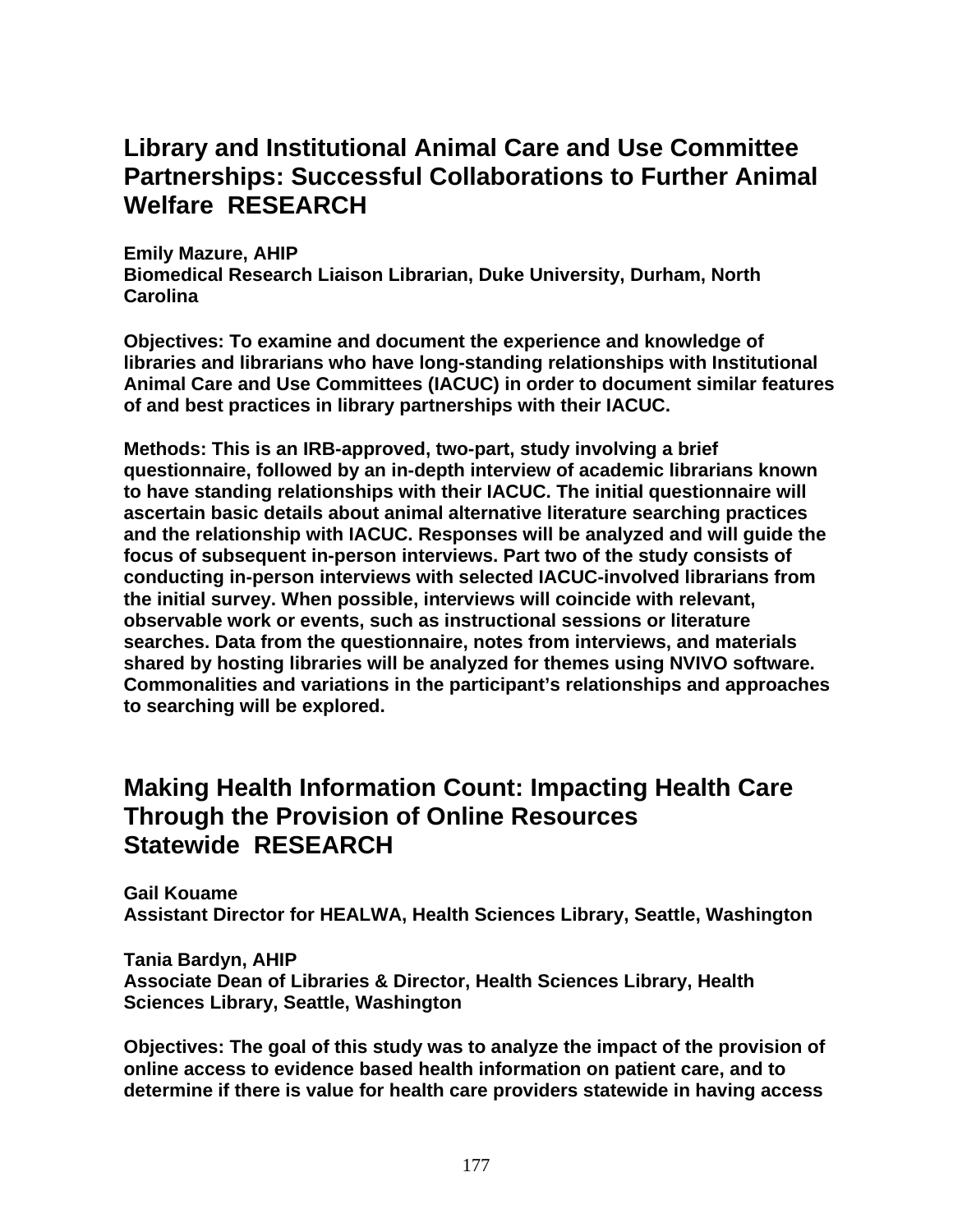**to online health information. Our research was modeled after Sollenberger and Holloway's study published in JAMA in September 2013.** 

**Methods: Researchers administered an online survey to over 100,000 health care practitioners throughout the state of Washington regarding their use of and opinions about a statewide health information portal: HEALWA. The Value of Library and Information Services in Patient Care Study Facilitator Handbook served as a foundation for developing the survey questions and methodology. The survey was administered by an outside consulting firm, and launched in February 2015 and closed in April. Two reminders were sent to individuals who had not yet completed the survey before the closing date. Additionally, the Washington State Medical Association mentioned the survey in their email digest. Participants qualified to enter a random drawing to win one of five \$100 Amazon gift cards. By the close date, over 7400 health care professionals had completed the survey. IRB approval was secured through the UW Human Subjects Division.** 

**Results: Of the total respondents to the survey, 22% reported having used the HEALWA portal site, with the remaining 78% reporting having never used the online resources. Those who had utilized it, however, provided some useful information. Practitioners stated that the most frequent daily information searches they perform are for drug information , information for patients, diagnosis information, and adverse effects information. E--journals were reported to be the most frequently used resource across topics. The majority of HEALWA users (about 80%) report that access to the resources contributes to higher quality of care, provides clinical value, and results in better-informed decisions.** 

**Conclusions: This study demonstrates that access to health information resources is valuable in a clinical setting when providers know about the resources and what information they can access. The primary challenge identified by study participants is the need to educate eligible users of the HEALWA portal site about the existence of the resources. Getting login credentials and navigating the site have proved challenging for some. The HEALWA team plans to follow up with focus groups comprised of survey respondents and to re-work the portal web site using feedback from this survey and focus groups. They also plan to increase promotion activities.**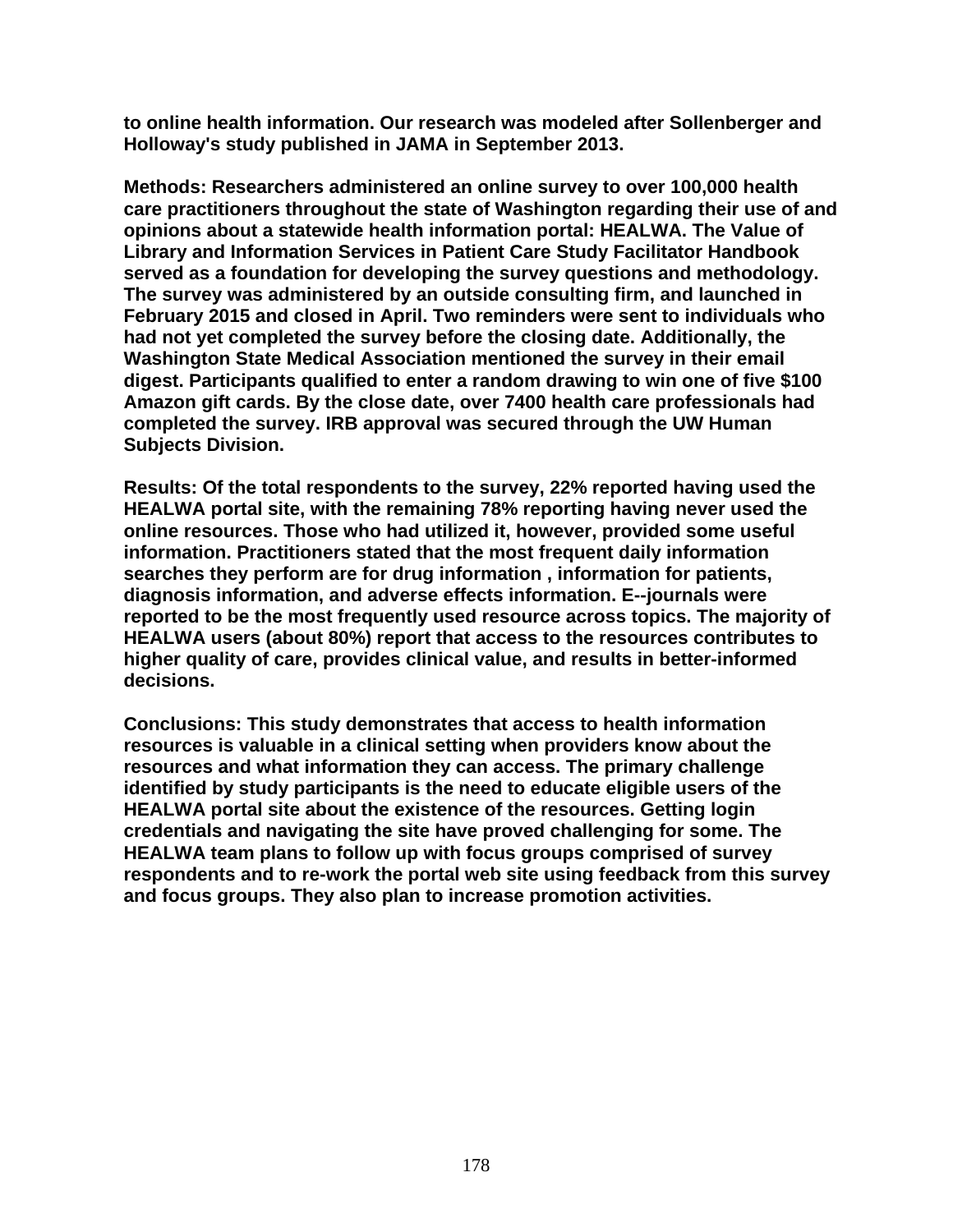# **Session: Library Operations: Adapting to Change**

**Moderator: Michael Garner** 

# **Revitalizing Library Services: Redefining and Maximizing Operational Efficiency and Excellence**

**Stevo Roksandic, AHIP Regional Director, Mount Carmel Health System Library Services, Columbus, Ohio** 

**Objectives: This paper describes how a regional multi-site operating health system and academic center, led by newly appointed library leadership, redefined operational efficiency by developing a new business model focused on synergizing staff and centralizing resources.** 

**Methods: Facing 35% in staffing reduction, budgetary decrease and low staff engagements, library leadership has identified a critical need to restructure Library Services. Environmental scanning and analysis of collected data were major drivers for immediate change, implementation of innovative services and creating a vision for further development. That has created an opportunity to realize the vision to broaden Library Services by providing Consumer Health Services to patients and community. A three-year reconstruction period encompassed a transformation including organizational and reporting structure, collection management, technology, client-librarian communication conversions, optimizing physical space and marketing and outreach initiatives. Repositioning and aligning Library Services to organizational strategic initiatives was essential and has created additional opportunities to establish an innovative model of library support to the corporate health system across several states.** 

**Results: Transforming Health Sciences Library services in the Health System Centralized three Library Businesses (i.e. Health Sciences Library, Consumer Health Library and Corporate Library Support) has moved Library services away from obsolesce towards vitality as a knowledge information center supporting medical professional staff at six operating locations, multi-operating sites of two**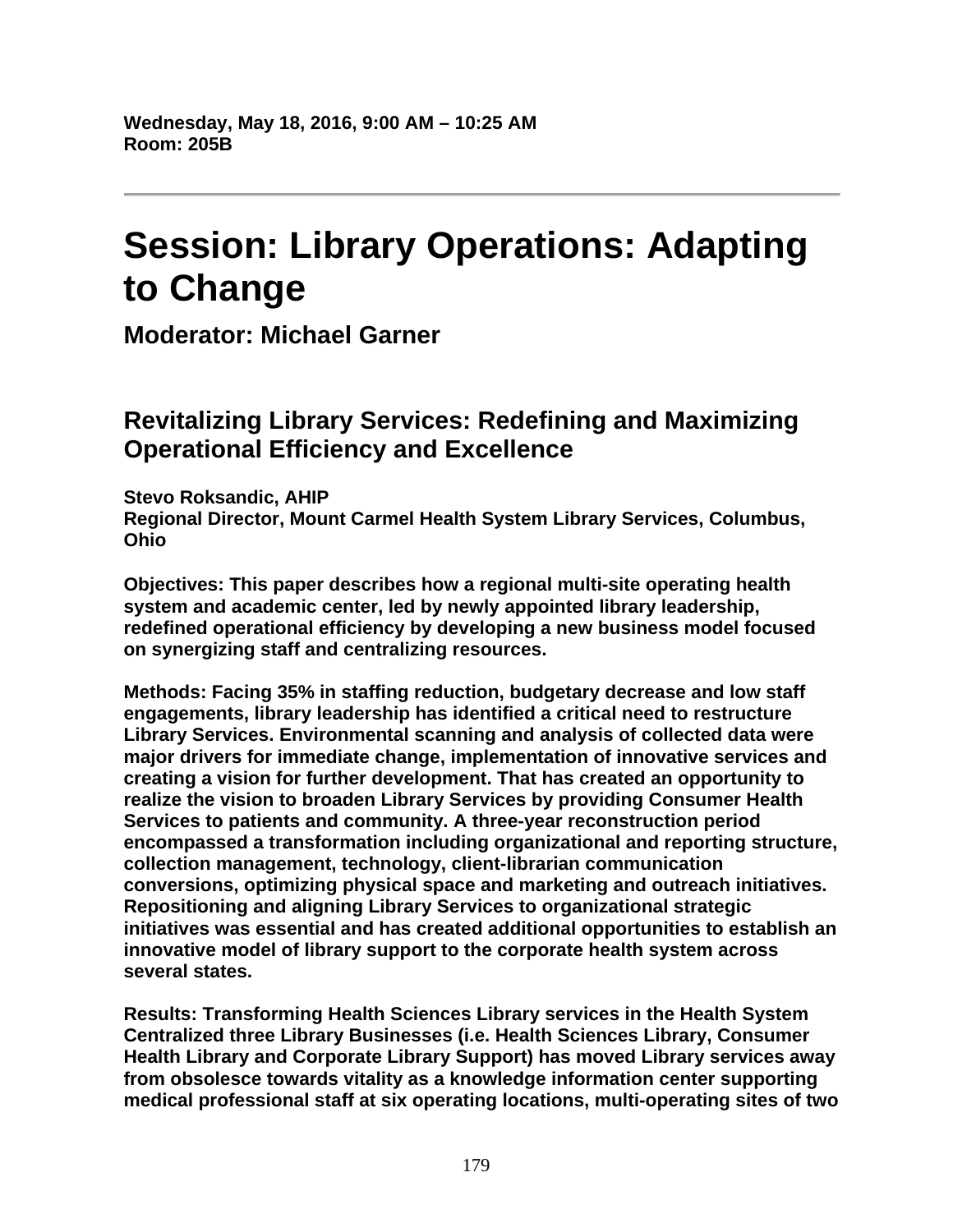**large academic entities, local communities and two corporate sites.** 

**Conclusions: A resulting 72% staffing increase, almost double budgetary increase and innovation in providing services define today's Health System Library Services as exemplary in continuous improvement, operational efficiency and standards of service excellence.** 

#### **Building Community: Engaging the 21st Century Library Staff Member**

**Jamie M. Gray, AHIP Director for Research & Instruction, Lane Medical Library & Knowledge Management Center, Stanford, California** 

**Terry Ann Jankowski, AHIP, FMLA Assistant Director for User Experience, University of Washington, Seattle, Washington** 

**Patrick V. Osby Libraries Human Resources Director, Human Resources, Seattle, Washington** 

**Objectives: According to Gallup, US employee non-engagement stands at approximately 68%. Engagement factors are multifaceted, but the areas of employee recognition and wellness are two foundational bedrocks linked to motivation. As part of the University of Washington (UW) - Health Sciences Library's strategic plan, our objective was to build a unit specific wellness and recognition program for all staff.** 

**Methods: Led by select members of the Health Sciences Library (HSL) management team, the library undertook efforts to uncover the general needs and interests of staff at all levels. Data gathering was conducted in two phases. The first phase consisted of hour long focus group sessions with library departments. Phase two asked all staff to fill out a survey regarding their interests and preferences around wellness and recognition. The collected input was then used to develop a multi-layered program targeting improvements in employees' feelings regarding these areas.** 

**Results: Based on staff feedback, the areas of recognition and engagement became the focus for the first round of programming. Targeted activities to enhance community development were implemented at both the individual and group level. Activities included cross departmental thank you notes from members of the management team, creation of a staff game collection, and random Friday "pop"contests. Future activities include crafty lunches and the establishment of an expanded staff Community Engagement Team.**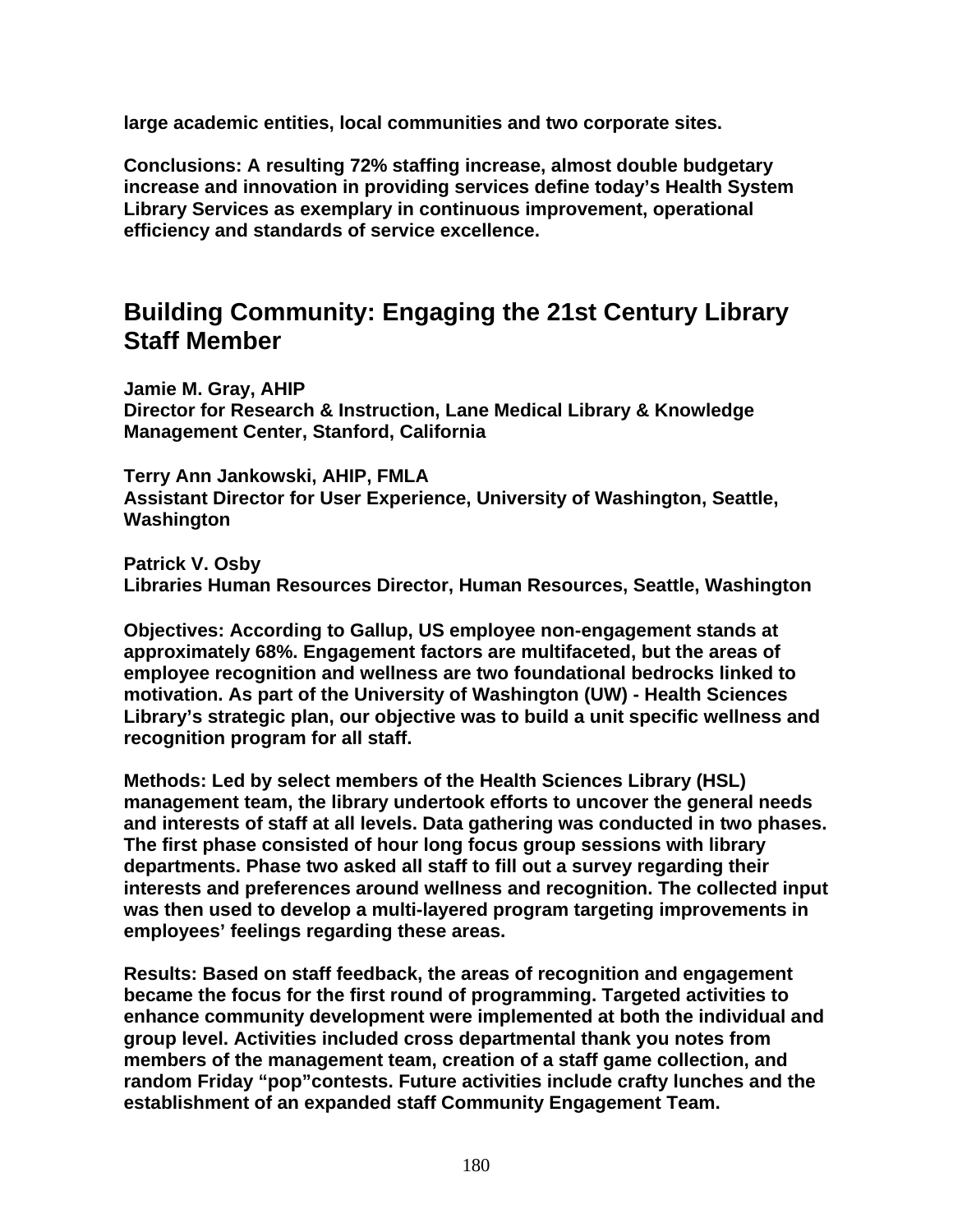**Conclusions: Although in its infancy, initial response to the program has been positive. The UW Libraries larger peer-to-peer recognition program is still widely used across the Health Sciences Library. However, there has been sustained interest and participation across the various activities HSL has developed. Creating and maintaining a departmental level program requires commitment and identification of champions at both the management and staff levels. Longterm planning is needed to ensure program sustainability and responsiveness. Program evaluation should happen periodically to help realign activities as the environment changes.** 

#### **Training a New Librarian in the What, How, Where, and Why of Health Sciences Collection Management**

**Susan K. Kendall, AHIP** 

**Health Sciences Coordinator, Michigan State University Libraries, East Lansing, Michigan** 

**Mari Monosoff-Richards** 

**Health Sciences Librarian, Michigan State University Libraries, East Lansing, Michigan** 

**Objectives: : Health sciences collection management is an increasingly complex job. Newly graduated librarians report little exposure to this role, and few current materials exist to help supervisors train new collections librarians. A detailed training program was developed to teach a newly graduated librarian to manage an extensive clinical medicine collection serving medical schools. Details of the program will be discussed.** 

**Methods: : Book chapters and articles on health sciences collections management were consulted for context but did not provide enough information for a new librarian to begin making selections. Building on general materials about training librarians, supplemented with experience particular to the health sciences, the supervisory librarian developed a step-wise training program which focuses on learning by doing and moves from specifics to general principles, rather than the other way around. Decision-making for selection of materials was approached from multiple angles: institutional analysis, subject analysis, and publisher and vendor knowledge. The new librarian has been working through the training program, focusing primarily on monograph selection and making selection decisions.** 

**Results: As the new librarian worked through the training program, her feedback helped evaluate the program and allowed the supervisor to revise the steps and better understand the learning process. She reported that learning**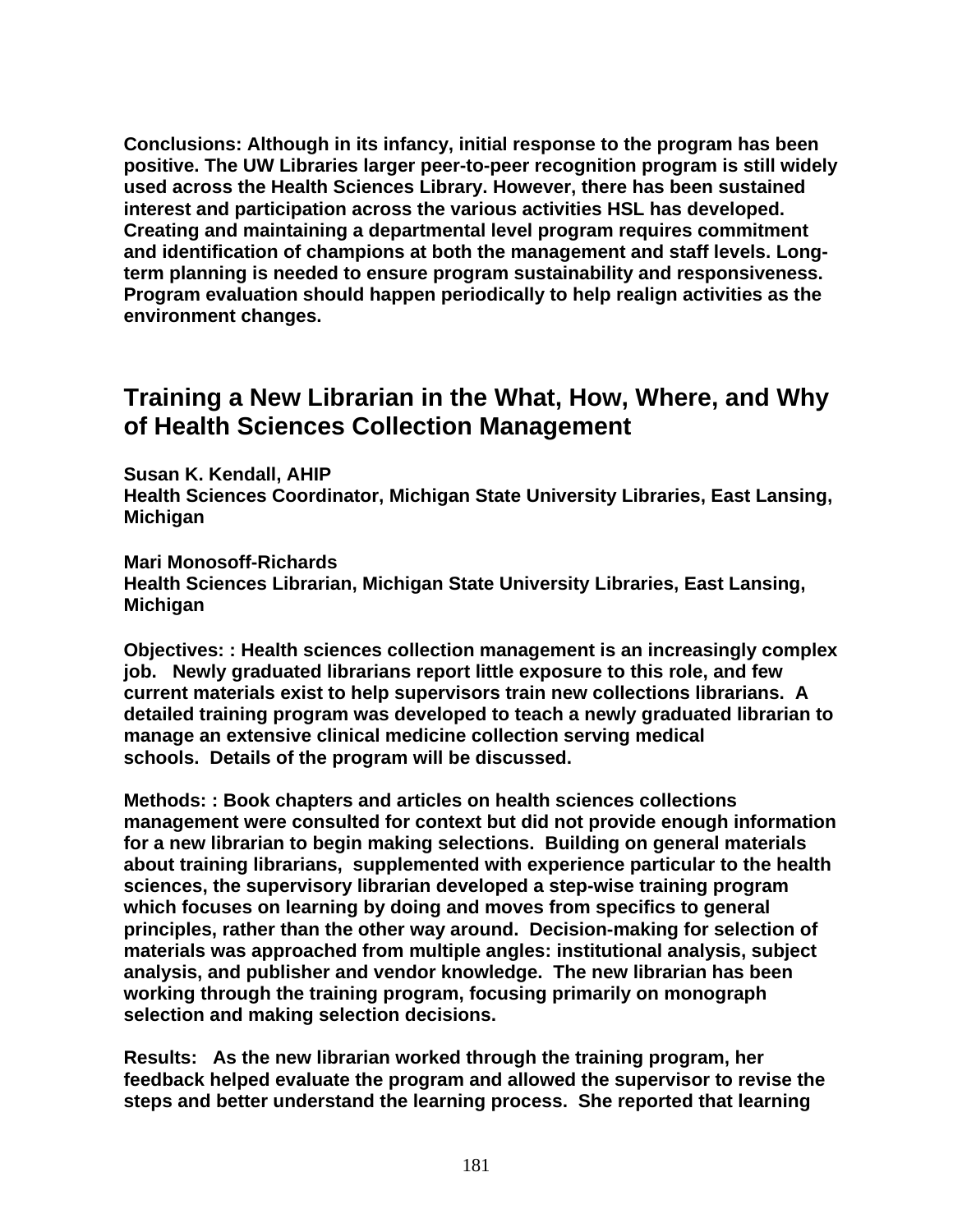**about institutional strengths, to use tools like Doody's, and to organize decisions by publisher and platform rather than medical subject area were keys to her progress. She has been able to confidently make appropriate purchase decisions. Some steps of the training program, particularly the assignment to read and learn the collection development policy, were found to be less useful until more knowledge was gained.** 

**Conclusions: Training a new librarian in health sciences collections development needs to be approached as a long term project and is challenging. An organized approach and feedback from the trainee are important to ensure that key concepts are not missed as the librarian works towards more independence. While the program was developed with the idea that the new librarian would focus primarily on collections, it was found that, without a liaison component, learning about the needs of the medical school did not happen as naturally as hoped. The training program as developed could be adapted by supervisors at other institutions, however, more thought is also needed to determine how best to integrate liaison activities with collections activities to maximize the development of new librarians.** 

## **Envisioning Health Information Science: Critical Reflections on an Interdisciplinary Identity RESEARCH**

**Nicole K. Dalmer** 

**PhD Candidate, Library and Information Science, Faculty of Information and Media Studies, The University of Western Ontario, London, Ontario, Canada** 

**Eugenia Canas** 

**PhD Candidate, Faculty of Information and Media Studies; Faculty of Health Sciences, London, Ontario, Canada** 

**Lyndsay Foisey PhD Candidate, Faculty of Information and Media Studies; Faculty of Health Sciences, Mississauga, Ontario, Canada** 

**Brad Hiebert PhD Student, Faculty of Information and Media Studies; Faculty of Health Sciences, London, Ontario, Canada** 

**Anthony Naimi PhD Candidate, Faculty of Information and Media Studies; Faculty of Health Sciences, Cambridge, Ontario, Canada**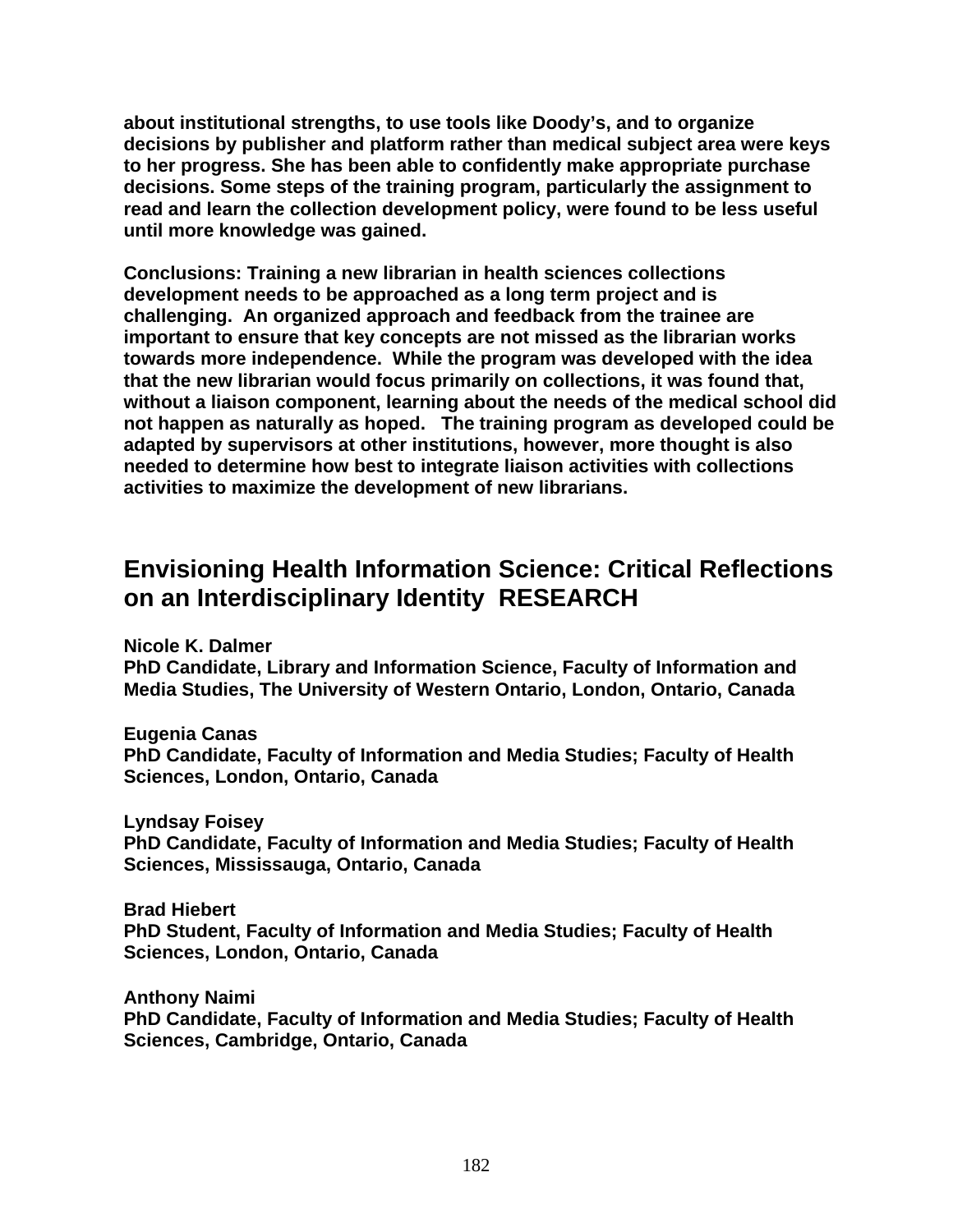**Sadiq Raji** 

**PhD Candidate, Faculty of Information and Media Studies; Faculty of Health Sciences, London, Ontario, Canada** 

**Shamiram Zendo** 

**PhD Student, Faculty of Information & Media Studies; Faculty of Health Sciences, London, Ontario, Canada** 

**Jill Veenendaal** 

**PhD Candidate, Faculty of Information and Media Studies; Faculty of Health Sciences, London, Ontario, Canada** 

**Objectives: As an evolving field related to and impacting the health, information and library sciences, Health Information Science (HIS) presents emergent and varied considerations for researchers, policymakers, health services providers and information professionals. This paper describes the iterative and reflexive process in identifying and questioning conceptual underpinnings, thematic tensions and methodological approaches currently delineating the field of Health Information Science, with considerations given to future HIS trajectories and configurations. Methods: To explore the identity of the HIS field, a group of doctoral students affiliated with an HIS program at a Canadian academic institution embarked on a process of delineation and description. This iterative and critically reflexive process of honing a definition through discussion necessitated multiple voices, given the relative newness of the field and the few programs dedicated to its study. Over a series of discussion periods, they collaboratively questioned existing conceptualizations of the field, consulting with and integrating available literature, and drawing from their own situatedness and experiences as researchers and practitioners.** 

**Results:The heterogeneity of approaches inherent in HIS resulted in an examination of institutions, technologies, people and information in relationship to health information in health care systems, practices and consumption. Each of the members in the group contributed their own experiences and perspectives to an iterative and ongoing dialogue that revealed lingering questions regarding the fundamental identity of health information science as a cohesive discipline. Instead of coming to a definitive answer, the authors acknowledge key questions that must be asked and grappled with as this field continues its development. The multiple voices that created this paper advance the importance of reflexivity among practitioners and scholars, and encourage those that join this much-needed conversation to be comfortable with conflict and tensions as this disciplinary culture is slowly unearthed.Conclusions: This paper details the output of a conversational community's micro-experiences and findings in delineating an emergent field. Committing to continued and reflexive dialogue, this paper advances a unique lens for inquiry and knowledge generation. The questions posed throughout this paper underscore the overall potency of pluralism, affirming that a diversity of coexisting epistemologies,**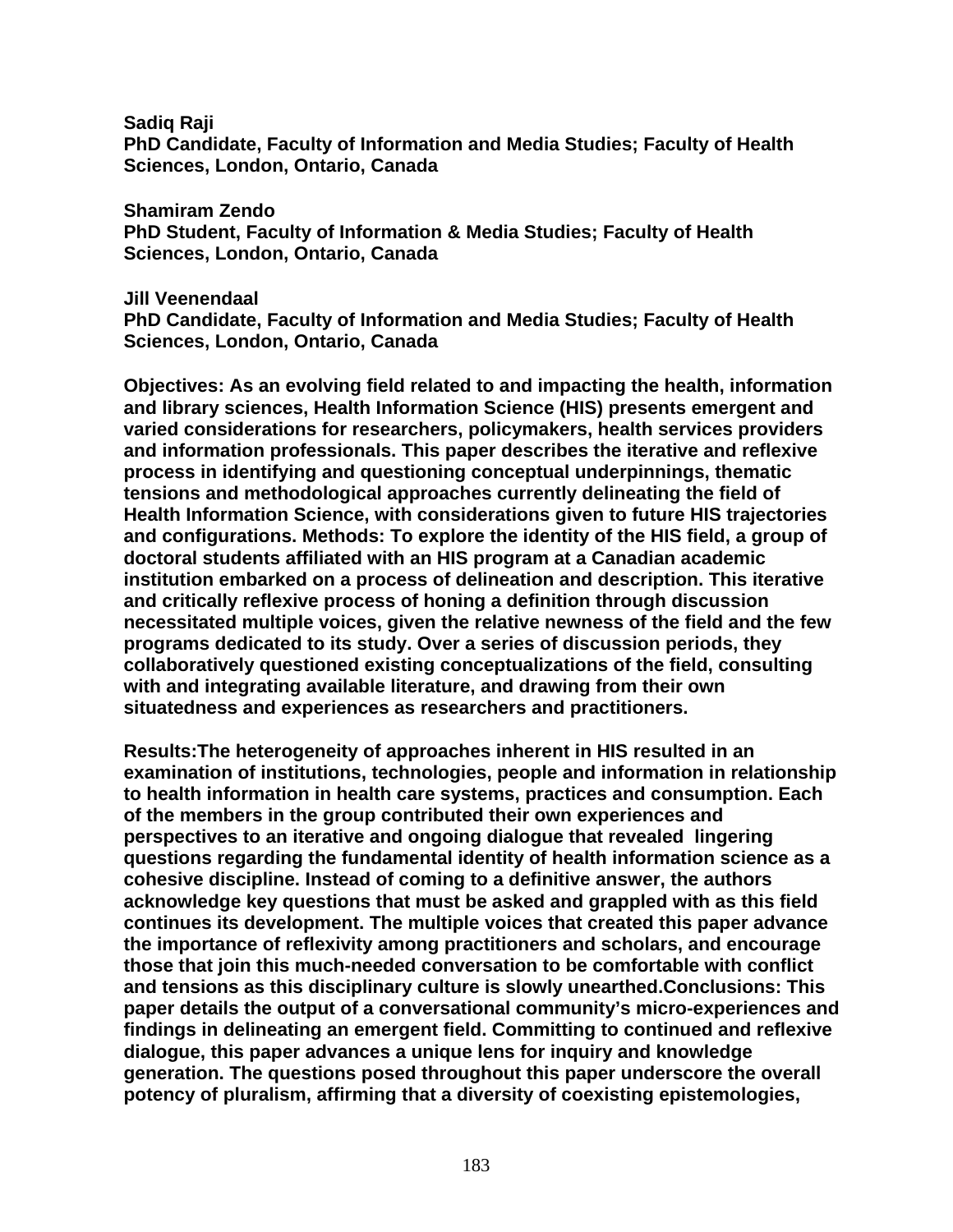**methodologies and methods within the HIS field make for rich ground for its growth.** 

# **Evaluating a Health Sciences Librarianship Assistantship for Library School Students Interested in Serving Latino and Native American Communities RESEARCH**

**Sanjana Quasem MPH Candidate, Department of Behavioral & Community Health, School of Public Health, College Park, Maryland** 

**Gale Dutcher, AHIP Deputy Associate Director, National Library of Medicine, Bethesda, Maryland** 

**Janice E. Kelly Chief, Outreach and Special Populations Branch, Specialized Information Services, Bethesda, Maryland** 

**Alla Keselman Senior Social Science Analyst, Specialized Information Services, Bethesda, Maryland** 

**Objectives: A major federal medical library provides a health sciences library of a large state university with funding towards graduate assistantship for the university's School of Library Science students wishing to focus on serving Latino and Native American populations. This study evaluates the impact of the assistantship on the recipients' career trajectories and relevant health librarianship expertise.** 

**Methods: This qualitative evaluation involved structured interviews with 13 of 22 program graduates over 11 years. Questions focused on participants' pre- and post-assistantship interest in health librarianship and understanding of the issues unique to Latino and Native American populations, as well as on their subsequent career trajectories. The interviews investigated how various components of the assistantship program, including mentorship, professional development and networking opportunities, affected the outcomes. Interviews were transcribed and entered into NVivo software for analysis. The ongoing analysis focuses on data-driven discovery of repeating themes. Expected results are based on preliminary analysis, which suggests that most participants enter the program with little knowledge of health librarianship prior to the internship and come to developed strong appreciation for it. While not all become health librarians, nearly all provide health information. Strong**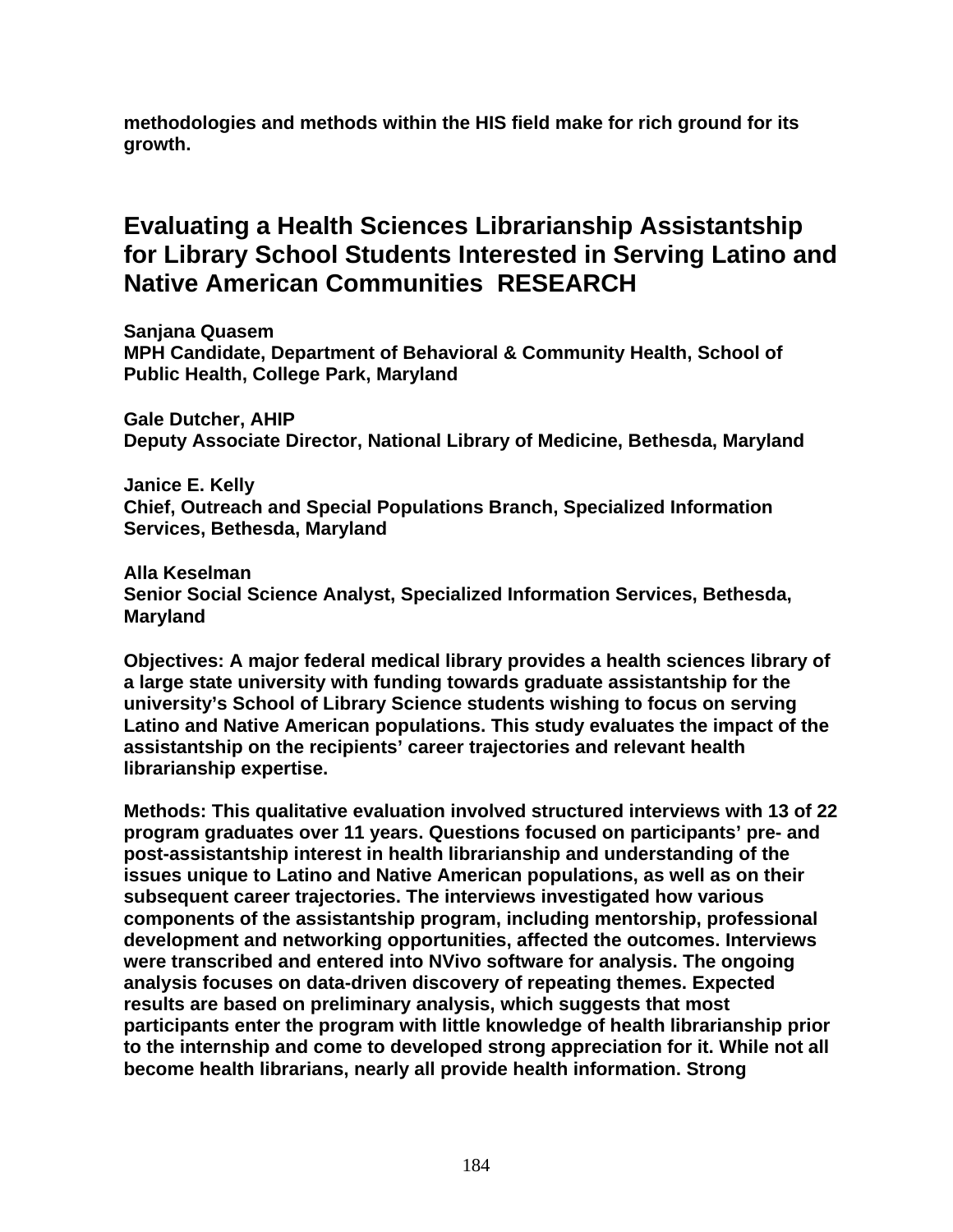**mentorship and MLA attendance appear to enhance the experience.**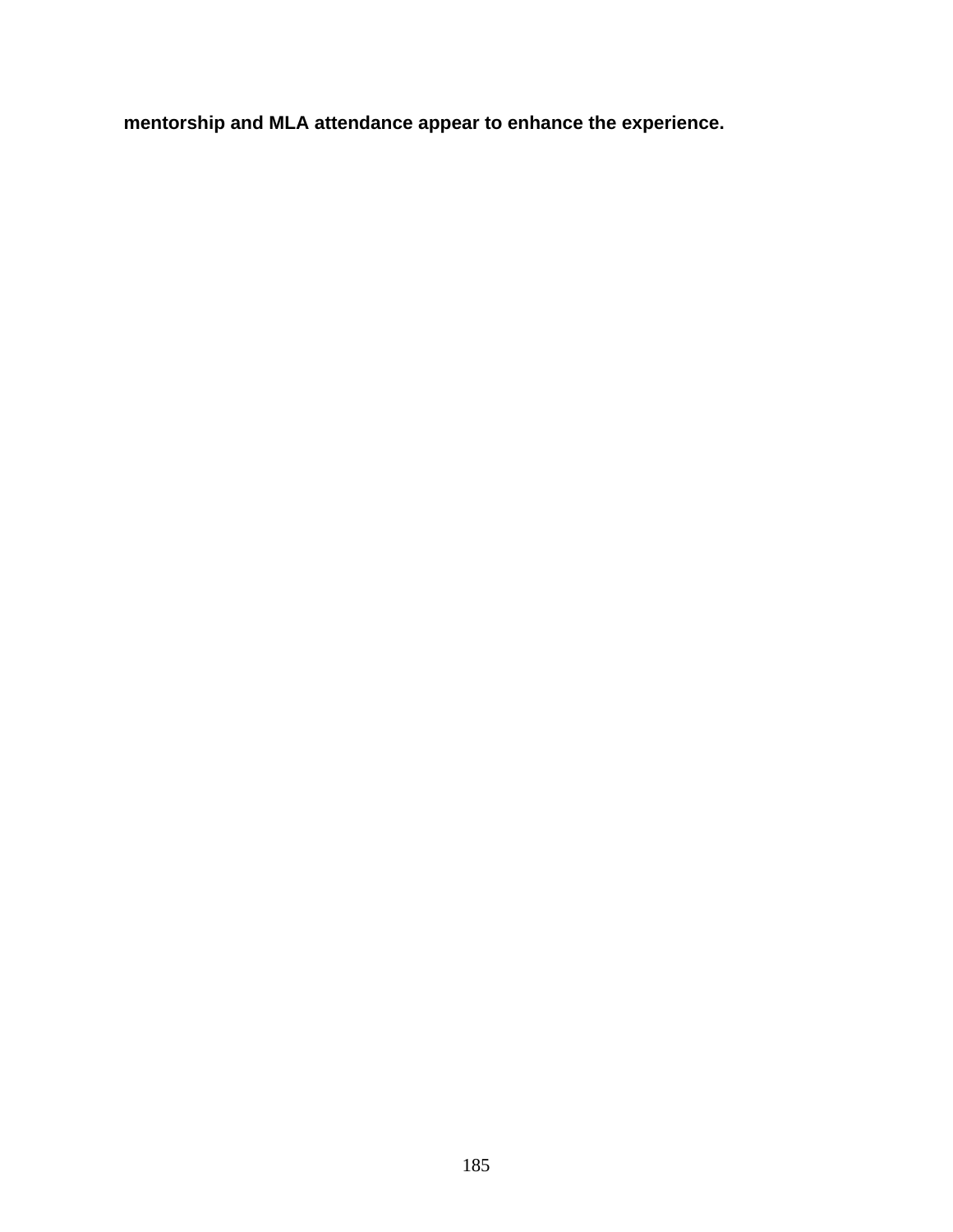# **Session: Analyzing the Literature**

**Moderator: Suzanne L. Fricke** 

# **Enhancing Understanding of a Research Discipline Through the Use of Text Mining Analyses RESEARCH**

**Jane Yatcilla Health & Life Sciences Information Specialist, Veterinary Medical Library, West Lafayette, Indiana** 

**Jennifer McDaniel Research and Education Librarian, Tompkins-McCaw Library for the Health Sciences, Richmond, Virginia** 

**Objectives: "Mapping the literature" studies provide librarians with valuable insights into the information needs of researchers, especially the types of source materials these researchers use for their work. The objective of this study was to determine how text mining techniques can add to the understanding librarians have developed of disciplinary researchers based on other bibliometric analyses such as mapping the literature.** 

**Methods: To understand how the results of a text mining analysis could complement the knowledge gained from a mapping the literature study, we compiled a data set similar to a previous mapping study, limiting the included articles to the same three source journals and date range. We used VantagePoint text mining software to examine this data set for informative patterns by analyzing: the trends of keyword/phrase associations found across titles, abstracts, and indexing; patterns of collaboration (author-to-author, institution-to-institution, country-to-country); and the degree to which the research conducted was interdisciplinary. Further text mining was conducted by adding to the data set relevant articles that were published outside the three journals targeted in the mapping study during the same time period to demonstrate the scalability of text mining software while augmenting the results derived from our first text mining iteration.** 

**Results: VantagePoint software made it easy to determine additional information about healthcare chaplaincy research that was not apparent in the original**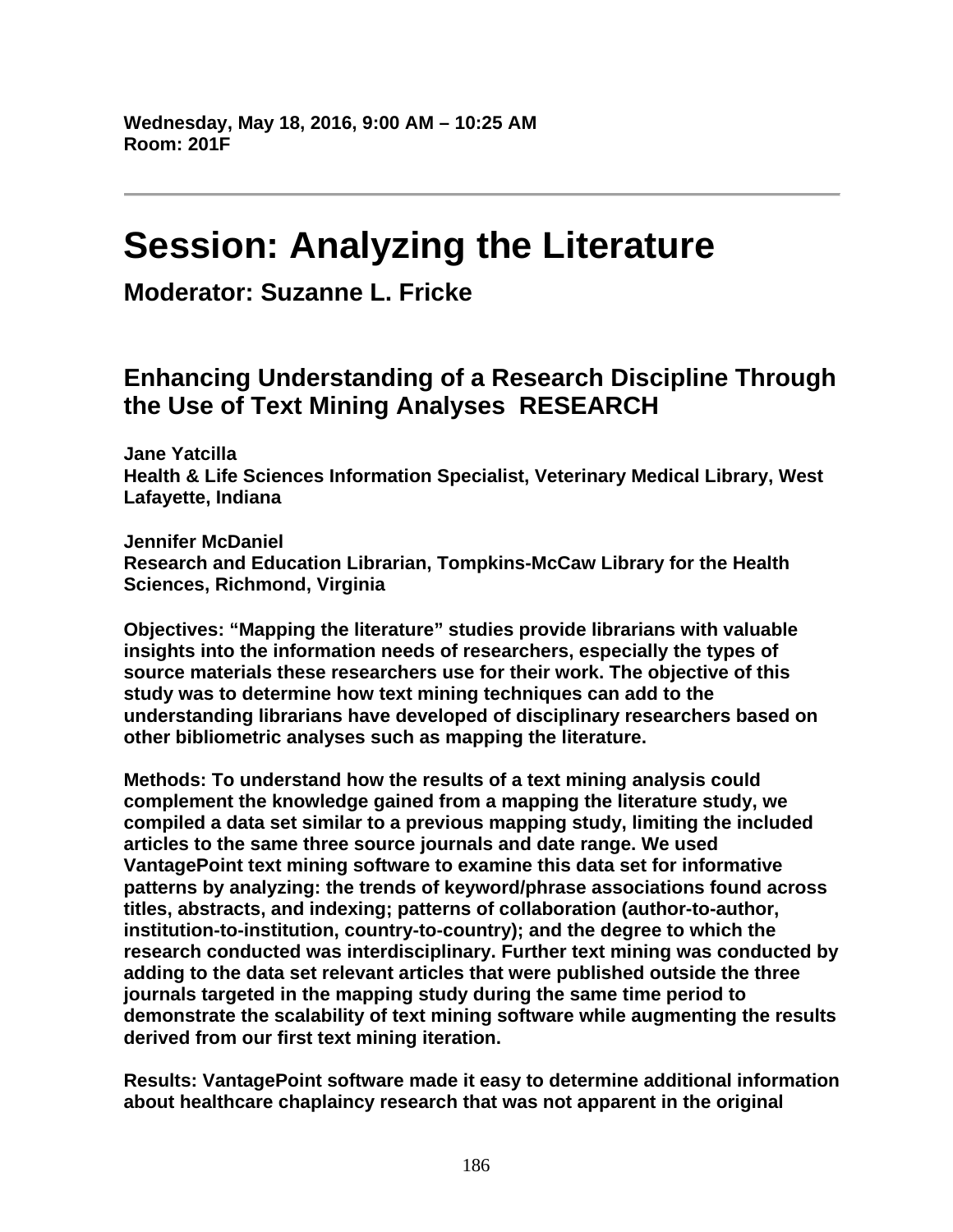**mapping study. This includes top authors, patterns and frequency of research collaborations, insight into the institutions and countries most often represented, and information about funding agencies. Further, while a few topics did emerge as most frequently studied, such as pastoral care and spirituality, the research of health care chaplaincy is varied, and in the three years studied the articles covered a myriad of subjects as well as clients from every phase of life, from infancy to old age.** 

**Conclusions: Discussion will address the benefits, and limitations, of using both text mining software as well as the output from multiple bibliographic databases. For example, VantagePoint made short work of extracting specific data from fields that would have been difficult to do in an Excel spreadsheet, and VantagePoint can create useful visualizations with a couple mouse clicks. However, files of bibliographic citations and abstracts can require considerable amounts of time for data clean-up before analyses can be run, and different databases export data in different formats and do not always export all of the same fields, so merging data from multiple databases is not a trivial task.** 

### **A Descriptive Review of Randomized Controlled Trials and Systematic Reviews Published in Veterinary Medicine Journals RESEARCH**

**Lorraine Toews** 

**Librarian, Veterinary Medicine, Bachelor of Health Sciences, University of Calgary Health Sciences Library, Calgary, Alberta, Canada** 

**Objectives: Randomized controlled trials (RCTs) and systematic reviews are regarded as the gold standard of evidence for clinical interventions in veterinary medicine, yet few published studies quantify or describe the nature of RCTs and systematic reviews in the veterinary medical literature. The purpose of this descriptive review was to fill this gap and identify trends in the published literature.** 

**Methods: Using a subset of veterinary journal titles from the Basic List of Veterinary Medical Serials, third edition (2010) by Ugaz AG, Boyd CT, Croft VF, Carrigan EE, Anderson KM, articles published at 4-year intervals over a 16 year period were located by searching OVID MEDLINE using a combination of MEDLINE publication types and title-abstract words to filter. Retrieved articles were classified according to number published per year in each journal, species studied and purpose of the study (ie. treatment, prevention, diagnosis). Publication patterns and trends were then identified in each of these areas.** 

#### **Results**

**The number of RCTs and systematic reviews (SRs) in the study sample**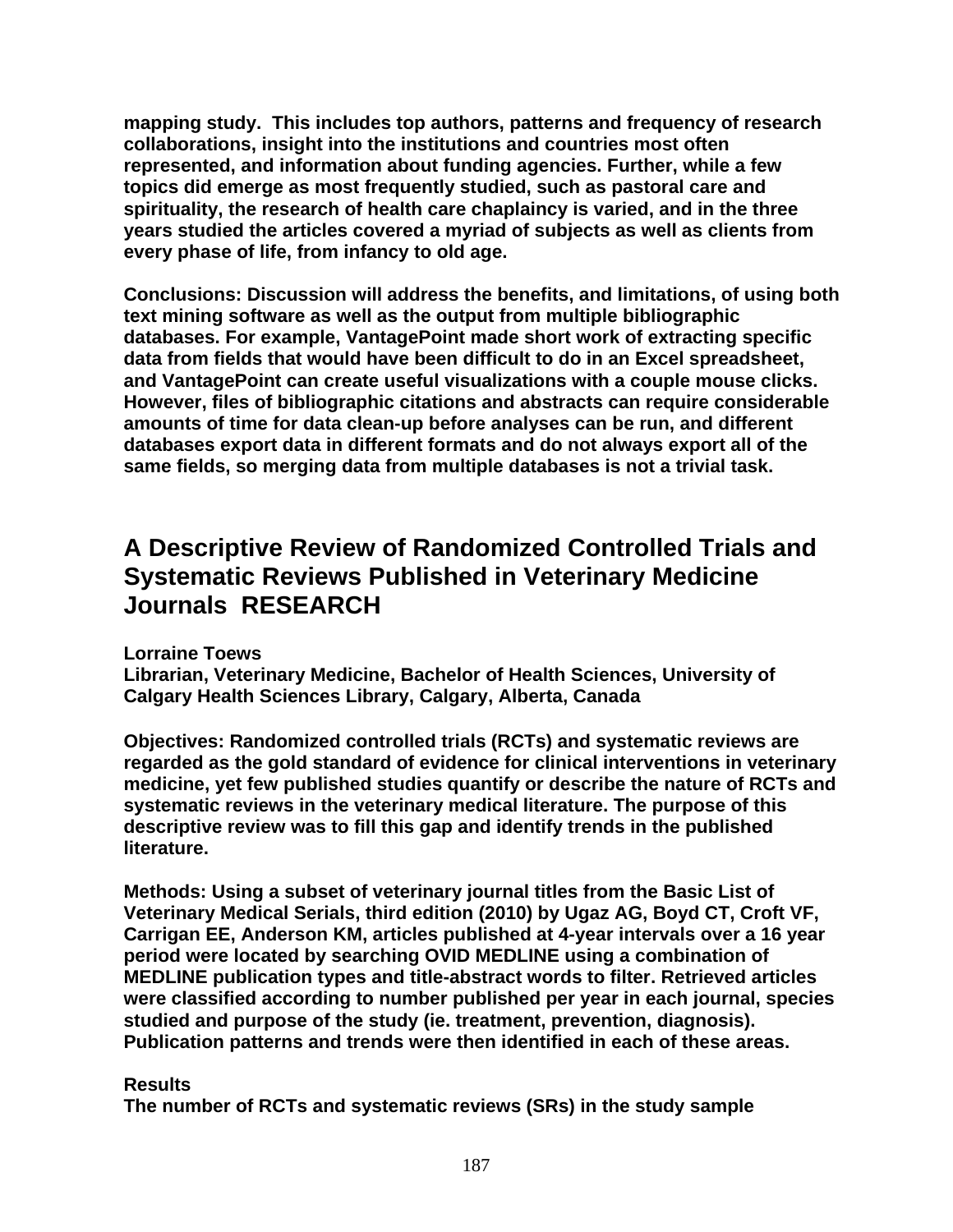**increased significantly from 2000 to 2015, but there was considerable variability in the number published from year to year with RCTs ranging from 174 published in 2001, to 818 published in 2012, and SRs ranging from 6 published in 2001, to 78 published in 2013. Both RCTs & SRs were a very small proportion of the total literature in the study sample: RCTs were 3.68% and SRs were 0.24% of the total respectively. The majority of RCTs and SRs in the study sample were concentrated in three journals within each of three subject categories: RCTs in the top 3 subject categories of Food Animal, Internal Medicine and Microbiology & Immunology accounted for 52% of the total number of RCTS in the study. Systematic reviews in the same 3 subject categories accounted for 73% of the total number of systematic reviews in the study.** 

**Conclusions: Randomized controlled trials and systematic reviews in the sample of veterinary literature studied have increased in number significantly in the past fifteen years, but they are a very small proportion of the veterinary literature and are concentrated in relatively few journals and subject areas.** 

# **Bibliographic Identities and Linked Data: An Investigation of Title Ambiguity in the Scientific Literature RESEARCH**

**Dick R. Miller Director for Resource Management, Lane Medical Library, Stanford, Stanford, California** 

**Thea S. Allen Metadata Librarian, Lane Medical Library, Stanford, Stanford, California** 

**Joanne Banko Metadata Transformation Librarian, Lane Medical Library, Stanford, Stanford, California** 

**Ariel Vanderpool Resource Acquisitions Specialist, Lane Medical Library, Stanford, Stanford, California** 

**Ryan M. Steinberg Software Developer, Lane Medical Library, Stanford, Stanford, California** 

**Objectives: To assess titles' uniqueness and role in a linked data environment, we analyzed the degree and types of ambiguity occurring in large sets of scientific bibliographic data. Comparison of the effect of various title addenda in reducing or eliminating identified ambiguity may have implications regarding choice of title, citation practice, and metadata policies for cataloging and indexing.**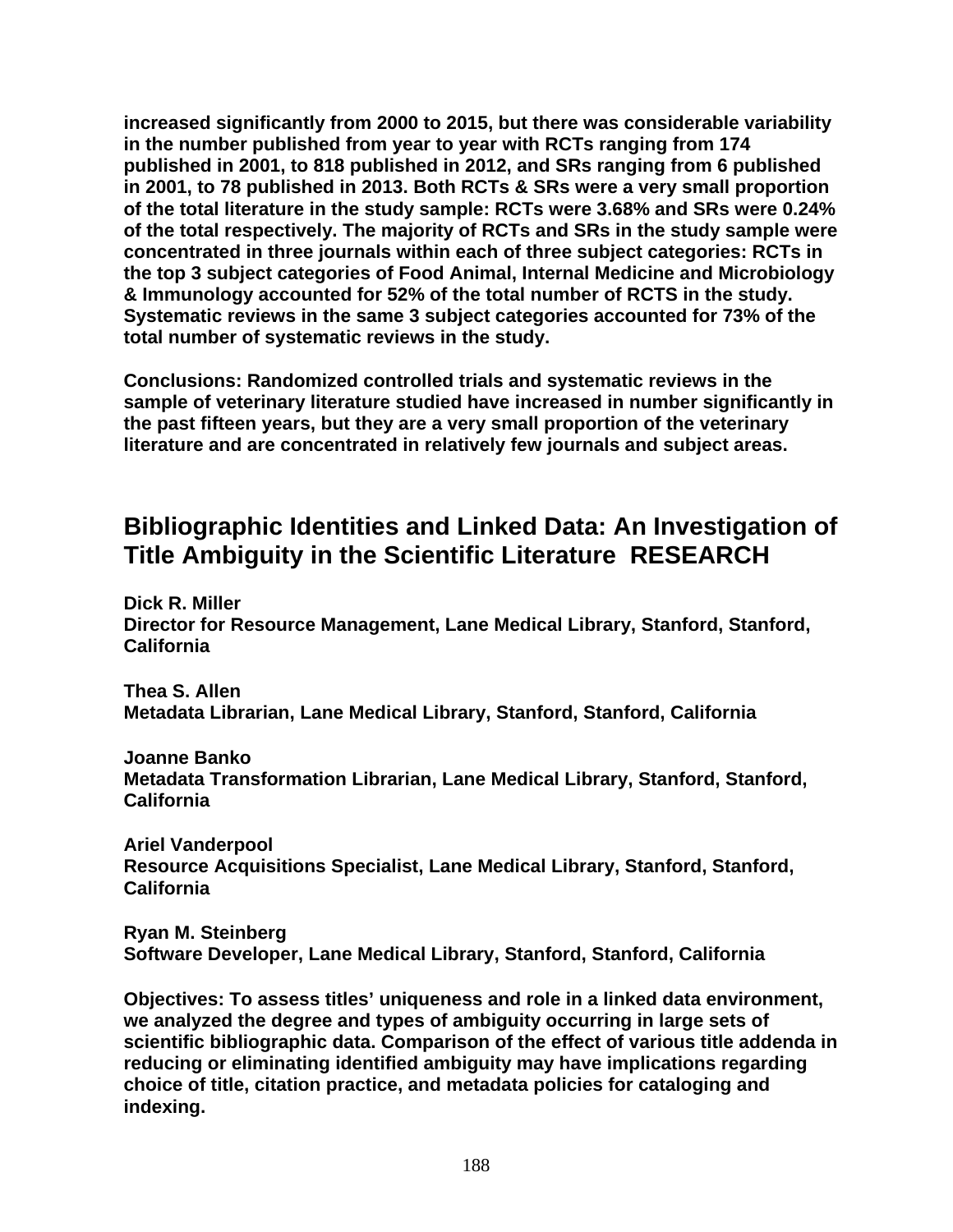**Methods: This bibliometric study measured degree of title ambiguity in: 1. PubMed, ~850 thousand titles published in 2012 (omitting titles with only translated titles) 2. NLM Catalog, ~1.5 million titles, using "title proper" (title subfields plus subtitle) and uniform titles, and appending date(s) 3. Lane Medical Library Stanford Catalog, ~300,000 titles, using title proper plus normalized enumeration, chronology and format. We used an algorithm to convert edition statements to normalized enumeration.** 

**Sequence (using NCBI's eUtilities, UNIX, Excel and programming tools like Java): 1. Extraction of data from the selected sources 2. Consideration of differences in punctuation, capitalization, spacing, initial articles, etc. 3. Running UNIX utilities to determine quantity of multiple title occurrences 4. Comparison of results of the degree of ambiguity found considering dates, numbering (in case of Lane Catalog), etc. 5. Assessment of ambiguous titles to determine any patterns of occurrence.** 

**Results: PRELIMINARY 1. PubMed: 99% of titles were unambiguous, with 25% of the ambiguous titles being generic types of publication, e.g. Editorial. Of the remainder, many appeared to be columns or series. 2. NLM Catalog: 87% of titles were unambiguous, with 69% of the ambiguity occurring in book titles. 14% of titles included edition statements. 3. Lane Catalog: 81% of titles were unambiguous, with 73% of the ambiguity occurring in books. 12% contained edition statements (98% enumerative rather than named).** 

**Appending chronology to titles in Lane data reduced ambiguity to 2%. Enumeration provided a negligible improvement over chronology alone. (The effect of enumeration alone for Lane and NLM catalogs and chronology for the NLM Catalog results using the Lane algorithm is pending.)** 

**Conclusions: PRELIMINARY. Cataloging data contains more title ambiguity than in indexing data. Chronology reduces ambiguity impressively. Lane's algorithm was effective in detecting enumeration from textual strings. Recording titles, enumeration and chronology data more formally has potential for improving bibliographic data display/manipulation and indexing. Ambiguity can be automatically reduced sufficiently to allow manual resolution of remaining cases.**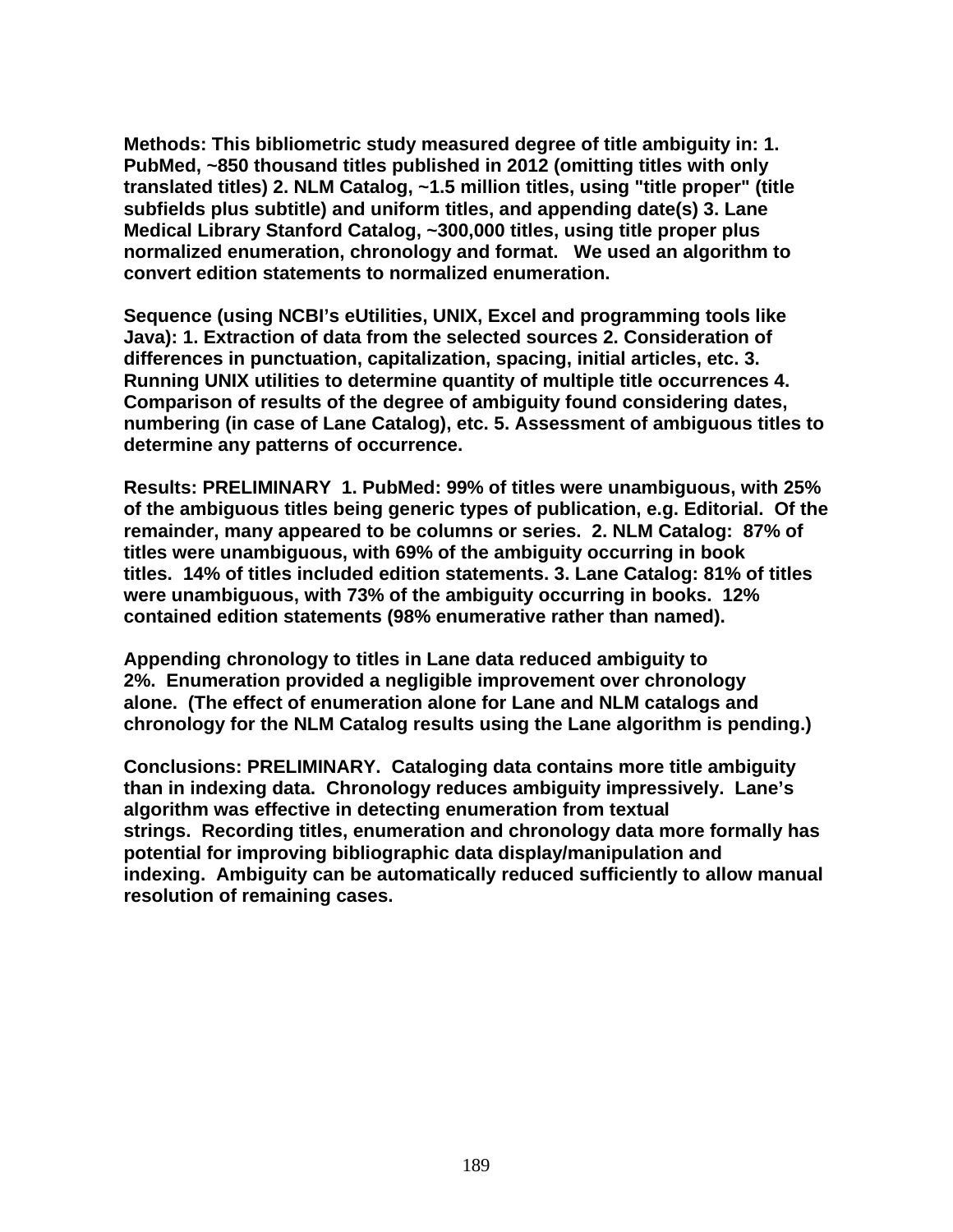# **Session: Clinician & Clinical Support**

# **Canadian Academic Health Sciences Libraries and Their Relationships with Health Care Practitioners RESEARCH**

**Orvie Dingwall, AHIP** 

**Head Outreach Services, University of Manitoba Health Sciences Libraries, Winnipeg, Manitoba, Canada** 

#### **Trina Fyfe**

**Northern Health Sciences Librarian, Northern Medical Program- Geoffrey R Weller Library, Prince George, British Columbia, Canada** 

**Objectives: The purpose of this research is to explore the relationships between academic and healthcare libraries in Canada and their provision of resources and services to healthcare providers. The objectives are to discover the relationships between academic health sciences libraries and healthcare practitioners, how consortia impact these relationships, factors that impact relationship development and sustainability, and methods of evaluation.** 

**Methods: This study will use a qualitative grounded theory approach utilizing semi-structured interviews and focus groups with key stakeholders from Canada's 17 academic health sciences libraries, and 10 Canadian health science information consortia. Interviews will be conducted until themes emerge. Focus groups will be conducted with key stakeholders to provide them with the results of the interviews and the opportunity to be involved in the analysis. Interview transcripts and focus group notes will be coded using open and axil coding.** 

**Results: Based on our preliminary investigations we hypothesize that there are commonalities in these relationships that have not yet been defined. We believe that these relationships are being evaluated, both formally and informally, and that identifying best practices in relationship evaluation will be beneficial to the Canadian health library community.** 

**Conclusions: Our findings will identify relationship development strategies and future directions for relationships amongst health science libraries and healthcare practitioners. Identifying best practices will assist libraries in**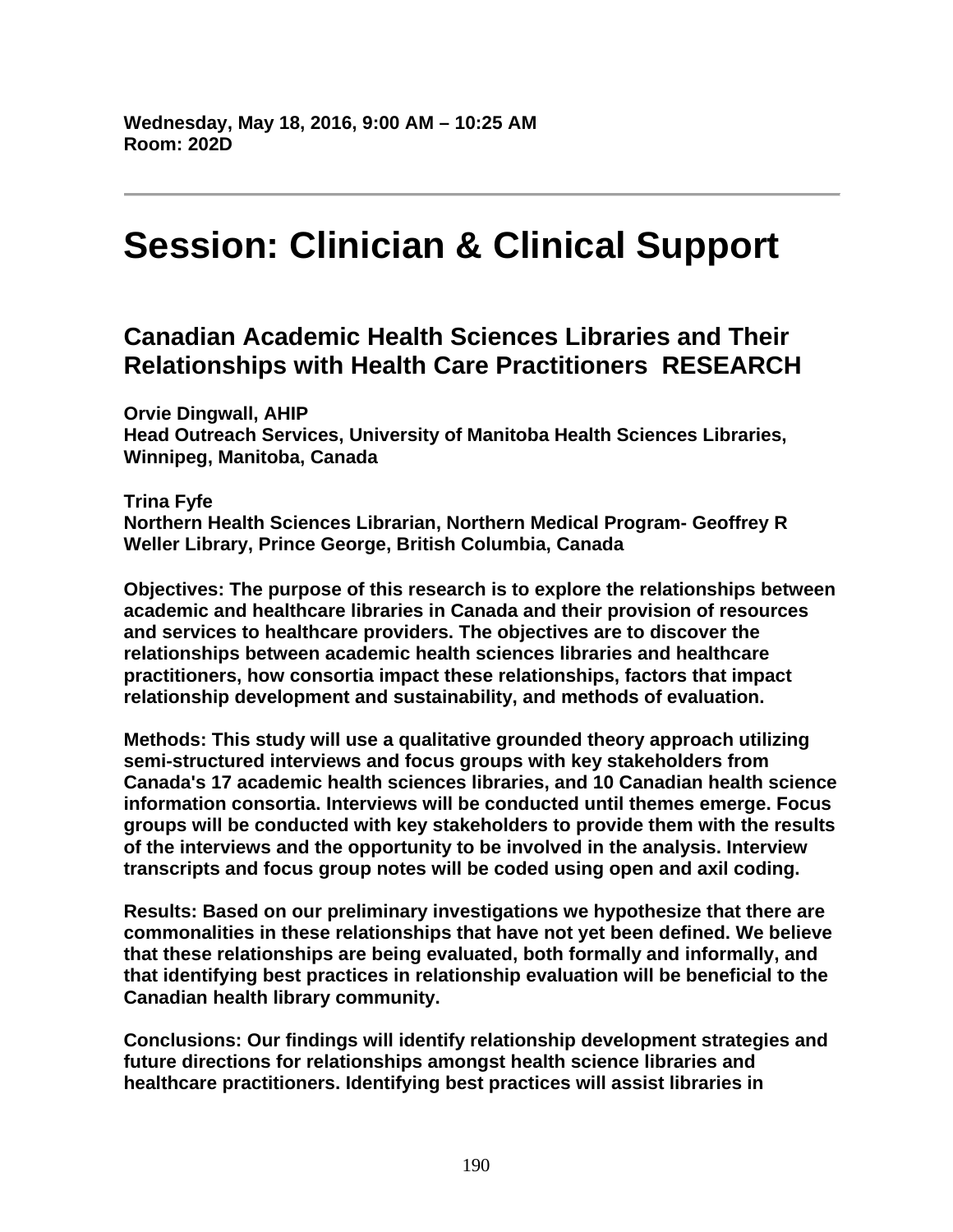**information exchange, supporting vibrant programs of collaboration and engagement, and best methods for evaluation.** 

# **Examining the Pieces: Usability Testing to Improve Outreach to Unaffiliated Health Professionals RESEARCH**

**Emily J. Hurst, AHIP Head, Research and Education, Tompkins-McCaw Library for the Health Sciences, Richmond, Virginia** 

**Irene Machowa Lubker Research and Education Librarian, Tompkins- McCaw Library for the Health Sciences, Richmond, Virginia** 

**Barbara A. Wright, AHIP Project Librarian, Tompkins-McCaw Library / Research & Education, Richmond, Virginia** 

**Objectives: In order to better address the information needs of unaffiliated public health and primary care professionals, librarians undertook a project to strengthen usability and refine the content of a freely available website maintained by the library. Collaboration with an advisory committee of local and state health care professionals allowed librarians to schedule focus groups and usability testing with diverse groups.** 

#### **Methods:**

**While a freely available, library maintained website had a long history, usability testing had not been done after a platform upgrade. Outside funding provided library staff with resources to engage with community groups focused on supporting public health and primary care professionals. An advisory committee of stakeholders was formed to support the project. Both qualitative and quantitative approaches, including focus groups and usability testing, were used to collect and analyze data. Focus groups provided feedback on usability as well as suggestions for content. Feedback was transcribed to provide effective information for website updates and regularly shared with the advisory committee for review and input. Project librarians further researched content suggestions. Website content and navigation will be updated based on feedback and reviewed by the advisory committee. Other funding opportunities will be sought to further publicize an updated website.** 

#### **Results:**

**Feedback from multiple focus groups provided project librarians with**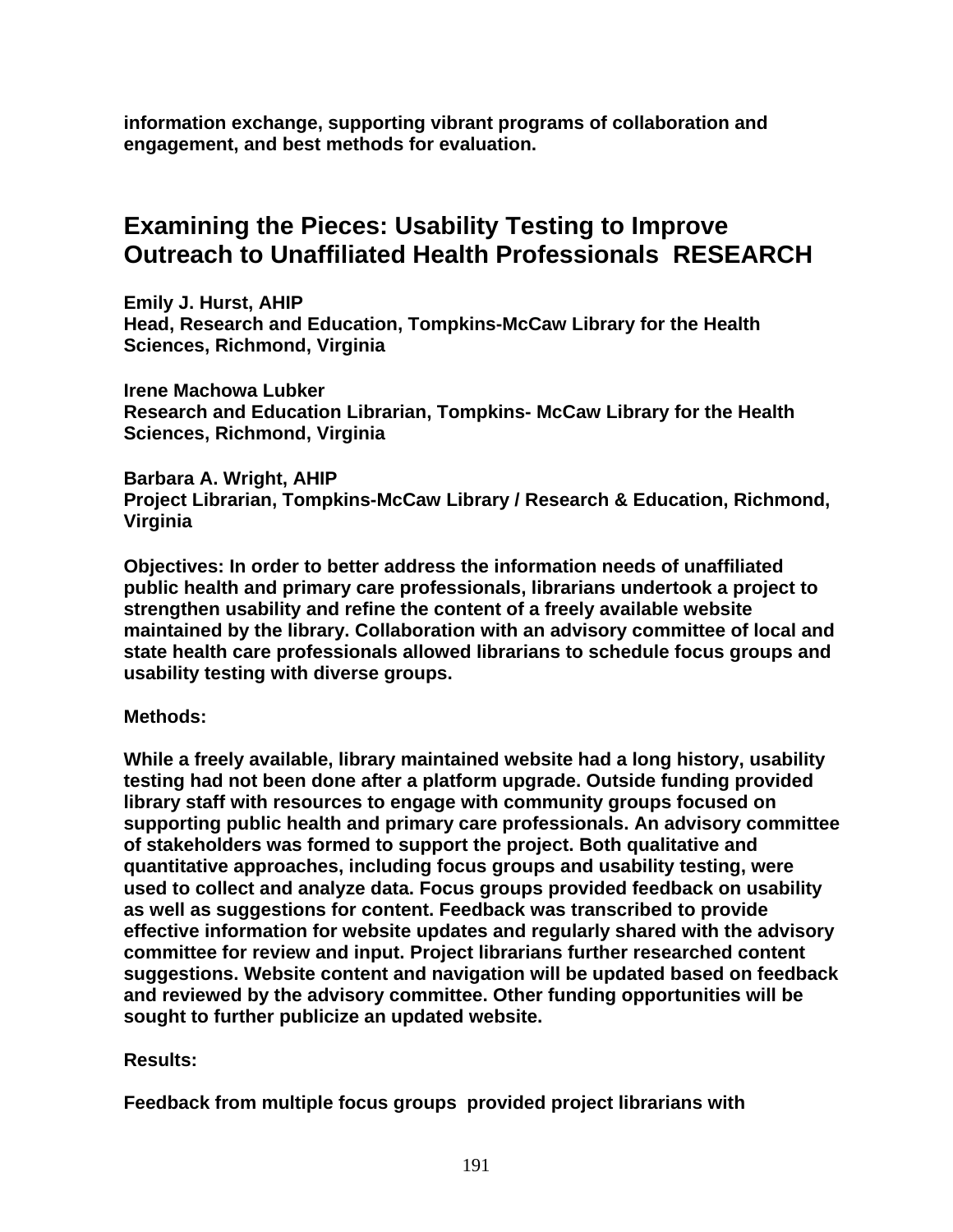**information about how practitioners used the website. Feedback exposed issues related to the website that could easily be corrected and others that would need more in depth work. In addition, feedback on content demonstrated the need for resources on mental** 

**health** 

**and other topics. Usability testing was limited but structured task completion questions provided an overview of navigation and general design flaws that needed to be addressed. Preliminary consultations with library web designers generated an action plan for improving site design and navigation. Most focus group sessions concluded with a brief training period in which project librarians answered questions from participants about the site and demonstrated how to use site** 

**resources** 

**.** 

**Conclusions:** 

**Project librarians gathered valuable information using the methods described. This was the first time the website had undergone any type of user testing and the project librarians concluded that further iterations of the site should be tested by practitioners. Unexpected benefits of the project include relationships built with practitioners through focus groups and the advisory committee. Future funding will be sought to finalize website improvements and begin efforts to train and promote the use of the site.** 

### **The Academic Health Sciences Library and the Accountable Care Organization (ACO): New Opportunities for Traditional Clinical Service**

**Andrea L. Ball Care Management and Population Health Librarian, Health Sciences Library, Seattle, Washington** 

**Frances Chu Health Sciences Collections Manager and Clinical Liaison, Health Sciences Library, Seattle, Washington** 

**Tania Bardyn, AHIP Associate Dean of Libraries & Director, Health Sciences Library, Health Sciences Library, Seattle, Washington**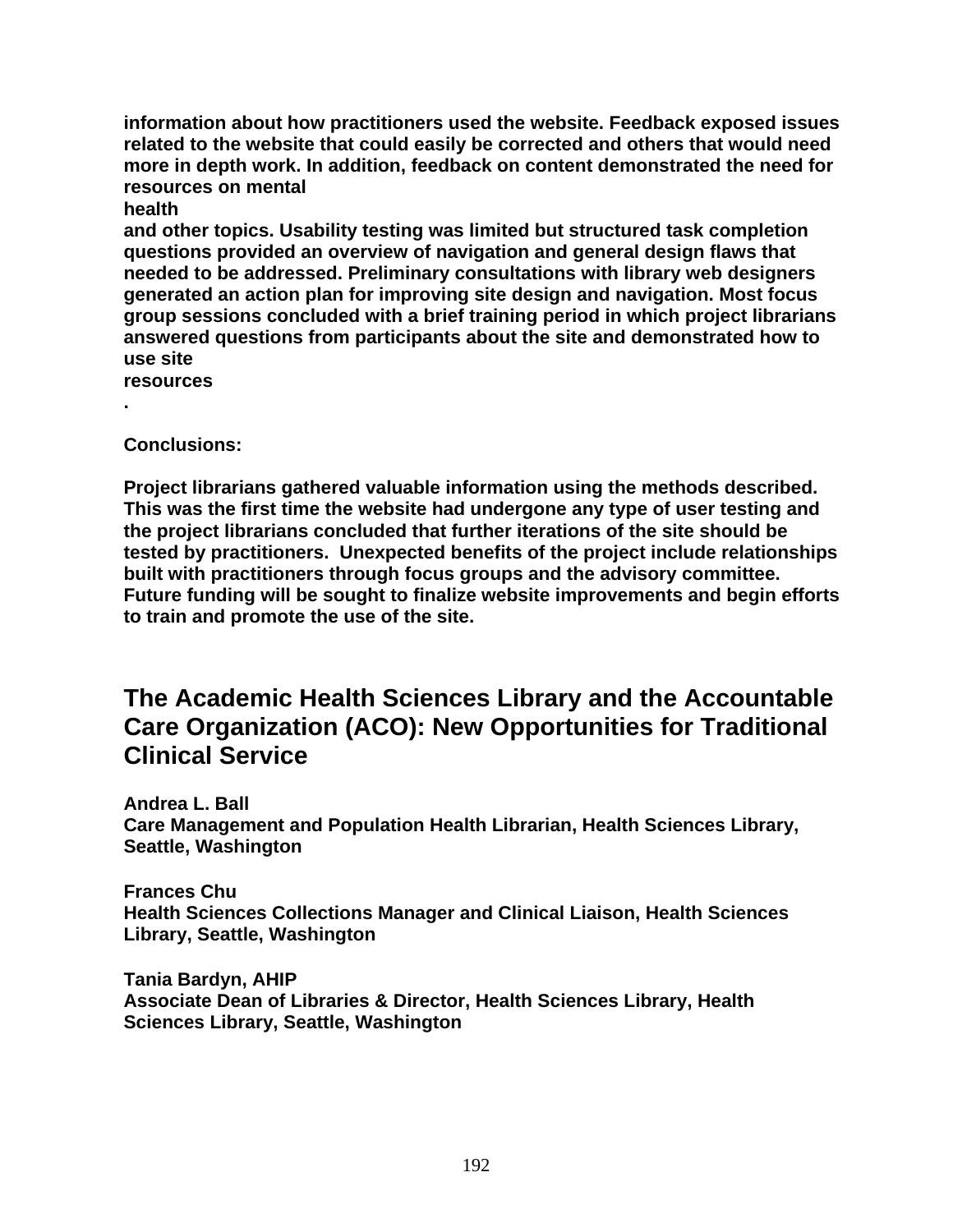**Ann Whitney Gleason Associate Director, Resources and Systems, University of Washington, Seattle, Washington** 

**Objectives: In response to changes in healthcare, this paper will detail strategies being implemented at the University of Washington's Health Sciences Library to align and modernize the library's clinical librarianship program with the very new care delivery model in the healthcare system.** 

**Methods: This is a case study of a new position and program in a large academic health sciences library. The goals of the position and program are to 1) develop non-traditional relationships; 2) redesign the clinical librarian program; 3) support the organization as it transitions into an Accountable Care Organization; and, 4) share insights and knowledge via a conference with health sciences library professionals. This study will examine the utility and level of integration of the clinical library program into and in support of the organization's transition into an Accountable Care Organization and the Triple Aim approach to healthcare reform. Additionally, the results of the postconference assessment will be presented.** 

**Results: As the University of Washington transforms into an Accountable Care Organization several opportunities for the Health Sciences Library's Clinical Services program have presented themselves, including several enhancements to our library services. We endeavored to answer the question "How can we (the clinical librarians) collaborate with you (the clinical professionals) to support the current and future transformations in healthcare?" Through the development and delivery of the Forum and the conversations held with the focus groups, the Library was able to recalibrate its clinical services program to better meet the needs of the research, teaching and clinical operation of the organization.** 

**Conclusions: The University of Washington Health Sciences Library's clinical librarians believe that with this assessment and forum, any investment in collaboration by the libraries and its parent organization will be a worthwhile endeavor. Using this qualitative assessment and cross-regional forum, the clinical librarians will identify opportunities for librarians to teach, support research and the clinical services of the organization in addition to re-defining the clinical librarianship program at University of Washington, and further develop the Care Management and Population Health Librarian position to support the organization's move towards becoming an Accountable Care Organization and achieve the Triple Aim.** 

### **The Writing Club: Promoting Writing for Publication for Junior Doctors**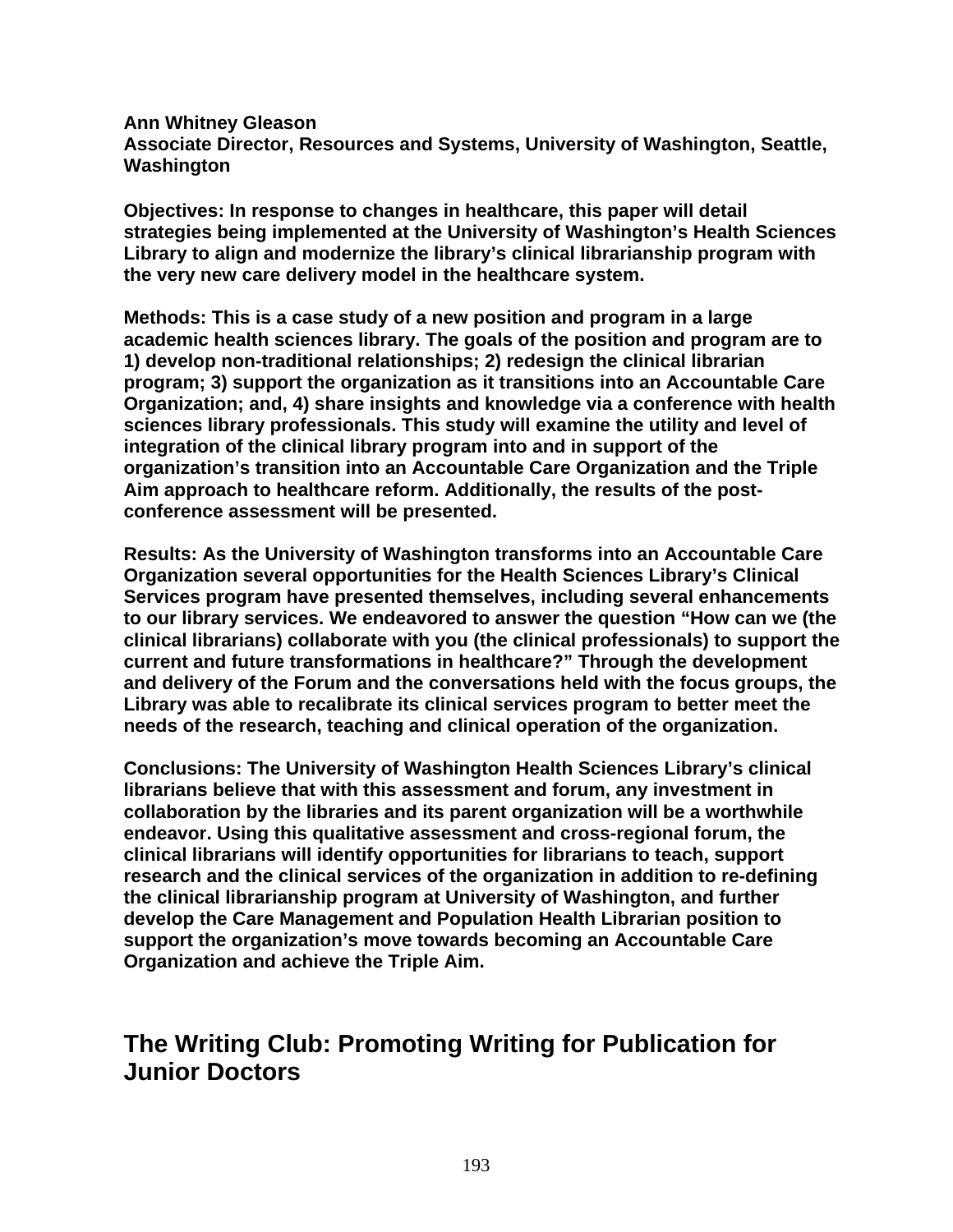**Pip Divall Clinical Librarian Service Manager, Education Centre Library, Leicester, England, United Kingdom** 

**Objectives: To promote writing and publishing case reports, audits, reviews and systematic reviews in a university teaching hospital. The writing club aligns with the Trust's objective to become a centre of excellence for research. It is run as a joint enterprise by the Clinical Librarian Service and two consultant physicians.** 

**Methods: The Writing Club was originally begun in 2009 and ran until 2010. It was revived with the assistance of a consultant physician in Stroke Medicine in 2015, to promote the writing of articles for publication. Regular bi-monthly meetings are held on a variety of topics, hosted by experts in the field of case reports, audit, referencing, systematic reviews and statistics, followed by an open discussion on topics the attendees bring. These are complemented by open review sessions in which attendees can bring their own writing for critique and support by library staff and clinical colleagues. Sessions so far have been well attended, and have led to the promotion of services the library provides to would-be authors.** 

**Results: The Writing Club has been well attended, depending upon the topics up for discussion at each session. There is enthusiasm from senior medical staff about supporting the group, and doctors have responded well to invitations to speak at the Writing Club.** 

**A blog has been set up for the group, to promote the sessions, provide a resource for sharing information and hopefully promoting discussion of writing for publication.** 

**A separate library training workshop has been established on "Writing for Publication" to provide an introduction for less confident would-be authors, and this is used to promote membership of the Writing Club.** 

**Conclusions: We have not yet seen if the Writing Club has led to higher levels of publication of research in the organisation. Further research is necessary to establish if the Writing Club has contributed to the organisation's research profile.** 

**Integrating Information Literacy Through a Biomedical Informatics Course at the National Autonomous University of Mexico Faculty of Medicine in Mexico \*CANCELLED\***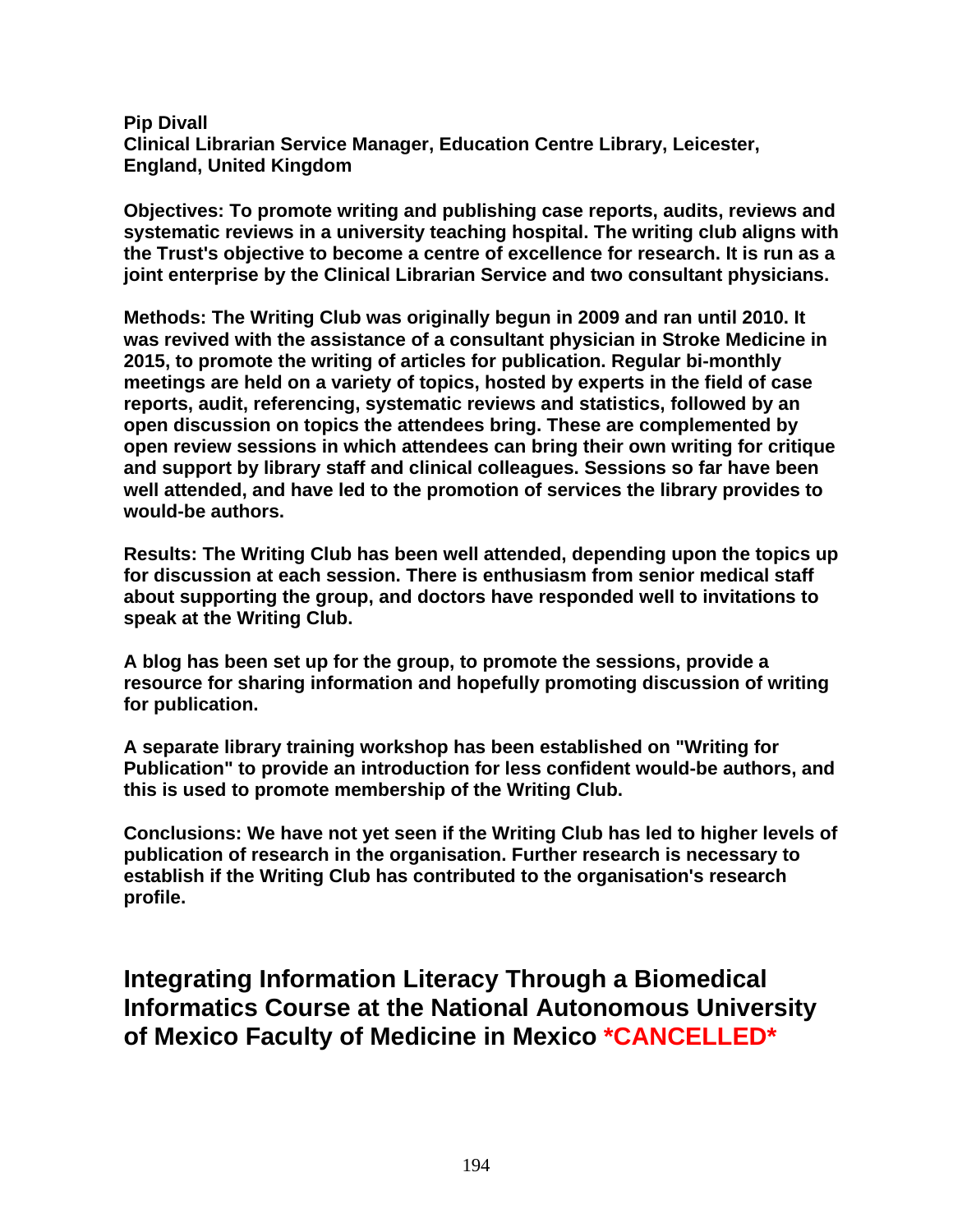**Alejandra Martinez del Prado Medical Reference Librarian, Facultad de Medicina, Universidad Nacional Autónoma de México, Distrito Federal, Mexico** 

**Luis Fernando Kieffer Escobar Pediatric Surgeon, UNAM Biomedical Informatics Department, Distrito Federal, Mexico** 

**Sandra G. Moncada Hernandez** 

**Head librarian, Instituto de Fisiología Celular, Universidad Nacional Autónoma de México, Ciudad de México, Mexico** 

**Objectives: Information-based decision making is a necessary skill for health professionals. With the emergence and continuous development of Information Technologies the challenge has turned from finding information to finding quality information. This paper examines the integration of information literacy through a biomedical informatics (BMI) course at the National Autonomous University of México (UNAM) Faculty of Medicine in Mexico and outlines the advantages that students have with this course during their professional career.** 

**Methods: The UNAM Faculty of Medicine, one of the largest medical schools in Latin America, developed and implemented a biomedical informatics mandatory course for two years (BMI-1 and BMI-2). Information literacy components were included in BMI-1 according to the Association of American Medical Colleges and the International Medical Informatics Association recommendations on biomedical informatics education. BMI-1 has the unit 'Databases and medical digital libraries' which goal is to know the main biomedical information resources, apply and use the strategies and tools needed for their effective use. Librarians joined the health care team and have teaching roles with physicians since the BMI course started and implemented strategies and didactic tools to achieve this goal. Information searching skills of students have been observed and evaluated while they are in BMI-2 and when they use the Faculty of Medicine library in person and remotely.** 

**Results: BMI-1 students were evaluated during the semester with two departmental examinations and a final grade for the whole generation was obtained (for all BMI-1 groups). The 2015 generation evaluated in the two sessions addressing the library and information literacy themes obtained the minimum passing score. While students are coursing BMI-2, they are familiar with the information searching topic, however it is notable that not all of them retain the basic concepts studied in BMI-1 and it is still difficult for them to implement search strategies revised BMI-1. At the library, staff has started to notice that undergraduate students who have taken the BMI courses have basic idea regarding information searching skills, and at least are aware of the electronic resources available for them, in contrast to students who did not take the BMI courses.**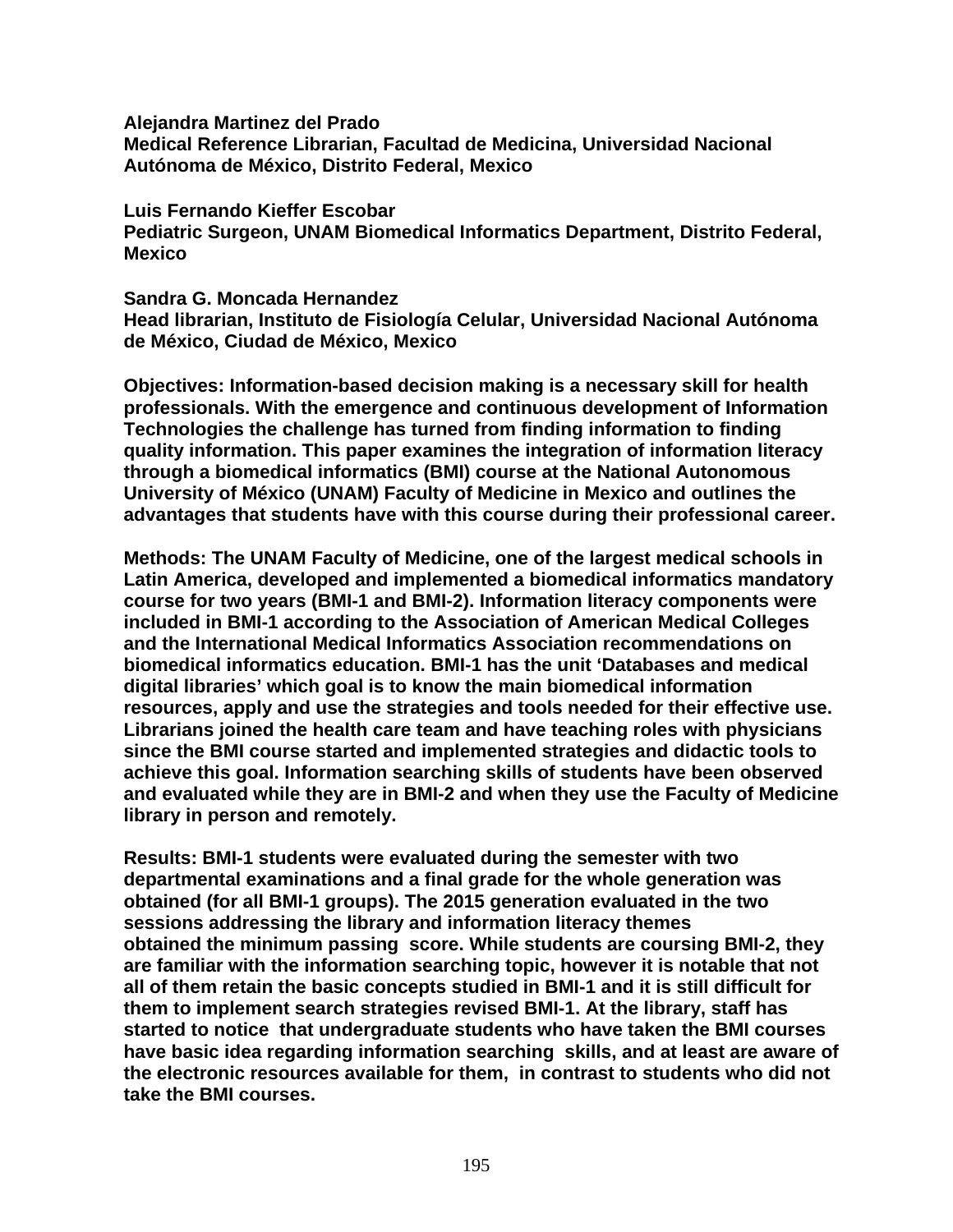**Conclusions: The creation of the Biomedical Informatics department and the implementation of BMI courses, since six years ago, has had a positive impact for the benefit of integral formation of the school students. Information literacy integration during the courses provides them the opportunity to acquire knowledge, skills and attitudes needed for the searching, identification, analysis and effective application of biomedical information during their medical practice.** 

**Nevertheless, in order to have more satisfactory scores, there is still a lot of work to do during classes. Librarians have a lot more to do, working within multidisciplinary teams. Continuous training is needed for teachers involved in the BMI courses.**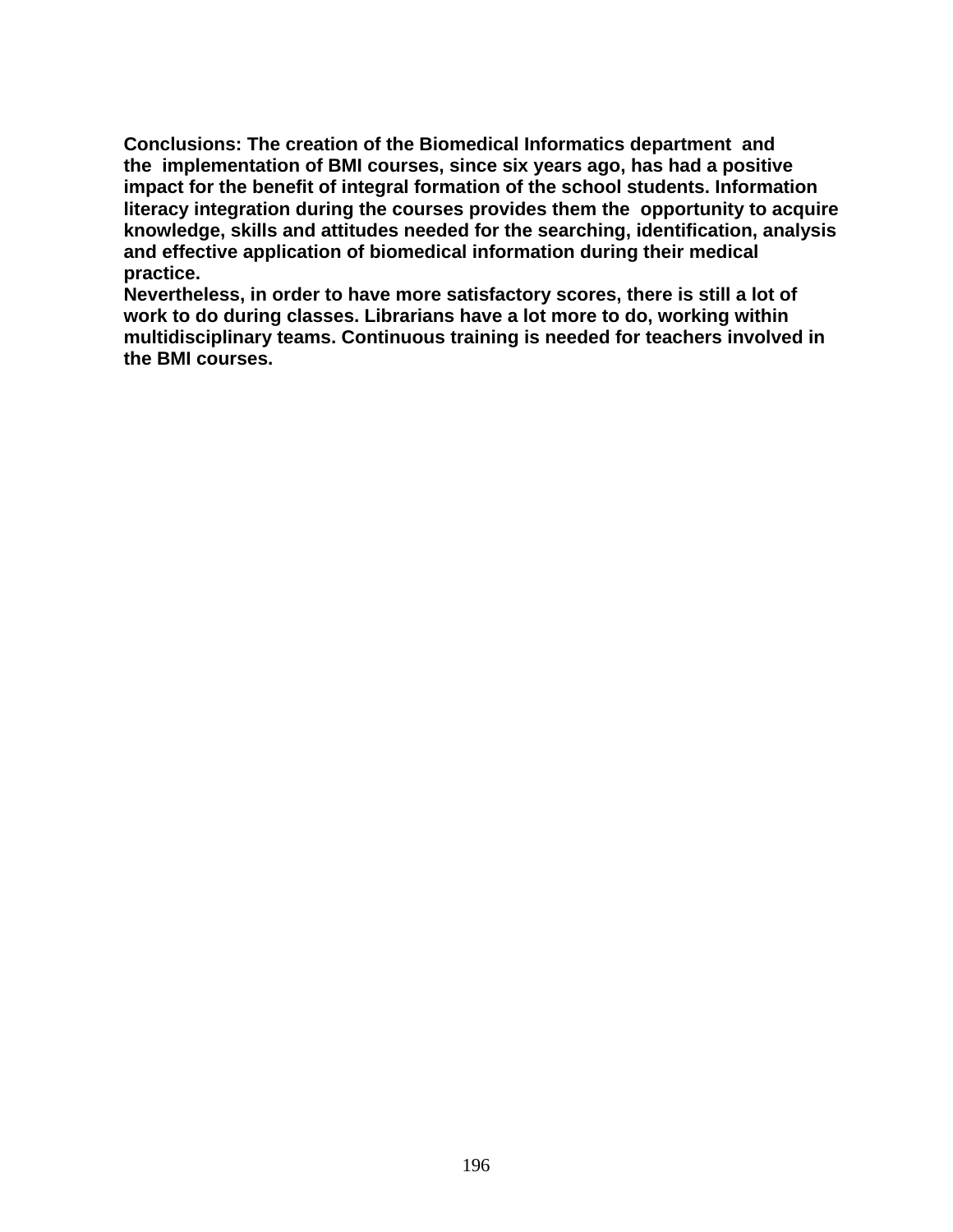# **Session: The Future of Global Public Access: Will Public Access to the Medical Literature Grow?**

## **The Future of Global Public Access: Will Public Access to Medical Literature Grow?**

**Kacy Allgood, AHIP Research and Community Engagement Librarian, Ruth LIlly Medical Library, Indianapolis, Indiana** 

**Kathryn Funk Program Specialist, National Library of Medicine** 

**Jayne Marks VP, Global Publishing, Wolters Kluwer** 

**Alicia Wise Directory of Policy & Access, Elsevier** 

**Lee-Anne Ufholz Director, Health Sciences Library, Ottawa, Ontario, Canada** 

**90 minute panel presentation. (English Language) A panel of 4 experts will present and answer questions on the similarities, differences and international impact of The Tri-Agency Open Access Policy and NIH Public Access Policy in the United States, Canada, and developing nations. Q & A session follows presentations.** 

**Invited speakers will address the following questions:** 

**a. What are the barriers to realizing global public access to medical literature? b. What if public access ends? What is at stake for libraries, publishers, communities and research organizations?**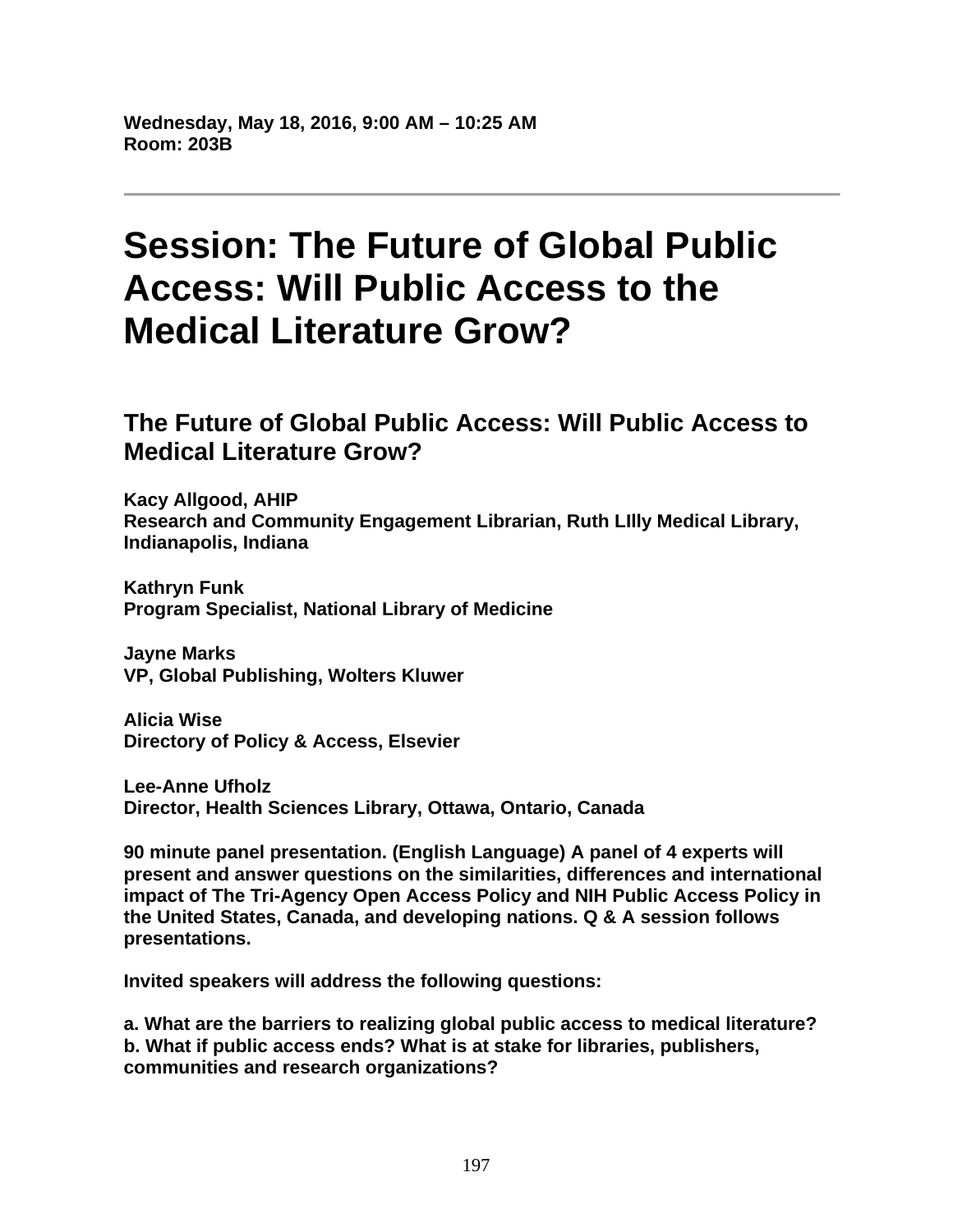**c. How would the growth of global public access impact publishers, societies, readers, and libraries in the near and distant future?**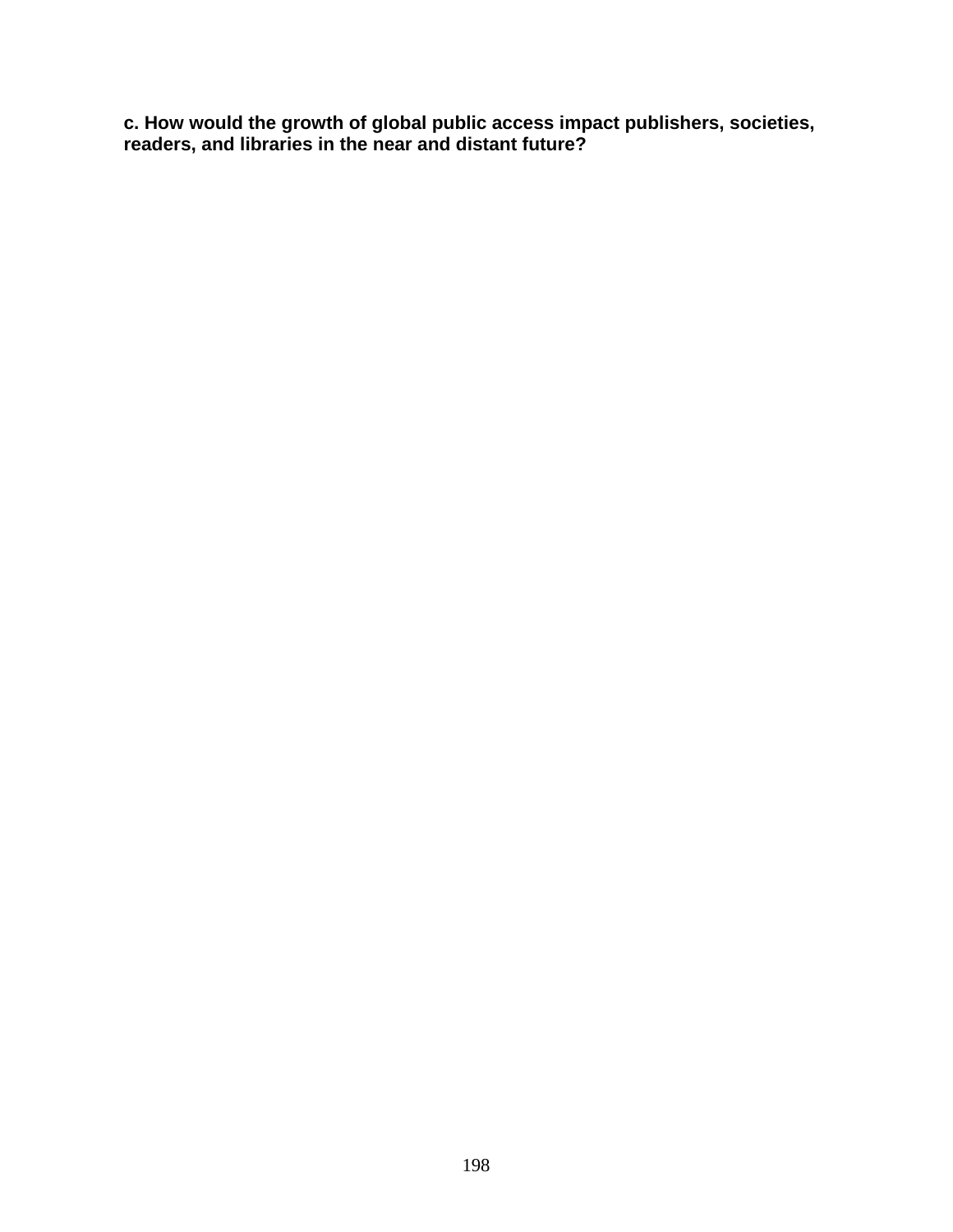# **Session: The Data Discovery Bootcamp Challenge!**

**Moderator: Lisa M. Federer** 

# **The Data Discovery Bootcamp Challenge!**

**Lisa M. Federer Research Data Informationist, National Institutes of Health Library, Bethesda, Maryland** 

**In this unique, hands-on session, librarians will learn about resources to help them locate freely available data from National Center for Biotechnology Information (NCBI) resources, including BioProject, GenBank, and more. In the first part of the session, invited speaker Ben Busby of NCBI will introduce users to resources for locating datasets and discuss how datasets can be useful to a wide variety of library users, including researchers, clinicians, faculty, and students. In the second half of the session, attendees will have the chance to compete in "data discovery challenges." In small groups, attendees will work to come up with a solution to real-world problems using the resources they've just learned about, as well as other resources they may be familiar with. Groups will present their solutions and judges will determine a winner for each round based on effectiveness and originality of their solutions. Attendees are encouraged to bring mobile devices or laptops to access the resources in order to complete the challenge, thus giving them hands-on practice with using resources in a non-library setting, as they would likely do with their users.**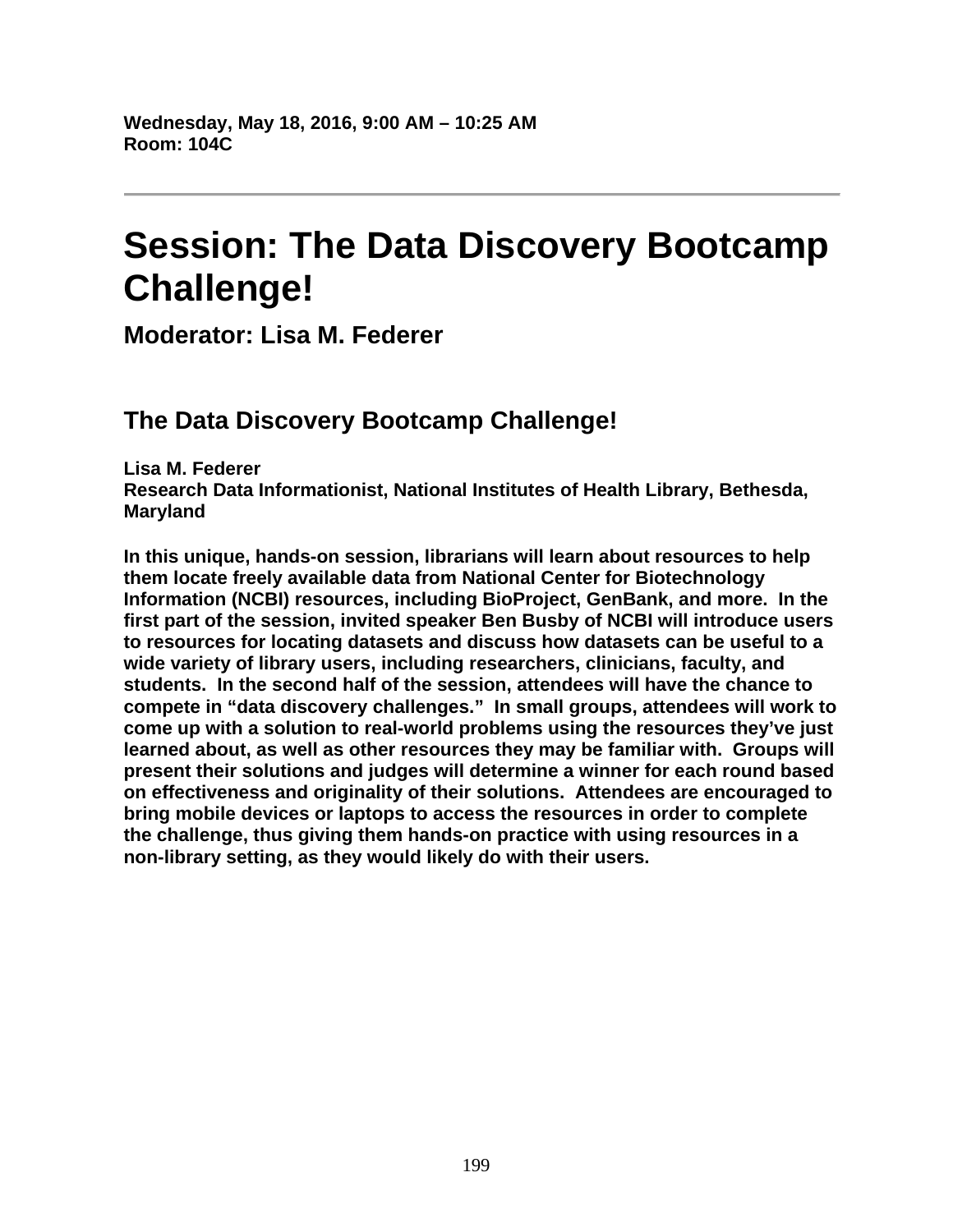# **Session: Expert Searching**

**Moderator: Erla Heyns** 

# **Developing Search Hedges for MEDLINE/PsycINFO Searches on Aboriginal/Native American Peoples RESEARCH**

**Sarah Bonato Reference and Research Librarian, CAMH Library Services, Toronto, Ontario, Canada** 

**David Lightfoot Librarian, Library, Toronto, Ontario, Canada** 

**Objectives: Both MeSH and PsychInfo thesaurus terms delineate Native Americans/First Nations peoples from the antiquated, yet persistent misnomer Indians. Still these terms do not obviate the needs for a sensitive and thorough search filter for any aboriginal population. A systematic review, and even a through search, needs to take into competing nomenclatures, whereby different nations use the different terms for the same people. Our objective is to develop a highly sensitive search filter for systematic review searching in Medline and PsycINFO to identify articles relevant to Native American/First Nations/Aboriginal populations.** 

**Methods: Individual search filters were developed for both Medline and PsycINFO. Separate search filters were designed to be highly sensitive for use in systematic reviews or to be specific to quickly capture the most relevant citations. The highly sensitive search filter was designed for maximum retrieval, since systematic reviews on Native American/First Nations/Aboriginal populations should include research from a large evidence base. The search filters were revised and tested in each database individually. The strategies were also tested in a number of limited searches to compared with a list of previously known publications to ensure retrieval validity. The search filters were also submitted to other health science librarians and researchers for peer reviewed.** 

**The search filters were made freely available in Medline and PsycInfo. A follow up will be done to analyze use of the search filters over time.**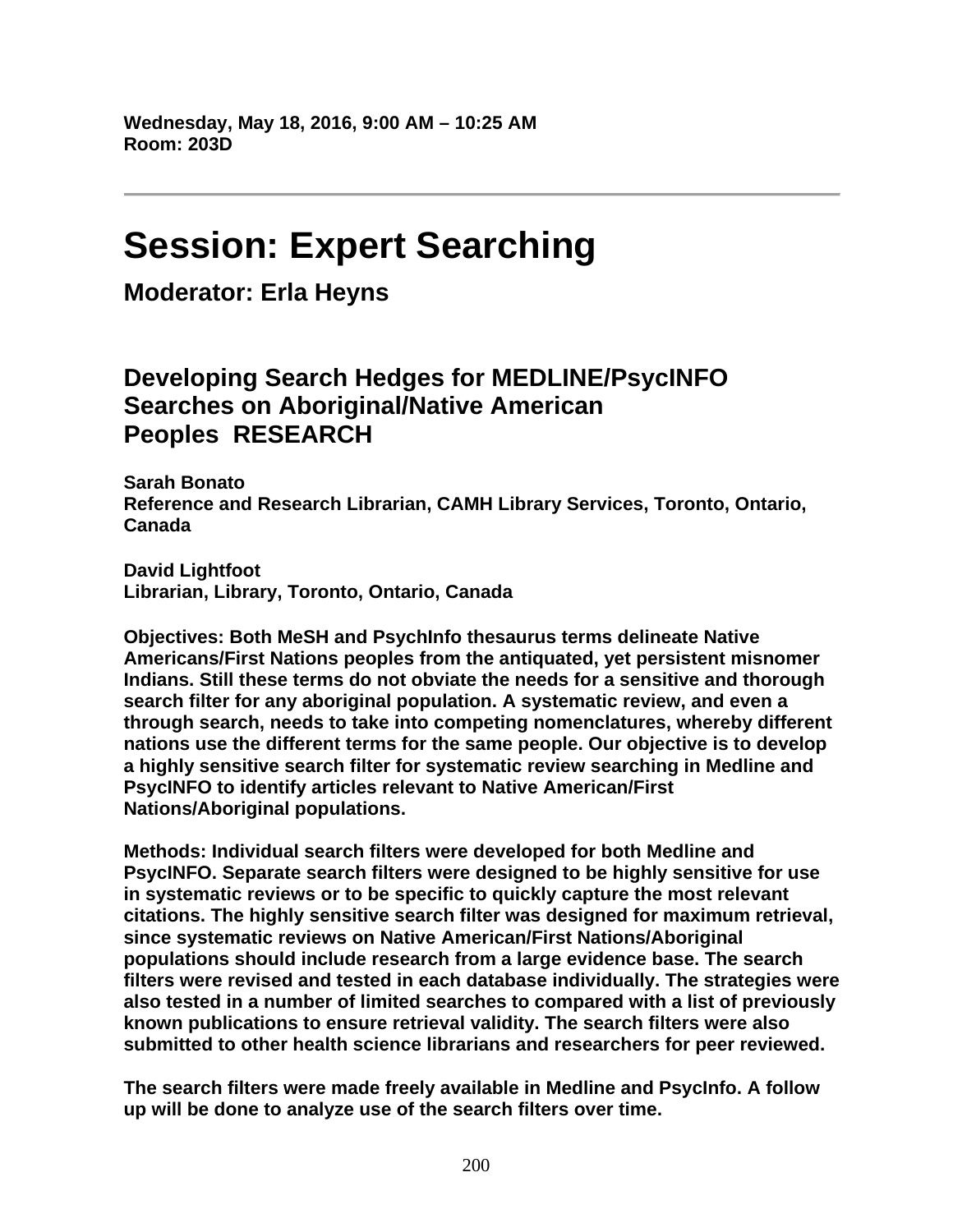# **Sensitivity of a Search Filter Designed to Identify Studies Reporting Health State Utility Values RESEARCH**

**Julie M. Glanville** 

**Associate Director, York Health Economics Consortium Ltd, York, N/A, United Kingdom** 

**Mick Arber** 

**Information Specialist, York Health Economics Consortium Ltd, York, United Kingdom** 

**Sonia Garcia Information Specialist, York Health Economics Consortium Ltd, York, United Kingdom** 

**Thomas Veale** 

**Information Specialist, York Health Economics Consortium Ltd, York, United Kingdom** 

**Objectives: The importance of quality-adjusted life years (QALYs) in healthcare decision-making means there is a need for methods which facilitate the effective and timely identification of studies reporting Health State Utility Values (HSUVs). The objective of this study was to use the relative recall (RR) method to test the sensitivity of the three search filters.** 

**Methods: We identified a sample of systematic reviews (SRs) of studies reporting HSUVs by searching MEDLINE via Ovid (2004 to date) for SRs and by identifying 10 Manufacturers' Submissions (MSs) for NICE Single Technology Assessments which had conducted reviews of studies reporting HSUVs. The title and abstracts of records were screened by two researchers. The search methodology of each SR was quality assessed using a pragmatic checklist and SRs were rejected if they did not fulfil all the criteria. From the selected SRs and MSs, eligible studies formed the quasi-gold standard (QGS) set of studies reporting HSUVs. The perfomance of three search filters was assessed in terms of finding those QGS records. Perfomance was measured in terms of the sensitivity of the filters and their precision.** 

**Results: 1,485 potential SRs were identified in MEDLINE. Full text documents were sought for 132 SRs. 88 SRs were obtained and 10 had search strategies which fulfilled the quality checklist criteria. From these 10 SRs and the 10 MSs, 346 citations for studies reporting HSUVs were extracted. After de-duplication 327 records formed the QGS set. 293 of these records could be identified in Ovid MEDLINE. Each of the search filters retrieved 267 of the 293 QGS records in MEDLINE, giving a RR of 0.91 for each. The highest precision achieved was**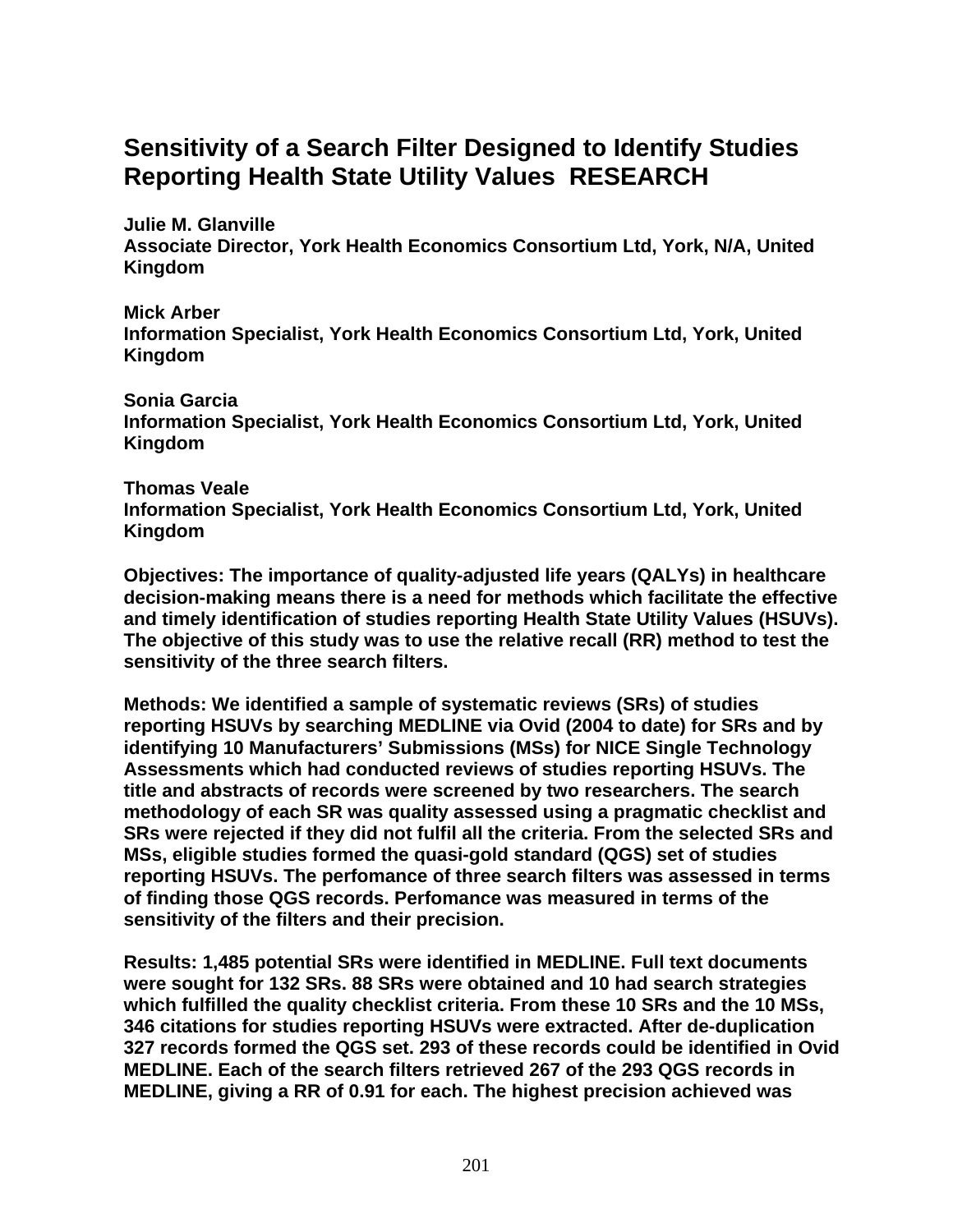**0.003.** 

**Conclusions: High sensitivity search filters for HSUVs are available. The low precision of the filters is likely to improve when the filters are used in searches for specific conditions. Further analysis of the 26 records missed by the search filters will be undertaken to see if it is possible to improve sensitivity without significant loss in precision. We also plan to validate the revised filter on a further QGS set.** 

### **The Development of Highly Sensitive Search Filters for Complementary and Alternative Medicine-Specific, Natural Therapies for Use in Integrative Oncology RESEARCH**

**Becky Skidmore Information Specialist, Skidmore Research & Information Consulting, Gloucester, Ontario, Canada** 

**Renee Lang Naturopathic Doctor, Naturopathic Medicine, Portland, Maine** 

**Doaa Abdelfattah MPharm Senior Research Assisstant, oncANP, Ottawa, Ontario, Canada** 

**Heather L. Wright Naturopathic Doctor, Naturopathic Medicine Department, Bala Cynwyd, Pennsylvania** 

**Dugald Seely Founder & Executive Director, Ottawa, Ontario, Canada** 

**Anne Thiel Naturopathic Doctor/Private Practice, Goshen, Indiana** 

**Linlu Zhao Research Fellow, Ottawa Integrative Cancer Centre, Ottawa, Ontario, Canada** 

**Jen Green Research Director, Bloomfield Twp, Michigan** 

**Objectives: To develop highly sensitive filters in MEDLINE and Embase for CAMspecific, natural therapies (dietary, supplemental, intravenous, physical and mental/emotional) relevant to oncologic medicine. Systematic searches using these filters will be run sequentially for cancer topics by tumor type and**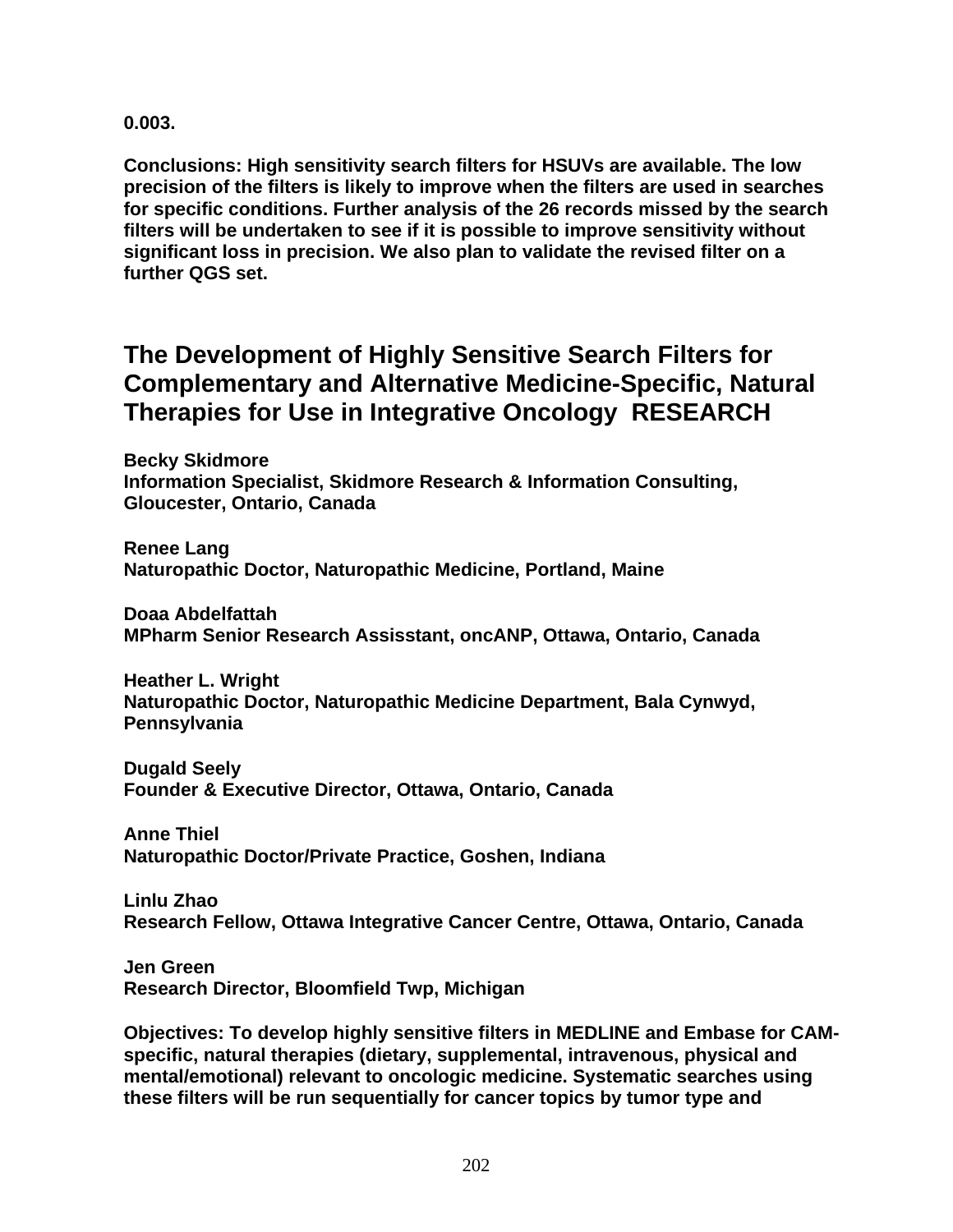**symptom (e.g., breast cancer, peripheral neuropathy, thoracic cancers), from which we will write structured research summaries on all identified therapies.** 

**Methods: We used PubMed's dietary supplement subset as our base. We consulted with naturopathic doctors to identify and add vocabulary for further concepts. Building on previous work wherein a line-by-line version of PubMed's CAM subset was created in OVID MEDLINE, we developed a MEDLINE version of the expanded dietary supplement subset. We translated and adjusted this strategy for use in OVID Embase. Beginning with breast cancer, we ran multi-file searches and removed duplicates in OVID to reduce the deduplication burden. We compiled and circulated screening packages in Reference Manager. After tagging potentially relevant records, we exported them to Mendeley for additional tagging and full-text retrieval. We created a structured template for each relevant trial, including citation, study design, population, intervention, comparator, outcomes, side effects and interactions, to be used to present peerreviewed data about human trial natural therapies in oncologic medicine.** 

**Results: We retrieved 54,061 records on CAM-specific, natural therapies in breast cancer. After deduping in OVID followed by further deduplication in Reference Manager, we reduced the number to 44,383. From this we identified and tagged 827 potentially relevant records and another 370 as "maybe" potentially relevant. We have finalized the tagging template from which we will derive our peer-reviewed evidence summaries. Work is ongoing and we will further report developments as they occur.** 

**Conclusions: Our customized CAM-specific, natural therapies filter has allowed us to efficiently and systematically identify evidence-based CAM material in MEDLINE and Embase for breast cancer. Relevant records have been tagged and will be developed into electronic evidence-based summaries. Our experience with breast cancer will allow us to fine-tune processes for further high-priority topics in integrative oncology. Translating these filters to additional databases (e.g., PsycINFO, CINAHL, AMED) will also be explored.** 

# **The Yale Medical Subject Headings (MeSH) Analyzer: A New Tool for Search Refinement**

**Holly K. Grossetta Nardini Research and Education Librarian, Cushing/Whitney Medical Library, New Haven, Connecticut** 

**Lei Wang Instructional Design Librarian, Cushing/Whitney Medical Library, New Haven, Connecticut**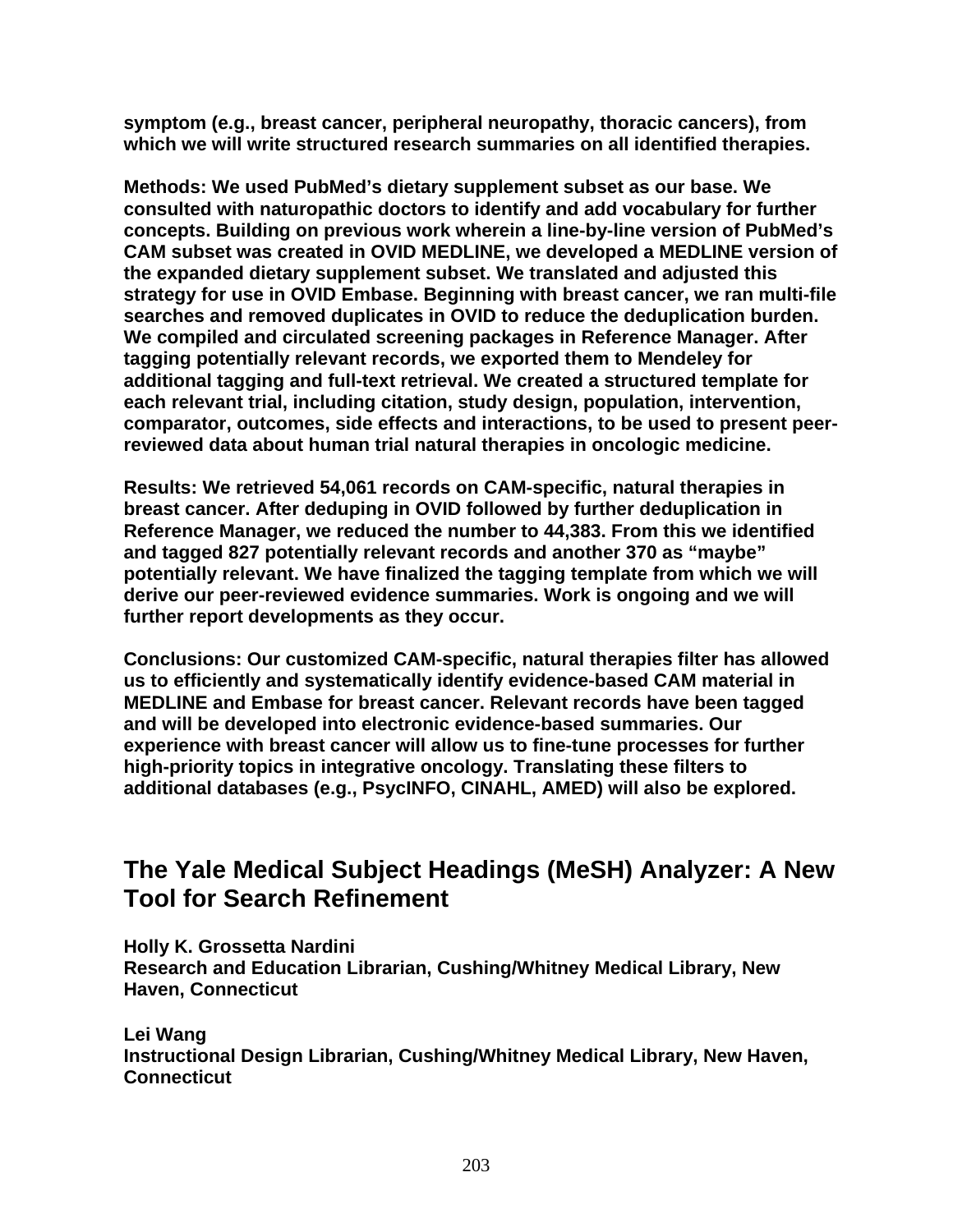**Objectives: When conducting a systematic search, it is critical to design a search strategy that retrieves all potentially relevant articles. Even experienced searchers are frustrated when they cannot pinpoint why articles known to be relevant are missing from an initial retrieval set. We will describe our MeSH analysis methodology, a technique that helps craft more comprehensive searches, and the use of a new tool that saves time by doing this analysis automatically.** 

**Methods: Librarians have long analyzed MeSH terms to improve searching, but the analysis process can be time-consuming. The Yale MeSH Analyzer, a webbased tool, saves time by automatically retrieving the MEDLINE metadata for up to 20 articles, and creating an easy-to-scan tabular grid. The grid helps validate search strategies by allowing quick identification of problems with the search. Librarians can easily scan the grid and identify appropriate MesH terms, missing terms, term variants, indexing consistency, and the reasons why some articles are retrieved and others are not. This inevitably leads to fresh iterations of the search strategy. In addition to MeSH terms, author-assigned keywords, article titles, and abstracts can be included in the analysis. A browser button for the toolbar is also available to do an analysis in native database interfaces such as PubMed.** 

**Results: Since the MeSH Analyzer's release in mid-October 2015, there have been over 6,000 user sessions in 90 countries, with the heaviest use in the USA, Canada, the UK, Australia, Russia and the Netherlands. Systematic reviews which have incorporated results from the Yale MeSH Analyzer have already been published.** 

**Conclusions: The Yale MeSH Analyzer helps refine searches, particularly those where indexing is challenging, by creating a quick, scannable grid of MeSH terms for easy review. The grid helps trouble-shoot searches and explain the search process to researchers. In the six months since its release, and with minimal promotion, it has become widely adopted both by librarians and end users to simplify search design for database searching.** 

### **Improving Access to Reports of Randomized Controlled Trials in Embase: Innovative Methods Enhance the Cochrane Central Register of Controlled Trials (CENTRAL) RESEARCH**

**Julie M. Glanville Associate Director, York Health Economics Consortium Ltd, York, N/A, United Kingdom**